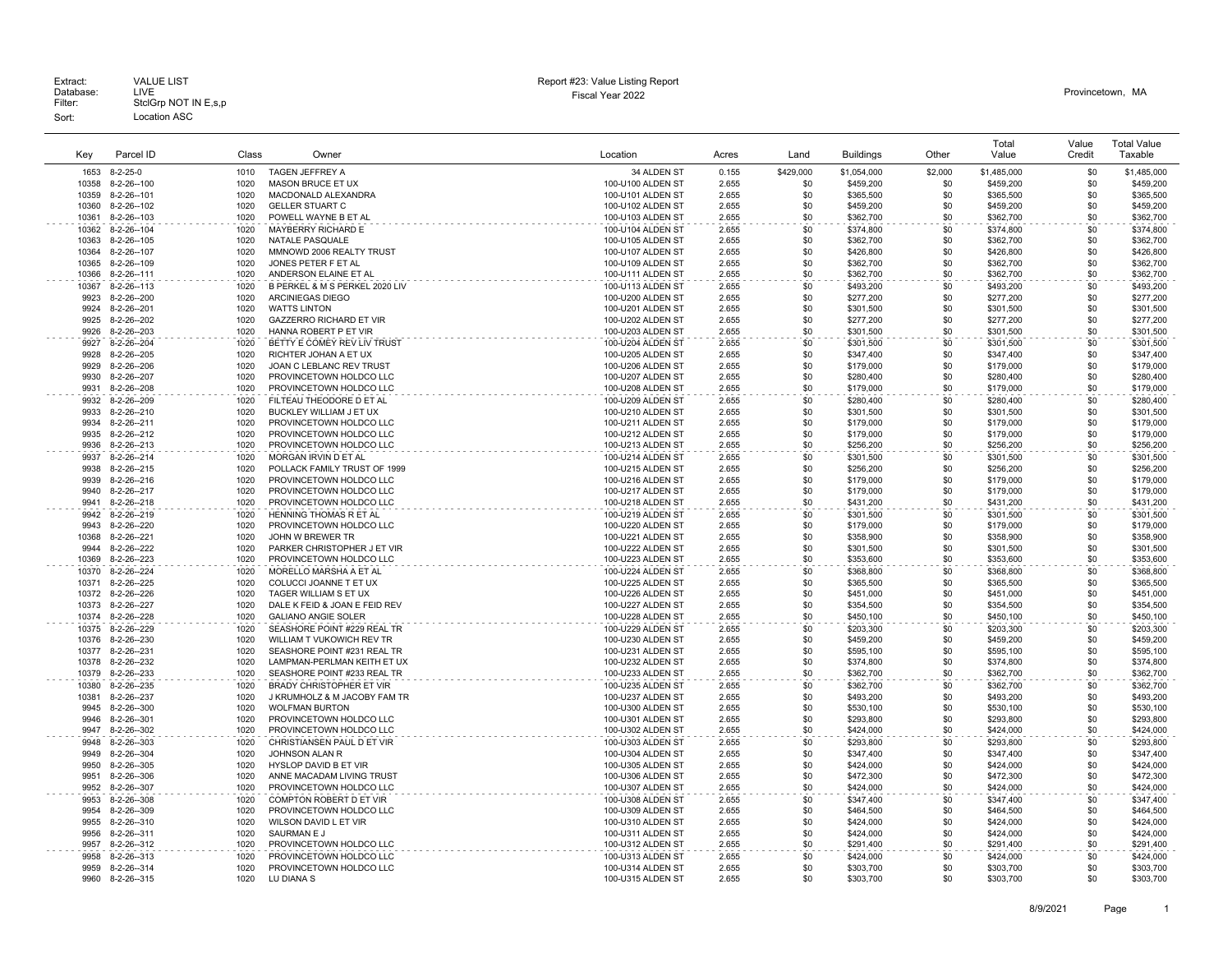| Kev            | Parcel ID                      | Class        | Owner                                                     | Location                               | Acres          | Land        | <b>Buildings</b>         | Other      | Total<br>Value           | Value<br>Credit | <b>Total Value</b><br>Taxable |
|----------------|--------------------------------|--------------|-----------------------------------------------------------|----------------------------------------|----------------|-------------|--------------------------|------------|--------------------------|-----------------|-------------------------------|
| 9961           | 8-2-26-316                     | 1020         | PROVINCETOWN HOLDCO LLC                                   | 100-U316 ALDEN ST                      | 2.655          | \$0         | \$303.700                | \$0        | \$303,700                | \$0             | \$303.700                     |
| 9962           | 8-2-26--317                    | 1020         | PROVINCETOWN HOLDCO LLC                                   | 100-U317 ALDEN ST                      | 2.655          | \$0         | \$293,800                | \$0        | \$293,800                | \$0             | \$293,800                     |
| 9963           | 8-2-26-318                     | 1020         | <b>SCHAEDTLER DONALD</b>                                  | 100-U318 ALDEN ST                      | 2.655          | \$0         | \$293,800                | \$0        | \$293,800                | \$0             | \$293,800                     |
| 9964           | 8-2-26-319                     | 1020         | PROVINCETOWN HOLDCO LLC                                   | 100-U319 ALDEN ST                      | 2.655          | \$0         | \$293,800                | \$0        | \$293,800                | \$0             | \$293,800                     |
| 9922           | 8-2-26--320                    | 1020         | THOMAS F MATT 2011 DEC TRUST                              | 100-U320 ALDEN ST                      | 2.655          | \$0         | \$293,800                | \$0        | \$293,800                | \$0             | \$293,800                     |
| 10382          | 8-2-26-321                     | 1020         | <b>DEPROSPO LORRAINE</b>                                  | 100-U321 ALDEN ST                      | 2.655          | \$0         | \$323,500                | \$0        | \$323,500                | \$0             | \$323,500                     |
| 10383          | 8-2-26-322                     | 1020         | SEAPT 24 REALTY TR                                        | 100-U322 ALDEN ST                      | 2.655          | \$0         | \$351,200                | \$0        | \$351,200                | \$0             | \$351,200                     |
| 10384          | 8-2-26--323                    | 1020         | JAMES D RUSSO REV LIV TR                                  | 100-U323 ALDEN ST                      | 2.655          | \$0         | \$317,600                | \$0        | \$317,600                | \$0             | \$317,600                     |
| 10385          | 8-2-26--324                    | 1020         | SEAPT 24 REALTY TR                                        | 100-U324 ALDEN ST                      | 2.655          | \$0         | \$431,500                | \$0        | \$431,500                | \$0             | \$431,500                     |
| 10386          | 8-2-26--325                    | 1020         | DONAHUE SCOTT M                                           | 100-U325 ALDEN ST                      | 2.655          | \$0         | \$356,900                | \$0        | \$356,900                | \$0             | \$356,900                     |
| 10387          | 8-2-26--326                    | 1020         | AYERS WAYNE M ET VIR                                      | 100-U326 ALDEN ST                      | 2.655          | \$0         | \$444,600                | \$0        | \$444,600                | \$0             | \$444,600                     |
| 10388          | 8-2-26--327                    | 1020         | <b>TAVANIS CONNIE</b>                                     | 100-U327 ALDEN ST                      | 2.655          | \$0         | \$356,900                | \$0        | \$356,900                | \$0             | \$356,900                     |
| 10389          | 8-2-26-328                     | 1020         | WINNOWSKI WALTER F ET AL                                  | 100-U328 ALDEN ST                      | 2.655          | \$0         | \$440,700                | \$0        | \$440,700                | \$0             | \$440,700                     |
| 10390<br>10391 | 8-2-26-329                     | 1020<br>1020 | <b>KELLY JAN B G</b><br>HIGHLAND REAL ESTATE NOM TR       | 100-U329 ALDEN ST<br>100-U330 ALDEN ST | 2.655<br>2.655 | \$0<br>\$0  | \$410,100                | \$0<br>\$0 | \$410,100<br>\$341,000   | \$0<br>\$0      | \$410,100<br>\$341,000        |
| 10392          | 8-2-26--330<br>8-2-26--331     | 1020         | MACDONALD ROBERT ET UX                                    | 100-U331 ALDEN ST                      | 2.655          | \$0         | \$341,000<br>\$419,100   | \$0        | \$419,100                | \$0             | \$419,100                     |
| 10393          | 8-2-26-333                     | 1020         | PROVINCETOWN HOLDCO LLC                                   | 100-U333 ALDEN ST                      | 2.655          | \$0         | \$355,600                | \$0        | \$355,600                | \$0             | \$355,600                     |
| 10394          | 8-2-26-335                     | 1020         | LAVASH FAMILY REALTY TR                                   | 100-U335 ALDEN ST                      | 2.655          | \$0         | \$355,600                | \$0        | \$355,600                | \$0             | \$355,600                     |
| 10395          | 8-2-26--337                    | 1020         | ROBERT E PAYSON LIVING TR                                 | 100-U337 ALDEN ST                      | 2.655          | \$0         | \$456,600                | \$0        | \$456,600                | \$0             | \$456,600                     |
| 1654           | $8-2-26-X$                     | 3040         | PROVINCETOWN HOLDCO LLC                                   | 100 ALDEN ST                           | 2.655          | \$1,542,400 | \$5,140,500              | \$4,700    | \$6,687,600              | \$0             | \$6,687,600                   |
| 1657           | 8-2-29--001                    | 1020         | MARCHILDON JR JOHN L ET AL                                | 32-U1 ALDEN ST                         | 0.186          | \$0         | \$716,700                | \$0        | \$716,700                | \$0             | \$716,700                     |
| 1658           | 8-2-29--002                    | 1020         | GERMAN DONALD R ET VIR                                    | 32-U2 ALDEN ST                         | 0.186          | \$0         | \$732,900                | \$0        | \$732,900                | \$0             | \$732,900                     |
| 1659           | 8-2-29--003                    | 1020         | <b>HUIE BRUCE K</b>                                       | 32-U3 ALDEN ST                         | 0.186          | \$0         | \$590,000                | \$0        | \$590,000                | \$0             | \$590,000                     |
| 2152           | 12-1-28-1-001                  | 1020         | <b>PAGE STEVEN</b>                                        | 10-U1 ALDEN ST                         | 0.176          | \$0         | \$650,900                | \$0        | \$650,900                | \$0             | \$650,900                     |
| 2153           | 12-1-28-1-002                  | 1020         | YATES ERIK J                                              | 10-U2 ALDEN ST                         | 0.176          | \$0         | \$639,500                | \$0        | \$639,500                | \$0             | \$639,500                     |
| 2154           | 12-1-29-0                      | 1010         | <b>RIVEROL MARISOL M</b>                                  | 12 ALDEN ST                            | 0.117          | \$409,000   | \$588,700                | \$900      | \$998,600                | \$0             | \$998,600                     |
| 2155           | 12-1-30-0                      | 1040         | MONIRI SAMUEL R ET AL                                     | 16 ALDEN ST                            | 0.099          | \$397,500   | \$571,400                | \$1,500    | \$970,400                | \$0             | \$970,400                     |
| 2156           | 12-1-31-0                      | 1010         | HOPKINS KHRISTINE C ET AL                                 | 18 ALDEN ST                            | 0.077          | \$380,900   | \$387,200                | \$1,400    | \$769,500                | \$0             | \$769,500                     |
| 4114           | 12-1-32--001                   | 1020         | DUCEY KEITH M ET AL                                       | 20-U1 ALDEN ST                         | 0.226          | \$0         | \$498,600                | \$0        | \$498,600                | \$0             | \$498,600                     |
| 4115           | 12-1-32--002                   | 1020         | STIEBER TRACY ET UX                                       | 20-U2 ALDEN ST                         | 0.226          | \$0         | \$414,000                | \$0        | \$414,000                | \$0             | \$414,000                     |
| 4116<br>4117   | 12-1-32--003<br>12-1-32--004   | 1020<br>1020 | APPLEBY-MARTIN REALTY TR<br>NUNNELEY/WELLINGTON FAMILY TR | 20-U3 ALDEN ST<br>20-U4 ALDEN ST       | 0.226<br>0.226 | \$0<br>\$0  | \$474,800                | \$0<br>\$0 | \$474,800<br>\$443,400   | \$0<br>\$0      | \$474,800<br>\$443,400        |
| 9250           |                                | 1023         | THE BOATWORKS BUILDING LLC                                | 20-P1 ALDEN ST                         |                | \$0         | \$443,400                | \$0        |                          | \$0             | \$37,800                      |
| 9251           | 12-1-32-Z-P01<br>12-1-32-Z-P02 | 1023         | THE BOATWORKS BUILDING LLC                                | 20-P2 ALDEN ST                         | 0.226<br>0.226 | \$0         | \$37,800<br>\$37,800     | \$0        | \$37,800<br>\$37,800     | \$0             | \$37,800                      |
| 9252           | 12-1-32-Z-P03                  | 1023         | DAVIS THOMAS W ET AL                                      | 20-P3 ALDEN ST                         | 0.226          | \$0         | \$37,800                 | \$0        | \$37,800                 | \$0             | \$37,800                      |
| 9253           | 12-1-32-Z-P04                  | 1023         | SPITZ JR JOHN ET VIR                                      | 20-P4 ALDEN ST                         | 0.226          | \$0         | \$37,800                 | \$0        | \$37,800                 | \$0             | \$37,800                      |
| 9254           | 12-1-32-Z-P05                  | 1023         | MINER RANDALL J                                           | 20-P5 ALDEN ST                         | 0.226          | \$0         | \$37,800                 | \$0        | \$37,800                 | \$0             | \$37,800                      |
| 9255           | 12-1-32-Z-P06                  | 1023         | DEMAIO CHRISTOPHER S                                      | 20-P6 ALDEN ST                         | 0.226          | \$0         | \$37,800                 | \$0        | \$37,800                 | \$0             | \$37,800                      |
| 9256           | 12-1-32-Z-P07                  | 1023         | BALBONI SUSAN M ET UX                                     | 20-P7 ALDEN ST                         | 0.226          | \$0         | \$37,800                 | \$0        | \$37,800                 | \$0             | \$37,800                      |
| 9034           | 12-1-33--001                   | 1020         | BANSAL DHANANJAY ET AL                                    | 22-U1 ALDEN ST                         | 0.138          | \$0         | \$490,400                | \$0        | \$490,400                | \$0             | \$490,400                     |
| 9036           | 12-1-33--002                   | 1020         | CABRAL JEFFREY L ET AL                                    | 22-U2 ALDEN ST                         | 0.138          | \$0         | \$391,900                | \$0        | \$391,900                | \$0             | \$391.900                     |
| 9038           | 12-1-33--003                   | 1020         | CONNOLLY WILLIAM ET AL                                    | 22-U3 ALDEN ST                         | 0.138          | \$0         | \$492,400                | \$0        | \$492,400                | \$0             | \$492,400                     |
| 9040           | 12-1-33--004                   | 1020         | SILVA RICHARD A ET AL                                     | 22-U4 ALDEN ST                         | 0.138          | \$0         | \$450,400                | \$0        | \$450,400                | \$0             | \$450,400                     |
| 10771          | 12-1-34-1-001                  | 1020         | MCKINNEY ANDREW M                                         | 26-U1 ALDEN ST                         | 0.722          | \$0         | \$778,900                | \$0        | \$778,900                | \$0             | \$778,900                     |
| 10775          | 12-1-34-1-005                  | 1020         | <b>J&amp;C ROYAL PALM LLC</b>                             | 26-U5 ALDEN ST                         | 0.722          | \$0<br>\$0  | \$977,400                | \$0<br>\$0 | \$977,400                | \$0<br>\$0      | \$977,400                     |
| 10776<br>10777 | 12-1-34-1-006<br>12-1-34-1-007 | 1020<br>1020 | DENNING MARTIN F ET AL<br><b>BADASH DAVID W</b>           | 26-U6 ALDEN ST<br>26-U7 ALDEN ST       | 0.722<br>0.722 | \$0         | \$1,011,300<br>\$966,100 | \$0        | \$1,011,300<br>\$966,100 | \$0             | \$1,011,300<br>\$966,100      |
| 10778          | 12-1-34-1-008                  | 1020         | <b>IRWIN JAMES R</b>                                      | 26-U8 ALDEN ST                         | 0.722          | \$0         | \$749,800                | \$0        | \$749,800                | \$0             | \$749,800                     |
| 10779          | 12-1-34-1-009                  | 1020         | DILLON MICHAEL R ET AL                                    | 26-U9 ALDEN ST                         | 0.722          | \$0         | \$934,300                | \$0        | \$934,300                | \$0             | \$934,300                     |
| 10796          | 12-1-34-Z-004                  | 1023         | <b>FERRARI LLC</b>                                        | 26-P4 ALDEN ST                         | 0.722          | \$0         | \$37,800                 | \$0        | \$37,800                 | \$0             | \$37,800                      |
| 10805          | 12-1-34-Z-P01                  | 1023         | <b>MARINO JEAN</b>                                        | 26-P1 ALDEN ST                         | 0.722          | \$0         | \$37,800                 | \$0        | \$37,800                 | \$0             | \$37,800                      |
| 10802          | 12-1-34-Z-P02                  | 1023         | ABATTO JACQUES                                            | 26-P2 ALDEN ST                         | 0.722          | \$0         | \$37,800                 | \$0        | \$37,800                 | \$0             | \$37,800                      |
| 10795          | 12-1-34-Z-P03                  | 1023         | CABRAL JEFFREY L ET AL                                    | 26-P3 ALDEN ST                         | 0.722          | \$0         | \$37,800                 | \$0        | \$37,800                 | \$0             | \$37,800                      |
| 10797          | 12-1-34-Z-P05                  | 1023         | <b>DESIMONE DIANA E</b>                                   | 26-P5 ALDEN ST                         | 0.722          | \$0         | \$37,800                 | \$0        | \$37,800                 | \$0             | \$37,800                      |
| 10798          | 12-1-34-Z-P07                  | 1023         | RODRIGUEZ-VILLALOBOS J ET AL                              | 26-P7 ALDEN ST                         | 0.722          | \$0         | \$37,800                 | \$0        | \$37,800                 | \$0             | \$37,800                      |
| 10804          | 12-1-34-Z-P11                  | 1023         | <b>JORDAN TERRELL</b>                                     | 26-P11 ALDEN ST                        | 0.722          | \$0         | \$37,800                 | \$0        | \$37,800                 | \$0             | \$37,800                      |
| 10799          | 12-1-34-Z-P17                  | 1023         | LINTHWAITE JAMES ET VIR                                   | 26-P17 ALDEN ST                        | 0.722          | \$0         | \$37,800                 | \$0        | \$37,800                 | \$0             | \$37,800                      |
| 10800          | 12-1-34-Z-P18                  | 1023         | SNOW SEBASTIAN ET UX                                      | 26-P18 ALDEN ST                        | 0.722          | \$0         | \$37,800                 | \$0        | \$37,800                 | \$0             | \$37,800                      |
| 10801          | 12-1-34-Z-P19                  | 1023         | OGATA BURTON                                              | 26-P19 ALDEN ST                        | 0.722          | \$0         | \$37,800                 | \$0        | \$37,800                 | \$0             | \$37,800                      |
| 2164           | 12-1-35-A                      | 1010         | HOLLANDER MITCHELL G ET AL                                | 28 ALDEN ST                            | 0.115          | \$407,800   | \$466,700                | \$0        | \$874,500                | \$0             | \$874,500                     |
| 2161<br>2162   | 12-1-35-1-001<br>12-1-35-1-002 | 1020<br>1020 | SILVERMAN RICHARD<br>DOHERTY ROBERT F JR ET AL            | 30-U1 ALDEN ST<br>30-U2 ALDEN ST       | 0.385<br>0.385 | \$0<br>\$0  | \$568,400<br>\$578,400   | \$0<br>\$0 | \$568,400<br>\$578,400   | \$0<br>\$0      | \$568,400<br>\$578,400        |
| 8729           | 12-1-35-2-003                  | 1020         | KELLER KARA ET UX                                         | 30-U3 ALDEN ST                         | 0.385          | \$0         |                          | \$0        |                          | \$0             | \$618,200                     |
| 8731           | 12-1-35-2-004                  | 1020         | JONATHAN S DUNN REV TR                                    | 30-U4 ALDEN ST                         | 0.385          | \$0         | \$618,200<br>\$594,400   | \$0        | \$618,200<br>\$594,400   | \$0             | \$594,400                     |
|                |                                |              |                                                           |                                        |                |             |                          |            |                          |                 |                               |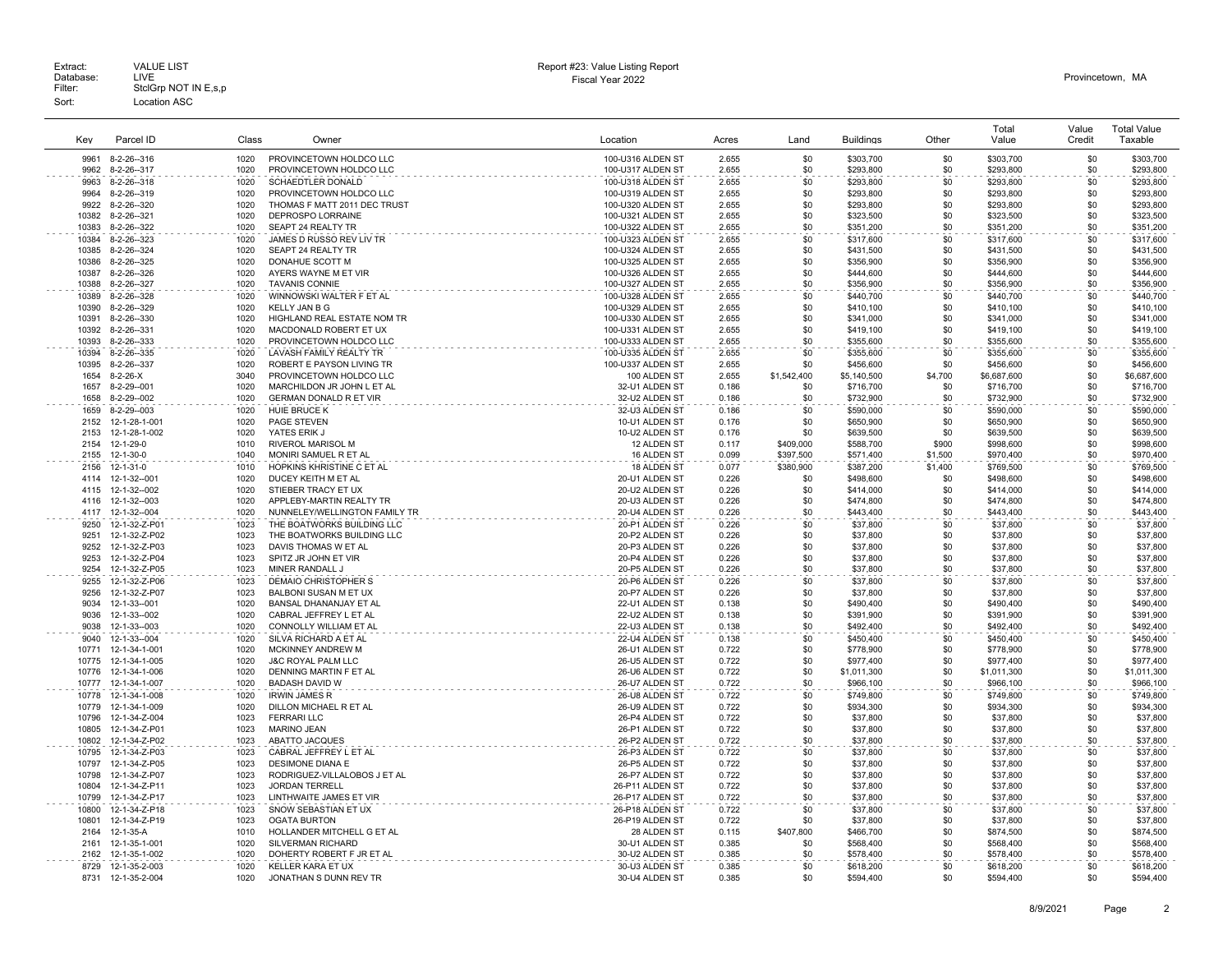|              | Parcel ID                      |              |                                                      |                                                      |                |                        |                          |                    | Total                    | Value      | <b>Total Value</b><br>Taxable |
|--------------|--------------------------------|--------------|------------------------------------------------------|------------------------------------------------------|----------------|------------------------|--------------------------|--------------------|--------------------------|------------|-------------------------------|
| Key          |                                | Class        | Owner                                                | Location                                             | Acres          | Land                   | <b>Buildings</b>         | Other              | Value                    | Credit     |                               |
| 2163         | 12-1-35-3-005                  | 1020         | SESSA ANDREW ET VIR                                  | 30-U5 ALDEN ST                                       | 0.385          | \$0                    | \$785,500                | \$0                | \$785,500                | \$0        | \$785,500                     |
| 2165         | 12-1-36-0                      | 1010         | GAMBRILL HILARY M G ET AL                            | 37 ALDEN ST                                          | 0.220          | \$444,800              | \$564,100                | \$500              | \$1,009,400              | \$0        | \$1,009,400                   |
| 2166<br>2167 | 12-1-37-1-001<br>12-1-37-2-002 | 1020<br>3430 | MACARA RICHARD M<br><b>MACARA RICHARD M</b>          | 35-U1 ALDEN ST<br>35-U2 ALDEN ST                     | 0.289<br>0.289 | \$0<br>\$0             | \$613,900                | \$4,300<br>\$0     | \$618,200                | \$0<br>\$0 | \$618,200                     |
| 2168         | 12-1-37-2-003                  | 1020         | <b>MACARA PETER</b>                                  | 35-U3 ALDEN ST                                       | 0.289          | \$0                    | \$120,500<br>\$441,800   | \$0                | \$120,500<br>\$441,800   | \$0        | \$120,500<br>\$441,800        |
| 8750         | 12-1-38-1-001                  | 1020         | TUMMINELLO MATTHEW D ET VIR                          | 29-U1 ALDEN ST                                       | 0.126          | \$0                    | \$556,800                | \$0                | \$556,800                | \$0        | \$556,800                     |
| 8751         | 12-1-38-1-002                  | 1020         | LINTHWAITE JAMES ET VIR                              | 29-U2 ALDEN ST                                       | 0.126          | \$0                    | \$394,600                | \$0                | \$394.600                | \$0        | \$394,600                     |
| 8752         | 12-1-38-1-003                  | 1020         | FORNI JR WILLIAM PETER                               | 29-U3 ALDEN ST                                       | 0.126          | \$0                    | \$437,100                | \$0                | \$437,100                | \$0        | \$437,100                     |
| 8753         | 12-1-38-1-004                  | 1020         | YATES PAUL ET AL                                     | 29-U4 ALDEN ST                                       | 0.126          | \$0                    | \$445,600                | \$0                | \$445,600                | \$0        | \$445,600                     |
| 8754         | 12-1-38-1-005                  | 1020         | YATES PAUL ET AL                                     | 29-U5 ALDEN ST                                       | 0.126          | \$0                    | \$443,800                | \$0                | \$443,800                | \$0        | \$443,800                     |
| 8755         | 12-1-38-2-006                  | 1020         | <b>OGATA BURTON M</b>                                | 29-U6 ALDEN ST                                       | 0.126          | \$0                    | \$382.500                | \$0                | \$382.500                | \$0        | \$382,500                     |
| 8756         | 12-1-38-3-007                  | 1022         | MARKES PROPERTY GROUP LLC                            | 29-U7 ALDEN ST                                       | 0.126          | \$0                    | \$211,100                | \$0                | \$211,100                | \$0        | \$211,100                     |
| 2170<br>2171 | 12-1-39-0                      | 1010<br>1110 | JACKSON DANIEL J ET AL<br><b>BRUNO PATRICIA</b>      | 19 ALDEN ST<br>17 ALDEN ST                           | 0.057          | \$361,900              | \$462,700                | \$2,200            | \$826,800                | \$0<br>\$0 | \$826,800                     |
| 2172         | 12-1-40-0<br>12-1-41-0         | 1010         | FERREIRA JOSE ESTELINO SANTOS                        | 15 ALDEN ST                                          | 0.115<br>0.081 | \$513,800<br>\$384,200 | \$503,300<br>\$493,000   | \$1,300<br>\$2,200 | \$1,018,400<br>\$879,400 | \$0        | \$1,018,400<br>\$879,400      |
| 2173         | 12-1-42-0                      | 1010         | <b>RUESCH DEVON</b>                                  | 11 ALDEN ST                                          | 0.062          | \$367,100              | \$631,800                | \$0                | \$998,900                | \$0        | \$998,900                     |
| 2174         | 12-1-43-0                      | 1010         | TARANTOLA WILLIAM ET AL                              | 9 ALDEN ST                                           | 0.050          | \$354,000              | \$474,100                | \$0                | \$828,100                | \$0        | \$828,100                     |
| 2175         | 12-1-44-0                      | 1040         | <b>BREITHAUPT NANCY</b>                              | 7 ALDEN ST                                           | 0.046          | \$349,000              | \$361.100                | \$0                | \$710,100                | \$0        | \$710,100                     |
| 2176         | 12-1-45-0                      | 1040         | ADAMS BERTHA L (LIFE ESTATE)                         | 5 ALDEN ST                                           | 0.056          | \$360,800              | \$283,900                | \$1,600            | \$646,300                | \$0        | \$646,300                     |
| 3537         | 15-3-66-0                      | 1010         | <b>DEANGELIS MARY ET AL</b>                          | 2 ALLERTON ST                                        | 0.100          | \$398,200              | \$757,900                | \$0                | \$1,156,100              | \$0        | \$1,156,100                   |
| 3538         | 15-3-66-A                      | 1010         | <b>HAPGOOD WILLIAM</b>                               | 2-A ALLERTON ST                                      | 0.033          | \$329,800              | \$65,200                 | \$0                | \$395,000                | \$0        | \$395,000                     |
| 3539         | 15-3-67-0                      | 1010         | <b>RILLEAU GABRIELLE</b>                             | <b>5 ALLERTON ST</b>                                 | 0.144          | \$423,700              | \$654.500                | \$1.200            | \$1,079,400              | \$0        | \$1,079,400                   |
| 3540         | 15-3-68-0                      | 1010         | KEATING JAMES T ET AL                                | 3 ALLERTON ST                                        | 0.131          | \$416,900              | \$247,400                | \$9,100            | \$673,400                | \$0        | \$673,400                     |
| 9091         | 15-1-62--00A                   | 1020         | SMITH CHANDRA K ET AL                                | 4-UA ANTHONY ST                                      | 0.055          | \$0                    | \$736,600                | \$0                | \$736,600                | \$0        | \$736,600                     |
| 9093<br>3279 | 15-1-62--00B<br>15-1-63-0      | 1020<br>1010 | WILLIAMS JR PAUL F<br><b>SCHOR MIRA</b>              | 4-UB ANTHONY ST<br><b>6 ANTHONY ST</b>               | 0.055<br>0.094 | \$0<br>\$394,000       | \$839,900<br>\$396,300   | \$0<br>\$400       | \$839,900<br>\$790,700   | \$0<br>\$0 | \$839,900<br>\$790,700        |
| 3281         | 15-1-65-0                      | 1010         | HOOPER STEPHEN D ET AL                               | 7 ANTHONY ST                                         | 0.088          | \$389,700              | \$637,300                | \$11,500           | \$1,038,500              | \$0        | \$1,038,500                   |
| 3282         | 15-1-66-0                      | 1040         | HAINES PAUL FRED                                     | 5 ANTHONY ST                                         | 0.073          | \$377,500              | \$694,900                | \$6,600            | \$1,079,000              | \$0        | \$1,079,000                   |
| 8764         | 12-1-105-1-001                 | 1020         | SULLIVAN JOHN P                                      | 11-U1 ARCH ST                                        | 0.091          | \$0                    | \$693,900                | \$0                | \$693,900                | \$0        | \$693,900                     |
| 8765         | 12-1-105-1-002                 | 1020         | BINDERT THOMAS W ET AL                               | 11-U2 ARCH ST                                        | 0.091          | \$0                    | \$772,300                | \$0                | \$772,300                | \$0        | \$772,300                     |
| 8766         | 12-1-105-1-003                 | 1020         | ARCH ST REALTY TRUST                                 | 11-U3 ARCH ST                                        | 0.091          | \$0                    | \$784,100                | \$0                | \$784,100                | \$0        | \$784,100                     |
| 8767         | 12-1-105-2-004                 | 1020         | SAGATELIAN MARGUERITE                                | 11-U4 ARCH ST                                        | 0.091          | \$0                    | \$582,000                | \$0                | \$582,000                | \$0        | \$582,000                     |
| 2273         | 12-1-106-0                     | 1010         | SLPSSR REVOCABLE TR                                  | 9 ARCH ST                                            | 0.051          | \$355,200              | \$1,001,200              | \$0                | \$1,356,400              | \$0        | \$1,356,400                   |
| 2274         | 12-1-107-0                     | 1010         | <b>SEGER SVEN M</b>                                  | 7 ARCH ST                                            | 0.049          | \$352,700              | \$450,800                | \$0                | \$803,500                | \$0        | \$803,500                     |
| 2454         | 12-2-25-1-00A                  | 1020         | KAMIO MARIKO M                                       | 5-UA ARCH ST                                         | 0.077          | \$0                    | \$995,200                | \$0                | \$995,200                | \$0        | \$995,200                     |
| 2455<br>2456 | 12-2-25-1-00B<br>12-2-25-2-00C | 1020<br>1020 | COHN JEREMY<br>KAMIO MARIKO M                        | 5-UB ARCH ST<br>5-UC ARCH ST                         | 0.077<br>0.077 | \$0<br>\$0             | \$1,082,900<br>\$454,800 | \$0<br>\$0         | \$1,082,900<br>\$454,800 | \$0<br>\$0 | \$1,082,900<br>\$454,800      |
| 3285         | 15-1-69-0                      | 1040         | BRITTON JULIE P ET UX                                | 4 ATKINS LN                                          | 0.046          | \$349,000              | \$410,100                | \$900              | \$760,000                | \$0        | \$760,000                     |
| 3287         | 15-1-71-0                      | 1010         | WATSON PATRICK G ET AL                               | <b>3 ATKINS LN</b>                                   | 0.055          | \$359,700              | \$496,800                | \$0                | \$856,500                | \$0        | \$856,500                     |
| 3381         | 15-2-38-0                      | 1040         | <b>BLOCK NATHANIEL NAY</b>                           | 30 ATKINS MAYO RD                                    | 0.580          | \$415,900              | \$906,800                | \$300              | \$1,323,000              | \$0        | \$1,323,000                   |
| 3382         | 15-2-39-0                      | 1010         | ZIMILES DAWN                                         | 56 ATKINS MAYO RD                                    | 0.400          | \$343,600              | \$182,100                | \$0                | \$525,700                | \$0        | \$525,700                     |
| 3383         | $15 - 2 - 40 - 0$              | 1010         | <b>MAYO NATHANIEL C</b>                              | 74 ATKINS MAYO RD                                    | 0.558          | \$346.300              | \$290.200                | \$0                | \$636,500                | \$0        | \$636,500                     |
| 3384         | 15-2-41-0                      | 1300         | DEL DEO ROMOLO                                       | 43 ATKINS MAYO RD                                    | 1.200          | \$352,500              | \$0                      | \$0                | \$352,500                | \$0        | \$352,500                     |
| 3385         | 15-2-42-0                      | 1090         | JOSEPHINE DEL DEO REAL TR                            | 31 ATKINS MAYO RD                                    | 2.490          | \$323,700              | \$856,500                | \$3,400            | \$1,183,600              | \$0        | \$1,183,600                   |
| 3387         | 15-2-44-0                      | 1040<br>1010 | DEL DEO ROMOLO                                       | 21 ATKINS MAYO RD                                    | 0.727          | \$348,400              | \$1,004,100              | \$0                | \$1,352,500              | \$0        | \$1,352,500                   |
| 3388<br>3410 | 15-2-44-A<br>15-2-60-0         | 1010         | STEINWAND CHRISTINE A ET AL<br>WATKIS FAYETTE BLOCK  | <b>18 ATKINS MAYO RD</b><br><b>44 ATKINS MAYO RD</b> | 0.187<br>0.590 | \$397,800<br>\$416,000 | \$852,600<br>\$243,600   | \$0<br>\$0         | \$1,250,400<br>\$659,600 | \$0<br>\$0 | \$1,250,400<br>\$659,600      |
| 3596         | $16 - 1 - 5 - 0$               | 1010         | EDER JOHN D                                          | 86-R ATKINS MAYO RD                                  | 0.174          | \$328,200              | \$0                      | \$0                | \$328,200                | \$0        | \$328,200                     |
| 3597         | $16-1-5-A$                     | 1060         | EDER JOHN D                                          | 88 ATKINS MAYO RD                                    | 0.519          | \$345,700              | \$0                      | \$3,900            | \$349,600                | \$0        | \$349,600                     |
| 1131         | $7 - 2 - 6 - 0$                | 1090         | DITACCHIO PAUL J                                     | 4 ATLANTIC AVE                                       | 0.171          | \$699,400              | \$519,400                | \$900              | \$1,219,700              | \$0        | \$1,219,700                   |
| 1132         | $7 - 2 - 7 - 0$                | 1010         | SMITH JILL A ET AL                                   | <b>6 ATLANTIC AVE</b>                                | 0.130          | \$666,200              | \$633,100                | \$5,900            | \$1,305,200              | \$0        | \$1,305,200                   |
| 1133         | 7-2-9-1-00A                    | 1020         | WILLETT ELLEN ET UX                                  | 8-10 UA ATLANTIC AVE                                 | 0.173          | \$0                    | \$497,100                | \$0                | \$497,100                | \$0        | \$497,100                     |
| 1134         | 7-2-9-1-00B                    | 1020         | WILLETT ELLEN ET UX                                  | 8-10 UB ATLANTIC AVE                                 | 0.173          | \$0                    | \$566,000                | \$0                | \$566,000                | \$0        | \$566,000                     |
| 1135         | 7-2-9-2-00C                    | 1020         | TAVARES DUNCAN E ET AL                               | 8-10 UC ATLANTIC AVE                                 | 0.173          | \$0                    | \$531,900                | \$0                | \$531,900                | \$0        | \$531,900                     |
| 1136         | 7-2-9-2-00D                    | 1020         | DA SILVA MICHELLE ET AL                              | 8-10 UD ATLANTIC AVE                                 | 0.173          | \$0                    | \$492,300                | \$0                | \$492,300                | \$0        | \$492,300                     |
| 1137         | 7-2-9-3-00E                    | 1020         | SPEICHER RITA L                                      | 8-10 UE ATLANTIC AVE                                 | 0.173          | \$0                    | \$585,100                | \$0                | \$585,100                | \$0        | \$585,100                     |
| 1138<br>1139 | 7-2-9-3-00F<br>7-2-9-3-00G     | 1020<br>1020 | MCLAUGHLIN WILLIAM ET AL<br>DAVANZO LAWRENCE M ET AL | 8-10 UF ATLANTIC AVE<br>8-10 UG ATLANTIC AVE         | 0.173<br>0.173 | \$0<br>\$0             | \$598,900<br>\$428,300   | \$0<br>\$0         | \$598,900<br>\$428,300   | \$0<br>\$0 | \$598,900<br>\$428,300        |
| 1140         | 7-2-10--001                    | 1020         | GREGORY J PESIK 2011 TR                              | 12-U1 ATLANTIC AVE                                   | 0.146          | \$0                    | \$530,500                | \$0                | \$530,500                | \$0        | \$530,500                     |
| 1141         | 7-2-10--002                    | 1020         | GREGORY J PESIK 2011 TR                              | 12-U2 ATLANTIC AVE                                   | 0.146          | \$0                    | \$490,300                | \$0                | \$490,300                | \$0        | \$490,300                     |
| 1142         | 7-2-10--003                    | 1020         | EDWARDS VINCENT H ET AL                              | 12-U3 ATLANTIC AVE                                   | 0.146          | \$0                    | \$576,800                | \$0                | \$576,800                | \$0        | \$576,800                     |
|              | 1143 7-2-10--004               | 1020         | D'AGOSTINO ANTHONY                                   | 12-U4 ATLANTIC AVE                                   | 0.146          | \$0                    | \$349,800                | \$0                | \$349,800                | \$0        | \$349,800                     |
|              | 8778 7-2-86--00A               | 1020         | WINSKOWICZ CRAIG R ET AL                             | 11-UA ATLANTIC AVE                                   | 0.068          | \$0                    | \$490,600                | \$0                | \$490,600                | \$0        | \$490,600                     |
| 8779         | 7-2-86--00B                    | 1020         | 11 ATLANTIC AVE REALTY TRUST                         | 11-UB ATLANTIC AVE                                   | 0.068          | \$0                    | \$765.400                | \$0                | \$765.400                | \$0        | \$765,400                     |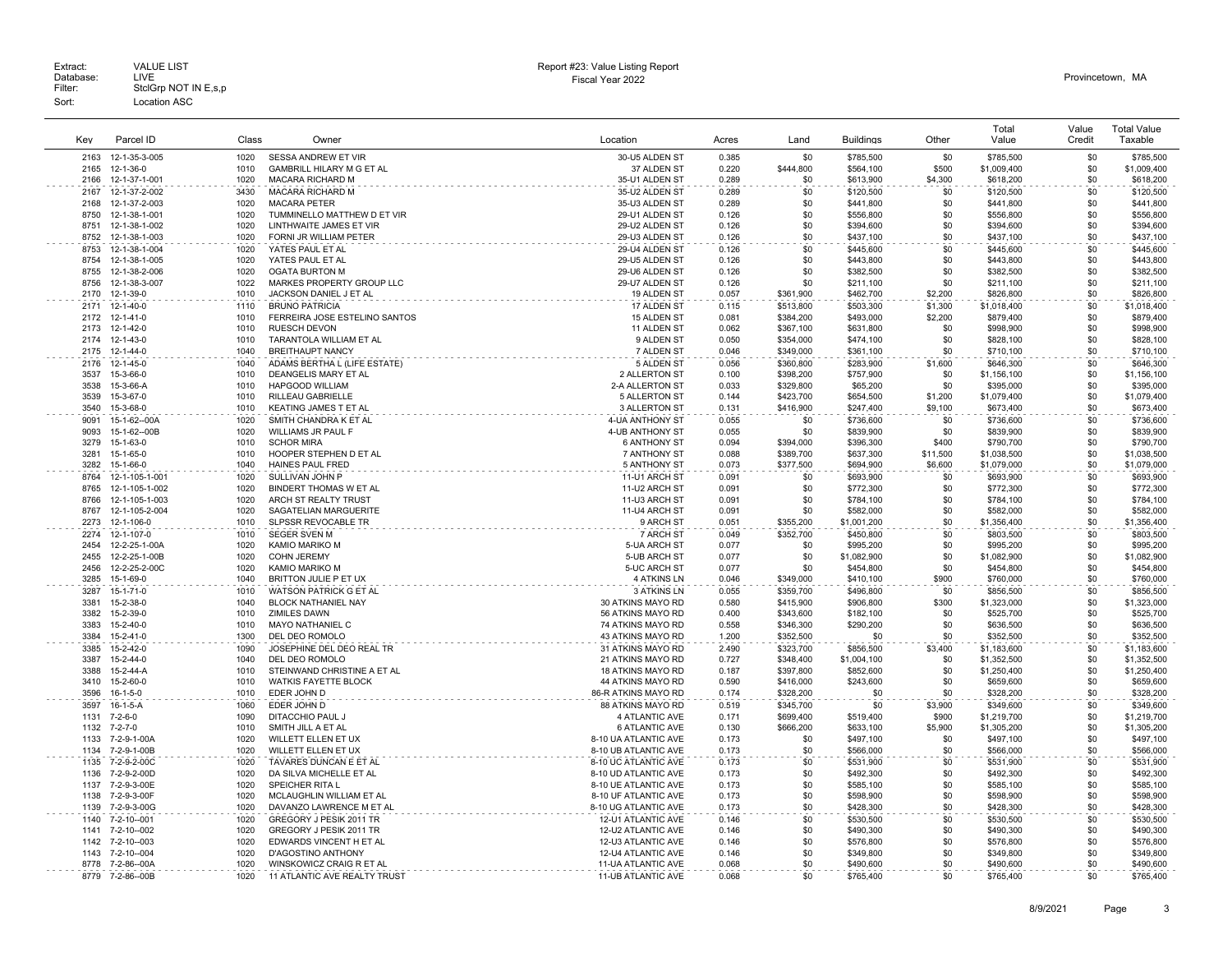|              |                              |              |                                                        |                             |                |            |                        |                | Total                      | Value      | <b>Total Value</b>         |
|--------------|------------------------------|--------------|--------------------------------------------------------|-----------------------------|----------------|------------|------------------------|----------------|----------------------------|------------|----------------------------|
| Key          | Parcel ID                    | Class        | Owner                                                  | Location                    | Acres          | Land       | <b>Buildings</b>       | Other          | Value                      | Credit     | Taxable                    |
| 8780         | 7-2-86--00C                  | 1020         | EDWARD R LEHMAN LIV TR                                 | 11-UC ATLANTIC AVE          | 0.068          | \$0        | \$811,900              | \$0            | \$811,900                  | \$0        | \$811,900                  |
| 1277         | 7-2-87-0                     | 1040         | NORCROSS CHRISTINE E ET AL                             | 9 ATLANTIC AVE              | 0.128          | \$664.500  | \$719,500              | \$300          | \$1,384,300                | \$0        | \$1,384,300                |
| 1278         | 7-2-88-0                     | 1010         | 7 ATLANTIC AVENUE NOMINEE TR                           | 7 ATLANTIC AVE              | 0.070          | \$599,700  | \$639,000              | \$7,900        | \$1,246,600                | \$0        | \$1,246,600                |
| 1279         | $7 - 2 - 89 - 0$             | 1090         | ZIMMERMAN JAY B                                        | 5 ATLANTIC AVE              | 0.076          | \$608,100  | \$595,800              | \$0            | \$1,203,900                | \$0        | \$1,203,900                |
| 1280         | 7-2-90-0                     | 1010         | SANBORN ROBERT W                                       | 3 ATLANTIC AVE              | 0.065          | \$592,200  | \$459,900              | \$0            | \$1,052,100                | \$0        | \$1,052,100                |
| 1281         | $7 - 2 - 91 - 0$             | 1010         | WILLIAM C MARSHALL ET AL                               | 1 ATLANTIC AVE              | 0.070          | \$599,700  | \$1,286,600            | \$0            | \$1,886,300                | \$0        | \$1,886,300                |
| 439          | $6 - 2 - 34 - 0$             | 1110         | <b>HEAD G BRUCE III</b>                                | 4 ATWOOD AVE                | 0.206          | \$648.400  | \$1,127,400            | \$0            | \$1,775,800                | \$0        | \$1,775,800                |
| 440          | $6 - 2 - 35 - 0$             | 0310         | GILES JEFFREY ET AL                                    | 6 ATWOOD AVE                | 0.242          | \$669,900  | \$1,317,700            | \$2,200        | \$1,989,800                | \$0        | \$1,989,800                |
| 441          | $6 - 2 - 36 - 0$             | 1010         | ALLISON MERYL A ET AL                                  | 8 ATWOOD AVE                | 0.079          | \$573,900  | \$751,600              | \$400          | \$1,325,900                | \$0        | \$1,325,900                |
| 442          | $6 - 2 - 37 - 0$             | 1010         | 10 ATWOOD REALTY TR                                    | 10 ATWOOD AVE               | 0.099          | \$596,300  | \$934,600              | \$0            | \$1,530,900                | \$0        | \$1,530,900                |
| 10532        | 6-2-38-1-001                 | 1020         | 12 ATWOOD AVE CONDOMINIUM                              | 12-U1 ATWOOD AVE            | 0.121          | \$0        | \$1,093,500            | \$2,500        | \$1,096,000                | \$0        | \$1,096,000                |
| 10534        | 6-2-38-3-002                 | 1020         | ECKLUND JERRY R ET VIR                                 | 12-U2 ATWOOD AVE            | 0.121          | \$0        | \$692,000              | \$0            | \$692,000                  | \$0        | \$692,000                  |
| 446          | $6 - 2 - 41 - 0$             | 1040         | GHERARDI PETER C                                       | 15 ATWOOD AVE               | 0.123          | \$618,700  | \$739,600              | \$9,000        | \$1,367,300                | \$0        | \$1,367,300                |
| 447          | $6 - 2 - 42 - 0$             | 1320         | CHASE LILLIAN A ET AL                                  | 9 ATWOOD AVE                | 0.071          | \$9,000    | \$0                    | \$0            | \$9,000                    | \$0        | \$9,000                    |
| 2968         | 13-1-14-0                    | 1010         | CODINHA S PETER JR ET UX                               | 2 AUNT SUKEYS WY            | 0.250          | \$447,300  | \$388,300              | \$2,200        | \$837,800                  | \$0        | \$837,800                  |
| 2969         | $13 - 1 - 15 - 0$            | 1010         | MARTIN STEPHEN R ET UX                                 | 4 AUNT SUKEYS WY            | 0.221          | \$444.800  | \$320,000              | \$1,800        | \$766,600                  | \$0        | \$766,600                  |
| 2970         | 13-1-16-0                    | 1010         | PAK JOHNNY Y ET AL                                     | 6 AUNT SUKEYS WY            | 0.168          | \$434,900  | \$828,500              | \$0            | \$1,263,400                | \$0        | \$1,263,400                |
| 2971         | $13 - 1 - 17 - 0$            | 1040         | SULLIVAN PETER M ET AL                                 | 8 AUNT SUKEYS WY            | 0.157          | \$430.000  | \$473,800              | \$0            | \$903,800                  | \$0        | \$903,800                  |
| 2972         | 13-1-18-0                    | 1010         | BROWNE JOHN O ET UX                                    | 10 AUNT SUKEYS WY           | 0.160          | \$431.300  | \$392,400              | \$0            | \$823,700                  | \$0        | \$823,700                  |
| 2973         | $13 - 1 - 19 - 0$            | 1010         | <b>FREEMAN LAURENCE DOUGLAS</b>                        | 12 AUNT SUKEYS WY           | 0.109          | \$404,100  | \$226,600              | \$1,400        | \$632,100                  | \$0        | \$632,100                  |
| 2974         | 13-1-20-0                    | 1010         | <b>WELSH ALMA M</b>                                    | 14 AUNT SUKEYS WY           | 0.141          | \$422,200  | \$436,500              | \$1,200        | \$859,900                  | \$0        | \$859,900                  |
| 2975         | 13-1-21-0                    | 1010         | WINTER JANE H                                          | 16 AUNT SUKEYS WY           | 0.125          | \$413,600  | \$629,300              | \$400          | \$1,043,300                | \$0        | \$1,043,300                |
| 2976         | 13-1-22-0                    | 1010         | MURPHY PAMELA J                                        | 18 AUNT SUKEYS WY           | 0.131          | \$416,900  | \$350,100              | \$400          | \$767,400                  | \$0        | \$767,400                  |
| 2977         | 13-1-23-0                    | 1040         | DEBARROS JOSE ET UX                                    | 20 AUNT SUKEYS WY           | 0.160          | \$431,300  | \$361,000              | \$400          | \$792,700                  | \$0        | \$792,700                  |
| 2989         | 13-1-25-C                    | 1010         | JOHN W KEARNEY TR                                      | 3 AUNT SUKEYS WY            | 0.328          | \$454.000  | \$133,900              | \$16,700       | \$604,600                  | \$0        | \$604.600                  |
| 11128        | 13-1-25-L                    | 1300         | JOHN W KEARNEY TR                                      | 5 AUNT SUKEYS WY            | 0.162          | \$432,300  | \$0                    | \$0            | \$432,300                  | \$0        | \$432,300                  |
| 2265         | 12-1-98-0                    | 1010         | <b>RUSSO ANGELA</b>                                    | 3 BAKER AVE                 | 0.053          | \$357,500  | \$299,500              | \$1,900        | \$658,900                  | \$0        | \$658,900                  |
| 2266         | 12-1-99-0                    | 1010         | ROLAND J LANDRY LIV TRUST                              | 1 BAKER AVE                 | 0.070          | \$374,800  | \$462,300              | \$700          | \$837,800                  | \$0        | \$837,800                  |
| 2269         | 12-1-102-0                   | 1010         | LONGO MARIA L ET UX                                    | 2 BAKER AVE                 | 0.105          | \$401,500  | \$920,200              | \$0            | \$1,321,700                | \$0        | \$1,321,700                |
| 2270         | 12-1-103-0                   | 1010         | MEADS LOUISE S ET AL                                   | 4 BAKER AVE                 | 0.055          | \$359,700  | \$425,600              | \$900          | \$786,200                  | \$0        | \$786,200                  |
| 2737         | 12-4-43-0                    | 1110         | MULLER KLARA E                                         | 6 BANGS ST                  | 0.189          | \$636,800  | \$435,500              | \$1,200        | \$1,073,500                | \$0        | \$1,073,500                |
| 8541<br>8542 | 12-4-44--001<br>12-4-44--002 | 1020<br>1020 | NINE BANGS LLC<br>9 BANGS NUMBER 2 LLC                 | 9-U1 BANGS ST               | 0.102<br>0.102 | \$0<br>\$0 | \$699,800              | \$0<br>\$0     | \$699,800                  | \$0<br>\$0 | \$699,800                  |
| 2739         | 12-4-45-0                    | 1010         |                                                        | 9-U2 BANGS ST<br>5 BANGS ST | 0.089          | \$390,400  | \$566,800              | \$0            | \$566,800<br>\$898,200     | \$0        | \$566,800<br>\$898,200     |
| 2763         | 12-4-67-0                    | 1110         | SILVA STEPHEN W ET UX<br>BLUEBERRY HILLS VACATIONS LLC | 11 BANGS ST                 | 0.108          | \$581,000  | \$507,800<br>\$617,600 | \$0            | \$1,198,600                | \$0        | \$1,198,600                |
| 2764         | 12-4-68-0                    | 1040         | MILNOR DANIEL B ET AL                                  | 14 BANGS ST                 |                | \$406,600  | \$701,800              |                |                            | \$0        |                            |
| 2894         | 12-4-129-0                   | 1110         | <b>18 BANGS STREET LLC</b>                             | 18 BANGS ST                 | 0.113<br>0.201 | \$558.400  | \$1,040,600            | \$1,500<br>\$0 | \$1,109,900<br>\$1,599,000 | \$0        | \$1,109,900<br>\$1,599,000 |
| 2895         | 12-4-130-0                   | 1090         | TREPICCIONE JOSEPH JR                                  | 20 BANGS ST                 | 0.104          | \$400,900  | \$490,900              | \$0            | \$891,800                  | \$0        | \$891,800                  |
| 2896         | 12-4-131-0                   | 1090         | FOLEY DAVID R ET AL                                    | 22 BANGS ST                 | 0.070          | \$374,800  | \$472,700              | \$0            | \$847,500                  | \$0        | \$847,500                  |
| 2897         | 12-4-132--001                | 1020         | GALVAO MARIA A ET AL                                   | 24-U1 BANGS ST              | 0.124          | \$0        | \$350,900              | \$0            | \$350,900                  | \$0        | \$350,900                  |
| 2898         | 12-4-132--002                | 1020         | FEELEY MARY T ET AL                                    | 24-U2 BANGS ST              | 0.124          | \$0        | \$435,900              | \$0            | \$435,900                  | \$0        | \$435,900                  |
| 2899         | 12-4-132--003                | 1020         | <b>HURN MARCUS</b>                                     | 24-U3 BANGS ST              | 0.124          | \$0        | \$327,600              | \$0            | \$327,600                  | \$0        | \$327,600                  |
| 2900         | 12-4-133-0                   | 1040         | SHALOM SAM                                             | 26 BANGS ST                 | 0.103          | \$400,200  | \$436,100              | \$0            | \$836,300                  | \$0        | \$836,300                  |
| 2901         | 12-4-134-1-00A               | 1020         | DIROCCO DAVID J ET AL                                  | 30-UA BANGS ST              | 0.251          | \$0        | \$534,700              | \$0            | \$534,700                  | \$0        | \$534,700                  |
| 2902         | 12-4-134-1-00F               | 1020         | <b>HATCH MARK B</b>                                    | 30-UF BANGS ST              | 0.251          | \$0        | \$749,300              | \$0            | \$749,300                  | \$0        | \$749,300                  |
| 2903         | 12-4-134-1-00G               | 1022         | 30 BANGS ST REALTY TRUST                               | 30-UG BANGS ST              | 0.251          | \$0        | \$106,700              | \$0            | \$106,700                  | \$0        | \$106,700                  |
| 2904         | 12-4-134-2-00B               | 1020         | <b>KON GARY</b>                                        | 30-UB BANGS ST              | 0.251          | \$0        | \$489,200              | \$0            | \$489,200                  | \$0        | \$489,200                  |
| 2905         | 12-4-134-2-00C               | 1020         | HELENE RABINOVITZ REV TR                               | 30-UC BANGS ST              | 0.251          | \$0        | \$453,400              | \$0            | \$453,400                  | \$0        | \$453,400                  |
| 2906         | 12-4-134-2-00D               | 1020         | <b>DEMB PETER</b>                                      | 30-UD BANGS ST              | 0.251          | \$0        | \$419,900              | \$0            | \$419,900                  | \$0        | \$419,900                  |
| 2907         | 12-4-134-2-00E               | 1020         | <b>BERMAN TODD R</b>                                   | 30-UE BANGS ST              | 0.251          | \$0        | \$490,100              | \$0            | \$490,100                  | \$0        | \$490,100                  |
| 11544        | 12-4-135-0                   | 1040         | WOOD PAUL ET VIR                                       | 25 BANGS ST                 | 0.112          | \$406.000  | \$689,300              | \$16,800       | \$1,112,100                | \$0        | \$1,112,100                |
| 2911         | 12-4-136-0                   | 1090         | RUSSELL DWIGHT P ET UX                                 | 21-A BANGS ST               | 0.108          | \$403,500  | \$206,300              | \$0            | \$609,800                  | \$0        | \$609,800                  |
| 2912         | 12-4-137-0                   | 1010         | LI ROGER W                                             | 21 BANGS ST                 | 0.088          | \$389,700  | \$561,600              | \$0            | \$951,300                  | \$0        | \$951,300                  |
| 2913         | 12-4-138-0                   | 1010         | STONE BEN S ET UX                                      | 19 BANGS ST                 | 0.062          | \$367.100  | \$691,800              | \$0            | \$1,058,900                | \$0        | \$1,058,900                |
| 2916         | 12-4-141-A                   | 1010         | SOUZA 2013 FAMILY TRUST                                | 17 BANGS ST                 | 0.152          | \$427,600  | \$561,300              | \$0            | \$988,900                  | \$0        | \$988,900                  |
| 2924         | 12-4-148-0                   | 1320         | SANTOS CLARENCE J JR ET AL                             | 25-R BANGS ST               | 0.133          | \$5,600    | \$0                    | \$0            | \$5,600                    | \$0        | \$5,600                    |
| 2925         | 12-4-149-0                   | 1320         | ESTATE OF MARY L ROLLINS                               | 26-A BANGS ST               | 0.024          | \$2,000    | \$0                    | \$0            | \$2,000                    | \$0        | \$2,000                    |
| 3010         | $13 - 2 - 4 - 0$             | 1010         | MALONE EDWARD                                          | 33 BANGS ST                 | 0.732          | \$322,800  | \$67,700               | \$0            | \$390,500                  | \$0        | \$390,500                  |
| 9870         | 13-2-44-1-00A                | 1020         | <b>HRUBY LIVING TR</b>                                 | 31-UA BANGS ST              | 0.357          | \$0        | \$813,200              | \$0            | \$813,200                  | \$0        | \$813,200                  |
| 9871         | 13-2-44-2-00B                | 1020         | BAILEY CHRISTOPHER S ET AL                             | 31-UB BANGS ST              | 0.357          | \$0        | \$820,600              | \$0            | \$820,600                  | \$0        | \$820,600                  |
| 9872         | 13-2-44-3-00C                | 1020         | COLANGELO BROOK M ET VIR                               | 31-UC BANGS ST              | 0.357          | \$0        | \$813,700              | \$0            | \$813,700                  | \$0        | \$813,700                  |
| 9873         | 13-2-44-4-00D                | 1020         | <b>BRADY LAUREN</b>                                    | 31-UD BANGS ST              | 0.357          | \$0        | \$812,700              | \$0            | \$812,700                  | \$0        | \$812,700                  |
| 62           | $2 - 1 - 24 - 0$             | 1010         | BETTENCOURT JANIS LYNN                                 | 37 BAYBERRY AVE             | 0.551          | \$507.700  | \$1,015,600            | \$3,600        | \$1,526,900                | \$0        | \$1,526,900                |
|              | 63 2-1-25-0                  | 1010         | 35 BAYBERRY REALTY TR                                  | 35 BAYBERRY AVE             | 0.289          | \$450,600  | \$913,900              | \$0            | \$1,364,500                | \$0        | \$1,364,500                |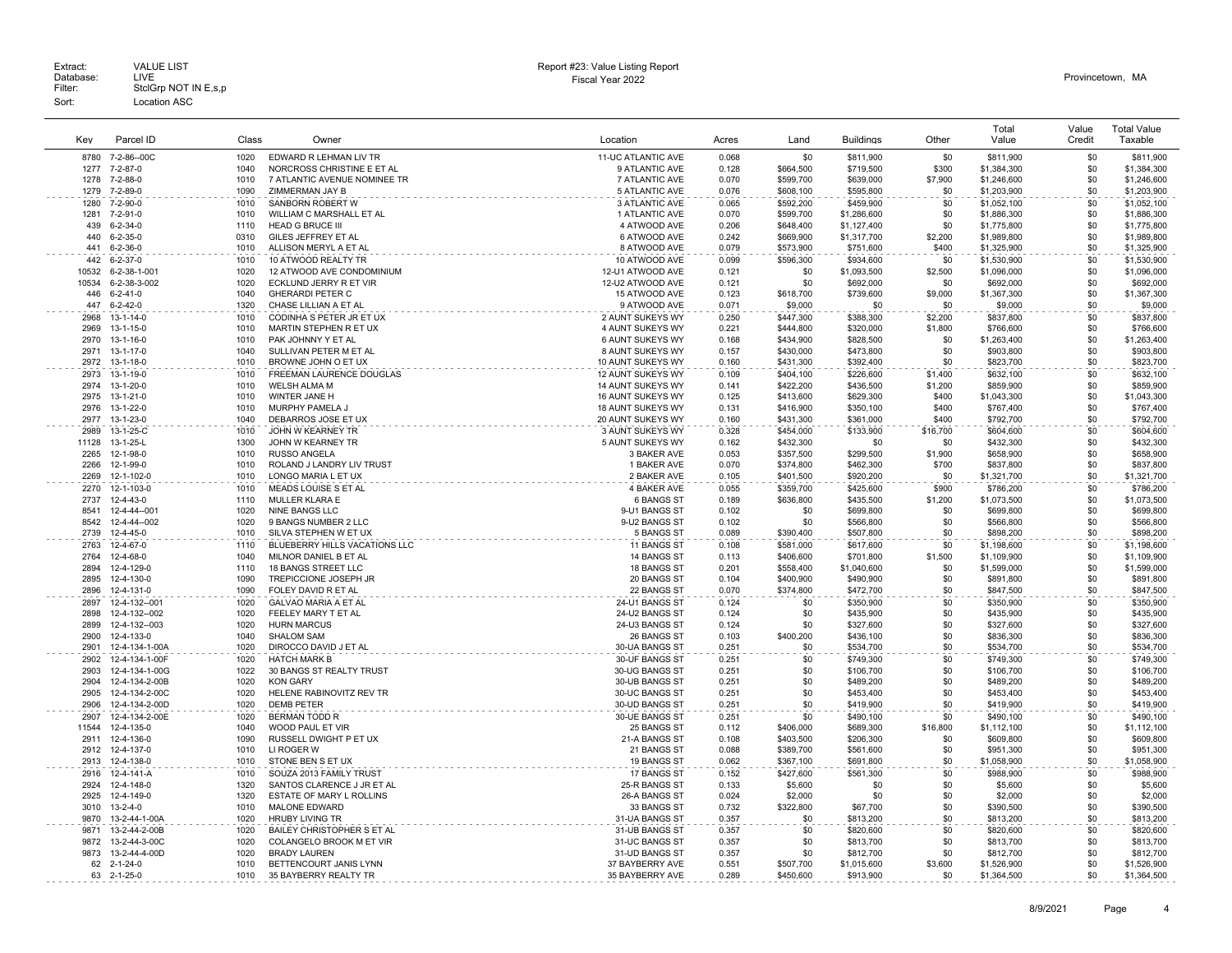| Key        | Parcel ID                            | Class        | Owner                                                   | Location                                    | Acres          | Land                   | <b>Buildings</b>       | Other      | Total<br>Value           | Value<br>Credit | <b>Total Value</b><br>Taxable |
|------------|--------------------------------------|--------------|---------------------------------------------------------|---------------------------------------------|----------------|------------------------|------------------------|------------|--------------------------|-----------------|-------------------------------|
|            |                                      |              |                                                         |                                             |                |                        |                        |            |                          | \$0             | \$1,223,400                   |
| 64<br>65   | $2 - 1 - 26 - 0$<br>$2 - 1 - 27 - 0$ | 1010<br>1010 | ANDERSON JAMES M<br>BETIT PETER ET VIR                  | 31 BAYBERRY AVE<br>29 BAYBERRY AVE          | 0.462<br>0.396 | \$505,700<br>\$458,100 | \$717,700<br>\$538,400 | \$0<br>\$0 | \$1,223,400<br>\$996,500 | \$0             | \$996,500                     |
| 66         | $2 - 1 - 28 - 0$                     | 1010         | HASSELL MARTHA S                                        | 25 BAYBERRY AVE                             | 0.326          | \$453,700              | \$720,300              | \$0        | \$1,174,000              | \$0             | \$1,174,000                   |
| 67         | 2-1-29-0                             | 1010         | FOSS JAMES FRANKLIN ET AL                               | 21 BAYBERRY AVE                             | 0.285          | \$450,300              | \$926,400              | \$0        | \$1,376,700              | \$0             | \$1,376,700                   |
| 69         | $2 - 1 - 31 - 0$                     | 1010         | KRATZ EVELYN ET AL                                      | 17 BAYBERRY AVE                             | 0.654          | \$463,400              | \$1,024,300            | \$0        | \$1,487,700              | \$0             | \$1,487,700                   |
| 70         | $2 - 3 - 1 - 0$                      | 3860         | COASTAL ACRES PROPERTIES LLC                            | 76-R BAYBERRY AVE                           | 15.190         | \$2,231,700            | \$744,900              | \$263,800  | \$3,240,400              | \$0             | \$3,240,400                   |
| 71         | $2 - 3 - 2 - 0$                      | 3860         | COASTAL ACRES PROPERTIES LLC                            | 74-R BAYBERRY AVE                           | 8.312          | \$1,046,400            | \$0                    | \$70,600   | \$1,117,000              | \$0             | \$1,117,000                   |
| 72         | $2 - 3 - 3 - 0$                      | 1010         | <b>KRYSZKIEWICZ JAMIE</b>                               | 59 BAYBERRY AVE                             | 0.254          | \$447,600              | \$572,600              | \$0        | \$1,020,200              | \$0             | \$1,020,200                   |
|            | $73, 2 - 3 - 4 - 0$                  | 1040         | ALLEN DAVID W                                           | 55 BAYBERRY AVE                             | 0.403          | \$458,300              | \$830,200              | .\$በ       | \$1,288,500              | \$0             | \$1,288,500                   |
| 74         | $2 - 3 - 5 - 0$                      | 1010         | MINORE MICHAEL PAUL II ET AL                            | 53 BAYBERRY AVE                             | 0.428          | \$504,800              | \$1,029,900            | \$0        | \$1,534,700              | \$0             | \$1,534,700                   |
| 75         | $2 - 3 - 6 - 0$                      | 1010         | D'AVILA MARK A ET VIR                                   | 51 BAYBERRY AVE                             | 0.545          | \$553,700              | \$615,600              | \$0        | \$1,169,300              | \$0             | \$1,169,300                   |
| 76         | $2 - 3 - 7 - 0$                      | 1010         | SUTCLIFFE SHAUN BRIAN                                   | 49 BAYBERRY AVE                             | 0.337          | \$500,100              | \$582,300              | \$1,100    | \$1,083,500              | \$0             | \$1,083,500                   |
| 77         | $2 - 3 - 8 - 0$                      | 1010         | DESCOTEAUX STEVEN D                                     | 45 BAYBERRY AVE                             | 0.584          | \$508,400              | \$505,100              | \$0        | \$1,013,500              | \$0             | \$1,013,500                   |
| 78         | $2 - 3 - 9 - 0$                      | 1300         | PAUL R SILVA REV LIV TR                                 | 43 BAYBERRY AVE                             | 0.185          | \$397,600              | \$0                    | \$0        | \$397,600                | \$0             | \$397,600                     |
| 79         | $2 - 3 - 10 - 0$                     | 1010         | KAREN L SILVA REV LIV TR                                | 39 BAYBERRY AVE                             | 0.859          | \$512,900              | \$1,157,500            | \$16,200   | \$1,686,600              | \$0             | \$1,686,600                   |
| 80         | $2 - 3 - 11 - 0$                     | 1010         | R&J OUR REALTY TR                                       | 13 BAYBERRY AVE                             | 0.717          | \$510,800              | \$1,190,300            | \$0        | \$1,701,100              | \$0             | \$1,701,100                   |
| 81         | $2 - 3 - 12 - 0$                     | 1300         | R OUR REALTY TR                                         | 9 BAYBERRY AVE                              | 0.754          | \$511.300              | \$0                    | \$0        | \$511,300                | \$0             | \$511,300                     |
| 82         | $2 - 3 - 13 - 0$                     | 1010         | NICHOLAS ASIMAKOPULOS REV TR                            | 5 BAYBERRY AVE                              | 0.796          | \$558,500              | \$1,076,100            | \$0        | \$1,634,600              | \$0             | \$1,634,600                   |
| 83<br>84   | $2 - 3 - 14 - 0$                     | 1010         | ABELN LAWRENCE S                                        | 3 BAYBERRY AVE                              | 0.819          | \$512,300              | \$2,384,600            | \$26,700   | \$2,923,600              | \$0<br>\$0      | \$2,923,600                   |
|            | $2 - 3 - 15 - 0$                     | 1010         | <b>BUSTRIN JANET ET AL</b>                              | 1 BAYBERRY AVE                              | 4.434          | \$574,900              | \$1,466,700            | \$0        | \$2,041,600              | \$0             | \$2,041,600                   |
| 85<br>86   | $2 - 3 - 16 - 0$<br>$2 - 3 - 17 - 0$ | 1320<br>1010 | <b>BUSTRIN JANET ET AL</b><br>TOBIAS RAYMOND W JR ET UX | 2 BAYBERRY AVE<br>4 BAYBERRY AVE            | 4.358<br>0.714 | \$26,100<br>\$464,300  | \$0<br>\$367,200       | \$0<br>\$0 | \$26,100<br>\$831,500    | \$0             | \$26,100<br>\$831,500         |
| 87         | $2 - 3 - 18 - 0$                     | 1010         | MILLER AUSTIN DOUGLAS ET AL                             | 10 BAYBERRY AVE                             | 0.504          | \$460,600              | \$502,300              | \$0        | \$962,900                | \$0             | \$962,900                     |
| 88         | $2 - 3 - 19 - 0$                     | 1010         | BROWNING BARBARA S ET UX                                | 16 BAYBERRY AVE                             | 0.324          | \$453,600              | \$518,100              | \$1,400    | \$973.100                | \$0             | \$973,100                     |
| 89         | $2 - 3 - 20 - 0$                     | 1010         | JT REALTY TRUST                                         | 20 BAYBERRY AVE                             | 0.242          | \$446,600              | \$1,030,300            | \$0        | \$1,476,900              | \$0             | \$1,476,900                   |
| 90         | $2 - 3 - 21 - 0$                     | 1010         | <b>BALLA JAMES ET AL</b>                                | 26 BAYBERRY AVE                             | 0.257          | \$447.900              | \$547,200              | \$0        | \$995,100                | \$0             | \$995,100                     |
| 91         | $2 - 3 - 22 - 0$                     | 1010         | LIU JOY ET VIR                                          | 30 BAYBERRY AVE                             | 0.239          | \$446,400              | \$850,900              | \$1,500    | \$1,298,800              | \$0             | \$1,298,800                   |
| 92         | $2 - 3 - 23 - 0$                     | 1010         | HANSON DAVID ET VIR                                     | 34 BAYBERRY AVE                             | 0.234          | \$446,000              | \$683,100              | \$0        | \$1,129,100              | \$0             | \$1,129,100                   |
| 93         | $2 - 3 - 24 - 0$                     | 1010         | TODD JOHN R II                                          | 38 BAYBERRY AVE                             | 0.234          | \$446,000              | \$468,100              | \$1,700    | \$915,800                | \$0             | \$915,800                     |
| 94         | $2 - 3 - 25 - 0$                     | 1010         | <b>ERLITZ JOYCE</b>                                     | 42 BAYBERRY AVE                             | 0.245          | \$446,900              | \$372,100              | \$0        | \$819,000                | \$0             | \$819,000                     |
| 95         | $2 - 3 - 26 - 0$                     | 1010         | WESTIE HOUSE LLC                                        | 48 BAYBERRY AVE                             | 0.383          | \$457,700              | \$664,600              | \$0        | \$1,122,300              | \$0             | \$1,122,300                   |
| 515        | $6 - 3 - 1 - 0$                      | 1320         | <b>DTODD LLC</b>                                        | 65-R BAYBERRY AVE                           | 1.010          | \$13,000               | \$0                    | \$0        | \$13,000                 | \$0             | \$13,000                      |
| 600        | $6 - 3 - 52 - 0$                     | 1010         | BAYBERRY AVE 84 REALTY TRUST                            | 84 BAYBERRY AVE                             | 0.504          | \$460,600              | \$485,700              | \$0        | \$946,300                | \$0             | \$946,300                     |
| 601        | $6 - 3 - 53 - 0$                     | 1010         | ALOSE/FARLEY FAMILY TR                                  | 88 BAYBERRY AVE                             | 0.322          | \$453,400              | \$724,100              | \$0        | \$1,177,500              | \$0             | \$1,177,500                   |
| 602        | $6 - 3 - 54 - 0$                     | 1010         | LENANE JOAN A ET UX                                     | 92 BAYBERRY AVE                             | 0.314          | \$452.700              | \$1,045,200            | \$0        | \$1,497,900              | \$0             | \$1,497,900                   |
| 603        | $6 - 3 - 55 - 0$                     | 1010         | RACE ROAD RESIDENCE TR                                  | 98 BAYBERRY AVE                             | 0.301          | \$496,800              | \$1,405,700            | \$0        | \$1,902,500              | \$0             | \$1,902,500                   |
| 604        | 6-3-56-1-001                         | 1020         | WEISS EDWARD P ET AL                                    | 100-U1 BAYBERRY AVE                         | 0.643          | \$0                    | \$865,700              | \$1,300    | \$867,000                | \$0             | \$867,000                     |
| 605        | 6-3-56-1-002                         | 1020         | SMITH VIRGINIA B                                        | 100-U2 BAYBERRY AVE                         | 0.643          | \$0                    | \$748,800              | \$0        | \$748,800                | \$0             | \$748,800                     |
| 606        | 6-3-56-1-003                         | 1020         | VIATOR PENNY G ET AL                                    | 100-U3 BAYBERRY AVE                         | 0.643          | \$0                    | \$740,200              | \$0        | \$740,200                | \$0             | \$740,200                     |
| 607        | 6-3-56-1-004                         | 1020         | WHITE THOMAS H ET UX                                    | 100-U4 BAYBERRY AVE                         | 0.643          | \$0                    | \$738,600              | \$0        | \$738,600                | \$0             | \$738,600                     |
| 608        | 6-3-56-1-005                         | 1020         | <b>REALTYNOW LLC</b>                                    | 100-U5 BAYBERRY AVE                         | 0.643          | \$0                    | \$737,800              | \$0        | \$737,800                | \$0             | \$737,800                     |
| 609        | 6-3-56-1-006                         | 1020         | ADDONIZIO FRANK                                         | 100-U6 BAYBERRY AVE                         | 0.643          | \$0                    | \$744,000              | \$0        | \$744,000                | \$0             | \$744,000                     |
| 610        | 6-3-56-1-007                         | 1020         | <b>BLACK LARRY D</b>                                    | 100-U7 BAYBERRY AVE                         | 0.643          | \$0                    | \$750,600              | \$0        | \$750,600                | \$0             | \$750,600                     |
| 611<br>612 | 6-3-56-2-008                         | 1020<br>1020 | <b>GUNN-ONEILL REALTY TR</b><br>PAGLIARO JOHN J ET UX   | 100-U8 BAYBERRY AVE                         | 0.643<br>0.643 | \$0<br>\$0             | \$724,900              | \$0<br>\$0 | \$724,900<br>\$706,900   | \$0<br>\$0      | \$724,900<br>\$706,900        |
| 613        | 6-3-56-2-009                         | 1020         | OUTERMOST REALTY EXCHANGE LLC                           | 100-U9 BAYBERRY AVE<br>100-U10 BAYBERRY AVE | 0.643          | \$0                    | \$706,900              | \$0        | \$746,400                | \$0             |                               |
| 614        | 6-3-56-2-010<br>6-3-56-2-011         | 1020         | COLE JOHNNY J ET VIR                                    | 100-U11 BAYBERRY AVE                        | 0.643          | \$0                    | \$746,400<br>\$740,200 | \$0        | \$740,200                | \$0             | \$746,400<br>\$740,200        |
| 615        | 6-3-56-2-012                         | 1020         | ADAMCIK ROBERT M ET AL                                  | 100-U12 BAYBERRY AVE                        | 0.643          | \$0                    | \$750,600              | \$0        | \$750,600                | \$0             | \$750,600                     |
| 616        | 6-3-56-A-013                         | 1020         | CAMPBELL RICHARD L                                      | 102-U13 BAYBERRY AVE                        | 0.662          | \$0                    | \$773,000              | \$0        | \$773,000                | \$0             | \$773,000                     |
| 617        | 6-3-56-A-014                         | 1020         | GEORGE F SALEM ET AL TRUST                              | 102-U14 BAYBERRY AVE                        | 0.662          | \$0                    | \$736,900              | \$0        | \$736,900                | \$0             | \$736,900                     |
| 618        | 6-3-56-A-015                         | 1020         | R WAYNE SHUPE FAM TR ET AL                              | 102-U15 BAYBERRY AVE                        | 0.662          | \$0                    | \$770,900              | \$0        | \$770,900                | \$0             | \$770,900                     |
| 619        | 6-3-56-A-016                         | 1020         | <b>CARLO ANTHONY</b>                                    | 102-U16 BAYBERRY AVE                        | 0.662          | \$0                    | \$777,800              | \$0        | \$777,800                | \$0             | \$777,800                     |
| 620        | 6-3-56-A-017                         | 1020         | LEMENAGER DENNIS J ET AL                                | 102-U17 BAYBERRY AVE                        | 0.662          | \$0                    | \$765,600              | \$0        | \$765,600                | \$0             | \$765,600                     |
| 621        | 6-3-56-A-018                         | 1020         | NICHOLS LINDA L                                         | 102-U18 BAYBERRY AVE                        | 0.662          | \$0                    | \$768,100              | \$0        | \$768,100                | \$0             | \$768,100                     |
| 622        | 6-3-56-A-019                         | 1020         | DUBINSKY CAREY M                                        | 102-U19 BAYBERRY AVE                        | 0.662          | \$0                    | \$764,100              | \$0        | \$764,100                | \$0             | \$764,100                     |
| 623        | 6-3-56-A-020                         | 1020         | <b>LARSEN PETER H</b>                                   | 102-U20 BAYBERRY AVE                        | 0.662          | \$0                    | \$765,000              | \$0        | \$765,000                | \$0             | \$765,000                     |
| 624        | 6-3-56-A-021                         | 1020         | CARVALHO ROBERT M ET VIR                                | 102-U21 BAYBERRY AVE                        | 0.662          | \$0                    | \$827,700              | \$0        | \$827,700                | \$0             | \$827,700                     |
| 625        | $6 - 3 - 57 - 0$                     | 1010         | CELEDONIA BRETT J ET AL                                 | 101 BAYBERRY AVE                            | 0.430          | \$504,900              | \$568,500              | \$0        | \$1,073,400              | \$0             | \$1,073,400                   |
| 626        | $6 - 3 - 58 - 0$                     | 1010         | SHUSTER MICHAEL J ET VIR                                | 99 BAYBERRY AVE                             | 0.378          | \$549,100              | \$1,021,200            | \$0        | \$1,570,300              | \$0             | \$1,570,300                   |
| 627        | $6 - 3 - 59 - 0$                     | 1010         | AGOSTINI JOSEPH V ET AL                                 | 95 BAYBERRY AVE                             | 0.335          | \$545,400              | \$416,100              | \$0        | \$961,500                | \$0             | \$961,500                     |
| 628        | $6 - 3 - 60 - 0$                     | 1010         | ROTHENBERG-SIMMONS JILL ET UX                           | 89 BAYBERRY AVE                             | 0.288          | \$495,600              | \$1,077,500            | \$11,600   | \$1,584,700              | \$0             | \$1,584,700                   |
| 629        | $6 - 3 - 61 - 0$                     | 1010         | <b>IVES NANCY K ET AL</b>                               | 85 BAYBERRY AVE                             | 0.233          | \$490,500              | \$541,600              | \$0        | \$1,032,100              | \$0             | \$1,032,100                   |
| 630        | $6 - 3 - 62 - 0$                     | 1010         | CASTELLANA JOSEPH ET VIR                                | 81 BAYBERRY AVE                             | 0.253          | \$447,600              | \$857,300              | \$1,200    | \$1,306,100              | \$0             | \$1,306,100                   |
| 640        | $6 - 3 - 72 - 0$                     | 1010         | PACKARD SUSAN M                                         | 71 BAYBERRY AVE                             | 0.528          | \$461,100              | \$902.400              | \$0        | \$1,363,500              | \$0             | \$1,363,500                   |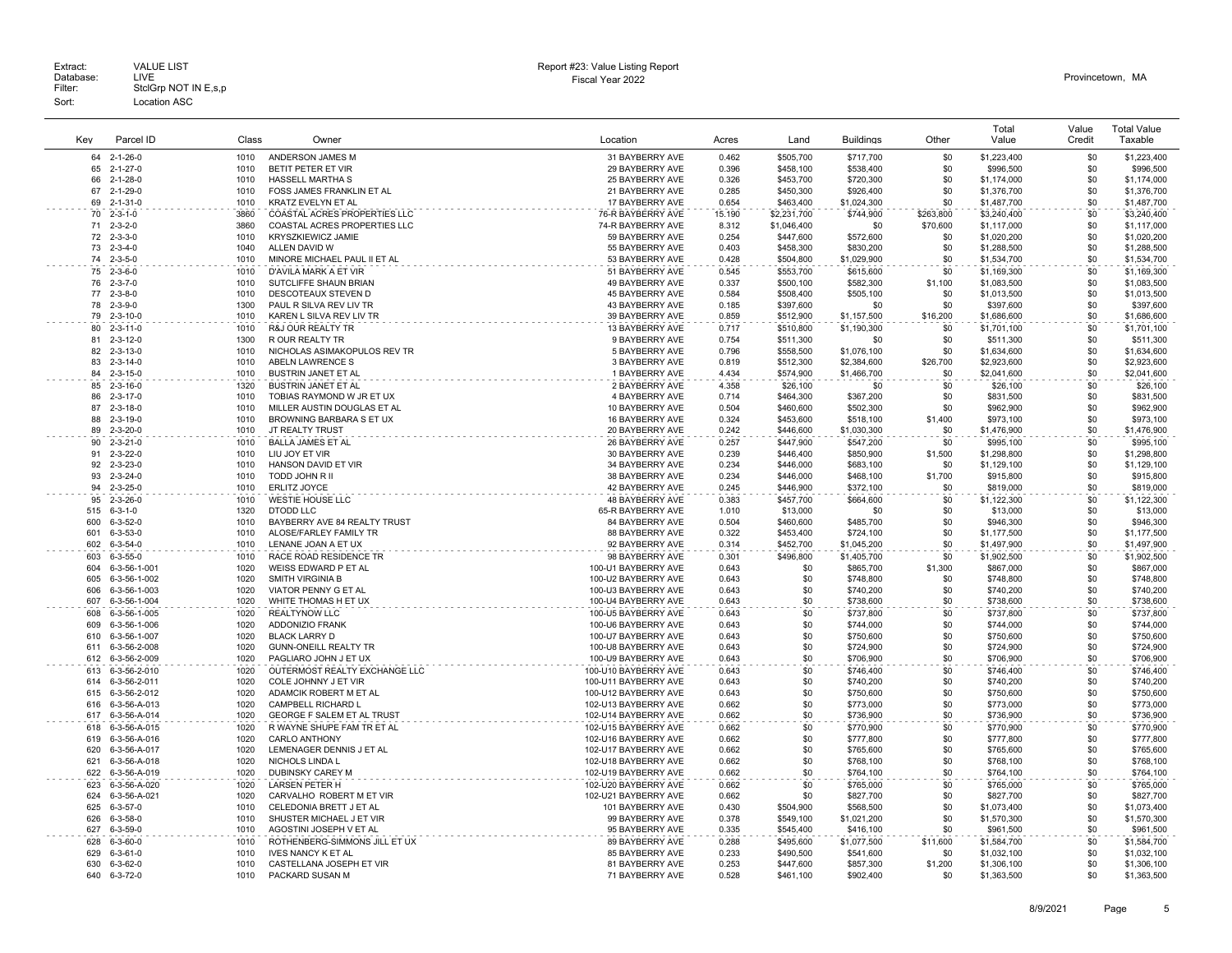| Kev          | Parcel ID                           | Class        | Owner                                     | Location                                           | Acres          | Land                   | <b>Buildings</b>       | Other        | Total<br>Value           | Value<br>Credit | <b>Total Value</b><br>Taxable |
|--------------|-------------------------------------|--------------|-------------------------------------------|----------------------------------------------------|----------------|------------------------|------------------------|--------------|--------------------------|-----------------|-------------------------------|
| 641          | $6 - 3 - 73 - 0$                    | 1010         | JOHN R BONASERA TR                        | 67 BAYBERRY AVE                                    | 0.488          | \$506,300              | \$842,700              | \$0          | \$1,349,000              | \$0             | \$1,349,000                   |
| 642          | $6 - 3 - 74 - 0$                    | 1010         | HONG DENNIS ET AL                         | 65 BAYBERRY AVE                                    | 0.454          | \$551,400              | \$1,938,600            | \$50,100     | \$2,540,100              | \$0             | \$2,540,100                   |
| 643          | $6 - 3 - 75 - 0$                    | 1010         | BROWN WILLIAM F ET AL                     | 63 BAYBERRY AVE                                    | 0.257          | \$447,900              | \$389,100              | \$0          | \$837,000                | \$0             | \$837,000                     |
| 644          | $6 - 3 - 76 - 0$                    | 1010         | HILT STEPHEN A ET AL                      | 64 BAYBERRY AVE                                    | 0.283          | \$450,100              | \$939,300              | \$0          | \$1,389,400              | \$0             | \$1,389,400                   |
| 645          | $6 - 3 - 77 - 0$                    | 1010         | CRISCUOLO DANIEL P                        | 68 BAYBERRY AVE                                    | 0.232          | \$445,800              | \$426,900              | \$0          | \$872,700                | \$0             | \$872,700                     |
| 646          | $6 - 3 - 78 - 0$                    | 1010         | MEDEIROS SHERRY ET UX                     | 72 BAYBERRY AVE                                    | 0.243          | \$446,700              | \$572,300              | \$1,500      | \$1,020,500              | \$0             | \$1,020,500                   |
| 647          | 6-3-79-0                            | 1010         | FAIDELL BRIAN R ET AL                     | 78 BAYBERRY AVE                                    | 0.479          | \$460,100              | \$481,400              | \$0          | \$941,500                | \$0             | \$941,500                     |
| 3817         | 19-1-11-A                           | 1010         | MAITINO PAUL D ET UX                      | 5 BAYVIEW AVE                                      | 0.049          | \$264.600              | \$90,600               | \$0          | \$355,200                | \$0             | \$355,200                     |
| 3822         | 19-1-16-0                           | 1010         | WAUHOB LEE D ET UX                        | 9 BAYVIEW AVE                                      | 0.062          | \$275,400              | \$102,400              | \$0          | \$377,800                | \$0             | \$377,800                     |
| 3823         | 19-1-17-0                           | 1010         | JENNIFER J GARBIEL INV TR                 | 3 BAYVIEW AVE                                      | 0.056          | \$270,600              | \$91,300               | \$0          | \$361,900                | \$0             | \$361,900                     |
| 3792         | 18-2-12-A                           | 1010         | KROSCHWITZ JACQUELINE ET AL               | 19 BERRY LN                                        | 0.412          | \$550,200              | \$994,500              | \$0          | \$1,544,700              | \$0             | \$1,544,700                   |
| 3793         | 18-2-12-B                           | 1300         | <b>FOSS PAMELA ET AL</b>                  | 33 BERRY LN                                        | 0.711          | \$557,100              | \$0                    | \$0          | \$557,100                | \$0             | \$557,100                     |
| 3794         | 18-2-12-C                           | 1010         | <b>BURNS ROBERT K ET UX</b>               | 20 BERRY LN                                        | 0.669          | \$788,100              | \$2,124,800            | \$41,500     | \$2,954,400              | \$0             | \$2,954,400                   |
| 3796         | 18-2-12-E                           | 1010         | SCHWARTZ MELISSA S ET AL                  | 24 BERRY LN                                        | 0.744          | \$790,100              | \$1,001,000            | \$0          | \$1,791,100              | \$0             | \$1,791,100                   |
| 3797         | 18-2-12-F                           | 1010         | MCCOLLUM JAMES K ET UX                    | 28 BERRY LN                                        | 0.540          | \$784,300              | \$554,100              | \$0          | \$1,338,400              | \$0             | \$1,338,400                   |
| 517<br>631   | $6 - 3 - 3 - 0$<br>$6 - 3 - 63 - 0$ | 1320<br>1010 | PENNY JEAN M ET AL<br>ROOPE STEPHEN P     | 16-R BLUEBERRY AVE<br>31 BLUEBERRY AVE             | 0.340<br>0.255 | \$19,300               | \$0                    | \$0<br>\$0   | \$19,300                 | \$0<br>\$0      | \$19,300<br>\$963,100         |
| 632          | $6 - 3 - 64 - 0$                    | 1010         | MORALES ANGEL L ET AL                     | 27 BLUEBERRY AVE                                   | 0.253          | \$447,700<br>\$447,600 | \$515,400<br>\$481,700 | \$0          | \$963,100<br>\$929,300   | \$0             | \$929,300                     |
| 633          | $6 - 3 - 65 - 0$                    | 1010         | REES SIMON DAVID ET VIR                   | 23 BLUEBERRY AVE                                   | 0.247          | \$491,800              | \$1,391,400            | \$1,300      | \$1,884,500              | \$0             | \$1,884,500                   |
| 634          | $6 - 3 - 66 - 0$                    | 1010         | KARL DAVID WEIDNER TR ET AL               | 19 BLUEBERRY AVE                                   | 0.322          | \$498,700              | \$1,397,400            | \$0          | \$1,896,100              | \$0             | \$1,896,100                   |
| 635          | $6 - 3 - 67 - 0$                    | 1010         | ANDREW F COHEN REV TRUST                  | 15 BLUEBERRY AVE                                   | 0.431          | \$367,200              | \$591,800              | \$0          | \$959,000                | \$0             | \$959,000                     |
| 636          | $6 - 3 - 68 - 0$                    | 1010         | BRIAN T MORRIS REV TR                     | 20 BLUEBERRY AVE                                   | 0.320          | \$473,600              | \$1,074,000            | \$0          | \$1,547,600              | \$0             | \$1,547,600                   |
| 637          | $6 - 3 - 69 - 0$                    | 1010         | STOUDT JR RICHARD L ET VIR                | 24 BLUEBERRY AVE                                   | 0.430          | \$479,600              | \$678,200              | \$0          | \$1,157,800              | \$0             | \$1,157,800                   |
| 638          | $6 - 3 - 70 - 0$                    | 1010         | <b>BIANCO LOUIS J</b>                     | 30 BLUEBERRY AVE                                   | 0.265          | \$448,600              | \$401.700              | \$1,300      | \$851,600                | \$0             | \$851,600                     |
| 639          | $6 - 3 - 71 - 0$                    | 1010         | ADELMAN SCOTT H ET VIR                    | 34 BLUEBERRY AVE                                   | 0.266          | \$448,700              | \$830,900              | \$0          | \$1,279,600              | \$0             | \$1,279,600                   |
| 3680         | 18-1-14--00A                        | 1020         | RADOSLAV MIRCHEV JR ET VIR                | 4-UA BRADFORD ACRES RD                             | 0.417          | \$0                    | \$403,300              | \$0          | \$403,300                | \$0             | \$403,300                     |
| 3681         | 18-1-14--00B                        | 1020         | HARDY KEVIN W ET AL                       | 4-UB BRADFORD ACRES RD                             | 0.417          | \$0                    | \$415,500              | \$0          | \$415,500                | \$0             | \$415,500                     |
| 3682         | 18-1-14--00C                        | 1020         | PISANO CHARLES R ET AL                    | 4-UC BRADFORD ACRES RD                             | 0.417          | \$0                    | \$416,300              | \$0          | \$416,300                | \$0             | \$416,300                     |
| 3683         | 18-1-14--00D                        | 1020         | PHILLIPS LISA D ET AL                     | 4-UD BRADFORD ACRES RD                             | 0.417          | \$0                    | \$443,900              | \$0          | \$443,900                | \$0             | \$443,900                     |
| 3684         | 18-1-14--00E                        | 1020         | <b>GORDON COLLEEN M</b>                   | 4-UE BRADFORD ACRES RD                             | 0.417          | \$0                    | \$404,300              | \$0          | \$404,300                | \$0             | \$404,300                     |
| 3685         | 18-1-14--00F                        | 1020         | MEINTJES JOHANNES                         | 4-UF BRADFORD ACRES RD                             | 0.417          | \$0                    | \$362,600              | \$0          | \$362,600                | \$0             | \$362,600                     |
| 3686         | 18-1-14--00G                        | 1020         | THOMAS DIANNE J                           | 4-UG BRADFORD ACRES RD                             | 0.417          | \$0                    | \$423,400              | \$0          | \$423,400                | \$0             | \$423.400                     |
| 3688         | 18-1-15-1-00A                       | 1020         | <b>BISHOP CAROLINE S</b>                  | 14-UA BRADFORD ACRES RD                            | 0.951          | \$0                    | \$513,400              | \$0          | \$513,400                | \$0             | \$513,400                     |
| 3689<br>4125 | 18-1-15-1-00B<br>18-1-15-2-00C      | 1020<br>1020 | VARGAS JOSE M<br><b>DUNMIRE DEBORAH</b>   | 14-UB BRADFORD ACRES RD<br>14-UC BRADFORD ACRES RD | 0.951<br>0.951 | \$0<br>\$0             | \$555,200<br>\$525,800 | \$0<br>\$0   | \$555,200<br>\$525,800   | \$0<br>\$0      | \$555,200<br>\$525,800        |
| 4126         | 18-1-15-2-00D                       | 1020         | DEROSA ROBERT W ET VIR                    | 14-UD BRADFORD ACRES RD                            | 0.951          | \$0                    | \$474,700              | \$0          | \$474,700                | \$0             | \$474,700                     |
| 4127         | 18-1-15-2-00E                       | 1020         | O'CONNELL MICHELLE ET AL                  | 14-UE BRADFORD ACRES RD                            | 0.951          | \$0                    | \$549,600              | \$0          | \$549,600                | \$0             | \$549,600                     |
| 4128         | 18-1-15-2-00F                       | 1020         | CONROY JOHN E ET AL                       | 14-UF BRADFORD ACRES RD                            | 0.951          | \$0                    | \$327,500              | \$0          | \$327,500                | \$0             | \$327,500                     |
| 8436         | 18-1-15-3-00G                       | 1020         | KOFF AMY BETH ET AL                       | 14-UG BRADFORD ACRES RD                            | 0.951          | \$0                    | \$869,600              | \$0          | \$869,600                | \$0             | \$869,600                     |
| 10828        | 18-1-15-A-101                       | 1020         | KUCINSKAS PHILIP A ET UX                  | 11-U1 BRADFORD ACRES RD                            | 0.228          | \$0                    | \$863,100              | \$2,000      | \$865,100                | \$0             | \$865,100                     |
| 10830        | 18-1-15-A-102                       | 1020         | ABRAMSON DAVID C                          | 11-U2 BRADFORD ACRES RD                            | 0.228          | \$0                    | \$516,000              | \$0          | \$516,000                | \$0             | \$516,000                     |
| 10832        | 18-1-15-A-103                       | 1020         | THE BUILDING BLOCK REALTY TR              | 11-U3 BRADFORD ACRES RD                            | 0.228          | \$0                    | \$395,000              | \$0          | \$395,000                | \$0             | \$395,000                     |
| 10834        | 18-1-15-A-104                       | 1020         | PASADAS JOHN P ET UX                      | 11-U4 BRADFORD ACRES RD                            | 0.228          | \$0                    | \$520,400              | \$0          | \$520,400                | \$0             | \$520,400                     |
| 8499         | 6-4-47-1-001                        | 1020         | <b>DIMASCIO MARGARET M</b>                | 3-U1 BRADFORD ST                                   | 0.152          | \$0                    | \$360,400              | \$0          | \$360,400                | \$0             | \$360,400                     |
| 8500         | 6-4-47-1-002                        | 1020         | <b>RASMUSSEN ERIC S</b>                   | 3-U2 BRADFORD ST                                   | 0.152          | \$0                    | \$360,400              | \$0          | \$360,400                | \$0             | \$360,400                     |
| 8501         | 6-4-47-1-003                        | 1020         | WALKER-DACK ROGER ET AL                   | 3-U3 BRADFORD ST                                   | 0.152          | \$0                    | \$360,400              | \$0          | \$360,400                | \$0             | \$360,400                     |
| 8502         | 6-4-47-1-004                        | 1020         | DAROSA JASON                              | 3-U4 BRADFORD ST                                   | 0.152          | \$0                    | \$356,000              | \$0          | \$356,000                | \$0             | \$356,000                     |
| 8503         | 6-4-47-2-005                        | 3430         | KACERGIS MICHAEL ET UX                    | 3-U5 BRADFORD ST                                   | 0.152          | \$0                    | \$450,900              | \$0          | \$450,900                | \$0             | \$450,900                     |
| 759          | $6 - 4 - 48 - 0$                    | 1110         | OLIVER SHEILA A                           | 2 BRADFORD ST                                      | 0.197          | \$563,000              | \$821,100              | \$9,200      | \$1,393,300              | \$0             | \$1,393,300                   |
| 10634        | 6-4-49-1-001                        | 1020         | SQUIRE DANIEL H                           | 4-U1 BRADFORD ST                                   | 0.163          | \$0                    | \$1,092,200            | \$0          | \$1,092,200              | \$0             | \$1,092,200                   |
| 10636        | 6-4-49-1-002                        | 1020         | MUNRO STEVENSON ORTON ET VIR              | 4-U2 BRADFORD ST                                   | 0.163          | \$0                    | \$1,089,200            | \$0          | \$1,089,200              | \$0             | \$1,089,200                   |
| 10638<br>761 | 6-4-49-2-003<br>$6 - 4 - 50 - 0$    | 1020<br>1010 | RODAS DANIEL J<br>RIFINO JR JAMES J ET AL | 4-U3 BRADFORD ST                                   | 0.163<br>0.079 | \$0                    | \$1,067.800            | \$700        | \$1,068,500<br>\$977,500 | \$0<br>\$0      | \$1,068,500                   |
| 767          | $6-4-56-0$                          | 1110         | DOL-FIN DEVELOPEMENT LLC                  | 8 BRADFORD ST<br>10 BRADFORD ST                    | 0.096          | \$535,600<br>\$498,300 | \$441,900<br>\$319,300 | \$0<br>\$300 | \$817,900                | \$0             | \$977,500<br>\$817,900        |
| 768          | $6 - 4 - 57 - 0$                    | 1090         | METIVIER MATTHEW G ET VIR                 | 7 BRADFORD ST                                      | 0.104          | \$601,300              | \$523,000              | \$0          | \$1,124,300              | \$0             | \$1,124,300                   |
| 787          | $6 - 4 - 65 - 0$                    | 1010         | SILVA CUSTODIO ET UX                      | 9 BRADFORD ST                                      | 0.098          | \$635,000              | \$575,900              | \$200        | \$1,211,100              | \$0             | \$1,211,100                   |
| 788          | 6-4-66-1-001                        | 1020         | ASBRAND DEBORAH L                         | 10-A U1 BRADFORD ST                                | 0.107          | \$0                    | \$561,800              | \$0          | \$561,800                | \$0             | \$561,800                     |
| 789          | 6-4-66-1-002                        | 1020         | <b>HATCH LANCE C</b>                      | 10-A U2 BRADFORD ST                                | 0.107          | \$0                    | \$422,400              | \$0          | \$422,400                | \$0             | \$422,400                     |
| 790          | 6-4-66-1-003                        | 1020         | PAPAZIAN ALEC M ET VIR                    | 10-A U3 BRADFORD ST                                | 0.107          | \$0                    | \$708,200              | \$0          | \$708,200                | \$0             | \$708,200                     |
| 791          | 6-4-66-2-004                        | 1020         | FERGUSON WENDY P ET AL                    | 10-A U4 BRADFORD ST                                | 0.107          | \$0                    | \$557,900              | \$0          | \$557,900                | \$0             | \$557,900                     |
| 798          | $6 - 4 - 71 - 0$                    | 0130         | <b>WELLES ANN V</b>                       | 14 BRADFORD ST                                     | 0.031          | \$456,900              | \$393,400              | \$0          | \$850,300                | \$0             | \$850,300                     |
| 799          | $6 - 4 - 72 - 0$                    | 1010         | BARDSLEY RALPH J ET VIR                   | 12 BRADFORD ST                                     | 0.074          | \$529,700              | \$466,800              | \$11,200     | \$1,007,700              | \$0             | \$1,007,700                   |
| 800          | 6-4-73-0                            | 1010         | <b>CONROY PANTANO TRUST</b>               | 11 BRADFORD ST                                     | 0.109          | \$646,500              | \$442,500              | \$0          | \$1,089,000              | \$0             | \$1,089,000                   |
| 807          | $6 - 4 - 77 - 0$                    | 1010         | SOUZA III JOHN F                          | 15 BRADFORD ST                                     | 0.075          | \$606.700              | \$346.100              | \$1,000      | \$953,800                | \$0             | \$953,800                     |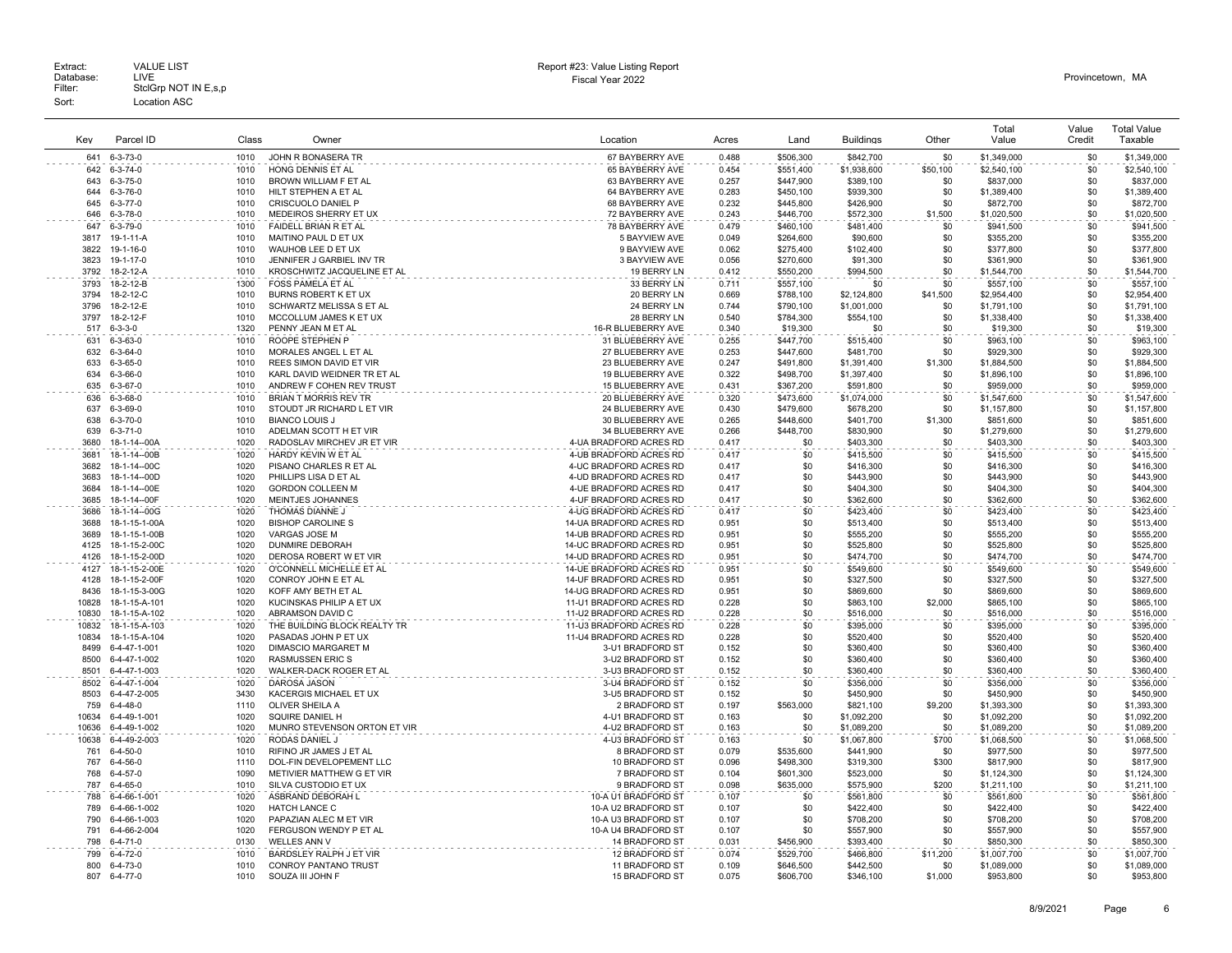Extract: VALUE LIST<br>Database: LIVE<br>Filter: StclGrp NOT IN E,s,p Fiscal Year 2022 Database: LIVE Provincetown, MA Extract: Call VALUE LIST CHARGE STATES AND REPORT HERE AND REPORT HERE AND REPORT THE REPORT OF DETAILS AND REPORT CHARGE STATES AND REPORT CHARGE STATES AND REPORT OF DETAILS AND REPORT CHARGE STATES OF DETAILS AND REPORT Sort: Location ASC

| Key           | Parcel ID                    | Class        | Owner                                               | Location                                   | Acres          | Land             | <b>Buildings</b>         | Other          | Total<br>Value           | Value<br>Credit | <b>Total Value</b><br>Taxable |
|---------------|------------------------------|--------------|-----------------------------------------------------|--------------------------------------------|----------------|------------------|--------------------------|----------------|--------------------------|-----------------|-------------------------------|
| 825           | 6-4-89-0                     | 1010         | PTOWN PLACE LLC                                     | 16 BRADFORD ST                             | 0.103          | \$560,300        | \$365,200                | \$1,200        | \$926,700                | \$0             | \$926,700                     |
| 834           | $6 - 4 - 98 - 0$             | 1050         | 18 BRADFORD STREET LLC                              | 18 BRADFORD ST                             | 0.040          | \$477.100        | \$548.300                | \$0            | \$1,025,400              | \$0             | \$1,025,400                   |
| 863           | $6-4-125-0$                  | 1090         | SHIMKO GEORGE M                                     | 29 BRADFORD ST                             | 0.072          | \$527,200        | \$237,900                | \$0            | \$765,100                | \$0             | \$765,100                     |
| 864           | 6-4-126-0                    | 1120         | <b>VAN DERCEK TRUST</b>                             | 25-27A BRADFORD ST                         | 0.329          | \$702,100        | \$1,366,100              | \$200          | \$2,068,400              | \$0             | \$2,068,400                   |
| 866           | 6-4-127--001                 | 1020         | CANNY MICHAEL ET UX                                 | 23-U1 BRADFORD ST                          | 0.111          | \$0              | \$576,700                | \$0            | \$576,700                | \$0             | \$576,700                     |
| 867<br>868    | 6-4-127--002<br>6-4-127--003 | 1020<br>1020 | <b>BUCHHOLZ MARK W</b><br>JAMES J MCDERMOTT TRUST   | 23-U2 BRADFORD ST<br>23-U3 BRADFORD ST     | 0.111<br>0.111 | \$0<br>\$0       | \$679,500<br>\$687,900   | \$0<br>\$0     | \$679,500<br>\$687,900   | \$0<br>\$0      | \$679,500<br>\$687,900        |
| 869           | 6-4-128-0                    | 1010         | <b>WILLIAMS ROBERT D</b>                            | 20 BRADFORD ST                             | 0.039          | \$475,000        | \$511,400                | \$0            | \$986,400                | \$0             | \$986,400                     |
| 870           | 6-4-129-0                    | 1010         | BEX GEORGE A ET AL                                  | 22 BRADFORD ST                             | 0.062          | \$514,000        | \$315,800                | \$0            | \$829,800                | \$0             | \$829,800                     |
| 871           | 6-4-130-0                    | 1010         | <b>LOMBARDI GREGORY</b>                             | 24 BRADFORD ST                             | 0.185          | \$618,500        | \$868,900                | \$0            | \$1,487,400              | \$0             | \$1,487,400                   |
| 872           | 6-4-131-0                    | 1010         | <b>MAHONEY ARTHUR L</b>                             | 24-A BRADFORD ST                           | 0.231          | \$668,700        | \$691,800                | \$0            | \$1,360,500              | \$0             | \$1,360,500                   |
| 873           | 6-4-132-0                    | 0310         | HUDSON HARBOR R.E. PROPERTIES                       | 26 BRADFORD ST                             | 0.224          | \$685,100        | \$1,059,700              | \$0            | \$1,744,800              | \$0             | \$1,744,800                   |
| 874           | 6-4-133-0                    | 1040         | TMW PROPERTIES LLC PROV SERIES                      | 28 BRADFORD ST                             | 0.138          | \$630,900        | \$791,500                | \$800          | \$1,423,200              | \$0             | \$1,423,200                   |
| 897           | 6-4-145-0                    | 1110         | <b>ENCO REALTY INC</b>                              | 32 BRADFORD ST                             | 0.104          | \$505,100        | \$582,200                | \$0            | \$1,087,300              | \$0             | \$1,087,300                   |
| 915           | 6-4-155-0                    | 3260         | BRADFORD STREET REALTY LLC                          | 31 BRADFORD ST                             | 0.095          | \$367,100        | \$282,300                | \$1,700        | \$651,100                | \$0             | \$651,100                     |
| 929           | 6-4-166-A                    | 3370         | BRADFORD MONTELLO REALTY TR                         | 33 BRADFORD ST                             | 0.187          | \$494,300        | \$0                      | \$2,300        | \$496,600                | \$0             | \$496,600                     |
| 930           | 6-4-167-0                    | 1010         | KLINT PETER L ET AL                                 | 34 BRADFORD ST                             | 0.080          | \$536,700        | \$818,200                | \$0            | \$1,354,900              | \$0             | \$1,354,900                   |
| 931           | 6-4-168-0                    | 0310         | BRADFORD MONTELLO REALTY TR                         | 35 BRADFORD ST                             | 0.309          | \$1,013,000      | \$1,117,200              | \$8,900        | \$2,139,100              | \$0             | \$2,139,100                   |
| 1144<br>1145  | 7-2-11-0                     | 1050<br>3010 | 43 TOWN LLC                                         | 43 BRADFORD ST                             | 0.134          | \$669,700        | \$534,200                | \$1,400        | \$1,205,300              | \$0             | \$1,205,300                   |
| 1147          | 7-2-12-0<br>7-2-13--001      | 1020         | 43 TOWNE LLC<br>TOUCHETTE TIMOTHY M ET VIR          | 41 BRADFORD ST<br>39-U1 BRADFORD ST        | 0.438<br>0.083 | \$952,000<br>\$0 | \$1,415,600<br>\$764,100 | \$4,000<br>\$0 | \$2,371,600<br>\$764,100 | \$0<br>\$0      | \$2,371,600<br>\$764,100      |
| 1148          | 7-2-13--002                  | 1020         | DICENSO ROBERT A                                    | 39-U2 BRADFORD ST                          | 0.083          | \$0              | \$606,300                | \$0            | \$606,300                | \$0             | \$606,300                     |
| 1149          | 7-2-13--003                  | 1020         | POWERS KURT ET AL                                   | 39-U3 BRADFORD ST                          | 0.083          | \$0              | \$569,000                | \$0            | \$569,000                | \$0             | \$569,000                     |
| 1150          | 7-2-13--004                  | 1020         | PAK JOHNNY Y                                        | 39-U4 BRADFORD ST                          | 0.083          | \$0              | \$349,100                | \$0            | \$349,100                | \$0             | \$349,100                     |
| 1194          | 7-2-42--001                  | 1020         | PRATT KENNETH R                                     | 38-U1 BRADFORD ST                          | 0.107          | \$0              | \$583,100                | \$0            | \$583,100                | \$0             | \$583,100                     |
| 1195          | 7-2-42--002                  | 1020         | OAKLAND TIME LLC                                    | 38-U2 BRADFORD ST                          | 0.107          | \$0              | \$782,200                | \$0            | \$782,200                | \$0             | \$782,200                     |
| 1215          | 7-2-60--001                  | 1020         | RICHARDSON NOEL C ET UX                             | 40-U1 BRADFORD ST                          | 0.086          | \$0              | \$618,200                | \$0            | \$618,200                | \$0             | \$618,200                     |
| 1216          | 7-2-60--002                  | 1020         | LEVINE MARK PHINNEY                                 | 40-U2 BRADFORD ST                          | 0.086          | \$0              | \$609,800                | \$0            | \$609,800                | \$0             | \$609,800                     |
| 1217          | 7-2-61-0                     | 0310         | <b>MEADOWS REALTY TR</b>                            | 42 BRADFORD ST                             | 0.126          | \$621,300        | \$549,500                | \$0            | \$1,170,800              | \$0             | \$1,170,800                   |
| 1218          | 7-2-62-0                     | 3690         | TOWN OF PROVINCETOWN                                | 46 BRADFORD ST                             | 0.452          | \$643,300        | \$1,001,800              | \$0            | \$1,645,100              | \$0             | \$1,645,100                   |
| 1219          | 7-2-63-0                     | 1010         | ROY LEON R ET AL                                    | 48 BRADFORD ST                             | 0.095          | \$552,700        | \$619,800                | \$3,200        | \$1,175,700              | \$0             | \$1,175,700                   |
| 11281         | 7-2-64-1-001                 | 1020         | <b>KRISTINE SCHROEDER</b>                           | 48-AU1 BRADFORD ST                         | 0.131          | \$0              | \$899,500                | \$0            | \$899,500                | \$0             | \$899,500                     |
| 11283         | 7-2-64-1-002                 | 1020         | MCEVOY SANDRA M ET AL                               | 48-AU2 BRADFORD ST                         | 0.131          | \$0              | \$882,100                | \$0            | \$882,100                | \$0             | \$882,100                     |
| 11285<br>1221 | 7-2-64-1-003<br>7-2-65-0     | 1020<br>0130 | CAROLAN BRENDAN J ET AL<br>50 BRADFORD ST REALTY TR | 48-AU3 BRADFORD ST<br>50 BRADFORD ST       | 0.131<br>0.165 | \$0<br>\$195,100 | \$897,900<br>\$511,700   | \$0<br>\$0     | \$897,900<br>\$706,800   | \$0<br>\$0      | \$897,900<br>\$706,800        |
| 1226          | 7-2-66-0                     | 1010         | JUDGE ELIZABETH CRAGG ET UX                         | 48-B BRADFORD ST                           | 2.335          | \$659,700        | \$523,600                | \$2,200        | \$1,185,500              | \$0             | \$1,185,500                   |
| 1256          | 7-2-84-1-001                 | 1020         | SWAIN JONATHAN L ET VIR                             | 54-U1-1 BRADFORD ST                        | 0.378          | \$0              | \$468,800                | \$0            | \$468,800                | \$0             | \$468,800                     |
| 1257          | 7-2-84-1-002                 | 1020         | VAUGHAN DONALD E                                    | 54-U1-2 BRADFORD ST                        | 0.378          | \$0              | \$479,400                | \$0            | \$479,400                | \$0             | \$479,400                     |
| 1258          | 7-2-84-1-003                 | 1020         | <b>KENDALL EARL</b>                                 | 54-U1-3 BRADFORD ST                        | 0.378          | \$0              | \$418,500                | \$0            | \$418,500                | \$0             | \$418,500                     |
| 1259          | 7-2-84-1-004                 | 1020         | <b>GARDNER JOHN W</b>                               | 54-U1-4 BRADFORD ST                        | 0.378          | \$0              | \$436,600                | \$0            | \$436,600                | \$0             | \$436,600                     |
| 1260          | 7-2-84-2-001                 | 1020         | FESSLER KEVIN E                                     | 54-U2-1 BRADFORD ST                        | 0.378          | \$0              | \$319,300                | \$0            | \$319,300                | \$0             | \$319,300                     |
| 1261          | 7-2-84-2-002                 | 1020         | <b>HUSTON CORY WAYNE</b>                            | 54-U2-2 BRADFORD ST                        | 0.378          | \$0              | \$321,000                | \$0            | \$321,000                | \$0             | \$321,000                     |
| 1262          | 7-2-84-2-003                 | 1020         | <b>STEARNS GILBERT</b>                              | 54-U2-3 BRADFORD ST                        | 0.378          | \$0              | \$323,800                | \$0            | \$323,800                | \$0             | \$323,800                     |
| 1263          | 7-2-84-2-004                 | 1020         | <b>ARAGLEN LLC</b>                                  | 54-U2-4 BRADFORD ST                        | 0.378          | \$0              | \$331,200                | \$0            | \$331,200                | \$0             | \$331,200                     |
| 1264          | 7-2-84-2-005                 | 1020         | <b>GONCALVES J PAUL</b><br>ROMANELLI JOSEPH RICHARD | 54-U2-5 BRADFORD ST                        | 0.378          | \$0<br>\$0       | \$306,800                | \$0<br>\$0     | \$306,800                | \$0<br>\$0      | \$306,800                     |
| 1265<br>1266  | 7-2-84-2-006<br>7-2-84-3-001 | 1020<br>3430 | CABRAL BRIAN J                                      | 54-U2-6 BRADFORD ST<br>54-U3-1 BRADFORD ST | 0.378<br>0.378 | \$0              | \$306,800<br>\$312,600   | \$1,200        | \$306,800<br>\$313,800   | \$0             | \$306,800<br>\$313,800        |
| 1267          | 7-2-84-3-002                 | 1020         | SMITH JAMES A ET VIR                                | 54-U3-2 BRADFORD ST                        | 0.378          | \$0              | \$645.700                | \$0            | \$645.700                | \$0             | \$645,700                     |
| 1268          | 7-2-84-3-003                 | 1020         | SALEMI JAMES MATTHEW ET VIR                         | 54-U3-3 BRADFORD ST                        | 0.378          | \$0              | \$498,800                | \$0            | \$498,800                | \$0             | \$498,800                     |
| 1269          | 7-2-84-3-004                 | 1020         | <b>GLOVER GEORGE L III</b>                          | 54-U3-4 BRADFORD ST                        | 0.378          | \$0              | \$353,100                | \$0            | \$353,100                | \$0             | \$353,100                     |
| 1270          | 7-2-84-4-00A                 | 1020         | <b>ESCOLA DANIEL ALAN</b>                           | 54-UA BRADFORD ST                          | 0.378          | \$0              | \$675,800                | \$0            | \$675,800                | \$0             | \$675,800                     |
| 1271          | 7-2-84-5-00B                 | 1020         | CHRISTOPHER RONALD J JR ET AL                       | 54-UB BRADFORD ST                          | 0.378          | \$0              | \$599,900                | \$0            | \$599,900                | \$0             | \$599,900                     |
| 1272          | 7-2-84-6-00C                 | 1020         | NIEHOFF KARISSA L                                   | 54-UC BRADFORD ST                          | 0.378          | \$0              | \$426,000                | \$0            | \$426,000                | \$0             | \$426,000                     |
| 8555          | 7-2-85-1-001                 | 1020         | MOUNIC GERARD M                                     | 49-U1 BRADFORD ST                          | 0.246          | \$0              | \$281,800                | \$0            | \$281,800                | \$0             | \$281,800                     |
| 8556          | 7-2-85-1-002                 | 1020         | ONEIL CARON ET AL                                   | 49-U2 BRADFORD ST                          | 0.246          | \$0              | \$279.300                | \$0            | \$279.300                | \$0             | \$279,300                     |
| 8557          | 7-2-85-1-003                 | 1020         | PERUMALU ANIL S ET AL                               | 49-U3 BRADFORD ST                          | 0.246          | \$0              | \$279,300                | \$0            | \$279,300                | \$0             | \$279,300                     |
| 8559          | 7-2-85-1-004                 | 1020         | <b>WOLPER JEFFREY F</b>                             | 49-U4 BRADFORD ST                          | 0.246          | \$0              | \$281,800                | \$0            | \$281,800                | \$0             | \$281,800                     |
| 8560<br>8561  | 7-2-85-1-005<br>7-2-85-1-006 | 1020<br>1020 | LONG SHEILA D ET AL<br><b>CLEMENTS JAMES JOSEPH</b> | 49-U5 BRADFORD ST<br>49-U6 BRADFORD ST     | 0.246<br>0.246 | \$0<br>\$0       | \$279,300<br>\$279.300   | \$0<br>\$0     | \$279,300<br>\$279.300   | \$0<br>\$0      | \$279,300<br>\$279,300        |
| 8563          | 7-2-85-2-007                 | 1020         | JEAN M CATTO TRUST                                  | 49-U7 BRADFORD ST                          | 0.246          | \$0              | \$717,600                | \$0            | \$717,600                | \$0             | \$717,600                     |
| 8564          | 7-2-85-2-008                 | 1020         | BECKER ANDREW J ET AL                               | 49-U8 BRADFORD ST                          | 0.246          | \$0              | \$770,100                | \$0            | \$770,100                | \$0             | \$770,100                     |
| 8565          | 7-2-85-3-009                 | 1020         | WIEWORKA ARDITH ET AL                               | 49-U9 BRADFORD ST                          | 0.246          | \$0              | \$726.100                | \$0            | \$726,100                | \$0             | \$726,100                     |
| 8567          | 7-2-85-4-010                 | 1020         | <b>FAGLIARONE STEVEN JAMES</b>                      | 49-U10 BRADFORD ST                         | 0.246          | \$0              | \$621,400                | \$0            | \$621,400                | \$0             | \$621,400                     |
| 8569          | 7-2-85-5-011                 | 1020         | SPATARO MICHAEL A                                   | 49-U11 BRADFORD ST                         | 0.246          | \$0              | \$628,600                | \$0            | \$628,600                | \$0             | \$628,600                     |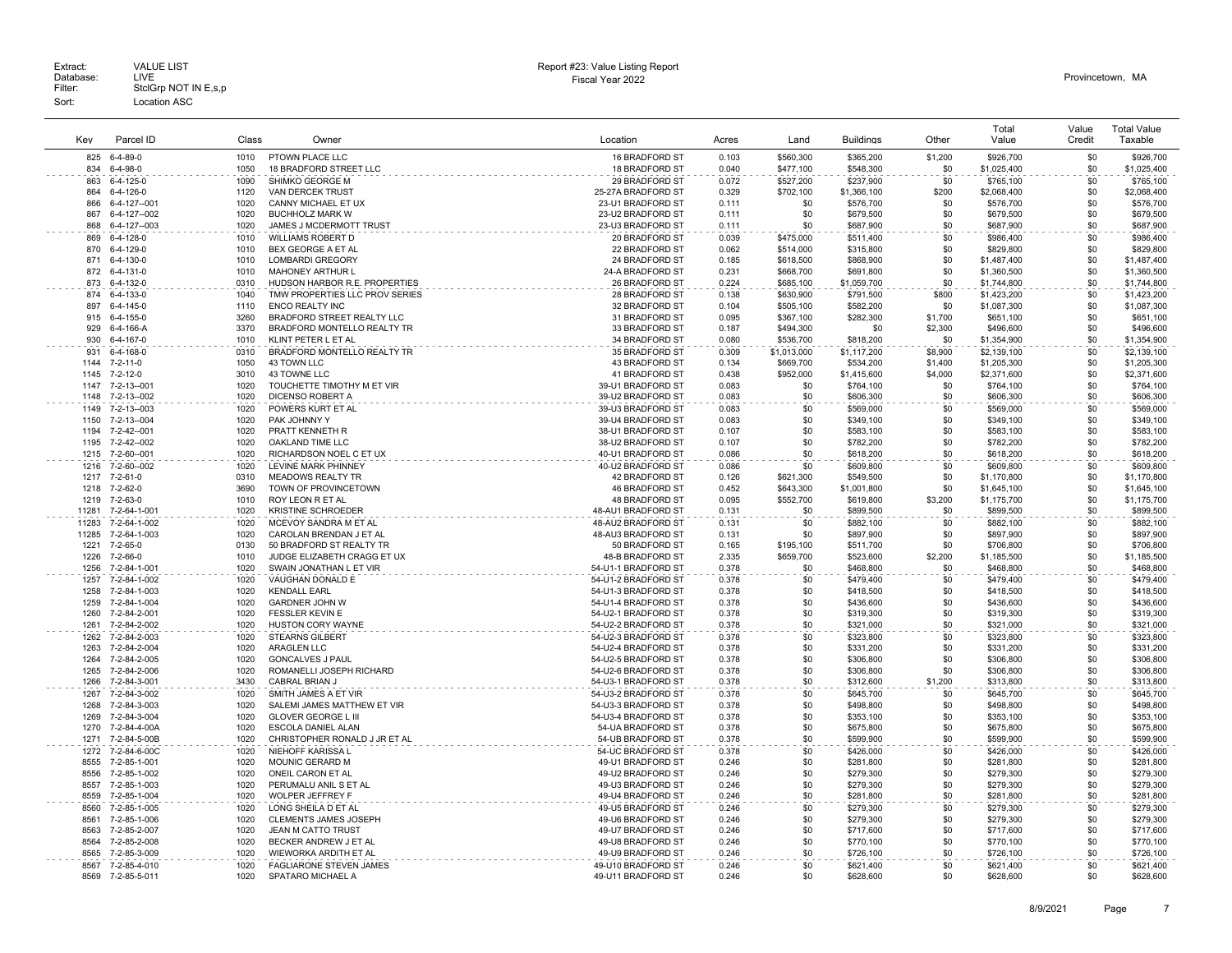Extract: VALUE LIST<br>Database: LIVE<br>Filter: StclGrp NOT IN E,s,p Fiscal Year 2022 Database: LIVE Provincetown, MA Extract: Call VALUE LIST CHARGE STATES AND REPORT HERE AND REPORT HERE AND REPORT THE REPORT OF DETAILS AND REPORT CHARGE STATES AND REPORT CHARGE STATES AND REPORT OF DETAILS AND REPORT CHARGE STATES OF DETAILS AND REPORT Sort: Location ASC

| Kev            | Parcel ID                           | Class        | Owner                                                | Location                                   | Acres          | Land                   | <b>Buildings</b>           | Other          | Total<br>Value             | Value<br>Credit | <b>Total Value</b><br>Taxable |
|----------------|-------------------------------------|--------------|------------------------------------------------------|--------------------------------------------|----------------|------------------------|----------------------------|----------------|----------------------------|-----------------|-------------------------------|
| 1294           | 7-2-101-1-001                       | 3430         | <b>CASEY MICHAEL</b>                                 | 53-U1 BRADFORD ST                          | 0.110          | \$0                    | \$311,000                  | \$0            | \$311,000                  | \$0             | \$311,000                     |
| 1316           | 7-2-117-0                           | 1010         | <b>CABRAL BRIAN</b>                                  | 56 BRADFORD ST                             | 0.101          | \$398,900              | \$312,900                  | \$2,200        | \$714,000                  | \$0             | \$714,000                     |
| 11460          | 7-2-118-1-001                       | 1020         | <b>SOWERS DALLAS</b>                                 | 58-U1 BRADFORD ST                          | 0.121          | \$0                    | \$390,800                  | \$0            | \$390,800                  | \$0             | \$390,800                     |
| 11462          | 7-2-118-1-002                       | 1020         | <b>LOWELL FAMILY REV TR</b>                          | 58-U2 BRADFORD ST                          | 0.121          | \$0                    | \$542,200                  | \$0            | \$542,200                  | \$0             | \$542,200                     |
| 11464          | 7-2-118-1-003                       | 1020         | SOPHY KAO TRUST II                                   | 58-U3 BRADFORD ST                          | 0.121          | \$0                    | \$528,100                  | \$0            | \$528,100                  | \$0             | \$528,100                     |
| 11466<br>11468 | 7-2-118-1-004                       | 1020<br>1020 | WALLACE JOHN ET VIR                                  | 58-U4 BRADFORD ST                          | 0.121<br>0.121 | \$0<br>\$0             | \$530,300                  | \$0<br>\$0     | \$530,300                  | \$0<br>\$0      | \$530,300                     |
| 11470          | 7-2-118-1-005<br>7-2-118-1-006      | 1020         | WOOLF JEREMY SCOTT ET AL<br><b>BOBENSKI MARTIN R</b> | 58-U5 BRADFORD ST<br>58-U6 BRADFORD ST     | 0.121          | \$0                    | \$527,900<br>\$525,600     | \$0            | \$527,900<br>\$525,600     | \$0             | \$527,900<br>\$525,600        |
| 11472          | 7-2-118-1-007                       | 1020         | VALLON LISA CAROL ET UX                              | 58-U7 BRADFORD ST                          | 0.121          | \$0                    | \$527,900                  | \$0            | \$527,900                  | \$0             | \$527,900                     |
| 11474          | 7-2-118-1-008                       | 1020         | FORREST BARRY ET UX                                  | 58-U8 BRADFORD ST                          | 0.121          | \$0                    | \$525,600                  | \$0            | \$525,600                  | \$0             | \$525,600                     |
| 11476          | 7-2-118-2-009                       | 1020         | F & R M GHARABIKIOU REV FAM TR                       | 60-U9 BRADFORD ST                          | 0.121          | \$0                    | \$336,400                  | \$0            | \$336,400                  | \$0             | \$336,400                     |
| 1338           | 7-2-129-0                           | 1010         | GAGNON JASON J ET AL                                 | 62 BRADFORD ST                             | 0.108          | \$403,500              | \$521,600                  | \$2,000        | \$927,100                  | \$0             | \$927,100                     |
| 1382           | 7-2-151-0                           | 1010         | <b>LEE GREGORY</b>                                   | 66 BRADFORD ST                             | 0.151          | \$427,100              | \$625,700                  | \$1,600        | \$1,054,400                | \$0             | \$1,054,400                   |
| 1417           | 7-2-175-0                           | 3010         | 67 BRADFORD STREET LLC                               | 67 BRADFORD ST                             | 0.218          | \$845,600              | \$2,065,300                | \$24,500       | \$2,935,400                | \$0             | \$2,935,400                   |
| 1418           | 7-2-177-0                           | 0130         | RHYNHART ERICH G                                     | 70 BRADFORD ST                             | 0.093          | \$432,700              | \$652,300                  | \$300          | \$1,085,300                | \$0             | \$1,085,300                   |
| 1466<br>1467   | $7 - 4 - 1 - 001$<br>7-4-1--002     | 1020<br>1020 | BIANCHI JOHN PAUL ET AL                              | 83-U1 BRADFORD ST                          | 0.186          | \$0<br>\$0             | \$1,029,000                | \$0            | \$1,029,000                | \$0             | \$1,029,000                   |
| 1468           | 7-4-1--003                          | 1020         | <b>WEST TERRENCE A</b><br>VILLANUEVA RICHARD J       | 83-U2 BRADFORD ST<br>83-U3 BRADFORD ST     | 0.186<br>0.186 | \$0                    | \$876,600<br>\$648,600     | \$0<br>\$0     | \$876,600<br>\$648,600     | \$0<br>\$0      | \$876,600<br>\$648,600        |
| 1469           | 7-4-2-0                             | 1040         | GETTY EDWARD C JR ET AL                              | 81 BRADFORD ST                             | 0.110          | \$526,100              | \$827,500                  | \$0            | \$1,353,600                | \$0             | \$1,353,600                   |
| 1471           | $7 - 4 - 4 - 0$                     | 1010         | HALEY JOSEPH F ET AL                                 | 77 BRADFORD ST                             | 0.117          | \$858.900              | \$655,100                  | \$400          | \$1,514,400                | \$0             | \$1,514,400                   |
| 1472           | 7-4-5--00A                          | 1020         | <b>COFILL WILLIAM J</b>                              | 72-74 UA BRADFORD ST                       | 0.100          | \$0                    | \$357,900                  | \$0            | \$357,900                  | \$0             | \$357,900                     |
| 1473           | 7-4-5--00B                          | 1020         | <b>VECERA MATTHEW ET VIR</b>                         | 72-74 UB BRADFORD ST                       | 0.100          | \$0                    | \$396,100                  | \$0            | \$396,100                  | \$0             | \$396,100                     |
| 1474           | 7-4-5--00C                          | 1020         | <b>BANNON THOMAS G</b>                               | 72-74 UC BRADFORD ST                       | 0.100          | \$0                    | \$379,700                  | \$0            | \$379,700                  | \$0             | \$379,700                     |
| 1475           | 7-4-5--00D                          | 1020         | MILLER DALYN A                                       | 72-74 UD BRADFORD ST                       | 0.100          | \$0                    | \$382,300                  | \$0            | \$382,300                  | \$0             | \$382.300                     |
| 1476           | 7-4-5--00E                          | 1020         | MANNA CHRISTOPHER J ET VIR                           | 72-74 UE BRADFORD ST                       | 0.100          | \$0                    | \$547,500                  | \$0            | \$547,500                  | \$0             | \$547,500                     |
| 1477           | 7-4-6-0                             | 1010         | <b>MARTIN NANCY L</b>                                | 76 BRADFORD ST                             | 0.117          | \$409,000              | \$271,300                  | \$0            | \$680,300                  | \$0             | \$680,300                     |
| 1478           | $7 - 4 - 7 - 0$                     | 1010         | WALTER THOMAS J ET AL                                | 78 BRADFORD ST                             | 0.068          | \$372,900              | \$1,028,000                | \$0            | \$1,400,900                | \$0             | \$1,400,900                   |
| 1479           | 7-4-8-0                             | 3020         | BOUTIQUE HOSPITALITY INC                             | 80 BRADFORD ST                             | 0.267          | \$875,300              | \$1,798,500                | \$9,500        | \$2,683,300                | \$0<br>\$0      | \$2,683,300                   |
| 1480<br>1955   | 7-4-9-0<br>11-3-53-0                | 0310<br>1050 | BOUTIQUE HOSPITALITY INC<br><b>BARRY TIMOTHY F</b>   | 82 BRADFORD ST<br>101 BRADFORD ST          | 0.203<br>0.057 | \$583,900<br>\$361,900 | \$2,841,200<br>\$1,142,500 | \$8,300<br>\$0 | \$3,433,400<br>\$1,504,400 | \$0             | \$3,433,400<br>\$1,504,400    |
| 1956           | 11-3-54-0                           | 0310         | NORTH BEACH REALTY TR                                | 97 BRADFORD ST                             | 0.061          | \$366,100              | \$775,400                  | \$400          | \$1,141,900                | \$0             | \$1,141,900                   |
| 1957           | 11-3-55-0                           | 1040         | DENAULT ELIOT W III                                  | 95 BRADFORD ST                             | 0.067          | \$297,600              | \$664,900                  | \$1,600        | \$964,100                  | \$0             | \$964,100                     |
| 1958           | 11-3-56-0                           | 1010         | DENAULT ELIOT WARDEN III                             | 95-B BRADFORD ST                           | 0.051          | \$355,200              | \$298,800                  | \$700          | \$654,700                  | \$0             | \$654,700                     |
| 1959           | 11-3-57-0                           | 1010         | ADAM MACOOL HOUSE LLC                                | 91 BRADFORD ST                             | 0.097          | \$277,800              | \$675,300                  | \$0            | \$953,100                  | \$0             | \$953,100                     |
| 1961           | 11-3-58-1-002                       | 3430         | WALTER THOMAS J ET AL                                | 89-U2 BRADFORD ST                          | 0.050          | \$0                    | \$467,800                  | \$0            | \$467,800                  | \$0             | \$467,800                     |
| 1963           | 11-3-59-0                           | 1050         | 87 BRADFORD ST LLC                                   | 87 BRADFORD ST                             | 0.050          | \$354,000              | \$415,200                  | \$0            | \$769,200                  | \$0             | \$769,200                     |
| 1964           | 11-3-60-0                           | 1040         | WALTER THOMAS J ET AL                                | 85 BRADFORD ST                             | 0.056          | \$360,800              | \$640,700                  | \$0            | \$1,001,500                | \$0             | \$1,001,500                   |
| 1965           | 11-3-61-0                           | 1040         | KEEGAN JAMES F ET VIR                                | 88 BRADFORD ST                             | 0.044          | \$346,300              | \$416,300                  | \$0            | \$762,600                  | \$0             | \$762,600                     |
| 1966<br>1967   | 11-3-62-0                           | 0310<br>3020 | EH REALTY LLC<br>EH REALTY LLC                       | 90 BRADFORD ST<br>92 BRADFORD ST           | 0.168          | \$434,900              | \$1,598,200                | \$400          | \$2,033,500                | \$0<br>\$0      | \$2,033,500                   |
| 1979           | 11-3-63-0<br>11-3-69--003           | 1020         | <b>MARSHALL PETER S</b>                              | 96-98 U3 BRADFORD ST                       | 0.076<br>0.132 | \$706,900<br>\$0       | \$372,600<br>\$417,400     | \$0<br>\$0     | \$1,079,500<br>\$417,400   | \$0             | \$1,079,500<br>\$417,400      |
| 1980           | 11-3-69--004                        | 1020         | <b>L&amp;E REALTY TR</b>                             | 96-98 U4 BRADFORD ST                       | 0.132          | \$0                    | \$417,400                  | \$0            | \$417,400                  | \$0             | \$417,400                     |
| 1981           | 11-3-69--005                        | 1020         | <b>CASTANO GINO</b>                                  | 96-98 U5 BRADFORD ST                       | 0.132          | \$0                    | \$425,400                  | \$0            | \$425,400                  | \$0             | \$425,400                     |
| 1982           | 11-3-69--006                        | 1020         | <b>GLEN S FONTECCHIO LIVING TR</b>                   | 96-98 U6 BRADFORD ST                       | 0.132          | \$0                    | \$421,700                  | \$0            | \$421,700                  | \$0             | \$421,700                     |
| 1983           | 11-3-69--007                        | 1020         | MINGHETTI LOIC ET VIR                                | 96-98 U7 BRADFORD ST                       | 0.132          | \$0                    | \$419,800                  | \$0            | \$419,800                  | \$0             | \$419,800                     |
| 1984           | 11-3-69--00A                        | 3430         | LUSTER CYNTHIA P                                     | 96-98 UA BRADFORD ST                       | 0.132          | \$0                    | \$275,800                  | \$0            | \$275,800                  | \$0             | \$275,800                     |
| 9575           | 11-3-69--011                        | 1022         | MARSHALL PETER S                                     | 96-98U11 BRADFORD ST                       | 0.132          | \$0                    | \$40,000                   | \$0            | \$40,000                   | \$0             | \$40,000                      |
| 1993           | 11-3-76-0                           | 1040         | STEELE DUANE A ET UX                                 | 100 BRADFORD ST                            | 0.107          | \$402,800              | \$874,400                  | \$0            | \$1,277,200                | \$0             | \$1,277,200                   |
| 1999           | 11-3-82-0                           | 1040         | CHURCH POINT LLC                                     | 109 BRADFORD ST                            | 0.051          | \$355,200              | \$368,300                  | \$0            | \$723,500                  | \$0             | \$723,500                     |
| 2000<br>2003   | 11-3-83-0<br>11-3-84-1-001          | 0310<br>1020 | PROVINCETOWN PURCHASE TR<br>LIN YIHSIN JOHN ET AL    | 102 BRADFORD ST<br>104-A U1 BRADFORD ST    | 0.108<br>0.172 | \$403,500<br>\$0       | \$1,725,400<br>\$516,700   | \$0<br>\$0     | \$2,128,900<br>\$516,700   | \$0<br>\$0      | \$2,128,900<br>\$516,700      |
| 2004           | 11-3-84-1-002                       | 1020         | <b>VAIRINHOS FRANKLIN</b>                            | 104-A U2 BRADFORD ST                       | 0.172          | \$0                    | \$493,500                  | \$0            | \$493,500                  | \$0             | \$493,500                     |
| 2005           | 11-3-84-1-003                       | 1020         | PROVINCETOWN PURCHASE TRUST II                       | 104-A U3 BRADFORD ST                       | 0.172          | \$0                    | \$322,500                  | \$0            | \$322,500                  | \$0             | \$322,500                     |
| 2006           | 11-3-84-1-004                       | 1020         | PROVINCETOWN PURCHASE TRUST II                       | 104-A U4 BRADFORD ST                       | 0.172          | \$0                    | \$584,300                  | \$0            | \$584,300                  | \$0             | \$584,300                     |
| 2007           | 11-3-84-1-005                       | 1020         | VALENTI HOPE M ET AL                                 | 104-A U5 BRADFORD ST                       | 0.172          | \$0                    | \$383,200                  | \$0            | \$383,200                  | \$0             | \$383,200                     |
| 2008           | 11-3-84-1-006                       | 1020         | MCCOLLOUGH DAWN M                                    | 104-A U6 BRADFORD ST                       | 0.172          | \$0                    | \$285,100                  | \$0            | \$285,100                  | \$0             | \$285,100                     |
| 2009           | 11-3-84-1-007                       | 1020         | HERNANDEZ HOWARD R ET AL                             | 104-A U7 BRADFORD ST                       | 0.172          | \$0                    | \$397,500                  | \$0            | \$397,500                  | \$0             | \$397,500                     |
| 2010           | 11-3-84-2-008                       | 1020         | VALENTI HOPE M                                       | 104-U8 BRADFORD ST                         | 0.172          | \$0                    | \$212,400                  | \$0            | \$212,400                  | \$0             | \$212,400                     |
| 2011           | 11-3-84-2-009                       | 1020         | PROVINCETOWN PURCHASE TR II                          | 104-U9 BRADFORD ST                         | 0.172          | \$0                    | \$233,100                  | \$0            | \$233,100                  | \$0             | \$233,100                     |
| 2012           | 11-3-84-2-010                       | 1020         | CIAPPENELLI LEAH D ET UX                             | 104-U10 BRADFORD ST                        | 0.172          | \$0                    | \$293,900                  | \$0            | \$293,900                  | \$0             | \$293,900                     |
| 2013           | 11-3-84-2-011<br>2014 11-3-84-2-012 | 1020<br>1020 | 104 REALTY TR<br><b>REYES GERARDO F</b>              | 104-U11 BRADFORD ST<br>104-U12 BRADFORD ST | 0.172<br>0.172 | \$0<br>\$0             | \$413,100<br>\$291,100     | \$0<br>\$0     | \$413,100<br>\$291,100     | \$0<br>\$0      | \$413,100<br>\$291,100        |
|                | 2015 11-3-84-2-013                  | 1020         | MCCOLLOUGH DAWN M                                    | 104-U13 BRADFORD ST                        | 0.172          | \$0                    | \$278,700                  | \$0            | \$278,700                  | \$0             | \$278,700                     |
|                | 2016 11-3-84-2-014                  | 1020         | <b>VALENTI HOPE M</b>                                | 104-U14 BRADFORD ST                        | 0.172          | \$0                    | \$243.300                  | \$0            | \$243.300                  | \$0             | \$243.300                     |
|                |                                     |              |                                                      |                                            |                |                        |                            |                |                            |                 |                               |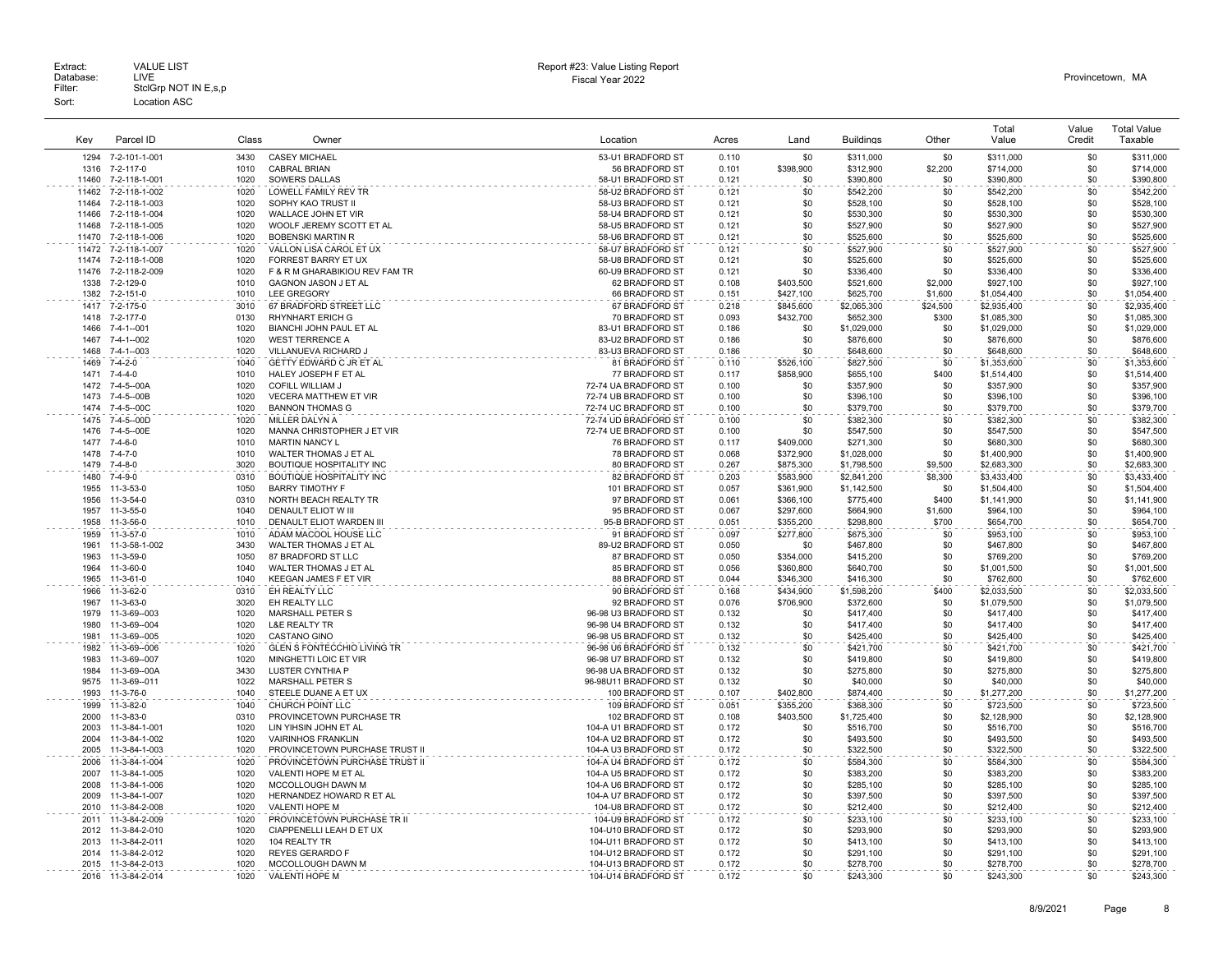|              |                                |              |                                                         |                                          |                |                  |                          |                    | Total                      | Value      | <b>Total Value</b>         |
|--------------|--------------------------------|--------------|---------------------------------------------------------|------------------------------------------|----------------|------------------|--------------------------|--------------------|----------------------------|------------|----------------------------|
| Key          | Parcel ID                      | Class        | Owner                                                   | Location                                 | Acres          | Land             | <b>Buildings</b>         | Other              | Value                      | Credit     | Taxable                    |
| 2017         | 11-3-84-2-015                  | 1020         | <b>GLASS RYAN J</b>                                     | 104-U15 BRADFORD ST                      | 0.172          | \$0              | \$262,600                | \$0                | \$262,600                  | \$0        | \$262,600                  |
| 2018         | 11-3-84-2-016                  | 1020         | <b>BICKO ZDENEK ET AL</b>                               | 104-U16 BRADFORD ST                      | 0.172          | \$0              | \$257.400                | \$0                | \$257,400                  | \$0        | \$257.400                  |
| 11003        | 11-3-86-1-001                  | 1020         | HOTSPOT LLC                                             | 116-U1 BRADFORD ST                       | 0.124          | \$0              | \$925,700                | \$0                | \$925,700                  | \$0        | \$925,700                  |
| 11004        | 11-3-86-1-002                  | 1020         | <b>BURCH HOUSE LLC</b>                                  | 116-U2 BRADFORD ST                       | 0.124          | \$0              | \$851,600                | \$0                | \$851,600                  | \$0        | \$851,600                  |
| 11005        | 11-3-86-1-003                  | 1020         | FIELD III JOEL M                                        | 116-U3 BRADFORD ST                       | 0.124          | \$0              | \$996,300                | \$0                | \$996,300                  | \$0        | \$996,300                  |
| 2021         | 11-3-87-0                      | 0310         | 118 BRADFORD ST REALTY TR                               | 118 BRADFORD ST                          | 0.126          | \$414,200        | \$559,800                | \$3,300            | \$977,300                  | \$0        | \$977,300                  |
| 2022         | 11-3-88-0                      | 1010         | <b>SCHIFFMAN MARK E</b>                                 | 120 BRADFORD ST                          | 0.094          | \$394.000        | \$722.100                | \$0                | \$1,116,100                | \$0        | \$1,116,100                |
| 2023<br>2024 | 11-3-89-1-001                  | 1020<br>1020 | AKHTAR AYAZ ET UX                                       | 127-U1 BRADFORD ST                       | 0.051          | \$0              | \$363,500                | \$0                | \$363,500                  | \$0        | \$363,500                  |
|              | 11-3-89-1-002                  |              | CONKLIN DALE E                                          | 127-U2 BRADFORD ST                       | 0.051          | \$0              | \$381,100                | \$0                | \$381,100                  | \$0        | \$381,100                  |
| 2025<br>2026 | 11-3-89-1-003<br>11-3-89-1-004 | 1020<br>1020 | LIPTON JOHN R<br>SVETZ WILLIAM J                        | 127-U3 BRADFORD ST<br>127-U4 BRADFORD ST | 0.051<br>0.051 | \$0<br>\$0       | \$377,000<br>\$380,700   | \$0<br>\$0         | \$377,000<br>\$380,700     | \$0<br>\$0 | \$377,000<br>\$380,700     |
| 2027         | 11-3-89-2-005                  | 1020         | <b>CUENCAS RICHARD A</b>                                | 127-U5 BRADFORD ST                       | 0.051          | \$0              | \$283,800                | \$0                | \$283,800                  | \$0        | \$283,800                  |
| 2029         | 11-3-91-0                      | 1010         | <b>SCOTT MARK</b>                                       | 123 BRADFORD ST                          | 0.076          | \$380,100        | \$515,000                | \$0                | \$895,100                  | \$0        | \$895,100                  |
| 2030         | 11-3-92-0                      | 1010         | 119 BRADFORD LLC                                        | 119 BRADFORD ST                          | 0.040          | \$340,800        | \$596,200                | \$0                | \$937,000                  | \$0        | \$937,000                  |
| 2032         | 11-3-94-0                      | 0310         | THE PALETTE FUND                                        | 115 BRADFORD ST                          | 0.180          | \$440,100        | \$656,600                | \$14,400           | \$1,111,100                | \$0        | \$1,111,100                |
| 2055         | 11-3-107-0                     | 1010         | QUITZOW ERICA D                                         | 129-A BRADFORD ST                        | 0.058          | \$363,000        | \$264.600                | \$0                | \$627,600                  | \$0        | \$627,600                  |
| 2137         | 12-1-22--00A                   | 1020         | PYSHER PAUL                                             | 135-UA BRADFORD ST                       | 0.091          | \$0              | \$450,700                | \$0                | \$450,700                  | \$0        | \$450,700                  |
| 2138         | 12-1-22--00B                   | 1020         | <b>FRAGOMENI FRANK L</b>                                | 135-UB BRADFORD ST                       | 0.091          | \$0              | \$418,600                | \$0                | \$418,600                  | \$0        | \$418,600                  |
| 2139         | 12-1-22--00C                   | 1020         | SARAFIN JAMES E                                         | 135-UC BRADFORD ST                       | 0.091          | \$0              | \$395,300                | \$0                | \$395,300                  | \$0        | \$395,300                  |
| 9570         | 12-1-22--00E                   | 1020         | CAHILL MATTHEW A                                        | 135-UE BRADFORD ST                       | 0.091          | \$0              | \$385,100                | \$0                | \$385,100                  | \$0        | \$385,100                  |
| 9572         | 12-1-22--00F                   | 3430         | ALLEGRETTI SCOTT A DDS PC                               | 135-UF BRADFORD ST                       | 0.091          | \$0              | \$365,700                | \$0                | \$365,700                  | \$0        | \$365,700                  |
| 9573<br>9574 | 12-1-22--00G<br>12-1-22--00H   | 3430<br>3430 | ALLEGRETTI SCOTT A DDS PC<br>ALLEGRETTI SCOTT A DDS PC  | 135-UG BRADFORD ST<br>135-UH BRADFORD ST | 0.091          | \$0              | \$378,800                | \$0<br>\$0         | \$378,800                  | \$0<br>\$0 | \$378,800                  |
| 2145         | 12-1-23-0                      | 0310         | MARKES PROPERTY GROUP LLC                               | 133 BRADFORD ST                          | 0.091<br>0.152 | \$0<br>\$517,400 | \$381,000<br>\$335,500   | \$1,900            | \$381,000<br>\$854,800     | \$0        | \$381,000<br>\$854,800     |
| 2146         | 12-1-25--001                   | 1020         | PERRY SCOTT ET AL                                       | 129-U1 BRADFORD ST                       | 0.059          | \$0              | \$407,200                | \$0                | \$407,200                  | \$0        | \$407.200                  |
| 2147         | 12-1-25--002                   | 3430         | BRASS KEY HOSPITALITY GRP LLC                           | 129-U2 BRADFORD ST                       | 0.059          | \$0              | \$380,000                | \$0                | \$380,000                  | \$0        | \$380,000                  |
| 2178         | 12-1-47-0                      | 3370         | MILAN REALTY LLC                                        | 128 BRADFORD ST                          | 0.049          | \$275,300        | \$0                      | \$1,000            | \$276,300                  | \$0        | \$276,300                  |
| 2179         | 12-1-48-0                      | 0310         | MILAN REALTY LLC                                        | 130 BRADFORD ST                          | 0.171          | \$972,800        | \$528,300                | \$50,300           | \$1,551,400                | \$0        | \$1,551,400                |
| 2218         | $12 - 1 - 77 - 0$              | 3250         | RILEY BROTHERS REALTY LLC                               | 132 BRADFORD ST                          | 0.705          | \$1,175,700      | \$1,231,200              | \$0                | \$2,406,900                | \$0        | \$2,406,900                |
| 2219         | 12-1-77-A                      | 3370         | RILEY BROTHERS REALTY LLC                               | 134 BRADFORD ST                          | 1.256          | \$1,049,400      | \$0                      | \$48,200           | \$1,097,600                | \$0        | \$1,097,600                |
| 2220         | 12-1-78-0                      | 0130         | RILEY BROTHERS REALTY LLC                               | 136 BRADFORD ST                          | 0.231          | \$459,100        | \$456,400                | \$3,000            | \$918,500                  | \$0        | \$918,500                  |
| 2221         | 12-1-79-1-001                  | 0310         | HUNTER REAL ESTATE TR                                   | 140-U1 BRADFORD ST                       | 0.289          | \$0              | \$1,297,600              | \$700              | \$1,298,300                | \$0        | \$1,298,300                |
| 2222         | 12-1-79-2-002                  | 1020         | HUNTER REAL ESTATE TRUST                                | 140-U2 BRADFORD ST                       | 0.289          | \$0              | \$517,400                | \$0                | \$517,400                  | \$0        | \$517,400                  |
| 2223         | 12-1-79-2-003                  | 1020         | HUNTER REAL ESTATE TR                                   | 140-U3 BRADFORD ST                       | 0.289          | \$0              | \$439,400                | \$0                | \$439,400                  | \$0        | \$439,400                  |
| 2224         | 12-1-80-0                      | 0310<br>3430 | A & J REALTY TR                                         | 142 BRADFORD ST                          | 0.268          | \$470,900        | \$1,437,800              | \$4,100            | \$1,912,800                | \$0<br>\$0 | \$1,912,800                |
| 2237<br>2238 | 12-1-87--004<br>12-1-88--001   | 3430         | LP EXPRESS LLC<br><b>FARLAND REALTY TR</b>              | 148-U4 BRADFORD ST<br>150-U1 BRADFORD ST | 0.271<br>0.154 | \$0<br>\$0       | \$824,700<br>\$502,900   | \$4,900<br>\$0     | \$829,600<br>\$502,900     | \$0        | \$829,600<br>\$502,900     |
| 2239         | 12-1-88--002                   | 1020         | <b>RICHTER DAVID</b>                                    | 150-U2 BRADFORD ST                       | 0.154          | \$0              | \$592,800                | \$0                | \$592,800                  | \$0        | \$592,800                  |
| 2240         | 12-1-88--003                   | 1020         | 150 BRADFORD STREET LLC                                 | 150-U3 BRADFORD ST                       | 0.154          | \$0              | \$538,200                | \$0                | \$538,200                  | \$0        | \$538,200                  |
| 2241         | 12-1-88--005                   | 3430         | 150 BRADFORD STREET LLC                                 | 150-U5 BRADFORD ST                       | 0.154          | \$0              | \$174,800                | \$0                | \$174,800                  | \$0        | \$174,800                  |
| 2254         | 12-1-94-0                      | 1010         | FEENEY JOHN F III ET AL                                 | 152 BRADFORD ST                          | 0.035          | \$333,100        | \$644,100                | \$0                | \$977,200                  | \$0        | \$977,200                  |
| 2255         | 12-1-95-1-001                  | 0310         | CHARM PROVINCETOWN INC                                  | 156-U1 BRADFORD ST                       | 0.286          | \$0              | \$1,223,700              | \$1,300            | \$1,225,000                | \$0        | \$1,225,000                |
| 2256         | 12-1-95-2-002                  | 1020         | JACOBS BARBARA L                                        | 156-U2 BRADFORD ST                       | 0.286          | \$0              | \$368,400                | \$0                | \$368,400                  | \$0        | \$368,400                  |
| 2257         | 12-1-95-2-003                  | 1020         | LONGCHAMPS FAMILY TR                                    | 156-U3 BRADFORD ST                       | 0.286          | \$0              | \$446,500                | \$0                | \$446,500                  | \$0        | \$446,500                  |
| 2258         | 12-1-95-2-004                  | 1020         | NOONAN MARYELLEN                                        | 156-U4 BRADFORD ST                       | 0.286          | \$0              | \$356,300                | \$0                | \$356,300                  | \$0        | \$356,300                  |
| 2259         | 12-1-95-2-005                  | 1020         | NOTTLEMAN CLAYTON                                       | 156-U5 BRADFORD ST                       | 0.286          | \$0              | \$516,000                | \$0                | \$516,000                  | \$0        | \$516,000                  |
| 2260<br>2261 | 12-1-95-3-006<br>12-1-95-3-007 | 1020<br>1020 | CLIFFORD IRREVOCABLE R E TR<br>MONTGOMERY MARK R        | 156-U6 BRADFORD ST<br>156-U7 BRADFORD ST | 0.286<br>0.286 | \$0<br>\$0       | \$525,000<br>\$355,900   | \$0<br>\$0         | \$525,000<br>\$355,900     | \$0<br>\$0 | \$525,000<br>\$355,900     |
| 2262         | 12-1-95-3-008                  | 1020         | <b>FALEN MELISSA</b>                                    | 156-U8 BRADFORD ST                       | 0.286          | \$0              | \$355,900                | \$0                | \$355,900                  | \$0        | \$355,900                  |
| 2264         | 12-1-97-0                      | 1010         | STEVENS SCOTT R ET VIR                                  | 155 BRADFORD ST                          | 0.088          | \$389,700        | \$534,500                | \$0                | \$924,200                  | \$0        | \$924,200                  |
| 2271         | 12-1-104-0                     | 1010         | ROBINSON J ALLAN ET AL                                  | 153 BRADFORD ST                          | 0.040          | \$340.800        | \$313,500                | \$0                | \$654,300                  | \$0        | \$654,300                  |
| 2275         | 12-1-108-0                     | 1010         | <b>LINDSTROM DAVID R</b>                                | 151 BRADFORD ST                          | 0.099          | \$397,500        | \$1,014,400              | \$700              | \$1,412,600                | \$0        | \$1,412,600                |
| 9535         | 12-1-133-1-00A                 | 1020         | CRISCUOLO DANIEL P                                      | 143-UA BRADFORD ST                       | 0.194          | \$0              | \$861,400                | \$0                | \$861,400                  | \$0        | \$861,400                  |
| 9537         | 12-1-133-1-00B                 | 1020         | <b>LIPTON HELEN D</b>                                   | 143-UB BRADFORD ST                       | 0.194          | \$0              | \$567,800                | \$2,600            | \$570,400                  | \$0        | \$570,400                  |
| 9539         | 12-1-133-1-00C                 | 1020         | WILLIAM M KRINSKY REV TR                                | 143-UC BRADFORD ST                       | 0.194          | \$0              | \$580,500                | \$0                | \$580,500                  | \$0        | \$580.500                  |
| 9541         | 12-1-133-2-00D                 | 1020         | <b>BELL MARK D</b>                                      | 143-UD BRADFORD ST                       | 0.194          | \$0              | \$533,200                | \$0                | \$533,200                  | \$0        | \$533,200                  |
| 9543         | 12-1-133-2-00E                 | 1020         | FORAN THOMAS N ET AL                                    | 143-UE BRADFORD ST                       | 0.194          | \$0              | \$689,300                | \$0                | \$689,300                  | \$0        | \$689,300                  |
| 2310         | 12-1-134-0                     | 3260         | 141 BRADFORD REAL ESTATE LLC                            | 141 BRADFORD ST                          | 0.121          | \$504,500        | \$421,200                | \$600              | \$926,300                  | \$0        | \$926,300                  |
| 8863         | 12-1-135--001                  | 3430         | 139 BRADFORD ST REALTY TRUST                            | 139-AU1 BRADFORD ST                      | 0.094          | \$0              | \$536,100                | \$0                | \$536,100                  | \$0        | \$536,100                  |
| 8864<br>2312 | 12-1-135--002<br>12-1-136-0    | 1020<br>3410 | 139-B BRADFORD ST REALTY TRUST                          | 139-AU2 BRADFORD ST<br>137 BRADFORD ST   | 0.094          | \$0<br>\$999.400 | \$967,600                | \$0                | \$967,600                  | \$0        | \$967,600                  |
| 2618         | 12-3-58-0                      | 1010         | CAPE COD 5 CENTS SAVINGS BANK<br>TROSINO JAMES M ET VIR | 160 BRADFORD ST                          | 0.260<br>0.135 | \$419,100        | \$614,100<br>\$1,107,900 | \$5,000<br>\$1,100 | \$1,618,500<br>\$1,528,100 | \$0<br>\$0 | \$1,618,500<br>\$1,528,100 |
| 2619         | 12-3-59-0                      | 0310         | 158 BRADFORD ST LLC                                     | 158 BRADFORD ST                          | 0.149          | \$426.200        | \$1,202,200              | \$1,100            | \$1,629,500                | \$0        | \$1,629,500                |
| 11374        | 12-4-48-B                      | 1090         | <b>GS PTOWN LLC ET AL</b>                               | 193 BRADFORD ST                          | 0.459          | \$516,000        | \$681,500                | \$1,600            | \$1,199,100                | \$0        | \$1,199,100                |
|              |                                |              |                                                         |                                          |                |                  |                          |                    |                            |            |                            |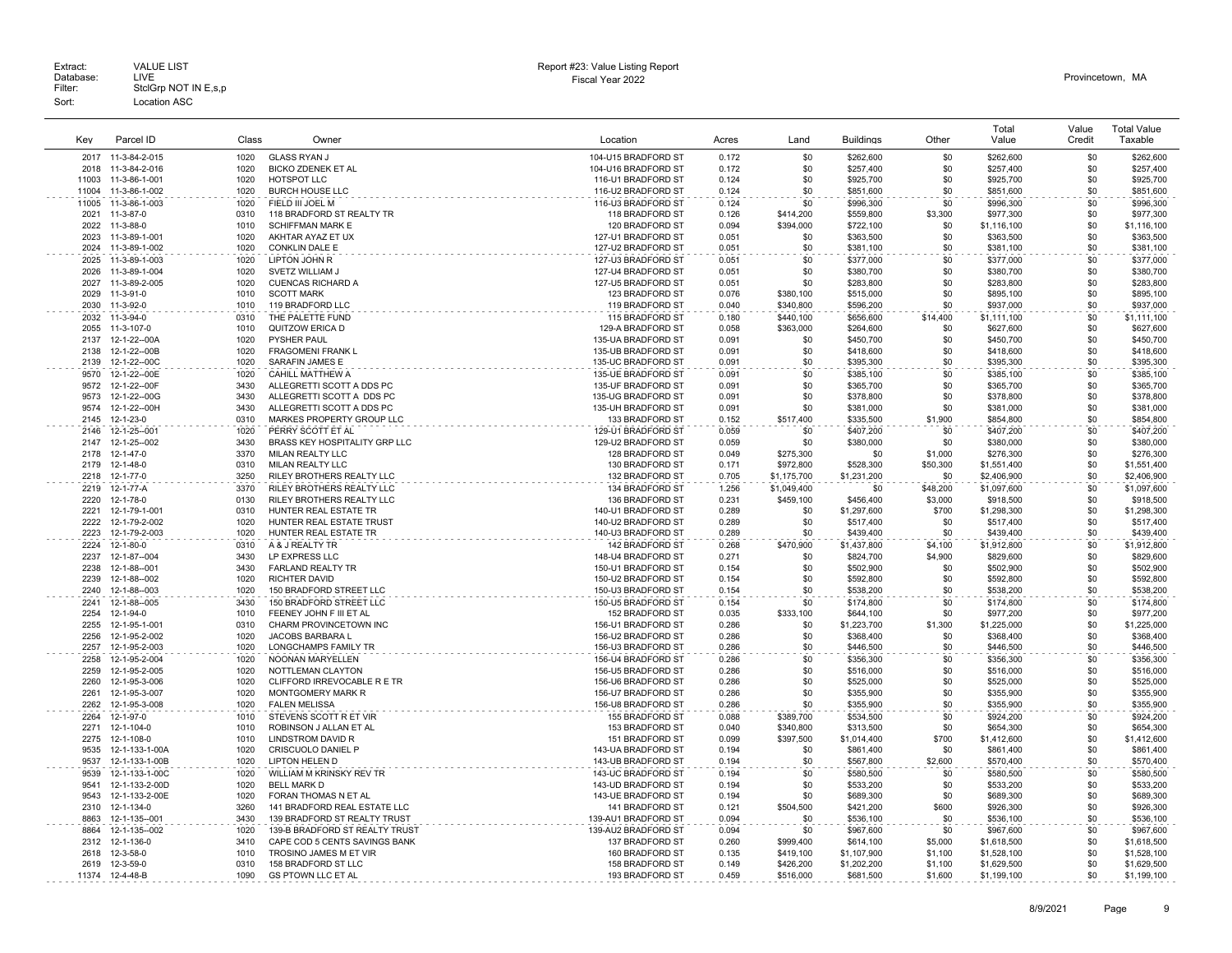| Kev            | Parcel ID                            | Class        | Owner                                                       | Location                                 | Acres          | Land                   | <b>Buildings</b>         | Other          | Total<br>Value           | Value<br>Credit | <b>Total Value</b><br>Taxable |
|----------------|--------------------------------------|--------------|-------------------------------------------------------------|------------------------------------------|----------------|------------------------|--------------------------|----------------|--------------------------|-----------------|-------------------------------|
|                |                                      |              |                                                             |                                          |                |                        |                          |                |                          |                 |                               |
| 2756<br>2757   | 12-4-60-0<br>12-4-61-0               | 1010<br>1010 | TOGNARELLI PAULA ET AL<br>SHOUKIMAS GREGORY M ET AL         | 207 BRADFORD ST<br>205 BRADFORD ST       | 0.141<br>0.254 | \$422,200<br>\$671,500 | \$273,900<br>\$1,663,200 | \$1,700<br>\$0 | \$697,800<br>\$2,334,700 | \$0<br>\$0      | \$697,800<br>\$2,334,700      |
| 2760           | 12-4-64-0                            | 1040         | MCCARTHY ANGELA                                             | 199 BRADFORD ST                          | 0.114          | \$407,200              | \$263,500                | \$0            | \$670,700                | \$0             | \$670,700                     |
| 2761           | 12-4-65-0                            | 1040         | PLATER ZYGMUNT J B ET UX                                    | 197 BRADFORD ST                          | 0.111          | \$405,400              | \$613,000                | \$0            | \$1,018,400              | \$0             | \$1,018,400                   |
| 2762           | 12-4-66-0                            | 1320         | DAPHNIS DEMETRIOS ET AL                                     | 191 BRADFORD ST                          | 0.041          | \$3,500                | \$0                      | \$0            | \$3,500                  | \$0             | \$3,500                       |
| 2767           | 12-4-70-0                            | 1320         | BALKOWITSCH NEAL ET AL                                      | 181 BRADFORD ST                          | 0.203          | \$16,100               | \$0                      | \$0            | \$16,100                 | \$0             | \$16,100                      |
| 2768           | $12 - 4 - 70 - A$                    | 1320         | CAOUETTE RICHARD ET UX                                      | 179 BRADFORD ST                          | 0.147          | \$12,500               | \$0                      | \$0            | \$12,500                 | \$0             | \$12,500                      |
| 2769           | 12-4-71--00A                         | 1020         | <b>CULLEN THOMAS A</b>                                      | 177-UA BRADFORD ST                       | 0.091          | \$0                    | \$419,200                | \$0            | \$419,200                | \$0             | \$419,200                     |
| 2770           | 12-4-71--00B                         | 1020         | <b>BARTICK CHRISTOPHER E</b>                                | 177-UB BRADFORD ST                       | 0.091          | \$0                    | \$586,600                | \$0            | \$586,600                | \$0             | \$586,600                     |
| 2771           | 12-4-71--00C                         | 1020         | SCHIFFER ANDREW ET VIR                                      | 177-UC BRADFORD ST                       | 0.091          | \$0                    | \$498,200                | \$0            | \$498,200                | \$0             | \$498,200                     |
| 2772           | 12-4-71--00D                         | 1020         | MERRILL-FACIO JASON ET VIR                                  | 177-UD BRADFORD ST                       | 0.091          | \$0                    | \$378,400                | \$0            | \$378,400                | \$0             | \$378,400                     |
| 2773<br>2774   | 12-4-71--00E<br>12-4-71--00F         | 1020<br>1020 | <b>DEGRAFF KENNETH B</b><br>POND JEFFRY                     | 177-UE BRADFORD ST<br>177-UF BRADFORD ST | 0.091<br>0.091 | \$0<br>\$0             | \$507,200<br>\$525,400   | \$0<br>\$0     | \$507,200<br>\$525,400   | \$0<br>\$0      | \$507,200<br>\$525,400        |
| 2775           | 12-4-71--00G                         | 1020         | KUMMER VICTORIA A ET AL                                     | 177-UG BRADFORD ST                       | 0.091          | \$0                    | \$938,600                | \$0            | \$938,600                | \$0             | \$938,600                     |
| 2776           | 12-4-72-0                            | 1050         | <b>BOLAND REED</b>                                          | 175 BRADFORD ST                          | 0.330          | \$908,200              | \$844,400                | \$0            | \$1,752,600              | \$0             | \$1,752,600                   |
| 2785           | 12-4-73-6-009                        | 1020         | <b>JOLLES WENDY C</b>                                       | 171-U9 BRADFORD ST                       | 0.292          | \$0                    | \$828,800                | \$0            | \$828,800                | \$0             | \$828,800                     |
| 10178          | 12-4-73-A-101                        | 1020         | YOUNGS COURT EAST CONDOMINIUM                               | 173-U1 BRADFORD ST                       | 0.237          | \$0                    | \$435,600                | \$0            | \$435,600                | \$0             | \$435,600                     |
| 10180          | 12-4-73-A-11A                        | 1020         | YOUNGS COURT EAST CONDOMINIUM                               | 173-U1A BRADFORD ST                      | 0.237          | \$0                    | \$201,000                | \$0            | \$201,000                | \$0             | \$201,000                     |
| 11276          | 12-4-80-1-001                        | 1020         | <b>BARKER CHRISTINE</b>                                     | 169-U1 BRADFORD ST                       | 0.076          | \$0                    | \$720,100                | \$0            | \$720,100                | \$0             | \$720,100                     |
| 11278          | 12-4-80-1-002                        | 1020         | MARTIN TYLER ET UX                                          | 169-U2 BRADFORD ST                       | 0.076          | \$0                    | \$544,900                | \$0            | \$544,900                | \$0             | \$544,900                     |
| 2794           | 12-4-81-0                            | 1090         | EMILIE W OPPENHEIM REVOC TR                                 | 167 BRADFORD ST                          | 0.079          | \$382,600              | \$268,600                | \$0            | \$651,200                | \$0             | \$651,200                     |
| 2797           | 12-4-84-0                            | 1010         | MATEER RANDALL S                                            | 165 BRADFORD ST                          | 0.068          | \$372,900              | \$570,200                | \$0            | \$943,100                | \$0             | \$943,100                     |
| 2799           | 12-4-85--001                         | 1020         | MCCARTHY RICHARD D                                          | 163-U1 BRADFORD ST                       | 0.068          | \$0                    | \$607,200                | \$0            | \$607,200                | \$0             | \$607,200                     |
| 2800<br>2801   | 12-4-85--002<br>12-4-85--003         | 1020<br>1020 | <b>KUPFER GABRIELLE S</b><br><b>CONNOLLY ROBERT M</b>       | 163-U2 BRADFORD ST<br>163-U3 BRADFORD ST | 0.068<br>0.068 | \$0<br>\$0             | \$415,800<br>\$460,600   | \$0<br>\$0     | \$415,800<br>\$460,600   | \$0<br>\$0      | \$415,800<br>\$460,600        |
| 2803           | 12-4-87--001                         | 1020         | <b>FRAPPOLLI STEVEN</b>                                     | 162-U1 BRADFORD ST                       | 0.127          | \$0                    | \$478,600                | \$0            | \$478,600                | \$0             | \$478,600                     |
| 2804           | 12-4-87--002                         | 1020         | BURLEY WILLIAM J ET AL                                      | 162-U2 BRADFORD ST                       | 0.127          | \$0                    | \$380,800                | \$0            | \$380,800                | \$0             | \$380,800                     |
| 2805           | 12-4-87--003                         | 1020         | BARON JEFFREY A ET VIR                                      | 162-U3 BRADFORD ST                       | 0.127          | \$0                    | \$398,700                | \$0            | \$398,700                | \$0             | \$398,700                     |
| 2806           | 12-4-87--004                         | 1020         | <b>SECOY ERIC T</b>                                         | 162-U4 BRADFORD ST                       | 0.127          | \$0                    | \$220,100                | \$0            | \$220,100                | \$0             | \$220,100                     |
| 2807           | 12-4-87--005                         | 1020         | TATE JENNIFER A ET AL                                       | 162-U5 BRADFORD ST                       | 0.127          | \$0                    | \$264,700                | \$0            | \$264,700                | \$0             | \$264,700                     |
| 2808           | 12-4-88-0                            | 1090         | BENATTI PAUL V ET UX                                        | 164 BRADFORD ST                          | 0.318          | \$453,100              | \$962,400                | \$1,600        | \$1,417,100              | \$0             | \$1,417,100                   |
| 2809           | 12-4-89--001                         | 1020         | TENNEY WADE A                                               | 166-U1 BRADFORD ST                       | 0.120          | \$0                    | \$357,100                | \$0            | \$357,100                | \$0             | \$357,100                     |
| 2810           | 12-4-89--002                         | 1020         | HOLMES BRETT E                                              | 166-U2 BRADFORD ST                       | 0.120          | \$0                    | \$260,900                | \$0            | \$260,900                | \$0             | \$260,900                     |
| 2811           | 12-4-89--003                         | 1020         | BARON JEFFREY ET VIR                                        | 166-U3 BRADFORD ST                       | 0.120          | \$0                    | \$404,100                | \$0            | \$404,100                | \$0             | \$404,100                     |
| 2812           | 12-4-89--004                         | 1020<br>1020 | <b>ESTOK SEAN M ET VIR</b>                                  | 166-U4 BRADFORD ST                       | 0.120          | \$0                    | \$814,700                | \$0<br>\$0     | \$814,700                | \$0             | \$814,700                     |
| 10149<br>10151 | 12-4-100--001<br>12-4-100--002       | 1020         | REV LIVING TR AGRE OF WF LAGOR<br>BERNIER KEVIN D ET VIR    | 170-U1 BRADFORD ST<br>170-U2 BRADFORD ST | 0.175<br>0.175 | \$0<br>\$0             | \$1,001,800<br>\$799,500 | \$0            | \$1,001,800<br>\$799,500 | \$0<br>\$0      | \$1,001,800<br>\$799,500      |
| 10153          | 12-4-100--003                        | 1020         | ROIZ VIVIAN MARIA ET AL                                     | 170-U3 BRADFORD ST                       | 0.175          | \$0                    | \$812,100                | \$0            | \$812,100                | \$0             | \$812,100                     |
| 8584           | 12-4-101-1-001                       | 1020         | YORK JEFFREY J ET AL                                        | 172-U1 BRADFORD ST                       | 0.083          | \$0                    | \$563,300                | \$0            | \$563,300                | \$0             | \$563,300                     |
| 8586           | 12-4-101-1-002                       | 1020         | LUETHI DANIEL ET AL                                         | 172-U2 BRADFORD ST                       | 0.083          | \$0                    | \$639,800                | \$0            | \$639,800                | \$0             | \$639,800                     |
| 8587           | 12-4-101-2-003                       | 1020         | ROBERT B GREENE REALTY TR                                   | 172-U3 BRADFORD ST                       | 0.083          | \$0                    | \$702,400                | \$0            | \$702,400                | \$0             | \$702,400                     |
| 9330           | 12-4-107-0                           | 1040         | BAKER MITCHELL DOUGLAS ET AL                                | 174 BRADFORD ST                          | 0.160          | \$388,200              | \$945,400                | \$1,700        | \$1,335,300              | \$0             | \$1,335,300                   |
| 2841           | 12-4-108-0                           | 0310         | NOBELROSE LLC                                               | 178 BRADFORD ST                          | 0.149          | \$468,800              | \$1,233,800              | \$1,800        | \$1,704,400              | \$0             | \$1,704,400                   |
| 2842           | 12-4-108-A-101                       | 1020         | METZGER CATHLEEN B ET AL                                    | 176-U1 BRADFORD ST                       | 0.371          | \$0                    | \$628,700                | \$0            | \$628,700                | \$0             | \$628,700                     |
| 2843           | 12-4-108-A-102                       | 1020         | JONES WILLIAM N ET VIR                                      | 176-U2 BRADFORD ST                       | 0.371          | \$0                    | \$628,700                | \$0            | \$628,700                | \$0             | \$628,700                     |
| 2844<br>2845   | 12-4-108-A-203                       | 1020<br>1020 | <b>MCCOMAK BRIAN</b>                                        | 176-U3 BRADFORD ST                       | 0.371<br>0.371 | \$0<br>\$0             | \$700,100                | \$0<br>\$0     | \$700,100                | \$0<br>\$0      | \$700,100                     |
| 2846           | 12-4-108-A-204<br>12-4-108-A-305     | 1020         | ASHFORD NICHOLAS A ET UX<br>176 BRADFORD REALTY TR          | 176-U4 BRADFORD ST<br>176-U5 BRADFORD ST | 0.371          | \$0                    | \$628,700<br>\$655,400   | \$0            | \$628,700<br>\$655,400   | \$0             | \$628,700<br>\$655,400        |
| 2847           | 12-4-108-A-306                       | 1020         | PASTOR TAMMEY M                                             | 176-U6 BRADFORD ST                       | 0.371          | \$0                    | \$614,000                | \$0            | \$614,000                | \$0             | \$614,000                     |
| 2851           | 12-4-109-0                           | 1090         | <b>BAKKER JAMES R JR</b>                                    | 180 BRADFORD ST                          | 0.138          | \$462,700              | \$898,800                | \$5,000        | \$1,366,500              | \$0             | \$1,366,500                   |
| 2887           | 12-4-125-1-001                       | 0310         | TAIT REAL ESTATE HOLDINGS INC                               | 184-U1 BRADFORD ST                       | 0.234          | \$0                    | \$1,187,200              | \$1,100        | \$1,188,300              | \$0             | \$1,188,300                   |
| 2888           | 12-4-125-2-00A                       | 1020         | <b>GELINAS ERIC A ET AL</b>                                 | 184-UA BRADFORD ST                       | 0.234          | \$0                    | \$456,200                | \$0            | \$456,200                | \$0             | \$456,200                     |
| 2889           | 12-4-125-2-00B                       | 1020         | SCHWEIZER PETER A                                           | 184-UB BRADFORD ST                       | 0.234          | \$0                    | \$456,200                | \$0            | \$456,200                | \$0             | \$456,200                     |
| 2890           | 12-4-125-3-00C                       | 1020         | KUTRIK WALTER M JR                                          | 184-UC BRADFORD ST                       | 0.234          | \$0                    | \$379,100                | \$0            | \$379,100                | \$0             | \$379,100                     |
| 2891           | 12-4-126-0                           | 1010         | MARCOUX MARCENE                                             | 186 BRADFORD ST                          | 0.350          | \$401,100              | \$561,300                | \$4,400        | \$966,800                | \$0             | \$966,800                     |
| 2892           | 12-4-127-0                           | 1010         | CORREIA AMANDIO V ET AL                                     | 188 BRADFORD ST                          | 0.094          | \$394,000              | \$730,500                | \$0            | \$1,124,500              | \$0             | \$1,124,500                   |
| 10826          | 12-4-128-1-001                       | 1020         | MARINERS TRACE CONDOMINIUM                                  | 190-U1 BRADFORD ST                       | 0.115          | \$0                    | \$614,900                | \$0            | \$614,900                | \$0             | \$614,900                     |
| 10827<br>2914  | 12-4-128-2-002<br>$12 - 4 - 140 - 0$ | 1020<br>1040 | MARINERS TRACE CONDOMINIUM<br>PRISCILLA F JACKETT REV TRUST | 190-U2 BRADFORD ST<br>192 BRADFORD ST    | 0.115<br>0.074 | \$0<br>\$378,400       | \$278,900<br>\$625,700   | \$0<br>\$0     | \$278,900<br>\$1,004,100 | \$0<br>\$0      | \$278,900<br>\$1,004,100      |
| 2915           | 12-4-141-0                           | 1010         | ROBINSON SYLVIA D                                           | 194 BRADFORD ST                          | 0.115          | \$407,800              | \$656,700                | \$0            | \$1,064,500              | \$0             | \$1,064,500                   |
| 2917           | 12-4-142-0                           | 1040         | <b>GARY PASNICK</b>                                         | 196 BRADFORD ST                          | 0.202          | \$443,200              | \$1,046,300              | \$0            | \$1,489,500              | \$0             | \$1,489,500                   |
| 2918           | 12-4-143-0                           | 1320         | D & K REALTY TR                                             | 196-R BRADFORD ST                        | 0.208          | \$16,300               | \$0                      | \$0            | \$16,300                 | \$0             | \$16,300                      |
|                | 2919 12-4-144-0                      | 1320         | STEIN STEVEN B ET UX                                        | 198-R BRADFORD ST                        | 0.194          | \$15,900               | \$0                      | \$0            | \$15,900                 | \$0             | \$15,900                      |
| 2920           | 12-4-145-0                           | 1010         | S STEIN & G RILLEAU REV TR                                  | 198 BRADFORD ST                          | 0.249          | \$447.200              | \$582,600                | \$8,100        | \$1,037,900              | \$0             | \$1,037,900                   |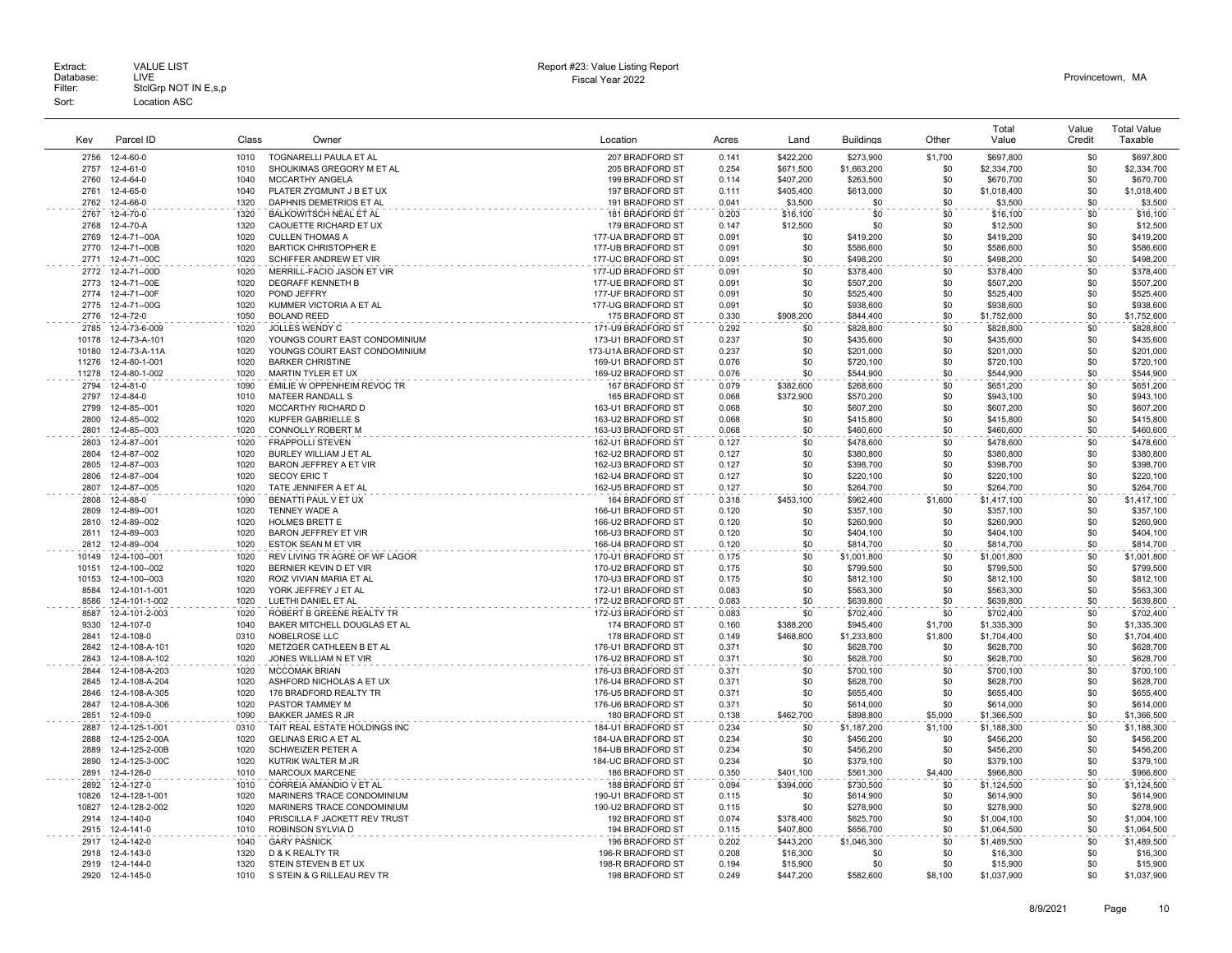Extract: VALUE LIST<br>Database: LIVE<br>Filter: StclGrp NOT IN E,s,p Fiscal Year 2022 Database: LIVE Provincetown, MA Extract: Call VALUE LIST CHARGE STATES AND REPORT HERE AND REPORT HERE AND REPORT THE REPORT OF DETAILS AND REPORT CHARGE STATES AND REPORT CHARGE STATES AND REPORT OF DETAILS AND REPORT CHARGE STATES OF DETAILS AND REPORT Sort: Location ASC

| Kev          | Parcel ID                      | Class        | Owner                                             | Location                                     | Acres          | Land                   | <b>Buildings</b>       | Other          | Total<br>Value         | Value<br>Credit | <b>Total Value</b><br>Taxable |
|--------------|--------------------------------|--------------|---------------------------------------------------|----------------------------------------------|----------------|------------------------|------------------------|----------------|------------------------|-----------------|-------------------------------|
| 2921         | 12-4-146-0                     | 1010         | RILLEAU GABRIELLE                                 | 200 BRADFORD ST                              | 0.378          | \$457,600              | \$612,700              | \$6,800        | \$1,077,100            | \$0             | \$1,077,100                   |
| 2922         | 12-4-146-A                     | 1010         | RILLEAU GABRIELLE                                 | 200-A BRADFORD ST                            | 0.108          | \$403,500              | \$433,400              | \$0            | \$836,900              | \$0             | \$836,900                     |
| 2923         | 12-4-147-0                     | 1010         | <b>BRADFORD PTOWN LLC</b>                         | 202 BRADFORD ST                              | 0.193          | \$442,500              | \$342,300              | \$0            | \$784,800              | \$0             | \$784,800                     |
| 3012         | 13-2-5--001                    | 1020         | <b>DEL PRETE RICHARD</b>                          | 202-A U1 BRADFORD ST                         | 0.208          | \$0                    | \$513,500              | \$0            | \$513,500              | \$0             | \$513,500                     |
| 3013         | 13-2-5--002                    | 1020         | DONAHUE JON M ET UX                               | 202-A U2 BRADFORD ST                         | 0.208          | \$0                    | \$578,900              | \$0            | \$578,900              | \$0             | \$578,900                     |
| 3014<br>3015 | 13-2-5--003<br>13-2-5--004     | 1020<br>1020 | LIBOY ERIC ET AL<br>BILLS GEORGIA LEIGH ET AL     | 202-A U3 BRADFORD ST<br>202-A U4 BRADFORD ST | 0.208<br>0.208 | \$0<br>\$0             | \$513,200<br>\$578,600 | \$0<br>\$0     | \$513,200<br>\$578,600 | \$0<br>\$0      | \$513,200<br>\$578,600        |
| 3016         | 13-2-5--005                    | 1020         | <b>BUCZYNSKI RUTH ET AL</b>                       | 202-A U5 BRADFORD ST                         | 0.208          | \$0                    | \$768,200              | \$0            | \$768,200              | \$0             | \$768,200                     |
| 3017         | $13 - 2 - 6 - 0$               | 1110         | MICHAEL DONOVAN IRREV TR                          | 202-B BRADFORD ST                            | 0.353          | \$574,600              | \$888,900              | \$2,000        | \$1,465,500            | \$0             | \$1,465,500                   |
| 3018         | $13 - 2 - 7 - 0$               | 1090         | OHARA JOHN                                        | 204 BRADFORD ST                              | 0.455          | \$459,600              | \$1,999,100            | \$1,300        | \$2,460,000            | \$0             | \$2,460,000                   |
| 3019         | $13 - 2 - 8 - 0$               | 1010         | <b>ARCURI TAMMY L</b>                             | 206 BRADFORD ST                              | 0.118          | \$409,600              | \$437.000              | \$200          | \$846,800              | \$0             | \$846,800                     |
| 3020         | $13 - 2 - 9 - 0$               | 1010         | <b>JOYAL SERGE</b>                                | 206-B BRADFORD ST                            | 0.167          | \$434,500              | \$335,200              | \$900          | \$770,600              | \$0             | \$770,600                     |
| 3021         | 13-2-10-1-A01                  | 3430         | <b>BW REALTY CORP</b>                             | 208-UA1 BRADFORD ST                          | 0.892          | \$0                    | \$423.900              | \$0            | \$423,900              | \$0             | \$423,900                     |
| 3022<br>3023 | 13-2-10-1-A02<br>13-2-10-1-A03 | 3430<br>1020 | BW REALTY CORP<br><b>INOSTROZA CARLOS A</b>       | 208-UA2 BRADFORD ST<br>208-UA3 BRADFORD ST   | 0.892<br>0.892 | \$0<br>\$0             | \$137,600<br>\$373,000 | \$0<br>\$0     | \$137,600<br>\$373,000 | \$0<br>\$0      | \$137,600<br>\$373,000        |
| 3024         | 13-2-10-2-B04                  | 1020         | SANDRA L SCHAFER 2011 LIV TR                      | 208-UB4 BRADFORD ST                          | 0.892          | \$0                    | \$428,400              | \$0            | \$428,400              | \$0             | \$428,400                     |
| 3025         | 13-2-10-3-C05                  | 1020         | GOLOWKA EDWARD A                                  | 208-UC5 BRADFORD ST                          | 0.892          | \$0                    | \$543,300              | \$0            | \$543,300              | \$0             | \$543,300                     |
| 3026         | 13-2-10-4-D06                  | 1020         | <b>TRAVIS MAUREEN</b>                             | 208-UD6 BRADFORD ST                          | 0.892          | \$0                    | \$475,800              | \$3.100        | \$478,900              | \$0             | \$478,900                     |
| 3027         | 13-2-10-4-D07                  | 1020         | <b>CAREY MARTIN C</b>                             | 208-UD7 BRADFORD ST                          | 0.892          | \$0                    | \$448,500              | \$0            | \$448,500              | \$0             | \$448,500                     |
| 3028         | 13-2-10-5-E08                  | 1020         | DWYER MARGARET A ET AL                            | 208-UE8 BRADFORD ST                          | 0.892          | \$0                    | \$486,600              | \$0            | \$486,600              | \$0             | \$486,600                     |
| 3029         | 13-2-10-5-E09                  | 1020         | DWYER MARGARET ET AL                              | 208-UE9 BRADFORD ST                          | 0.892          | \$0                    | \$410,900              | \$0            | \$410,900              | \$0             | \$410,900                     |
| 3030         | 13-2-10-5-E10                  | 1020<br>1020 | <b>GREENWALD ROBERT L</b>                         | 208-UE10 BRADFORD ST                         | 0.892          | \$0                    | \$807.800              | \$0<br>\$0     | \$807,800              | \$0             | \$807,800                     |
| 3031<br>3032 | 13-2-10-5-E11<br>13-2-12-0     | 1090         | HASSETT NOEL KEN ET AL<br>WOOD FARM NOMINEE TR    | 208-UE11 BRADFORD ST<br>210-A BRADFORD ST    | 0.892<br>0.128 | \$0<br>\$415,300       | \$934,400<br>\$358,100 | \$1,500        | \$934,400<br>\$774,900 | \$0<br>\$0      | \$934,400<br>\$774,900        |
| 3234         | 15-1-27-0                      | 1010         | <b>SCHECTER JULIE</b>                             | 207-A BRADFORD ST                            | 0.394          | \$687,100              | \$533,000              | \$0            | \$1,220,100            | \$0             | \$1,220,100                   |
| 3235         | 15-1-28-0                      | 1110         | <b>CESCO'S REALTY TR</b>                          | 211 BRADFORD ST                              | 0.212          | \$639,500              | \$760,800              | \$0            | \$1,400,300            | \$0             | \$1,400,300                   |
| 3236         | 15-1-29-0                      | 1010         | <b>BOULANGER DOUGLAS K</b>                        | 211-1/2 BRADFORD ST                          | 0.092          | \$392,600              | \$276,500              | \$0            | \$669,100              | \$0             | \$669,100                     |
| 3247         | 15-1-36-0                      | 0310         | 210 BRADFORD LLC                                  | 210 BRADFORD ST                              | 0.297          | \$451,400              | \$980,000              | \$0            | \$1,431,400            | \$0             | \$1,431,400                   |
| 3253         | 15-1-39-0                      | 3250         | KCC REALTY GROUP LLC                              | 212 BRADFORD ST                              | 0.132          | \$505,100              | \$298,200              | \$400          | \$803,700              | \$0             | \$803,700                     |
| 3256         | 15-1-41-0                      | 1320         | <b>TASHA PAUL</b>                                 | 214-R BRADFORD ST                            | 0.043          | \$2,700                | \$0                    | \$0            | \$2,700                | \$0             | \$2,700                       |
| 3257         | 15-1-42-0                      | 1110         | WOLF REVOCABLE TRUST                              | 216 BRADFORD ST                              | 0.215          | \$559,900              | \$732,500              | \$0            | \$1,292,400            | \$0             | \$1,292,400                   |
| 3258<br>3259 | 15-1-43-0<br>$15 - 1 - 44 - 0$ | 1010<br>1090 | RICHTER MISCHA ET AL<br><b>LAMB-GRIBBIN NANCY</b> | 216-B BRADFORD ST<br>222 BRADFORD ST         | 0.432<br>0.246 | \$459,000<br>\$447,000 | \$0<br>\$437,900       | \$0<br>\$1,200 | \$459,000<br>\$886,100 | \$0<br>\$0      | \$459,000<br>\$886,100        |
| 3260         | 15-1-45-0                      | 1010         | CONNOR JONATHAN A ET AL                           | 224 BRADFORD ST                              | 0.101          | \$398,900              | \$480,700              | \$0            | \$879,600              | \$0             | \$879,600                     |
| 3261         | 15-1-46-0                      | 1090         | ROB'T I PATRICK LIV TR ET AL                      | 226-A BRADFORD ST                            | 2.100          | \$524,800              | \$1,424,000            | \$1,500        | \$1,950,300            | \$0             | \$1,950,300                   |
| 3262         | 15-1-47-0                      | 1090         | BOWEN ALBERT L JR ET AL                           | 226 BRADFORD ST                              | 0.093          | \$393,300              | \$773,700              | \$0            | \$1,167,000            | \$0             | \$1,167,000                   |
| 3263         | 15-1-48-0                      | 1010         | <b>HOWARD ANNE L</b>                              | 228 BRADFORD ST                              | 0.189          | \$442,100              | \$541,200              | \$1,200        | \$984,500              | \$0             | \$984,500                     |
| 3264         | 15-1-49-0                      | 1060         | PATRICIA A FLOYD TR ET AL                         | 221 BRADFORD ST                              | 0.085          | \$77,500               | \$0                    | \$17,300       | \$94,800               | \$0             | \$94,800                      |
| 3265         | 15-1-50-0                      | 1010         | <b>SMITH MARY</b>                                 | 219 BRADFORD ST                              | 0.096          | \$395,500              | \$496,300              | \$0            | \$891,800              | \$0             | \$891,800                     |
| 3266<br>3268 | 15-1-51-0<br>15-1-53-0         | 1010<br>1040 | STARK DONALD R ET AL<br>KAESELAU JEANMARIE ET AL  | 217 BRADFORD ST<br>213 BRADFORD ST           | 0.055<br>0.077 | \$359,700<br>\$380,900 | \$290,900<br>\$475.900 | \$0<br>\$0     | \$650,600<br>\$856.800 | \$0<br>\$0      | \$650,600<br>\$856,800        |
| 3280         | 15-1-64-0                      | 1040         | PATRICIA A FLOYD TRUST ET AL                      | 225 BRADFORD ST                              | 0.056          | \$360,800              | \$629,700              | \$0            | \$990,500              | \$0             | \$990,500                     |
| 3286         | 15-1-70-0                      | 1010         | AVELLAR CHAD J ET UX                              | 231 BRADFORD ST                              | 0.074          | \$378,400              | \$355,500              | \$1,800        | \$735,700              | \$0             | \$735,700                     |
| 3296         | 15-1-78-0                      | 1010         | BROWN PHILLIP M ET UX                             | 239 BRADFORD ST                              | 0.064          | \$369,100              | \$201,900              | \$0            | \$571,000              | \$0             | \$571,000                     |
| 3297         | 15-1-79-1-001                  | 1020         | WADLIN ROBERT E                                   | 235-7 U1 BRADFORD ST                         | 0.192          | \$0                    | \$559,400              | \$0            | \$559,400              | \$0             | \$559,400                     |
| 3298         | 15-1-79-2-002                  | 1020         | CARLESS LORI L ET AL                              | 235-7 U2 BRADFORD ST                         | 0.192          | \$0                    | \$332,400              | \$0            | \$332,400              | \$0             | \$332,400                     |
| 3299         | 15-1-79-2-003                  | 1020         | STEVEN MATTHEW JACOBSON REV TR                    | 235-7 U3 BRADFORD ST                         | 0.192          | \$0                    | \$307.000              | \$0            | \$307.000              | \$0             | \$307,000                     |
| 3300         | 15-1-79-2-004                  | 1020         | AMBROSE ANNE M                                    | 235-7 U4 BRADFORD ST                         | 0.192          | \$0<br>\$0             | \$425,200              | \$0            | \$425,200              | \$0<br>\$0      | \$425,200                     |
| 3301<br>3302 | 15-1-79-2-005<br>15-1-80--001  | 1020<br>1020 | DYSON JANE M ET AL<br>SANTORO ANN ROSE ET AL      | 235-7 U5 BRADFORD ST<br>233-U1 BRADFORD ST   | 0.192<br>0.145 | \$0                    | \$658,200<br>\$346,400 | \$0<br>\$0     | \$658,200<br>\$346,400 | \$0             | \$658,200<br>\$346,400        |
| 3303         | 15-1-80--002                   | 1020         | EWAS ANDREW J                                     | 233-U2 BRADFORD ST                           | 0.145          | \$0                    | \$374,100              | \$0            | \$374,100              | \$0             | \$374,100                     |
| 3304         | 15-1-80--003                   | 1020         | MCNEIL LISA M                                     | 233-U3 BRADFORD ST                           | 0.145          | \$0                    | \$386.400              | \$0            | \$386,400              | \$0             | \$386,400                     |
| 3305         | 15-1-80--004                   | 1020         | <b>MACREA MADALINA</b>                            | 233-U4 BRADFORD ST                           | 0.145          | \$0                    | \$374,100              | \$0            | \$374,100              | \$0             | \$374,100                     |
| 3306         | 15-1-80--005                   | 1020         | JOHNSON KEVIN W                                   | 233-U5 BRADFORD ST                           | 0.145          | \$0                    | \$374,100              | \$0            | \$374,100              | \$0             | \$374,100                     |
| 3307         | 15-1-80--006                   | 1020         | <b>DECOSTA BARRY J</b>                            | 233-U6 BRADFORD ST                           | 0.145          | \$0                    | \$378,200              | \$0            | \$378,200              | \$0             | \$378,200                     |
| 3308         | 15-1-80--007                   | 1020         | SURIANO VALERIE                                   | 233-U7 BRADFORD ST                           | 0.145          | \$0                    | \$410,300              | \$0            | \$410,300              | \$0             | \$410,300                     |
| 3309<br>3310 | 15-1-80--008<br>15-1-80--009   | 1020<br>1020 | DEMIRJIAN DENISE ET AL<br>SYRACUSE DENNIS J ET AL | 233-U8 BRADFORD ST<br>233-U9 BRADFORD ST     | 0.145<br>0.145 | \$0<br>\$0             | \$303,600<br>\$472,800 | \$0<br>\$0     | \$303,600<br>\$472,800 | \$0<br>\$0      | \$303,600<br>\$472,800        |
| 3311         | 15-1-80--010                   | 1020         | JACOB ASHLEY ET AL                                | 233-U10 BRADFORD ST                          | 0.145          | \$0                    | \$406,400              | \$0            | \$406,400              | \$0             | \$406,400                     |
| 3341         | $15 - 2 - 8 - 0$               | 1010         | MEIXNER JOERG G ET UX                             | 267 BRADFORD ST                              | 0.115          | \$407,800              | \$502,000              | \$900          | \$910,700              | \$0             | \$910,700                     |
| 3342         | $15 - 2 - 9 - 0$               | 1010         | SILVA DAVID L                                     | 263 BRADFORD ST                              | 0.153          | \$428,100              | \$778,800              | \$0            | \$1,206,900            | \$0             | \$1,206,900                   |
| 3343         | 15-2-10-0                      | 1010         | THE RALLEY TR                                     | 263-A BRADFORD ST                            | 0.070          | \$374,800              | \$85,500               | \$1,200        | \$461,500              | \$0             | \$461,500                     |
| 3344         | 15-2-11-0                      | 1010         | HASTINGS PAUL A ET AL                             | 261 BRADFORD ST                              | 0.070          | \$562,200              | \$337,600              | \$0            | \$899,800              | \$0             | \$899,800                     |
|              | 3345 15-2-12-0                 | 1010         | <b>BARNUM NICOLE ET AL</b>                        | 259 BRADFORD ST                              | 0.084          | \$386,600              | \$458.700              | \$1,600        | \$846.900              | \$0             | \$846,900                     |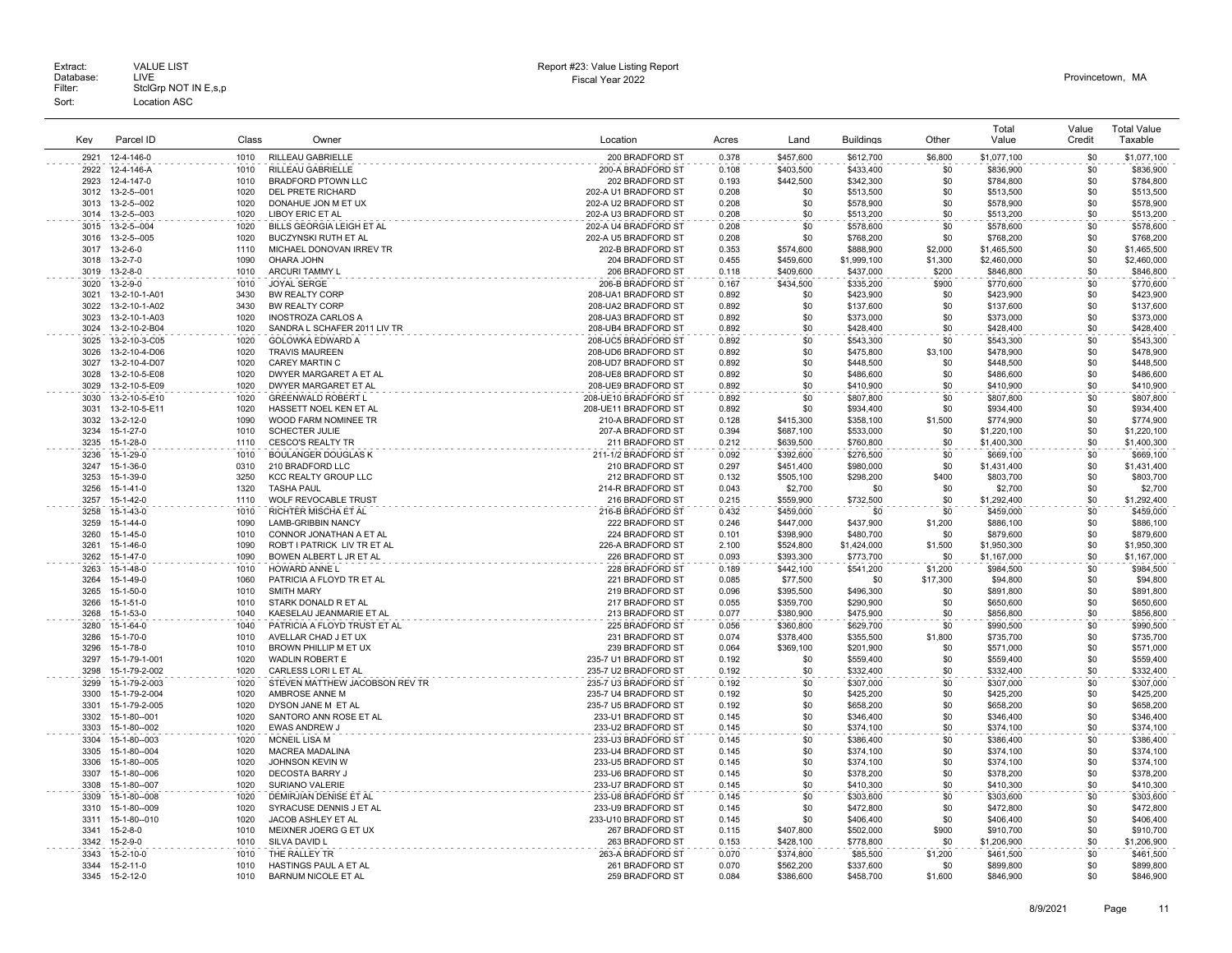| Kev           | Parcel ID                     | Class        | Owner                                                                | Location                                 | Acres          | Land                   | <b>Buildings</b>         | Other        | Total<br>Value           | Value<br>Credit | <b>Total Value</b><br>Taxable |
|---------------|-------------------------------|--------------|----------------------------------------------------------------------|------------------------------------------|----------------|------------------------|--------------------------|--------------|--------------------------|-----------------|-------------------------------|
| 3347          | 15-2-14-1-001                 | 1020         | NEWTON PETER C                                                       | 245-U1 BRADFORD ST                       | 0.168          | \$0                    | \$385,700                | \$0          | \$385,700                | \$0             | \$385,700                     |
| 3348          | 15-2-14-2-002                 | 1020         | CAMPBELL SCOTT T                                                     | 245-U2 BRADFORD ST                       | 0.168          | \$0                    | \$85,000                 | \$0          | \$85,000                 | \$0             | \$85,000                      |
| 3349          | 15-2-14-2-003                 | 1020         | <b>LUNDY SANDRA</b>                                                  | 245-U3 BRADFORD ST                       | 0.168          | \$0                    | \$402,000                | \$0          | \$402,000                | \$0             | \$402,000                     |
| 3350          | 15-2-14-3-004                 | 1020         | SPINNAKER FOUR LLC                                                   | 245-U4 BRADFORD ST                       | 0.168          | \$0                    | \$385,900                | \$0          | \$385,900                | \$0             | \$385,900                     |
| 3351          | 15-2-14-4-005                 | 1020         | STETSON CICELY H ET AL                                               | 245-U5 BRADFORD ST                       | 0.168          | \$0                    | \$403,900                | \$0          | \$403,900                | \$0             | \$403,900                     |
| 3352          | 15-2-14-5-006                 | 1020         | SCHLECHTER LINDA ET AL                                               | 245-U6 BRADFORD ST                       | 0.168          | \$0                    | \$376,000                | \$0          | \$376,000                | \$0             | \$376,000                     |
| 3353          | 15-2-15-0                     | 1010         | JANET R WHELAN TRUST                                                 | 243 BRADFORD ST                          | 0.083          | \$385,800              | \$261,800                | \$0          | \$647,600                | \$0             | \$647,600                     |
| 3354          | 15-2-16-0                     | 3160         | DWYER FAMILY REALTY TR                                               | 241 BRADFORD ST                          | 0.174          | \$385,000              | \$523,000                | \$0          | \$908,000                | \$0             | \$908,000                     |
| 3355          | 15-2-17-0                     | 1010         | PRIDEAUX-BRUNE DIANA ET AL                                           | 226-B BRADFORD ST                        | 1.900          | \$321,100              | \$290,100                | \$3,500      | \$614,700                | \$0             | \$614,700                     |
| 3357          | $15 - 2 - 18 - 0$             | 1010         | JOHNSON NICHOLAS A ET AL                                             | 230-A BRADFORD ST                        | 0.119          | \$451,200              | \$245,000                | \$0          | \$696,200                | \$0             | \$696,200                     |
| 3358<br>3360  | 15-2-19-0<br>15-2-20-1-001    | 1010<br>1020 | <b>IDE RICHARD II ET AL</b><br><b>B ZAKHEIM &amp; J BROPHY TRUST</b> | 230 BRADFORD ST<br>232-U1 BRADFORD ST    | 0.150<br>5.481 | \$426,600<br>\$0       | \$552,500<br>\$633,100   | \$700<br>\$0 | \$979,800<br>\$633,100   | \$0<br>\$0      | \$979,800<br>\$633,100        |
| 3361          | 15-2-20-2-002                 | 1020         | POWER MARK R ET AL                                                   | 232-U2 BRADFORD ST                       | 5.481          | \$0                    | \$688,800                | \$0          | \$688,800                | \$0             | \$688,800                     |
| 3362          | 15-2-20-3-003                 | 1020         | WRIGLEY RICHARD P                                                    | 232-U3 BRADFORD ST                       | 5.481          | \$0                    | \$1,743,900              | \$0          | \$1,743,900              | \$0             | \$1,743,900                   |
| 3363          | 15-2-20-4-004                 | 1022         | <b>WRIGLEY RICHARD P</b>                                             | 232-U4 BRADFORD ST                       | 5.481          | \$0                    | \$69,000                 | \$0          | \$69,000                 | \$0             | \$69,000                      |
| 8914          | 15-2-20-5-005                 | 1020         | <b>BURKE MICHAEL M</b>                                               | 232-U5 BRADFORD ST                       | 5.481          | \$0                    | \$389,200                | \$0          | \$389,200                | \$0             | \$389,200                     |
| 8915          | 15-2-20-6-006                 | 1020         | <b>WERNICKI STEVEN T</b>                                             | 232-U6 BRADFORD ST                       | 5.481          | \$0                    | \$647,100                | \$0          | \$647,100                | \$0             | \$647,100                     |
| 4122          | 15-2-23-1-001                 | 1020         | MCBRIDE CHRISTOPHER G ET AL                                          | 240-U1 BRADFORD ST                       | 0.232          | \$0                    | \$521,800                | \$0          | \$521,800                | \$0             | \$521,800                     |
| 4123          | 15-2-23-1-002                 | 1020         | REBEIRO DEBORAH A ET AL                                              | 240-U2 BRADFORD ST                       | 0.232          | \$0                    | \$491,700                | \$0          | \$491,700                | \$0             | \$491,700                     |
| 4124          | 15-2-23-2-003                 | 1020         | <b>BRODE JOANNE</b>                                                  | 240-U3 BRADFORD ST                       | 0.232          | \$0                    | \$951.100                | \$0          | \$951,100                | \$0             | \$951.100                     |
| 3366          | 15-2-24-0                     | 1010         | HESTER GRANT C                                                       | 240-1/2 BRADFORD ST                      | 0.102          | \$399,600              | \$445,700                | \$0          | \$845,300                | \$0             | \$845,300                     |
| 3368          | 15-2-26-0                     | 1320         | MARSH ALBERT ET UX                                                   | 240-1/2R BRADFORD ST                     | 0.060          | \$4,600                | \$0                      | \$0          | \$4,600                  | \$0             | \$4,600                       |
| 10885         | 15-2-28-1-001                 | 1020         | BINWOOD 242 CD                                                       | 242-U1 BRADFORD ST                       | 0.092          | \$0                    | \$260,200                | \$0          | \$260,200                | \$0             | \$260,200                     |
| 10887         | 15-2-28-1-002                 | 1020         | BINWOOD 242 CD                                                       | 242-U2 BRADFORD ST                       | 0.092          | \$0                    | \$300,900                | \$0          | \$300,900                | \$0             | \$300,900                     |
| 10889<br>3371 | 15-2-28-2-003<br>15-2-29--001 | 1020<br>1020 | BINWOOD 242 CD<br><b>WEIN RICHARD ET AL</b>                          | 242-U3 BRADFORD ST<br>244-U1 BRADFORD ST | 0.092<br>0.216 | \$0<br>\$0             | \$204,100                | \$0<br>\$0   | \$204,100                | \$0<br>\$0      | \$204,100<br>\$851.200        |
| 3372          | 15-2-29--002                  | 1020         | GAGE CHRISTOPHER ET AL                                               | 244-U2 BRADFORD ST                       | 0.216          | \$0                    | \$851,200<br>\$867,800   | \$0          | \$851,200<br>\$867,800   | \$0             | \$867,800                     |
| 3373          | 15-2-30-0                     | 1060         | LIDAMAMI LLC                                                         | 246-A BRADFORD ST                        | 0.194          | \$88,500               | \$0                      | \$800        | \$89,300                 | \$0             | \$89,300                      |
| 3374          | 15-2-31-0                     | 1010         | LIDAMAMI LLC                                                         | 246 BRADFORD ST                          | 0.124          | \$413,100              | \$464,000                | \$5,000      | \$882,100                | \$0             | \$882,100                     |
| 3375          | 15-2-32-0                     | 1010         | GARTH A ROBERTS TR ET AL                                             | 248 BRADFORD ST                          | 0.165          | \$390,300              | \$394,900                | \$4,700      | \$789,900                | \$0             | \$789,900                     |
| 3376          | 15-2-33-0                     | 1010         | <b>VEVERS STEPHANIE ET AL</b>                                        | 250 BRADFORD ST                          | 0.164          | \$433,200              | \$532,000                | \$0          | \$965,200                | \$0             | \$965,200                     |
| 3377          | 15-2-34-0                     | 1010         | KOOL JONATHAN W ET AL                                                | 252-A BRADFORD ST                        | 0.068          | \$279,700              | \$64,400                 | \$2,600      | \$346,700                | \$0             | \$346,700                     |
| 3378          | 15-2-35-0                     | 1010         | <b>BURCZ DIANE M</b>                                                 | 252 BRADFORD ST                          | 0.090          | \$391,100              | \$371,400                | \$0          | \$762,500                | \$0             | \$762,500                     |
| 3379          | 15-2-36-0                     | 1040         | <b>INGERSOLL RAYMOND S</b>                                           | 254 BRADFORD ST                          | 0.159          | \$430,900              | \$557,400                | \$9,000      | \$997,300                | \$0             | \$997,300                     |
| 3380          | 15-2-37-0                     | 1010         | DAVID C MARIL 2020 REV TR                                            | 256 BRADFORD ST                          | 0.141          | \$422.200              | \$387.500                | \$0          | \$809,700                | \$0             | \$809,700                     |
| 3386          | 15-2-43-0                     | 1320         | JOSEPHINE DEL DEO REAL TR                                            | 258-B BRADFORD ST                        | 2.021          | \$32,500               | \$0                      | \$0          | \$32,500                 | \$0             | \$32,500                      |
| 9710          | 15-2-46--001                  | 1020         | BAILEY RAYMOND E ET AL                                               | 258-AU1 BRADFORD ST                      | 0.391          | \$0                    | \$1,676,700              | \$0          | \$1,676,700              | \$0             | \$1,676,700                   |
| 9712          | 15-2-46--002                  | 1020         | MOEHLMAN THERESA A                                                   | 258-AU2 BRADFORD ST                      | 0.391          | \$0                    | \$556,100                | \$0          | \$556,100                | \$0             | \$556,100                     |
| 9713          | 15-2-46--003                  | 1020<br>1020 | SORMANI KENNETH U                                                    | 258-AU3 BRADFORD ST                      | 0.391          | \$0                    | \$557,000                | \$0<br>\$0   | \$557,000                | \$0<br>\$0      | \$557,000                     |
| 10756<br>3391 | 15-2-46--004<br>15-2-47-0     | 1010         | ROBINSON CHARLES C ET AL<br>THURSTON THOMAS F                        | 258-AU4 BRADFORD ST<br>258 BRADFORD ST   | 0.391<br>0.162 | \$0<br>\$432,300       | \$1,059,500<br>\$533,200 | \$1,200      | \$1,059,500<br>\$966,700 | \$0             | \$1,059,500<br>\$966,700      |
| 3392          | 15-2-48-0                     | 1010         | NICHOLSON GEORGE                                                     | 260 BRADFORD ST                          | 0.151          | \$427,100              | \$714,200                | \$0          | \$1,141,300              | \$0             | \$1,141,300                   |
| 3393          | 15-2-49-0                     | 1010         | BEATTIE JANET G ET AL                                                | 262 BRADFORD ST                          | 0.046          | \$349,000              | \$517,200                | \$0          | \$866,200                | \$0             | \$866,200                     |
| 3394          | 15-2-49-A-101                 | 1020         | MAVRONICOLAS ANTHONY J ET UX                                         | 262-A U1 BRADFORD ST                     | 0.537          | \$0                    | \$813,700                | \$0          | \$813,700                | \$0             | \$813,700                     |
| 3395          | 15-2-49-A-202                 | 1020         | BUDD CHRISTOPHER J ET AL                                             | 262-A U2 BRADFORD ST                     | 0.537          | \$0                    | \$626,900                | \$0          | \$626,900                | \$0             | \$626,900                     |
| 3396          | 15-2-49-A-303                 | 1020         | ANDREW M FULLEM TR                                                   | 262-A U3 BRADFORD ST                     | 0.537          | \$0                    | \$437,800                | \$0          | \$437,800                | \$0             | \$437,800                     |
| 3397          | 15-2-49-A-404                 | 1020         | YALE JO-ELLEN ET AL                                                  | 262-A U4 BRADFORD ST                     | 0.537          | \$0                    | \$424,900                | \$0          | \$424,900                | \$0             | \$424,900                     |
| 3398          | 15-2-49-A-505                 | 1020         | MILLON MICHELE L                                                     | 262-A U5 BRADFORD ST                     | 0.537          | \$0                    | \$483,900                | \$0          | \$483,900                | \$0             | \$483,900                     |
| 3399          | 15-2-49-A-606                 | 1020         | <b>BEALE THOMAS J ET VIR</b>                                         | 262-A U6 BRADFORD ST                     | 0.537          | \$0                    | \$569,900                | \$0          | \$569,900                | \$0             | \$569,900                     |
| 3400          | 15-2-50-0                     | 1050         | KAFKA-HOLZSCHLAG MORRIS                                              | 262-B BRADFORD ST                        | 1.154          | \$422,600              | \$304,100                | \$11,300     | \$738,000                | \$0             | \$738,000                     |
| 3401          | 15-2-51-0                     | 1090         | DWYER FAMILY NOMINEE TR                                              | 264 BRADFORD ST                          | 0.647          | \$419,100              | \$1,218,400              | \$0          | \$1,637,500              | \$0             | \$1,637,500                   |
| 11627         | 15-2-51-B                     | 1300         | ARNOLD & RUTH DWYER FAMILY LLC                                       | 266 BRADFORD ST                          | 0.302          | \$451.700              | \$0                      | \$0          | \$451,700                | \$0             | \$451,700                     |
| 11630<br>3402 | 15-2-51-C<br>15-2-52-0        | 1090<br>1010 | ARNOLD & RUTH DWYER FAMILY LLC<br>RUDD EDWARD M                      | 268 BRADFORD ST<br>274 BRADFORD ST       | 0.474<br>0.083 | \$460,000<br>\$385,800 | \$443,000<br>\$466,300   | \$0<br>\$0   | \$903,000<br>\$852,100   | \$0<br>\$0      | \$903,000<br>\$852,100        |
| 3516          | 15-3-61-0                     | 1010         | SINAIKO JONATHAN ET UX                                               | 295 BRADFORD ST                          | 0.240          | \$669,700              | \$499,600                | \$0          | \$1,169,300              | \$0             | \$1,169,300                   |
| 3517          | 15-3-61-A                     | 1300         | 293 BRADFORD ST REALTY TR                                            | 293 BRADFORD ST                          | 0.200          | \$443,100              | \$0                      | \$0          | \$443,100                | \$0             | \$443,100                     |
| 3546          | 15-3-74-0                     | 1110         | DELGIZZI DANA MATTHEW                                                | 341 BRADFORD ST                          | 0.178          | \$632,500              | \$630,100                | \$0          | \$1,262,600              | \$0             | \$1,262,600                   |
| 3547          | 15-3-75-0                     | 1010         | COHEN ELIZABETH RODGERS                                              | 313 BRADFORD ST                          | 0.232          | \$445,800              | \$111,200                | \$3,800      | \$560,800                | \$0             | \$560,800                     |
| 3549          | 15-3-77-0                     | 1110         | KATZEN HAL Z                                                         | 307 BRADFORD ST                          | 0.147          | \$612,200              | \$624,400                | \$1,300      | \$1,237,900              | \$0             | \$1,237,900                   |
| 3551          | 15-3-78-1-00A                 | 1020         | DROLET PATRICIA ET AL                                                | 303-UA BRADFORD ST                       | 0.178          | \$0                    | \$660,400                | \$0          | \$660,400                | \$0             | \$660,400                     |
| 3552          | 15-3-78-2-00B                 | 1020         | <b>GARDA SUSAN E ET AL</b>                                           | 303-UB BRADFORD ST                       | 0.178          | \$0                    | \$666,100                | \$0          | \$666,100                | \$0             | \$666,100                     |
| 3553          | 15-3-79-0                     | 1010         | <b>KETTERER EVELYN</b>                                               | 301 BRADFORD ST                          | 0.118          | \$409,600              | \$555,800                | \$1,400      | \$966,800                | \$0             | \$966,800                     |
| 3554          | 15-3-80-0                     | 1300         | OLIPHANT REALTY TR                                                   | 297 BRADFORD ST                          | 0.213          | \$666,300              | \$0                      | \$0          | \$666,300                | \$0             | \$666,300                     |
| 3555          | 15-3-81-0                     | 1090         | DWYER BRADFORD ST REALTY TR                                          | 291 BRADFORD ST                          | 0.274          | \$449.300              | \$591,500                | \$0          | \$1,040,800              | \$0             | \$1.040.800                   |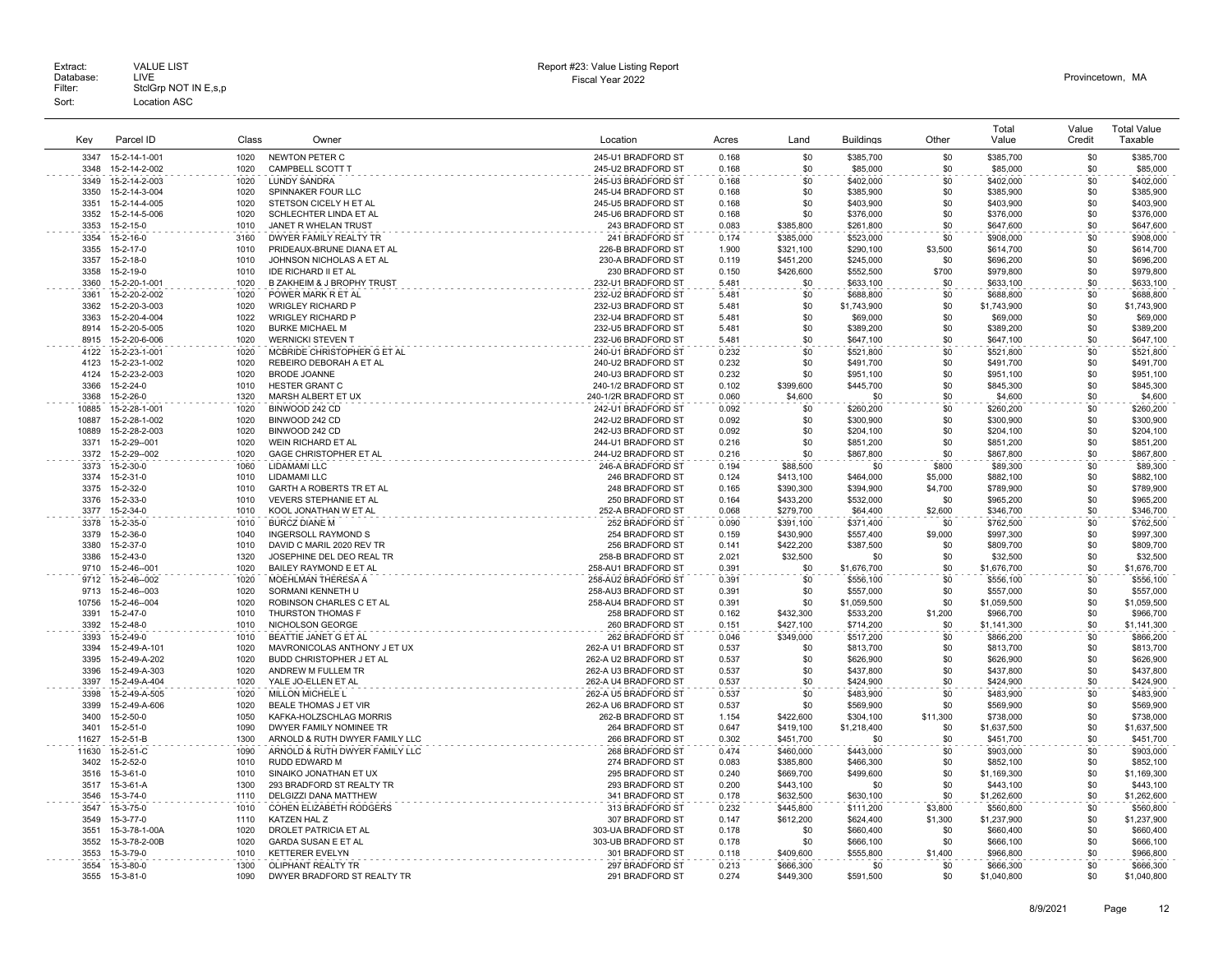|              |                        |              |                                                      |                                    |                |            |                        |                | Total       | Value      | <b>Total Value</b> |
|--------------|------------------------|--------------|------------------------------------------------------|------------------------------------|----------------|------------|------------------------|----------------|-------------|------------|--------------------|
| Key          | Parcel ID              | Class        | Owner                                                | Location                           | Acres          | Land       | <b>Buildings</b>       | Other          | Value       | Credit     | Taxable            |
| 3556         | 15-3-82-0              | 1110         | 596-A COMMERCIAL ST RT                               | 289 BRADFORD ST                    | 0.209          | \$639,100  | \$475,400              | \$0            | \$1,114,500 | \$0        | \$1,114,500        |
|              |                        |              |                                                      |                                    |                |            |                        |                |             |            |                    |
| 3557<br>3559 | 15-3-83-0<br>15-3-85-0 | 1010<br>1010 | BARRETT STEPHANIE ET AL<br><b>MCLAUGHLIN KEVIN T</b> | 287 BRADFORD ST<br>285 BRADFORD ST | 0.122<br>0.078 | \$411.900  | \$158,200<br>\$441.500 | \$2,300<br>\$0 | \$572,400   | \$0<br>\$0 | \$572,400          |
|              |                        |              |                                                      |                                    |                | \$649,000  |                        |                | \$1,090,500 |            | \$1,090,500        |
| 3560         | 15-3-86-0              | 1010         | MCLAUGHLIN KEVIN T                                   | 283 BRADFORD ST                    | 0.108          | \$403,500  | \$253,000              | \$2,800        | \$659,300   | \$0        | \$659,300          |
| 3562         | 15-3-88-0              | 1010         | KADRA MICHAEL D ET AL                                | 277 BRADFORD ST                    | 0.131          | \$416,900  | \$359,900              | \$6,600        | \$783,400   | \$0        | \$783,400          |
| 3566         | 15-3-92-0              | 1010         | HAZEL P WARNER TRUST                                 | 269-A BRADFORD ST                  | 0.141          | \$422,200  | \$914,200              | \$1,100        | \$1,337,500 | \$0        | \$1,337,500        |
| 3567         | 15-3-93-0              | 1010         | <b>KLAUS G BETTEN TRUST</b>                          | 269 BRADFORD ST                    | 0.125          | \$310,200  | \$94,200               | \$0            | \$404,400   | \$0        | \$404,400          |
| 3570         | 15-3-96-0              | 3010         | LEXVEST COLONY LLC                                   | 280 BRADFORD ST                    | 2.340          | \$653,800  | \$2,656,100            | \$70,000       | \$3,379,900 | \$0        | \$3,379,900        |
| 3571         | 15-3-97-0              | 1010         | STEINBERG BENJAMIN ET UX                             | 282 BRADFORD ST                    | 0.536          | \$461,300  | \$116,400              | \$10,700       | \$588,400   | \$0        | \$588,400          |
| 3572         | 15-3-98-0              | 1090         | DECOLO PAMELA ET AL                                  | 284-284A BRADFORD ST               | 2.298          | \$478,300  | \$495,900              | \$100          | \$974,300   | \$0        | \$974,300          |
| 3573         | 15-3-99-0              | 1010         | PACKARD LESLIE H                                     | 286 BRADFORD ST                    | 0.160          | \$431,300  | \$373,700              | \$0            | \$805,000   | \$0        | \$805,000          |
| 3624         | 15-3-99-A              | 1300         | BUILDER BOYS 286.5 BRADFORD LL                       | 286-A BRADFORD ST                  | 0.937          | \$887,700  | \$0                    | \$0            | \$887,700   | \$0        | \$887,700          |
| 3574         | 15-3-100-0             | 3810         | PROVINCETOWN TENNIS CLUB INC                         | 288 BRADFORD ST                    | 2.700          | \$296,100  | \$314,100              | \$93,600       | \$703,800   | \$0        | \$703,800          |
| 3575         | 15-3-101-0             | 1090         | PFEIFFER SHAUN D                                     | 288-A BRADFORD ST                  | 1.700          | \$474,300  | \$453,100              | \$5,300        | \$932,700   | \$0        | \$932,700          |
| 3576         | 15-3-102-0             | 1010         | 290 BRADFORD ST REALTY TR                            | 290 BRADFORD ST                    | 0.101          | \$398,900  | \$320,700              | \$0            | \$719,600   | \$0        | \$719,600          |
| 3578         | 15-3-104-1-001         | 1020         | <b>WEIN LORI A</b>                                   | 290-D U1 BRADFORD ST               | 0.167          | \$0        | \$587,300              | \$0            | \$587,300   | \$0        | \$587,300          |
| 3579         | 15-3-104-2-002         | 1020         | <b>GAGNON KRISTEN ET VIR</b>                         | 290-D U2 BRADFORD ST               | 0.167          | \$0        | \$348,700              | \$0            | \$348,700   | \$0        | \$348,700          |
| 3580         | 15-3-104-3-003         | 1020         | <b>NIELSEN KAREN E</b>                               | 290-D U3 BRADFORD ST               | 0.167          | \$0        | \$389,400              | \$0            | \$389,400   | \$0        | \$389,400          |
| 9370         | 15-3-104-4-01A         | 1020         | FARGNOLI RICHARD B ET VIR                            | 290-D U1A BRADFORD ST              | 0.167          | \$0        | \$490,800              | \$0            | \$490,800   | \$0        | \$490,800          |
| 3582         | 15-3-106-0             | 1010         | ZELLER ROBERT S ET AL                                | 290-E BRADFORD ST                  | 0.198          | \$442,900  | \$406,100              | \$1,500        | \$850,500   | \$0        | \$850,500          |
| 3583         | 15-3-107-0             | 1010         | HOHENSCHAU WILLIAM M ET UX                           | 290-C BRADFORD ST                  | 0.026          | \$316,700  | \$333,900              | \$0            | \$650,600   | \$0        | \$650,600          |
| 3584         | 15-3-108-0             | 1010         | DERUYTER FAMILY TR                                   | 290-A BRADFORD ST                  | 0.069          | \$373,900  | \$257,200              | \$1,300        | \$632,400   | \$0        | \$632,400          |
| 3585         | 15-3-109-0             | 1110         | SINAIKO JONATHAN                                     | 292 BRADFORD ST                    | 1.437          | \$595,000  | \$1,096,300            | \$43,100       | \$1,734,400 | \$0        | \$1,734,400        |
| 3586         | 15-3-110-0             | 1010         | SLOAT JULIA A ET AL                                  | 294 BRADFORD ST                    | 1.135          | \$339,600  | \$1,047,100            | \$0            | \$1,386,700 | \$0        | \$1,386,700        |
| 3587         | 15-3-111-0             | 1010         | FISHER ANTHONY E ET AL                               | 298 BRADFORD ST                    | 0.514          | \$783,400  | \$223,300              | \$9,700        | \$1,016,400 | \$0        | \$1,016,400        |
| 3588         | 15-3-112-1-001         | 1020         | TENNYSON-LOISELLE LINDA E                            | 300-U1 BRADFORD ST                 | 3.138          | \$0        | \$462,000              | \$0            | \$462,000   | \$0        | \$462,000          |
| 3589         | 15-3-112-2-002         | 1020         | <b>BRAGG MARY ANN</b>                                | 304-U2 BRADFORD ST                 | 3.138          | \$0        | \$433,500              | \$0            | \$433,500   | \$0        | \$433,500          |
| 3590         | 15-3-112-3-003         | 1020         | JUNG THOMAS                                          | 300-A U3 BRADFORD ST               | 3.138          | \$0        | \$852,300              | \$0            | \$852,300   | \$0        | \$852,300          |
| 3591         | 15-3-114-0             | 1320         | MALICOAT BRONWYN ET AL                               | 308 BRADFORD ST                    | 2.651          | \$39,700   | \$0                    | \$0            | \$39,700    | \$0        | \$39,700           |
| 3600         | $16 - 2 - 1 - 0$       | 1010         | <b>BOIS MICHAEL A ET UX</b>                          | 310 BRADFORD ST                    | 0.795          | \$465,400  | \$181,100              | \$8,500        | \$655,000   | \$0        | \$655,000          |
| 10346        | $16 - 2 - 1 - A$       | 1320         | <b>MALICOAT GALEN</b>                                | 310-R BRADFORD ST                  | 0.326          | \$19,000   | \$0                    | \$0            | \$19,000    | \$0        | \$19,000           |
| 3601         | $16 - 2 - 2 - 0$       | 1090         | THE 2018 MARK PROTOSEVICH LIV                        | 320 BRADFORD ST                    | 1.109          | \$469,100  | \$1,609,400            | \$0            | \$2,078,500 | \$0        | \$2,078,500        |
| 3602         | $16 - 2 - 3 - 0$       | 3010         |                                                      | 324 BRADFORD ST                    | 2.600          | \$563,000  |                        | \$49,200       |             | \$0        | \$2,821,400        |
|              |                        |              | EASTWOOD AT PROVINCETOWN                             |                                    |                |            | \$2,209,200            |                | \$2,821,400 |            |                    |
| 3616         | 16-2-17-0              | 1010         | <b>MALICOAT GALEN</b>                                | 320-R BRADFORD ST                  | 1.340          | \$353,500  | \$350,300              | .\$በ           | \$703,800   | \$0        | \$703,800          |
| 3649         | 17-1-23-0              | 1010         | <b>FIORE MICHAEL A</b>                               | 351 BRADFORD ST                    | 0.044          | \$294.400  | \$179,300              | \$0            | \$473,700   | \$0        | \$473,700          |
| 3650         | 17-1-23-A              | 1320         | MCKOWN DEBORAH J                                     | 349 BRADFORD ST                    | 0.028          | \$2,400    | \$0                    | \$0            | \$2,400     | \$0        | \$2,400            |
| 3651         | 17-1-24-0              | 1010         | KOZLOWSKI STANLEY R ET AL                            | 347 BRADFORD ST                    | 0.070          | \$374,800  | \$240,000              | \$300          | \$615,100   | \$0        | \$615,100          |
| 3652         | 17-1-26-0              | 1010         | <b>BARAT LAWRENCE M</b>                              | 343 BRADFORD ST                    | 0.303          | \$451.800  | \$289,600              | \$600          | \$742,000   | \$0        | \$742,000          |
| 3653         | 17-1-27--00A           | 1020         | PACKER MARCY W                                       | 348-UA BRADFORD ST                 | 0.116          | \$0        | \$545,300              | \$0            | \$545,300   | \$0        | \$545,300          |
| 3654         | 17-1-27--00B           | 1020         | HASENJAGER SANDRA J ET UX                            | 348-UB BRADFORD ST                 | 0.116          | \$0        | \$545,300              | \$0            | \$545,300   | \$0        | \$545,300          |
| 3655         | 17-1-27-A-00A          | 1020         | JEAN A KNEE IRREVOCABLE TRUST                        | 346-UA BRADFORD ST                 | 0.115          | \$0        | \$522,700              | \$0            | \$522,700   | \$0        | \$522,700          |
| 3656         | 17-1-27-A-00B          | 1020         | <b>GIACALONE PETER J ET AL</b>                       | 346-UB BRADFORD ST                 | 0.115          | \$0        | \$521,600              | \$0            | \$521,600   | \$0        | \$521,600          |
| 11728        | 17-1-28-A-001          | 1020         | DIENER JOHN L                                        | 350-U1 BRADFORD ST                 | 0.900          | \$0        | \$646,100              | \$0            | \$646,100   | \$0        | \$646,100          |
| 11729        | 17-1-28-A-002          | 1020         | SWISLOW GERALD A                                     | 350-U2 BRADFORD ST                 | 0.900          | \$0        | \$791,400              | \$0            | \$791,400   | \$0        | \$791,400          |
| 11731        | 17-1-28-B-003          | 1020         | LIVELLI KATHRYN A ET UX                              | 350-U3 BRADFORD ST                 | 0.900          | \$0        | \$838,400              | \$0            | \$838,400   | \$0        | \$838,400          |
| 11732        | 17-1-28-B-004          | 1020         | 350 BRADFORD STREET CONDO                            | 350-U4 BRADFORD ST                 | 0.900          | \$0        | \$754,200              | \$0            | \$754,200   | \$0        | \$754,200          |
| 11733        | 17-1-28-C-005          | 1020         | <b>MARTINI PAULO</b>                                 | 350-U5 BRADFORD ST                 | 0.900          | \$0        | \$825,300              | \$0            | \$825,300   | \$0        | \$825,300          |
| 11734        | 17-1-28-C-006          | 1020         | <b>HARTMAN RITCH E</b>                               | 350-U6 BRADFORD ST                 | 0.900          | \$0        | \$641,000              | \$0            | \$641,000   | \$0        | \$641,000          |
| 11735        | 17-1-28-D-007          | 1020         | CARROLL JR JOHN HARDIN ET AL                         | 350-U7 BRADFORD ST                 | 0.900          | \$0        | \$849,000              | \$0            | \$849,000   | \$0        | \$849,000          |
| 11736        | 17-1-28-D-008          | 1020         | 350 BRADFORD STREET CONDO                            | 350-U8 BRADFORD ST                 | 0.900          | \$0        | \$765,100              | \$0            | \$765,100   | \$0        | \$765,100          |
| 11737        | 17-1-28-E-009          | 1020         | 350 BRADFORD STREET CONDO                            | 350-U9 BRADFORD ST                 | 0.900          | \$0        | \$923,600              | \$0            | \$923,600   | \$0        | \$923,600          |
| 11738        | 17-1-28-E-010          | 1020         | 350 BRADFORD STREET CONDO                            | 350-U10 BRADFORD ST                | 0.900          | \$0        | \$1,029,500            | \$0            | \$1,029,500 | \$0        | \$1,029,500        |
| 11739        | 17-1-28-F-011          | 1020         | 350 BRADFORD STREET CONDO                            | 350-U11 BRADFORD ST                | 0.900          | \$0        | \$1,008,800            | \$0            | \$1,008,800 | \$0        | \$1,008,800        |
| 11740        | 17-1-28-F-012          | 1020         | 350 BRADFORD STREET CONDO                            | 350-U12 BRADFORD ST                | 0.900          | \$0        | \$1,043,100            | \$0            | \$1,043,100 | \$0        | \$1,043,100        |
| 11741        | 17-1-28-G-013          | 1020         | 350 BRADFORD STREET CONDO                            | 350-U13 BRADFORD ST                | 0.900          | \$0        | \$1,157,100            | \$0            | \$1,157,100 | \$0        | \$1,157,100        |
| 178          | $5 - 3 - 22 - B$       | 1010         | MICHAEL F O'HAGAN REV TRUST                          | 21-R BRADFORD ST EXT               | 0.299          | \$767,500  | \$688,900              | \$800          | \$1,457,200 | \$0        | \$1,457,200        |
| 179          | $5 - 3 - 22 - C$       | 1010         | <b>HAVEN-MOORS LLC</b>                               | 19-R BRADFORD ST EXT               | 0.299          | \$677,200  | \$415,000              | \$0            | \$1,092,200 | \$0        | \$1,092,200        |
| 9488         | 5-3-23-1-001           | 1020         | <b>FERRIGNO MARCIA</b>                               | 21-U1 BRADFORD ST EXT              | 4.130          | \$0        | \$1,164,200            | \$0            | \$1,164,200 | \$0        | \$1,164,200        |
|              |                        |              |                                                      |                                    |                |            |                        |                |             |            |                    |
| 9490<br>9492 | 5-3-23-1-002           | 1020<br>1020 | ELIZABETH BRADFORD LLC                               | 21-U2 BRADFORD ST EXT              | 4.130<br>4 130 | \$0<br>\$0 | \$1,164,200            | \$0<br>\$0     | \$1,164,200 | \$0        | \$1,164,200        |
|              | 5-3-23-2-003           |              | SESSA CARL G ET AL                                   | 21-U3 BRADFORD ST EXT              |                |            | \$715,700              |                | \$715,700   | \$0        | \$715,700          |
| 9494         | 5-3-23-2-004           | 1020         | YATES MITCHELL L                                     | 21-U4 BRADFORD ST EXT              | 4.130          | \$0        | \$114,400              | \$0            | \$114,400   | \$0        | \$114,400          |
| 9496         | 5-3-23-2-005           | 1020         | MULLEN DAVID A                                       | 21-U5 BRADFORD ST EXT              | 4.130          | \$0        | \$947,500              | \$0            | \$947,500   | \$0        | \$947,500          |
| 9498         | 5-3-23-3-006           | 1020         | NOONAN GREGORY F                                     | 21-U6 BRADFORD ST EXT              | 4.130          | \$0        | \$691,900              | \$0            | \$691,900   | \$0        | \$691,900          |
| 9500         | 5-3-23-3-007           | 1020         | MACKENZIE CHERYL A                                   | 21-U7 BRADFORD ST EXT              | 4.130          | \$0        | \$118,500              | \$0            | \$118,500   | \$0        | \$118,500          |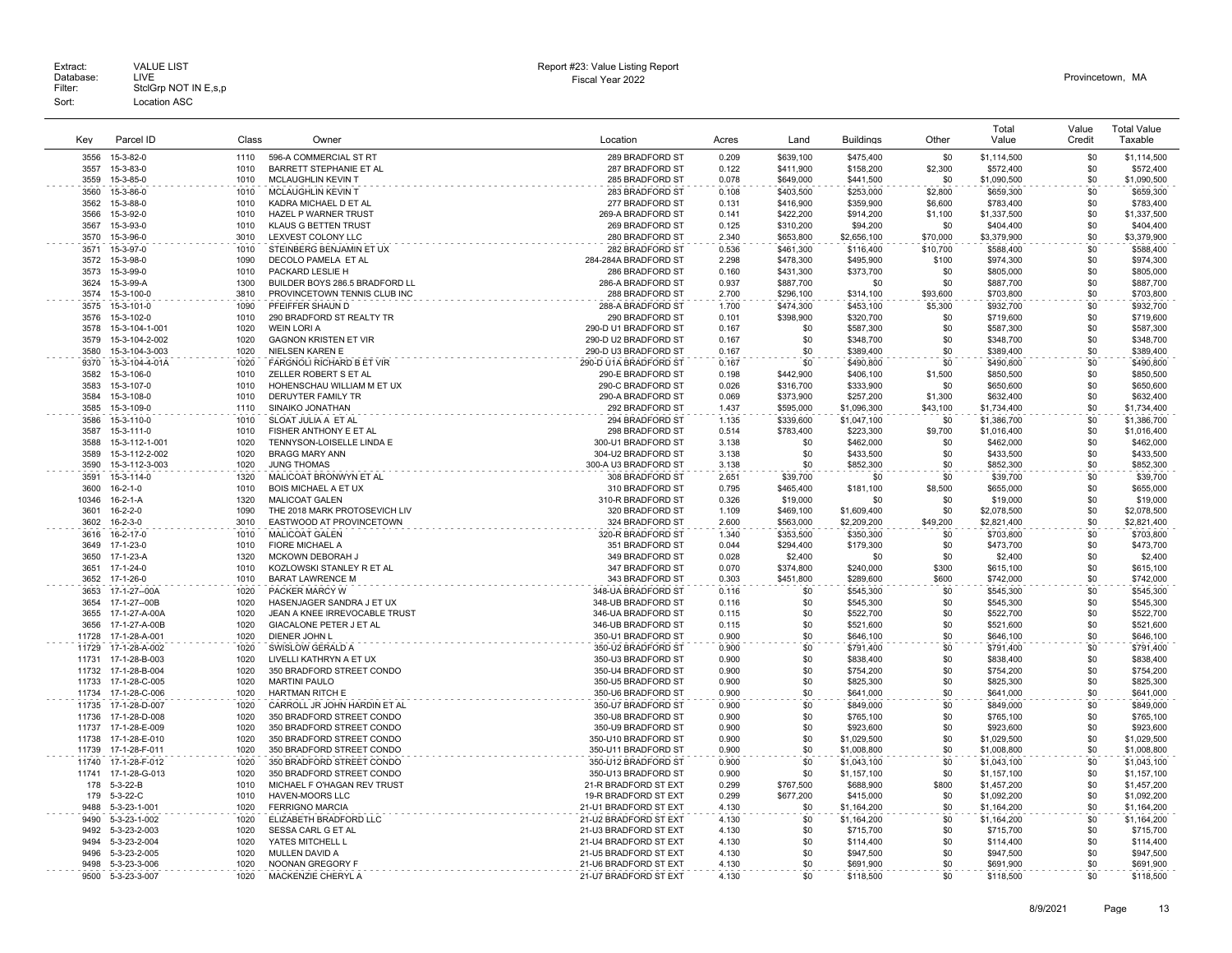| Kev          | Parcel ID                                | Class        | Owner                                                  | Location                                           | Acres          | Land                  | <b>Buildings</b>           | Other           | Total<br>Value             | Value<br>Credit | <b>Total Value</b><br>Taxable |
|--------------|------------------------------------------|--------------|--------------------------------------------------------|----------------------------------------------------|----------------|-----------------------|----------------------------|-----------------|----------------------------|-----------------|-------------------------------|
| 9502         | 5-3-23-3-008                             | 1020         | DOUGLAS MAXWELL BROOKS LIV TR                          | 21-U8 BRADFORD ST EXT                              | 4.130          | \$0                   | \$927,900                  | \$0             | \$927,900                  | \$0             | \$927,900                     |
| 9504         | 5-3-23-4-009                             | 1020         | JOAQUIN ROSE ANNE ET UX                                | 21-U9 BRADFORD ST EXT                              | 4.130          | \$0                   | \$707,400                  | \$0             | \$707,400                  | \$0             | \$707,400                     |
| 9506         | 5-3-23-4-010                             | 1020         | GODDARD DALE C                                         | 21-U10 BRADFORD ST EXT                             | 4.130          | \$0                   | \$122,500                  | \$0             | \$122,500                  | \$0             | \$122,500                     |
| 9508         | 5-3-23-4-011                             | 1020         | RHONDA J MCCLAY TR                                     | 21-U11 BRADFORD ST EXT                             | 4.130          | \$0                   | \$981,300                  | \$0             | \$981,300                  | \$0             | \$981,300                     |
| 9771         | 5-3-23-5-012                             | 1020         | DALESSANDRO GARY ET AL                                 | 21-U12 BRADFORD ST EXT                             | 4.130          | \$0                   | \$985,500                  | \$0             | \$985,500                  | \$0             | \$985,500                     |
| 9772         | 5-3-23-6-013                             | 1020         | <b>GEORGE A KALOGRIDIS FAMILY TR</b>                   | 21-U13 BRADFORD ST EXT                             | 4.130          | \$0                   | \$1,283,300                | \$0             | \$1,283,300                | \$0             | \$1,283,300                   |
| 9773<br>9774 | 5-3-23-6-014                             | 1020         | SZARY DAMIAN ET UX                                     | 21-U14 BRADFORD ST EXT                             | 4.130          | \$0<br>\$0            | \$1,282,700                | \$0<br>\$0      | \$1,282,700                | \$0<br>\$0      | \$1,282,700                   |
| 9775         | 5-3-23-7-015<br>5-3-23-8-016             | 1020<br>1020 | CORNWALL TORRINGTON REV TR<br>NIGHTINGALE SHAWN ET VIR | 21-U15 BRADFORD ST EXT<br>21-U16 BRADFORD ST EXT   | 4.130<br>4.130 | \$0                   | \$1,288,000<br>\$1,265,600 | \$0             | \$1,288,000<br>\$1,265,600 | \$0             | \$1,288,000<br>\$1,265,600    |
| 9776         | 5-3-23-9-017                             | 1020         | <b>LAREDO LLC</b>                                      | 21-U17 BRADFORD ST EXT                             | 4.130          | \$0                   | \$1,270,000                | \$4,500         | \$1,274,500                | \$0             | \$1,274,500                   |
| 10240        | 5-3-23-Z-PPD                             | 1023         | <b>CLARKE BARBARA</b>                                  | 21-PPD BRADFORD ST EXT                             | 4.130          | \$0                   | \$7,800                    | \$0             | \$7,800                    | \$0             | \$7,800                       |
| 9662         | 5-3-23-Z-PPH                             | 1023         | BRADFORD S MCCLAY REV TR                               | 21-PPH BRADFORD ST EXT                             | 4.130          | \$0                   | \$7,800                    | \$0             | \$7,800                    | \$0             | \$7,800                       |
| 195          | 5-3-25-1-00A                             | 1020         | <b>BRADFORD EDWARD S III</b>                           | 5-15 UA BRADFORD ST EXT                            | 0.651          | \$0                   | \$948,800                  | \$0             | \$948,800                  | \$0             | \$948,800                     |
| 196          | 5-3-25-1-00B                             | 1020         | CHARLES A BERARDESCO TR                                | 5-15 UB BRADFORD ST EXT                            | 0.651          | \$0                   | \$947,600                  | \$0             | \$947,600                  | \$0             | \$947,600                     |
| 197          | 5-3-25-1-00C                             | 1020         | BERARDESCO CHARLES A ET AL                             | 5-15 UC BRADFORD ST EXT                            | 0.651          | \$0                   | \$945,600                  | \$0             | \$945,600                  | \$0             | \$945,600                     |
| 198          | 5-3-25-2-00D                             | 1020         | DAVID J VALACER LIV TRUST                              | 15-UD BRADFORD ST EXT                              | 0.651          | \$0                   | \$974,700                  | \$0             | \$974,700                  | \$0             | \$974,700                     |
| 199<br>200   | 5-3-25-2-00E<br>5-3-25-2-00F             | 1020<br>1020 | ZIZZA JOHN J ET VIR<br><b>CALLAHAN SHARON F</b>        | 15-UE BRADFORD ST EXT<br>15-UF BRADFORD ST EXT     | 0.651<br>0.651 | \$0<br>\$0            | \$889,500                  | \$0<br>\$0      | \$889,500                  | \$0<br>\$0      | \$889,500                     |
| 201          | 5-3-25-3-00G                             | 1020         | BERRYHILL MARK N                                       | 11-UG BRADFORD ST EXT                              | 0.651          | \$0                   | \$905,900<br>\$914,900     | \$0             | \$905,900<br>\$914,900     | \$0             | \$905,900<br>\$914,900        |
| 202          | 5-3-25-3-00H                             | 1020         | <b>GROIPEN PAUL O</b>                                  | 11-UH BRADFORD ST EXT                              | 0.651          | \$0                   | \$932,200                  | \$0             | \$932,200                  | \$0             | \$932,200                     |
| 214          | $5 - 3 - 33 - 0$                         | 1010         | <b>SWAN NOMINEE TRUST</b>                              | 30 BRADFORD ST EXT                                 | 0.455          | \$459,600             | \$1,204,200                | \$0             | \$1,663,800                | \$0             | \$1,663,800                   |
| 215          | $5 - 3 - 34 - 0$                         | 1300         | <b>CYGNET REALTY TR</b>                                | 36 BRADFORD ST EXT                                 | 0.268          | \$448,800             | \$0                        | \$0             | \$448,800                  | \$0             | \$448,800                     |
| 216          | $5 - 3 - 35 - 0$                         | 1320         | HIGHLAND MOORS HOMEOWNERS ASSN                         | 48 BRADFORD ST EXT                                 | 2.130          | \$36,700              | \$0                        | \$0             | \$36,700                   | \$0             | \$36,700                      |
| 218          | $5 - 3 - 37 - 0$                         | 1010         | HUBER TIMOTHY D ET AL                                  | 75 BRADFORD ST EXT                                 | 0.228          | \$668,200             | \$588,200                  | \$0             | \$1,256,400                | \$0             | \$1,256,400                   |
| 222          | $5 - 3 - 38 - A$                         | 1010         | <b>FARO JEREMY ET VIR</b>                              | 67 BRADFORD ST EXT                                 | 0.227          | \$757,100             | \$821,900                  | \$11,900        | \$1,590,900                | \$0             | \$1,590,900                   |
| 225          | 5-3-38-D                                 | 3010         | HARBOR HILL CONDOMINIUM TR                             | 41 BRADFORD ST EXT                                 | 0.143          | \$943,700             | \$914,500                  | \$400           | \$1,858,600                | \$0             | \$1,858,600                   |
| 227          | $5 - 3 - 39 - 0$                         | 3010         | <b>FOXBERRY INN LLC</b>                                | 29 BRADFORD ST EXT                                 | 0.308          | \$807,100             | \$968,500                  | \$1,700         | \$1,777,300                | \$0             | \$1,777,300                   |
| 306          | $6 - 1 - 9 - A$                          | 1320         | <b>WELLES ANN V</b>                                    | 112-R BRADFORD ST EXT                              | 1.170          | \$29,800              | \$0                        | \$0             | \$29,800                   | \$0             | \$29,800                      |
| 309          | $6 - 1 - 9 - D$                          | 1320         | <b>M R REALTY TR</b>                                   | 98-R BRADFORD ST EXT                               | 0.230          | \$16,900              | \$0                        | \$0             | \$16,900                   | \$0             | \$16,900                      |
| 310<br>321   | $6 - 1 - 9 - E$<br>$6 - 1 - 10 - 0$      | 1320<br>0310 | <b>MALONE EDWARD</b><br>144 BRADFORD ST EXT REALTY TR  | 104-R BRADFORD ST EXT<br>144 BRADFORD ST EXT       | 0.225<br>0.292 | \$16,700<br>\$450.900 | \$0                        | \$0             | \$16,700                   | \$0             | \$16,700                      |
| 10640        | 6-1-14-1-001                             | 1020         | <b>MISURADZE &amp; WEST TRUST</b>                      | 160-U1 BRADFORD ST EXT                             | 0.175          | \$0                   | \$658,400<br>\$1,293,200   | \$33,200<br>\$0 | \$1,142,500<br>\$1,293,200 | \$0<br>\$0      | \$1,142,500<br>\$1,293,200    |
| 10641        | 6-1-14-1-002                             | 1020         | PTWN PEARL REALTY TR                                   | 160-U2 BRADFORD ST EXT                             | 0.175          | \$0                   | \$1,445,000                | \$0             | \$1,445,000                | \$0             | \$1,445,000                   |
| 10859        | 6-1-14-B-101                             | 1020         | SCOTT J VAN HOVE REV TRUST                             | 162-U1 BRADFORD ST EXT                             | 0.178          | \$0                   | \$1,254,900                | \$0             | \$1,254,900                | \$0             | \$1,254,900                   |
| 10860        | 6-1-14-B-102                             | 1020         | <b>MANDIBELLA LLC</b>                                  | 162-U2 BRADFORD ST EXT                             | 0.178          | \$0                   | \$1,430,500                | \$0             | \$1,430,500                | \$0             | \$1,430,500                   |
| 11272        | 6-1-14-C-001                             | 1020         | 164 BSE-1 LLC                                          | 164-U1 BRADFORD ST EXT                             | 0.175          | \$0                   | \$1,554,700                | \$38,000        | \$1,592,700                | \$0             | \$1,592,700                   |
| 11273        | 6-1-14-C-002                             | 1020         | ADAMS JEFFREY CLAYTON ET AL                            | 164-U2 BRADFORD ST EXT                             | 0.175          | \$0                   | \$1,318,500                | \$0             | \$1,318,500                | \$0             | \$1,318,500                   |
| 344          | 6-1-16-1-001                             | 1020         | NICOLE SAFE HARBOR IRR IO TR                           | 147-U1 BRADFORD ST EXT                             | 0.393          | \$0                   | \$1,071,100                | \$0             | \$1,071,100                | \$0             | \$1.071.100                   |
| 345          | 6-1-16-1-002                             | 1020         | YELTON PETER A                                         | 147-U2 BRADFORD ST EXT                             | 0.393          | \$0                   | \$868,300                  | \$0             | \$868,300                  | \$0             | \$868,300                     |
| 346          | 6-1-16-2-003                             | 1020         | <b>SCHNEIDER RICHARD</b>                               | 147-U3 BRADFORD ST EXT                             | 0.393          | \$0                   | \$314,200                  | \$0             | \$314,200                  | \$0             | \$314,200                     |
| 8874<br>8876 | $6 - 1 - 18 - 001$<br>$6 - 1 - 18 - 002$ | 1020<br>1020 | MOSSY PHILIP E JR ET VIR<br>TARCZALI JEFFREY P ET AL   | 143-RU1 BRADFORD ST EXT<br>143-RU2 BRADFORD ST EXT | 0.230<br>0.230 | \$0<br>\$0            | \$821,200<br>\$611,400     | \$0<br>\$0      | \$821,200<br>\$611,400     | \$0<br>\$0      | \$821,200<br>\$611,400        |
| 348          | $6 - 1 - 19 - 0$                         | 1010         | MILLIKEN REALTY LLC                                    | 141 BRADFORD ST EXT                                | 0.161          | \$647.700             | \$335,000                  | \$9,200         | \$991,900                  | \$0             | \$991,900                     |
| 8781         | 6-1-21-1-101                             | 1020         | WALLEY EDWARD HARRINGTON ET VI                         | 125-U101 BRADFORD ST EXT                           | 0.295          | \$0                   | \$1,047,800                | \$0             | \$1,047,800                | \$0             | \$1,047,800                   |
| 8782         | 6-1-21-2-201                             | 1020         | <b>FEDORUK RANDALL</b>                                 | 125-U201 BRADFORD ST EXT                           | 0.295          | \$0                   | \$816,500                  | \$0             | \$816,500                  | \$0             | \$816,500                     |
| 8783         | 6-1-21-2-202                             | 1020         | <b>MORGAN CHRISTOPHER M</b>                            | 125-U202 BRADFORD ST EXT                           | 0.295          | \$0                   | \$1,067,200                | \$0             | \$1,067,200                | \$0             | \$1.067.200                   |
| 8784         | 6-1-21-3-301                             | 1020         | <b>BORGES DANIEL</b>                                   | 125-U301 BRADFORD ST EXT                           | 0.295          | \$0                   | \$947.200                  | \$0             | \$947,200                  | \$0             | \$947,200                     |
| 8786         | 6-1-21-3-302                             | 1020         | MADDOX OWEN D                                          | 125-U302 BRADFORD ST EXT                           | 0.295          | \$0                   | \$655,300                  | \$0             | \$655,300                  | \$0             | \$655,300                     |
| 8787         | 6-1-21-4-401                             | 1020         | DANIEL DRAKE ELIAS TR                                  | 125-U401 BRADFORD ST EXT                           | 0.295          | \$0                   | \$821,500                  | \$0             | \$821,500                  | \$0             | \$821,500                     |
| 8788         | 6-1-21-4-402                             | 1020         | ZP HOMES LLC                                           | 125-U402 BRADFORD ST EXT                           | 0.295          | \$0                   | \$1,086,300                | \$0             | \$1,086,300                | \$0             | \$1,086,300                   |
| 11924        | 6-1-22-1-00A                             | 1020         | SOLLER DEVELOPMENT LLC                                 | 127-RUA BRADFORD ST EXT                            | 0.190          | \$0                   | \$774.700                  | \$0             | \$774.700                  | \$0             | \$774.700                     |
| 11926<br>361 | 6-1-22-1-00B<br>$6 - 1 - 23 - 0$         | 1020<br>1320 | SAAD PHILIPPE C ET VIR<br>AVRUCH STEVEN N ET VIR       | 127-RUB BRADFORD ST EXT<br>129-R BRADFORD ST EXT   | 0.190<br>0.284 | \$0<br>\$30,800       | \$852,900<br>\$0           | \$0<br>\$0      | \$852,900<br>\$30,800      | \$0<br>\$0      | \$852,900<br>\$30,800         |
| 362          | $6 - 1 - 24 - 0$                         | 1010         | AVRUCH STEVEN N ET VIR                                 | 119-R BRADFORD ST EXT                              | 0.347          | \$586,700             | \$1,966,000                | \$0             | \$2,552,700                | \$0             | \$2,552,700                   |
| 363          | $6 - 1 - 25 - 0$                         | 3010         | <b>ESCAPE PLAN LLC</b>                                 | 105 BRADFORD ST EXT                                | 3.245          | \$1,795,300           | \$2,427,100                | \$34,500        | \$4,256,900                | \$0             | \$4,256,900                   |
| 364          | $6 - 1 - 26 - 0$                         | 3010         | <b>ESCAPE PLAN LLC</b>                                 | 109-R BRADFORD ST EXT                              | 1.116          | \$771,400             | \$839,500                  | \$7,400         | \$1,618,300                | \$0             | \$1,618,300                   |
| 366          | $6 - 1 - 28 - 0$                         | 1010         | <b>GRABLER DEBORAH P</b>                               | 83 BRADFORD ST EXT                                 | 0.257          | \$671,800             | \$613,500                  | \$2,100         | \$1,287,400                | \$0             | \$1,287,400                   |
| 4089         | 6-1-29-1-001                             | 1020         | <b>CROWE MATTHEW W</b>                                 | 88-U1 BRADFORD ST EXT                              | 0.933          | \$0                   | \$791,600                  | \$0             | \$791,600                  | \$0             | \$791,600                     |
| 4090         | 6-1-29-2-002                             | 1020         | KENYON CHRISTOPHER T ET AL                             | 88-U2 BRADFORD ST EXT                              | 0.933          | \$0                   | \$495,200                  | \$0             | \$495,200                  | \$0             | \$495,200                     |
| 4091         | 6-1-29-2-003                             | 1020         | KIMBALL WILLIAM W ET AL                                | 88-U3 BRADFORD ST EXT                              | 0.933          | \$0                   | \$495,000                  | \$0             | \$495,000                  | \$0             | \$495.000                     |
| 4092         | 6-1-29-3-004                             | 1020         | NELSON KEVIN K ET AL                                   | 88-U4 BRADFORD ST EXT                              | 0.933          | \$0                   | \$495,500                  | \$0             | \$495,500                  | \$0             | \$495,500                     |
| 4093         | 6-1-29-3-005                             | 1020         | D'ADDARIO JOHN P ET AL                                 | 88-U5 BRADFORD ST EXT                              | 0.933          | \$0                   | \$495,500                  | \$0             | \$495,500                  | \$0             | \$495,500                     |
|              | 9179 6-2-52-1-101                        | 1020         | SULLIVAN KENNETH ET AL                                 | 175-U101 BRADFORD ST EXT                           | 0.457          | \$0                   | \$913,300                  | \$0             | \$913,300                  | \$0             | \$913,300                     |
| 9180         | 6-2-52-1-102                             | 1020         | TOBIA FREDERICK ET VIR                                 | 175-U102 BRADFORD ST EXT                           | 0.457          | \$0                   | \$831,100                  | \$0             | \$831,100                  | \$0             | \$831,100                     |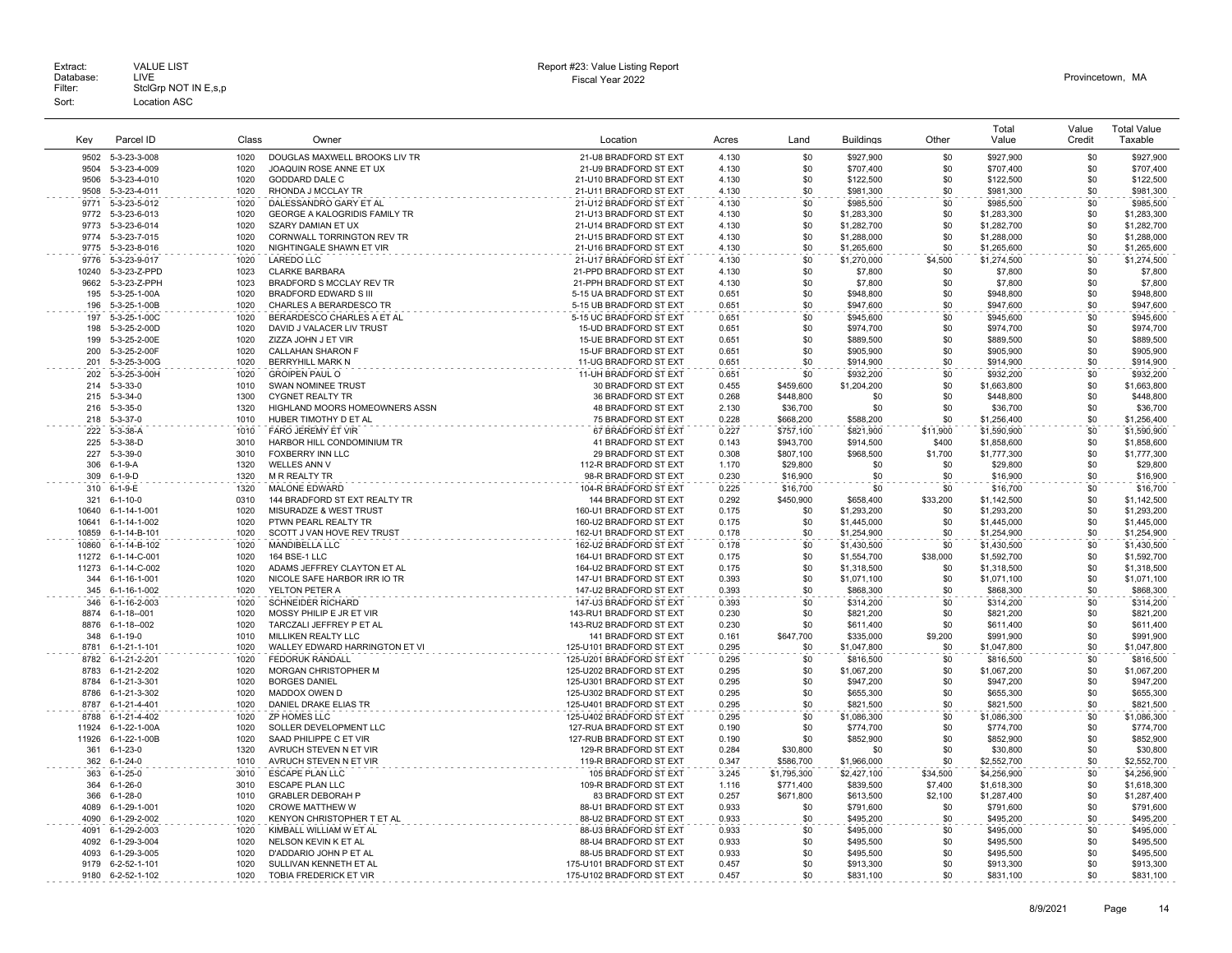| Key            | Parcel ID                      | Class        | Owner                                                  | Location                                         | Acres          | Land                   | <b>Buildings</b>         | Other           | Total<br>Value             | Value<br>Credit | <b>Total Value</b><br>Taxable |
|----------------|--------------------------------|--------------|--------------------------------------------------------|--------------------------------------------------|----------------|------------------------|--------------------------|-----------------|----------------------------|-----------------|-------------------------------|
| 9181           | 6-2-52-1-103                   | 1020         | KENT O FLANDRO LIV TR                                  | 175-U103 BRADFORD ST EXT                         | 0.457          | \$0                    | \$908,800                | \$0             | \$908,800                  | \$0             | \$908,800                     |
| 9182           | 6-2-52-2-201                   | 1020         | O'DONNELL D ROBERT JR                                  | 175-U201 BRADFORD ST EXT                         | 0.457          | \$0                    | \$860,600                | \$0             | \$860,600                  | \$0             | \$860,600                     |
| 9183           | 6-2-52-2-202                   | 1020         | HOWE DEREK A ET AL                                     | 175-U202 BRADFORD ST EXT                         | 0.457          | \$0                    | \$1,229,500              | \$0             | \$1,229,500                | \$0             | \$1,229,500                   |
| 9184           | 6-2-52-3-301                   | 1020         | HASHEM KEVIN S ET AL                                   | 175-U301 BRADFORD ST EXT                         | 0.457          | \$0                    | \$865,300                | \$0             | \$865,300                  | \$0             | \$865,300                     |
| 9185           | 6-2-52-3-302                   | 1020         | 175-302 BRADFORD ST EXT R T                            | 175-U302 BRADFORD ST EXT                         | 0.457          | \$0                    | \$1,129,700              | \$0             | \$1,129,700                | \$0             | \$1,129,700                   |
| 9186           | 6-2-52-4-0C1                   | 3430         | <b>MARCUS BUILDERS LLC</b>                             | 175-UC1 BRADFORD ST EXT                          | 0.457          | \$0                    | \$1,033,000              | \$0             | \$1,033,000                | \$0             | \$1,033,000                   |
| 11903          | 6-3-50-D-10A                   | 1020         | DIEHL THEKLA S ET VIR                                  | 166-UA BRADFORD ST EXT                           | 0.245          | \$0                    | \$1,003,400              | \$0             | \$1,003,400                | \$0             | \$1,003,400                   |
| 11902          | 6-3-50-D-10B                   | 1020         | <b>FOND JENNIFER</b>                                   | 166-UB BRADFORD ST EXT                           | 0.245          | \$0                    | \$833,300                | \$0             | \$833,300                  | \$0             | \$833,300                     |
| 10549          | 6-3-50-E-101                   | 1020         | <b>DILLON MICHAEL</b>                                  | 168-U1 BRADFORD ST EXT                           | 0.635          | \$0                    | \$1,813,700              | \$0             | \$1,813,700                | \$0             | \$1,813,700                   |
| 10551          | 6-3-50-E-202                   | 1020         | FIODARAU PAVEL ET UX                                   | 168-U2 BRADFORD ST EXT                           | 0.635          | \$0                    | \$1,813,700              | \$0             | \$1,813,700                | \$0             | \$1,813,700                   |
| 10554          | 6-3-50-E-303                   | 1020         | SILVER RICHARD W                                       | 168-U3 BRADFORD ST EXT                           | 0.635          | \$0                    | \$1,783,800              | \$0             | \$1,783,800                | \$0             | \$1,783,800                   |
| 11920<br>11922 | 6-3-50-H-101<br>6-3-50-H-202   | 1020<br>1020 | <b>MA PATRICIA ET UX</b><br>DEPOALO VICTOR             | 170-U1 BRADFORD ST EXT<br>170-U2 BRADFORD ST EXT | 0.350<br>0.350 | \$0<br>\$0             | \$1,789,700              | \$0<br>\$40,900 | \$1,789,700<br>\$1,857,400 | \$0<br>\$0      | \$1,789,700                   |
| 11478          | 12-3-41--001                   | 1020         | <b>BIAGI MATTHEW J ET AL</b>                           | 27-U1 BREWSTER ST                                | 0.183          | \$0                    | \$1,816,500<br>\$580,900 | \$700           | \$581,600                  | \$0             | \$1,857,400<br>\$581,600      |
| 11480          | 12-3-41--002                   | 1020         | 27 BREWSTER LLC                                        | 27-U2 BREWSTER ST                                | 0.183          | \$0                    | \$547,800                | \$800           | \$548,600                  | \$0             | \$548,600                     |
| 11481          | 12-3-41--003                   | 1020         | <b>HARRINGTON WILLIAM</b>                              | 27-U3 BREWSTER ST                                | 0.183          | \$0                    | \$345,000                | \$0             | \$345,000                  | \$0             | \$345,000                     |
| 11518          | 12-3-41--004                   | 1020         | <b>GIRIONI DAVID J ET UX</b>                           | 27-U4 BREWSTER ST                                | 0.183          | \$0                    | \$24,200                 | \$11,300        | \$35,500                   | \$0             | \$35,500                      |
| 11519          | 12-3-41-Z-P01                  | 1023         | MICHAEL F CAMARDELLO REV TR                            | 27-P01 BREWSTER ST                               | 0.183          | \$0                    | \$38,700                 | \$0             | \$38,700                   | \$0             | \$38,700                      |
| 11520          | 12-3-41-Z-P02                  | 1023         | WJHJR LLC                                              | 27-P02 BREWSTER ST                               | 0.183          | \$0                    | \$38,700                 | \$0             | \$38,700                   | \$0             | \$38,700                      |
| 2603           | 12-3-43-0                      | 1040         | FEIJO JR. EDMUND ET AL                                 | 23 BREWSTER ST                                   | 0.146          | \$382,200              | \$777,900                | \$0             | \$1,160,100                | \$0             | \$1,160,100                   |
| 2604           | 12-3-44-0                      | 1090         | MACARA CLAIRE ET AL                                    | 21 BREWSTER ST                                   | 0.103          | \$360,200              | \$570,300                | \$2,500         | \$933,000                  | \$0             | \$933,000                     |
| 2605           | 12-3-45-0                      | 1010         | S T LATASA-NICKS REV TR ET AL                          | <b>14 BREWSTER ST</b>                            | 0.124          | \$413,100              | \$713,800                | \$0             | \$1,126,900                | \$0             | \$1,126,900                   |
| 2606           | 12-3-46-0                      | 1110         | 53T LLC                                                | 16 BREWSTER ST                                   | 0.092          | \$329,800              | \$509,800                | \$0             | \$839,600                  | \$0             | \$839,600                     |
| 2607           | 12-3-47-0                      | 1010         | FOGO MATTHEW H ET AL                                   | <b>18 BREWSTER ST</b>                            | 0.110          | \$404,700              | \$577,300                | \$0             | \$982,000                  | \$0             | \$982,000                     |
| 2608           | 12-3-48-0                      | 1010         | DUSEK EDWARD L ET AL                                   | 22 BREWSTER ST                                   | 0.165          | \$433,600              | \$869,300                | \$0             | \$1,302,900                | \$0             | \$1,302,900                   |
| 2638           | 12-3-76-0                      | 1010         | RUBEDOJO LIVING TRUST                                  | 26 BREWSTER ST                                   | 0.177          | \$438,800              | \$461,600                | \$0             | \$900,400                  | \$0             | \$900,400                     |
| 10159          | 12-4-91--001                   | 1020         | <b>BUCCILLI CARL V</b>                                 | 8-U1 BREWSTER ST                                 | 0.158          | \$0                    | \$960,400                | \$0             | \$960,400                  | \$0             | \$960,400                     |
| 10161<br>2815  | 12-4-91--002                   | 1020<br>1110 | MACKINNON MURDOCH                                      | 8-U2 BREWSTER ST                                 | 0.159<br>0.145 | \$0                    | \$733,100                | \$0<br>\$0      | \$733,100                  | \$0<br>\$0      | \$733,100                     |
| 9874           | 12-4-92-0<br>12-4-93-1-001     | 1020         | RAYMOND CORDEIRO 2015 TR<br>JLEG NOMINEE TRUST OF 2019 | 10 BREWSTER ST<br>12-U1 BREWSTER ST              | 0.109          | \$534,500<br>\$0       | \$719,000<br>\$955,200   | \$0             | \$1,253,500<br>\$955,200   | \$0             | \$1,253,500<br>\$955,200      |
| 9876           | 12-4-93-2-002                  | 1020         | TETZ WILLIAM ET VIR                                    | 12-U2 BREWSTER ST                                | 0.109          | \$0                    |                          | \$0             |                            | \$0             | \$521,800                     |
| 2817           | 12-4-94-1-00A                  | 1020         | STEVENS JONATHAN R ET AL                               | 19-UA BREWSTER ST                                | 0.113          | \$0                    | \$521,800<br>\$703,500   | \$0             | \$521,800<br>\$703,500     | \$0             | \$703,500                     |
| 2818           | 12-4-94-1-00B                  | 1020         | EMERY BENTLEY R ET AL                                  | 19-UB BREWSTER ST                                | 0.113          | \$0                    | \$275,600                | \$0             | \$275,600                  | \$0             | \$275,600                     |
| 2819           | 12-4-94-1-00C                  | 1020         | POLCHIN JAMES R ET VIR                                 | 19-UC BREWSTER ST                                | 0.113          | \$0                    | \$410,300                | \$0             | \$410,300                  | \$0             | \$410,300                     |
| 2820           | 12-4-94-1-00D                  | 1020         | 19 BREWSTER ST-UNIT D REAL TR                          | 19-UD BREWSTER ST                                | 0.113          | \$0                    | \$418,500                | \$0             | \$418,500                  | \$0             | \$418,500                     |
| 2821           | 12-4-94-2-00E                  | 1020         | ELLSWORTH ELIZABETH                                    | 19-UE BREWSTER ST                                | 0.113          | \$0                    | \$485,200                | \$0             | \$485,200                  | \$0             | \$485,200                     |
| 2822           | 12-4-94-3-00F                  | 1020         | STADLER ALEXANDER J ET AL                              | 19-UF BREWSTER ST                                | 0.113          | \$0                    | \$507,000                | \$0             | \$507,000                  | \$0             | \$507,000                     |
| 2823           | 12-4-95-0                      | 1040         | TB SEIGEL TRUST                                        | 17 BREWSTER ST                                   | 0.127          | \$373,300              | \$820,200                | \$1,400         | \$1,194,900                | \$0             | \$1,194,900                   |
| 2824           | 12-4-96-0                      | 1010         | BERTOZZI PAUL ET UX                                    | <b>15 BREWSTER ST</b>                            | 0.267          | \$403,900              | \$870,900                | \$2,700         | \$1,277,500                | \$0             | \$1,277,500                   |
| 2825           | 12-4-97-0                      | 1050         | PESKIN BARRY ET UX                                     | 11 BREWSTER ST                                   | 0.083          | \$347,200              | \$694,300                | \$0             | \$1,041,500                | \$0             | \$1,041,500                   |
| 2826           | 12-4-98-0                      | 1010         | <b>MOY FAMILY TRUST</b>                                | 7 BREWSTER ST                                    | 0.083          | \$424,400              | \$372,300                | \$0             | \$796,700                  | \$0             | \$796,700                     |
| 2828           | 12-4-99-1-001                  | 1020         | WEST LISA R ET UX                                      | 5-U1 BREWSTER ST                                 | 0.096          | \$0                    | \$484,600                | \$0             | \$484,600                  | \$0             | \$484,600                     |
| 2829<br>2830   | 12-4-99-1-002<br>12-4-99-1-003 | 1020<br>1020 | <b>CATENA BONNIE</b><br>MDIGSPT5 LLC                   | 5-U2 BREWSTER ST<br>5-U3 BREWSTER ST             | 0.096<br>0.096 | \$0<br>\$0             | \$495,100<br>\$662,000   | \$0<br>\$0      | \$495,100<br>\$662,000     | \$0<br>\$0      | \$495,100<br>\$662,000        |
| 991            | 7-1-25-0                       | 1010         | FRAHER WILLIAM M ET AL                                 | 2-A BROWNE ST                                    | 0.113          | \$569,200              |                          | \$1,500         | \$1,362,100                | \$0             | \$1,362,100                   |
| 992            | 7-1-26-0                       | 1010         | HAMLIN WILLIAM P ET AL                                 | 2 BROWNE ST                                      | 0.156          | \$601,300              | \$791,400<br>\$321,000   | \$1,200         | \$923,500                  | \$0             | \$923,500                     |
| 993            | 7-1-27-0                       | 1010         | <b>GENOVA WILLIAM DANTE</b>                            | 4 BROWNE ST                                      | 0.141          | \$591,000              | \$290,000                | \$0             | \$881,000                  | \$0             | \$881,000                     |
| 994            | 7-1-28-0                       | 1010         | VITALE ROBERT L ET VIR                                 | 6 BROWNE ST                                      | 0.143          | \$474,000              | \$495,100                | \$0             | \$969,100                  | \$0             | \$969,100                     |
| 995            | 7-1-29-0                       | 1040         | SILVA JAMES W ET UX                                    | 8 BROWNE ST                                      | 0.112          | \$568,400              | \$772,500                | \$0             | \$1,340,900                | \$0             | \$1,340,900                   |
| 996            | $7 - 1 - 30 - 0$               | 1320         | FAHEY EVELYN ET AL                                     | 12 BROWNE ST                                     | 0.039          | \$4,600                | \$0                      | \$0             | \$4,600                    | \$0             | \$4,600                       |
| 997            | 7-1-31-0                       | 1010         | CABRAL SHIRLEY                                         | 14 BROWNE ST                                     | 0.233          | \$624,200              | \$321,000                | \$0             | \$945,200                  | \$0             | \$945,200                     |
| 11105          | 7-1-35-1-001                   | 1020         | MARTINS ANDRE C                                        | 7-U1 BROWNE ST                                   | 0.171          | \$0                    | \$1,063,800              | \$0             | \$1,063,800                | \$0             | \$1,063,800                   |
| 11106          | 7-1-35-1-002                   | 1020         | FAISON TIFFANI E ET UX                                 | 7-U2 BROWNE ST                                   | 0.171          | \$0                    | \$943,900                | \$0             | \$943,900                  | \$0             | \$943,900                     |
| 9510           | 7-1-36-1-001                   | 1020         | MISSYCLEO HOMES LLC                                    | 5-U1 BROWNE ST                                   | 0.171          | \$0                    | \$690,600                | \$800           | \$691,400                  | \$0             | \$691,400                     |
| 9512           | 7-1-36-1-002                   | 1020         | LORBERFELD ROSS ET VIR                                 | 5-U2 BROWNE ST                                   | 0.171          | \$0                    | \$553,900                | \$800           | \$554,700                  | \$0             | \$554,700                     |
| 9514           | 7-1-36-2-003                   | 1020         | YARMAL III WILLIAM PAUL ET VIR                         | 5-U3 BROWNE ST                                   | 0.171          | \$0                    | \$450,200                | \$0             | \$450,200                  | \$0             | \$450,200                     |
| 9516           | 7-1-36-3-004                   | 1020         | BROWN STREET COTTAGE LLC                               | 5-U4 BROWNE ST                                   | 0.171          | \$0                    | \$410,300                | \$0             | \$410,300                  | \$0             | \$410,300                     |
| 9366           | 7-1-37-1-003                   | 1020         | <b>SWINGLE ROBERT</b>                                  | 3-U3 BROWNE ST                                   | 0.101          | \$0                    | \$932,700                | \$0             | \$932,700                  | \$0             | \$932,700                     |
| 9368<br>1231   | 7-1-37-2-03A<br>7-2-71-0       | 1020<br>1040 | BUTLER CHARLES J ET AL                                 | 3-U3A BROWNE ST<br>11 BROWNE ST                  | 0.101          | \$0                    | \$670,000                | \$0<br>\$0      | \$670,000                  | \$0<br>\$0      | \$670,000                     |
| 1232           | 7-2-72-0                       | 1040         | THOMAS KAREN ET AL<br><b>LEVANGIE DAVID</b>            | 9 BROWNE ST                                      | 0.132<br>0.117 | \$584,400<br>\$572,600 | \$640,400<br>\$399,300   | \$2,600         | \$1,224,800<br>\$974.500   | \$0             | \$1,224,800<br>\$974.500      |
| 1506           | 7-4-34-0                       | 1110         | COWING BRIAN R ET UX                                   | 22 BROWNE ST                                     | 0.592          | \$291,300              | \$495,800                | \$3,300         | \$790,400                  | \$0             | \$790,400                     |
|                | 4 1-0-5-0                      | 1090         | ADAMS DAVID ET UX                                      | 0 CAPE COD NATL SEASHORE                         | 0.000          | \$0                    | \$158,600                | \$0             | \$158,600                  | \$0             | \$158,600                     |
| 5              | $1 - 0 - 6 - 0$                | 1010         | CHAMPLIN NATHANIEL L ET UX                             | 0 CAPE COD NATL SEASHORE                         | 0.000          | \$0                    | \$142,500                | \$0             | \$142,500                  | \$0             | \$142,500                     |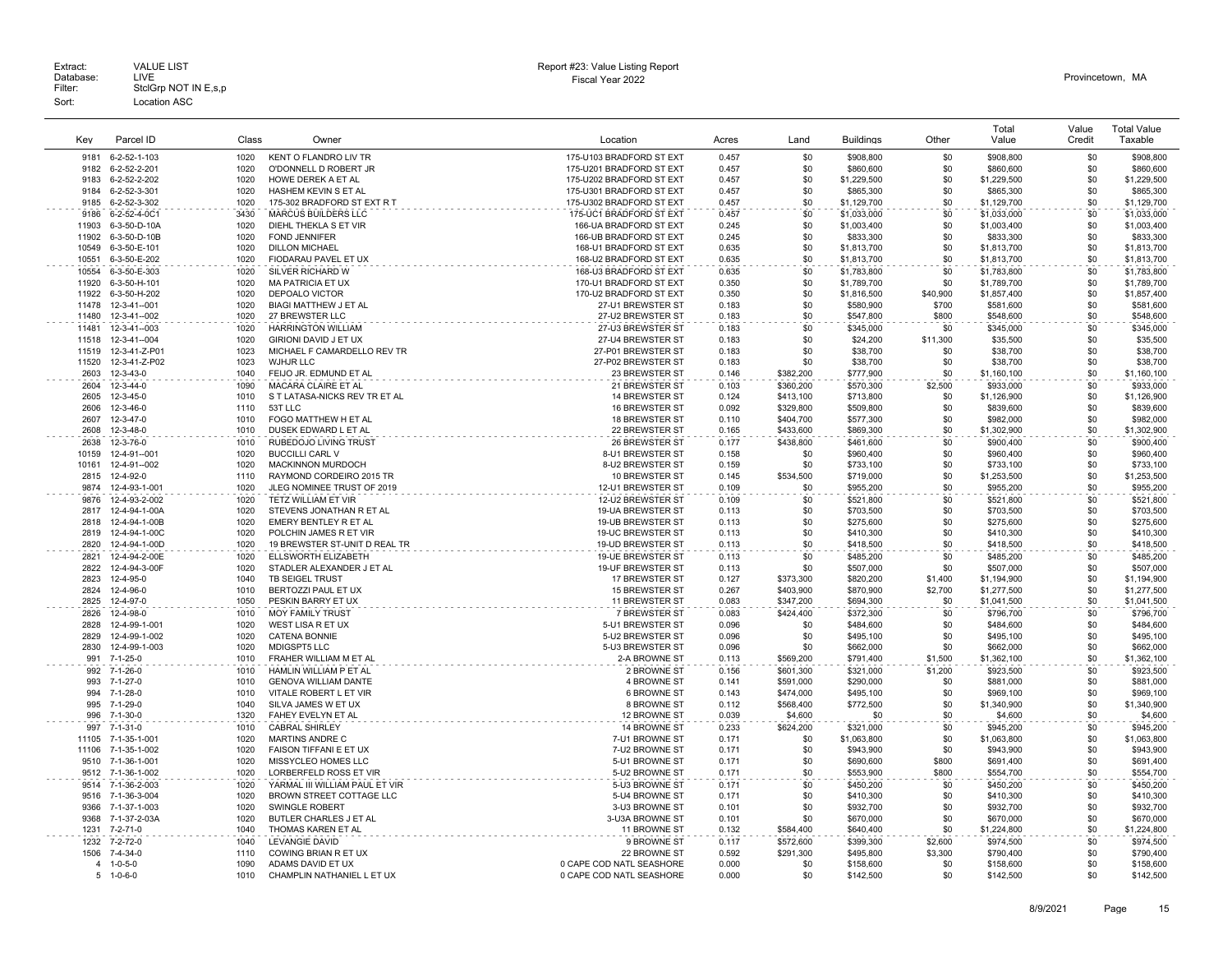|       |                       |       |                             |                          |       |             |                  |         | Total       | Value  | <b>Total Value</b> |
|-------|-----------------------|-------|-----------------------------|--------------------------|-------|-------------|------------------|---------|-------------|--------|--------------------|
| Kev   | Parcel ID             | Class | Owner                       | Location                 | Acres | Land        | <b>Buildings</b> | Other   | Value       | Credit | Taxable            |
|       | 6 1-0-11-0            | 1010  | MALICOAT ROBENA ET AL       | 0 CAPE COD NATL SEASHORE | 3.000 | \$168,800   | \$119,600        | \$0     | \$288,400   | \$0    | \$288,400          |
| 25    | $1 - 8 - 43 - 0$      | 1010  | <b>TASHA PAUL</b>           | 0 CAPE COD NATL SEASHORE | 0.000 | \$0         | \$7,800          | \$0     | \$7,800     | \$0    | \$7,800            |
| 27    | $1 - 8 - 45 - 0$      | 1010  | CLEMONS PETER ET UX         | 0 CAPE COD NATL SEASHORE | 0.000 | \$0         | \$96,500         | \$0     | \$96,500    | \$0    | \$96,500           |
| 28    | $1 - 8 - 47 - 0$      | 1010  | <b>SCHNELL ADRIENNE</b>     | 0 CAPE COD NATL SEASHORE | 0.000 | \$0         | \$40,200         | \$0     | \$40,200    | \$0    | \$40,200           |
| 31    | $1 - 8 - 50 - 0$      | 1010  | <b>SCHUSTER C LAWRENCE</b>  | 0 CAPE COD NATL SEASHORE | 0.000 | \$0         | \$29,700         | \$0     | \$29,700    | \$0    | \$29,700           |
| 1574  | 7-4-77-1-00E          | 1020  | <b>TARVERS CHRISTINA</b>    | 24-UE CAPT BERTIES WY    | 1.747 | \$0         | \$186,700        | \$0     | \$186,700   | \$0    | \$186,700          |
| 1575  | 7-4-77-1-00F          | 1020  | R & R REALTY TR             | 24-UF CAPT BERTIES WY    | 1.747 | \$0         | \$770,400        | \$0     | \$770,400   | \$0    | \$770,400          |
| 1576  | 7-4-77-2-00G          | 1020  | MAHONEY JAMES ET AL         | 24-UG CAPT BERTIES WY    | 1.747 | \$0         | \$772,300        | \$0     | \$772.300   | \$0    | \$772,300          |
| 1577  | 7-4-77-2-00H          | 1020  | BENVENUTI ROBERT J ET AL    | 24-UH CAPT BERTIES WY    | 1.747 | \$0         | \$752,700        | \$0     | \$752,700   | \$0    | \$752,700          |
| 1578  | 7-4-77-3-001          | 1020  | <b>WHALEN BRIAN E</b>       | 24-UI CAPT BERTIES WY    | 1.747 | \$0         | \$797,600        | \$0     | \$797,600   | \$0    | \$797,600          |
| 1579  | 7-4-77-3-00J          | 1020  | 24 CAPTAIN BERTIES WAY LLC  | 24-UJ CAPT BERTIES WY    | 1.747 | \$0         | \$813,100        | \$0     | \$813,100   | \$0    | \$813,100          |
| 1580  | 7-4-77-4-00K          | 1020  | MITCHELL LEIF E ET VIR      | 24-UK CAPT BERTIES WY    | 1.747 | \$0         | \$876,000        | \$0     | \$876,000   | \$0    | \$876,000          |
| 1581  | 7-4-77-5-00L          | 1020  | THOMMEN DAVID K             | 24-UL CAPT BERTIES WY    | 1.747 | \$0         | \$824,300        | \$0     | \$824,300   | \$0    | \$824,300          |
| 1582  | 7-4-77-5-00M          | 1020  | MCKENZIE WILLIAM A ET AL    | 24-UM CAPT BERTIES WY    | 1.747 | \$0         | \$818,100        | \$0     | \$818,100   | \$0    | \$818,100          |
| 1583  | 7-4-77-6-00A          | 1020  | WASHINGTON JEANNE M         | 24-UA CAPT BERTIES WY    | 1.747 | \$0         | \$185,500        | \$0     | \$185,500   | \$0    | \$185,500          |
| 1584  | 7-4-77-6-00B          | 1020  | <b>LANE GLEN A</b>          | 24-UB CAPT BERTIES WY    | 1.747 | \$0         | \$185,600        | \$0     | \$185,600   | \$0    | \$185,600          |
| 1585  | 7-4-77-7-00C          | 1020  | HALMI CHRISTIAN T ET VIR    | 24-UC CAPT BERTIES WY    | 1.747 | \$0         | \$222,000        | \$0     | \$222,000   | \$0    | \$222,000          |
| 1586  | 7-4-77-7-00D          | 1020  | FERREIRA HELENA I           | 24-UD CAPT BERTIES WY    | 1.747 | \$0         | \$252,000        | \$0     | \$252,000   | \$0    | \$252,000          |
| 1587  | 7-4-77-8-00N          | 1020  | <b>KEEGAN PEGGY</b>         | 24-UN CAPT BERTIES WY    | 1.747 | \$0         | \$931,700        | \$0     | \$931,700   | \$0    | \$931,700          |
| 1588  | 7-4-77-9-000          | 1020  | CHANNELL STEPHEN K ET AL    | 24-UO CAPT BERTIES WY    | 1.747 | \$0         | \$706,200        | \$0     | \$706,200   | \$0    | \$706,200          |
| 1589  | 7-4-77-9-00P          | 1020  | ATHINEOS ELIZABETH S        | 24-UP CAPT BERTIES WY    | 1.747 | \$0         | \$762,800        | \$0     | \$762,800   | \$0    | \$762,800          |
| 1591  | 7-4-77-A-00Q          | 1020  | CAYWOOD JEFFREY E ET VIR    | 24-UQ CAPT BERTIES WY    | 1.747 | \$0         | \$712,000        | \$0     | \$712,000   | \$0    | \$712,000          |
| 1592  | 7-4-77-A-00U          | 1020  | <b>GOULD JEFFREY R</b>      | 24-UU CAPT BERTIES WY    | 1.747 | \$0         | \$712,000        | \$0     | \$712,000   | \$0    | \$712,000          |
| 1593  | 7-4-77-R-00R          | 1020  | GLENN WAMBOLT 2011 TR       | 24-UR CAPT BERTIES WY    | 1.747 | \$0         | \$712,000        | \$0     | \$712,000   | \$0    | \$712,000          |
| 1594  | 7-4-77-B-00S          | 1020  | ANTHONY R M GRASSO REV TR   | 24-US CAPT BERTIES WY    | 1.747 | \$0         | \$714,100        | \$0     | \$714,100   | \$0    | \$714,100          |
|       |                       | 1040  |                             |                          |       |             |                  |         |             | \$0    |                    |
| 1605  | $8 - 1 - 11 - 0$      |       | <b>KENNEDY MARY P</b>       | 67 CAPT BERTIES WY       | 0.132 | \$417,500   | \$368,600        | \$1,600 | \$787,700   |        | \$787,700          |
| 1606  | $8 - 1 - 12 - 0$      | 1010  | KACERGIS MICHAEL A ET UX    | 63 CAPT BERTIES WY       | 0.092 | \$392,600   | \$330,400        | \$0     | \$723,000   | \$0    | \$723,000          |
| 1610  | $8 - 2 - 1 - 0$       | 1010  | MENDES PAUL C ET UX         | 55 CAPT BERTIES WY       | 0.258 | \$448.000   | \$317,800        | \$1,700 | \$767.500   | \$0    | \$767,500          |
| 1611  | $8 - 2 - 2 - 0$       | 1040  | MENDES PAUL C ET UX         | 45 CAPT BERTIES WY       | 0.282 | \$450,000   | \$461,100        | \$6,400 | \$917,500   | \$0    | \$917,500          |
| 1612  | $8 - 2 - 3 - 0$       | 1320  | KATHLEEN C MEADS FAM TR     | 39 CAPT BERTIES WY       | 0.024 | \$2,000     | \$0              | \$0     | \$2,000     | \$0    | \$2,000            |
| 11097 | 8-2-4-1-00A           | 1020  | KATHLEEN C MEADS FAM TR     | 33-UA CAPT BERTIES WY    | 0.230 | \$0         | \$374,900        | \$0     | \$374,900   | \$0    | \$374,900          |
| 11099 | 8-2-4-1-00B           | 1020  | KATHLEEN C MEADS FAM TR     | 33-UB CAPT BERTIES WY    | 0.230 | \$0         | \$267,900        | \$0     | \$267.900   | \$0    | \$267,900          |
| 11101 | $8 - 2 - 4 - 1 - 00C$ | 1020  | KATHLEEN C MEADS FAM TR     | 33-UC CAPT BERTIES WY    | 0.230 | \$0         | \$381,300        | \$0     | \$381,300   | \$0    | \$381,300          |
| 11103 | 8-2-4-1-00D           | 1020  | KATHLEEN C MEADS FAM TR     | 33-UD CAPT BERTIES WY    | 0.230 | \$0         | \$267,900        | \$0     | \$267,900   | \$0    | \$267,900          |
|       | 1614 8-2-5-0          | 1010  | MEDEIROS WESLEY ET AL       | 27 CAPT BERTIES WY       | 0.141 | \$422,200   | \$338,700        | \$0     | \$760,900   | \$0    | \$760,900          |
| 1615  | $8 - 2 - 6 - 0$       | 1320  | MEDEIROS WESLEY F ET AL     | 25-R CAPT BERTIES WY     | 0.094 | \$8,000     | \$0              | \$0     | \$8,000     | \$0    | \$8,000            |
| 1631  | 8-2-16-1-N01          | 1020  | <b>SCHOLZ KAREN ET AL</b>   | 23-UN1 CAPT BERTIES WY   | 0.499 | \$0         | \$735,300        | \$0     | \$735,300   | \$0    | \$735,300          |
| 1632  | 8-2-16-1-N02          | 1020  | <b>GUTKIN BENJAMIN I</b>    | 23-UN2 CAPT BERTIES WY   | 0.499 | \$0         | \$741,100        | \$0     | \$741,100   | \$0    | \$741,100          |
| 1633  | 8-2-16-2-M01          | 1020  | ZAMBRELLO ROBERT J          | 23-R UM1 CAPT BERTIES WY | 0.499 | \$0         | \$848,500        | \$0     | \$848,500   | \$0    | \$848,500          |
| 1634  | 8-2-16-2-M02          | 1020  | <b>ATKIN BARRIF</b>         | 23-R UM2 CAPT BERTIES WY | 0.499 | \$0         | \$783,700        | \$0     | \$783,700   | \$0    | \$783,700          |
| 1646  | $8-2-19-H$            | 1300  | MENDES PAUL C ET UX         | 55-R CAPT BERTIES WY     | 0.485 | \$460,200   | \$0              | \$0     | \$460,200   | \$0    | \$460,200          |
| 1656  | $8 - 2 - 28 - 0$      | 3320  | SH REALTY HOLDINGS LLC      | 44 CAPT BERTIES WY       | 0.528 | \$988,800   | \$183,200        | \$4,600 | \$1,176,600 | \$0    | \$1,176,600        |
| 891   | 6-4-140--001          | 1020  | <b>REILLY DAVID B</b>       | 17-U1 CARNES LN          | 0.115 | \$0         | \$774,800        | \$0     | \$774,800   | \$0    | \$774,800          |
| 892   | 6-4-140--002          | 1020  | KASSEL TOSTENGARD TR        | 17-U2 CARNES LN          | 0.115 | \$0         | \$716,900        | \$0     | \$716,900   | \$0    | \$716,900          |
| 893   | 6-4-141-0             | 1010  | SALVADOR JON E ET UX        | 15 CARNES LN             | 0.418 | \$642,100   | \$916,400        | \$1,400 | \$1,559,900 | \$0    | \$1,559,900        |
| 894   | 6-4-142-0             | 1010  | RYAN NICHOLAS H C           | 11 CARNES LN             | 0.100 | \$557,500   | \$359,500        | \$500   | \$917,500   | \$0    | \$917,500          |
| 9545  | 6-4-143--00A          | 1020  | <b>CHRISTIE CHRISTOPHER</b> | 9-UA CARNES LN           | 0.059 | \$0         | \$785,500        | \$2,500 | \$788,000   | \$0    | \$788,000          |
| 9547  | 6-4-143--00B          | 1020  | CRONIN KEVIN J ET VIR       | 9-UB CARNES LN           | 0.059 | \$0         | \$750,600        | \$0     | \$750,600   | \$0    | \$750,600          |
| 1038  | 7-1-58-1-001          | 1020  | REIDY JASON J               | 3-U1 CARNES LN           | 0.134 | \$0         | \$736,300        | \$0     | \$736,300   | \$0    | \$736,300          |
| 1039  | 7-1-58-2-002          | 1020  | WEISSMANN LISA ET UX        | 3-U2 CARNES LN           | 0.134 | \$0         | \$922,900        | \$0     | \$922,900   | \$0    | \$922,900          |
| 1040  | $7 - 1 - 59 - 0$      | 1010  | WOTIZ ROBERT P ET AL        | 5 CARNES LN              | 0.126 | \$579,900   |                  | \$0     | \$1,840,900 | \$0    |                    |
|       |                       |       |                             |                          |       |             | \$1,261,000      |         |             |        | \$1,840,900        |
| 1041  | $7 - 1 - 60 - 0$      | 1090  | 7 CARNES LANE REALTY TRUST  | 7 CARNES LN              | 0.224 | \$623.100   | \$428,900        | \$2,000 | \$1.054.000 | \$0    | \$1,054,000        |
| 1407  | 7-2-165-A             | 1010  | <b>ENCORE EAST TRUST</b>    | 3 CARVER CT              | 0.070 | \$374,800   | \$738,500        | \$0     | \$1,113,300 | \$0    | \$1,113,300        |
| 9832  | 7-2-171--00A          | 1020  | MICHAEL RIDOLFI REV TR      | 2-UA CARVER ST           | 0.053 | \$0         | \$587,900        | \$0     | \$587,900   | \$0    | \$587,900          |
| 9834  | 7-2-171--00B          | 1020  | SHARON J MABILE REV TR      | 2-UB CARVER ST           | 0.053 | \$0         | \$593,700        | \$0     | \$593,700   | \$0    | \$593,700          |
| 1414  | 7-2-172-0             | 1090  | SPAZZARINI JOHN JR          | 4 CARVER ST              | 0.104 | \$400,900   | \$541,200        | \$600   | \$942,700   | \$0    | \$942,700          |
| 1415  | 7-2-173-0             | 1010  | 6 CARVER ST NOMINEE TR      | <b>6 CARVER ST</b>       | 0.075 | \$493,000   | \$712,400        | \$0     | \$1,205,400 | \$0    | \$1,205,400        |
| 1416  | 7-2-174-0             | 3020  | 8 CARVER STREET LLC         | 8 CARVER ST              | 0.222 | \$1,144,600 | \$1,121,500      | \$0     | \$2,266,100 | \$0    | \$2,266,100        |
| 11813 | 7-2-178--00A          | 1020  | TRAUTMAN COURTNEY ET AL     | 16-UA CARVER ST          | 0.095 | \$0         | \$930,000        | \$0     | \$930,000   | \$0    | \$930,000          |
| 11815 | 7-2-178--00B          | 1020  | DEISER CHRISTOPHER M ET AL  | 16-UB CARVER ST          | 0.095 | \$0         | \$920,400        | \$0     | \$920,400   | \$0    | \$920,400          |
| 1421  | 7-2-180-0             | 3000  | <b>CARVER STREET TR</b>     | 9 CARVER ST              | 0.464 | \$961,500   | \$1,941,900      | \$0     | \$2,903,400 | \$0    | \$2,903,400        |
| 1422  | 7-2-181-0             | 1040  | <b>BARTOK JARED ET UX</b>   | 7 CARVER ST              | 0.109 | \$525,300   | \$1,622,800      | \$1,300 | \$2,149,400 | \$0    | \$2,149,400        |
|       | 8374 7-4-14--001      | 1020  | <b>CONSOLI-LUKE TR</b>      | 15-U1 CARVER ST          | 0.122 | \$0         | \$631,300        | \$0     | \$631,300   | \$0    | \$631,300          |
|       | 8375 7-4-14--002      | 1020  | <b>CASWELL RICHARD</b>      | 15-U2 CARVER ST          | 0.122 | \$0         | \$580,300        | \$0     | \$580,300   | \$0    | \$580,300          |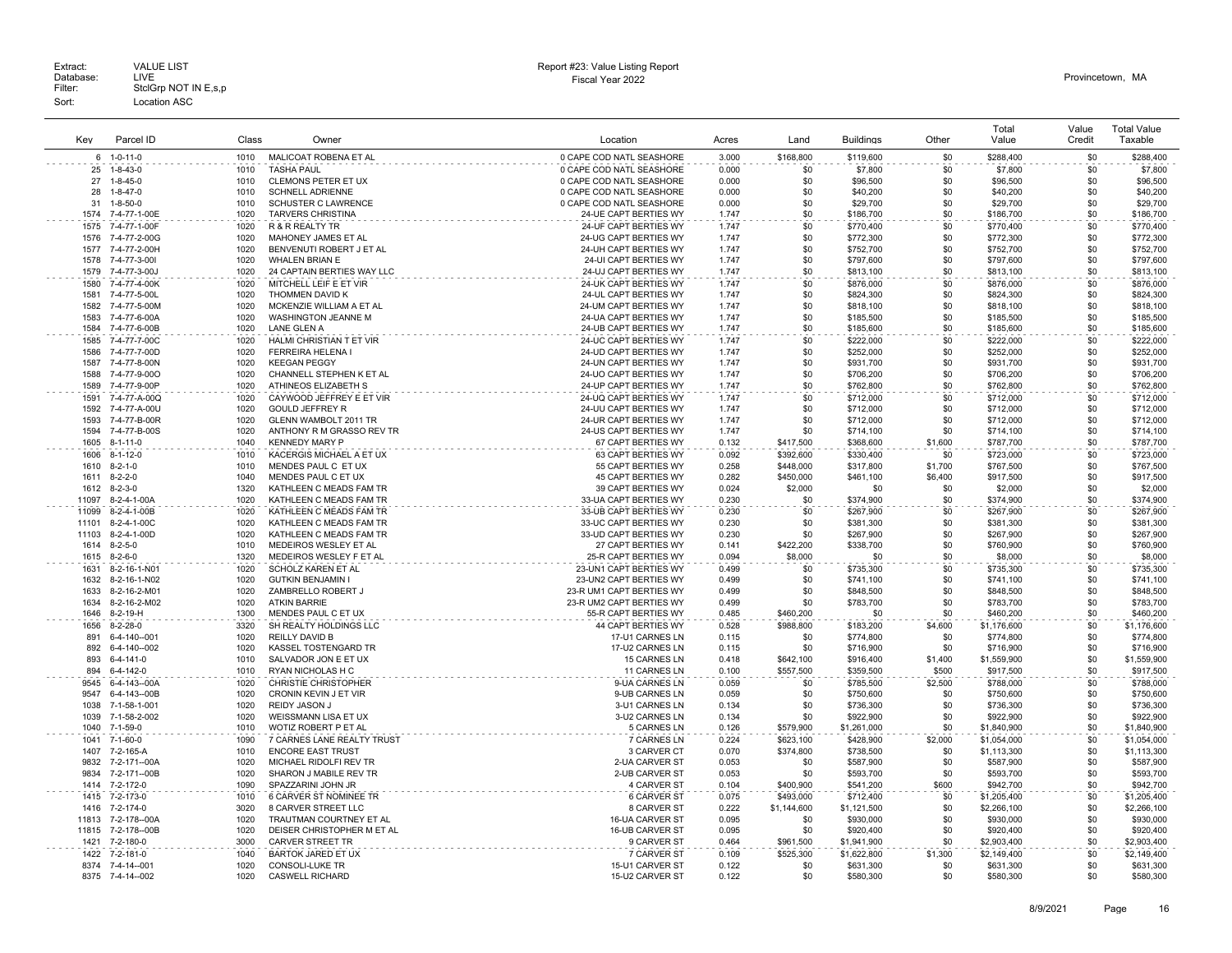| Kev          | Parcel ID                          | Class        | Owner                                                        | Location                           | Acres          | Land                       | <b>Buildings</b>           | Other                | Total<br>Value              | Value<br>Credit | <b>Total Value</b><br>Taxable |
|--------------|------------------------------------|--------------|--------------------------------------------------------------|------------------------------------|----------------|----------------------------|----------------------------|----------------------|-----------------------------|-----------------|-------------------------------|
| 8376         | 7-4-14--003                        | 1020         | <b>LOSEY RYAN G</b>                                          | 15-U3 CARVER ST                    | 0.122          | \$0                        | \$471,000                  | \$0                  | \$471,000                   | \$0             | \$471,000                     |
| 1857         | 11-1-13--001                       | 1020         | O'REILLY CHRISTOPHER ET UX                                   | 3-U1 CARVER ST                     | 0.170          | \$0                        | \$914,700                  | \$0                  | \$914,700                   | \$0             | \$914,700                     |
| 1858         | 11-1-13--002                       | 1020         | <b>ROSEN STEPHEN</b>                                         | 3-U2 CARVER ST                     | 0.170          | \$0                        | \$448,900                  | \$0                  | \$448,900                   | \$0             | \$448,900                     |
| 1859         | 11-1-13--003                       | 1020         | DEPROSPO LORRAINE M                                          | 3-U3 CARVER ST                     | 0.170          | \$0                        | \$920,700                  | \$0                  | \$920,700                   | \$0             | \$920,700                     |
| 1860         | 11-1-13--004                       | 1020         | SHIPMAN CHRISTOPHER B                                        | 3-U4 CARVER ST                     | 0.170          | \$0                        | \$1,030,200                | \$0                  | \$1,030,200                 | \$0             | \$1,030,200                   |
| 2195         | 12-1-60-0                          | 1040         | SIA WAYNE J                                                  | 4 CEMETERY RD                      | 0.099          | \$397,500                  | \$593,000                  | \$2,400              | \$992,900                   | \$0             | \$992,900                     |
| 2227         | 12-1-83-0                          | 1010         | PROCH-WILSON SHANE ET AL                                     | 27 CENTER ST                       | 0.094          | \$394,000                  | \$870,100                  | \$0                  | \$1,264,100                 | \$0             | \$1,264,100                   |
| 2228         | 12-1-84-1-00A                      | 1020         | HUNTER ALICE ET AL                                           | 21-UA CENTER ST                    | 0.201          | \$0                        | \$1.033.400                | \$0                  | \$1,033,400                 | \$0             | \$1.033.400                   |
| 2229         | 12-1-84-2-00B                      | 1020         | RICHARD DALLESSIO REV TR                                     | 21-UB CENTER ST                    | 0.201          | \$0                        | \$1,303,500                | \$0                  | \$1,303,500                 | \$0             | \$1,303,500                   |
| 2230         | 12-1-84-3-00C                      | 1020         | DOLBY LORI A                                                 | 21-UC CENTER ST                    | 0.201          | \$0                        | \$805,700                  | \$0                  | \$805,700                   | \$0             | \$805,700                     |
| 2231         | 12-1-85--001                       | 1020         | MICHAEL A ROGALA                                             | 19-U1 CENTER ST                    | 0.120          | \$0                        | \$536,900                  | \$0                  | \$536,900                   | \$0             | \$536,900                     |
| 2232         | 12-1-85--002                       | 1020         | <b>NELSON KENNETH F</b>                                      | 19-U2 CENTER ST                    | 0.120          | \$0                        | \$431,500                  | \$0                  | \$431,500                   | \$0             | \$431,500                     |
| 2233         | 12-1-85--003                       | 1020         | SIMPSON PAUL ET AL                                           | 19-U3 CENTER ST                    | 0.120          | \$0                        | \$468,700                  | \$0                  | \$468,700                   | \$0             | \$468,700                     |
| 2234         | 12-1-85--004                       | 1020         | ROBERT W LITTLEFIELD LIV TR                                  | 19-U4 CENTER ST                    | 0.120          | \$0                        | \$660,400                  | \$0                  | \$660,400                   | \$0             | \$660,400                     |
| 2235         | 12-1-85--005                       | 1020         | YILMAZ IBRAHIM M ET AL                                       | 19-U5 CENTER ST                    | 0.120          | \$0                        | \$483,400                  | \$0<br>\$0           | \$483,400                   | \$0             | \$483,400                     |
| 2236<br>2290 | 12-1-86-0<br>12-1-123-0            | 0310<br>1010 | <b>BUNKHOUSE PROPERTIES LLC</b><br>CENTER STREET COTTAGE LLC | 17 CENTER ST<br>15 CENTER ST       | 0.091          | \$391,900<br>\$436,700     | \$608,000                  | \$1,600              | \$999,900<br>\$1,797,000    | \$0<br>\$0      | \$999,900<br>\$1,797,000      |
|              |                                    |              | LEE EDWARD Y                                                 |                                    | 0.172          |                            | \$1,358,700                |                      |                             | \$0             |                               |
| 2291<br>2292 | 12-1-124-0<br>12-1-125-0           | 1010<br>1010 | VALENTINE GROUP REALTY TR                                    | 9 CENTER ST<br>7 CENTER ST         | 0.122<br>0.096 | \$535,500<br>\$395,500     | \$870,000<br>\$1,004,800   | \$4,800<br>\$14,800  | \$1,410,300<br>\$1,415,100  | \$0             | \$1,410,300<br>\$1,415,100    |
| 2293         | 12-1-126-0                         | 0310         | ROSE ACRE REAL ESTATE NOM TR                                 | 5 CENTER ST                        | 0.190          | \$353,800                  | \$598,200                  | \$3,900              | \$955,900                   | \$0             | \$955,900                     |
| 2296         | 12-1-129-0                         | 1010         | PURPLE HEART NOMINEE TR                                      | 4 CENTER ST                        | 0.080          | \$498,400                  | \$1,208,600                | \$0                  | \$1,707,000                 | \$0             | \$1,707,000                   |
| 2297         | 12-1-130-0                         | 1040         | ROBERTS MARGARET ESTATE OF                                   | 6 CENTER ST                        | 0.151          | \$427,100                  | \$879,800                  | \$6,900              | \$1,313,800                 | \$0             | \$1,313,800                   |
| 2298         | 12-1-131-0                         | 0310         | <b>BURCHMAN HOWARD B</b>                                     | 12 CENTER ST                       | 0.135          | \$419,100                  | \$1,231,700                | \$500                | \$1,651,300                 | \$0             | \$1,651,300                   |
| 2299         | 12-1-132--001                      | 1020         | 21 CONWELL REALTY TR                                         | 14-U1 CENTER ST                    | 0.150          | \$0                        | \$204,600                  | \$0                  | \$204,600                   | \$0             | \$204,600                     |
| 2300         | 12-1-132--002                      | 3430         | <b>BROWN COLIN</b>                                           | 14-U2 CENTER ST                    | 0.150          | \$0                        | \$212,200                  | \$0                  | \$212,200                   | \$0             | \$212,200                     |
| 2301         | 12-1-132--003                      | 3430         | <b>RICRON REALTY TR</b>                                      | 14-U3 CENTER ST                    | 0.150          | \$0                        | \$418,800                  | \$0                  | \$418,800                   | \$0             | \$418,800                     |
| 2302         | 12-1-132--004                      | 3430         | DOWN CAPE SIX LLC                                            | 14-U4 CENTER ST                    | 0.150          | \$0                        | \$410,000                  | \$0                  | \$410,000                   | \$0             | \$410,000                     |
| 2303         | 12-1-132--00A                      | 1020         | WATTERS RICHARD L                                            | <b>14-UA CENTER ST</b>             | 0.150          | \$0                        | \$499,300                  | \$0                  | \$499,300                   | \$0             | \$499.300                     |
| 2304         | 12-1-132--00B                      | 1020         | SCHREYER JAMES D                                             | 14-UB CENTER ST                    | 0.150          | \$0                        | \$432,900                  | \$0                  | \$432,900                   | \$0             | \$432,900                     |
| 2305         | 12-1-132--00C                      | 1020         | PERAHYA ALP RIFAT                                            | 14-UC CENTER ST                    | 0.150          | \$0                        | \$502,500                  | \$0                  | \$502,500                   | \$0             | \$502,500                     |
| 2306         | 12-1-132--00D                      | 1020         | MORSE RONALD B JR                                            | 14-UD CENTER ST                    | 0.150          | <b>\$0</b>                 | \$309,500                  | \$0                  | \$309,500                   | \$0             | \$309,500                     |
| 2307         | 12-1-132--00E                      | 1020         | MARINO JEAN                                                  | 14-UE CENTER ST                    | 0.150          | \$0                        | \$366,800                  | \$0                  | \$366,800                   | \$0             | \$366,800                     |
| 2308         | 12-1-132--00F                      | 1020         | HURTEAU VINCENT                                              | 14-UF CENTER ST                    | 0.150          | \$0                        | \$533,000                  | \$0                  | \$533,000                   | \$0             | \$533,000                     |
| 1289         | 7-2-96-0                           | 1090         | EVERETT TIMOTHY H ET UX                                      | 4 CENTRAL ST                       | 0.141          | \$675,500                  | \$585,900                  | \$1,500              | \$1,262,900                 | \$0             | \$1,262,900                   |
| 1290         | 7-2-97-0                           | 1010         | KUSHNER ANTHONY R                                            | <b>6 CENTRAL ST</b>                | 0.079          | \$612,100                  | \$935,800                  | \$0                  | \$1,547,900                 | \$0             | \$1,547,900                   |
| 1291         | 7-2-98-0                           | 1090<br>1090 | JASON P POTTER TR #1                                         | 8 CENTRAL ST                       | 0.084          | \$618,500                  | \$524,600                  | \$0                  | \$1,143,100                 | \$0             | \$1,143,100                   |
| 1292         | 7-2-99-0                           |              | PAGE STEVEN R                                                | 10 CENTRAL ST                      | 0.083          | \$617,300                  | \$616,500                  | \$0                  | \$1,233,800                 | \$0             | \$1,233,800                   |
| 1293<br>1295 | 7-2-100-0<br>7-2-101-2-002         | 1040<br>1020 | LD REALTY TRUST<br>DOUGLASS MARK A ET AL                     | 12 CENTRAL ST<br>19-U2 CENTRAL ST  | 0.061<br>0.110 | \$585,800<br>\$0           | \$551,500<br>\$498,200     | \$0<br>\$0           | \$1,137,300<br>\$498,200    | \$0<br>\$0      | \$1,137,300<br>\$498,200      |
| 1296         | 7-2-101-2-003                      | 1020         | SINPRASERTWONG VITTAWAT ET AL                                | 19-U3 CENTRAL ST                   | 0.110          | \$0                        | \$471,100                  | \$0                  | \$471,100                   | \$0             | \$471,100                     |
| 1297         | 7-2-101-3-004                      | 1022         | 19 CENTRAL STREET PARTNERS LLC                               | 19-U4 CENTRAL ST                   | 0.110          | \$0                        | \$42,100                   | \$0                  | \$42,100                    | \$0             | \$42,100                      |
| 1298         | 7-2-102-0                          | 1010         | HILL DOUGLAS B ET AL                                         | 17 CENTRAL ST                      | 0.063          | \$368,100                  | \$348,100                  | \$0                  | \$716,200                   | \$0             | \$716,200                     |
| 1299         | 7-2-103-0                          | 1040         | NANCY C WHITESIDE 2005 TRUST                                 | <b>15 CENTRAL ST</b>               | 0.084          | \$386,600                  | \$466,600                  | \$1,800              | \$855,000                   | \$0             | \$855,000                     |
| 9360         | 7-2-104-1-001                      | 1020         | ROWLAND JAMES A ET AL                                        | 11-U1 CENTRAL ST                   | 0.088          | \$0                        | \$1,224,400                | \$0                  | \$1,224,400                 | \$0             | \$1,224,400                   |
| 9362         | 7-2-104-1-002                      | 1020         | <b>CRAIG P KEIM LIVING TRUST</b>                             | 11-U2 CENTRAL ST                   | 0.088          | \$0                        | \$616,700                  | \$0                  | \$616,700                   | \$0             | \$616,700                     |
| 9364         | 7-2-104-2-003                      | 1022         | <b>CRAIG P KEIM LIVING TRUST</b>                             | 11-U3 CENTRAL ST                   | 0.088          | \$0                        | \$216,200                  | \$0                  | \$216,200                   | \$0             | \$216,200                     |
| 1301         | 7-2-106-0                          | 0310         | THE INN AT 7 CENTRAL INC                                     | 7 CENTRAL ST                       | 0.186          | \$986,900                  | \$1,291,800                | \$3,700              | \$2,282,400                 | \$0             | \$2,282,400                   |
| 1302         | 7-2-107-0                          | 1040         | PAVAO RONALD A ET UX                                         | 5 CENTRAL ST                       | 0.079          | \$382,600                  | \$732.700                  | \$700                | \$1,116,000                 | \$0             | \$1,116,000                   |
| 1304         | 7-2-108-0                          | 1010         | TERRILL EDWARD A ET VIR                                      | 3 CENTRAL ST                       | 0.042          | \$343,600                  | \$441,800                  | \$0                  | \$785,400                   | \$0             | \$785,400                     |
| 101          | 5-1-1-1-001                        | 1020         | ELMORE TODD A                                                | 7-U1 COMMERCIAL ST                 | 0.341          | \$0                        | \$691,300                  | \$0                  | \$691,300                   | \$0             | \$691,300                     |
| 102          | $5 - 1 - 1 - 1 - 005$              | 1020         | OCONNOR RICHARD R JR                                         | 7-U5 COMMERCIAL ST                 | 0.341          | \$0                        | \$895,700                  | \$0                  | \$895,700                   | \$0             | \$895,700                     |
| 103          | 5-1-1-2-002                        | 1020         | BARR WILLIAM T ET AL                                         | 7-U2 COMMERCIAL ST                 | 0.341          | \$0                        | \$899,300                  | \$0                  | \$899,300                   | \$0             | \$899,300                     |
| 104          | 5-1-1-3-003                        | 1020         | HOMER RONALD C                                               | 7-U3 COMMERCIAL ST                 | 0.341          | \$0                        | \$925,600                  | \$0                  | \$925,600                   | \$0             | \$925,600                     |
| 105          | 5-1-1-3-004                        | 1020         | PONT BERNARD J                                               | 7-U4 COMMERCIAL ST                 | 0.341          | \$0                        | \$673,700                  | \$0                  | \$673,700                   | \$0             | \$673,700                     |
| 106          | 5-1-1-4-006                        | 1020         | 7 COMMERCIAL #6 LLC                                          | 7-U6 COMMERCIAL ST                 | 0.341          | \$0<br>\$0                 | \$1,459,800                | \$0                  | \$1,459,800                 | \$0             | \$1,459,800                   |
| 108          | 5-1-1-6-008                        | 1020         | ROBERT F LENZI LIV TRUST                                     | 7-U8 COMMERCIAL ST                 | 0.341          |                            | \$1,473,900                | \$0                  | \$1,473,900                 | \$0             | \$1,473,900                   |
| 109          | 5-1-1-7-017                        | 1020         | CIOFFOLETTI DOMINIC ET AL                                    | 7-U17 COMMERCIAL ST                | 0.341          | \$0                        | \$1,227,200                | \$0                  | \$1,227,200                 | \$0             | \$1,227,200                   |
| 110<br>115   | $5 - 1 - 2 - 0$<br>$5 - 1 - 5 - 0$ | 3010<br>1010 | PROVINCETOWN INN LTD PRTNRSHIP<br><b>SCHORER CLIFFORD</b>    | 1 COMMERCIAL ST<br>2 COMMERCIAL ST | 6.030<br>1.600 | \$6,731,200<br>\$1,041,800 | \$5,572,600<br>\$1,911,100 | \$37,400<br>\$90,300 | \$12,341,200<br>\$3,043,200 | \$0<br>\$0      | \$12,341,200<br>\$3,043,200   |
| 9590         | $5-1-5-G$                          | 1300         | <b>DORSEY BRIAN</b>                                          | <b>4 COMMERCIAL ST</b>             | 0.189          | \$663,200                  | \$0                        | \$0                  | \$663,200                   | \$0             | \$663,200                     |
| 9591         | $5-1-5-H$                          | 1010         | <b>DORSEY BRIAN</b>                                          | 6 COMMERCIAL ST                    | 0.188          | \$928,300                  | \$1,993,900                | \$0                  | \$2,922,200                 | \$0             | \$2,922,200                   |
| 116          | $5 - 1 - 6 - 003$                  | 1020         | O'LEARY SMITH TRUST                                          | 8-A U3 COMMERCIAL ST               | 0.150          | \$0                        | \$1,169,700                | \$1,200              | \$1,170,900                 | \$0             | \$1,170,900                   |
| 117          | $5 - 1 - 6 - 004$                  | 1020         | REPPUCCI JOHN A                                              | 8-A U4 COMMERCIAL ST               | 0.150          | \$0                        | \$1,177,100                | \$1,200              | \$1,178,300                 | \$0             | \$1,178,300                   |
| 118          | $5 - 1 - 7 - 001$                  | 1020         | <b>BABCHAK JOHN E III</b>                                    | 8-B U1 COMMERCIAL ST               | 0.150          | \$0                        | \$777.500                  | \$600                | \$778.100                   | \$0             | \$778.100                     |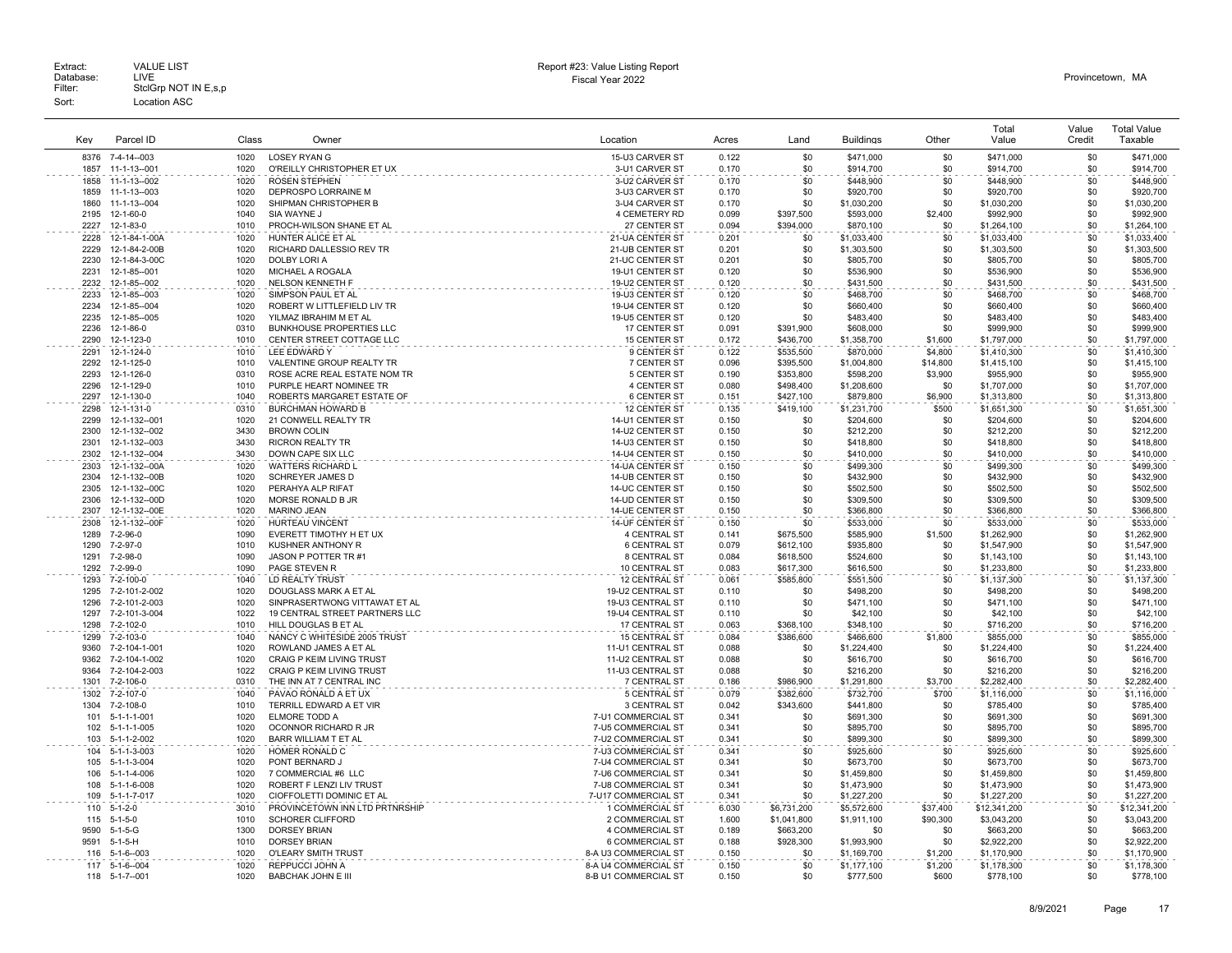Extract: VALUE LIST<br>Database: LIVE<br>Filter: StclGrp NOT IN E,s,p Fiscal Year 2022 Database: LIVE Provincetown, MA Extract: Call VALUE LIST CHARGE STATES AND REPORT HERE AND REPORT HERE AND REPORT THE REPORT OF DETAILS AND REPORT CHARGE STATES AND REPORT CHARGE STATES AND REPORT OF DETAILS AND REPORT CHARGE STATES OF DETAILS AND REPORT Sort: Location ASC

| Key        | Parcel ID                        | Class        | Owner                                                 | Location                                      | Acres          | Land               | <b>Buildings</b>           | Other      | Total<br>Value             | Value<br>Credit | <b>Total Value</b><br>Taxable |
|------------|----------------------------------|--------------|-------------------------------------------------------|-----------------------------------------------|----------------|--------------------|----------------------------|------------|----------------------------|-----------------|-------------------------------|
|            | $5 - 1 - 7 - 002$                | 1020         |                                                       | 8-B U2 COMMERCIAL ST                          | 0.150          |                    |                            | \$1,200    |                            | \$0             | \$1,170,800                   |
| 119<br>120 | $5 - 3 - 1 - 0$                  | 1040         | <b>STETSON DAVID M</b><br>MURPHY MILLER FAMILY TRUST  | 27 COMMERCIAL ST                              | 0.206          | \$0<br>\$2,528,400 | \$1,169,600<br>\$2,969,900 | \$4,100    | \$1,170,800<br>\$5,502,400 | \$0             | \$5,502,400                   |
| 121        | $5 - 3 - 2 - 0$                  | 1320         | HAYES KEITH LESLIE                                    | 25-1/2 COMMERCIAL ST                          | 0.019          | \$9,200            | \$0                        | \$0        | \$9,200                    | \$0             | \$9,200                       |
| 122        | $5 - 3 - 3 - 0$                  | 1010         | 21 COMMERCIAL STREET LLC                              | 21 COMMERCIAL ST                              | 0.141          | \$2,250,200        | \$796,700                  | \$0        | \$3,046,900                | \$0             | \$3,046,900                   |
| 123        | $5-3-3-4$                        | 1010         | <b>HAYES KEITH LESLIE</b>                             | 23 COMMERCIAL ST                              | 0.104          | \$2,307,200        | \$1,009,900                | \$48,800   | \$3,365,900                | \$0             | \$3,365,900                   |
| 124        | $5 - 3 - 4 - 0$                  | 1010         | 19 COMMERCIAL STREET LLC                              | <b>19 COMMERCIAL ST</b>                       | 0.076          | \$2,166,400        | \$1,192,100                | \$0        | \$3,358,500                | \$0             | \$3,358,500                   |
| 125        | $5 - 3 - 5 - 0$                  | 0310         | THE RED INN LLC                                       | <b>15 COMMERCIAL ST</b>                       | 0.382          | \$1,710,500        | \$1,400,200                | \$1,800    | \$3,112,500                | \$0             | \$3,112,500                   |
| 126        | $5 - 3 - 6 - 0$                  | 1110         | DANIEL A MULLIN REALTY TR                             | 9-11 COMMERCIAL ST                            | 0.420          | \$2,325,700        | \$1,528,100                | \$1,400    | \$3,855,200                | \$0             | \$3,855,200                   |
| 127<br>128 | 5-3-7-1-00A<br>5-3-7-2-00B       | 1020<br>1020 | CANCRO JOANNE ET AL<br>MARTHA R DAVIS DECL TRUST      | 8-D UA COMMERCIAL ST<br>8-D UB COMMERCIAL ST  | 0.217<br>0.217 | \$0<br>\$0         | \$1,029,700<br>\$1,094,700 | \$0<br>\$0 | \$1,029,700<br>\$1,094,700 | \$0<br>\$0      | \$1,029,700<br>\$1,094,700    |
| 129        | $5 - 3 - 8 - 0$                  | 1010         | ALIX L L RITCHIE LIVING TRUST                         | 8 COMMERCIAL ST                               | 0.955          | \$794,700          | \$2,548,800                | \$49,600   | \$3,393,100                | \$0             | \$3,393,100                   |
| 130        | 5-3-9-1-009                      | 1020         | GAROFALO LUCAS N ET AL                                | 10-U9 COMMERCIAL ST                           | 0.646          | \$0                | \$1,173,300                | \$0        | \$1,173,300                | \$0             | \$1,173,300                   |
| 131        | 5-3-9-1-010                      | 1020         | VASILIOU THEODORE W                                   | 10-U10 COMMERCIAL ST                          | 0.646          | \$0                | \$1,097,000                | \$0        | \$1,097,000                | \$0             | \$1,097,000                   |
| 132        | 5-3-9-1-10A                      | 1020         | <b>ROSENFELD ELLEN</b>                                | 10-U10.5 COMMERCIAL ST                        | 0.646          | \$0                | \$769,200                  | \$0        | \$769,200                  | \$0             | \$769,200                     |
| 133        | 5-3-9-2-09A                      | 1020         | FROST JOEL C ET AL                                    | 10-U9.5 COMMERCIAL ST                         | 0.646          | \$0                | \$1,078,900                | \$0        | \$1,078,900                | \$0             | \$1,078,900                   |
| 134        | $5 - 3 - 9 - 3 - 01$             | 1020         | FRANK S GILLIGAN REV TR                               | 10-U11 COMMERCIAL ST                          | 0.646          | \$0                | \$1,271,900                | \$0        | \$1,271,900                | \$0             | \$1,271,900                   |
| 135        | 5-3-9-4-012                      | 1020         | <b>ROSENFELD ELLEN</b>                                | 10-U12 COMMERCIAL ST                          | 0.646          | \$0                | \$979,200                  | \$0        | \$979,200                  | \$0             | \$979,200                     |
| 136        | 5-3-9-5-014                      | 1020         | MARTECCHINI PAUL A ET VIR                             | 10-U14 COMMERCIAL ST                          | 0.646          | \$0                | \$1,469,700                | \$0        | \$1,469,700                | \$0             | \$1,469,700                   |
| 137<br>140 | 5-3-9-6-016<br>$5 - 3 - 10 - 0$  | 1020<br>1010 | <b>BURR BRIAN</b><br>STICH ANDREW C ET UX             | 10-U16 COMMERCIAL ST<br>10-A COMMERCIAL ST    | 0.646<br>0.095 | \$0<br>\$592,200   | \$1,718,800<br>\$1,267,200 | \$0<br>\$0 | \$1,718,800<br>\$1,859,400 | \$0<br>\$0      | \$1,718,800<br>\$1,859,400    |
| 141        | $5 - 3 - 11 - 0$                 | 1010         | 18 COMMERCIAL STREET LLC                              | <b>18 COMMERCIAL ST</b>                       | 0.120          | \$616,100          | \$811,600                  | \$0        | \$1,427,700                | \$0             | \$1,427,700                   |
| 142        | 5-3-11-A-A01                     | 1020         | PETERPAUL LUANNE M ET AL                              | 12-UA1 COMMERCIAL ST                          | 1.596          | \$0                | \$475,100                  | \$0        | \$475,100                  | \$0             | \$475,100                     |
| 143        | 5-3-11-A-A02                     | 1020         | STARK MARTIN F ET UX                                  | 12-UA2 COMMERCIAL ST                          | 1.596          | \$0                | \$646,100                  | \$0        | \$646,100                  | \$0             | \$646,100                     |
| 144        | 5-3-11-A-A03                     | 1020         | <b>EMERALD REALTY TR</b>                              | 12-UA3 COMMERCIAL ST                          | 1.596          | \$0                | \$754,200                  | \$0        | \$754,200                  | \$0             | \$754,200                     |
| 145        | 5-3-11-A-A04                     | 1020         | MICHAEL S SWARTZELL FAM TR                            | 12-UA4 COMMERCIAL ST                          | 1.596          | \$0                | \$487,800                  | \$0        | \$487,800                  | \$0             | \$487,800                     |
| 146        | 5-3-11-A-A05                     | 1020         | THIBAULT GILLES ET AL                                 | 12-UA5 COMMERCIAL ST                          | 1.596          | \$0                | \$614,400                  | \$0        | \$614,400                  | \$0             | \$614,400                     |
| 147        | 5-3-11-A-A06                     | 1020         | ELMASIAN SUSAN A                                      | 12-UA6 COMMERCIAL ST                          | 1.596          | \$0                | \$498,000                  | \$0        | \$498,000                  | \$0             | \$498,000                     |
| 148        | 5-3-11-A-A07                     | 1020         | <b>BATTAGLINI ELLEN C</b>                             | 12-UA7 COMMERCIAL ST                          | 1.596          | \$0                | \$487,800                  | \$0        | \$487,800                  | \$0             | \$487,800                     |
| 149        | 5-3-11-A-A08                     | 1020         | NAHACZEWSKI STEPHEN M ET AL                           | 12-UA8 COMMERCIAL ST                          | 1.596          | \$0                | \$617,700                  | \$0        | \$617,700                  | \$0             | \$617,700                     |
| 150<br>151 | 5-3-11-A-A09                     | 1020<br>1020 | HILLS ROBERT J ET UX<br>LIMA KENNETH J ET VIR         | 12-UA9 COMMERCIAL ST<br>12-UA10 COMMERCIAL ST | 1.596          | \$0<br>\$0         | \$540,800                  | \$0<br>\$0 | \$540,800                  | \$0             | \$540,800                     |
| 152        | 5-3-11-A-A10<br>5-3-11-A-A11     | 1020         | DANZER BRUCE S JR                                     | 12-UA11 COMMERCIAL ST                         | 1.596<br>1.596 | \$0                | \$487,800<br>\$659,500     | \$0        | \$487,800<br>\$659,500     | \$0<br>\$0      | \$487,800<br>\$659,500        |
| 153        | 5-3-11-A-A12                     | 1020         | FILIPPONE ANTHONY V ET UX                             | 12-UA12 COMMERCIAL ST                         | 1.596          | \$0                | \$522,100                  | \$0        | \$522,100                  | \$0             | \$522,100                     |
| 154        | 5-3-11-A-A13                     | 1020         | <b>GREENWALD LAWRENCE L</b>                           | 12-UA13 COMMERCIAL ST                         | 1.596          | \$0                | \$475,100                  | \$0        | \$475,100                  | \$0             | \$475,100                     |
| 155        | 5-3-11-A-A14                     | 1020         | MICHAEL J CURRY LIV TR                                | 12-UA14 COMMERCIAL ST                         | 1.596          | \$0                | \$646,100                  | \$0        | \$646,100                  | \$0             | \$646,100                     |
| 156        | 5-3-11-A-A15                     | 1020         | <b>CORTALE MARK</b>                                   | 12-UA15 COMMERCIAL ST                         | 1.596          | \$0                | \$522,100                  | \$0        | \$522,100                  | \$0             | \$522,100                     |
| 158        | $5 - 3 - 13 - 0$                 | 1300         | <b>JUNA LLC</b>                                       | 20-A COMMERCIAL ST                            | 0.223          | \$680,900          | \$0                        | \$0        | \$680,900                  | \$0             | \$680,900                     |
| 159        | $5 - 3 - 14 - 0$                 | 3020         | PROVINCETOWN LEI HOLDINGS LLC                         | 22 COMMERCIAL ST                              | 0.822          | \$2,572,900        | \$1,659,200                | \$700      | \$4,232,800                | \$0             | \$4,232,800                   |
| 162        | $5 - 3 - 15 - 0$                 | 1040<br>1010 | PIORE MICHAEL                                         | 24 COMMERCIAL ST                              | 0.101          | \$837,700          | \$443,500                  | \$0        | \$1,281,200                | \$0             | \$1,281,200                   |
| 163<br>166 | $5 - 3 - 16 - 0$<br>5-3-17-1-001 | 1020         | AYERS WAYNE M ET AL<br>PRICE ERIC ET AL               | 26 COMMERCIAL ST<br>28-U1 COMMERCIAL ST       | 0.078<br>0.279 | \$649,000<br>\$0   | \$1,018,200<br>\$1,526,000 | \$0<br>\$0 | \$1,667,200<br>\$1,526,000 | \$0<br>\$0      | \$1,667,200<br>\$1,526,000    |
| 167        | 5-3-17-1-002                     | 1020         | <b>GLASSMAN LAURIE J ET AL</b>                        | 28-U2 COMMERCIAL ST                           | 0.279          | \$0                | \$1,512,300                | \$0        | \$1,512,300                | \$0             | \$1,512,300                   |
| 168        | 5-3-17-1-003                     | 1020         | POODLEMIX LLC                                         | 28-U3 COMMERCIAL ST                           | 0.279          | \$0                | \$484,000                  | \$0        | \$484,000                  | \$0             | \$484,000                     |
| 172        | $5 - 3 - 18 - 0$                 | 1040         | 30 COMMERCIAL ST C 1996 NOM TR                        | <b>30 COMMERCIAL ST</b>                       | 0.177          | \$658,200          | \$777,000                  | \$0        | \$1,435,200                | \$0             | \$1,435,200                   |
| 177        | 5-3-22-A                         | 1010         | 10R COMMERCIAL ST LLC                                 | 10-R COMMERCIAL ST                            | 0.843          | \$699,100          | \$1,607,600                | \$1,500    | \$2,308,200                | \$0             | \$2,308,200                   |
| 241        | $5 - 4 - 1 - 0$                  | 1040         | 53 COMMERCIAL PROVINCETOWN LLC                        | 53 COMMERCIAL ST                              | 0.215          | \$2,532,700        | \$634,000                  | \$0        | \$3,166,700                | \$0             | \$3,166,700                   |
| 242        | $5 - 4 - 2 - 0$                  | 0310         | 53 COMMERCIAL PROVINCETOWN LLC                        | 51 COMMERCIAL ST                              | 0.131          | \$1,782,400        | \$814,400                  | \$0        | \$2,596,800                | \$0             | \$2,596,800                   |
| 243        | $5 - 4 - 3 - 0$                  | 1010         | ALAN PINKERSON FAM TR                                 | 49-A COMMERCIAL ST                            | 0.050          | \$2,017,600        | \$635,400                  | \$0        | \$2,653,000                | \$0             | \$2,653,000                   |
| 244        | $5 - 4 - 4 - 0$                  | 0310         | CHAPPEL TIMOTHY ALAN                                  | 49 COMMERCIAL ST                              | 0.088          | \$662,400          | \$591,000                  | \$500      | \$1,253,900                | \$0             | \$1,253,900                   |
| 246<br>247 | 5-4-5-1-00A<br>5-4-5-2-00B       | 1020<br>1020 | 47 COMMERCIAL LTD PARTNERSHIP<br>LABRADOR LANDING LLC | 47-UA COMMERCIAL ST<br>47-UB COMMERCIAL ST    | 0.119<br>0.119 | \$0<br>\$0         | \$2,542,400<br>\$612,200   | \$0<br>\$0 | \$2,542,400<br>\$612,200   | \$0<br>\$0      | \$2,542,400<br>\$612,200      |
| 248        | 5-4-5-3-00C                      | 1020         | LABRADOR LANDING LLC                                  | 47-UC COMMERCIAL ST                           | 0.119          | \$0                | \$1,339,600                | \$0        | \$1,339,600                | \$0             | \$1,339,600                   |
| 249        | $5 - 4 - 6 - 001$                | 1020         | MATTUS JAMES T ET VIR                                 | 45-U1 COMMERCIAL ST                           | 0.122          | \$0                | \$682,900                  | \$0        | \$682,900                  | \$0             | \$682,900                     |
| 250        | $5 - 4 - 6 - 002$                | 1020         | RFE KEOUGH REALTY TR                                  | 45-U2 COMMERCIAL ST                           | 0.122          | \$0                | \$645,600                  | \$0        | \$645,600                  | \$0             | \$645,600                     |
| 251        | $5 - 4 - 6 - 003$                | 1020         | COUREY WILLIAM C                                      | 45-U3 COMMERCIAL ST                           | 0.122          | \$0                | \$605,600                  | \$0        | \$605,600                  | \$0             | \$605,600                     |
| 252        | $5 - 4 - 6 - 004$                | 1020         | <b>BATES JONATHAN E</b>                               | 45-U4 COMMERCIAL ST                           | 0.122          | \$0                | \$588,600                  | \$0        | \$588,600                  | \$0             | \$588,600                     |
| 253        | $5 - 4 - 6 - 005$                | 1020         | <b>HAUSER KATRINA</b>                                 | 45-U5 COMMERCIAL ST                           | 0.122          | \$0                | \$582,600                  | \$0        | \$582,600                  | \$0             | \$582,600                     |
| 254        | 5-4-6--006                       | 1020         | <b>BISSON JEFFREY W</b>                               | 45-U6 COMMERCIAL ST                           | 0.122          | \$0                | \$477,700                  | \$0        | \$477,700                  | \$0             | \$477,700                     |
| 255        | $5-4-6-007$                      | 1020         | FOLEY CHRISTINE E ET AL                               | 45-U7 COMMERCIAL ST                           | 0.122          | \$0                | \$766,900                  | \$0        | \$766,900                  | \$0             | \$766,900                     |
| 256        | $5 - 4 - 6 - 008$                | 1020         | MITCHELL III LAWRENCE JOSEPH                          | 45-U8 COMMERCIAL ST                           | 0.122          | \$0                | \$674,500                  | \$0        | \$674,500                  | \$0             | \$674,500                     |
| 257<br>258 | 5-4-6--009<br>$5 - 4 - 6 - 010$  | 1020<br>1020 | SILLIMAN CAROLINE I<br><b>GALLAGHER PETER</b>         | 45-U9 COMMERCIAL ST<br>45-U10 COMMERCIAL ST   | 0.122<br>0.122 | \$0<br>\$0         | \$706,800<br>\$590,400     | \$0<br>\$0 | \$706,800<br>\$590,400     | \$0<br>\$0      | \$706,800<br>\$590,400        |
| 259        | $5 - 4 - 6 - 011$                | 1020         | WAGMAN RICHARD M ET VIR                               | 45-U11 COMMERCIAL ST                          | 0.122          | \$0                | \$423,600                  | \$0        | \$423,600                  | \$0             | \$423,600                     |
| 260        | $5 - 4 - 6 - 012$                | 1020         | CAMPBELL-FOSTER MARK ET VIR                           | 45-U12 COMMERCIAL ST                          | 0.122          | \$0                | \$497,500                  | \$0        | \$497,500                  | \$0             | \$497,500                     |
|            |                                  |              |                                                       |                                               |                |                    |                            |            |                            |                 |                               |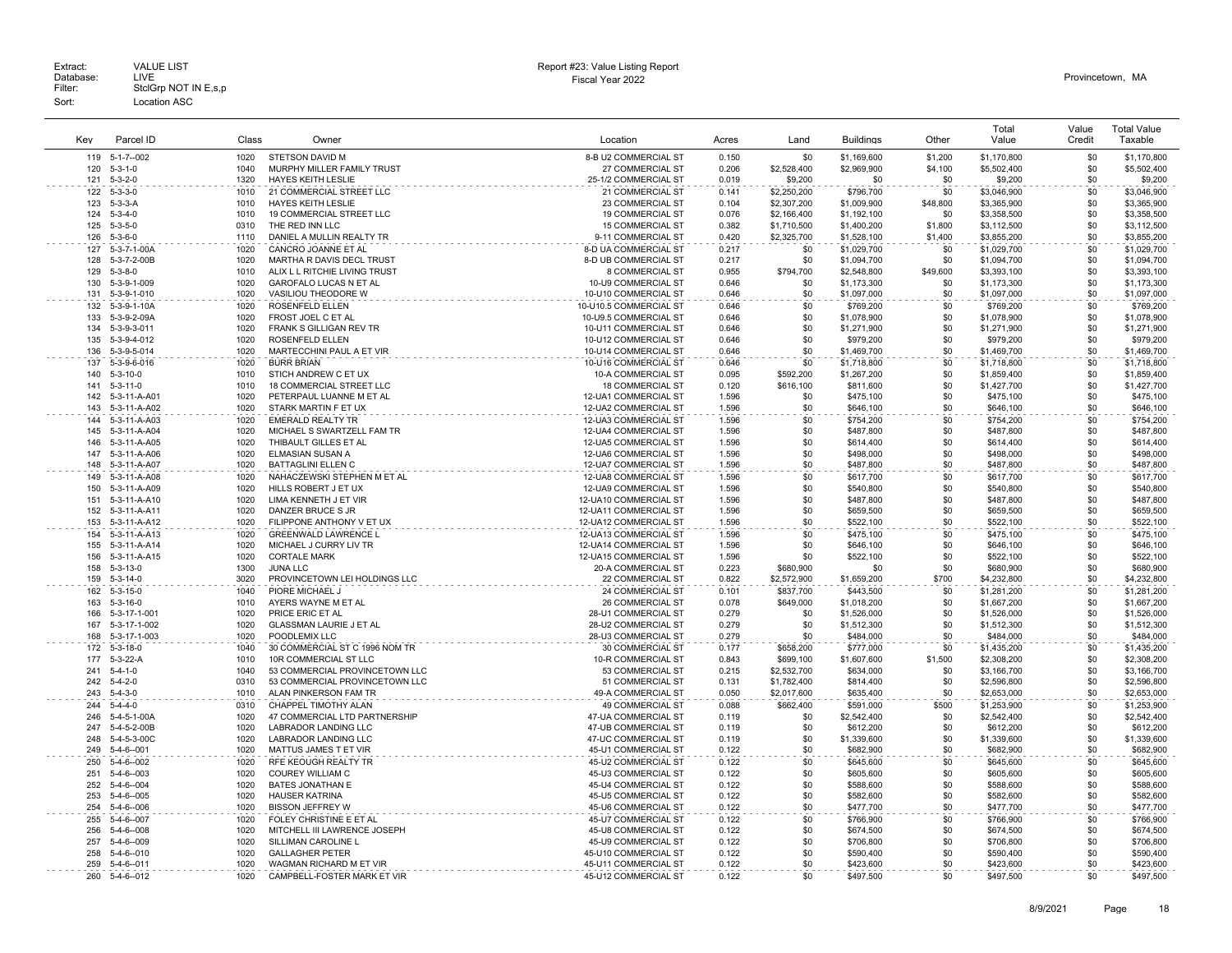| Key          | Parcel ID                              | Class        | Owner                                                        | Location                                         | Acres          | Land                   | <b>Buildings</b>         | Other        | Total<br>Value           | Value<br>Credit | <b>Total Value</b><br>Taxable |
|--------------|----------------------------------------|--------------|--------------------------------------------------------------|--------------------------------------------------|----------------|------------------------|--------------------------|--------------|--------------------------|-----------------|-------------------------------|
|              |                                        |              |                                                              |                                                  |                |                        |                          |              |                          |                 |                               |
| 261          | $5-4-6-014$                            | 1020         | KEVIN P SANBORN ET AL                                        | 45-U14 COMMERCIAL ST                             | 0.122          | \$0                    | \$411,400                | \$0          | \$411,400                | \$0<br>\$0      | \$411,400                     |
| 262<br>263   | $5 - 4 - 6 - 015$<br>$5-4-6-016$       | 1020<br>1020 | BOYLAN KAREN ET AL<br><b>SCHUR PAUL J</b>                    | 45-U15 COMMERCIAL ST<br>45-U16 COMMERCIAL ST     | 0.122<br>0.122 | \$0<br>\$0             | \$358,700<br>\$449,300   | \$0<br>\$0   | \$358,700<br>\$449,300   | \$0             | \$358,700<br>\$449,300        |
| 264          | 5-4-7-1-00A                            | 1020         | MICHAEL T CARENZO REV TR                                     | 43-UA COMMERCIAL ST                              | 0.125          | \$0                    | \$1,138,900              | \$0          | \$1,138,900              | \$0             | \$1,138,900                   |
| 265          | 5-4-7-1-00B                            | 1020         | BUTTERFIELD DONALD E                                         | 43-UB COMMERCIAL ST                              | 0.125          | \$0                    | \$1,445,500              | \$0          | \$1,445,500              | \$0             | \$1,445,500                   |
| 267          | 5-4-7-2-00D                            | 1020         | POMFRET SCOTT ET AL                                          | 43-UD COMMERCIAL ST                              | 0.125          | \$0                    | \$993,100                | \$0          | \$993,100                | \$0             | \$993,100                     |
| 269          | $5 - 4 - 8 - 001$                      | 1020         | <b>R PATRICK LEE TRUST</b>                                   | 41-U1 COMMERCIAL ST                              | 0.092          | \$0                    | \$726,000                | \$0          | \$726,000                | \$0             | \$726,000                     |
| 270          | $5 - 4 - 8 - 002$                      | 1020         | <b>REBECCA F LEE TRUST</b>                                   | 41-U2 COMMERCIAL ST                              | 0.092          | \$0                    | \$553,900                | \$0          | \$553,900                | \$0             | \$553,900                     |
| 271          | $5 - 4 - 8 - 003$                      | 1020         | CILUZZI INVESTMENT REALTY TR                                 | 41-U3 COMMERCIAL ST                              | 0.092          | \$0                    | \$269,900                | \$0          | \$269,900                | \$0             | \$269,900                     |
| 272          | $5 - 4 - 8 - 004$                      | 1020         | ROBERT A BROWN 2017 REV TR                                   | 41-U4 COMMERCIAL ST                              | 0.092          | \$0                    | \$525,900                | \$0          | \$525,900                | \$0             | \$525,900                     |
| 273          | $5-4-8-005$                            | 1020         | PERLMAN MATTHEW                                              | 41-U5 COMMERCIAL ST                              | 0.092          | \$0                    | \$581,900                | \$0          | \$581,900                | \$0             | \$581,900                     |
| 274          | $5 - 4 - 9 - 0$                        | 3020         | CILUZZI INVESTMENT REALTY TR                                 | 39 COMMERCIAL ST                                 | 0.073          | \$557,700              | \$146,900                | \$0          | \$704,600                | \$0             | \$704,600                     |
| 276<br>277   | 5-4-9-A-001                            | 1020<br>1020 | CILUZZI INVESTMENT REALTY TR                                 | 39-A U1 COMMERCIAL ST                            | 0.075          | \$0<br>\$0             | \$562,800                | \$0          | \$562,800                | \$0             | \$562,800                     |
| 278          | 5-4-9-A-002                            | 3020         | CILUZZI INVESTMENT REALTY TR<br>CILUZZI INVESTMENT REALTY TR | 39-A U2 COMMERCIAL ST                            | 0.075<br>0.077 |                        | \$510,700                | \$0<br>\$0   | \$510,700<br>\$710,700   | \$0<br>\$0      | \$510,700<br>\$710,700        |
| 279          | $5-4-10-0$<br>$5 - 4 - 10 - A$         | 3020         | CILUZZI INVESTMENT REALTY TR                                 | 35 COMMERCIAL ST<br>33 COMMERCIAL ST             | 0.085          | \$562,800<br>\$572.300 | \$147,900<br>\$191,600   | \$0          | \$763,900                | \$0             | \$763,900                     |
| 283          | $5-4-10-B$                             | 3020         | CILUZZI INVESTMENT REALTY TR                                 | 31 COMMERCIAL ST                                 | 0.102          | \$590,400              | \$511,600                | \$0          | \$1,102,000              | \$0             | \$1,102,000                   |
| 284          | $5 - 4 - 10 - C$                       | 1010         | CILUZZI REALTY TR                                            | 37 COMMERCIAL ST                                 | 0.083          | \$1,649,300            | \$442,800                | \$0          | \$2,092,100              | \$0             | \$2.092.100                   |
| 285          | $5 - 4 - 11 - 0$                       | 1320         | OUR PROVINCETOWN PLACE TR                                    | 31-A COMMERCIAL ST                               | 0.023          | \$11,100               | \$0                      | \$0          | \$11,100                 | \$0             | \$11,100                      |
| 286          | $5 - 4 - 12 - 0$                       | 1010         | AUERBACH STEVEN G ET VIR                                     | <b>29 COMMERCIAL ST</b>                          | 0.096          | \$2,254,200            | \$1,272,800              | \$1,500      | \$3,528,500              | \$0             | \$3,528,500                   |
| 288          | $5 - 4 - 14 - 0$                       | 1010         | OUR PROVINCETOWN PLACE TR                                    | 32 COMMERCIAL ST                                 | 0.141          | \$633,200              | \$1,377,900              | \$0          | \$2,011,100              | \$0             | \$2,011,100                   |
| 289          | $5-4-15-0$                             | 1010         | 34 COMMERCIAL ST LLC                                         | <b>34 COMMERCIAL ST</b>                          | 0.186          | \$662,800              | \$1,661,500              | \$33,600     | \$2,357,900              | \$0             | \$2,357,900                   |
| 290          | $5 - 4 - 16 - 0$                       | 1040         | HIGH DAVID A                                                 | 36 COMMERCIAL ST                                 | 0.155          | \$643,500              | \$1,284,400              | \$0          | \$1,927,900              | \$0             | \$1,927,900                   |
| 291          | $5 - 4 - 17 - 0$                       | 1060         | 38-40 COMMERCIAL ST LLC                                      | 38 COMMERCIAL ST                                 | 0.112          | \$121,800              | \$42,400                 | \$0          | \$164,200                | \$0             | \$164,200                     |
| 292          | $5 - 4 - 18 - 0$                       | 1040         | 38-40 COMMERCIAL ST LLC                                      | <b>40 COMMERCIAL ST</b>                          | 0.067          | \$558,000              | \$915,600                | \$0          | \$1,473,600              | \$0             | \$1,473,600                   |
| 293          | $5 - 4 - 19 - 0$                       | 1090         | KESSLER JANE ET AL                                           | 42 COMMERCIAL ST                                 | 0.125          | \$620,400              | \$370,000                | \$0          | \$990,400                | \$0             | \$990,400                     |
| 294<br>10163 | $5 - 4 - 20 - 0$<br>$6 - 2 - 3 - 001$  | 0310<br>1020 | WEST END INN INC<br>BERARDUCCI DAVID                         | 44 COMMERCIAL ST<br>99-U1 COMMERCIAL ST          | 0.131<br>0.072 | \$469,100<br>\$0       | \$1,019,600<br>\$145,800 | \$400<br>\$0 | \$1,489,100<br>\$145,800 | \$0<br>\$0      | \$1,489,100<br>\$145,800      |
| 10164        | $6 - 2 - 3 - 002$                      | 1020         | RAFANELLI BRYAN ET VIR                                       | 99-U2 COMMERCIAL ST                              | 0.072          | \$0                    | \$145,800                | \$0          | \$145,800                | \$0             | \$145,800                     |
| 10165        | $6 - 2 - 3 - 003$                      | 1020         | RAFANELLI BRYAN ET VIR                                       | 99-U3 COMMERCIAL ST                              | 0.072          | \$0                    | \$163,000                | \$0          | \$163,000                | \$0             | \$163,000                     |
| 10166        | $6 - 2 - 3 - 004$                      | 1020         | 99 COMMERCIAL ST REALTY TR                                   | 99-U4 COMMERCIAL ST                              | 0.072          | \$0                    | \$395,300                | \$0          | \$395,300                | \$0             | \$395,300                     |
| 10167        | $6 - 2 - 3 - 005$                      | 1020         | 99 COMMERCIAL ST REALTY TR                                   | 99-U5 COMMERCIAL ST                              | 0.072          | \$0                    | \$374,600                | \$0          | \$374,600                | \$0             | \$374,600                     |
| 10168        | $6 - 2 - 3 - 006$                      | 1020         | 99 COMMERCIAL ST REALTY TR                                   | 99-U6 COMMERCIAL ST                              | 0.072          | \$0                    | \$468,100                | \$0          | \$468,100                | \$0             | \$468,100                     |
| 10169        | $6 - 2 - 3 - 007$                      | 3430         | 99 COMMERCIAL ST REALTY TR                                   | 99-U7 COMMERCIAL ST                              | 0.072          | \$0                    | \$1,213,700              | \$1,100      | \$1,214,800              | \$0             | \$1,214,800                   |
| 9740         | $6 - 2 - 3 - A$                        | 1010         | <b>HUEY TRUST</b>                                            | 101 COMMERCIAL ST                                | 0.046          | \$1,989,200            | \$648,600                | \$0          | \$2,637,800              | \$0             | \$2,637,800                   |
| 9878         | $6 - 2 - 4 - 0$                        | 1050         | CROWE CHRISTINA S ET AL                                      | 97 COMMERCIAL ST                                 | 0.092          | \$2,237,900            | \$483,100                | \$0          | \$2,721,000              | \$0             | \$2,721,000                   |
| 373          | $6 - 2 - 5 - 001$                      | 1020         | <b>SOUSA MICHAEL</b>                                         | 93-U1 COMMERCIAL ST                              | 0.122          | \$0                    | \$575,200                | \$0          | \$575,200                | \$0             | \$575,200                     |
| 374          | $6 - 2 - 5 - 002$                      | 1020         | OPREA THOMAS G ET AL                                         | 93-U2 COMMERCIAL ST                              | 0.122          | \$0                    | \$493,700                | \$0          | \$493,700                | \$0             | \$493,700                     |
| 375<br>376   | $6 - 2 - 5 - 003$<br>$6 - 2 - 5 - 004$ | 1020<br>1020 | <b>BEDELL GARY</b><br>PERUMALU ANIL ET VIR                   | 93-U3 COMMERCIAL ST<br>93-U4 COMMERCIAL ST       | 0.122<br>0.122 | \$0<br>\$0             | \$571,000<br>\$721,600   | \$0<br>\$0   | \$571,000<br>\$721,600   | \$0<br>\$0      | \$571,000<br>\$721,600        |
| 377          | $6 - 2 - 5 - 005$                      | 1020         | ERICKSON SUSAN ET AL                                         | 93-U5 COMMERCIAL ST                              | 0.122          | \$0                    | \$621,500                | \$0          | \$621,500                | \$0             | \$621,500                     |
| 378          | $6 - 2 - 5 - 006$                      | 1020         | <b>RUNGE JONATHAN S</b>                                      | 93-U6 COMMERCIAL ST                              | 0.122          | \$0                    | \$547,600                | \$0          | \$547,600                | \$0             | \$547,600                     |
| 379          | $6 - 2 - 5 - 007$                      | 1020         | DILLABOUGH ALAN P                                            | 93-U7 COMMERCIAL ST                              | 0.122          | \$0                    | \$506,800                | \$0          | \$506,800                | \$0             | \$506,800                     |
| 380          | $6 - 2 - 5 - 008$                      | 1020         | MILLIGAN JOHN R ET AL                                        | 93-U8 COMMERCIAL ST                              | 0.122          | \$0                    | \$1,020,900              | \$0          | \$1,020,900              | \$0             | \$1,020,900                   |
| 381          | $6 - 2 - 5 - 00S$                      | 3430         | TAKE OUT LLC                                                 | 93-US COMMERCIAL ST                              | 0.122          | \$0                    | \$448,700                | \$2,300      | \$451,000                | \$0             | \$451,000                     |
| 382          | $6 - 2 - 6 - 0$                        | 1040         | RL CHAPMAN PROPERTIES                                        | 89 COMMERCIAL ST                                 | 0.114          | \$2,321,000            | \$1,462,000              | \$0          | \$3,783,000              | \$0             | \$3,783,000                   |
| 383          | $6 - 2 - 6 - A$                        | 1010         | <b>WALLERSTEIN MICHEL</b>                                    | 91 COMMERCIAL ST                                 | 0.128          | \$2,367,100            | \$709,800                | \$0          | \$3,076,900              | \$0             | \$3,076,900                   |
| 8831         | $6 - 2 - 8 - 1 - 001$                  | 1020         | <b>WILSON PATRICK</b>                                        | 79-U1 COMMERCIAL ST                              | 0.139          | \$0                    | \$2,708,200              | \$0          | \$2,708,200              | \$0             | \$2,708,200                   |
| 8832         | $6 - 2 - 8 - 2 - 002$                  | 1020         | <b>WHARF HOUSE LLC</b>                                       | 77-AU2 COMMERCIAL ST                             | 0.139          | \$0                    | \$2,550,400              | \$0<br>\$0   | \$2,550,400              | \$0             | \$2,550,400                   |
| 8537<br>8539 | 6-2-8-A-001<br>6-2-8-A-002             | 1020<br>1020 | <b>ERICCSON FLYERS LLC</b><br>JOHN F WINTERLE REV TRUST      | 77-U1 COMMERCIAL ST<br>77-U2 COMMERCIAL ST       | 0.044<br>0.044 | \$0<br>\$0             | \$880,100<br>\$711,300   | \$0          | \$880,100<br>\$711,300   | \$0<br>\$0      | \$880,100<br>\$711,300        |
| 388          | $6 - 2 - 9 - 0$                        | 1050         | <b>BARNES BARRY E</b>                                        | <b>75 COMMERCIAL ST</b>                          | 0.046          | \$1,989,200            | \$555,000                | \$0          | \$2,544,200              | \$0             | \$2,544,200                   |
| 389          | 6-2-10-1-08A                           | 1020         | R & O LLC                                                    | 73-U8.5 COMMERCIAL ST                            | 0.085          | \$0                    | \$494,600                | \$0          | \$494,600                | \$0             | \$494,600                     |
| 390          | 6-2-10-1-AUS                           | 1020         | <b>HORWICH HAROLD S</b>                                      | 73-.5UAU COMMERCIAL ST                           | 0.085          | \$0                    | \$566,300                | \$0          | \$566,300                | \$0             | \$566,300                     |
| 391          | 6-2-10-1-BOR                           | 1020         | SEATH JOHN ET AL                                             | 73-.5UBO COMMERCIAL ST                           | 0.085          | \$0                    | \$751,200                | \$0          | \$751,200                | \$0             | \$751,200                     |
| 392          | 6-2-10-1-BRI                           | 1020         | C J BRIDGE CONDO LLC                                         | 73-.5UBR COMMERCIAL ST                           | 0.085          | \$0                    | \$729,200                | \$0          | \$729,200                | \$0             | \$729,200                     |
| 393          | 6-2-10-1-JUP                           | 1020         | <b>FLAMIEN DIALIS LLC</b>                                    | 73-.5UJU COMMERCIAL ST                           | 0.085          | \$0                    | \$489,300                | \$0          | \$489,300                | \$0             | \$489,300                     |
| 394          | 6-2-10-1-LOC                           | 1020         | RANDOLPH SARAH T F                                           | 73-.5ULO COMMERCIAL ST                           | 0.085          | \$0                    | \$301,700                | \$0          | \$301,700                | \$0             | \$301,700                     |
| 395          | 6-2-10-1-MAR                           | 1020         | TETA SUSAN J ET AL                                           | 73-.5UMA COMMERCIAL ST                           | 0.085          | \$0                    | \$543,000                | \$0          | \$543,000                | \$0             | \$543,000                     |
| 396          | 6-2-10-1-NAU                           | 1020         | <b>JOADRALI REALTY TRUST</b>                                 | 73-.5UNA COMMERCIAL ST                           | 0.085          | \$0                    | \$487.500                | \$0          | \$487,500                | \$0             | \$487.500                     |
| 397          | 6-2-10-1-NEP                           | 1020         | COLQUITT PETER C ET UX                                       | 73-.5UNE COMMERCIAL ST                           | 0.085          | \$0                    | \$419,200                | \$0          | \$419,200                | \$0             | \$419,200                     |
| 398<br>399   | 6-2-10-1-RIB<br>6-2-10-1-SNR           | 1020<br>1020 | CJ BRIDGE CONDOMINIUM LLC<br>PAINE JENIFER DEWOLF            | 73-.5URI COMMERCIAL ST<br>73-.5USU COMMERCIAL ST | 0.085<br>0.085 | \$0<br>\$0             | \$546,700<br>\$564,400   | \$0<br>\$0   | \$546,700<br>\$564,400   | \$0<br>\$0      | \$546,700<br>\$564,400        |
| 400          | 6-2-10-1-SNS                           | 1020         | <b>FARNEY LINDA A</b>                                        | 73-.5USU COMMERCIAL ST                           | 0.085          | \$0                    | \$500,100                | \$0          | \$500,100                | \$0             | \$500,100                     |
|              |                                        |              |                                                              | .                                                |                |                        |                          |              |                          |                 |                               |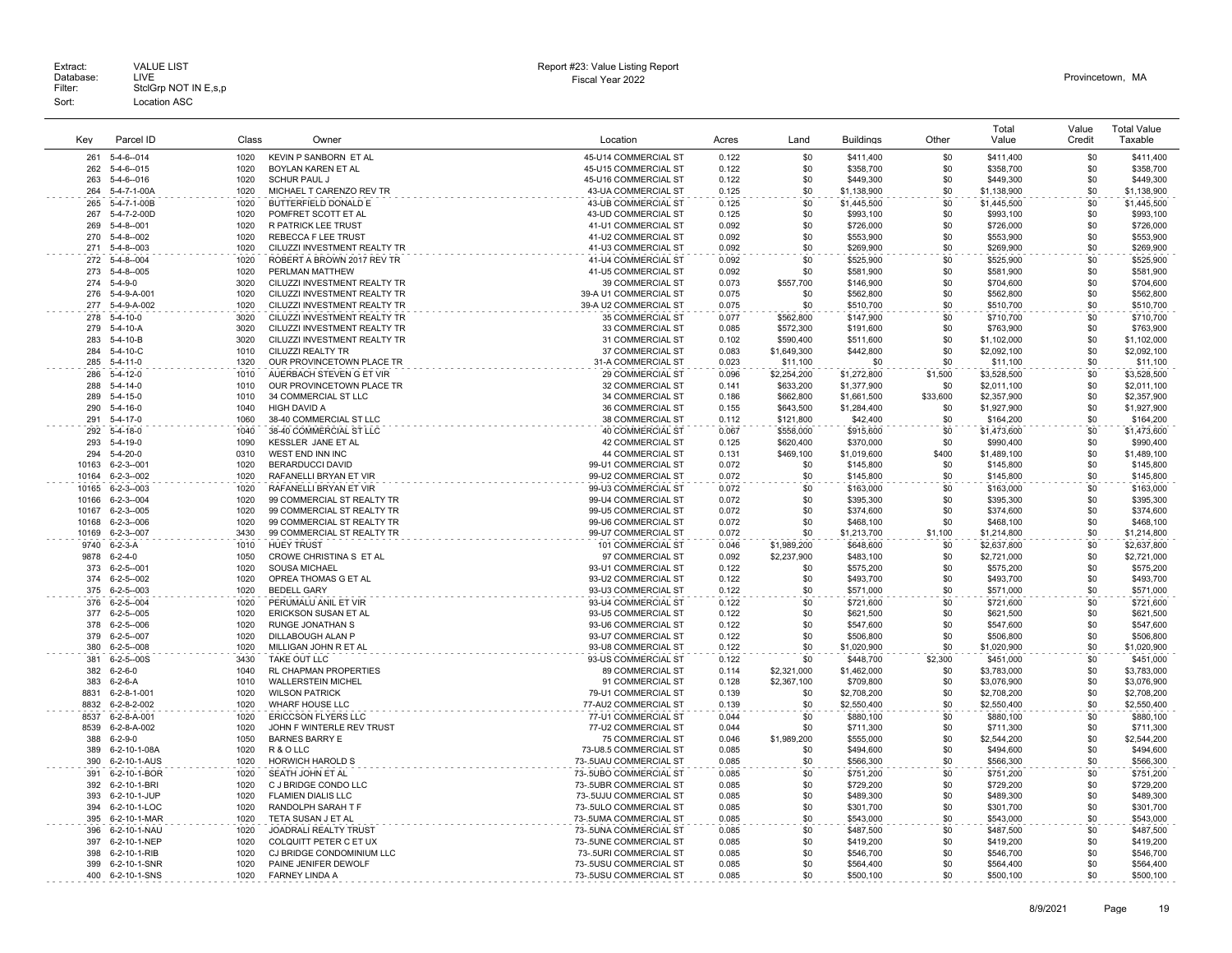| Key          | Parcel ID                             | Class        | Owner                                                      | Location                                    | Acres          | Land                     | <b>Buildings</b>         | Other          | Total<br>Value             | Value<br>Credit | <b>Total Value</b><br>Taxable |
|--------------|---------------------------------------|--------------|------------------------------------------------------------|---------------------------------------------|----------------|--------------------------|--------------------------|----------------|----------------------------|-----------------|-------------------------------|
| 401          | 6-2-10-1-VEN                          | 1020         | RANDOLPH SARAH T F                                         | 73-.5UVE COMMERCIAL ST                      | 0.085          | \$0                      | \$491,200                | \$0            | \$491,200                  | \$0             | \$491,200                     |
| 402          | 6-2-10-1-WIN                          | 1020         | HEROLD PATRICK G ET UX                                     | 73-.5UWI COMMERCIAL ST                      | 0.085          | \$0                      | \$527,200                | \$0            | \$527,200                  | \$0             | \$527,200                     |
| 403          | 6-2-10-1-WRE                          | 1020         | HEROLD PATRICK G ET UX                                     | 73-.5UWR COMMERCIAL ST                      | 0.085          | \$0                      | \$368,700                | \$0            | \$368,700                  | \$0             | \$368,700                     |
| 404          | 6-2-10-2-HES                          | 1020         | CJ CONDO LLC                                               | 73-.5UHE COMMERCIAL ST                      | 0.085          | \$0                      | \$562,600                | \$0            | \$562,600                  | \$0             | \$562,600                     |
| 405          | 6-2-10-2-ORI                          | 1020         | DIROCCO DON C                                              | 73-.5UOR COMMERCIAL ST                      | 0.085          | \$0                      | \$540.200                | \$0            | \$540,200                  | \$0             | \$540,200                     |
| 406          | 6-2-10-2-SPI                          | 1020         | CJ CONDO LLC                                               | 73-.5USP COMMERCIAL ST                      | 0.085          | \$0                      | \$643,400                | \$0            | \$643,400                  | \$0             | \$643,400                     |
| 408          | $6 - 2 - 12 - 0$                      | 1010         | 73 COMMERCIAL STREET LLC                                   | <b>73 COMMERCIAL ST</b>                     | 0.123          | \$2,351,100              | \$1,326,100              | \$0            | \$3,677,200                | \$0             | \$3,677,200                   |
| 411          | 6-2-13-0                              | 1010         | PANNESI ELEANOR V                                          | 71 COMMERCIAL ST                            | 0.074          | \$2,156,600              | \$2,899,700              | \$0            | \$5,056,300                | \$0             | \$5,056,300                   |
| 413          | 6-2-14--001                           | 1020         | O'REAGAN RICHARD ET AL                                     | 69-U1 COMMERCIAL ST                         | 0.069          | \$0                      | \$1,090,700              | \$0            | \$1,090.700                | \$0             | \$1,090,700                   |
| 414          | 6-2-14--002                           | 1020         | O'REAGAN RICHARD ET VIR                                    | 69-U2 COMMERCIAL ST                         | 0.069          | \$0                      | \$767,400                | \$0            | \$767,400                  | \$0             | \$767,400                     |
| 9062         | 6-2-15-1-001                          | 1020         | NOLDER CHRISTINE J ET UX                                   | 67-U1 COMMERCIAL ST                         | 0.077          | \$0                      | \$606,400                | \$0            | \$606,400                  | \$0             | \$606,400                     |
| 9064         | 6-2-15-1-002                          | 1020         | CROTEAU BRIAN T                                            | 67-U2-3 COMMERCIAL ST                       | 0.077          | \$0                      | \$983,400                | \$0            | \$983,400                  | \$0             | \$983,400                     |
| 9068<br>416  | 6-2-15-2-004<br>$6 - 2 - 16 - 0$      | 1020<br>1010 | MITCHELL MARK D ET VIR<br>JUDY K MENCHER TRUST - 2014      | 67-U4 COMMERCIAL ST<br>65-A COMMERCIAL ST   | 0.077<br>0.050 | \$0<br>\$2,017,600       | \$1,311,200<br>\$695,900 | \$0<br>\$0     | \$1,311,200                | \$0<br>\$0      | \$1,311,200<br>\$2,713,500    |
| 417          | $6 - 2 - 17 - 0$                      | 1010         |                                                            |                                             | 0.056          |                          |                          | \$6,400        | \$2,713,500                | \$0             |                               |
| 418          |                                       | 1110         | 67 COMMERCIAL ST LLC<br><b>JOHN FAHIMIAN LLC</b>           | 65-B COMMERCIAL ST<br>65 COMMERCIAL ST      | 0.048          | \$2,056,800              | \$474,300                | \$0            | \$2,537,500                | \$0             | \$2,537,500                   |
| 419          | 6-2-17-A<br>$6 - 2 - 18 - 0$          | 1040         | 63 COMMERCIAL ST REALTY TR                                 | 63 COMMERCIAL ST                            | 0.116          | \$506,200<br>\$2,327,900 | \$547,100<br>\$2,804,300 | \$0            | \$1,053,300<br>\$5,132,200 | \$0             | \$1,053,300<br>\$5,132,200    |
| 420          | 6-2-19-0                              | 1040         | ALEMANY ALTA COSTEN ESTATE OF                              | 61-A COMMERCIAL ST                          | 0.040          | \$1,942,400              | \$431,700                | \$0            | \$2,374,100                | \$0             | \$2,374,100                   |
| 421          | $6 - 2 - 20 - 0$                      | 1040         | <b>COZZI ELISE M</b>                                       | 61-B COMMERCIAL ST                          | 0.055          | \$2,050,500              | \$383,600                | \$0            | \$2,434,100                | \$0             | \$2,434,100                   |
| 422          | $6 - 2 - 21 - 0$                      | 1040         | 61 COMMERCIAL STREET LLC                                   | 61 COMMERCIAL ST                            | 0.058          | \$617,100                | \$1,167,900              | \$0            | \$1,785,000                | \$0             | \$1,785,000                   |
| 423          | $6 - 2 - 22 - 0$                      | 1090         | FLIPPEN-SWOPE REV TR                                       | 59 COMMERCIAL ST                            | 0.092          | \$2,237,900              | \$1,510,700              | \$0            | \$3,748,600                | \$0             | \$3,748,600                   |
| 426          | $6 - 2 - 24 - 0$                      | 1010         | LAMANTIA RAFFAELLO                                         | <b>46 COMMERCIAL ST</b>                     | 0.157          | \$644,900                | \$756,600                | \$1,200        | \$1,402,700                | \$0             | \$1,402,700                   |
| 8525         | $6 - 2 - 25 - 001$                    | 1020         | SIREN'S COVE REALTY TRUST                                  | 48-U1 COMMERCIAL ST                         | 0.216          | \$0                      | \$1,018,900              | \$0            | \$1,018,900                | \$0             | \$1,018,900                   |
| 8526         | $6 - 2 - 25 - 002$                    | 1020         | <b>MUTH JASON J</b>                                        | 48-U2 COMMERCIAL ST                         | 0.216          | \$0                      | \$481,800                | \$0            | \$481,800                  | \$0             | \$481,800                     |
| 8528         | $6 - 2 - 25 - 003$                    | 1020         | BROGIOLI JAMES P ET AL                                     | 48-U3 COMMERCIAL ST                         | 0.216          | \$0                      | \$560,300                | \$0            | \$560,300                  | \$0             | \$560,300                     |
| 8530         | 6-2-25--004                           | 1020         | RYAN MICHAEL R ET AL                                       | 48-U4 COMMERCIAL ST                         | 0.216          | \$0                      | \$877,500                | \$0            | \$877,500                  | \$0             | \$877,500                     |
| 428          | 6-2-26-1-001                          | 1020         | 50 COMMERCIAL ST LLC                                       | 50-U1 COMMERCIAL ST                         | 0.177          | \$0                      | \$4,674,300              | \$0            | \$4,674,300                | \$0             | \$4,674,300                   |
| 429          | 6-2-26-2-003                          | 1020         | RAGUSA JONATHAN                                            | 50-U3 COMMERCIAL ST                         | 0.177          | \$0                      | \$1,874,500              | \$17,500       | \$1,892,000                | \$0             | \$1,892,000                   |
| 433          | $6 - 2 - 28 - 0$                      | 1040         | JOSEPH J VASTA DECLAR. OF TR                               | 52 COMMERCIAL ST                            | 0.118          | \$696,300                | \$1,001,600              | \$900          | \$1,698,800                | \$0             | \$1,698,800                   |
| 431          | 6-2-29-1-001                          | 1020         | <b>GRAUMAN LILLIAN ET UX</b>                               | 54-U1 COMMERCIAL ST                         | 0.073          | \$0                      | \$438,400                | \$0            | \$438,400                  | \$0             | \$438,400                     |
| 432          | 6-2-29-1-002                          | 1020         | FIGLIUZZI DAVID                                            | 54-U2 COMMERCIAL ST                         | 0.073          | \$0                      | \$404,800                | \$0            | \$404,800                  | \$0             | \$404,800                     |
| 4096         | 6-2-29-2-003                          | 1020         | NICKLAS B E O 2009 REV TR                                  | 54-U3 COMMERCIAL ST                         | 0.280          | \$0                      | \$1,594,500              | \$0            | \$1,594,500                | \$0             | \$1,594,500                   |
| 4097<br>4098 | 6-2-29-2-004                          | 1020<br>1020 | PAUL DAVID CARTER 2009 REV TR                              | 54-U4 COMMERCIAL ST                         | 0.280<br>0.280 | \$0<br>\$0               | \$464,100                | \$0<br>\$0     | \$464,100                  | \$0<br>\$0      | \$464,100                     |
|              | 6-2-29-2-005                          | 1020         | PAUL DAVID CARTER 2009 REV TR<br>NICKLAS B E O 2009 REV TR | 54-U5 COMMERCIAL ST<br>54-U6 COMMERCIAL ST  |                | \$0                      | \$533,300                | \$0            | \$533,300                  | \$0             | \$533,300                     |
| 4099         | 6-2-29-2-006                          | 1090         | MURPHY DONALD ET UX                                        |                                             | 0.280          |                          | \$560,700                | \$0            | \$560,700                  | \$0             | \$560,700                     |
| 435<br>436   | $6 - 2 - 30 - 0$<br>$6 - 2 - 31 - 0$  | 1010         | SMITH CRAIG L                                              | 56 COMMERCIAL ST<br>58 COMMERCIAL ST        | 0.201<br>0.054 | \$753,400<br>\$537.900   | \$987,200<br>\$868,500   | \$0            | \$1,740,600<br>\$1,406,400 | \$0             | \$1,740,600<br>\$1,406,400    |
| 437          | $6 - 2 - 32 - 0$                      | 1090         | FOY ROBERT J                                               | 60 COMMERCIAL ST                            | 0.141          | \$633,200                | \$728,700                | \$800          | \$1,362,700                | \$0             | \$1,362,700                   |
| 438          | $6 - 2 - 33 - 0$                      | 1010         | SMITH JULIE S                                              | 62 COMMERCIAL ST                            | 0.063          | \$552,200                | \$1,164,800              | \$0            | \$1,717,000                | \$0             | \$1,717,000                   |
| 448          | $6 - 2 - 43 - 0$                      | 1010         | VAID URVASHI ET UX                                         | 64 COMMERCIAL ST                            | 0.073          | \$566,200                | \$762,400                | \$0            | \$1,328,600                | \$0             | \$1,328,600                   |
| 449          | $6 - 2 - 44 - 0$                      | 1090         | CHASE LILLIAN A ET AL                                      | 66 COMMERCIAL ST                            | 0.161          | \$647,700                | \$931,200                | \$1,200        | \$1,580,100                | \$0             | \$1,580,100                   |
| 450          | $6 - 2 - 45 - 0$                      | 1040         | KLINGER HARVEY ET AL                                       | 68 COMMERCIAL ST                            | 0.100          | \$677,000                | \$1,203,300              | \$0            | \$1,880,300                | \$0             | \$1,880,300                   |
| 478          | $6 - 2 - 59 - 0$                      | 1040         | <b>BAGNOIR TR</b>                                          | 70-A COMMERCIAL ST                          | 0.113          | \$609,900                | \$1,163,500              | \$4,900        | \$1,778,300                | \$0             | \$1,778,300                   |
| 479          | $6 - 2 - 60 - 0$                      | 1040         | <b>TODARO JOSEPH G</b>                                     | 70 COMMERCIAL ST                            | 0.108          | \$685,900                | \$1,068,000              | \$2,400        | \$1,756,300                | \$0             | \$1,756,300                   |
| 480          | $6 - 2 - 61 - 0$                      | 1010         | RBA FLYERS LLC                                             | 72-A COMMERCIAL ST                          | 0.046          | \$523,500                | \$414,700                | \$0            | \$938,200                  | \$0             | \$938,200                     |
| 481          | $6 - 2 - 62 - 0$                      | 1090         | BALLERINI STEVEN M ET VIR                                  | 72-B COMMERCIAL ST                          | 0.127          | \$622,100                | \$706,400                | \$5,300        | \$1,333,800                | \$0             | \$1,333,800                   |
| 482          | $6 - 2 - 63 - 0$                      | 1090         | MCCAMANT ROBERT E ET AL                                    | 72 COMMERCIAL ST                            | 0.118          | \$614,400                | \$1,291,800              | \$0            | \$1,906,200                | \$0             | \$1,906,200                   |
| 489          | $6 - 2 - 70 - 0$                      | 1050         | MAYO KATHLEEN R ET AL                                      | 74 COMMERCIAL ST                            | 0.126          | \$911,200                | \$2,264,100              | \$500          | \$3,175,800                | \$0             | \$3,175,800                   |
| 490          | 6-2-71-1-001                          | 1020         | ABSTRACT HOUSE TR                                          | 76-U1 COMMERCIAL ST                         | 0.238          | \$0                      | \$925,200                | \$0            | \$925,200                  | \$0             | \$925,200                     |
| 491          | 6-2-71-1-002                          | 1020         | HEROLD ANNIQUE G ET UX                                     | 76-U2 COMMERCIAL ST                         | 0.238          | \$0                      | \$686,700                | \$0            | \$686,700                  | \$0             | \$686,700                     |
| 492          | 6-2-71-1-003                          | 1020         | MURPHY MILLER FAMILY TR                                    | 76-U3 COMMERCIAL ST                         | 0.238          | \$0                      | \$827,500                | \$0            | \$827,500                  | \$0             | \$827,500                     |
| 493          | 6-2-71-2-004                          | 1020         | JELLINEK NATHANIEL J                                       | 76-U4 COMMERCIAL ST                         | 0.238          | \$0                      | \$597,500                | \$0            | \$597,500                  | \$0             | \$597,500                     |
| 504          | $6 - 2 - 80 - 0$                      | 1010         | <b>HANNA FADI G</b>                                        | 82 COMMERCIAL ST                            | 0.245          | \$938,600                | \$2,794,000              | \$900          | \$3,733,500                | \$0             | \$3,733,500                   |
| 505<br>513   | $6 - 2 - 81 - 0$                      | 0130<br>0130 | DELMOLINO LAURIE M ET UX<br>ANTONE G VALENTINE NOMINEE TR  | <b>84 COMMERCIAL ST</b><br>88 COMMERCIAL ST | 0.140          | \$885,500<br>\$551,300   | \$748,500                | \$900<br>\$700 | \$1,634,900                | \$0<br>\$0      | \$1,634,900                   |
|              | $6 - 2 - 85 - 0$                      |              |                                                            |                                             | 0.111          |                          | \$560,000                |                | \$1,112,000                | \$0             | \$1,112,000                   |
| 514<br>9824  | $6 - 2 - 86 - 0$<br>$6 - 4 - 2 - 001$ | 1010<br>1020 | 22 NAUSET HGTS RD R E TRUST<br>KELLEY GEORGE P ET AL       | 90 COMMERCIAL ST<br>157-AU1 COMMERCIAL ST   | 0.030<br>0.114 | \$551,700<br>\$0         | \$828,500                | \$0<br>\$0     | \$1,380,200<br>\$883,200   | \$0             | \$1,380,200<br>\$883,200      |
| 9826         | $6 - 4 - 2 - 002$                     | 1020         | GABAY ROY ET VIR                                           | 157-AU2 COMMERCIAL ST                       | 0.114          | \$0                      | \$883,200<br>\$1,009,100 | \$0            | \$1,009,100                | \$0             | \$1,009,100                   |
| 9828         | $6 - 4 - 2 - 003$                     | 1020         | FAMIGLIETTI ALFRED P ET VIR                                | 157-AU3 COMMERCIAL ST                       | 0.114          | \$0                      | \$1,097,400              | \$0            | \$1,097,400                | \$0             | \$1,097,400                   |
| 654          | $6 - 4 - 3 - 0$                       | 1010         | <b>BOWD DAVID M</b>                                        | 157 COMMERCIAL ST                           | 0.063          | \$775,100                | \$871,600                | \$0            | \$1,646,700                | \$0             | \$1,646,700                   |
| 655          | $6 - 4 - 4 - 001$                     | 3430         | PROVINCETOWN PROPERTIES LLC                                | 155-U1 COMMERCIAL ST                        | 0.143          | \$0                      | \$385,600                | \$0            | \$385,600                  | \$0             | \$385,600                     |
| 656          | $6 - 4 - 4 - 002$                     | 3430         | PROVINCETOWN PROPERTIES LLC                                | 155-U2 COMMERCIAL ST                        | 0.143          | \$0                      | \$384,100                | \$0            | \$384,100                  | \$0             | \$384,100                     |
| 657          | 6-4-4--003                            | 1020         | KOENIG PAULA ET AL                                         | 155-U3 COMMERCIAL ST                        | 0.143          | \$0                      | \$494,500                | \$0            | \$494,500                  | \$0             | \$494,500                     |
| 658          | $6 - 4 - 4 - 004$                     | 1020         | <b>CARMEN ELAINE ET AL</b>                                 | 155-U4 COMMERCIAL ST                        | 0.143          | \$0                      | \$763.500                | \$0            | \$763.500                  | \$0             | \$763,500                     |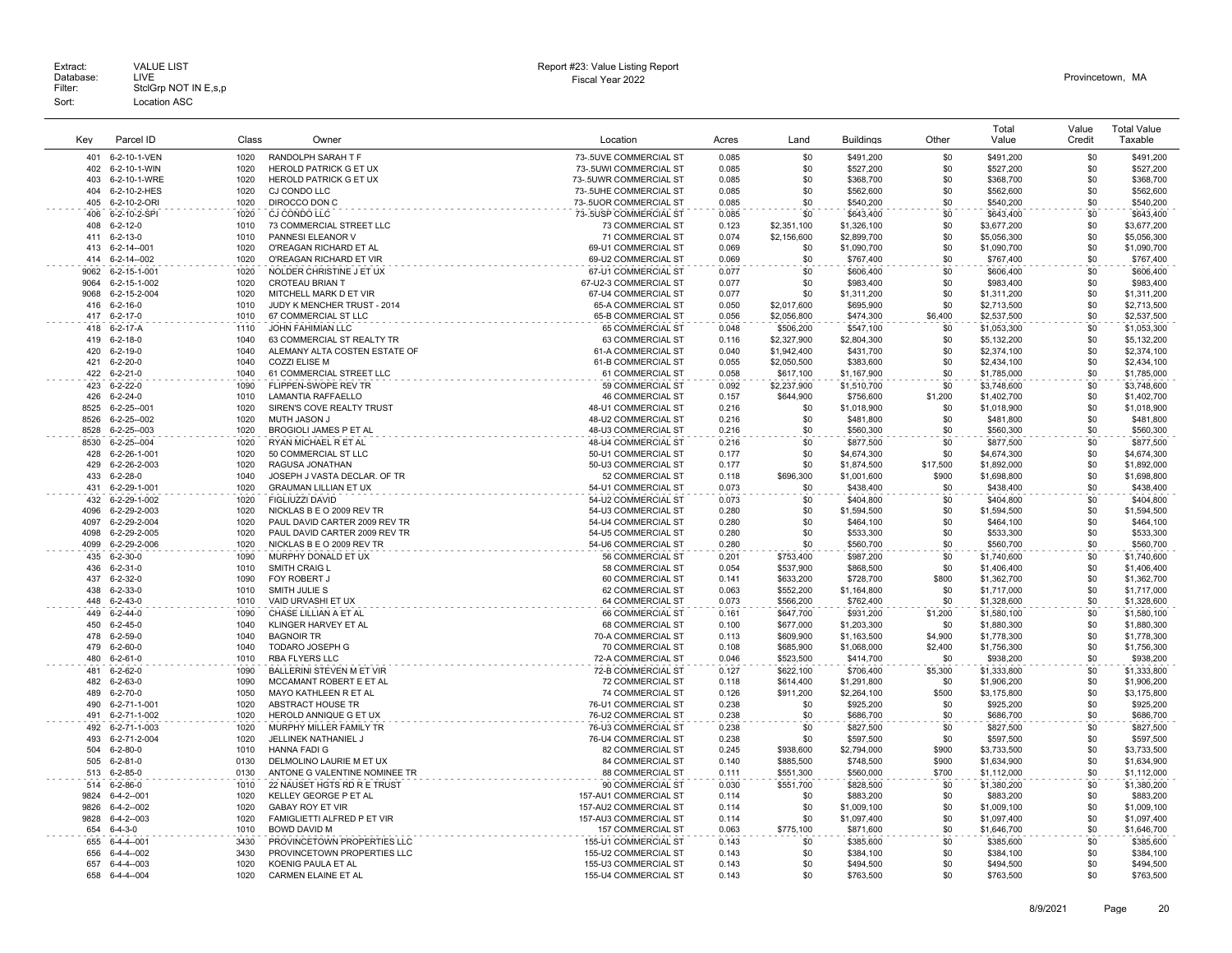|              |                              |              |                                                     |                                                  |                |                  |                        |            | Total                    | Value      | <b>Total Value</b>       |
|--------------|------------------------------|--------------|-----------------------------------------------------|--------------------------------------------------|----------------|------------------|------------------------|------------|--------------------------|------------|--------------------------|
| Kev          | Parcel ID                    | Class        | Owner                                               | Location                                         | Acres          | Land             | <b>Buildings</b>       | Other      | Value                    | Credit     | Taxable                  |
| 659          | $6 - 4 - 4 - 005$            | 1020         | <b>GARCIA DARIO DANIEL BUBEN</b>                    | 155-U5 COMMERCIAL ST                             | 0.143          | \$0              | \$646,100              | \$0        | \$646,100                | \$0        | \$646,100                |
| 660          | 6-4-5-1-001                  | 1020         | WALTON GALLERY NOMINEE TR                           | 153-U1 COMMERCIAL ST                             | 0.139          | \$0              | \$407,100              | \$0        | \$407,100                | \$0        | \$407,100                |
| 661          | 6-4-5-1-002                  | 1020         | FILARETOS WILLIAM A ET AL                           | 153-U2 COMMERCIAL ST                             | 0.139          | \$0              | \$698,400              | \$0        | \$698,400                | \$0        | \$698,400                |
| 662          | 6-4-5-1-003                  | 1020         | VAUGHAN DONALD E                                    | 153-U3 COMMERCIAL ST                             | 0.139          | \$0              | \$1,016,000            | \$0        | \$1,016,000              | \$0        | \$1,016,000              |
| 663          | 6-4-5-1-004                  | 1020         | SCHNEIDER RICHARD G JR                              | 153-U4 COMMERCIAL ST                             | 0.139          | \$0              | \$1,047,700            | \$0        | \$1,047,700              | \$0        | \$1,047,700              |
| 664          | 6-4-5-2-005                  | 1020         | 153 COMMERCIAL ST LLC                               | 153-U5 COMMERCIAL ST                             | 0.139          | \$0              | \$1,389,000            | \$0        | \$1,389,000              | \$0        | \$1,389,000              |
| 665          | 6-4-5-3-006                  | 1020         | 153 COMMERCIAL-6 LLC                                | 153-U6 COMMERCIAL ST                             | 0.139          | \$0              | \$2,080,400            | \$0        | \$2,080,400              | \$0        | \$2,080,400              |
| 666          | $6 - 4 - 6 - 0$              | 1040         | SMITH JOSEPH ET AL                                  | 151-A COMMERCIAL ST                              | 0.042          | \$1,718,100      | \$1,018,800            | \$0        | \$2,736,900              | \$0        | \$2,736,900              |
| 667          | $6 - 4 - 7 - 0$              | 1040         | BICKFORD SCOTT R ET AL                              | 151 COMMERCIAL ST                                | 0.055          | \$755,500        | \$969,100              | \$0        | \$1,724,600              | \$0        | \$1,724,600              |
| 668          | $6 - 4 - 8 - 0$              | 3260         | PAK JOHNNY Y K                                      | 149 COMMERCIAL ST                                | 0.046          | \$875,900        | \$263,600              | \$0        | \$1,139,500              | \$0        | \$1,139,500              |
| 669          | 6-4-9-1-A01                  | 1020         | SANDRY REALTY TRUST                                 | 149-A UA1 COMMERCIAL ST                          | 0.169          | \$0              | \$894,100              | \$0        | \$894,100                | \$0        | \$894,100                |
| 670          | 6-4-9-1-A02                  | 1020         | COCKERILL JOHN                                      | 149-A UA2 COMMERCIAL ST                          | 0.169          | \$0              | \$1,101,100            | \$0        | \$1,101.100              | \$0        | \$1,101,100              |
| 671          | 6-4-9-2-B01                  | 1020         | LAURA LOGUE ROOD LIVING TR                          | 149-A UB1 COMMERCIAL ST                          | 0.169          | \$0              | \$785,800              | \$0        | \$785,800                | \$0        | \$785,800                |
| 672          | 6-4-9-2-B02                  | 1020         | LAURA LOGUE ROOD LIVING TR                          | 149-A UB2 COMMERCIAL ST                          | 0.169          | \$0              | \$1,040,300            | \$0        | \$1,040,300              | \$0        | \$1,040,300              |
| 673          | 6-4-9-3-C01                  | 1020         | ACACIA BETHANY CORMIER LIV TR                       | 149-A UC1 COMMERCIAL ST                          | 0.169          | \$0              | \$506,800              | \$0        | \$506,800                | \$0        | \$506,800                |
| 674          | 6-4-9-3-C02                  | 1020         | RUSSO LAWRENCE J                                    | 149-A UC2 COMMERCIAL ST                          | 0.169          | \$0              | \$312,000              | \$0<br>\$0 | \$312,000                | \$0<br>\$0 | \$312,000                |
| 675<br>676   | 6-4-9-3-C03                  | 1020         | MCCABE REALTY TR                                    | 149-A UC3 COMMERCIAL ST                          | 0.169          | \$0              | \$623,800              |            | \$623,800                |            | \$623,800                |
| 677          | 6-4-10--C01<br>6-4-10--L01   | 3430<br>1020 | LOUIS IRREVOCABLE STREET<br>GELINEAU ERNEST F ET UX | 147-UC1 COMMERCIAL ST<br>147-UL1 COMMERCIAL ST   | 0.149<br>0.149 | \$0<br>\$0       | \$399,100<br>\$632,200 | \$0<br>\$0 | \$399,100<br>\$632,200   | \$0<br>\$0 | \$399,100<br>\$632,200   |
| 678          | 6-4-10--L02                  | 1020         | SNYDER JEFFREY                                      | 147-UL2 COMMERCIAL ST                            | 0.149          | \$0              | \$352,700              | \$0        | \$352,700                | \$0        | \$352,700                |
| 679          | 6-4-10--L03                  | 1020         | TIMMONS MARY P ET AL                                | 147-UL3 COMMERCIAL ST                            | 0.149          | \$0              | \$334,600              | \$0        | \$334,600                | \$0        | \$334,600                |
| 680          | 6-4-10--L04                  | 1020         | <b>ERICKSON J WILLIAMS</b>                          | 147-UL4 COMMERCIAL ST                            | 0.149          | \$0              | \$379,300              | \$0        | \$379,300                | \$0        | \$379,300                |
| 681          | 6-4-10--L05                  | 1020         | CUMMINGS CATHERINE A ET AL                          | 147-UL5 COMMERCIAL ST                            | 0.149          | \$0              | \$725,900              | \$0        | \$725,900                | \$0        | \$725,900                |
| 682          | 6-4-10--L06                  | 1020         | <b>ROGERS ANN L</b>                                 | 147-UL6 COMMERCIAL ST                            | 0.149          | \$0              | \$347,800              | \$0        | \$347,800                | \$0        | \$347,800                |
| 683          | 6-4-10--L07                  | 1020         | PRENETTA JAMES P ET UX                              | 147-UL7 COMMERCIAL ST                            | 0.149          | \$0              | \$383,300              | \$0        | \$383,300                | \$0        | \$383,300                |
| 684          | 6-4-10--L08                  | 1020         | DURKIN GOLDSMITH TR                                 | 147-UL8 COMMERCIAL ST                            | 0.149          | \$0              | \$372,600              | \$0        | \$372,600                | \$0        | \$372,600                |
| 685          | 6-4-10--L09                  | 1020         | JAEN RAFAEL E ET AL                                 | 147-UL9 COMMERCIAL ST                            | 0.149          | \$0              | \$379,800              | \$0        | \$379,800                | \$0        | \$379,800                |
| 686          | 6-4-10--L10                  | 1020         | CHAPMAN BERTRAND D                                  | 147-UL10 COMMERCIAL ST                           | 0.149          | \$0              | \$779.500              | \$0        | \$779.500                | \$0        | \$779,500                |
| 687          | 6-4-10--L11                  | 1020         | NADLER SALLY                                        | 147-UL11 COMMERCIAL ST                           | 0.149          | \$0              | \$385,200              | \$0        | \$385,200                | \$0        | \$385,200                |
| 688          | 6-4-10--L12                  | 1020         | LEONARD DAVID J ET AL                               | 147-UL12 COMMERCIAL ST                           | 0.149          | \$0              | \$796,300              | \$0        | \$796,300                | \$0        | \$796,300                |
| 689          | 6-4-11-1-M01                 | 3430         | CASTO JOSEPH M                                      | 145-UM1C COMMERCIAL ST                           | 0.254          | \$0              | \$211,600              | \$0        | \$211,600                | \$0        | \$211,600                |
| 690          | 6-4-11-1-M02                 | 3430         | LOUDEN JR LEO F                                     | 145-UM2C COMMERCIAL ST                           | 0.254          | \$0              | \$206,000              | \$0        | \$206,000                | \$0        | \$206,000                |
| 691          | 6-4-11-1-M03                 | 3430         | LOUDEN LEO F JR                                     | 145-UM3C COMMERCIAL ST                           | 0.254          | \$0              | \$225,500              | \$0        | \$225,500                | \$0        | \$225,500                |
| 9558         | 6-4-11-1-M1R                 | 1020         | MILLER EDWARD R                                     | 145-UM1R COMMERCIAL ST                           | 0.254          | \$0<br>\$0       | \$714,400              | \$0        | \$714,400                | \$0<br>\$0 | \$714,400                |
| 9559<br>9561 | 6-4-11-1-M2R<br>6-4-11-1-M3R | 1020<br>1020 | <b>GROVER TRACIE ET AL</b><br>O'BARR JAMES S ET AL  | 145-UM2R COMMERCIAL ST<br>145-UM3R COMMERCIAL ST | 0.254<br>0.254 | \$0              | \$424,000<br>\$477,400 | \$0<br>\$0 | \$424,000<br>\$477,400   | \$0        | \$424,000<br>\$477,400   |
| 692          | 6-4-11-2-B01                 | 1020         | FIELD MICHAEL E ET AL                               | 145-UB1 COMMERCIAL ST                            | 0.254          | \$0              | \$720,300              | \$0        | \$720,300                | \$0        | \$720,300                |
| 693          | 6-4-11-2-B02                 | 1020         | SIESSEL LINDA ET AL                                 | 145-UB2 COMMERCIAL ST                            | 0.254          | \$0              | \$599,200              | \$0        | \$599,200                | \$0        | \$599,200                |
| 694          | 6-4-11-2-B03                 | 1020         | LINDE RHONDA AT AL                                  | 145-UB3 COMMERCIAL ST                            | 0.254          | \$0              | \$679,900              | \$0        | \$679,900                | \$0        | \$679,900                |
| 695          | 6-4-11-2-B04                 | 1020         | <b>CLARK JAY ANTHONY</b>                            | 145-UB4 COMMERCIAL ST                            | 0.254          | \$0              | \$639,500              | \$0        | \$639,500                | \$0        | \$639,500                |
| 696          | 6-4-11-3-B05                 | 1020         | LAWRENCE R HYER REALTY TR                           | 145-UB5 COMMERCIAL ST                            | 0.254          | \$0              | \$1,570,100            | \$0        | \$1,570,100              | \$0        | \$1,570,100              |
| 697          | 6-4-12-0                     | 1090         | NICHOLAS G TAGARIS 2003 TRUST                       | 143 COMMERCIAL ST                                | 0.148          | \$2,128,400      | \$1,071,900            | \$0        | \$3,200,300              | \$0        | \$3,200,300              |
| 698          | $6 - 4 - 13 - 0$             | 0130         | PUZIO CHRISTOPHER ET VIR                            | 141 COMMERCIAL ST                                | 0.035          | \$836,200        | \$599,600              | \$0        | \$1,435,800              | \$0        | \$1,435,800              |
| 11909        | 6-4-14-1-00A                 | 1020         | <b>KANE STEVEN</b>                                  | 139-UA COMMERCIAL ST                             | 0.392          | \$0              | \$2,499,600            | \$0        | \$2,499,600              | \$0        | \$2,499,600              |
| 11911        | 6-4-14-2-00B                 | 1020         | ANDERSON JAY C                                      | 139-UB COMMERCIAL ST                             | 0.392          | \$0              | \$1,412,100            | \$0        | \$1,412,100              | \$0        | \$1,412,100              |
| 11913        | 6-4-14-3-00C                 | 1020         | ANDERSON JAY C                                      | 139-UC COMMERCIAL ST                             | 0.392          | \$0              | \$1,060,400            | \$0        | \$1,060,400              | \$0        | \$1,060,400              |
| 11916        | 6-4-14-3-00D                 | 3430         | ANDERSON JAY C                                      | 139-UD COMMERCIAL ST                             | 0.392          | \$0              | \$665,200              | \$0        | \$665,200                | \$0        | \$665,200                |
| 11918        | 6-4-14-3-0PH                 | 1020         | ANDERSON JAY C                                      | 139-UPH COMMERCIAL ST                            | 0.392          | \$0              | \$1,871,100            | \$0        | \$1,871,100              | \$0        | \$1,871,100              |
| 700          | $6 - 4 - 15 - 0$             | 0130         | 137 COMMERCIAL GMC PTOWN LLC                        | 137 COMMERCIAL ST                                | 0.036          | \$569,000        | \$663,500              | \$0        | \$1,232,500              | \$0        | \$1,232,500              |
| 702          | 6-4-16-1-00A                 | 1020         | O'DONNELL DANIEL K ET AL                            | 135-UA COMMERCIAL ST                             | 0.107          | \$0              | \$818,600              | \$0        | \$818,600                | \$0        | \$818,600                |
| 703          | 6-4-16-1-00B                 | 1020         | ZAIDNER EDUARDO Y                                   | 135-UB COMMERCIAL ST                             | 0.107          | \$0              | \$747,000              | \$0        | \$747,000                | \$0        | \$747,000                |
| 704<br>705   | 6-4-16-1-00C                 | 1020         | ELIZABETH S KLINGS REV TR                           | 135-UC COMMERCIAL ST                             | 0.107<br>0.107 | \$0              | \$517,400              | \$0<br>\$0 | \$517,400                | \$0        | \$517,400                |
| 706          | 6-4-16-2-00D<br>6-4-17-0     | 1020<br>3260 | TUMMINELLO MATTHEW ET VIR<br>JOON CORPORATION       | 135-UD COMMERCIAL ST<br>133 COMMERCIAL ST        | 0.059          | \$0<br>\$913,800 | \$336,300<br>\$251,500 | \$400      | \$336,300<br>\$1,165,700 | \$0<br>\$0 | \$336,300<br>\$1,165,700 |
| 707          | $6 - 4 - 18 - 0$             | 0310         | F J SANTOS LIVING TR                                | 131-A COMMERCIAL ST                              | 0.344          | \$2,276,300      | \$511,500              | \$47,100   | \$2,834,900              | \$0        | \$2,834,900              |
| 708          | $6 - 4 - 19 - 0$             | 0130         | JOHN FAHIMIAN LLC                                   | 131 COMMERCIAL ST                                | 0.069          | \$785,100        | \$724,400              | \$0        | \$1,509,500              | \$0        | \$1,509,500              |
| 709          | $6 - 4 - 20 - 0$             | 1090         | 129 COMMERCIAL ST CORP                              | 129 COMMERCIAL ST                                | 0.255          | \$940,400        | \$929,500              | \$6.200    | \$1,876,100              | \$0        | \$1,876,100              |
| 710          | 6-4-20-A                     | 3320         | TAVES BOATYARD NOMINEE TR                           | 129-R COMMERCIAL ST                              | 0.212          | \$656,100        | \$94,200               | \$0        | \$750,300                | \$0        | \$750,300                |
| 712          | 6-4-22-0                     | 1040         | MINORE MICHAEL PAUL II ET AL                        | 119 COMMERCIAL ST                                | 0.070          | \$787,100        | \$1,031,700            | \$0        | \$1,818,800              | \$0        | \$1,818,800              |
| 713          | $6 - 4 - 23 - 0$             | 1010         | RAFANELLI BRYAN ET VIR                              | 117 COMMERCIAL ST                                | 0.026          | \$665,100        | \$670,300              | \$0        | \$1,335,400              | \$0        | \$1,335,400              |
| 715          | 6-4-25-0                     | 1110         | <b>LAMONTAGNE REALTY TR</b>                         | 111 COMMERCIAL ST                                | 0.026          | \$1,605,700      | \$561,700              | \$0        | \$2,167,400              | \$0        | \$2,167,400              |
| 716          | $6 - 4 - 26 - 0$             | 1010         | BLUE SHUTTERS NOM TRUST                             | 109 COMMERCIAL ST                                | 0.069          | \$1,215,100      | \$275,500              | \$0        | \$1,490,600              | \$0        | \$1,490,600              |
| 717          | 6-4-27-0                     | 1010         | <b>REINHARDT GARY S</b>                             | 107 COMMERCIAL ST                                | 0.070          | \$1,873,900      | \$209,500              | \$8,000    | \$2,091,400              | \$0        | \$2,091,400              |
| 718          | 6-4-28--001                  | 1020         | OCONNOR MICHAEL D ET AL                             | 105-U1 COMMERCIAL ST                             | 0.115          | \$0              | \$1,387.400            | \$0        | \$1,387,400              | \$0        | \$1,387,400              |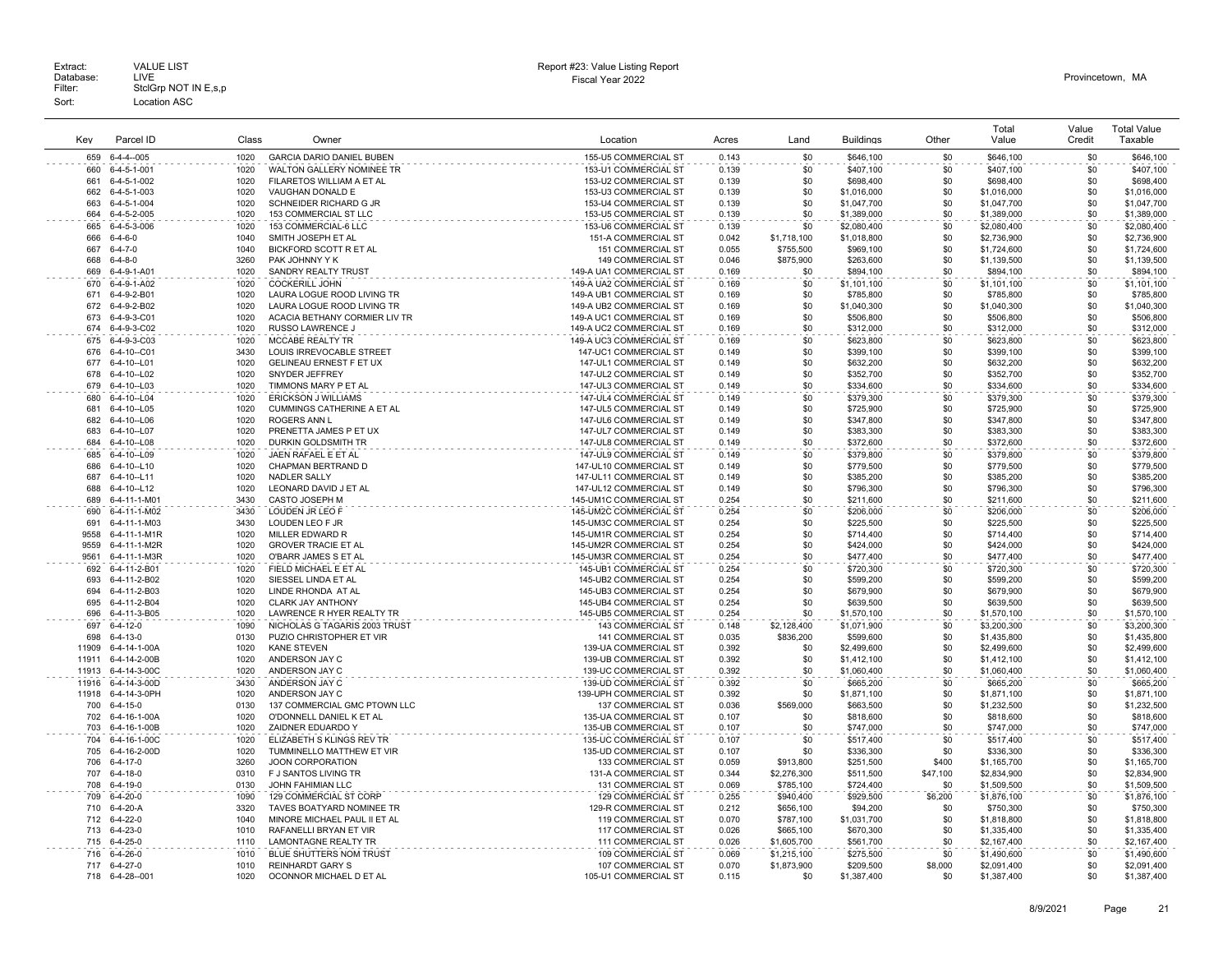| Key           | Parcel ID                              | Class        | Owner                                                   | Location                                       | Acres          | Land                   | <b>Buildings</b>       | Other          | Total<br>Value           | Value<br>Credit | <b>Total Value</b><br>Taxable |
|---------------|----------------------------------------|--------------|---------------------------------------------------------|------------------------------------------------|----------------|------------------------|------------------------|----------------|--------------------------|-----------------|-------------------------------|
| 719           | 6-4-28--002                            | 1020         | UPPER 105. LLC                                          | 105-U2 COMMERCIAL ST                           | 0.115          | \$0                    | \$1,474,100            | \$0            | \$1,474,100              | \$0             | \$1,474,100                   |
| 720           | 6-4-28-A                               | 1010         | WOOD-END LIGHT TR                                       | 103 COMMERCIAL ST                              | 0.115          | \$2,038,900            | \$588,100              | \$1,700        | \$2,628,700              | \$0             | \$2,628,700                   |
| 721           | 6-4-29--01A                            | 1020         | <b>BROWN PAUL A JR</b>                                  | 92-U1A COMMERCIAL ST                           | 0.136          | \$0                    | \$464,300              | \$0            | \$464,300                | \$0             | \$464,300                     |
| 722           | 6-4-29--01B                            | 1020         | MURPHY THOMAS ET UX                                     | 92-U1B COMMERCIAL ST                           | 0.136          | \$0                    | \$419,800              | \$0            | \$419,800                | \$0             | \$419,800                     |
| 723           | 6-4-29--01C                            | 1020         | SHAW JOEL M ET UX                                       | 92-U1C COMMERCIAL ST                           | 0.136          | \$0                    | \$501,200              | \$0            | \$501,200                | \$0<br>\$0      | \$501,200                     |
| 724<br>725    | 6-4-29--02A<br>6-4-29--02B             | 1020<br>1020 | DEBRIAE ERIK C ET AL<br>DESJARDINS DANIEL L             | 92-U2A COMMERCIAL ST<br>92-U2B COMMERCIAL ST   | 0.136<br>0.136 | \$0<br>\$0             | \$547,200<br>\$528,500 | \$0<br>\$0     | \$547,200<br>\$528,500   | \$0             | \$547,200<br>\$528,500        |
| 726           | $6 - 4 - 30 - 0$                       | 1040         | JAXWAY NOMINEE TR                                       | 94 COMMERCIAL ST                               | 0.086          | \$815,100              | \$968,400              | \$0            | \$1,783,500              | \$0             | \$1,783,500                   |
| 728           | 6-4-31-1-001                           | 1020         | BEAUDOIN DOUGLAS ET AL                                  | 96-U1 COMMERCIAL ST                            | 0.297          | \$0                    | \$1,743,200            | \$0            | \$1,743,200              | \$0             | \$1,743,200                   |
| 729           | 6-4-31-1-002                           | 1020         | GOSSELIN MICHAEL L ET AL                                | 96-U2 COMMERCIAL ST                            | 0.297          | \$0                    | \$1,063,600            | \$0            | \$1,063,600              | \$0             | \$1,063,600                   |
| 730           | 6-4-31-1-003                           | 1020         | <b>CHLECK RISA</b>                                      | 96-U3 COMMERCIAL ST                            | 0.297          | \$0                    | \$1,038,700            | \$0            | \$1,038,700              | \$0             | \$1,038,700                   |
| 731           | 6-4-31-2-004                           | 1020         | MOORE JR EDWARD J ET AL                                 | 96-U4 COMMERCIAL ST                            | 0.297          | \$0                    | \$1,153,200            | \$0            | \$1,153,200              | \$0             | \$1,153,200                   |
| 732           | 6-4-32-1-001                           | 1020         | <b>RASMUSSEN ERIC S</b>                                 | 98-U1 COMMERCIAL ST                            | 0.197          | \$0                    | \$701.100              | \$0            | \$701,100                | \$0             | \$701.100                     |
| 733           | 6-4-32-1-002                           | 1020         | MARIANNE HINKLE REV LIV TR                              | 98-U2 COMMERCIAL ST                            | 0.197          | \$0                    | \$670,200              | \$0            | \$670,200                | \$0             | \$670,200                     |
| 734<br>735    | 6-4-32-1-003<br>6-4-32-1-004           | 1020<br>1020 | SMITH STEPHEN E ET AL<br><b>LACROIX JOHN L</b>          | 98-U3 COMMERCIAL ST<br>98-U4 COMMERCIAL ST     | 0.197<br>0.197 | \$0<br>\$0             | \$563,800              | \$0<br>\$0     | \$563,800<br>\$716,500   | \$0<br>\$0      | \$563,800<br>\$716,500        |
| 736           | 6-4-32-2-005                           | 3430         | SMITH STEPHEN E ET AL                                   | 98-U5 COMMERCIAL ST                            | 0.197          | \$0                    | \$716,500<br>\$158,500 | \$0            | \$158,500                | \$0             | \$158,500                     |
| 737           | $6 - 4 - 33 - 0$                       | 1040         | PIRES ROXANNE                                           | 100 COMMERCIAL ST                              | 0.053          | \$572,000              | \$526,000              | \$0            | \$1,098,000              | \$0             | \$1,098,000                   |
| 8413          | $6 - 4 - 34 - 0$                       | 1040         | 299 SUMMER STREET LLC                                   | 104 COMMERCIAL ST                              | 0.055          | \$755,500              | \$628,700              | \$0            | \$1,384,200              | \$0             | \$1,384,200                   |
| 740           | $6 - 4 - 35 - 0$                       | 1010         | POUL-KARPEL COMM PROPERTY TR                            | 108 COMMERCIAL ST                              | 0.058          | \$762,300              | \$791,000              | \$0            | \$1,553,300              | \$0             | \$1,553,300                   |
| 741           | $6 - 4 - 36 - 0$                       | 1040         | FRESENIUS JOHN J ET AL                                  | 110 COMMERCIAL ST                              | 0.083          | \$810,200              | \$1,466,600            | \$0            | \$2,276,800              | \$0             | \$2,276,800                   |
| 742           | $6 - 4 - 37 - 0$                       | 1040         | DOWD JOHN D                                             | 112 COMMERCIAL ST                              | 0.076          | \$798,200              | \$576,100              | \$0            | \$1,374,300              | \$0             | \$1,374,300                   |
| 9028          | 6-4-107--001                           | 1020         | MAYEUX BRAD P                                           | 114-U1 COMMERCIAL ST                           | 0.079          | \$0                    | \$608,000              | \$0            | \$608,000                | \$0             | \$608,000                     |
| 9030          | 6-4-107--002                           | 1020         | CROSBY ROBERT F ET UX                                   | 114-U2 COMMERCIAL ST                           | 0.079          | \$0                    | \$461,500              | \$0            | \$461,500                | \$0             | \$461,500                     |
| 9032<br>10871 | 6-4-107--003<br>6-4-108-1-116          | 1020<br>1020 | XAVIER ANTONIO PALMER COCARD T<br><b>HALE KENNETH S</b> | 114-U3 COMMERCIAL ST<br>116-U116 COMMERCIAL ST | 0.079<br>0.126 | \$0<br>\$0             | \$925,000<br>\$967,500 | \$0<br>\$0     | \$925,000<br>\$967,500   | \$0<br>\$0      | \$925,000<br>\$967,500        |
| 10873         | 6-4-108-1-118                          | 1020         | SANTOS ROBERT P                                         | 118-U118 COMMERCIAL ST                         | 0.126          | \$0                    | \$1,034,400            | \$0            | \$1,034,400              | \$0             | \$1,034,400                   |
| 849           | 6-4-109-0                              | 0130         | <b>GOFF MICHAEL J</b>                                   | 120 COMMERCIAL ST                              | 0.071          | \$789,000              | \$390.300              | \$0            | \$1,179,300              | \$0             | \$1,179,300                   |
| 850           | 6-4-110-0                              | 1320         | WILLIAM T VUKOWICH REV TR                               | 120-A COMMERCIAL ST                            | 0.058          | \$7,900                | \$0                    | \$0            | \$7,900                  | \$0             | \$7,900                       |
| 851           | 6-4-111-0                              | 1050         | RICHARDS BOYD FRANK ET AL                               | 122 COMMERCIAL ST                              | 0.082          | \$808,500              | \$738,800              | \$0            | \$1,547,300              | \$0             | \$1,547,300                   |
| 858           | $6 - 4 - 118 - 0$                      | 1040         | LIEBERMAN & SCHNEIDER TRUST                             | 124 COMMERCIAL ST                              | 0.064          | \$775,100              | \$1,257,400            | \$0            | \$2,032,500              | \$0             | \$2,032,500                   |
| 859           | 6-4-119-0                              | 1110         | PASTER ROBERT S                                         | 128 COMMERCIAL ST                              | 0.185          | \$636,300              | \$1,106,300            | \$58,600       | \$1,801,200              | \$0             | \$1,801,200                   |
| 860           | 6-4-120-0                              | 1050         | PASTER ROBERT S                                         | 128-A COMMERCIAL ST                            | 0.068          | \$596,700              | \$241,600              | \$0            | \$838,300                | \$0             | \$838,300                     |
| 861<br>898    | $6 - 4 - 122 - 0$<br>$6 - 4 - 146 - 0$ | 1010<br>1110 | PACELLINI VINCENT V ET AL<br>TIFFANY LESLIE J           | 128-B COMMERCIAL ST<br>130-A COMMERCIAL ST     | 0.074<br>0.082 | \$605,400<br>\$554,400 | \$268,300<br>\$391,400 | \$1,300<br>\$0 | \$875,000<br>\$945,800   | \$0<br>\$0      | \$875,000<br>\$945,800        |
| 899           | $6 - 4 - 147 - 0$                      | 1010         | CLIFFFORD R TESTON REV TR                               | 130 COMMERCIAL ST                              | 0.027          | \$669,400              | \$399,600              | \$0            | \$1,069,000              | \$0             | \$1,069,000                   |
| 901           | 6-4-148--001                           | 3430         | PARSONS LESLIE                                          | 132-U1 COMMERCIAL ST                           | 0.065          | \$0                    | \$199,300              | \$0            | \$199,300                | \$0             | \$199,300                     |
| 902           | 6-4-148--002                           | 1020         | PARSONS LESLIE L                                        | 132-U2 COMMERCIAL ST                           | 0.065          | \$0                    | \$370,200              | \$0            | \$370,200                | \$0             | \$370,200                     |
| 903           | 6-4-148--003                           | 1020         | STONE KEITH R                                           | 132-U3 COMMERCIAL ST                           | 0.065          | \$0                    | \$539,000              | \$0            | \$539,000                | \$0             | \$539,000                     |
| 904           | 6-4-148--004                           | 1020         | SANGIRARDI MICHAEL ET AL                                | 132-U4 COMMERCIAL ST                           | 0.065          | \$0                    | \$609,300              | \$0            | \$609,300                | \$0             | \$609,300                     |
| 905           | 6-4-149-0                              | 0130         | <b>MARTIN DEBORAH</b>                                   | 134 COMMERCIAL ST                              | 0.045          | \$730,100              | \$514,100              | \$0            | \$1,244,200              | \$0             | \$1,244,200                   |
| 906           | 6-4-150--00A                           | 3430         | J & J BREAKWATER PROPERTIES LL                          | 136-UA COMMERCIAL ST                           | 0.047          | \$0                    | \$488,500              | \$0            | \$488,500                | \$0             | \$488,500                     |
| 907<br>908    | 6-4-150--00B                           | 1020<br>1020 | KAUFFMAN STEPHEN E<br>BUCACCI-PEZZULLO MARITAL TR       | 136-UB COMMERCIAL ST<br>136-UC COMMERCIAL ST   | 0.047          | \$0                    | \$437,800              | \$0<br>\$0     | \$437,800                | \$0<br>\$0      | \$437,800<br>\$512,400        |
| 909           | 6-4-150--00C<br>6-4-150--00D           | 1020         | O'TOOLE MICHAEL O'REGAN                                 | 136-UD COMMERCIAL ST                           | 0.047<br>0.047 | \$0<br>\$0             | \$512,400<br>\$350,200 | \$0            | \$512,400<br>\$350,200   | \$0             | \$350,200                     |
| 910           | 6-4-150--00E                           | 1020         | PRESTON JR DONALD G ET AL                               | 136-UE COMMERCIAL ST                           | 0.047          | \$0                    | \$684,300              | \$0            | \$684,300                | \$0             | \$684,300                     |
| 920           | 6-4-160-0                              | 1010         | <b>ADMIRALS TRUST</b>                                   | 138 COMMERCIAL ST                              | 0.073          | \$792,700              | \$659,300              | \$0            | \$1,452,000              | \$0             | \$1,452,000                   |
| 921           | $6 - 4 - 161 - 0$                      | 0310         | KULLER JEFFREY                                          | 140 COMMERCIAL ST                              | 0.055          | \$755,500              | \$519,200              | \$0            | \$1,274,700              | \$0             | \$1,274,700                   |
| 8839          | 6-4-162--001                           | 1020         | FORTIER BARBARA ET AL                                   | 142-U1 COMMERCIAL ST                           | 0.129          | \$0                    | \$735,200              | \$0            | \$735,200                | \$0             | \$735,200                     |
| 8842          | 6-4-162--002                           | 3430         | HENRIQUE CATHLEEN M                                     | 142-U2 COMMERCIAL ST                           | 0.129          | \$0                    | \$424,600              | \$0            | \$424,600                | \$0             | \$424,600                     |
| 8845          | 6-4-162--003                           | 1020         | STOVIAK CHARLES G ET AL                                 | 142-U3 COMMERCIAL ST                           | 0.129          | \$0                    | \$473,000              | \$0<br>\$0     | \$473,000                | \$0<br>\$0      | \$473,000                     |
| 8847          | 6-4-162--004                           | 1020         | <b>HORTON DANIEL</b>                                    | 142-U4 COMMERCIAL ST                           | 0.129          | \$0                    | \$490,800              |                | \$490,800                | \$0             | \$490,800                     |
| 933<br>8385   | 6-4-169-0<br>6-4-170--001              | 0130<br>1020 | <b>WALKER ROBERT E</b><br>CHAMBERS-KUSY LIVING TR       | 144 COMMERCIAL ST<br>146-U1 COMMERCIAL ST      | 0.051<br>0.050 | \$568,200<br>\$0       | \$573,300<br>\$521,100 | \$0<br>\$0     | \$1,141,500<br>\$521,100 | \$0             | \$1,141,500<br>\$521,100      |
| 8384          | 6-4-170--002                           | 3430         | CHAMBERS-KUSY LIVING TR                                 | 146-U2 COMMERCIAL ST                           | 0.050          | \$0                    | \$352,800              | \$0            | \$352,800                | \$0             | \$352,800                     |
| 8386          | 6-4-170--003                           | 1020         | CHAMBERS-KUSY LIVING TR                                 | 146-U3 COMMERCIAL ST                           | 0.050          | \$0                    | \$377,600              | \$0            | \$377,600                | \$0             | \$377,600                     |
| 8387          | 6-4-170--004                           | 1020         | HAMLIN DAVID M                                          | 146-U4 COMMERCIAL ST                           | 0.050          | \$0                    | \$254,100              | \$0            | \$254,100                | \$0             | \$254,100                     |
| 946           | 6-4-178-1-001                          | 0130         | 148 COMMERCIAL ST REALTY LLC                            | 148-U1 COMMERCIAL ST                           | 0.118          | \$0                    | \$541,000              | \$0            | \$541,000                | \$0             | \$541,000                     |
| 947           | 6-4-178-1-002                          | 1020         | OSHEA MARIE                                             | 148-U2 COMMERCIAL ST                           | 0.118          | \$0                    | \$644,700              | \$0            | \$644,700                | \$0             | \$644,700                     |
| 948           | 6-4-178-1-003                          | 1020         | COHN MERYL R                                            | 148-U3 COMMERCIAL ST                           | 0.118          | \$0                    | \$632,700              | \$0            | \$632,700                | \$0             | \$632,700                     |
| 949           | 6-4-178-2-004                          | 3430         | 1100 MADISON AVE REALTY LLC                             | 148-U4 COMMERCIAL ST                           | 0.118          | \$0                    | \$434,000              | \$0            | \$434,000                | \$0             | \$434,000                     |
| 950<br>951    | 6-4-178-3-005<br>6-4-179-0             | 3430<br>1050 | COHN MERYL R<br><b>ESTATE OF AMY GERMAIN</b>            | 148-U5 COMMERCIAL ST<br>150 COMMERCIAL ST      | 0.118<br>0.099 | \$0<br>\$793,100       | \$35,800               | \$0<br>\$0     | \$35,800<br>\$1,471,400  | \$0<br>\$0      | \$35,800<br>\$1,471,400       |
| 952           | 6-4-180-0                              | 0130         | MARLENE J SAWYER IRREVOCABL TR                          | 152 COMMERCIAL ST                              | 0.278          | \$719,500              | \$678,300<br>\$397.100 | \$0            | \$1,116,600              | \$0             | \$1,116,600                   |
|               |                                        |              |                                                         |                                                |                |                        |                        |                |                          |                 |                               |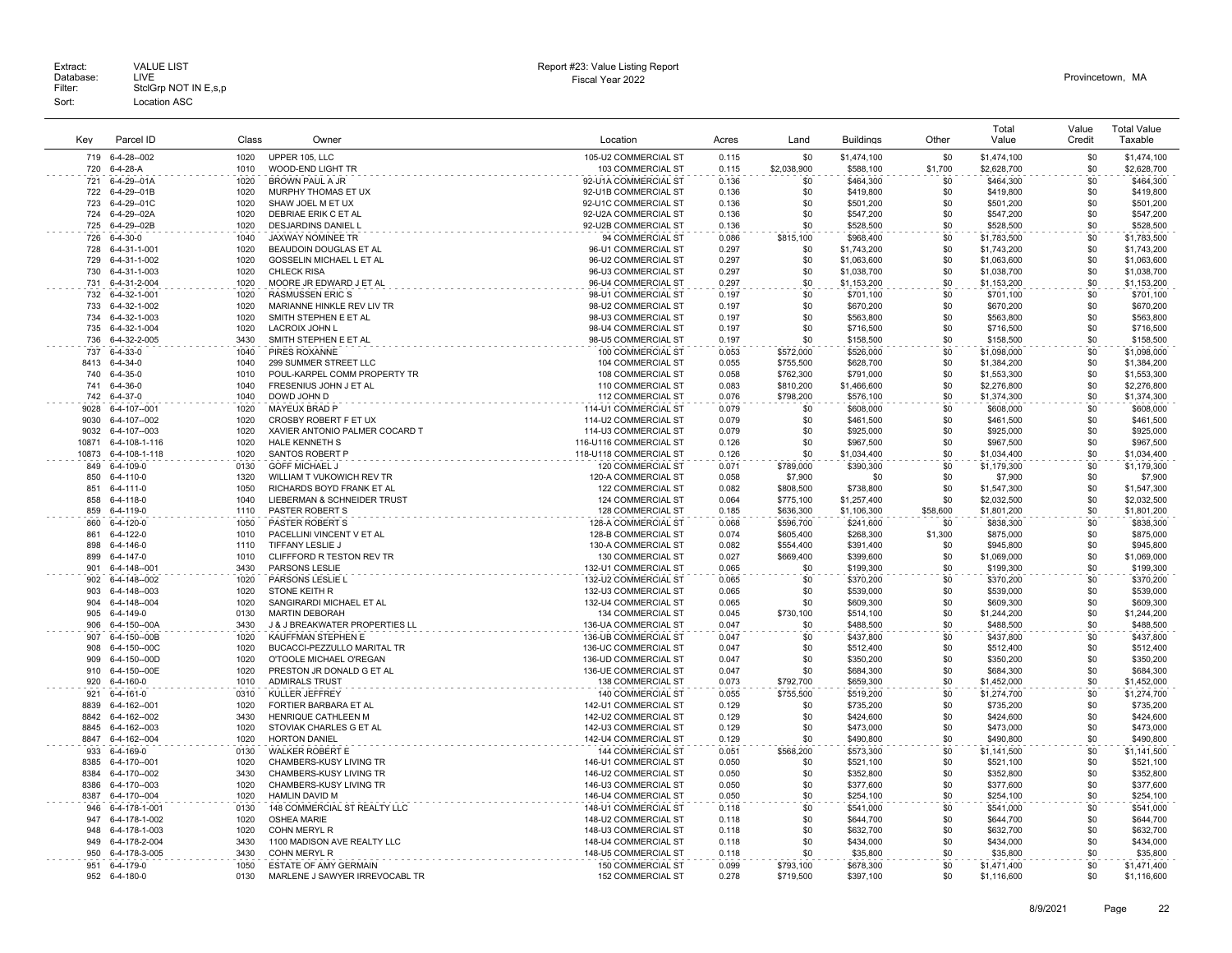| Extract:<br>Database:<br>Filter: | <b>VALUE LIST</b><br>LIVE<br>StclGrp NOT IN E,s,p | Report #23: Value Listing Report<br>Fiscal Year 2022 | Provincetown. MA |
|----------------------------------|---------------------------------------------------|------------------------------------------------------|------------------|
| Sort:                            | Location ASC                                      |                                                      |                  |

# Report #23: Value Listing Report

| Key          | Parcel ID                       | Class        | Owner                                              | Location                                       | Acres          | Land             | <b>Buildings</b>           | Other      | Total<br>Value             | Value<br>Credit | <b>Total Value</b><br>Taxable |
|--------------|---------------------------------|--------------|----------------------------------------------------|------------------------------------------------|----------------|------------------|----------------------------|------------|----------------------------|-----------------|-------------------------------|
| 8789         | 6-4-181--001                    | 3430         | WESTERN RESERVE REALTY TRUST                       | 154-U1 COMMERCIAL ST                           | 0.135          | \$0              | \$549,800                  | \$0        | \$549,800                  | \$0             | \$549,800                     |
| 8791         | 6-4-181--002                    | 1020         | PAK JOHNNY Y ET AL                                 | 154-U2 COMMERCIAL ST                           | 0.135          | \$0              | \$682,100                  | \$0        | \$682,100                  | \$0             | \$682,100                     |
| 8793         | 6-4-181--003                    | 1020         | <b>VANEK CHRISTIAN F</b>                           | 154-U3 COMMERCIAL ST                           | 0.135          | \$0              | \$791,900                  | \$0        | \$791,900                  | \$0             | \$791,900                     |
| 1064         | $7 - 2 - 1 - 0$                 | 3010         | 175 BEACH HOUSE LLC                                | 175 COMMERCIAL ST                              | 0.204          | \$2,656,600      | \$2,168,600                | \$2,500    | \$4,827,700                | \$0             | \$4,827,700                   |
| 1065         | $7 - 2 - 2 - 0$                 | 0310         | DYER FAMILY REALTY TRUST                           | 173 COMMERCIAL ST                              | 0.174          | \$2,187,700      | \$1,685,000                | \$0        | \$3,872,700                | \$0             | \$3,872,700                   |
| 1066         | $7 - 2 - 2 - A$                 | 0310         | DYER FAMILY REALTY TRUST                           | 169 COMMERCIAL ST                              | 0.033          | \$329,800        | \$215,000                  | \$0        | \$544,800                  | \$0             | \$544,800                     |
| 1067<br>1068 | 7-2-3-1-001<br>7-2-3-1-002      | 3430<br>3430 | PALMER XAVIER<br><b>COHORTS INC</b>                | 167-U1 COMMERCIAL ST<br>167-U2 COMMERCIAL ST   | 0.251<br>0.251 | \$0<br>\$0       | \$624,800<br>\$664,400     | \$0<br>\$0 | \$624,800<br>\$664,400     | \$0<br>\$0      | \$624,800<br>\$664,400        |
| 1069         | 7-2-3-1-003                     | 3430         | 167 COMMERCIAL STREET LLC                          | 167-U3 COMMERCIAL ST                           | 0.251          | \$0              | \$567,700                  | \$0        | \$567,700                  | \$0             | \$567,700                     |
| 1070         | 7-2-3-1-004                     | 1020         | OSTROW LOREN S ET VIR                              | 167-U4 COMMERCIAL ST                           | 0.251          | \$0              | \$1,606,700                | \$0        | \$1,606,700                | \$0             | \$1,606,700                   |
| 1071         | 7-2-3-1-005                     | 1020         | MAURO JAMES V ET AL                                | 167-U5 COMMERCIAL ST                           | 0.251          | \$0              | \$1,351,700                | \$0        | \$1,351,700                | \$0             | \$1,351,700                   |
| 1072         | 7-2-3-2-006                     | 1020         | HOWARTH BRADLEY D ET VIR                           | 167-U6 COMMERCIAL ST                           | 0.251          | \$0              | \$1,474,700                | \$0        | \$1,474,700                | \$0             | \$1,474,700                   |
| 1073         | 7-2-3-2-007                     | 1020         | HUNT EDWARD C ET AL                                | 167-U7 COMMERCIAL ST                           | 0.251          | \$0              | \$916,900                  | \$0        | \$916,900                  | \$0             | \$916,900                     |
| 1075         | 7-2-4--001                      | 1020         | JORDAN JAMES T ET AL                               | 165-U1 COMMERCIAL ST                           | 0.418          | \$0              | \$1,481,200                | \$0        | \$1,481,200                | \$0             | \$1,481,200                   |
| 1076<br>1077 | $7 - 2 - 4 - 002$<br>7-2-4--003 | 1020<br>1020 | <b>WATKINS MICHAEL J</b>                           | 165-U2 COMMERCIAL ST                           | 0.418<br>0.418 | \$0<br>\$0       | \$1,948,700                | \$0<br>\$0 | \$1,948,700                | \$0<br>\$0      | \$1,948,700                   |
| 1078         | 7-2-4--004                      | 1020         | 39 FRANKLIN ST REALTY TR<br>FREIER ERIC M ET AL    | 165-U3 COMMERCIAL ST<br>165-U4 COMMERCIAL ST   | 0.418          | \$0              | \$1,873,700<br>\$1,360,100 | \$0        | \$1,873,700<br>\$1,360,100 | \$0             | \$1,873,700<br>\$1,360,100    |
| 1079         | $7 - 2 - 5 - 0$                 | 3010         | THE BOATSLIP LLC                                   | 161 COMMERCIAL ST                              | 1.079          | \$3,527,100      | \$5,261,500                | \$67,100   | \$8,855,700                | \$0             | \$8,855,700                   |
| 1282         | 7-2-92-0                        | 1090         | <b>BURT NOMINEE TR</b>                             | <b>156 COMMERCIAL ST</b>                       | 0.110          | \$647,500        | \$948,500                  | \$200      | \$1,596,200                | \$0             | \$1,596,200                   |
| 1283         | 7-2-93-0                        | 0310         | <b>ROSE &amp; CROWN LLC</b>                        | 158 COMMERCIAL ST                              | 0.108          | \$847,300        | \$667,600                  | \$0        | \$1,514,900                | \$0             | \$1,514,900                   |
| 1284         | 7-2-94-0                        | 1090         | CABRAL JENNIFER EUGINA                             | 160 COMMERCIAL ST                              | 0.218          | \$711,400        | \$2,265,600                | \$7,100    | \$2,984,100                | \$0             | \$2,984,100                   |
| 10342        | 7-2-95-0                        | 0130         | MICHAEL F FERNON REV TRUST                         | 162 COMMERCIAL ST                              | 0.120          | \$657,200        | \$1,069,400                | \$0        | \$1,726,600                | \$0             | \$1,726,600                   |
| 1303         | 7-2-107-A                       | 1010         | PAVAO RONALD A ET UX                               | 168-A COMMERCIAL ST                            | 0.031          | \$326,300        | \$221,000                  | \$0        | \$547,300                  | \$0             | \$547,300                     |
| 1305<br>1306 | 7-2-109-0                       | 0310<br>0310 | PRINCE ALBERT LLC                                  | <b>164 COMMERCIAL ST</b>                       | 0.076          | \$494.100        | \$1,206,800                | \$0<br>\$0 | \$1,700,900                | \$0<br>\$0      | \$1,700,900                   |
| 1307         | 7-2-110-0<br>7-2-111--001       | 3430         | PREMIER INNS LLC<br>168 COMMERCIAL ST LLC          | 166 COMMERCIAL ST<br>168-U1 COMMERCIAL ST      | 0.089<br>0.100 | \$819,900<br>\$0 | \$1,210,600<br>\$291,100   | \$0        | \$2,030,500<br>\$291,100   | \$0             | \$2,030,500<br>\$291,100      |
| 1308         | 7-2-111--002                    | 1020         | ROBERT J GUTTAG 2006 REV TRUST                     | 168-U2 COMMERCIAL ST                           | 0.100          | \$0              | \$597,500                  | \$0        | \$597,500                  | \$0             | \$597,500                     |
| 1309         | 7-2-111--003                    | 1020         | ROBERT J GUTTAG 2006 REV TRUST                     | 168-U3 COMMERCIAL ST                           | 0.088          | \$0              | \$563,000                  | \$0        | \$563,000                  | \$0             | \$563,000                     |
| 1310         | 7-2-111--004                    | 3430         | 168 COMMERCIAL ST LLC                              | 168-U4 COMMERCIAL ST                           | 0.088          | \$0              | \$467,000                  | \$0        | \$467,000                  | \$0             | \$467,000                     |
| 9835         | 7-2-112--001                    | 3430         | TGT REALTY TR                                      | 170-U1 COMMERCIAL ST                           | 0.338          | \$0              | \$539,300                  | \$600      | \$539,900                  | \$0             | \$539,900                     |
| 9836         | 7-2-112--002                    | 3430         | <b>TGT REALTY TR</b>                               | 170-U2 COMMERCIAL ST                           | 0.338          | \$0              | \$1,014,300                | \$600      | \$1,014,900                | \$0             | \$1.014.900                   |
| 11770        | 7-2-112--003                    | 3430         | FHP OF PROVINCETOWN MA-D LLC                       | 170-U3 COMMERCIAL ST                           | 0.338          | \$0              | \$1,084,200                | \$0        | \$1,084,200                | \$0             | \$1,084,200                   |
| 9837         | 7-2-112-Z-P01                   | 1023<br>1023 | <b>ABSIR LLC</b><br>CORMIER ACACIA BETHANY         | 170-P1 COMMERCIAL ST                           | 0.338          | \$0<br>\$0       | \$75,200                   | \$0<br>\$0 | \$75,200                   | \$0<br>\$0      | \$75,200                      |
| 9838<br>9839 | 7-2-112-Z-P02<br>7-2-112-Z-P03  | 1023         | FIELD MICHAEL S                                    | 170-P2 COMMERCIAL ST<br>170-P3 COMMERCIAL ST   | 0.338<br>0.338 | \$0              | \$75,200<br>\$75,200       | \$0        | \$75,200<br>\$75,200       | \$0             | \$75,200<br>\$75,200          |
| 9840         | 7-2-112-Z-P04                   | 1023         | <b>COHORTS INC</b>                                 | 170-P4 COMMERCIAL ST                           | 0.338          | \$0              | \$75,200                   | \$0        | \$75,200                   | \$0             | \$75,200                      |
| 9841         | 7-2-112-Z-P05                   | 1023         | ALLISON MERYL A ET AL                              | 170-P5 COMMERCIAL ST                           | 0.338          | \$0              | \$75,200                   | \$0        | \$75,200                   | \$0             | \$75,200                      |
| 9842         | 7-2-112-Z-P06                   | 1023         | <b>TGT REALTY TR</b>                               | 170-P6 COMMERCIAL ST                           | 0.338          | \$0              | \$75,200                   | \$0        | \$75,200                   | \$0             | \$75.200                      |
| 9843         | 7-2-112-Z-P07                   | 1023         | <b>COTE KATHLEEN A</b>                             | 170-P7 COMMERCIAL ST                           | 0.338          | \$0              | \$75,200                   | \$0        | \$75,200                   | \$0             | \$75,200                      |
| 9844         | 7-2-112-Z-P08                   | 1023         | REEVES TALMADGE ET AL                              | 170-P8 COMMERCIAL ST                           | 0.338          | \$0              | \$75,200                   | \$0        | \$75,200                   | \$0             | \$75,200                      |
| 9845<br>9846 | 7-2-112-Z-P09<br>7-2-112-Z-P10  | 1023<br>1023 | <b>KUSHNER ANTHONY R</b><br><b>DEPALMA KAREN R</b> | 170-P9 COMMERCIAL ST<br>170-P10 COMMERCIAL ST  | 0.338<br>0.338 | \$0<br>\$0       | \$75,200<br>\$75,200       | \$0<br>\$0 | \$75,200<br>\$75,200       | \$0<br>\$0      | \$75,200<br>\$75,200          |
| 9847         | 7-2-112-Z-P11                   | 1023         | 168 COMMERCIAL ST LLC                              | 170-P11 COMMERCIAL ST                          | 0.338          | \$0              | \$75,200                   | \$0        | \$75,200                   | \$0             | \$75,200                      |
| 9848         | 7-2-112-Z-P12                   | 1023         | 168 COMMERCIAL ST LLC                              | 170-P12 COMMERCIAL ST                          | 0.338          | \$0              | \$75,200                   | \$0        | \$75,200                   | \$0             | \$75,200                      |
| 9849         | 7-2-112-Z-P13                   | 1023         | 168 COMMERCIAL ST LLC                              | 170-P13 COMMERCIAL ST                          | 0.338          | \$0              | \$75,200                   | \$0        | \$75,200                   | \$0             | \$75,200                      |
| 9850         | 7-2-112-Z-P14                   | 1023         | 168 COMMERCIAL ST LLC                              | 170-P14 COMMERCIAL ST                          | 0.338          | \$0              | \$75,200                   | \$0        | \$75,200                   | \$0             | \$75,200                      |
| 9851         | 7-2-112-Z-P15                   | 1023         | <b>ABSIR LLC</b>                                   | 170-P15 COMMERCIAL ST                          | 0.338          | \$0              | \$75,200                   | \$0        | \$75,200                   | \$0             | \$75,200                      |
| 9852         | 7-2-112-Z-P16                   | 1023         | ROBERT J GUTTAG 2006 REV TRUST                     | 170-P16 COMMERCIAL ST                          | 0.338          | \$0              | \$75,200                   | \$0        | \$75,200                   | \$0             | \$75,200                      |
| 9853         | 7-2-112-Z-P17                   | 1023         | ROBERT J GUTTAG 2006 REV TRUST                     | 170-P17 COMMERCIAL ST                          | 0.338          | \$0              | \$75,200                   | \$0        | \$75,200                   | \$0             | \$75,200                      |
| 9854<br>9855 | 7-2-112-Z-P18<br>7-2-112-Z-P19  | 1023<br>1023 | DORNAN ALAN R ET UX<br>168 COMMERCIAL STREET LLC   | 170-P18 COMMERCIAL ST<br>170-P19 COMMERCIAL ST | 0.338<br>0.338 | \$0<br>\$0       | \$75,200<br>\$75,200       | \$0<br>\$0 | \$75,200<br>\$75,200       | \$0<br>\$0      | \$75,200<br>\$75,200          |
| 9858         | 7-2-112-Z-P20                   | 1023         | 168 COMMERCIAL ST LLC                              | 170-P20 COMMERCIAL ST                          | 0.338          | \$0              | \$75,200                   | \$0        | \$75,200                   | \$0             | \$75,200                      |
| 11254        | 7-2-112-Z-P21                   | 1023         | RUTTER KENT GEOFFREY ET AL                         | 170-P21 COMMERCIAL ST                          | 0.338          | \$0              | \$75,200                   | \$0        | \$75,200                   | \$0             | \$75,200                      |
| 1359         | 7-2-139-0                       | 0310         | RAINBOW CONNECTION REALTY LLC                      | 174 COMMERCIAL ST                              | 0.176          | \$920,600        | \$1,665,500                | \$0        | \$2,586,100                | \$0             | \$2,586,100                   |
| 1360         | 7-2-140--001                    | 1020         | FRUEH MARIE-JANE                                   | 176-U1 COMMERCIAL ST                           | 0.076          | \$0              | \$459,300                  | \$0        | \$459,300                  | \$0             | \$459,300                     |
| 1361         | 7-2-140--002                    | 1020         | DORNAN ALAN RODERICK ET UX                         | 176-U2 COMMERCIAL ST                           | 0.076          | \$0              | \$393,100                  | \$0        | \$393,100                  | \$0             | \$393,100                     |
| 1362         | 7-2-140--003                    | 1020         | BRENNAN MARK C ET VIR                              | 176-U3 COMMERCIAL ST                           | 0.076          | \$0              | \$554,000                  | \$0        | \$554,000                  | \$0             | \$554,000                     |
| 1363         | 7-2-140--004                    | 1020         | BLETZER CHRISTOPHER S ET AL                        | 176-U4 COMMERCIAL ST                           | 0.076          | \$0              | \$467,900                  | \$0        | \$467,900                  | \$0             | \$467,900                     |
| 1364<br>1365 | 7-2-140--005<br>7-2-140--006    | 1020<br>1020 | NAZARIAN JOHN A<br>REEVES TALMADGE C ET AL         | 176-U5 COMMERCIAL ST<br>176-U6 COMMERCIAL ST   | 0.076<br>0.076 | \$0<br>\$0       | \$676,600<br>\$345,000     | \$0<br>\$0 | \$676,600<br>\$345,000     | \$0<br>\$0      | \$676,600<br>\$345,000        |
| 1366         | 7-2-140--007                    | 3430         | DELMOND JACK ET VIR                                | 176-U7 COMMERCIAL ST                           | 0.076          | \$0              | \$286,200                  | \$0        | \$286,200                  | \$0             | \$286,200                     |
| 1367         | 7-2-140--008                    | 3430         | DELMOND JACK ET VIR                                | 176-U8 COMMERCIAL ST                           | 0.076          | \$0              | \$394,000                  | \$0        | \$394,000                  | \$0             | \$394,000                     |
| 1369         | 7-2-142-0                       | 1050         | ANN J CARTWRIGHT REVOC LIV TR                      | 180 COMMERCIAL ST                              | 0.142          | \$422,700        | \$535,100                  | \$900      | \$958,700                  | \$0             | \$958,700                     |
|              | 1370 7-2-143-1-001              | 3430         | ALVINA NOMINEE TRUST                               | 182-U1 COMMERCIAL ST                           | 0.118          | \$0              | \$326,700                  | \$0        | \$326,700                  | \$0             | \$326.700                     |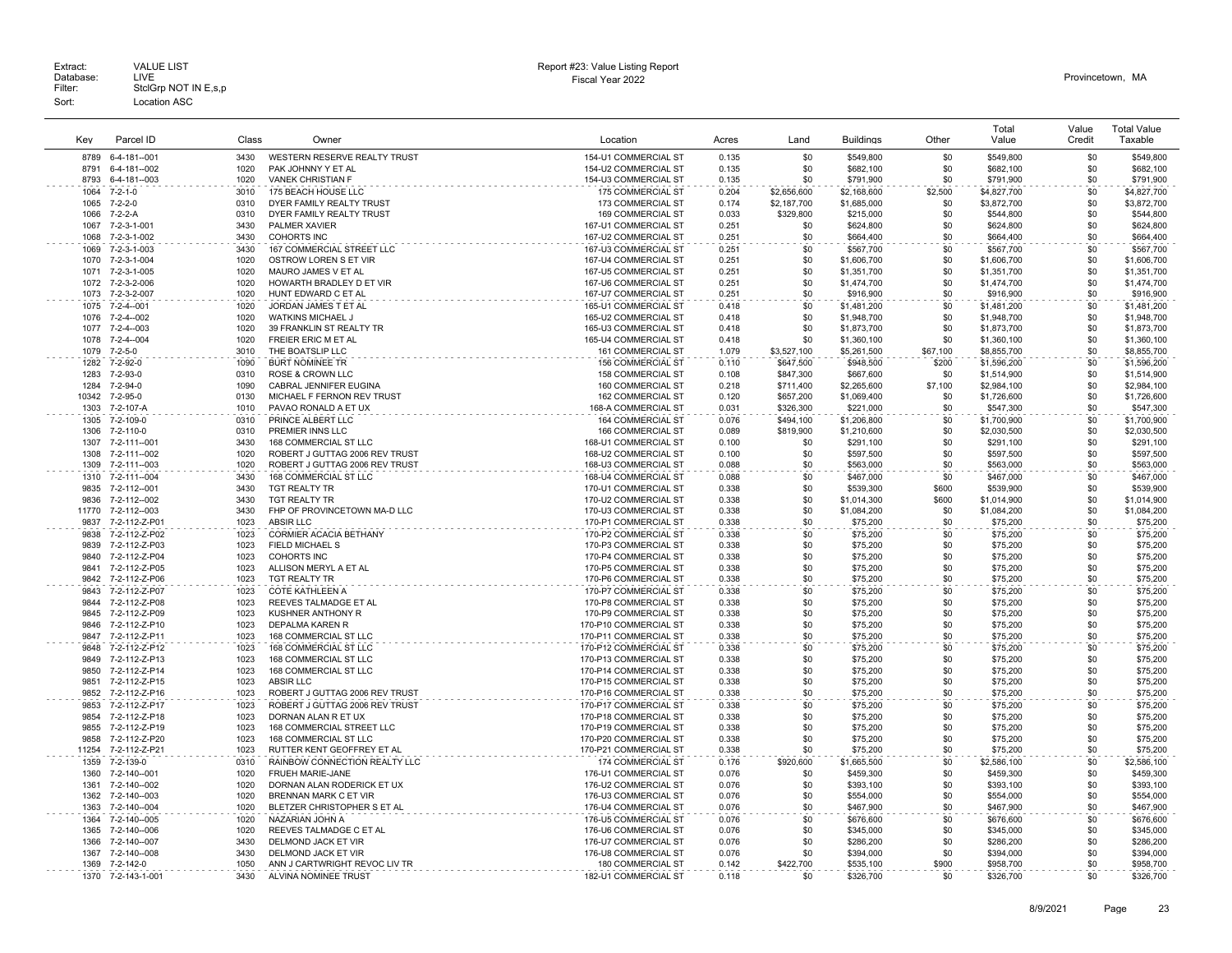|       |                    |       |                                |                               |       |             |                  |         | Total       | Value  | <b>Total Value</b> |
|-------|--------------------|-------|--------------------------------|-------------------------------|-------|-------------|------------------|---------|-------------|--------|--------------------|
| Key   | Parcel ID          | Class | Owner                          | Location                      | Acres | Land        | <b>Buildings</b> | Other   | Value       | Credit | Taxable            |
|       |                    |       |                                |                               |       |             |                  |         |             |        |                    |
| 1371  | 7-2-143-1-002      | 3430  | <b>MEILLEUR LARRY</b>          | 182-U2 COMMERCIAL ST          | 0.118 | \$0         | \$356,700        | \$0     | \$356,700   | \$0    | \$356,700          |
| 1372  | 7-2-143-1-003      | 1020  | MONTGOMERY ALAN CRAIG ET AL    | 182-U3 COMMERCIAL ST          | 0.118 | \$0         | \$454,300        | \$0     | \$454.300   | \$0    | \$454.300          |
| 1373  | 7-2-143-1-004      | 1020  | MONTGOMERY ALAN C ET AL        | 182-U4 COMMERCIAL ST          | 0.118 | \$0         | \$497,700        | \$0     | \$497,700   | \$0    | \$497,700          |
| 1374  | 7-2-143-2-005      | 1020  | MULLINS SUSAN B ET AL          | 182-U5 COMMERCIAL ST          | 0.118 | \$0         | \$651,500        | \$0     | \$651,500   | \$0    | \$651,500          |
| 1375  | 7-2-144-0          | 0310  | MARC ROLAND LLC                | <b>184 COMMERCIAL ST</b>      | 0.133 | \$543,400   | \$1,019,800      | \$0     | \$1,563,200 | \$0    | \$1,563,200        |
| 1376  | 7-2-145-0          | 3260  | ENZO - GUSTO, INC              | 186 COMMERCIAL ST             | 0.152 | \$1,073,200 | \$808,200        | \$2,000 | \$1,883,400 | \$0    | \$1,883,400        |
| 1409  | 7-2-167-0          | 0130  | <b>188 COMMERCIAL ST TRUST</b> | <b>188 COMMERCIAL ST</b>      | 0.035 | \$699,600   | \$698,300        | \$0     | \$1,397,900 | \$0    | \$1,397,900        |
| 1410  | 7-2-168-0          | 0310  | YINGLING JOHN L                | 190 COMMERCIAL ST             | 0.120 | \$862,600   | \$326,300        | \$0     | \$1,188,900 | \$0    | \$1,188,900        |
| 11771 | 7-2-169--001       | 1020  | SCOTT T DODD REV LIVING TR     | 192-U1 COMMERCIAL ST          | 0.089 | \$0         | \$482,000        | \$0     | \$482,000   | \$0    | \$482,000          |
|       |                    |       |                                |                               |       |             |                  |         |             |        |                    |
| 11773 | 7-2-169--002       | 1020  | SAMPSON JEFFREY STEPHEN ET AL  | 192-U2 COMMERCIAL ST          | 0.089 | \$0         | \$482,000        | \$0     | \$482,000   | \$0    | \$482,000          |
| 11775 | 7-2-169--003       | 1020  | <b>JDSD LLC</b>                | 192-U3 COMMERCIAL ST          | 0.089 | \$0         | \$438,000        | \$0     | \$438,000   | \$0    | \$438,000          |
| 11777 | 7-2-169--004       | 1020  | MCPHERSON GLORIA               | 192-U4 COMMERCIAL ST          | 0.089 | \$0         | \$419,500        | \$0     | \$419,500   | \$0    | \$419,500          |
| 11779 | 7-2-169--00A       | 3430  | FULL KIT INC                   | 192-UA COMMERCIAL ST          | 0.089 | \$0         | \$192,800        | \$0     | \$192,800   | \$0    | \$192,800          |
| 11781 | 7-2-169--00B       | 3430  | COLEBROOK REALTY LLC           | 192-UB COMMERCIAL ST          | 0.089 | \$0         | \$273,000        | \$0     | \$273,000   | \$0    | \$273,000          |
| 1470  | $7 - 4 - 3 - 0$    | 1040  | HALEY JOSEPH F ET VIR          | 214-A COMMERCIAL ST           | 0.196 | \$697,300   | \$287,600        | \$0     | \$984,900   | \$0    | \$984,900          |
| 1821  | $11 - 1 - 1 - 0$   | 3410  | SEAMENS SAVINGS BANK           | 221-223 COMMERCIAL ST         | 0.364 | \$2,052,200 | \$2,094,900      | \$4,300 | \$4,151,400 | \$0    | \$4,151,400        |
| 1822  | 11-1-1-4           | 0310  | <b>ROSE BRADFORD</b>           | 227-R COMMERCIAL ST           | 0.174 | \$918,900   | \$201,600        | \$0     | \$1,120,500 | \$0    | \$1,120,500        |
| 8570  | $11 - 1 - 3 - 001$ | 1020  | AHEARN BERNARD F ET UX         | 213-U1 COMMERCIAL ST          | 0.149 | \$0         | \$369,900        | \$0     | \$369,900   | \$0    | \$369,900          |
| 8571  | $11 - 1 - 3 - 002$ | 1020  | MACGREGOR J BRUCE              | 213-U2 COMMERCIAL ST          | 0.149 | \$0         | \$1,060,700      | \$0     | \$1,060,700 | \$0    | \$1,060,700        |
| 8572  | $11 - 1 - 3 - 003$ | 3430  | AQUARIUM MARKETPLACE LLC       | 213-U3 COMMERCIAL ST          | 0.149 | \$0         | \$343,000        | \$0     | \$343,000   | \$0    | \$343,000          |
| 8573  | $11 - 1 - 3 - 004$ | 3430  | AQUARIUM MARKETPLACE LLC       | 213-U4 COMMERCIAL ST          | 0.149 | \$0         | \$330,800        | \$0     | \$330,800   | \$0    | \$330,800          |
| 1825  | $11 - 1 - 4 - 0$   | 3250  | AQUARIUM WHARF REALTY TRUST    | 205-209 COMMERCIAL ST         | 0.296 | \$1,839,500 | \$691,600        | \$2,500 | \$2,533,600 | \$0    | \$2,533,600        |
|       |                    | 3430  |                                |                               |       |             |                  |         |             |        |                    |
| 1826  | 11-1-6-1-001       | 3430  | SCOTT NORMAN REALTY TR         | 193-U1 COMMERCIAL ST          | 0.324 | \$0         | \$253,000        | \$0     | \$253,000   | \$0    | \$253,000          |
| 1827  | 11-1-6-1-002       |       | SCOTT NORMAN REALTY TR         | 193-U2 COMMERCIAL ST          | 0.324 | \$0         | \$150,700        | \$0     | \$150,700   | \$0    | \$150,700          |
| 1828  | 11-1-6-1-003       | 3430  | <b>SCOTT NORMAN REALTY TR</b>  | 193-U3 COMMERCIAL ST          | 0.324 | \$0         | \$182,200        | \$0     | \$182,200   | \$0    | \$182,200          |
| 1829  | 11-1-6-1-004       | 3430  | SCOTT NORMAN REALTY TR         | 193-U4 COMMERCIAL ST          | 0.324 | \$0         | \$156,700        | \$0     | \$156,700   | \$0    | \$156,700          |
| 1830  | 11-1-6-1-005       | 3430  | SCOTT NORMAN REALTY TR         | 193-U5 COMMERCIAL ST          | 0.324 | \$0         | \$144,300        | \$500   | \$144,800   | \$0    | \$144,800          |
| 1831  | 11-1-6-1-06A       | 3430  | T AND K REALTY TR              | 193-U6A COMMERCIAL ST         | 0.324 | \$0         | \$217,600        | \$0     | \$217,600   | \$0    | \$217,600          |
| 1832  | 11-1-6-1-06B       | 3430  | T AND K REALTY TR              | 193-U6B COMMERCIAL ST         | 0.324 | \$0         | \$145,600        | \$0     | \$145,600   | \$0    | \$145,600          |
| 1833  | 11-1-6-2-006       | 3430  | FRANK & LEA CLUB PTOWN LLC     | 193-A U6 COMMERCIAL ST        | 0.324 | \$0         | \$1,891,300      | \$0     | \$1,891,300 | \$0    | \$1,891,300        |
| 1834  | 11-1-6-3-007       | 1020  | <b>SANTY LISA M</b>            | 199-U7 COMMERCIAL ST          | 0.324 | \$0         | \$306,400        | \$0     | \$306,400   | \$0    | \$306,400          |
| 1835  | 11-1-6-3-008       | 3430  | CAMAPLAN FBO MICHAEL MILLER IR | 199-U8 COMMERCIAL ST          | 0.324 | \$0         | \$178,200        | \$0     | \$178,200   | \$0    | \$178,200          |
| 1836  | 11-1-6-3-009       | 3430  | <b>MORIN LOUIS</b>             | 199-U9 COMMERCIAL ST          | 0.324 | \$0         | \$471,400        | \$0     | \$471,400   | \$0    | \$471.400          |
| 1837  | 11-1-6-3-010       | 3430  | SCOTT NORMAN REALTY TR         | 199-U10 COMMERCIAL ST         | 0.324 | \$0         | \$706,600        | \$0     | \$706,600   | \$0    | \$706,600          |
| 1838  | 11-1-6-3-011       | 3430  | ALATUS HOLDING LLC             | 199-U11 COMMERCIAL ST         | 0.324 | \$0         | \$310,800        | \$0     | \$310,800   | \$0    | \$310,800          |
|       |                    |       |                                |                               |       |             |                  |         |             |        |                    |
| 1839  | 11-1-6-3-012       | 1020  | MICHAEL F CAMARDELLO REV TR    | 199-U12 COMMERCIAL ST         | 0.324 | \$0         | \$787,900        | \$0     | \$787,900   | \$0    | \$787,900          |
| 1840  | 11-1-6-3-013       | 1020  | <b>TAYLOR DAVID L</b>          | 199-U13 COMMERCIAL ST         | 0.324 | \$0         | \$401,000        | \$0     | \$401.000   | \$0    | \$401,000          |
| 1841  | 11-1-6-3-014       | 1020  | SCHLUTER MICHAEL A             | 199-U14 COMMERCIAL ST         | 0.324 | \$0         | \$292,900        | \$0     | \$292,900   | \$0    | \$292,900          |
| 1842  | 11-1-6-3-015       | 1020  | SAFREED HARMON KELLY           | 199-U15 COMMERCIAL ST         | 0.324 | \$0         | \$369,400        | \$0     | \$369,400   | \$0    | \$369,400          |
| 1843  | 11-1-6-3-016       | 1020  | VALERIE SAMUELS REV TR         | 199-U16 COMMERCIAL ST         | 0.324 | \$0         | \$764,700        | \$0     | \$764,700   | \$0    | \$764,700          |
| 1844  | 11-1-6-3-017       | 1020  | DOOWOP 1000 NOM TRUST          | 199-U17 COMMERCIAL ST         | 0.324 | \$0         | \$741,800        | \$0     | \$741,800   | \$0    | \$741,800          |
| 1845  | 11-1-6-3-018       | 1020  | RUTTER KENT GEOFFREY ET AL     | 199-U18 COMMERCIAL ST         | 0.324 | \$0         | \$809,600        | \$0     | \$809,600   | \$0    | \$809,600          |
| 8495  | $11 - 1 - 7 - 001$ | 1020  | PICCINI BRIAN                  | 191-A U1 COMMERCIAL ST        | 0.092 | \$0         | \$1,273,200      | \$0     | \$1,273,200 | \$0    | \$1,273,200        |
| 8493  | 11-1-7--002        | 1020  | BATT WALTER ET AL              | 191-A U2 COMMERCIAL ST        | 0.092 | \$0         | \$1,045,500      | \$0     | \$1,045,500 | \$0    | \$1,045,500        |
| 1847  | $11 - 1 - 8 - 0$   | 0130  | 191 COMMERCIAL ST REALTY TRUST | .<br><b>191 COMMERCIAL ST</b> | 0.087 | \$505,600   | \$1,308,200      | \$0     | \$1,813,800 | \$0    | \$1,813,800        |
| 1850  | 11-1-10-0          | 3260  | 185 COMMERCIAL REALTY TR       | 183-185 COMMERCIAL ST         | 0.430 | \$2,563,200 | \$763,100        | \$9,800 | \$3,336,100 | \$0    | \$3,336,100        |
| 1851  | 11-1-11--001       | 3430  | RMJM LLC                       | 179-U1 COMMERCIAL ST          | 0.084 | \$0         | \$726,300        | \$0     | \$726,300   | \$0    | \$726,300          |
| 1852  | 11-1-11--002       | 3430  | <b>DINSMORE SCOTT</b>          | 179-U2 COMMERCIAL ST          | 0.084 | \$0         | \$455,200        | \$0     | \$455,200   | \$0    | \$455,200          |
|       |                    |       |                                |                               |       |             |                  |         |             |        |                    |
| 1853  | 11-1-11--003       | 1020  | <b>D'ALESSO PETER</b>          | 179-U3 COMMERCIAL ST          | 0.084 | \$0         | \$499,000        | \$0     | \$499,000   | \$0    | \$499,000          |
| 1854  | 11-1-11--004       | 1020  | MICHAEL F CAMARDELLO REV TR    | 179-U4 COMMERCIAL ST          | 0.084 | \$0         | \$703,000        | \$0     | \$703,000   | \$0    | \$703,000          |
| 1855  | 11-1-11--005       | 1020  | <b>BARTL RICHARD C</b>         | 179-U5 COMMERCIAL ST          | 0.084 | \$0         | \$719,700        | \$0     | \$719,700   | \$0    | \$719,700          |
| 1856  | 11-1-12-0          | 0310  | OUR MOMS LLC                   | 177 COMMERCIAL ST             | 0.085 | \$1,936,900 | \$458,000        | \$0     | \$2,394,900 | \$0    | \$2,394,900        |
| 1861  | $11 - 1 - 14 - 0$  | 3250  | KAVOURA DIMITRI                | 200 COMMERCIAL ST             | 0.064 | \$686,600   | \$345,900        | \$0     | \$1,032,500 | \$0    | \$1,032,500        |
| 1862  | $11 - 1 - 15 - 0$  | 0310  | <b>WINARD HAL</b>              | 206 COMMERCIAL ST             | 0.137 | \$546,200   | \$672,900        | \$0     | \$1,219,100 | \$0    | \$1,219,100        |
| 1863  | 11-1-16--00A       | 3430  | <b>MARIL-PATRICK NADJA</b>     | 210-UA COMMERCIAL ST          | 0.213 | \$0         | \$683,700        | \$0     | \$683,700   | \$0    | \$683,700          |
| 1864  | 11-1-16--00B       | 3430  | MAGUIRE JOHN JR                | 210-UB COMMERCIAL ST          | 0.213 | \$0         | \$521,800        | \$0     | \$521,800   | \$0    | \$521,800          |
| 1865  | 11-1-16--00C       | 0130  | MARIL-PATRICK NADJA            | 210-UC COMMERCIAL ST          | 0.213 | \$0         | \$235,000        | \$0     | \$235,000   | \$0    | \$235,000          |
| 1866  | 11-1-16--00D       | 1020  | MARIL-PATRICK NADJA            | 210-UD COMMERCIAL ST          | 0.213 | \$0         | \$427,500        | \$0     | \$427,500   | \$0    | \$427,500          |
| 1867  | $11 - 1 - 17 - 0$  | 0310  | <b>NEW ART REALTY CORP</b>     | 212-214 COMMERCIAL ST         | 0.568 | \$660,800   | \$2,576,200      | \$3,900 | \$3,240,900 | \$0    | \$3,240,900        |
| 10514 | $11 - 1 - 18 - 0$  | 3020  | 198 COMMERCIAL PROPCO LLC      | <b>198 COMMERCIAL ST</b>      | 0.048 | \$653.800   |                  | \$0     |             | \$0    | \$1,377,600        |
| 1869  | $11-3-1-A$         | 0130  |                                | 335 COMMERCIAL ST             |       |             | \$723,800        |         | \$1,377,600 |        |                    |
|       |                    |       | CLIPPER VENTURES REALTY TR     |                               | 0.052 | \$748,300   | \$344,200        | \$4,100 | \$1,096,600 | \$0    | \$1,096,600        |
| 1870  | 11-3-2-1-01A       | 3430  | AGGARWAL ASHOK.                | 333-U1A COMMERCIAL ST         | 0.274 | \$0         | \$720,000        | \$0     | \$720,000   | \$0    | \$720,000          |
| 1871  | 11-3-2-1-01B       | 3430  | <b>MEADS NANCY ANN</b>         | 333-U1B COMMERCIAL ST         | 0.274 | \$0         | \$778.300        | \$2.100 | \$780,400   | \$0    | \$780,400          |
|       | 1872 11-3-2-2-0R1  | 3430  | <b>BOATWORKS BUILDING LLC</b>  | 333-R U1 COMMERCIAL ST        | 0.268 | ፍሰ          | \$550,800        | .\$በ    | \$550,800   | \$0    | \$550,800          |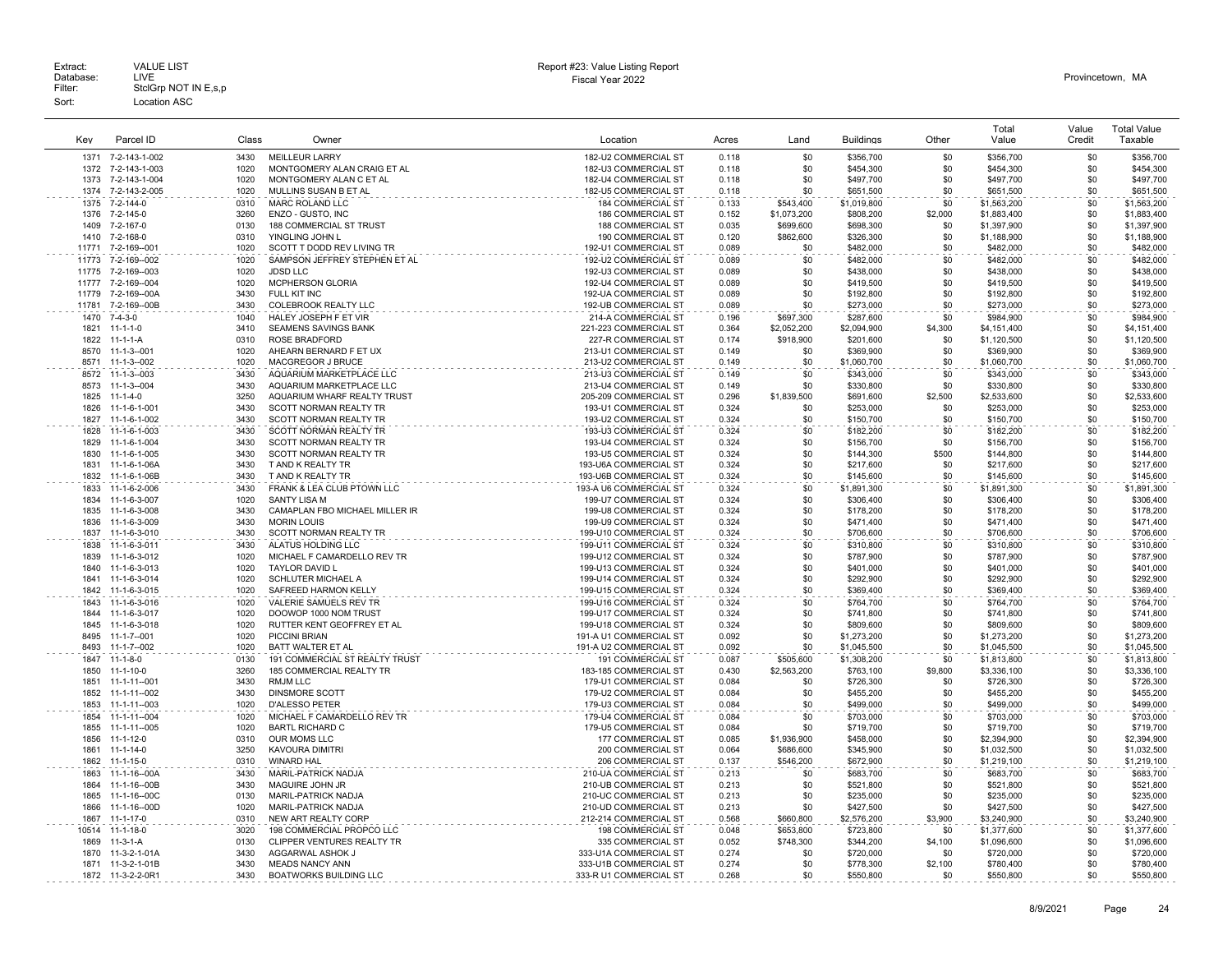|       |                    |       |                                |                         |       |             |                  |         | Total       | Value  | <b>Total Value</b> |
|-------|--------------------|-------|--------------------------------|-------------------------|-------|-------------|------------------|---------|-------------|--------|--------------------|
| Key   | Parcel ID          | Class | Owner                          | Location                | Acres | Land        | <b>Buildings</b> | Other   | Value       | Credit | Taxable            |
|       |                    |       |                                |                         |       |             |                  |         |             |        |                    |
| 1873  | 11-3-2-2-0R2       | 3430  | <b>BOATWORKS BUILDING LLC</b>  | 333-R U2 COMMERCIAL ST  | 0.268 | \$0         | \$282,900        | .\$በ    | \$282,900   | \$0    | \$282,900          |
| 1874  | 11-3-2-2-0R3       | 1020  | DAVIS THOMAS W ET AL           | 333-R U3 COMMERCIAL ST  | 0.268 | \$0         | \$666,400        | \$0     | \$666,400   | \$0    | \$666,400          |
| 1875  | 11-3-2-2-0R4       | 1020  | SPITZ JR JOHN ET VIR           | 333-R U4 COMMERCIAL ST  | 0.268 | \$0         | \$626,200        | \$0     | \$626,200   | \$0    | \$626,200          |
| 1876  | 11-3-2-2-0R5       | 1020  | MINER RANDALL J                | 333-R U5 COMMERCIAL ST  | 0.268 | \$0         | \$507,500        | \$0     | \$507,500   | \$0    | \$507,500          |
| 1877  | 11-3-2-2-0R6       | 1020  | DEMAIO CHRISTOPHER S           | 333-R U6 COMMERCIAL ST  | 0.268 | \$0         | \$530,200        | \$0     | \$530,200   | \$0    | \$530,200          |
| 1878  | 11-3-2-2-0R7       | 1020  | RAPOPORT MCCARTHY FAMILY TR    | 333-R U7 COMMERCIAL ST  | 0.268 | \$0         | \$972,000        | \$0     | \$972,000   | \$0    | \$972,000          |
| 1879  | 11-3-2-2-0R8       | 1020  | MACLEOD ROBERT ET AL           | 333-R U8 COMMERCIAL ST  | 0.268 | \$0         | \$934,900        | \$0     | \$934,900   | \$0    | \$934,900          |
| 1880  | 11-3-2-2-0R9       | 1020  | BALBONI SUSAN M ET UX          | 333-R U9 COMMERCIAL ST  | 0.268 | \$0         | \$533,200        | \$0     | \$533,200   | \$0    | \$533,200          |
| 11755 | 11-3-3-1-001       | 1020  | PARK JR KARL C ET AL           | 331-U1 COMMERCIAL ST    | 0.256 | \$0         | \$521,100        | \$0     | \$521,100   | \$0    | \$521,100          |
| 11756 | 11-3-3-1-002       | 1020  | FLANAGAN SEAN M ET VIR         | 331-U2 COMMERCIAL ST    | 0.000 | \$0         | \$477,100        | \$0     | \$477,100   | \$0    | \$477,100          |
| 11760 | 11-3-3-1-003       | 1020  | MONACO ANGELO                  | 331-U3 COMMERCIAL ST    | 0.256 | \$0         | \$489,200        | \$0     | \$489,200   | \$0    | \$489,200          |
| 11761 | 11-3-3-1-004       | 1020  | <b>GOUTHRO STEPHEN</b>         | 331-U4 COMMERCIAL ST    | 0.256 | \$0         | \$516,400        | \$0     | \$516,400   | \$0    | \$516,400          |
| 11752 | 11-3-3-1-00A       | 3430  | DOL-FIN DEVELOPMENT LLC        | 331-UA COMMERCIAL ST    | 0.256 | \$0         | \$478,300        | \$0     | \$478,300   | \$0    | \$478,300          |
| 11754 | 11-3-3-1-00B       | 3430  | DOL-FIN DEVELOPMENT LLC        | 331-UB COMMERCIAL ST    | 0.256 | \$0         | \$268,100        | \$0     | \$268,100   | \$0    | \$268,100          |
| 11762 | 11-3-3-2-005       | 1020  | COOK STEPHEN ZACHARY           | 331-U5 COMMERCIAL ST    | 0.256 | \$0         | \$281,700        | \$0     | \$281,700   | \$0    | \$281,700          |
| 11764 | 11-3-3-3-006       | 1020  | SOUSA KEVIN M ET UX            | 331-U6 COMMERCIAL ST    | 0.256 | \$0         | \$275,600        | \$0     | \$275,600   | \$0    | \$275,600          |
| 11766 | 11-3-3-4-007       | 1020  | MILLETT MITCHELL W             | 331-U7 COMMERCIAL ST    | 0.256 | \$0         | \$689,400        | \$0     | \$689,400   | \$0    | \$689,400          |
| 11768 | 11-3-3-5-008       | 1020  | CARRICO THOMAS JAY ET VIR      | 331-U8 COMMERCIAL ST    | 0.256 | \$0         | \$723.100        | \$0     | \$723,100   | \$0    | \$723,100          |
| 1882  | $11 - 3 - 4 - 0$   | 3250  | ARNOLD'S REALTY TR             | 329 COMMERCIAL ST       | 0.189 | \$1,311,200 | \$720,000        | \$0     | \$2,031,200 | \$0    | \$2,031,200        |
| 1883  | $11-3-5-0$         | 3260  | LUCO REALTY INC                | 323 COMMERCIAL ST       | 0.109 | \$1,432,900 | \$247,000        | \$0     | \$1,679,900 | \$0    | \$1,679,900        |
| 1884  | $11-3-6-0$         | 3260  | 321 COMMERCIAL ST REALTY LLC   | 321 COMMERCIAL ST       | 0.069 | \$2,209,600 | \$1,054,500      | \$2,100 | \$3,266,200 | \$0    | \$3,266,200        |
| 1885  | $11-3-7-0$         | 3250  | <b>ENOS VENTURES LLC</b>       | 317-319 COMMERCIAL ST   | 0.421 | \$2,253,800 | \$946,900        | \$0     | \$3,200,700 | \$0    | \$3,200,700        |
| 11508 | 11-3-8--001        | 3430  | COOL MOOSE PROVINCETOWN R LLC  | 315-U1 COMMERCIAL ST    | 0.073 | \$0         | \$1,512,700      | \$0     | \$1,512,700 | \$0    | \$1,512,700        |
| 11510 | 11-3-8--002        | 3430  | CAPPUCCINO 2 LLC               | 315-U2 COMMERCIAL ST    | 0.073 | \$0         | \$1,517,900      | \$0     | \$1,517,900 | \$0    | \$1,517,900        |
| 1888  | $11-3-10-0$        | 0310  | LOPES SQUARE PROPERTIES LLC    | 309 COMMERCIAL ST       | 0.056 | \$757.800   | \$604,500        | \$0     | \$1,362,300 | \$0    | \$1,362,300        |
| 1889  | 11-3-11-0          | 3250  | PROVINCETOWN CHAMBER           | 307 COMMERCIAL ST       | 0.081 | \$966,300   | \$639,100        | \$0     | \$1,605,400 | \$0    | \$1,605,400        |
| 1890  | $11 - 3 - 12 - 0$  | 3260  | POST OFFICE CAFE REALTY TR     | 303 COMMERCIAL ST       | 0.055 | \$902,900   | \$389,000        | \$0     | \$1,291,900 | \$0    | \$1,291,900        |
| 1891  | 11-3-13-0          | 3250  | 301 COMMERCIAL ST REALTY TR    | 301 COMMERCIAL ST       | 0.060 | \$916,400   | \$211,500        | \$0     | \$1,127,900 | \$0    | \$1,127,900        |
| 1892  | $11-3-14-0$        | 0310  | <b>BRITO NOMINEE TR</b>        | 299 COMMERCIAL ST       | 0.078 | \$381.700   | \$355,500        | \$0     | \$737,200   | \$0    | \$737,200          |
| 1894  | 11-3-15--002       | 1020  | WILSON ALEX J ET VIR           | 293-U2 COMMERCIAL ST    | 0.160 | \$0         | \$509,000        | \$0     | \$509,000   | \$0    | \$509,000          |
| 1895  | 11-3-15--003       | 1020  | CRISCUOLO DANIEL P             | 293-U3 COMMERCIAL ST    | 0.160 | \$0         | \$318,500        | \$0     | \$318,500   | \$0    | \$318,500          |
| 1896  | 11-3-15--004       | 1020  | STEBLEIN EDWARD J              | 293-U4 COMMERCIAL ST    | 0.160 | \$0         | \$301,700        | \$0     | \$301,700   | \$0    | \$301,700          |
| 1897  | 11-3-15--005       | 1020  | KUTRICK JR WALTER M            | 293-U5 COMMERCIAL ST    | 0.160 | \$0         | \$234,400        | \$0     | \$234,400   | \$0    | \$234,400          |
| 1898  | 11-3-15--006       | 1020  | <b>GERENA CESAR R</b>          | 293-U6 COMMERCIAL ST    | 0.160 | \$0         | \$290,800        | \$0     | \$290,800   | \$0    | \$290,800          |
| 1899  | 11-3-15--007       | 1020  | <b>GAST CYNTHIA</b>            | 293-U7 COMMERCIAL ST    | 0.160 | \$0         | \$254,500        | \$0     | \$254,500   | \$0    | \$254,500          |
| 1900  | 11-3-15--008       | 1020  | <b>COLLINS LARRY R</b>         | 293-U8 COMMERCIAL ST    | 0.160 | \$0         | \$218,300        | \$0     | \$218,300   | \$0    | \$218,300          |
| 1901  | 11-3-15--00A       | 3430  | STEPHEN J BOGGESS 2016 TR      | 293-UA COMMERCIAL ST    | 0.160 | \$0         | \$328,100        | \$0     | \$328,100   | \$0    | \$328,100          |
| 1902  | 11-3-15--00B       | 3430  | CAPE COD MORTGAGE TRUST        | 293-UB COMMERCIAL ST    | 0.160 | \$0         | \$329,400        | \$0     | \$329,400   | \$0    | \$329,400          |
| 1903  | 11-3-15--00C       | 3430  | CAPE COD MORTGAGE TRUST        | 293-UC COMMERCIAL ST    | 0.160 | \$0         | \$384,600        | \$0     | \$384,600   | \$0    | \$384,600          |
| 1904  | 11-3-15--00D       | 3430  | CAPE COD MORTGAGE TRUST        | 293-UD COMMERCIAL ST    | 0.160 | \$0         | \$231,400        | \$0     | \$231,400   | \$0    | \$231,400          |
| 1905  | 11-3-15--00E       | 3430  | CAPE COD MORTGAGE TRUST        | 293-UE COMMERCIAL ST    | 0.160 | \$0         | \$318,000        | \$0     | \$318,000   | \$0    | \$318,000          |
| 1906  | 11-3-15--00F       | 3430  | CAPE COD MORTGAGE TRUST        | 293-UF COMMERCIAL ST    | 0.160 | \$0         | \$756,500        | \$0     | \$756,500   | \$0    | \$756,500          |
| 1908  | 11-3-16--009       | 1020  | DIESSO RICHARD JOSEPH          | 291-U9 COMMERCIAL ST    | 0.163 | \$0         | \$698,700        | \$0     | \$698,700   | \$0    | \$698,700          |
| 1909  | 11-3-16--00G       | 3430  | CAPE COD MORTGAGE TRUST        | 291-UG COMMERCIAL ST    | 0.163 | \$0         | \$278.300        | \$0     | \$278,300   | \$0    | \$278,300          |
| 1910  | 11-3-16--00H       | 3430  | STEPHEN J BOGGESS 2016 TR      | 291-UH COMMERCIAL ST    | 0.163 | \$0         | \$542,000        | \$0     | \$542,000   | \$0    | \$542,000          |
| 1911  | 11-3-16--00J       | 3430  | CAPE COD MORTGAGE TRUST        | 291-UJ COMMERCIAL ST    | 0.163 | \$0         | \$462,800        | \$0     | \$462,800   | \$0    | \$462,800          |
| 1912  | 11-3-16--00K       | 3430  | CAPE COD MORTGAGE TRUST        | 291-UK COMMERCIAL ST    | 0.163 | \$0         | \$44,200         | \$0     | \$44,200    | \$0    | \$44,200           |
| 1913  | 11-3-16--00L       | 3430  | CAPE COD MORTGAGE TRUST        | 291-UL COMMERCIAL ST    | 0.163 | \$0         | \$129,600        | \$0     | \$129,600   | \$0    | \$129,600          |
| 1914  | 11-3-16--010       | 1020  | MORSE RONALD B JR              | 291-U10 COMMERCIAL ST   | 0.163 | \$0         | \$276,300        | \$0     | \$276,300   | \$0    | \$276,300          |
| 1915  | 11-3-17-0          | 0310  | OPOR REALTY TRUST              | 289 COMMERCIAL ST       | 0.025 | \$409,000   | \$313,300        | \$4,500 | \$726,800   | \$0    | \$726,800          |
| 1916  | 11-3-18-0          | 0310  | <b>MOPEX REALTY TR</b>         | 281-283 COMMERCIAL ST   | 0.123 | \$866,200   | \$866,500        | \$0     | \$1,732,700 | \$0    | \$1,732,700        |
| 1919  | 11-3-20-0          | 3250  | PROVINCETOWN ST PETERS CLUB IN | 277 COMMERCIAL ST       | 0.105 | \$1,007,900 | \$538,800        | \$0     | \$1,546,700 | \$0    | \$1,546,700        |
| 1920  | 11-3-20-A          | 3920  | PROVINCETOWN ST PETERS CLUB IN | 277-A COMMERCIAL ST     | 0.039 | \$127,800   | \$0              | \$0     | \$127,800   | \$0    | \$127,800          |
| 1922  | 11-3-21-0          | 0130  | KRANIOTAKIS GEORGE ET UX       | 275 COMMERCIAL ST       | 0.077 | \$1,142,700 | \$603,900        | \$0     | \$1,746,600 | \$0    | \$1,746,600        |
| 1923  | 11-3-22-0          | 0310  | 273 COMMERCIAL ST REALTY TR    | 273 COMMERCIAL ST<br>.  | 0.071 | \$1,878,500 | \$738,500        | \$0     | \$2,617,000 | \$0    | \$2,617,000        |
| 1924  | 11-3-23-0          | 0310  | 269 COMM LLC                   | 269-271 COMMERCIAL ST   | 0.075 | \$1,896,100 | \$500,100        | \$0     | \$2,396,200 | \$0    | \$2,396,200        |
| 1925  | 11-3-24-0          | 0310  | 265 COMM LLC                   | 265-267 COMMERCIAL ST   | 0.092 | \$1,963,100 | \$980,100        | \$0     | \$2,943,200 | \$0    | \$2,943,200        |
| 10301 | 11-3-25--001       | 1020  | JORDAN JAMES T ET AL           | 259-63-U1 COMMERCIAL ST | 0.426 | \$0         | \$881,000        | \$0     | \$881,000   | \$0    | \$881,000          |
| 10303 | 11-3-25--002       | 1020  | JORDAN JAMES TERRELL ET AL     | 259-63-U2 COMMERCIAL ST | 0.426 | \$0         | \$457,000        | \$0     | \$457,000   | \$0    | \$457,000          |
| 10305 | 11-3-25-003        | 1020  | NICOL FREDERIC ET AL           | 259-63-U3 COMMERCIAL ST | 0.426 | \$0         | \$912,100        | \$0     | \$912,100   | \$0    | \$912,100          |
| 10307 | 11-3-25--00A       | 3430  | <b>EMILY REALTY TRUST</b>      | 259-63-UA COMMERCIAL ST | 0.426 | \$0         | \$823,400        | \$0     | \$823,400   | \$0    | \$823,400          |
| 10310 | 11-3-25--00B       | 3430  | PTOWN HOLDINGS LLC             | 259-63-UB COMMERCIAL ST | 0.426 | \$0         | \$1,074,200      | \$0     | \$1,074,200 | \$0    | \$1,074,200        |
|       | 10311 11-3-25--00C | 3430  | <b>EMILY REALTY TRUST</b>      | 259-63-UC COMMERCIAL ST | 0.426 | \$0         | \$229,700        | \$0     | \$229,700   | \$0    | \$229,700          |
| 1927  | $11 - 3 - 26 - 0$  | 0310  | <b>SHALOM LOUISE</b>           | 255-257 COMMERCIAL ST   | 0.170 | \$2,179,100 | \$1,071,800      | \$0     | \$3,250,900 | \$0    | \$3,250,900        |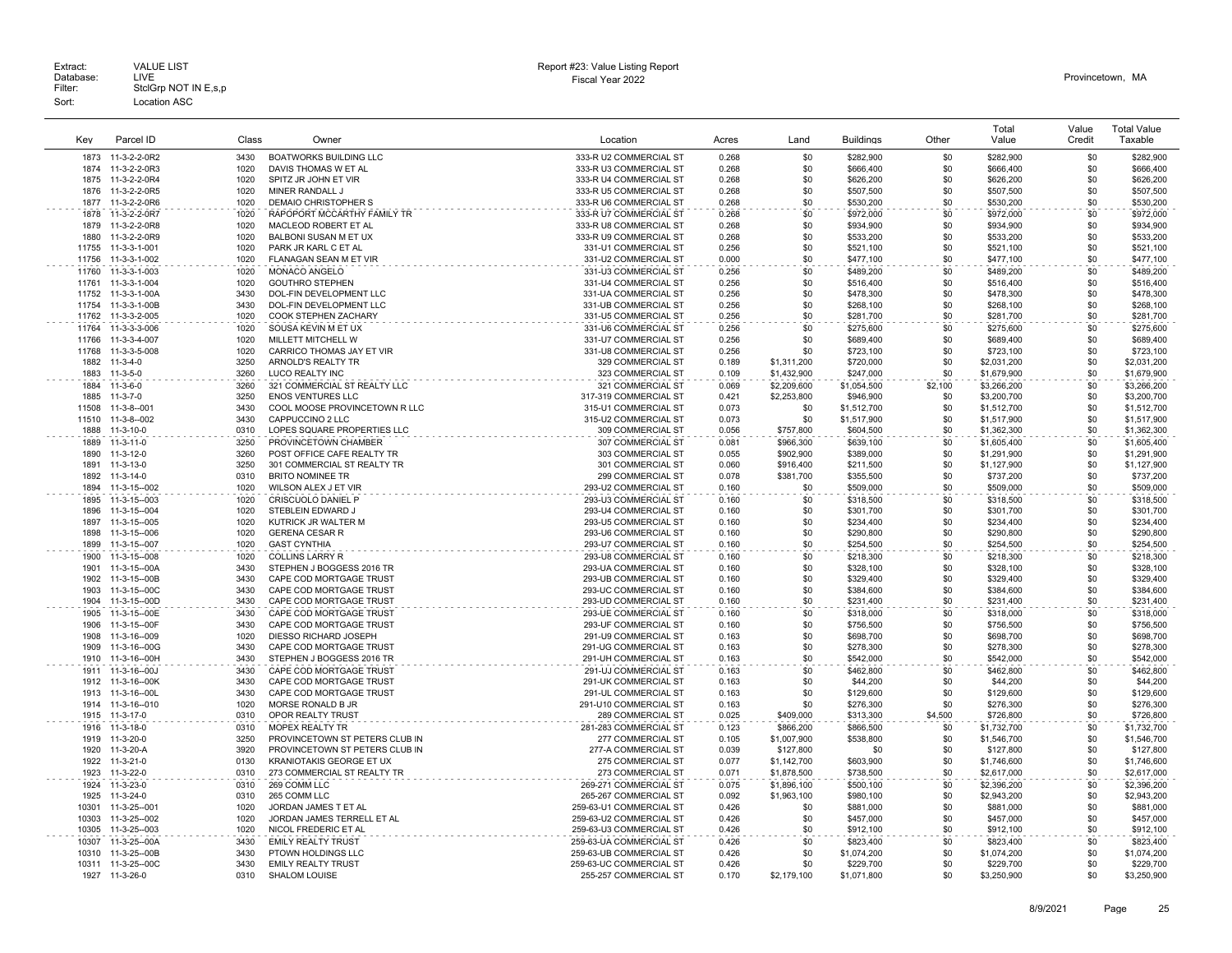|              |                              |              |                                                      |                                                |       |             |                        |            | Total       | Value      | <b>Total Value</b>     |
|--------------|------------------------------|--------------|------------------------------------------------------|------------------------------------------------|-------|-------------|------------------------|------------|-------------|------------|------------------------|
| Kev          | Parcel ID                    | Class        | Owner                                                | Location                                       | Acres | Land        | <b>Buildings</b>       | Other      | Value       | Credit     | Taxable                |
| 1929         | 11-3-28-0                    | 3250         | <b>HELLER JULIE</b>                                  | 253-A COMMERCIAL ST                            | 0.099 | \$587,400   | \$91,900               | \$2,400    | \$681,700   | \$0        | \$681,700              |
| 1930         | 11-3-29-0                    | 0130         | <b>SHALOM LOUISE</b>                                 | 251-253 COMMERCIAL ST                          | 0.076 | \$798,200   | \$1,188,700            | \$0        | \$1,986,900 | \$0        | \$1,986,900            |
| 1931         | 11-3-30-0                    | 3000         | CROWN & ANCHOR LLC                                   | 243-249 COMMERCIAL ST                          | 0.438 | \$3,025,100 | \$5,417,300            | \$26,600   | \$8,469,000 | \$0        | \$8,469,000            |
| 9105         | 11-3-32--003                 | 3430         | <b>WHALERS WHARF LLC</b>                             | 237-U3 COMMERCIAL ST                           | 0.479 | \$0         | \$210,200              | \$0        | \$210,200   | \$0        | \$210,200              |
| 9106         | 11-3-32--004                 | 3430         | WHALERS WHARF LLC                                    | 237-U4 COMMERCIAL ST                           | 0.479 | \$0         | \$148,500              | \$0        | \$148,500   | \$0        | \$148,500              |
| 9109         | 11-3-32--006                 | 3430         | WHALERS WHARF LLC                                    | 237-U6 COMMERCIAL ST                           | 0.479 | \$0         | \$187,100              | \$0        | \$187,100   | \$0        | \$187,100              |
| 9110         | 11-3-32--007                 | 3430         | <b>WHALERS WHARF LLC</b>                             | 237-U7 COMMERCIAL ST                           | 0.479 | \$0         | \$228,200              | \$0        | \$228,200   | \$0        | \$228,200              |
| 9116         | 11-3-32--010                 | 3430         | WHALERS WHARF LLC                                    | 237-U10 COMMERCIAL ST                          | 0.479 | \$0         | \$244,100              | \$0        | \$244,100   | \$0        | \$244,100              |
| 9117         | 11-3-32--011                 | 3430         | WHALERS WHARF LLC                                    | 237-U11 COMMERCIAL ST                          | 0.479 | \$0         | \$345,100              | \$0        | \$345,100   | \$0        | \$345,100              |
| 9118         | 11-3-32--012                 | 3430         | <b>WHALERS WHARF LLC</b>                             | 237-U12 COMMERCIAL ST                          | 0.479 | \$0         | \$244,400              | \$0        | \$244,400   | \$0        | \$244,400              |
| 9125         | 11-3-32--017                 | 3430         | WHALERS WHARF LLC                                    | 237-U17 COMMERCIAL ST                          | 0.479 | \$0         | \$173,500              | \$0        | \$173,500   | \$0        | \$173,500              |
|              | 11-3-32--018                 | 3430         | WHALERS WHARF LLC                                    | 237-U18 COMMERCIAL ST                          | 0.479 | \$0         |                        | \$0        | \$174,700   | \$0        |                        |
| 9126<br>9127 | 11-3-32--019                 | 3430         | <b>WHALERS WHARF LLC</b>                             | 237-U19 COMMERCIAL ST                          | 0.479 | \$0         | \$174,700<br>\$173,900 | \$0        | \$173,900   | \$0        | \$174,700<br>\$173,900 |
| 9101         |                              |              |                                                      |                                                | 0.479 |             |                        |            | \$229,300   | \$0        | \$229,300              |
| 9102         | 11-3-32--01A<br>11-3-32--01B | 3430<br>3430 | <b>WHALERS WHARF LLC</b><br><b>WHALERS WHARF LLC</b> | 237-U1A COMMERCIAL ST<br>237-U1B COMMERCIAL ST | 0.479 | \$0<br>\$0  | \$229,300<br>\$213,400 | \$0<br>\$0 | \$213,400   | \$0        | \$213,400              |
|              |                              | 3430         |                                                      |                                                | 0.479 | \$0         |                        | \$0        |             | \$0        |                        |
| 9133         | 11-3-32--020                 | 3430         | WHALERS WHARF LLC                                    | 237-U20 COMMERCIAL ST<br>237-U21 COMMERCIAL ST |       | \$0         | \$165,900              | \$0        | \$165,900   | \$0        | \$165,900              |
| 9134         | 11-3-32--021                 |              | <b>WHALERS WHARF LLC</b>                             |                                                | 0.479 |             | \$173,000              |            | \$173,000   |            | \$173,000              |
| 9135         | 11-3-32--022                 | 3430         | <b>WHALERS WHARF LLC</b>                             | 237-U22 COMMERCIAL ST                          | 0.479 | \$0         | \$175,100              | \$0        | \$175,100   | \$0        | \$175,100              |
| 9137<br>9138 | 11-3-32--023                 | 3430<br>3430 | WHALERS WHARF LLC                                    | 237-U23 COMMERCIAL ST                          | 0.479 | \$0<br>\$0  | \$174,700              | \$0<br>\$0 | \$174,700   | \$0        | \$174,700              |
| 9139         | 11-3-32--024                 |              | WHALERS WHARF LLC                                    | 237-U24 COMMERCIAL ST                          | 0.479 |             | \$166,500              |            | \$166,500   | \$0<br>\$0 | \$166,500              |
|              | 11-3-32--025                 | 3430         | WHALERS WHARF LLC                                    | 237-U25 COMMERCIAL ST                          | 0.479 | \$0         | \$910,500              | \$0        | \$910,500   |            | \$910,500              |
| 9146         | 11-3-32--029                 | 3430         | WHALERS WHARF LLC                                    | 237-U29 COMMERCIAL ST                          | 0.479 | \$0         | \$155,800              | \$0        | \$155,800   | \$0        | \$155,800              |
| 9103         | 11-3-32--02A                 | 3430         | <b>WHALERS WHARF LLC</b>                             | 237-U2A COMMERCIAL ST                          | 0.479 | \$0         | \$232,200              | \$0        | \$232,200   | \$0        | \$232,200              |
| 9104         | 11-3-32--02B                 | 3430         | <b>WHALERS WHARF LLC</b>                             | 237-U2B COMMERCIAL ST                          | 0.479 | \$0         | \$230,600              | \$0        | \$230,600   | \$0        | \$230,600              |
| 9147         | 11-3-32--030                 | 3430         | WHALERS WHARF LLC                                    | 237-U30 COMMERCIAL ST                          | 0.479 | \$0         | \$217,300              | \$0        | \$217,300   | \$0        | \$217,300              |
| 9154         | 11-3-32--034                 | 3430         | WHALERS WHARF LLC                                    | 237-U34 COMMERCIAL ST                          | 0.479 | \$0         | \$155,800              | \$0        | \$155,800   | \$0        | \$155,800              |
| 9155         | 11-3-32--035                 | 3430         | WHALERS WHARF LLC                                    | 237-U35 COMMERCIAL ST                          | 0.479 | \$0         | \$207,900              | \$0        | \$207,900   | \$0        | \$207,900              |
| 9156         | 11-3-32--036                 | 1020         | <b>WHALERS WHARF LLC</b>                             | 237-U36 COMMERCIAL ST                          | 0.479 | \$0         | \$900,100              | \$0        | \$900,100   | \$0        | \$900,100              |
| 9107         | 11-3-32-05A                  | 3430         | WHALERS WHARF LLC                                    | 237-U5A COMMERCIAL ST                          | 0.479 | \$0         | \$147,700              | \$0        | \$147,700   | \$0        | \$147,700              |
| 9108         | 11-3-32--05B                 | 3430         | <b>WHALERS WHARF LLC</b>                             | 237-U5B COMMERCIAL ST                          | 0.479 | \$0         | \$210,200              | \$0        | \$210,200   | \$0        | \$210,200              |
| 9111         | 11-3-32--08A                 | 3430         | WHALERS WHARF LLC                                    | 237-U8A COMMERCIAL ST                          | 0.479 | \$0         | \$121,700              | \$0        | \$121,700   | \$0        | \$121,700              |
| 9112         | 11-3-32--08B                 | 3430         | WHALERS WHARF LLC                                    | 237-U8B COMMERCIAL ST                          | 0.479 | \$0         | \$148,000              | \$0        | \$148,000   | \$0        | \$148,000              |
| 9113         | 11-3-32--09A                 | 3430         | WHALERS WHARF LLC                                    | 237-U9A COMMERCIAL ST                          | 0.479 | \$0         | \$204,300              | \$0        | \$204,300   | \$0        | \$204,300              |
| 9114         | 11-3-32--09B                 | 3430         | WHALERS WHARF LLC                                    | 237-U9B COMMERCIAL ST                          | 0.479 | \$0         | \$141,200              | \$0        | \$141,200   | \$0        | \$141,200              |
| 9120         | 11-3-32--13A                 | 3430         | WHALERS WHARF LLC                                    | 237-U13A COMMERCIAL ST                         | 0.479 | \$0         | \$245,200              | \$0        | \$245,200   | \$0        | \$245,200              |
| 9121         | 11-3-32--13B                 | 3430         | WHALERS WHARF LLC                                    | 237-U13B COMMERCIAL ST                         | 0.479 | \$0         | \$162,000              | \$0        | \$162,000   | \$0        | \$162,000              |
| 9140         | 11-3-32--26A                 | 3430         | WHALERS WHARF LLC                                    | 237-U26A COMMERCIAL ST                         | 0.479 | \$0         | \$113,000              | \$0        | \$113,000   | \$0        | \$113,000              |
| 9141         | 11-3-32--26B                 | 3430         | <b>WHALERS WHARF LLC</b>                             | 237-U26B COMMERCIAL ST                         | 0.479 | \$0         | \$114,500              | \$0        | \$114,500   | \$0        | \$114,500              |
| 9142         | 11-3-32--27A                 | 3430         | <b>WHALERS WHARF LLC</b>                             | 237-U27A COMMERCIAL ST                         | 0.479 | \$0         | \$114,500              | \$0        | \$114,500   | \$0        | \$114,500              |
| 9143         | 11-3-32--27B                 | 3430         | <b>WHALERS WHARF LLC</b>                             | 237-U27B COMMERCIAL ST                         | 0.479 | \$0         | \$114,500              | \$0        | \$114,500   | \$0        | \$114,500              |
| 9144         | 11-3-32--28A                 | 3430         | WHALERS WHARF LLC                                    | 237-U28A COMMERCIAL ST                         | 0.479 | \$0         | \$114,500              | \$0        | \$114,500   | \$0        | \$114,500              |
| 9145         | 11-3-32--28B                 | 3430         | WHALERS WHARF LLC                                    | 237-U28B COMMERCIAL ST                         | 0.479 | \$0         | \$113,000              | \$0        | \$113,000   | \$0        | \$113,000              |
| 9148         | 11-3-32--31A                 | 3430         | WHALERS WHARF LLC                                    | 237-U31A COMMERCIAL ST                         | 0.479 | \$0         | \$113,000              | \$0        | \$113,000   | \$0        | \$113,000              |
| 9149         | 11-3-32--31B                 | 3430         | <b>WHALERS WHARF LLC</b>                             | 237-U31B COMMERCIAL ST                         | 0.479 | \$0         | \$114,900              | \$0        | \$114,900   | \$0        | \$114,900              |
| 9150         | 11-3-32--32A                 | 3430         | <b>WHALERS WHARF LLC</b>                             | 237-U32A COMMERCIAL ST                         | 0.479 | \$0         | \$114,900              | \$0        | \$114,900   | \$0        | \$114,900              |
| 9151         | 11-3-32--32B                 | 3430         | WHALERS WHARF LLC                                    | 237-U32B COMMERCIAL ST                         | 0.479 | \$0         | \$114,900              | \$0        | \$114,900   | \$0        | \$114,900              |
| 9152         | 11-3-32--33A                 | 3430         | WHALERS WHARF LLC                                    | 237-U33A COMMERCIAL ST                         | 0.479 | \$0         | \$115,100              | \$0        | \$115,100   | \$0        | \$115,100              |
| 9153         | 11-3-32--33B                 | 3430         | WHALERS WHARF LLC                                    | 237-U33B COMMERCIAL ST                         | 0.479 | \$0         | \$112,700              | \$0        | \$112,700   | \$0        | \$112,700              |
| 1933         | 11-3-33-0                    | 3250         | MARINE SPECIALTIES INC                               | 235 COMMERCIAL ST                              | 0.152 | \$2,148,000 | \$362,900              | \$1,800    | \$2,512,700 | \$0        | \$2,512,700            |
| 1934         | 11-3-34-0                    | 0310         | 229 REALTY TR                                        | 227-229 COMMERCIAL ST                          | 0.309 | \$1,013,000 | \$1,263,100            | \$0        | \$2,276,100 | \$0        | \$2,276,100            |
| 1935         | 11-3-35-0                    | 0310         | TOPKNOT PROPERTIES LLC                               | 225 COMMERCIAL ST                              | 0.102 | \$1,698,200 | \$473,000              | \$0        | \$2,171,200 | \$0        | \$2,171,200            |
| 8544         | 11-3-36--001                 | 3430         | <b>JKG REALTY LLC</b>                                | 220-U1 COMMERCIAL ST                           | 0.291 | \$0         | \$1,139,300            | \$0        | \$1,139,300 | \$0        | \$1,139,300            |
| 8545         | 11-3-36--002                 | 3430         | PENSCO TR CO LLC CUSTODIAN FBO                       | 220-U2 COMMERCIAL ST                           | 0.291 | -\$0        | \$595,700              | \$0        | \$595,700   | \$0        | \$595,700              |
| 8546         | 11-3-36--003                 | 1020         | JUDD JAMES B ET VIR                                  | 220-U3 COMMERCIAL ST                           | 0.291 | -\$0        | \$588,700              | \$0        | \$588,700   | \$0        | \$588,700              |
| 1937         | 11-3-37-0                    | 3250         | MASONIC BUILDING ASSN INC                            | 222 COMMERCIAL ST                              | 0.081 | \$771,500   | \$557,600              | \$0        | \$1,329,100 | \$0        | \$1,329,100            |
| 1944         | $11 - 3 - 43 - 0$            | 0130         | <b>VORELL REALTY TR</b>                              | 226-228 COMMERCIAL ST                          | 0.064 | \$479,900   | \$723,500              | \$0        | \$1,203,400 | \$0        | \$1,203,400            |
| 1945         | 11-3-44-0                    | 0310         | MUSEUM REALTY CORP OF CAPE COD                       | 230 COMMERCIAL ST                              | 0.127 | \$870,900   | \$1,292,500            | \$0        | \$2,163,400 | \$0        | \$2,163,400            |
| 1946         | $11-3-45-0$                  | 0310         | <b>ASEA NOMINEE TR</b>                               | 234 COMMERCIAL ST                              | 0.140 | \$421,700   | \$1,203,000            | \$400      | \$1,625,100 | \$0        | \$1,625,100            |
| 1947         | $11-3-46-0$                  | 3640         | UNITARIAN UNIVERSALIST CHURCH                        | 236 COMMERCIAL ST                              | 0.254 | \$0         | \$380,800              | \$0        | \$380,800   | \$0        | \$380,800              |
| 1949         | $11-3-47-0$                  | 0130         | ACEVEDO HERBRET ET VIR                               | 240 COMMERCIAL ST                              | 0.087 | \$505.600   | \$1,527,400            | \$0        | \$2,033,000 | \$0        | \$2,033,000            |
| 1950         | 11-3-48-0                    | 3250         | <b>BARRY TIMOTHY F</b>                               | 242 COMMERCIAL ST                              | 0.105 | \$340,100   | \$271,100              | \$0        | \$611,200   | \$0        | \$611,200              |
| 1951         | 11-3-49-0                    | 3250         | <b>COMMERCIAL POINT LLC</b>                          | 244 COMMERCIAL ST                              | 0.060 | \$595,600   | \$228,500              | \$0        | \$824,100   | \$0        | \$824,100              |
| 1952         | 11-3-50-0                    | 0130         | THE JOEL NEWMAN REV TRUST                            | 246 COMMERCIAL ST                              | 0.087 | \$505,600   | \$712,400              | \$0        | \$1,218,000 | \$0        | \$1,218,000            |
| 1953         | 11-3-51-0                    | 0130         | <b>VIN'S EMMA LLC</b>                                | 248 COMMERCIAL ST                              | 0.169 | \$566,000   | \$666,500              | \$0        | \$1,232,500 | \$0        | \$1,232,500            |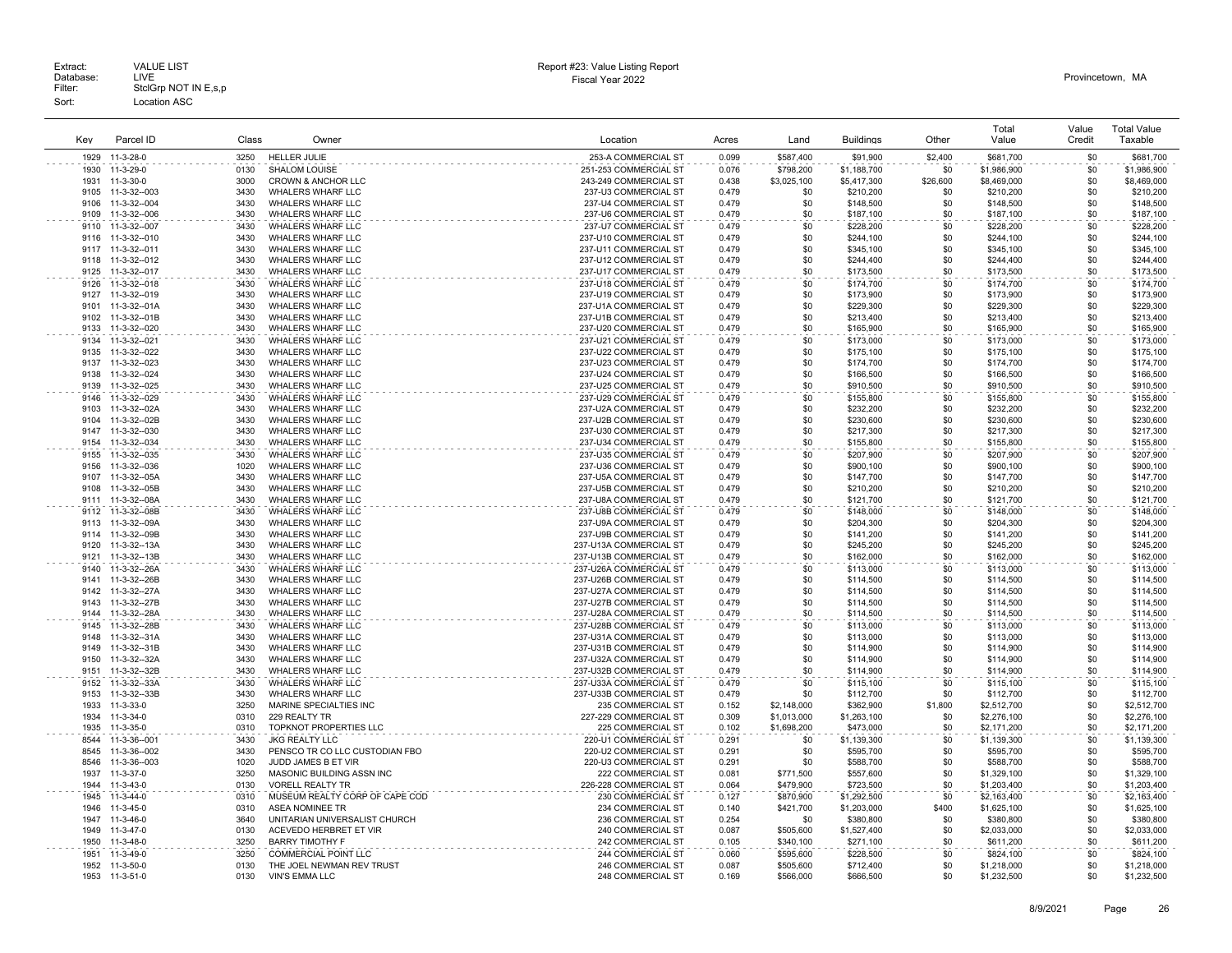| Key           | Parcel ID      | Class        | Owner                                      | Location                                         | Acres | Land        | <b>Buildings</b> | Other      | Total<br>Value           | Value<br>Credit | <b>Total Value</b><br>Taxable |
|---------------|----------------|--------------|--------------------------------------------|--------------------------------------------------|-------|-------------|------------------|------------|--------------------------|-----------------|-------------------------------|
| 1995          | 11-3-78-0      | 0310         | SOUZA LLC                                  | 252 COMMERCIAL ST                                | 0.105 | \$522,000   | \$1,391,400      | \$0        | \$1,913,400              | \$0             | \$1,913,400                   |
| 1997          | 11-3-80-0      | 3250         | CHURCH POINT LLC                           | 258 COMMERCIAL ST                                | 0.179 | \$1,103,500 | \$939,400        | \$0        | \$2,042,900              | \$0             | \$2,042,900                   |
| 2028          | 11-3-90-0      | 1010         | CULVER JOHN D                              | 288-C COMMERCIAL ST                              | 0.150 | \$426,600   | \$528,700        | \$0        | \$955,300                | \$0             | \$955,300                     |
| 2031          | 11-3-93-0      | 1040         | <b>DAVIS KAOLIN</b>                        | 284-A COMMERCIAL ST                              | 0.117 | \$409,000   | \$695,900        | \$0        | \$1,104,900              | \$0             | \$1,104,900                   |
| 2033          | 11-3-95-0      | 0310         | CICERO FAMILY REALTY TR                    | 274-276 COMMERCIAL ST                            | 0.081 | \$806,800   | \$1,120,300      | \$0        | \$1,927,100              | \$0             | \$1,927,100                   |
| 2034          | 11-3-96-0      | 0130         | CICERO FAMILY REALTY TR                    | 280 COMMERCIAL ST                                | 0.094 | \$512,300   | \$626,000        | \$0        | \$1,138,300              | \$0             | \$1,138,300                   |
| 2035          | 11-3-97-1-001  | 3430         | 284 COMMERCIAL ST TR ET AL                 | 284-U1 COMMERCIAL ST                             | 0.123 | \$0         | \$743,600        | \$0        | \$743,600                | \$0             | \$743,600                     |
| 2036          | 11-3-97-1-002  | 1020         | 284 COMMERCIAL ST TR ET AL                 | 284-U2 COMMERCIAL ST                             | 0.123 | \$0         | \$310,400        | \$0        | \$310,400                | \$0             | \$310,400                     |
| 2037          | 11-3-97-1-003  | 1020         | FALLAS MICHAEL ET AL                       | 284-U3 COMMERCIAL ST                             | 0.123 | \$0         | \$366,100        | \$0        | \$366,100                | \$0             | \$366,100                     |
| 2038          | 11-3-97-1-004  | 1020         | FALLAS MICHAEL ET AL                       | 284-U4 COMMERCIAL ST                             | 0.123 | \$0         | \$309,000        | \$0        | \$309,000                | \$0             | \$309,000                     |
| 2039          | 11-3-97-1-005  | 1020         | 284 COMMERCIAL ST TR ET AL                 | 284-U5 COMMERCIAL ST                             | 0.123 | \$0         | \$488,600        | \$0        | \$488,600                | \$0             | \$488,600                     |
| 2040          | 11-3-97-2-006  | 3430         | FALLAS MICHAEL ET AL                       | 284-U6 COMMERCIAL ST                             | 0.123 | \$0         | \$57,000         | \$0        | \$57,000                 | \$0             | \$57,000                      |
| 2041          | 11-3-98-1-001  | 1020         | MARELLI MARIA L                            | 284-B U1 COMMERCIAL ST                           | 0.116 | \$0         | \$334,600        | \$500      | \$335,100                | \$0             | \$335,100                     |
| 2042          | 11-3-98-1-002  | 1020         | <b>COTUGNO CHRISTEN</b>                    | 284-B U2 COMMERCIAL ST                           | 0.116 | \$0         | \$333,000        | \$0        | \$333,000                | \$0             | \$333,000                     |
| 2043          | 11-3-98-1-003  | 1020         | MATEER RANDALL S                           | 284-B U3 COMMERCIAL ST                           | 0.116 | \$0         | \$326,800        | \$0        | \$326,800                | \$0             | \$326,800                     |
| 2044          | 11-3-98-1-004  | 1020         | KARACOZIAN DEBORAH                         | 284-B U4 COMMERCIAL ST                           | 0.116 | \$0         | \$338,900        | \$0        | \$338,900                | \$0             | \$338,900                     |
| 2045          | 11-3-98-1-005  | 1020         | BORDONARO MICHAEL C                        | 284-B U5 COMMERCIAL ST                           |       | \$0         | \$432,500        | \$0        | \$432,500                | \$0             | \$432,500                     |
| 2046          |                | 1020         | TOMMY L WILES LIVING TR                    | 284-B U6 COMMERCIAL ST                           | 0.116 | \$0         |                  | \$0        |                          | \$0             | \$803.900                     |
|               | 11-3-98-1-006  |              |                                            |                                                  | 0.116 |             | \$803,900        |            | \$803,900                |                 |                               |
| 11352         | 11-3-99-1-001  | 3430<br>3430 | FAMILY DOG ASSOCIATION CONDO T             | 286-288U1 COMMERCIAL ST                          | 0.168 | \$0<br>\$0  | \$326,800        | \$0        | \$326,800                | \$0             | \$326,800                     |
| 11353<br>8834 | 11-3-99-1-002  | 1020         | FAMILY DOG ASSOC CONDO TR<br>POTOCKI JAMES | 286-288U2 COMMERCIAL ST<br>288-BU1 COMMERCIAL ST | 0.168 | \$0         | \$2,522,000      | \$0<br>\$0 | \$2,522,000<br>\$544,700 | \$0<br>\$0      | \$2,522,000                   |
|               | 11-3-100--001  |              |                                            |                                                  | 0.036 |             | \$544,700        |            |                          | \$0             | \$544,700                     |
| 8836          | 11-3-100--002  | 1020         | D'ALESSANDRO AMY L                         | 288-BU2 COMMERCIAL ST                            | 0.036 | \$0         | \$421,700        | \$0        | \$421,700                |                 | \$421,700                     |
| 2049          | 11-3-101-0     | 0130         | J G D EDWARDS REALTY TR                    | 290 COMMERCIAL ST                                | 0.094 | \$512,300   | \$1,458,700      | \$0        | \$1,971,000              | \$0             | \$1,971,000                   |
| 2050          | 11-3-102-0     | 0130         | <b>LANDE JAMES A</b>                       | 290-A COMMERCIAL ST                              | 0.052 | \$356,300   | \$367,300        | \$0        | \$723,600                | \$0             | \$723,600                     |
| 2051          | 11-3-103-0     | 1040         | FRENCH CONNIE ET UX                        | 294-A COMMERCIAL ST                              | 0.142 | \$422,700   | \$1,027,900      | \$0        | \$1,450,600              | \$0             | \$1,450,600                   |
| 2052          | 11-3-104-0     | 0130         | <b>GUTZLER PROPERTY TR</b>                 | 294 COMMERCIAL ST                                | 0.084 | \$502,600   | \$1,248,400      | \$0        | \$1,751,000              | \$0             | \$1,751,000                   |
| 2053          | 11-3-105-0     | 3020         | LOVINGER NOMINEE TR                        | 296 COMMERCIAL ST                                | 0.097 | \$994,400   | \$711,600        | \$0        | \$1,706,000              | \$0             | \$1,706,000                   |
| 2054          | 11-3-106-0     | 0310         | OLEVSKY RUSSELL                            | 296-A COMMERCIAL ST                              | 0.075 | \$379,200   | \$500,700        | \$0        | \$879,900                | \$0             | \$879,900                     |
| 2056          | 11-3-108-0     | 0310         | SGI 300A LLC                               | 300-A COMMERCIAL ST                              | 0.085 | \$387.400   | \$823,100        | \$900      | \$1,211,400              | \$0             | \$1.211.400                   |
| 2057          | 11-3-109-0     | 0310         | <b>CAMIDODA LLC</b>                        | 300 COMMERCIAL ST                                | 0.131 | \$542,000   | \$1,570,200      | \$0        | \$2,112,200              | \$0             | \$2,112,200                   |
| 2058          | 11-3-110-0     | 0130         | KID-LEIGH REALTY TRUST                     | 304 COMMERCIAL ST                                | 0.030 | \$324,500   | \$678,100        | \$0        | \$1,002,600              | \$0             | \$1,002,600                   |
| 2060          | 11-3-111--001  | 3430         | 306 COMMERCIAL ST REALTY TRUST             | 306-U1 COMMERCIAL ST                             | 0.099 | \$0         | \$881,400        | \$0        | \$881,400                | \$0             | \$881,400                     |
| 2061          | 11-3-111--002  | 3430         | <b>DOUGLAS E WALKER</b>                    | 306-U2 COMMERCIAL ST                             | 0.099 | \$0         | \$319,100        | \$0        | \$319,100                | \$0             | \$319,100                     |
| 2062          | 11-3-111--003  | 1020         | WALKER DOUGLAS EDWIN                       | 306-U3 COMMERCIAL ST                             | 0.099 | \$0         | \$360,900        | \$0        | \$360,900                | \$0             | \$360,900                     |
| 2063          | 11-3-111--00A  | 1020         | MACCALLUM CAPE PROPERTIES LLC              | 306-UA COMMERCIAL ST                             | 0.099 | \$0         | \$722,100        | \$0        | \$722,100                | \$0             | \$722,100                     |
| 2064          | 11-3-111--00B  | 1020         | DAVIS OLIVER W                             | 306-UB COMMERCIAL ST                             | 0.099 | \$0         | \$254,000        | \$0        | \$254,000                | \$0             | \$254,000                     |
| 2065          | 11-3-111--00C  | 1020         | WALKER DOUGLAS EDWIN                       | 306-UC COMMERCIAL ST                             | 0.099 | \$0         | \$350,100        | \$0        | \$350,100                | \$0             | \$350,100                     |
| 2066          | 11-3-112-1-A01 | 3430         | ACULCO LLC                                 | 308-10UA1 COMMERCIAL ST                          | 0.187 | \$0         | \$793,800        | \$0        | \$793,800                | \$0             | \$793,800                     |
| 2067          | 11-3-112-1-A02 | 3430         | PLOVER HOLDINGS LLC                        | 308-10UA2 COMMERCIAL ST                          | 0.187 | \$0         | \$960,200        | \$0        | \$960,200                | \$0             | \$960,200                     |
| 2068          | 11-3-112-1-A03 | 3430         | TALOUMIS CHRISTOPHER G                     | 308-10UA3 COMMERCIAL ST                          | 0.187 | \$0         | \$378,000        | \$0        | \$378,000                | \$0             | \$378,000                     |
| 2069          | 11-3-112-1-A04 | 3430         | TALOUMIS CHRISTOPHER G                     | 308-10UA4 COMMERCIAL ST                          | 0.187 | \$0         | \$382,600        | \$0        | \$382,600                | \$0             | \$382,600                     |
| 2070          | 11-3-112-1-A05 | 3430         | TALOUMIS CHRISTOPHER G                     | 308-10UA5 COMMERCIAL ST                          | 0.187 | \$0         | \$397,600        | \$0        | \$397,600                | \$0             | \$397,600                     |
| 2071          | 11-3-112-2-B01 | 1020         | VILLA PLOVER LLC                           | 308-10UB1 COMMERCIAL ST                          | 0.187 | \$0         | \$417,900        | \$0        | \$417,900                | \$0             | \$417,900                     |
| 2072          | 11-3-112-2-B02 | 1020         | VILLA PLOVER LLC                           | 308-10UB2 COMMERCIAL ST                          | 0.187 | \$0         | \$419,400        | \$0        | \$419,400                | \$0             | \$419,400                     |
| 2073          | 11-3-112-2-B03 | 3430         | DUNE GOOD LLC                              | 308-10UB3 COMMERCIAL ST                          | 0.187 | \$0         | \$152,800        | \$0        | \$152,800                | \$0             | \$152,800                     |
| 2074          | 11-3-112-2-B04 | 3430         | DUNE GOOD LLC                              | 308-10UB4 COMMERCIAL ST                          | 0.187 | \$0         | \$152,800        | \$0        | \$152,800                | \$0             | \$152,800                     |
| 2075          | 11-3-112-2-B05 | 3430         | DUNE GOOD LLC                              | 308-10UB5 COMMERCIAL ST<br>.                     | 0.187 | \$0         | \$208,400        | \$0        | \$208,400                | \$0             | \$208,400                     |
| 2076          | 11-3-113-0     | 0310         | GOV WILLIAM BRADFORD REALTY TR             | 312 COMMERCIAL ST                                | 0.083 | \$501,600   | \$1,482,900      | \$0        | \$1,984,500              | \$0             | \$1,984,500                   |
| 2077          | 11-3-114-0     | 0130         | GOV WILLIAM BRADFORD REALTY TR             | 314 COMMERCIAL ST                                | 0.066 | \$371.100   | \$581,600        | \$1,000    | \$953,700                | \$0             | \$953,700                     |
| 2080          | 12-1-1-1-009   | 1020         | SCHOFIELD PAUL R ET VIR                    | 357-U9 COMMERCIAL ST                             | 0.199 | \$0         | \$616,000        | \$0        | \$616,000                | \$0             | \$616,000                     |
| 2081          | 12-1-1-1-010   | 3430         | 357-10 COMMERCIAL ST RE TR                 | 357-U10 COMMERCIAL ST                            | 0.199 | \$0         | \$384,000        | \$0        | \$384,000                | \$0             | \$384,000                     |
| 2082          | 12-1-1-1-011   | 3430         | 357-11 COMMERCIAL ST LLC                   | 357-U11 COMMERCIAL ST                            | 0.199 | \$0         | \$379,300        | \$0        | \$379,300                | \$0             | \$379,300                     |
| 2083          | 12-1-1-1-012   | 1020         | MITTENTHAL CHERIE J                        | 357-U12 COMMERCIAL ST                            | 0.199 | \$0         | \$916,800        | \$0        | \$916,800                | \$0             | \$916,800                     |
| 2084          | 12-1-1-2-001   | 1020         | VICTORIA YENADIOS TR ET AL                 | 357-U1 COMMERCIAL ST                             | 0.199 | \$0         | \$251,300        | \$0        | \$251,300                | \$0             | \$251,300                     |
| 2085          | 12-1-1-2-002   | 1020         | SMITH FRANCESCA A                          | 357-U2 COMMERCIAL ST                             | 0.199 | \$0         | \$249,600        | \$0        | \$249,600                | \$0             | \$249,600                     |
| 2086          | 12-1-1-3-003   | 1020         | <b>GARNICAS WILSON ET AL</b>               | 357-U3 COMMERCIAL ST                             | 0.199 | \$0         | \$283,600        | \$0        | \$283,600                | \$0             | \$283,600                     |
| 2087          | 12-1-1-3-004   | 1020         | ELGART ELLEN ET AL                         | 357-U4 COMMERCIAL ST                             | 0.199 | \$0         | \$475,400        | \$0        | \$475,400                | \$0             | \$475,400                     |
| 2088          | 12-1-1-4-005   | 1020         | LEITCH FAM REV TRUST                       | 357-U5 COMMERCIAL ST                             | 0.199 | \$0         | \$630,300        | \$0        | \$630,300                | \$0             | \$630,300                     |
| 2089          | 12-1-1-4-006   | 1020         | GEORGE J GILLEN 2007 TRUST                 | 357-U6 COMMERCIAL ST                             | 0.199 | \$0         | \$351,100        | \$0        | \$351,100                | \$0             | \$351,100                     |
| 2090          | 12-1-1-4-007   | 1020         | JANE D BENJAMIN LIVING TR                  | 357-U7 COMMERCIAL ST                             | 0.199 | \$0         | \$315,800        | \$0        | \$315,800                | \$0             | \$315,800                     |
| 2091          | 12-1-1-5-008   | 1020         | VICTORIA YENADIOS TR ET AL                 | 357-U8 COMMERCIAL ST                             | 0.199 | \$0         | \$345,100        | \$0        | \$345,100                | \$0             | \$345,100                     |
| 2092          | 12-1-2-1-001   | 3430         | LEONARD THOMAS P ET UX                     | 355-U1 COMMERCIAL ST                             | 0.109 | \$0         | \$448,900        | \$0        | \$448,900                | \$0             | \$448,900                     |
| 2093          | 12-1-2-1-002   | 3430         | LEONARD THOMAS P ET UX                     | 355-U2 COMMERCIAL ST                             | 0.109 | \$0         | \$398,700        | \$0        | \$398,700                | \$0             | \$398,700                     |
| 2094          | 12-1-2-1-003   | 3430         | MCGOWAN JAMES                              | 355-U3 COMMERCIAL ST                             | 0.109 | \$0         | \$270,400        | \$0        | \$270,400                | \$0             | \$270,400                     |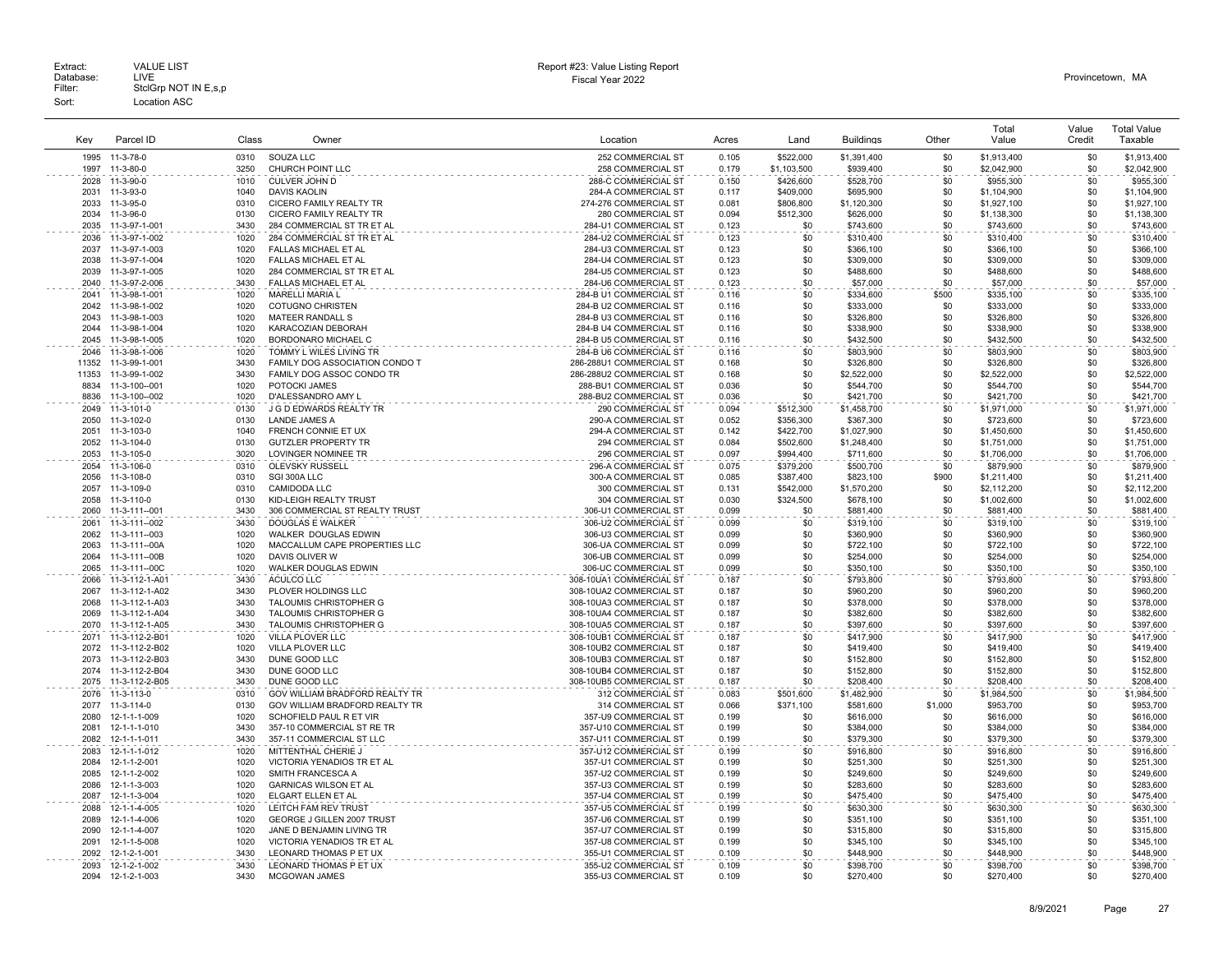|                |                                      |              |                                                               |                                                    |                |                          |                          |                    | Total                      | Value      | <b>Total Value</b>         |
|----------------|--------------------------------------|--------------|---------------------------------------------------------------|----------------------------------------------------|----------------|--------------------------|--------------------------|--------------------|----------------------------|------------|----------------------------|
| Key            | Parcel ID                            | Class        | Owner                                                         | Location                                           | Acres          | Land                     | <b>Buildings</b>         | Other              | Value                      | Credit     | Taxable                    |
| 2095           | 12-1-2-1-004                         | 3430         | <b>MCGOWEN JAMES</b>                                          | 355-U4 COMMERCIAL ST                               | 0.109          | \$0                      | \$284,200                | \$0                | \$284,200                  | \$0        | \$284,200                  |
| 2096           | 12-1-2-1-006                         | 1020         | LEONARD THOMAS P ET UX                                        | 355-U6 COMMERCIAL ST                               | 0.109          | \$0                      | \$750,200                | \$0                | \$750,200                  | \$0        | \$750,200                  |
| 2097           | 12-1-2-2-007                         | 1020         | EARTH ANGEL PTOWN LLC                                         | 355-U7 COMMERCIAL ST                               | 0.109          | \$0                      | \$320,700                | \$0                | \$320,700                  | \$0        | \$320,700                  |
| 2098<br>2099   | 12-1-2-2-008<br>12-1-2-2-009         | 1020<br>1020 | MARANGI DOMINICK J ET VIR<br>LEONARD THOMAS P ET EX           | 355-U8 COMMERCIAL ST<br>355-U9 COMMERCIAL ST       | 0.109<br>0.109 | \$0<br>\$0               | \$264,700<br>\$265,300   | \$0<br>\$0         | \$264,700<br>\$265,300     | \$0<br>\$0 | \$264,700<br>\$265,300     |
| 2100           | 12-1-2-2-010                         | 1020         | LEONARD THOMAS P ET UX                                        | 355-U10 COMMERCIAL ST                              | 0.109          | \$0                      | \$590,800                | \$0                | \$590,800                  | \$0        | \$590,800                  |
| 2101           | 12-1-2-2-011                         | 1020         | <b>FESSLER KEVIN E</b>                                        | 355-U11 COMMERCIAL ST                              | 0.109          | \$0                      | \$257,900                | \$0                | \$257,900                  | \$0        | \$257,900                  |
| 2102           | 12-1-2-2-012                         | 1020         | LEONARD THOMAS P ET UX                                        | 355-U12 COMMERCIAL ST                              | 0.109          | \$0                      | \$245,600                | \$0                | \$245,600                  | \$0        | \$245,600                  |
| 2103           | 12-1-2-2-013                         | 1020         | SCIORTINO JR CARL M ET AL                                     | 355-U13 COMMERCIAL ST                              | 0.109          | \$0                      | \$260,100                | \$0                | \$260,100                  | \$0        | \$260,100                  |
| 2104           | 12-1-2-2-014                         | 1020         | SERINO DEBRA J ET AL                                          | 355-U14 COMMERCIAL ST                              | 0.109          | \$0                      | \$421,300                | \$0                | \$421,300                  | \$0        | \$421,300                  |
| 2105           | $12 - 1 - 3 - 0$                     | 1010         | BRUCE ROBERT BARRY ET AL                                      | 353-C COMMERCIAL ST                                | 0.015          | \$1,298,000              | \$125,700                | \$0                | \$1,423,700                | \$0        | \$1,423,700                |
| 2106           | 12-1-4-1-015                         | 1020         | <b>KENNEDY MARY P</b>                                         | 353-B U15 COMMERCIAL ST                            | 0.051          | \$0                      | \$501,300                | \$0                | \$501,300                  | \$0        | \$501,300                  |
| 2107           | 12-1-4-1-016                         | 1020         | ROLLER CAROLYN A ET AL                                        | 353-B U16 COMMERCIAL ST                            | 0.051          | \$0                      | \$314,100                | \$0                | \$314,100                  | \$0        | \$314,100                  |
| 2108<br>2109   | 12-1-4-1-017<br>12-1-4-2-018         | 1020<br>1020 | <b>HOWE EMILY</b><br>PALLADINO ROSEMARY F ET UX               | 353-B U17 COMMERCIAL ST<br>353-B U18 COMMERCIAL ST | 0.051<br>0.051 | \$0<br>\$0               | \$370,900<br>\$286,400   | \$0<br>\$0         | \$370,900<br>\$286,400     | \$0<br>\$0 | \$370,900<br>\$286,400     |
| 2110           | 12-1-4-2-019                         | 1020         | <b>GELNAW AIMEE</b>                                           | 353-B U19 COMMERCIAL ST                            | 0.051          | \$0                      | \$271,800                | \$0                | \$271,800                  | \$0        | \$271,800                  |
| 2111           | 12-1-4-2-020                         | 1020         | <b>GELNAW AIMEE</b>                                           | 353-B U20 COMMERCIAL ST                            | 0.051          | \$0                      | \$665,600                | \$0                | \$665,600                  | \$0        | \$665,600                  |
| 2112           | 12-1-4-2-021                         | 1020         | ROGERS RODNEY LAN ET AL                                       | 353-B U21 COMMERCIAL ST                            | 0.051          | \$0                      | \$392,200                | \$0                | \$392,200                  | \$0        | \$392,200                  |
| 2113           | 12-1-4-2-022                         | 1020         | <b>LEONARD ANDREW</b>                                         | 353-B U22 COMMERCIAL ST                            | 0.051          | \$0                      | \$450,300                | \$0                | \$450,300                  | \$0        | \$450,300                  |
| 2114           | 12-1-4-2-023                         | 1020         | LEONARD THOMAS P ET UX                                        | 353-B U23 COMMERCIAL ST                            | 0.051          | \$0                      | \$555,700                | \$0                | \$555,700                  | \$0        | \$555,700                  |
| 2115           | 12-1-4-2-024                         | 1020         | THOMAS P LEONARD ET UX                                        | 353-B U24 COMMERCIAL ST                            | 0.051          | \$0                      | \$516,000                | \$0                | \$516,000                  | \$0        | \$516,000                  |
| 2116           | 12-1-5-005                           | 0310         | LEONARD THOMAS P ET UX                                        | 353-A U5 COMMERCIAL ST                             | 0.046          | \$0                      | \$512,300                | \$0                | \$512,300                  | \$0        | \$512,300                  |
| 2117           | $12 - 1 - 6 - 0$                     | 0310         | STUDIO REALTY TR II                                           | 353 COMMERCIAL ST                                  | 0.041          | \$342,200                | \$381,600                | \$300              | \$724,100                  | \$0        | \$724,100                  |
| 2118<br>2119   | $12 - 1 - 7 - 0$<br>$12 - 1 - 8 - 0$ | 1090<br>3250 | NELSON A HITCHCOCK III REV TR                                 | 351-A COMMERCIAL ST<br>351 COMMERCIAL ST           | 0.078<br>0.019 | \$1,908,700<br>\$489,900 | \$1,099,300              | \$0<br>\$800       | \$3,008,000<br>\$657,800   | \$0<br>\$0 | \$3,008,000<br>\$657,800   |
| 9042           | 12-1-9--001                          | 1020         | PADDINGTON REALTY TR<br>SAUER NAN M                           | 349-U1 COMMERCIAL ST                               | 0.143          | \$0                      | \$167,100<br>\$799,600   | \$0                | \$799,600                  | \$0        | \$799,600                  |
| 9044           | 12-1-9--002                          | 1020         | <b>JACKSON REALTY TRUST</b>                                   | 349-U2 COMMERCIAL ST                               | 0.143          | \$0                      | \$724,700                | \$0                | \$724,700                  | \$0        | \$724,700                  |
| 9046           | 12-1-9--003                          | 1020         | MCEWAN BONNIE L ET UX                                         | 349-U3 COMMERCIAL ST                               | 0.143          | \$0                      | \$422,800                | \$0                | \$422,800                  | \$0        | \$422,800                  |
| 9048           | 12-1-9--004                          | 1020         | PESATURO RICHARD S ET UX                                      | 349-U4 COMMERCIAL ST                               | 0.143          | \$0                      | \$599,100                | \$0                | \$599,100                  | \$0        | \$599,100                  |
| 9050           | 12-1-9--005                          | 1020         | MCMEEN ALBERT R III                                           | 349-U5 COMMERCIAL ST                               | 0.143          | \$0                      | \$984,900                | \$0                | \$984,900                  | \$0        | \$984,900                  |
| 9052           | 12-1-9--00A                          | 3430         | SCHULENBURG FREDERICK ET AL                                   | 349-UA COMMERCIAL ST                               | 0.143          | \$0                      | \$349,600                | \$0                | \$349,600                  | \$0        | \$349,600                  |
| 9054<br>9056   | 12-1-9--00B<br>12-1-9--00C           | 3430<br>3430 | <b>NESBIT PAUL</b><br>MCMEEN ALBERT R III                     | 349-UB COMMERCIAL ST<br>349-UC COMMERCIAL ST       | 0.143<br>0.143 | \$0<br>\$0               | \$252,200<br>\$221,700   | \$0<br>\$0         | \$252,200<br>\$221,700     | \$0<br>\$0 | \$252,200<br>\$221,700     |
| 9058           | 12-1-9--00D                          | 3430         | PTOWN PURL LLC                                                | 349-UD COMMERCIAL ST                               | 0.143          | \$0                      | \$167,500                | \$0                | \$167,500                  | \$0        | \$167,500                  |
| 9060           | 12-1-9--00E                          | 3430         | <b>RINGQUIST KYLE M</b>                                       | 349-UE COMMERCIAL ST                               | 0.143          | \$0                      | \$168,000                | \$0                | \$168,000                  | \$0        | \$168,000                  |
| 2121           | 12-1-10--00A                         | 1020         | ROWE DANA P ET VIR                                            | 345-A UA COMMERCIAL ST                             | 0.044          | \$0                      | \$558,100                | \$0                | \$558,100                  | \$0        | \$558,100                  |
| 2122           | 12-1-10--00B                         | 1020         | <b>BLAIR RICHARD H</b>                                        | 345-A UB COMMERCIAL ST                             | 0.044          | \$0                      | \$468,200                | \$0                | \$468,200                  | \$0        | \$468,200                  |
| 2123           | 12-1-10--00C                         | 1020         | <b>LANG MARTIN ET VIR</b>                                     | 345-A UC COMMERCIAL ST                             | 0.044          | \$0                      | \$539,800                | \$0                | \$539,800                  | \$0        | \$539,800                  |
| 2124           | 12-1-10--00D                         | 1020         | COLLINS CHARLES E ET AL                                       | 345-A UD COMMERCIAL ST                             | 0.044          | \$0                      | \$525,400                | \$0                | \$525,400                  | \$0        | \$525,400                  |
| 2125           | $12 - 1 - 11 - 0$                    | 0310         | 347 COMMERCIAL LLC                                            | 347 COMMERCIAL ST                                  | 0.046          | \$349,000                | \$339,300                | \$0                | \$688,300                  | \$0        | \$688,300                  |
| 2126<br>2127   | 12-1-12-0<br>$12 - 1 - 13 - 0$       | 0310<br>1010 | LANDS END MARINE SUPPLY INC<br>GOV WILLIAM BRADFORD REALTY TR | 337-345 COMMERCIAL ST<br>318 COMMERCIAL ST         | 0.459<br>0.096 | \$2,580,000<br>\$395,500 | \$5,415,300<br>\$427,200 | \$5,300<br>\$4,000 | \$8,000,600<br>\$826,700   | \$0<br>\$0 | \$8,000,600<br>\$826,700   |
| 2128           | $12 - 1 - 14 - 0$                    | 0130         | GOV WILLIAM BRADFORD REALTY TR                                | 322 COMMERCIAL ST                                  | 0.119          | \$410,200                | \$995,700                | \$0                | \$1,405,900                | \$0        | \$1,405,900                |
| 2129           | $12 - 1 - 15 - 0$                    | 0310         | SANDMARK MANAGEMENT LLC                                       | 328 COMMERCIAL ST                                  | 0.179          | \$439,600                | \$878,200                | \$4,800            | \$1,322,600                | \$0        | \$1,322,600                |
| 11074          | 12-1-113-1-001                       | 3430         | 368 COMMERCIAL STREET LLC                                     | 368-UA COMMERCIAL ST                               | 0.170          | -\$0                     | \$270,700                | \$0                | \$270,700                  | \$0        | \$270,700                  |
| 11075          | 12-1-113-1-002                       | 3430         | CAPE LIGHT CONDOMINUM                                         | 368-UC COMMERCIAL ST                               | 0.170          | \$0                      | \$243,900                | \$0                | \$243,900                  | \$0        | \$243,900                  |
| 11076          | 12-1-113-1-003                       | 1020         | AMERO DAVID M ET AL                                           | 368-UD COMMERCIAL ST                               | 0.170          | \$0                      | \$811,000                | \$0                | \$811,000                  | \$0        | \$811,000                  |
| 11077<br>11079 | 12-1-113-1-004<br>12-1-113-1-005     | 1020<br>1020 | STEWART-MORALES JEFFREY ET VIR<br><b>MCMURRAY KRIS E</b>      | 368-UE COMMERCIAL ST<br>368-UF COMMERCIAL ST       | 0.170<br>0.170 | \$0<br>\$0               | \$814,000                | \$0<br>\$0         | \$814,000                  | \$0<br>\$0 | \$814,000                  |
| 11081          | 12-1-113-1-006                       | 1020         | <b>COLLINS SEAN C</b>                                         | 368-UG COMMERCIAL ST                               | 0.170          | \$0                      | \$587,600<br>\$640,500   | \$0                | \$587,600<br>\$640,500     | \$0        | \$587,600<br>\$640,500     |
| 11172          | 12-1-113-1-008                       | 3430         | 368 COMMERCIAL STREET LLC                                     | 368-UB COMMERCIAL ST                               | 0.170          | \$0                      | \$164,500                | \$0                | \$164,500                  | \$0        | \$164,500                  |
| 11084          | 12-1-113-Z-P01                       | 1023         | 368 COMMERCIAL STREET LLC                                     | 368-P1 COMMERCIAL ST                               | 0.170          | \$0                      | \$38,700                 | \$0                | \$38,700                   | \$0        | \$38,700                   |
| 11085          | 12-1-113-Z-P02                       | 1023         | 368 COMMERCIAL STREET LLC                                     | 368-P2 COMMERCIAL ST                               | 0.170          | \$0                      | \$38,700                 | \$0                | \$38,700                   | \$0        | \$38,700                   |
| 11086          | 12-1-113-Z-P03                       | 1023         | 368 COMMERCIAL STREET LLC                                     | 368-P3 COMMERCIAL ST                               | 0.000          | \$0                      | \$38,700                 | \$0                | \$38,700                   | \$0        | \$38,700                   |
| 11087          | 12-1-113-Z-P04                       | 1023         | MARK ABRAMSON 2009 TR                                         | 368-P4 COMMERCIAL ST                               | 0.170          | \$0                      | \$38,700                 | \$0                | \$38,700                   | \$0        | \$38,700                   |
| 2281           | 12-1-114-0                           | 0130         | BUKER HELENE F ET AL                                          | 358-360 COMMERCIAL ST                              | 0.097          | \$396,200                | \$1,143,300              | \$1,300            | \$1,540,800                | \$0        | \$1,540,800                |
| 2282           | 12-1-115-0                           | 0310         | VAN DERECK TRUST                                              | 364 COMMERCIAL ST                                  | 0.083          | \$385,800                | \$786,200                | \$1,200            | \$1,173,200                | \$0        | \$1,173,200                |
| 2283<br>2295   | 12-1-116-0<br>12-1-128-0             | 0130<br>0310 | D'OLIMPIO FRANCINE A ET AL<br>WAREHAM INVESTMENT GROUP LLC    | 366 COMMERCIAL ST<br>352 COMMERCIAL ST             | 0.065<br>0.099 | \$481,100<br>\$516,800   | \$782,800<br>\$887,500   | \$3,200<br>\$0     | \$1,267,100<br>\$1,404,300 | \$0<br>\$0 | \$1,267,100<br>\$1,404,300 |
| 2325           | 12-1-141--003                        | 0310         | PURPLE POINT LLC                                              | 334-U3 COMMERCIAL ST                               | 0.091          | \$0                      | \$1,168,500              | \$0                | \$1,168,500                | \$0        | \$1,168,500                |
| 2327           | 12-1-142-1-001                       | 3430         | 336R COMMERCIAL STREET LLC                                    | 336-R COMMERCIAL ST                                | 0.441          | \$0                      | \$2,034,000              | \$0                | \$2,034,000                | \$0        | \$2,034,000                |
| 2328           | 12-1-142-2-002                       | 3430         | 336 COMMERCIAL STREET LLC                                     | 336 COMMERCIAL ST                                  | 0.441          | \$0                      | \$1,111,600              | \$0                | \$1,111,600                | \$0        | \$1,111,600                |
| 2329           | 12-1-143-0                           | 1010         | PICARD PETER W L ET UX                                        | 342-B COMMERCIAL ST                                | 0.057          | \$361,900                | \$757,600                | \$2,200            | \$1,121,700                | \$0        | \$1,121,700                |
| 2330           | 12-1-144-0                           | 1010         | EVANS MARY I ET AL                                            | 340-B COMMERCIAL ST                                | 0.073          | \$320,900                | \$426,500                | \$0                | \$747.400                  | \$0        | \$747.400                  |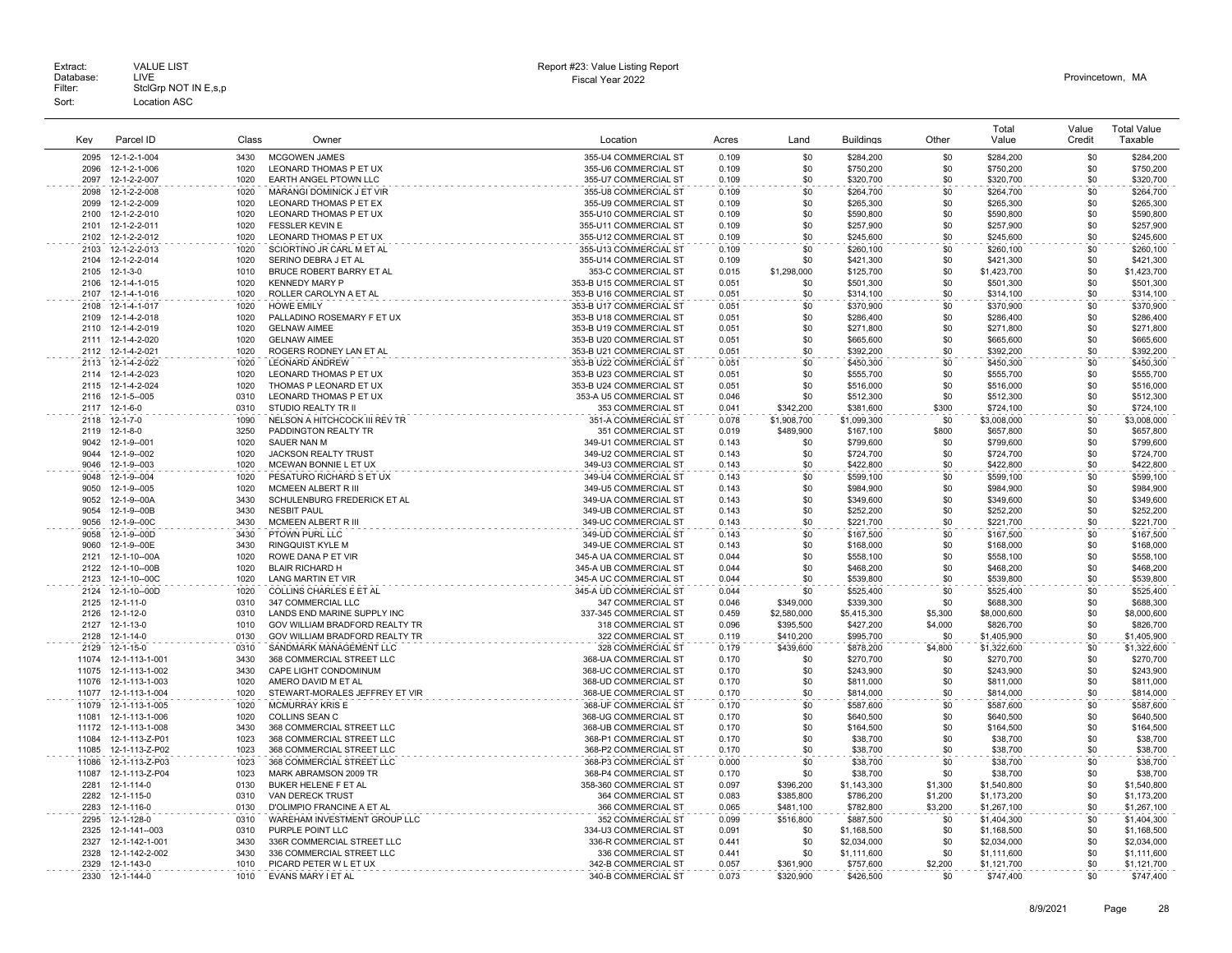| Extract:<br>Database:<br>Filter: | <b>VALUE LIST</b><br>LIVE<br>StclGrp NOT IN E,s,p | Report #23: Value Listing Report<br>Fiscal Year 2022 | Provincetown. MA |
|----------------------------------|---------------------------------------------------|------------------------------------------------------|------------------|
| Sort:                            | Location ASC                                      |                                                      |                  |

# Report #23: Value Listing Report

| Key           | Parcel ID                    | Class        | Owner                                             | Location                                           | Acres          | Land                       | <b>Buildings</b>       | Other        | Total<br>Value             | Value<br>Credit | <b>Total Value</b><br>Taxable |
|---------------|------------------------------|--------------|---------------------------------------------------|----------------------------------------------------|----------------|----------------------------|------------------------|--------------|----------------------------|-----------------|-------------------------------|
| 2331          | 12-1-145-0                   | 1320         | EVANS MARY I ET AL                                | 340-A COMMERCIAL ST                                | 0.024          | \$2,000                    | \$0                    | \$0          | \$2,000                    | \$0             | \$2,000                       |
| 2333          | 12-1-146-1-001               | 1020         | STEPHANIE ANN JACOBSON-LANDON                     | 342-A U1 COMMERCIAL ST                             | 0.110          | \$0                        | \$518,400              | \$0          | \$518,400                  | \$0             | \$518,400                     |
| 2334          | 12-1-146-1-002               | 1020         | BROWNE CONSTANCE A ET AL                          | 342-A U2 COMMERCIAL ST                             | 0.110          | \$0                        | \$322,700              | \$0          | \$322,700                  | \$0             | \$322,700                     |
| 2335          | 12-1-146-1-003               | 1020         | <b>LIPARI CHRIS</b>                               | 342-A U3 COMMERCIAL ST                             | 0.110          | \$0                        | \$499,700              | \$0          | \$499,700                  | \$0             | \$499,700                     |
| 2336          | 12-1-146-1-004               | 1020         | <b>HARDY SHERRILL PAUL</b>                        | 342-A U4 COMMERCIAL ST                             | 0.110          | \$0                        | \$388.400              | \$0          | \$388,400                  | \$0             | \$388.400                     |
| 2337          | 12-1-146-2-005               | 1020         | YOUNG LULU ET AL                                  | 342-A U5 COMMERCIAL ST                             | 0.110          | \$0                        | \$346,700              | \$0          | \$346,700                  | \$0             | \$346,700                     |
| 11324         | 12-1-147-1-001               | 3430         | <b>GTT REALTY TR</b>                              | 338-U1 COMMERCIAL ST                               | 0.081          | \$0                        | \$264,100              | \$0          | \$264,100                  | \$0             | \$264,100                     |
| 11325         | 12-1-147-1-002               | 3430         | M TRUNDLEBED ENT 1 LLC                            | 338-U2 COMMERCIAL ST                               | 0.081          | \$0                        | \$331,000              | \$0          | \$331,000                  | \$0             | \$331,000                     |
| 11326         | 12-1-147-1-003               | 3430         | 338 #3 COMMERCIAL ST LLC                          | 338-U3 COMMERCIAL ST                               | 0.081          | \$0                        | \$455,600              | \$0          | \$455,600                  | \$0             | \$455,600                     |
| 11327         | 12-1-147-1-004               | 1020<br>0130 | CHAN KENNY W ET AL<br>HERNANDEZ EILEEN F          | 338-U4 COMMERCIAL ST                               | 0.081          | \$0                        | \$975,200              | \$0          | \$975,200                  | \$0<br>\$0      | \$975,200                     |
| 2339<br>10877 | 12-1-148-0<br>12-1-149-1-00A | 3430         | 346 COMMERCIAL ST                                 | 342 COMMERCIAL ST<br>346-UA COMMERCIAL ST          | 0.045<br>0.064 | \$347,700<br>\$0           | \$354,000<br>\$325,300 | \$0<br>\$0   | \$701,700<br>\$325,300     | \$0             | \$701,700<br>\$325,300        |
| 10878         | 12-1-149-1-00B               | 3430         | 346 COMMERCIAL ST CD                              | 346-UB COMMERCIAL ST                               | 0.064          | \$0                        | \$533,500              | \$0          | \$533,500                  | \$0             | \$533,500                     |
| 10879         | 12-1-149-1-00C               | 1020         | MARK A ABRAMSON 2009 TR ET AL                     | 346-UC COMMERCIAL ST                               | 0.064          | \$0                        | \$1,886,700            | \$0          | \$1,886,700                | \$0             | \$1,886,700                   |
| 2342          | 12-1-151-0                   | 1010         | <b>COMMERCIAL 348 LLC</b>                         | 348 COMMERCIAL ST                                  | 0.078          | \$496.300                  | \$395,400              | \$1,900      | \$893,600                  | \$0             | \$893,600                     |
| 2344          | 12-1-152-1-001               | 1020         | SPRINKLER EDUARD ET AL                            | 348-A U1 COMMERCIAL ST                             | 0.172          | \$0                        | \$207,700              | \$0          | \$207,700                  | \$0             | \$207,700                     |
| 2345          | 12-1-152-1-002               | 1020         | <b>RUSSELL CAROL</b>                              | 348-A U2 COMMERCIAL ST                             | 0.172          | \$0                        | \$279,200              | \$0          | \$279,200                  | \$0             | \$279,200                     |
| 2346          | 12-1-152-1-003               | 1020         | YINGLING ERIK P                                   | 348-A U3 COMMERCIAL ST                             | 0.172          | \$0                        | \$426,900              | \$0          | \$426,900                  | \$0             | \$426,900                     |
| 2347          | 12-1-152-1-004               | 1020         | <b>STEPTWN LLC</b>                                | 348-A U4 COMMERCIAL ST                             | 0.172          | \$0                        | \$823,200              | \$0          | \$823,200                  | \$0             | \$823.200                     |
| 2348          | 12-1-152-1-005               | 1020         | MONACO ANGELO M ET AL                             | 348-A U5 COMMERCIAL ST                             | 0.172          | \$0                        | \$850,700              | \$0          | \$850,700                  | \$0             | \$850,700                     |
| 2349<br>2350  | 12-1-152-2-006<br>12-1-153-0 | 1020<br>0310 | WALKER DONNA M<br>ZULETA MAURICIO ET AL           | 348-A U6 COMMERCIAL ST<br>350-A COMMERCIAL ST      | 0.172<br>0.060 | \$0                        | \$378,000<br>\$625,000 | \$0<br>\$400 | \$378,000<br>\$990,500     | \$0<br>\$0      | \$378,000<br>\$990,500        |
| 2351          | 12-1-154-0                   | 0310         | SCHULENBURG FREDERICK H                           | 350 COMMERCIAL ST                                  | 0.048          | \$365,100<br>\$457,000     | \$369,600              | \$2,000      | \$828,600                  | \$0             | \$828,600                     |
| 11459         | $12 - 2 - 1 - 0$             | 1010         | STEVEN K TAIT LIVING TR                           | 425 COMMERCIAL ST                                  | 0.117          | \$1,513,200                | \$1,143,100            | \$7,700      | \$2,664,000                | \$0             | \$2,664,000                   |
| 2356          | 12-2-2-1-001                 | 3430         | <b>LAMANTIA RAFFAELLO</b>                         | 423-U1 COMMERCIAL ST                               | 0.102          | \$0                        | \$318,400              | \$0          | \$318,400                  | \$0             | \$318,400                     |
| 2357          | 12-2-2-1-002                 | 1020         | SARA L MALCONIAN TR                               | 423-U2 COMMERCIAL ST                               | 0.102          | \$0                        | \$651.300              | \$0          | \$651.300                  | \$0             | \$651,300                     |
| 2358          | 12-2-2-1-003                 | 1020         | SMITH PAUL ET VIR                                 | 423-U3 COMMERCIAL ST                               | 0.102          | \$0                        | \$963,100              | \$0          | \$963,100                  | \$0             | \$963,100                     |
| 2359          | 12-2-2-2-004                 | 1020         | 423 COMMERCIAL ST LLC                             | 423-U4 COMMERCIAL ST                               | 0.102          | \$0                        | \$976,300              | \$0          | \$976,300                  | \$0             | \$976,300                     |
| 2360          | 12-2-3-1-001                 | 1020         | TEAM SLAP LLC                                     | 421-U1 COMMERCIAL ST                               | 0.136          | \$0                        | \$785,800              | \$0          | \$785,800                  | \$0             | \$785,800                     |
| 2361          | 12-2-3-1-002                 | 1020         | <b>DEMATTEIS JOHN J</b>                           | 421-U2 COMMERCIAL ST                               | 0.136          | \$0                        | \$777.200              | \$0          | \$777.200                  | \$0             | \$777.200                     |
| 2362          | 12-2-3-1-003                 | 1020         | NETEMEYER STEPHEN C ET VIR                        | 421-U3 COMMERCIAL ST                               | 0.136          | \$0                        | \$929,600              | \$0          | \$929,600                  | \$0             | \$929,600                     |
| 2363          | 12-2-3-2-00A                 | 1020         | ARENA CHARLES J                                   | 421-UA COMMERCIAL ST                               | 0.136          | \$0                        | \$762,300              | \$0          | \$762,300                  | \$0             | \$762,300                     |
| 2364<br>2365  | 12-2-3-2-00B<br>12-2-3-2-00C | 1020<br>1020 | <b>FORREST DIANE</b><br>TIFFANY LESLIE J          | 421-UB COMMERCIAL ST<br>421-UC COMMERCIAL ST       | 0.136<br>0.136 | \$0<br>\$0                 | \$373,500<br>\$364,200 | \$0<br>\$0   | \$373,500<br>\$364,200     | \$0<br>\$0      | \$373,500<br>\$364,200        |
| 2366          | 12-2-3-2-00D                 | 1020         | BAYVIEW WHARF REALTY TR                           | 421-UD COMMERCIAL ST                               | 0.136          | \$0                        | \$273,500              | \$0          | \$273.500                  | \$0             | \$273.500                     |
| 2367          | 12-2-3-2-00E                 | 1020         | SHERWOOD RONNIE H ET AL                           | 421-UE COMMERCIAL ST                               | 0.136          | \$0                        | \$395,700              | \$0          | \$395,700                  | \$0             | \$395,700                     |
| 2368          | 12-2-3-2-00F                 | 1020         | <b>BLACKINGTON WILLIAM T</b>                      | 421-UF COMMERCIAL ST                               | 0.136          | \$0                        | \$391,600              | \$0          | \$391,600                  | \$0             | \$391,600                     |
| 2369          | 12-2-3-2-00G                 | 1020         | KOPACZYNSKI MARIANNE J                            | 421-UG COMMERCIAL ST                               | 0.136          | \$0                        | \$406,400              | \$0          | \$406,400                  | \$0             | \$406,400                     |
| 2371          | $12 - 2 - 4 - 0$             | 1050         | 419 COMMERCIAL ST PARTNERS LLC                    | 419 COMMERCIAL ST                                  | 0.066          | \$1,372,900                | \$189,500              | \$700        | \$1,563,100                | \$0             | \$1,563,100                   |
| 9187          | 12-2-5-1-001                 | 0310         | 100 BAYBERRY LLC                                  | 415-417U1 COMMERCIAL ST                            | 0.115          | \$0                        | \$684.000              | \$0          | \$684,000                  | \$0             | \$684,000                     |
| 9189          | 12-2-5-1-002                 | 1020         | LAWLER STEVEN E ET UX                             | 415-417U2 COMMERCIAL ST                            | 0.115          | \$0                        | \$1,001,200            | \$0          | \$1,001,200                | \$0             | \$1,001,200                   |
| 9191          | 12-2-5-1-003                 | 1020         | BURCHFIELD BRADLEY CRAIG ET AL                    | 415-417U3 COMMERCIAL ST                            | 0.115          | \$0                        | \$1,041,800            | \$0          | \$1,041,800                | \$0             | \$1,041,800                   |
| 9193          | 12-2-5-2-004                 | 1020         | SULLIVAN ANDREW ET AL                             | 415-417U4 COMMERCIAL ST                            | 0.115          | \$0                        | \$1,313,300            | \$0          | \$1,313,300                | \$0             | \$1,313,300                   |
| 2373<br>2374  | $12 - 2 - 6 - 0$<br>12-2-7-0 | 1110<br>1010 | JMC FAMILY LIMITED PARTNERSHIP<br>409A LLC        | 411 COMMERCIAL ST<br>409-A COMMERCIAL ST           | 0.068<br>0.103 | \$1,890,800<br>\$1,480,800 | \$515,000<br>\$129,600 | \$0<br>\$0   | \$2,405,800<br>\$1,610,400 | \$0<br>\$0      | \$2,405,800<br>\$1,610,400    |
| 2375          | $12 - 2 - 8 - 0$             | 1010         | THE JOHN M TREEFUL REV TR                         | <b>409 COMMERCIAL ST</b>                           | 0.109          | \$1,495,100                | \$1,483,600            | \$0          | \$2,978,700                | \$0             | \$2,978,700                   |
| 2376          | 12-2-9--001                  | 1020         | <b>ROTENSTREICH MARK I</b>                        | 405-7 U1 COMMERCIAL ST                             | 0.094          | \$0                        | \$693,600              | \$0          | \$693,600                  | \$0             | \$693,600                     |
| 2377          | 12-2-9--002                  | 1020         | HARRISON ANDREW B ET VIR                          | 405-7 U2 COMMERCIAL ST                             | 0.094          | \$0                        | \$674,300              | \$0          | \$674,300                  | \$0             | \$674,300                     |
| 2378          | 12-2-9--004                  | 1020         | CARVELLI DAVID J ET UX                            | 405-7 U4 COMMERCIAL ST                             | 0.094          | \$0                        | \$416,200              | \$0          | \$416,200                  | \$0             | \$416,200                     |
| 2379          | 12-2-9--005                  | 1020         | CORRIE QUENTIN R ET UX                            | 405-7 U5 COMMERCIAL ST                             | 0.094          | \$0                        | \$466,100              | \$0          | \$466,100                  | \$0             | \$466,100                     |
| 2380          | 12-2-9--006                  | 1020         | <b>KATES TERRY L</b>                              | 405-7 U6 COMMERCIAL ST                             | 0.094          | \$0                        | \$401.500              | \$0          | \$401.500                  | \$0             | \$401.500                     |
| 2381          | 12-2-9--007                  | 1020         | B-TOWN TO P-TOWN REALTY TR                        | 405-7 U7 COMMERCIAL ST                             | 0.094          | \$0                        | \$598,900              | \$0          | \$598,900                  | \$0             | \$598,900                     |
| 2382          | 12-2-9--008                  | 1020         | SPARKELLO REVOCABLE TR                            | 405-7 U8 COMMERCIAL ST                             | 0.094          | \$0                        | \$522,300              | \$0          | \$522,300                  | \$0             | \$522,300                     |
| 2383<br>2384  | 12-2-9--03A<br>12-2-9--03B   | 3430<br>1020 | <b>BLOCK SANDRA J</b><br>PALLADINO ROSEMARY ET UX | 405-7 U3A COMMERCIAL ST<br>405-7 U3B COMMERCIAL ST | 0.094<br>0.094 | \$0<br>\$0                 | \$261,500              | \$0<br>\$0   | \$261,500<br>\$385,500     | \$0<br>\$0      | \$261,500<br>\$385,500        |
| 2385          | $12 - 2 - 10 - 0$            | 1090         | <b>INDIAN CREEK INC</b>                           | 403 COMMERCIAL ST                                  | 0.079          | \$1,344,800                | \$385,500<br>\$974,400 | \$0          | \$2,319,200                | \$0             | \$2,319,200                   |
| 2386          | $12 - 2 - 11 - 0$            | 0310         | ZOLTAN'S LANDING LLC                              | 401-1/2 COMMERCIAL ST                              | 0.085          | \$716,600                  | \$301,000              | \$1,400      | \$1,019,000                | \$0             | \$1,019,000                   |
| 2387          | 12-2-12-0                    | 1050         | ELENA C HALL 2020 LIVING TR AG                    | 401 COMMERCIAL ST                                  | 0.050          | \$1,047,700                | \$1,433,500            | \$0          | \$2,481,200                | \$0             | \$2,481,200                   |
| 2388          | 12-2-13-0                    | 0310         | ELENA C HALL 2020 LIVING TR AG                    | 397 COMMERCIAL ST                                  | 0.252          | \$1,724,200                | \$394,300              | \$0          | \$2,118,500                | \$0             | \$2,118,500                   |
| 2389          | 12-2-13-A                    | 3370         | ELENA C HALL 2020 LIVING TR AG                    | 401-A COMMERCIAL ST                                | 0.044          | \$241,600                  | \$0                    | \$0          | \$241,600                  | \$0             | \$241,600                     |
| 8849          | 12-2-14--001                 | 3430         | <b>WISOTZKY PAUL</b>                              | 389-U1 COMMERCIAL ST                               | 0.085          | \$0                        | \$523,900              | \$0          | \$523,900                  | \$0             | \$523,900                     |
| 8850          | 12-2-14--002                 | 3430         | MELLERT CLYDE S ET AL                             | 389-U2 COMMERCIAL ST                               | 0.085          | \$0                        | \$464,400              | \$0          | \$464,400                  | \$0             | \$464,400                     |
| 8851          | 12-2-14--003                 | 3430         | MELLERT CLYDE S ET AL                             | 389-U3 COMMERCIAL ST                               | 0.085          | \$0                        | \$565,300              | \$0          | \$565.300                  | \$0             | \$565,300                     |
| 8853          | 12-2-14--004                 | 3430         | MELLERT CLYDE S ET AL                             | 389-U4 COMMERCIAL ST                               | 0.085          | \$0                        | \$252,900              | \$0          | \$252,900                  | \$0             | \$252,900                     |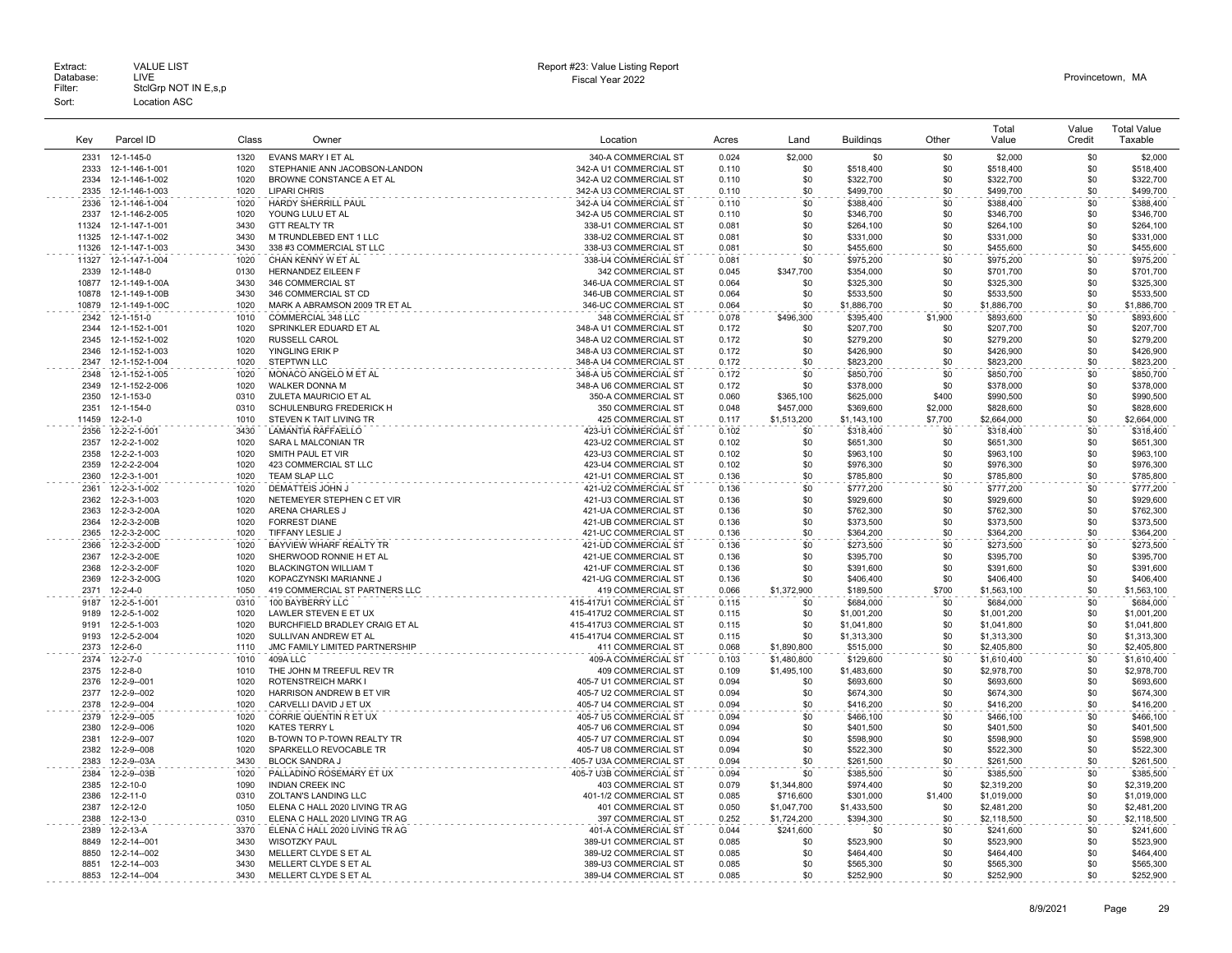| Key            | Parcel ID                      | Class        | Owner                                                 | Location                                           | Acres          | Land       | <b>Buildings</b>       | Other          | Total<br>Value         | Value<br>Credit | <b>Total Value</b><br>Taxable |
|----------------|--------------------------------|--------------|-------------------------------------------------------|----------------------------------------------------|----------------|------------|------------------------|----------------|------------------------|-----------------|-------------------------------|
| 8854           | 12-2-14--005                   | 1020         | MELLERT CLYDE S ET AL                                 | 389-U5 COMMERCIAL ST                               | 0.085          | \$0        | \$1,069,100            | \$0            | \$1,069,100            | \$0             | \$1,069,100                   |
| 8855           | 12-2-14--006                   | 1020         | GORDON DEBORAH D ET AL                                | 389-U6 COMMERCIAL ST                               | 0.085          | \$0        | \$937,000              | \$0            | \$937,000              | \$0             | \$937,000                     |
| 2393           | 12-2-16-1-006                  | 1020         | ALVAREZ LUZ F                                         | 385-U6 COMMERCIAL ST                               | 0.116          | \$0        | \$587,800              | \$0            | \$587,800              | \$0             | \$587,800                     |
| 2394           | 12-2-16-1-007                  | 1020         | SEPTEMBER MORN CONDOMINIUM                            | 385-U7 COMMERCIAL ST                               | 0.116          | \$0        | \$673,200              | \$0            | \$673,200              | \$0             | \$673,200                     |
| 2395           | 12-2-16-1-008                  | 3430         | SEPTEMBER MORN CONDOMINIUM                            | 385-U8 COMMERCIAL ST                               | 0.116          | \$0        | \$225,900              | \$0            | \$225,900              | \$0             | \$225,900                     |
| 2396           | 12-2-16-1-009                  | 3430         | SZESZLER RONNIE B                                     | 385-U9 COMMERCIAL ST                               | 0.116          | \$0        | \$541,100              | \$0            | \$541,100              | \$0             | \$541,100                     |
| 2397           | 12-2-16-2-001                  | 1020         | MANNING HEATHER A ET UX                               | 385-U1 COMMERCIAL ST                               | 0.116          | \$0        | \$518,000              | \$0            | \$518,000              | \$0             | \$518,000                     |
| 2398           | 12-2-16-2-002                  | 1020         | PAVILLARD PHILIPPE J ET VIR                           | 385-U2 COMMERCIAL ST                               | 0.116          | \$0        | \$451,000              | \$0            | \$451,000              | \$0             | \$451,000                     |
| 2399           | 12-2-16-2-003                  | 1020         | HOFFMAN MICHAEL S ET VIR                              | 385-U3 COMMERCIAL ST                               | 0.116          | \$0        | \$348,900              | \$0            | \$348,900              | \$0             | \$348,900                     |
| 2400           | 12-2-16-2-004                  | 1020         | CHARLES A WHELAN REV LIV TR                           | 385-U4 COMMERCIAL ST                               | 0.116          | \$0        | \$843,300              | \$0            | \$843,300              | \$0             | \$843,300                     |
| 2401           | 12-2-16-2-005                  | 1020         | MCANDREWS KATHLEEN ET AL                              | 385-U5 COMMERCIAL ST                               | 0.116          | \$0        | \$598,600              | \$0            | \$598,600              | \$0             | \$598,600                     |
| 2402           | 12-2-17-1-001                  | 1020         | LAMMEL JULIE ANN ET AL                                | 381-3 U1 COMMERCIAL ST                             | 0.158          | \$0        | \$446,600              | \$0            | \$446,600              | \$0             | \$446,600                     |
| 2403<br>2404   | 12-2-17-1-002<br>12-2-17-1-003 | 1020<br>1020 | DICKINSON CAROLYN T ET AL<br>GADONNIEX SHARON A ET AL | 381-3 U2 COMMERCIAL ST<br>381-3 U3 COMMERCIAL ST   | 0.158<br>0.158 | \$0<br>\$0 | \$455,200<br>\$976,900 | \$0<br>\$0     | \$455,200<br>\$976,900 | \$0<br>\$0      | \$455,200<br>\$976,900        |
| 2405           | 12-2-17-1-004                  | 1020         | <b>HEISER NANCY B</b>                                 | 381-3 U4 COMMERCIAL ST                             | 0.158          | \$0        | \$576,700              | \$0            | \$576,700              | \$0             | \$576,700                     |
| 2406           | 12-2-17-1-005                  | 1020         | <b>CORRIE PAUL ET VIR</b>                             | 381-3 U5 COMMERCIAL ST                             | 0.158          | \$0        | \$574,400              | \$0            | \$574,400              | \$0             | \$574,400                     |
| 2407           | 12-2-17-1-006                  | 1020         | VAN DAELE ORIANA N                                    | 381-3 U6 COMMERCIAL ST                             | 0.158          | \$0        | \$546,200              | \$0            | \$546,200              | \$0             | \$546,200                     |
| 2408           | 12-2-17-1-007                  | 1020         | SILICON BEACH REALTY TRUST                            | 381-3 U7 COMMERCIAL ST                             | 0.158          | \$0        | \$910,100              | \$0            | \$910,100              | \$0             | \$910,100                     |
| 2409           | 12-2-17-1-008                  | 1020         | <b>BISHOP C GENELLE</b>                               | 381-3 U8 COMMERCIAL ST                             | 0.158          | \$0        | \$576,700              | \$0            | \$576,700              | \$0             | \$576,700                     |
| 2410           | 12-2-17-1-009                  | 1020         | PTOWN PROPERTY 381-9 LLC                              | 381-3 U9 COMMERCIAL ST                             | 0.158          | \$0        | \$592,500              | \$0            | \$592,500              | \$0             | \$592,500                     |
| 2411           | 12-2-17-1-010                  | 1020         | <b>BOWMAN ARTHUR J ET VIR</b>                         | 381-3 U10 COMMERCIAL ST                            | 0.158          | \$0        | \$624,700              | \$0            | \$624,700              | \$0             | \$624,700                     |
| 2412           | 12-2-17-1-017                  | 3430         | KMS OF PROVINCETOWN REALTY TR                         | 381-3 U17 COMMERCIAL ST                            | 0.158          | \$0        | \$326,400              | \$0            | \$326,400              | \$0             | \$326,400                     |
| 2413           | 12-2-17-1-018                  | 3430         | KMS OF PROVINCETOWN REALTY TR                         | 381-3 U18 COMMERCIAL ST                            | 0.158          | \$0        | \$326,400              | \$0            | \$326,400              | \$0             | \$326,400                     |
| 2414           | 12-2-17-1-01A                  | 3430         | KMS OF PROVINCETOWN REALTY TR                         | 381-3 U1A COMMERCIAL ST                            | 0.158          | \$0        | \$203,100              | \$0            | \$203,100              | \$0             | \$203.100                     |
| 2415           | 12-2-17-1-024                  | 3430         | KMS OF PROVINCETOWN REALTY TR                         | 381-3 U24 COMMERCIAL ST                            | 0.158          | \$0        | \$177,300              | \$0            | \$177,300              | \$0             | \$177,300                     |
| 2416           | 12-2-17-1-02A                  | 1020         | <b>WEST ROBERT B JR</b>                               | 381-3 U2A COMMERCIAL ST                            | 0.158          | \$0        | \$277,200              | \$0            | \$277,200              | \$0             | \$277,200                     |
| 2417           | 12-2-17-1-02B                  | 1020         | RODERICK SUSANNE M ET VIR                             | 381-3 U2B COMMERCIAL ST                            | 0.158          | \$0        | \$508,000              | \$0            | \$508,000              | \$0             | \$508,000                     |
| 2418           | 12-2-17-1-07B                  | 1020         | <b>DRAPKIN LISA J</b>                                 | 381-3 U7B COMMERCIAL ST                            | 0.158          | \$0        | \$918,400              | \$0            | \$918,400              | \$0             | \$918,400                     |
| 2420           | 12-2-18-2-015                  | 1020         | FLEMING MICHAEL L                                     | 379-U15 COMMERCIAL ST                              | 0.153          | \$0        | \$614,800              | \$0            | \$614,800              | \$0             | \$614,800                     |
| 2421           | 12-2-18-2-016                  | 3430         | VAILLANCOURT PROPERTIES INC                           | 379-U16 COMMERCIAL ST                              | 0.153          | \$0        | \$872,300              | \$0            | \$872,300              | \$0             | \$872,300                     |
| 2422           | 12-2-18-2-19A                  | 3430         | PTOWNLOVESHACK LLC                                    | 379-U19A COMMERCIAL ST                             | 0.153          | \$0        | \$217,600              | \$0            | \$217,600              | \$0             | \$217,600                     |
| 2423           | 12-2-18-3-011                  | 1020         | <b>NEUMANN DIANE</b>                                  | 379-U11 COMMERCIAL ST                              | 0.153          | \$0        | \$684,300              | \$0            | \$684,300              | \$0             | \$684,300                     |
| 2424<br>2425   | 12-2-18-3-012                  | 1020<br>1020 | SINGER ROGER M ET UX                                  | 379-U12 COMMERCIAL ST                              | 0.153<br>0.153 | \$0<br>\$0 | \$686,000              | \$0<br>\$0     | \$686,000              | \$0<br>\$0      | \$686,000                     |
| 2426           | 12-2-18-3-013<br>12-2-18-3-014 | 1020         | BORKOWSKI SUSAN C ET AL<br>VON FLATERN JAN K ET AL    | 379-U13 COMMERCIAL ST<br>379-U14 COMMERCIAL ST     | 0.153          | \$0        | \$453,500<br>\$456,700 | \$0            | \$453,500<br>\$456.700 | \$0             | \$453,500<br>\$456,700        |
| 2427           | 12-2-18-4-020                  | 1022         | ETCHEVERRY MIREN ET UX                                | 379-U20 COMMERCIAL ST                              | 0.153          | \$0        | \$74,800               | \$0            | \$74,800               | \$0             | \$74,800                      |
| 2428           | 12-2-18-4-021                  | 1022         | <b>BOYNTON EMILY A</b>                                | 379-U21 COMMERCIAL ST                              | 0.153          | \$0        | \$73,800               | \$0            | \$73,800               | \$0             | \$73,800                      |
| 2429           | 12-2-18-4-022                  | 1022         | LONGO-LEHMAN PEARL R T                                | 379-U22 COMMERCIAL ST                              | 0.153          | \$0        | \$74,800               | \$0            | \$74,800               | \$0             | \$74,800                      |
| 2430           | 12-2-18-4-023                  | 1022         | <b>BOONE TORRENCE ET AL</b>                           | 379-U23 COMMERCIAL ST                              | 0.153          | \$0        | \$73,500               | \$0            | \$73,500               | \$0             | \$73,500                      |
| 2431           | 12-2-18-4-19B                  | 1022         | BULL RING WHARF CONDOMINIUM TR                        | 379-U19B COMMERCIAL ST                             | 0.153          | \$0        | \$76,100               | \$0            | \$76,100               | \$0             | \$76,100                      |
| 2432           | 12-2-19-1-001                  | 1020         | BARTON-ZUCKERMAN PENNY M ET AL                        | 377-U1-2 COMMERCIAL ST                             | 0.125          | \$0        | \$865,400              | \$0            | \$865,400              | \$0             | \$865,400                     |
| 2433           | 12-2-19-1-003                  | 1020         | MANNING KENNETH R                                     | 377-U3-4 COMMERCIAL ST                             | 0.125          | \$0        | \$871,900              | \$0            | \$871,900              | \$0             | \$871,900                     |
| 2434           | 12-2-19-2-005                  | 1020         | POMPONIO DONNA M                                      | 377-U5 COMMERCIAL ST                               | 0.125          | \$0        | \$332,800              | \$0            | \$332,800              | \$0             | \$332,800                     |
| 2435           | 12-2-19-2-006                  | 3430         | <b>KING ARNOLD R</b>                                  | 377-U6 COMMERCIAL ST                               | 0.125          | \$0        | \$40,000               | \$0            | \$40,000               | \$0             | \$40,000                      |
| 2436           | 12-2-19-3-007                  | 3430         | MANNING KENNETH R                                     | 377-U7 COMMERCIAL ST                               | 0.125          | \$0        | \$773,800              | \$0            | \$773,800              | \$0             | \$773,800                     |
| 2437           | 12-2-19-3-008                  | 1020         | <b>MANNING KENNETH R</b>                              | 377-U8 COMMERCIAL ST                               | 0.125          | \$0        | \$1,435,000            | \$0            | \$1,435,000            | \$0             | \$1,435,000                   |
| 10903          | 12-2-20-1-001                  | 3430         | 7 OARS CONDOMINIUM                                    | 371-73-U1 COMMERCIAL ST                            | 0.198          | \$0        | \$350,000              | \$0            | \$350,000              | \$0             | \$350,000                     |
| 10904          | 12-2-20-1-002                  | 3430         | 7 OARS CONDOMINIUM                                    | 371-73-U2 COMMERCIAL ST                            | 0.198          | \$0        | \$456,400              | \$0            | \$456,400              | \$0             | \$456,400                     |
| 10905          | 12-2-20-1-003                  | 1020         | 7 OARS CONDOMINIUM                                    | 371-73-U3 COMMERCIAL ST                            | 0.198          | \$0        | \$390,100              | \$0            | \$390,100              | \$0             | \$390,100                     |
| 10906          | 12-2-20-1-004                  | 1020         | 7 OARS CONDOMINIUM                                    | 371-73-U4 COMMERCIAL ST                            | 0.198          | \$0        | \$278,800              | \$0            | \$278,800              | \$0             | \$278,800                     |
| 10907          | 12-2-20-1-005                  | 1020         | 7 OARS CONDOMINIUM                                    | 371-73-U5 COMMERCIAL ST                            | 0.198          | \$0        | \$254,600              | \$0            | \$254,600              | \$0             | \$254,600                     |
| 10908<br>10909 | 12-2-20-1-006<br>12-2-20-2-007 | 1020<br>3430 | 7 OARS CONDOMINIUM<br>7 OARS CONDOMINIUM              | 371-73-U6 COMMERCIAL ST<br>371-73-U7 COMMERCIAL ST | 0.198<br>0.198 | \$0<br>\$0 | \$284,600<br>\$194,600 | \$0<br>\$1,400 | \$284,600<br>\$196,000 | \$0<br>\$0      | \$284,600<br>\$196,000        |
| 10910          | 12-2-20-2-008                  | 3430         | 7 OARS CONDOMINIUM                                    | 371-73-U8 COMMERCIAL ST                            | 0.198          | \$0        | \$314,300              | \$0            | \$314,300              | \$0             | \$314,300                     |
| 10911          | 12-2-20-2-009                  | 3430         | 7 OARS CONDOMINIUM                                    | 371-73-U9 COMMERCIAL ST                            | 0.198          | \$0        | \$417,200              | \$0            | \$417,200              | \$0             | \$417,200                     |
| 10912          | 12-2-20-2-010                  | 1020         | 7 OARS CONDOMINIUM                                    | 371-73U10 COMMERCIAL ST                            | 0.198          | \$0        | \$854,100              | \$0            | \$854,100              | \$0             | \$854,100                     |
| 10913          | 12-2-20-3-011                  | 3430         | JOMARK MANAGEMENT LLC                                 | 371-73U11 COMMERCIAL ST                            | 0.198          | \$0        | \$2,613,000            | \$0            | \$2,613,000            | \$0             | \$2,613,000                   |
| 2440           | 12-2-22-0                      | 0310         | 361 COMMERCIAL HOLDINGS LLC                           | 361 COMMERCIAL ST                                  | 0.048          | \$882,300  | \$441,400              | \$2,800        | \$1,326,500            | \$0             | \$1,326,500                   |
| 10588          | 12-2-23-1-001                  | 1020         | BOYLE THOMAS ET UX                                    | 361-A-U1 COMMERCIAL ST                             | 0.110          | \$0        | \$546,400              | \$0            | \$546,400              | \$0             | \$546,400                     |
| 10599          | 12-2-23-1-002                  | 1020         | KLEKOTA JUSTIN D                                      | 361-A-U2 COMMERCIAL ST                             | 0.110          | \$0        | \$665,500              | \$0            | \$665,500              | \$0             | \$665,500                     |
| 10600          | 12-2-23-2-003                  | 1020         | <b>CAQUIAS EDUARDO</b>                                | 361-B-U3 COMMERCIAL ST                             | 0.110          | \$0        | \$880,400              | \$0            | \$880,400              | \$0             | \$880,400                     |
| 10607          | 12-2-23-3-004                  | 3430         | PERRY TODD H                                          | 361-C-U4 COMMERCIAL ST                             | 0.110          | \$0        | \$372,500              | \$0            | \$372,500              | \$0             | \$372,500                     |
| 2442           | 12-2-24-1-00A                  | 1020         | <b>BURNS MICHAEL M</b>                                | 359-UA COMMERCIAL ST                               | 0.173          | \$0        | \$455,500              | \$0            | \$455,500              | \$0             | \$455,500                     |
| 2443           | 12-2-24-1-00B                  | 1020         | ARMENGOL CARMEN G ET AL                               | 359-UB COMMERCIAL ST                               | 0.173          | \$0        | \$413,600              | \$0            | \$413,600              | \$0             | \$413,600                     |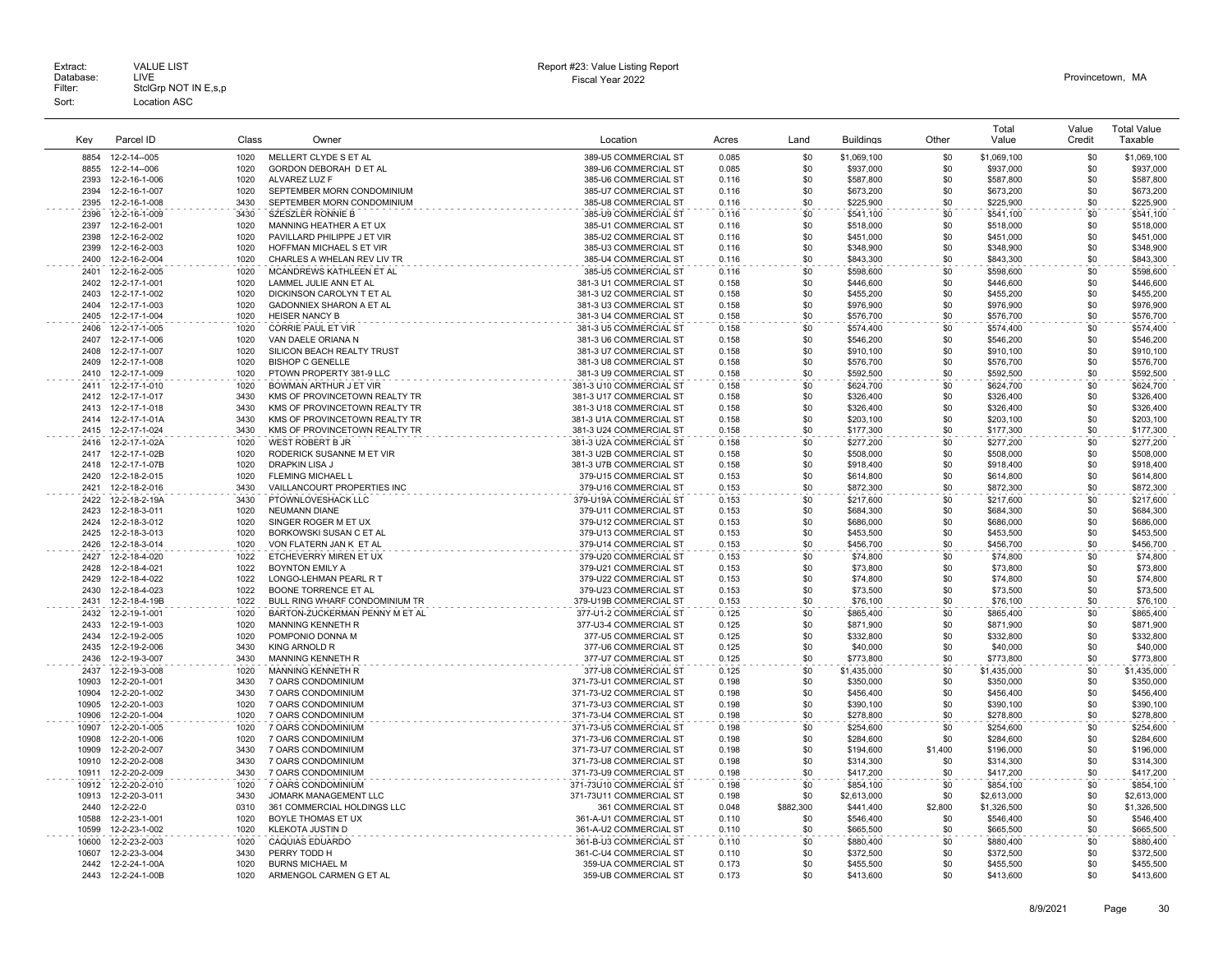|       |                   |       |                                 |                          |       |             |                  |          | Total       | Value  | <b>Total Value</b> |
|-------|-------------------|-------|---------------------------------|--------------------------|-------|-------------|------------------|----------|-------------|--------|--------------------|
| Kev   | Parcel ID         | Class | Owner                           | Location                 | Acres | Land        | <b>Buildings</b> | Other    | Value       | Credit | Taxable            |
| 2444  | 12-2-24-1-00C     | 1020  | CRANDALL SANDRA ET UX           | 359-UC COMMERCIAL ST     | 0.173 | \$0         | \$589,800        | \$0      | \$589,800   | \$0    | \$589,800          |
| 2445  | 12-2-24-1-00D     | 1020  | DEVINE PATRICK H ET AL          | 359-UD COMMERCIAL ST     | 0.173 | \$0         | \$381,500        | \$0      | \$381,500   | \$0    | \$381,500          |
| 2446  | 12-2-24-1-00E     | 0130  | 2019 MANDERLEY TRUST            | 359-UE COMMERCIAL ST     | 0.173 | \$0         | \$483,400        | \$0      | \$483,400   | \$0    | \$483,400          |
| 2447  | 12-2-24-1-00F     | 3430  | MICELI MARK ET AL               | 359-UF COMMERCIAL ST     | 0.173 | \$0         | \$467,200        | \$0      | \$467,200   | \$0    | \$467,200          |
| 2448  | 12-2-24-2-001     | 1020  | HAND DAVID ET UX                | 359-U1 COMMERCIAL ST     | 0.173 | \$0         | \$596,600        | \$0      | \$596,600   | \$0    | \$596,600          |
| 2449  | 12-2-24-2-002     | 1020  | <b>HERBERT BARBARA</b>          | 359-U2 COMMERCIAL ST     | 0.173 | \$0         | \$694,200        | \$0      | \$694,200   | \$0    | \$694,200          |
| 2450  | 12-2-24-2-003     | 1020  | STUTSMAN LESLIE C               | 359-U3 COMMERCIAL ST     | 0.173 | \$0         | \$694,200        | \$0      | \$694,200   | \$0    | \$694,200          |
| 2451  | 12-2-24-2-004     | 1020  | BENSON CASSANDRA ET UX          | 359-U4 COMMERCIAL ST     | 0.173 | \$0         | \$887,600        | \$0      | \$887,600   | \$0    | \$887,600          |
| 2452  | 12-2-24-2-00G     | 3430  | 3 OLD DOGS LLC                  | 359-UG COMMERCIAL ST     | 0.173 | \$0         | \$91,200         | \$0      | \$91,200    | \$0    | \$91,200           |
| 2453  | 12-2-24-2-00H     | 3430  | 3 OLD DOGS LLC                  | 359-UH COMMERCIAL ST     | 0.173 | \$0         | \$854,300        | \$0      | \$854,300   | \$0    | \$854,300          |
| 2457  | 12-2-26-0         | 0130  | 372 COMMERCIAL LLC              | 372 COMMERCIAL ST        | 0.091 | \$391,900   | \$794,300        | \$9,700  | \$1,195,900 | \$0    | \$1,195,900        |
| 10836 | 12-2-27-1-001     | 3430  | WESTERLY HOLDINGS LLC           | 374-U1 COMMERCIAL ST     | 0.046 | \$0         | \$301.300        | \$0      | \$301.300   | \$0    | \$301.300          |
| 10837 | 12-2-27-1-002     | 3430  | WESTERLY HOLDINGS LLC           | 374-U2 COMMERCIAL ST     | 0.046 | \$0         | \$407,400        | \$0      | \$407,400   | \$0    | \$407,400          |
| 10838 | 12-2-27-1-003     | 1020  | WESTERLY HOLDINGS LLC           | 374-U3 COMMERCIAL ST     | 0.046 | \$0         | \$319,200        | \$0      | \$319,200   | \$0    | \$319,200          |
| 2459  | 12-2-28--001      | 3430  | <b>HINDEN WENDY</b>             | 376-U1 COMMERCIAL ST     | 0.041 | \$0         | \$325,300        | \$0      | \$325,300   | \$0    | \$325,300          |
| 2460  | 12-2-28--002      | 3430  | <b>LIVELLI KATHRYN</b>          | 376-U2 COMMERCIAL ST     | 0.041 | \$0         | \$382,100        | \$0      | \$382,100   | \$0    | \$382,100          |
| 2461  | 12-2-28--003      | 1020  | <b>HINDEN WENDY</b>             | 376-U3 COMMERCIAL ST     | 0.041 | \$0         | \$352,700        | \$0      | \$352,700   | \$0    | \$352,700          |
| 2480  | 12-2-40-0         | 0310  | SOMERSET HOUSE REALTY TR        | 378 COMMERCIAL ST        | 0.118 | \$409,600   | \$1,567,300      | \$0      | \$1,976,900 | \$0    | \$1,976,900        |
| 2481  | 12-2-41-0         | 0130  | HOME PRESS FAMILY TRUST         | 382 COMMERCIAL ST        | 0.089 | \$390,400   | \$816,100        | \$0      | \$1,206,500 | \$0    | \$1,206,500        |
| 11067 | 12-2-42-1-001     | 1020  | <b>GUNZBURGER STEPHEN ET AL</b> | 384-U1 COMMERCIAL ST     | 0.097 | \$0         | \$840,000        | \$0      | \$840,000   | \$0    | \$840,000          |
| 11068 | 12-2-42-1-002     | 1020  | 384 COMMERCIAL ST UNIT 2 RT     | 384-U2 COMMERCIAL ST     | 0.097 | \$0         | \$1,037,000      | \$0      | \$1,037,000 | \$0    | \$1,037,000        |
| 11069 | 12-2-42-1-003     | 1020  | OLYAN SAUL M ET VIR             | 384-U3 COMMERCIAL ST     | 0.097 | \$0         | \$1,054,900      | \$7,400  | \$1,062,300 | \$0    | \$1,062,300        |
| 11070 | 12-2-42-1-004     | 3430  | <b>BUILDING BLOCK R T</b>       | 384-UC COMMERCIAL ST     | 0.097 | \$0         | \$312,700        | \$0      | \$312,700   | \$0    | \$312,700          |
| 2483  | $12 - 2 - 43 - 0$ | 3020  | THG PROPERTIES LLC              | 386 COMMERCIAL ST        | 0.200 | \$1,124,500 | \$1,361,600      | \$0      | \$2,486,100 | \$0    | \$2,486.100        |
| 11494 | 12-2-44--001      | 1020  | ABBOTT NANCY                    | 394-U1 COMMERCIAL ST     | 0.096 | \$0         | \$1,357,500      | \$0      | \$1,357,500 | \$0    | \$1,357,500        |
| 11496 | 12-2-44--002      | 1020  | SLOANE ADAM E                   | 394-U2 COMMERCIAL ST     | 0.096 | \$0         | \$1,107,500      | \$0      | \$1,107,500 | \$0    | \$1,107,500        |
| 11498 | 12-2-44--003      | 1020  | DOUGLAS ROBSON REV TR           | 394-U3 COMMERCIAL ST     | 0.096 | \$0         | \$1,202,700      | \$0      | \$1,202,700 | \$0    | \$1,202,700        |
| 2488  | $12 - 2 - 48 - 0$ | 0130  | <b>DERIAN JOHN</b>              | 396 COMMERCIAL ST        | 0.127 | \$539.100   | \$1,133,100      | \$0      | \$1,672,200 | \$0    | \$1,672,200        |
| 2489  | 12-2-49-0         | 0130  | 398 COMMERCIAL STREET LLC       | 398 COMMERCIAL ST        | 0.133 | \$418,000   | \$797,600        | \$16,800 | \$1,232,400 | \$0    | \$1,232,400        |
| 2501  | 12-2-54-0         | 1090  | EMILIE W OPPENHEIM REVOC TR     | 402 COMMERCIAL ST        | 0.058 | \$363,000   | \$371,700        | \$0      | \$734,700   | \$0    | \$734,700          |
| 9341  | 12-2-55--001      | 3430  | LATASA-NICKS PROPERTIES LLC     | 404-U1 COMMERCIAL ST     | 0.143 | \$0         | \$846,300        | \$0      | \$846,300   | \$0    | \$846,300          |
| 9342  | 12-2-55--002      | 1020  | LATASA-NICKS PROPERTIES LLC     | 404-U2 COMMERCIAL ST     | 0.143 | \$0         | \$906,800        | \$0      | \$906,800   | \$0    | \$906,800          |
| 2504  | 12-2-56--001      | 3430  | <b>JMJ PSRE LLC</b>             | 406-U1 COMMERCIAL ST     | 0.069 | \$0         | \$285,800        | \$0      | \$285,800   | \$0    | \$285,800          |
| 2505  | 12-2-56--002      | 3430  | JMJ PSRE LLC                    | 406-U2 COMMERCIAL ST     | 0.069 | \$0         | \$317,200        | \$1,100  | \$318,300   | \$0    | \$318,300          |
| 2506  | 12-2-56--003      | 1020  | JMJ PSRE LLC                    | 406-U3 COMMERCIAL ST     | 0.069 | \$0         | \$584,300        | \$0      | \$584,300   | \$0    | \$584,300          |
| 2508  | 12-2-58-0         | 1010  | STEWART MEG A ET AL             | 408 COMMERCIAL ST        | 0.079 | \$497,400   | \$925,500        | \$0      | \$1,422,900 | \$0    | \$1,422,900        |
| 2509  | 12-2-59-0         | 1040  | <b>RALLEY TRUST</b>             | 410 COMMERCIAL ST        | 0.106 | \$603,300   | \$1,171,400      | \$0      | \$1,774,700 | \$0    | \$1,774,700        |
| 2510  | 12-2-60-0         | 1090  | MARCOTTE MATTHEW L              | 412 COMMERCIAL ST        | 0.087 | \$777,800   | \$1,459,600      | \$0      | \$2,237,400 | \$0    | \$2,237,400        |
| 2511  | 12-2-61-0         | 1010  | RICHARDS MICHAEL L ET AL        | 414 COMMERCIAL ST        | 0.092 | \$588,900   | \$897,200        | \$800    | \$1,486,900 | \$0    | \$1,486,900        |
| 10731 | 12-2-61-Z-P01     | 1023  | RICHARDS MICHAEL L ET AL        | 414-P01 COMMERCIAL ST    | 0.092 | \$0         | \$80,000         | \$0      | \$80,000    | \$0    | \$80,000           |
| 10733 | 12-2-61-Z-P02     | 1023  | RICHARDS MICHAEL L ET AL        | 414-P02 COMMERCIAL ST    | 0.092 | \$0         | \$80,000         | \$0      | \$80,000    | \$0    | \$80,000           |
| 10735 | 12-2-61-Z-P03     | 1023  | SMITH EDWARD J                  | 414-P03 COMMERCIAL ST    | 0.092 | \$0         | \$80,000         | \$0      | \$80,000    | \$0    | \$80,000           |
| 10737 | 12-2-61-Z-P04     | 1023  | NETEMEYER STEPHEN C ET VIR      | 414-P04 COMMERCIAL ST    | 0.092 | \$0         | \$80,000         | \$0      | \$80,000    | \$0    | \$80,000           |
| 2657  | $12 - 4 - 1 - 0$  | 1010  | 479 COMMERCIAL ST PROP TR       | <b>479 COMMERCIAL ST</b> | 0.136 | \$1,552,500 | \$808,200        | \$0      | \$2,360,700 | \$0    | \$2,360,700        |
| 2658  | $12 - 4 - 2 - 0$  | 1300  | MOORE MARY L                    | 477 COMMERCIAL ST        | 0.172 | \$1,131,000 | \$0              | \$0      | \$1,131,000 | \$0    | \$1,131,000        |
| 2659  | $12 - 4 - 3 - 0$  | 1010  | PULA CHRISTOPHER ET AL          | 473 COMMERCIAL ST        | 0.115 | \$1,508,800 | \$1,435,000      | \$0      | \$2,943,800 | \$0    | \$2,943,800        |
| 2660  | $12 - 4 - 4 - 0$  | 1010  | FULK II KENNETH E               | 471 COMMERCIAL ST        | 0.102 | \$1,478,400 | \$1,151,100      | \$0      | \$2,629,500 | \$0    | \$2,629,500        |
| 2661  | $12 - 4 - 5 - 0$  | 3250  | M L BRYANT LLC                  | <b>467 COMMERCIAL ST</b> | 0.347 | \$1,372,600 | \$430,500        | \$2.200  | \$1,805,300 | \$0    | \$1,805,300        |
| 2662  | $12 - 4 - 6 - 0$  | 0310  | BRYANT EUGENE A                 | 465 COMMERCIAL ST        | 0.027 | \$318,800   | \$233,800        | \$0      | \$552,600   | \$0    | \$552,600          |
| 2663  | 12-4-7-0          | 3530  | <b>BEACHCOMBERS INC</b>         | 465-A COMMERCIAL ST      | 0.141 | \$1,177,800 | \$256,300        | \$0      | \$1,434,100 | \$0    | \$1,434,100        |
| 2664  | $12 - 4 - 8 - 0$  | 1010  | PETER JOHN PETAS LIV TRUST      | 463 COMMERCIAL ST        | 0.063 | \$1,362,100 | \$2,116,800      | \$0      | \$3,478,900 | \$0    | \$3,478,900        |
| 10324 | 12-4-9-1-001      | 1020  | ENDE ELENA G ET AL              | 457-59-U1 COMMERCIAL ST  | 0.230 | \$0         | \$3,290,000      | \$0      | \$3,290,000 | \$0    | \$3,290,000        |
| 10326 | 12-4-9-2-002      | 1020  | DANIEL B A RICHTER TR           | 457-59-U2 COMMERCIAL ST  | 0.230 | \$0         | \$1,097,700      | \$0      | \$1,097,700 | \$0    | \$1,097,700        |
| 11140 | 12-4-9-2-003      | 1020  | DANIEL B A RICHTER TR           | 457-59-U3 COMMERCIAL ST  | 0.230 | \$0         | \$2,212,700      | \$0      | \$2,212,700 | \$0    | \$2,212,700        |
| 2666  | 12-4-10-0         | 1010  | RODGERS SCOTT M                 | 455 COMMERCIAL ST        | 0.046 | \$1,291,200 | \$96,600         | \$0      | \$1,387,800 | \$0    | \$1,387,800        |
| 2667  | 12-4-11--001      | 1020  | ANDREW P SELWYN IRR TRUST       | 453-U1 COMMERCIAL ST     | 0.108 | \$0         | \$1,103,500      | \$0      | \$1,103,500 | \$0    | \$1,103,500        |
| 2668  | 12-4-11--002      | 1020  | <b>JOBOB P'TOWN LLC</b>         | 453-U2 COMMERCIAL ST     | 0.108 | \$0         | \$1,125,700      | \$0      | \$1,125,700 | \$0    | \$1,125,700        |
| 2669  | 12-4-11--003      | 1020  | 2019 INGRAHAM-FORSYTH JOINT TR  | 453-U3 COMMERCIAL ST     | 0.108 | \$0         | \$1,041,900      | \$0      | \$1,041,900 | \$0    | \$1,041,900        |
| 2670  | 12-4-12-0         | 1320  | GEBELEIN ROBERT S ET AL         | 451 COMMERCIAL ST        | 0.044 | \$5,600     | \$0              | \$0      | \$5,600     | \$0    | \$5,600            |
| 2671  | $12 - 4 - 13 - 0$ | 1040  | SEAVER ROBERT C                 | 449 COMMERCIAL ST        | 0.190 | \$1,636,200 | \$861,900        | \$0      | \$2,498,100 | \$0    | \$2,498,100        |
| 2672  | 12-4-14-0         | 0130  | <b>KARILON LLC</b>              | 447 COMMERCIAL ST        | 0.068 | \$1,172,900 | \$694,300        | \$0      | \$1,867,200 | \$0    | \$1,867,200        |
| 2673  | 12-4-15-0         | 0130  | MACDONNELL RAYMOND A ET AL      | 443-445 COMMERCIAL ST    | 0.090 | \$1,447,200 | \$714,500        | \$0      | \$2,161,700 | \$0    | \$2,161,700        |
| 2674  | 12-4-16--001      | 1020  | A RUBENS LTD                    | 441-U1 COMMERCIAL ST     | 0.055 | \$0         | \$452,300        | \$0      | \$452,300   | \$0    | \$452,300          |
| 2675  | 12-4-16--002      | 1020  | SANDRA B CHAET REV TRUST        | 441-U2 COMMERCIAL ST     | 0.055 | \$0         | \$494.300        | \$0      | \$494.300   | \$0    | \$494.300          |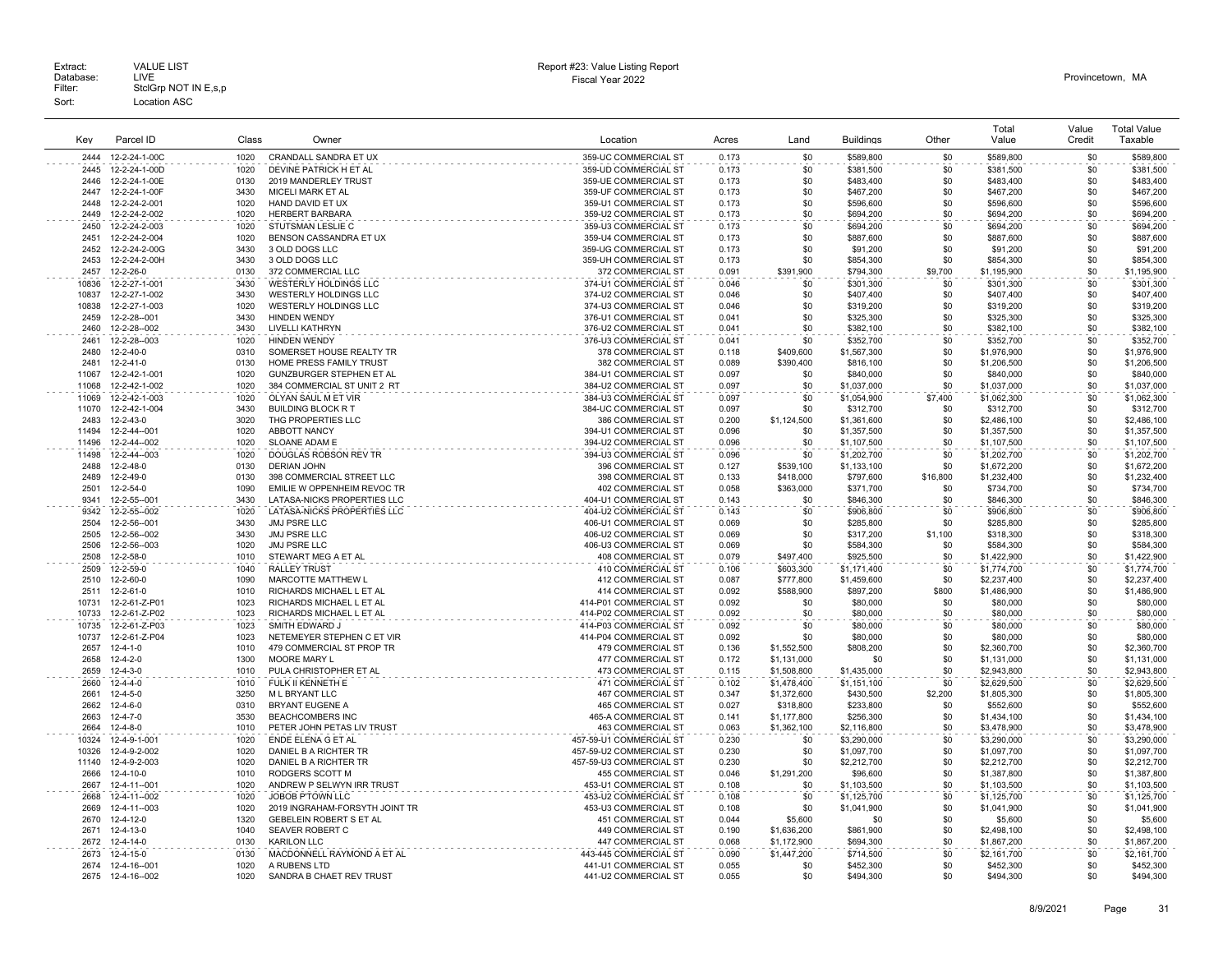| Key          | Parcel ID              | Class | Owner                          | Location                 | Acres | Land             | <b>Buildings</b>         | Other   | Total<br>Value             | Value<br>Credit | <b>Total Value</b><br>Taxable |
|--------------|------------------------|-------|--------------------------------|--------------------------|-------|------------------|--------------------------|---------|----------------------------|-----------------|-------------------------------|
| 2676         | 12-4-16--003           | 1020  | LONGLEY ROBERT F ET UX         | 441-U3 COMMERCIAL ST     | 0.055 | \$0              | \$468,400                | \$0     | \$468,400                  | \$0             | \$468,400                     |
| 2677         | 12-4-16--00B           | 1020  | <b>BRIAN RIZZO LIVING TR</b>   | 441-UB COMMERCIAL ST     | 0.055 | \$0              | \$459,300                | \$0     | \$459,300                  | \$0             | \$459,300                     |
| 2678         | 12-4-17-0              | 0130  | SMITHKIN ILONA R ET AL         | 437-439 COMMERCIAL ST    | 0.124 | \$1,528,300      | \$932,500                | \$0     | \$2,460,800                | \$0             | \$2,460,800                   |
| 2679         | 12-4-18-0              | 0310  | NEW HOP HOLDINGS LLC           | <b>429 COMMERCIAL ST</b> | 0.240 | \$1,709,900      | \$651,000                | \$1,800 | \$2,362,700                | \$0             | \$2,362,700                   |
| 9614         | 12-4-18-A              | 0130  | 435 COMMERCIAL ST LLC          | 435 COMMERCIAL ST        | 0.118 | \$1,515,500      | \$306,400                | \$900   | \$1,822,800                | \$0             | \$1,822,800                   |
| 2680         | $12 - 4 - 19 - 0$      | 0130  | 427 COMMERCIAL STREET LLC      | 427 COMMERCIAL ST        | 0.182 | \$1,631,300      | \$1,207,900              | \$300   | \$2,839,500                | \$0             | \$2,839,500                   |
| 2683         | 12-4-21-0              | 0130  | STUART EDWARD M ET VIR         | 416 COMMERCIAL ST        | 0.108 | \$605,200        | \$70,300                 | \$0     | \$675,500                  | \$0             | \$675,500                     |
| 2684         | 12-4-22-0              | 1040  | STEFANI CARLA                  | 418-A COMMERCIAL ST      | 0.243 | \$670,100        | \$601,300                | \$0     | \$1,271,400                | \$0             | \$1,271,400                   |
| 2685         | 12-4-22-A              | 0310  | PACKARD FAMILY LTD PARTNERSHIP | 418 COMMERCIAL ST        | 0.122 | \$411,900        | \$959,100                | \$0     | \$1,371,000                | \$0             | \$1,371,000                   |
|              |                        | 1320  | OWNERS UNKNOWN                 |                          | 0.045 |                  | \$0                      | \$0     |                            | \$0             |                               |
| 2686<br>2687 | 12-4-22-B              | 1090  |                                | 418-R COMMERCIAL ST      |       | \$3,800          |                          | \$0     | \$3,800                    | \$0             | \$3,800                       |
| 2688         | 12-4-23-0              | 1020  | DOL-FIN DEVELOPMENT LLC        | 420 COMMERCIAL ST        | 0.126 | \$621,300<br>\$0 | \$694,800                | \$0     | \$1,316,100                | \$0             | \$1,316,100                   |
|              | 12-4-24-1-001          |       | COZY ABODES LLC                | 422-U1 COMMERCIAL ST     | 0.204 |                  | \$403,400                |         | \$403,400                  |                 | \$403,400                     |
| 2689         | 12-4-24-1-002          | 1020  | ASH LORRIE LEE                 | 422-U2 COMMERCIAL ST     | 0.204 | \$0              | \$394,400                | \$0     | \$394,400                  | \$0             | \$394,400                     |
| 2690         | 12-4-24-1-003          | 1020  | <b>STULL LORIE A</b>           | 422-U3 COMMERCIAL ST     | 0.204 | \$0              | \$383,400                | \$0     | \$383,400                  | \$0             | \$383,400                     |
| 2691         | 12-4-24-1-004          | 1020  | SMITH EDWARD J ET AL           | 422-U4 COMMERCIAL ST     | 0.204 | \$0              | \$461,500                | \$0     | \$461,500                  | \$0             | \$461,500                     |
| 2692         | 12-4-24-1-005          | 1020  | SMITH EDWARD J                 | 422-U5 COMMERCIAL ST     | 0.204 | \$0              | \$492,400                | \$0     | \$492,400                  | \$0             | \$492,400                     |
| 2693         | 12-4-24-1-006          | 1020  | COZY ABODES LLC                | 422-U6 COMMERCIAL ST     | 0.204 | <b>\$0</b>       | \$365,100                | \$0     | \$365,100                  | \$0             | \$365,100                     |
| 2694         | 12-4-24-2-007          | 1020  | LOGUE PETER J ET VIR           | 422-U7 COMMERCIAL ST     | 0.204 | \$0              | \$709,400                | \$0     | \$709,400                  | \$0             | \$709,400                     |
| 2695         | 12-4-25-0              | 0130  | JULIE SIMMS REV TRUST          | 424 COMMERCIAL ST        | 0.046 | \$593,300        | \$576,900                | \$0     | \$1,170,200                | \$0             | \$1,170,200                   |
| 2696         | 12-4-26--001           | 1020  | POWELL WAYNE B ET AL           | 426-U1 COMMERCIAL ST     | 0.132 | \$0              | \$626,500                | \$0     | \$626,500                  | \$0             | \$626,500                     |
| 2697         | 12-4-26--002           | 1020  | VAN DEN NOORT PETER            | 426-U2 COMMERCIAL ST     | 0.132 | .\$በ             | \$385,400                | \$0     | \$385,400                  | \$0             | \$385,400                     |
| 2698         | 12-4-26--003           | 1020  | <b>FRUCIANO BERNARDO B</b>     | 426-U3 COMMERCIAL ST     | 0.132 | \$0              | \$627,800                | \$0     | \$627,800                  | \$0             | \$627,800                     |
| 2703         | 12-4-30-1-001          | 1020  | <b>COEN ETHAN</b>              | 428-U1 COMMERCIAL ST     | 0.279 | \$0              | \$1,146,400              | \$0     | \$1,146,400                | \$0             | \$1,146,400                   |
| 2705         | 12-4-30-1-003          | 1020  | ESTATE OF OLGA M VITELLO TR    | 428-U3 COMMERCIAL ST     | 0.279 | \$0              | \$513,800                | \$0     | \$513,800                  | \$0             | \$513,800                     |
| 2706         | 12-4-30-2-004          | 1022  | STANLEY A SYLVAIN TR ET AL     | 428-U4 COMMERCIAL ST     | 0.279 | \$0              | \$222,600                | \$0     | \$222,600                  | \$0             | \$222,600                     |
| 2708         | 12-4-31--001           | 3430  | RICE MARLA FREEDMAN            | 430-U1 COMMERCIAL ST     | 0.068 | \$0              | \$669,500                | \$0     | \$669,500                  | \$0             | \$669,500                     |
| 2709         | 12-4-31--002           | 1020  | HIEBERT TERRI R ET UX          | 430-U2 COMMERCIAL ST     | 0.068 | \$0              | \$602,400                | \$0     | \$602,400                  | \$0             | \$602,400                     |
| 2710         | 12-4-31--003           | 1020  | SULLIVAN WILLIAM R             | 430-U3 COMMERCIAL ST     | 0.068 | \$0              | \$542,200                | \$0     | \$542,200                  | \$0             | \$542,200                     |
| 2714         | 12-4-35-1-G01          | 3430  | WJHJR LLC                      | 432-UG-1 COMMERCIAL ST   | 0.118 | \$0              | \$366,600                | \$0     | \$366,600                  | \$0             | \$366,600                     |
| 2715         | 12-4-35-1-G02          | 3430  | WAYPOINT ASSOCIATES LLC        | 432-UG-2 COMMERCIAL ST   | 0.118 | \$0              | \$289,300                | \$400   | \$289,700                  | \$0             | \$289,700                     |
| 2716         | 12-4-35-1-G03          | 3430  | FEELEY & DANIELS REALTY TR     | 432-UG-3 COMMERCIAL ST   | 0.118 | \$0              | \$201,500                | \$0     | \$201,500                  | \$0             | \$201,500                     |
| 2717         | 12-4-35-1-G04          | 3430  | ANITA M MCGAHAN REV TR         | 432-UG-4 COMMERCIAL ST   | 0.118 | \$0              | \$228,200                | \$400   | \$228,600                  | \$0             | \$228,600                     |
| 2718         | 12-4-35-1-R01          | 1020  | SINGING WOODS NOMINEE TR       | 432-UR-1 COMMERCIAL ST   | 0.118 | \$0              | \$323,600                | \$0     | \$323,600                  | \$0             | \$323.600                     |
| 2719         |                        | 1020  |                                |                          | 0.118 | \$0              |                          | \$0     | \$338,300                  | \$0             |                               |
|              | 12-4-35-1-R02          |       | SMITH CAMERON C ET AL          | 432-UR-2 COMMERCIAL ST   |       |                  | \$338,300                |         |                            |                 | \$338,300                     |
| 2720         | 12-4-35-1-R03          | 1020  | WELCH RICHARD D ET VIR         | 432-UR-3 COMMERCIAL ST   | 0.118 | \$0              | \$587,600                | \$0     | \$587,600                  | \$0             | \$587,600                     |
| 2721         | 12-4-35-2-AIR          | 3430  | ANITA M MCGAHAN REV TR         | 432-UAIR COMMERCIAL ST   | 0.118 | \$0              | \$26,300                 | \$0     | \$26,300                   | \$0             | \$26,300                      |
| 2722         | 12-4-36-0              | 1040  | JEFFR LOVINGER REV LV TR ET AL | 434 COMMERCIAL ST        | 0.082 | \$577,500        | \$583,400                | \$0     | \$1,160,900                | \$0             | \$1,160,900                   |
| 2723         | 12-4-37-0              | 1040  | <b>GALLERY BEACH LLC</b>       | 436 COMMERCIAL ST        | 0.206 | \$665,400        | \$1,913,900              | \$0     | \$2,579,300                | \$0             | \$2,579,300                   |
| 2724         | 12-4-38-0              | 1040  | <b>GEBELEIN ROBERT S ET AL</b> | 438 COMMERCIAL ST        | 0.541 | \$784,300        | \$851,300                | \$1,400 | \$1,637,000                | \$0             | \$1,637,000                   |
| 2725         | 12-4-39--001           | 1020  | WALKER BRYAN J ET UX           | 444-U1 COMMERCIAL ST     | 0.115 | \$0              | \$988,300                | \$0     | \$988,300                  | \$0             | \$988,300                     |
| 2726         | 12-4-39--002           | 3430  | 444 COMMERCIAL LLC             | 444-U2 COMMERCIAL ST     | 0.115 | \$0              | \$381,900                | \$0     | \$381,900                  | \$0             | \$381,900                     |
| 2727         | 12-4-39--003           | 1020  | SHEFFIELD LAURA ET VIR         | 444-U3 COMMERCIAL ST     | 0.115 | \$0              | \$551,400                | \$0     | \$551,400                  | \$0             | \$551,400                     |
| 2729         | 12-4-40--001           | 1020  | DONOVAN STEPHEN                | 442-U1 COMMERCIAL ST     | 0.116 | \$0              | \$474,700                | \$0     | \$474,700                  | \$0             | \$474,700                     |
| 2730         | 12-4-40--002           | 1020  | RUSTIN JOSEPH C                | 442-U2 COMMERCIAL ST     | 0.116 | \$0              | \$427,000                | \$0     | \$427,000                  | \$0             | \$427,000                     |
| 2731         | 12-4-40--003           | 1020  | LARSSON JANE E ET UX           | 442-U3 COMMERCIAL ST     | 0.116 | \$0              | \$460,300                | \$0     | \$460,300                  | \$0             | \$460,300                     |
| 2732         | 12-4-40--004           | 1020  | KEYES RICHARD A ET AL          | 442-U4 COMMERCIAL ST     | 0.116 | \$0              | \$685,200                | \$0     | \$685,200                  | \$0             | \$685,200                     |
| 8761         | 12-4-41--001           | 1020  | WOODWARDS ROBERT ET UX         | 448-U1 COMMERCIAL ST     | 0.319 | \$0              | \$661,900                | \$0     | \$661,900                  | \$0             | \$661,900                     |
| 8762         | 12-4-41--002           | 1020  | ABROMITIS JACQUELYN G ET AL    | 448-U2 COMMERCIAL ST     | 0.319 | \$0              | \$1,249,000              | \$0     | \$1,249,000                | \$0             | \$1,249,000                   |
| 8763         | 12-4-41--003           | 1020  | <b>MCKEON MATTHEW</b>          | 448-U3 COMMERCIAL ST     | 0.319 | \$0              | \$1,298,300              | \$0     | \$1,298,300                | \$0             | \$1,298,300                   |
| 2735         | 12-4-41-A              | 1010  | <b>WATSON ORSON</b>            | 448-A COMMERCIAL ST      | 0.017 | \$294,600        | \$217,100                | \$0     | \$511,700                  | \$0             | \$511,700                     |
| 10806        | 12-4-42-1-001          | 1020  | TALL SHIP CD                   | 452-U1 COMMERCIAL ST     | 0.072 | <b>\$0</b>       | \$534,300                | \$0     | \$534,300                  | \$0             | \$534,300                     |
| 10808        | 12-4-42-1-002          | 1020  | CORNELL MARYANN ET AL          | 452-U2 COMMERCIAL ST     | 0.072 | \$0              | \$405,400                | \$0     | \$405,400                  | \$0             | \$405,400                     |
| 10810        | 12-4-42-1-003          | 1020  | MERCER MICHAEL ET AL           | 452-U3 COMMERCIAL ST     | 0.072 | \$0              | \$582,800                | \$0     | \$582,800                  | \$0             | \$582.800                     |
| 10812        | 12-4-42-1-004          | 1020  | AZZARO MARGARET-ANN ET AL      | 452-U4 COMMERCIAL ST     | 0.072 | \$0              | \$405,400                | \$0     | \$405,400                  | \$0             | \$405,400                     |
| 10814        | 12-4-42-1-005          | 1020  | TALL SHIP CD                   | 452-U5 COMMERCIAL ST     | 0.072 | \$0              | \$381,700                | \$0     | \$381,700                  | \$0             | \$381,700                     |
| 8773         | 12-4-47--001           | 1020  | CORBO DIANE J ET AL            | 462-U1 COMMERCIAL ST     | 0.094 | \$0              | \$568,100                | \$0     | \$568,100                  | \$0             | \$568,100                     |
| 8774         | 12-4-47--002           | 1020  | CORBO DIANE J ET AL            | 462-U2 COMMERCIAL ST     | 0.094 | \$0              | \$616,100                | \$0     | \$616,100                  | \$0             | \$616,100                     |
| 8775         | 12-4-47--003           | 1020  | CORBO DIANE J ET AL            | 462-U3 COMMERCIAL ST     | 0.094 | \$0              | \$444,500                | \$0     | \$444,500                  | \$0             | \$444,500                     |
| 8776         | 12-4-47--004           | 1020  | BARBARA DAWN REYNOLDS TR       | 462-U4 COMMERCIAL ST     | 0.094 | \$0              | \$396,000                | \$0     | \$396,000                  | \$0             | \$396,000                     |
| 2742         | 12-4-48-0              | 1010  | 466 COMMERCIAL ST ART CTR LLC  | <b>466 COMMERCIAL ST</b> | 0.229 | \$458.400        | \$978,600                | \$1,100 | \$1,438,100                | \$0             | \$1.438.100                   |
| 2743         | $12 - 4 - 49 - 0$      | 1010  | JAMES W VEATCH REV TRUST       | 468 COMMERCIAL ST        | 0.069 | \$560,800        | \$1,006,200              | \$0     | \$1,567,000                | \$0             | \$1,567,000                   |
| 2744         | 12-4-50-0              | 1040  | <b>BIBRING NOMINEE TR</b>      | 470 COMMERCIAL ST        | 0.161 | \$734,100        | \$1,115,300              | \$0     | \$1,849,400                | \$0             | \$1,849,400                   |
| 2745         |                        | 1010  | MOORE MARY L                   | 472 COMMERCIAL ST        | 0.134 | \$837,100        |                          | \$8,400 |                            | \$0             |                               |
| 2752         | 12-4-51-0<br>12-4-56-0 | 1010  | SANDERS DEBORAH CAROLYN        | 474 COMMERCIAL ST        | 0.089 | \$663.700        | \$1,095,300<br>\$969,000 | \$0     | \$1,940,800<br>\$1,632,700 | \$0             | \$1,940,800<br>\$1,632,700    |
|              |                        |       |                                |                          |       |                  |                          |         |                            |                 |                               |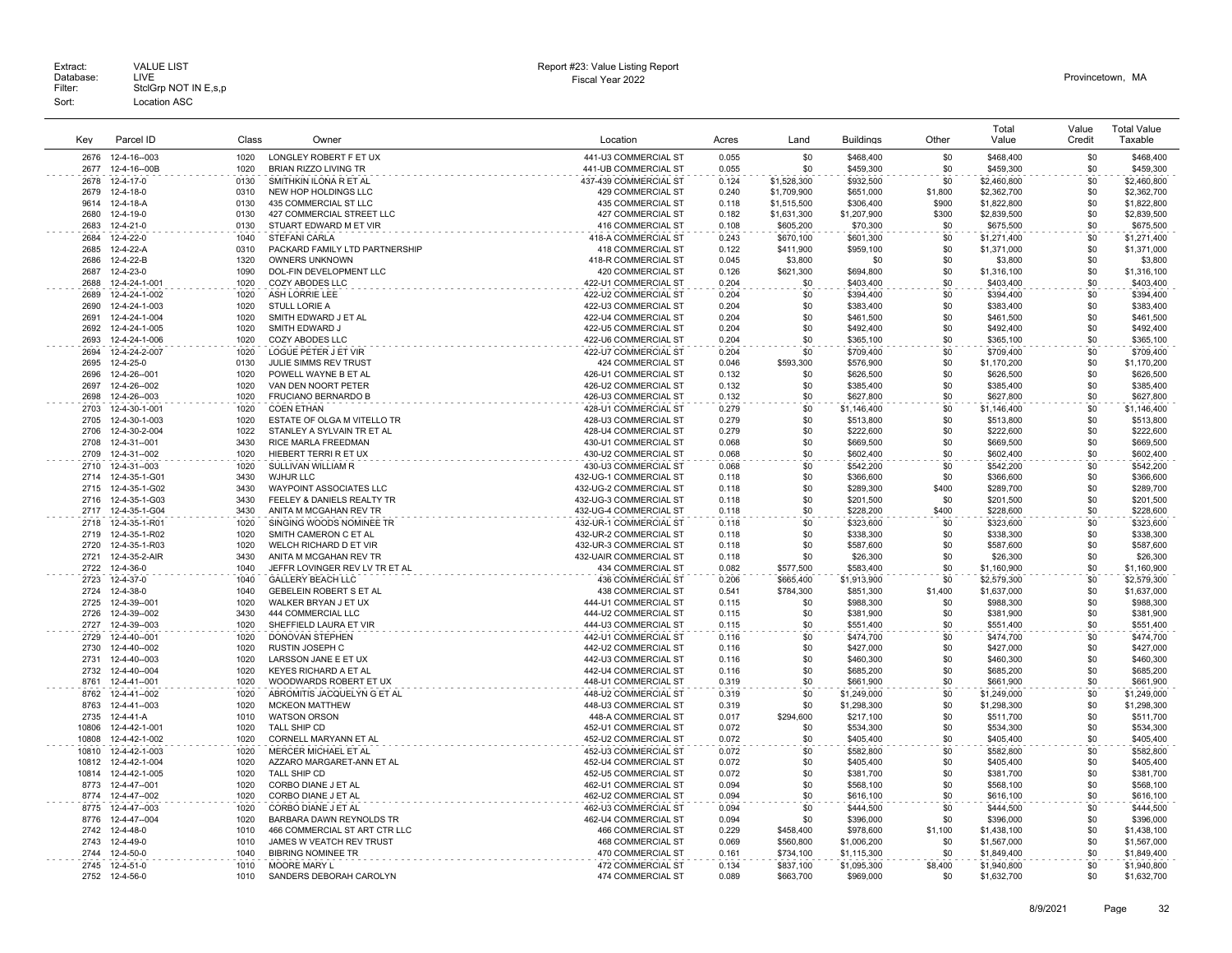| Extract:  | <b>VALUE LIST</b>    | Report #23: Value Listing Report | Provincetown, MA |
|-----------|----------------------|----------------------------------|------------------|
| Database: | LIVE                 | Fiscal Year 2022                 |                  |
| Filter:   | StclGrp NOT IN E.s.p |                                  |                  |
| Sort:     | ocation ASC          |                                  |                  |

# Report #23: Value Listing Report

| Key            | Parcel ID                      | Class        | Owner                                                   | Location                                          | Acres          | Land                       | <b>Buildings</b>         | Other        | Total<br>Value             | Value<br>Credit | <b>Total Value</b><br>Taxable |
|----------------|--------------------------------|--------------|---------------------------------------------------------|---------------------------------------------------|----------------|----------------------------|--------------------------|--------------|----------------------------|-----------------|-------------------------------|
| 2753           | 12-4-57-0                      | 1010         | CHAS CONNOR FAM IRR TR 1/2                              | 476-A COMMERCIAL ST                               | 0.085          | \$581,100                  | \$262,300                | \$0          | \$843,400                  | \$0             | \$843,400                     |
| 9683           | 12-4-58--001                   | 1020         | <b>JIMANDO III LLC</b>                                  | 476-U1 COMMERCIAL ST                              | 0.128          | \$0                        | \$407,700                | \$0          | \$407,700                  | \$0             | \$407,700                     |
| 9685           | 12-4-58--002                   | 1020         | <b>BRANDON WILLIAM</b>                                  | 476-U2 COMMERCIAL ST                              | 0.128          | \$0                        | \$434,600                | \$0          | \$434,600                  | \$0             | \$434,600                     |
| 9686           | 12-4-58--003                   | 1020         | MACEDO JOCELYN                                          | 476-U3 COMMERCIAL ST                              | 0.128          | \$0                        | \$495,100                | \$0          | \$495,100                  | \$0             | \$495,100                     |
| 9687<br>9688   | 12-4-58--004                   | 1020         | ANDERSON BELINDA                                        | 476-U4 COMMERCIAL ST                              | 0.128          | \$0                        | \$368,500                | \$0          | \$368,500                  | \$0             | \$368,500                     |
| 9689           | 12-4-58--005<br>12-4-58--006   | 1020<br>1020 | <b>HUSTON BENITO C</b><br>UNDERWOOD RUSSELL ET AL       | 476-U5 COMMERCIAL ST<br>476-U6 COMMERCIAL ST      | 0.128<br>0.128 | \$0<br>\$0                 | \$683,000<br>\$463,800   | \$0<br>\$0   | \$683,000<br>\$463,800     | \$0<br>\$0      | \$683,000<br>\$463,800        |
| 10565          | 12-4-59-1-001                  | 1020         | <b>BROWN SUSAN RAND</b>                                 | 478-U1 COMMERCIAL ST                              | 0.145          | \$0                        | \$792,300                | \$0          | \$792,300                  | \$0             | \$792,300                     |
| 10567          | 12-4-59-2-002                  | 1020         | <b>KROHN DAVID T</b>                                    | 478-U2 COMMERCIAL ST                              | 0.145          | \$0                        | \$919,200                | \$0          | \$919,200                  | \$0             | \$919,200                     |
| 2766           | 12-4-69-A                      | 1320         | <b>OWNERS UNKNOWN</b>                                   | 438-R COMMERCIAL ST                               | 0.121          | \$15,400                   | \$0                      | \$0          | \$15,400                   | \$0             | \$15,400                      |
| 11791          | 12-4-69-1-001                  | 1020         | WORRELL III EDWARD ET UX                                | 446-U1 COMMERCIAL ST                              | 0.209          | \$0                        | \$523,100                | \$0          | \$523,100                  | \$0             | \$523,100                     |
| 11793          | 12-4-69-1-002                  | 1020         | CHARTIER-PETRELIS MATTHEW ET V                          | 446-U2 COMMERCIAL ST                              | 0.209          | \$0                        | \$523,500                | \$0          | \$523,500                  | \$0             | \$523,500                     |
| 11795<br>11797 | 12-4-69-1-003<br>12-4-69-2-004 | 1020<br>1020 | WHITE JOHN DEREK ET AL<br>KYLE STACIE SCOGNO            | 446-U3 COMMERCIAL ST<br>446-U4 COMMERCIAL ST      | 0.209<br>0.209 | \$0<br>\$0                 | \$841,700<br>\$632,700   | \$0<br>\$0   | \$841,700<br>\$632,700     | \$0<br>\$0      | \$841,700<br>\$632,700        |
| 11807          | 12-4-69-Z-P01                  | 1023         | 446 COMMERCIAL STREET LLC                               | 446-P1 COMMERCIAL ST                              | 0.209          | \$0                        | \$72,000                 | \$0          | \$72,000                   | \$0             | \$72,000                      |
| 11809          | 12-4-69-Z-P02                  | 1023         | <b>GALLERY BEACH LLC</b>                                | 446-P2 COMMERCIAL ST                              | 0.209          | \$0                        | \$72,000                 | \$0          | \$72,000                   | \$0             | \$72,000                      |
| 11811          | 12-4-69-Z-P03                  | 1023         | 446 COMMERCIAL STREET LLC                               | 446-P3 COMMERCIAL ST                              | 0.209          | \$0                        | \$72,000                 | \$0          | \$72,000                   | \$0             | \$72,000                      |
| 3137           | $15 - 1 - 1 - 0$               | 1010         | <b>BLISS GAIL</b>                                       | 551 COMMERCIAL ST                                 | 0.155          | \$1,587,400                | \$1,725,300              | \$1,000      | \$3,313,700                | \$0             | \$3,313,700                   |
| 3138           | $15 - 1 - 3 - 0$               | 3010         | PROVINCETOWN HOSPITALITY LLC                            | 543-545 COMMERCIAL ST                             | 0.347          | \$2,287,700                | \$2,371,100              | \$800        | \$4,659,600                | \$0             | \$4,659,600                   |
| 3139           | $15 - 1 - 4 - 0$               | 1010<br>3430 | DOHERTY REBECCA M ET AL                                 | 541 COMMERCIAL ST                                 | 0.058          | \$1,275,900                | \$431,600                | \$0          | \$1,707,500                | \$0<br>\$0      | \$1,707,500                   |
| 3140<br>3141   | 15-1-5--001<br>15-1-5--002     | 1020         | <b>FANIZZI REALTY TR</b><br>ELEANOR RADIN REV TR - 2002 | 539-U1 COMMERCIAL ST<br>539-U2 COMMERCIAL ST      | 0.138<br>0.138 | \$0<br>\$0                 | \$1,161,500<br>\$384,200 | \$700<br>\$0 | \$1,162,200<br>\$384,200   | \$0             | \$1,162,200<br>\$384,200      |
| 3142           | 15-1-5--003                    | 1020         | ELEANOR RADIN REV TR - 2002                             | 539-U3 COMMERCIAL ST                              | 0.138          | \$0                        | \$432,200                | \$0          | \$432,200                  | \$0             | \$432,200                     |
| 3143           | 15-1-5--004                    | 1020         | <b>RICHARD M FRITZER REV TR</b>                         | 539-U4 COMMERCIAL ST                              | 0.138          | \$0                        | \$345,700                | \$0          | \$345,700                  | \$0             | \$345,700                     |
| 3144           | 15-1-5--005                    | 1020         | RICHARD & DONNA FRITZER LIV TR                          | 539-U5 COMMERCIAL ST                              | 0.138          | \$0                        | \$526,500                | \$0          | \$526,500                  | \$0             | \$526,500                     |
| 3145           | 15-1-5--006                    | 1020         | DILLON WILLIAM M ET AL                                  | 539-U6 COMMERCIAL ST                              | 0.138          | \$0                        | \$338,100                | \$0          | \$338,100                  | \$0             | \$338,100                     |
| 3146           | 15-1-5--007                    | 1020         | VICTORIA A SOOVAJIAN TR ET AL                           | 539-U7 COMMERCIAL ST                              | 0.138          | \$0                        | \$360,700                | \$0          | \$360,700                  | \$0             | \$360,700                     |
| 3147<br>3148   | 15-1-5--008<br>15-1-6--001     | 1020<br>1020 | TOP OF WHORF'S LLC<br>MARGARET MURPHY LIV TR            | 539-U8 COMMERCIAL ST<br>535-7 U1 COMMERCIAL ST    | 0.138<br>0.261 | \$0<br>\$0                 | \$962,800<br>\$1,190,500 | \$0<br>\$0   | \$962,800<br>\$1,190,500   | \$0<br>\$0      | \$962,800<br>\$1,190,500      |
| 3149           | 15-1-6--002                    | 1020         | VEEVERS FAMILY NOMINEE TR                               | 535-7 U2 COMMERCIAL ST                            | 0.261          | \$0                        | \$842,900                | \$0          | \$842,900                  | \$0             | \$842,900                     |
| 3150           | 15-1-6--003                    | 1020         | <b>ESPOSITO RUSSELL J</b>                               | 535-7 U3 COMMERCIAL ST                            | 0.261          | \$0                        | \$1,311,300              | \$0          | \$1,311,300                | \$0             | \$1,311,300                   |
| 3151           | $15 - 1 - 6 - 005$             | 1020         | RODRIGUEZ RICARDO ET VIR                                | 535-7 U5 COMMERCIAL ST                            | 0.261          | \$0                        | \$822,400                | \$0          | \$822,400                  | \$0             | \$822,400                     |
| 3152           | 15-1-6--006                    | 1020         | <b>MEYERS EDNA O</b>                                    | 535-7 U6 COMMERCIAL ST                            | 0.261          | \$0                        | \$577,900                | \$0          | \$577,900                  | \$0             | \$577,900                     |
| 3153           | 15-1-6--007                    | 1020         | ARTHUR H RICHTER REV TR                                 | 535-7 U7 COMMERCIAL ST                            | 0.261          | \$0                        | \$666,400                | \$0          | \$666,400                  | \$0             | \$666,400                     |
| 3154<br>3155   | 15-1-6--008                    | 1020<br>1020 | ESTATE OF KETTLER FAMILY TR                             | 535-7 U8 COMMERCIAL ST                            | 0.261<br>0.261 | \$0<br>\$0                 | \$717,900                | \$0          | \$717,900                  | \$0             | \$717,900                     |
| 8916           | 15-1-6--009<br>15-1-6--08A     | 1020         | UTT TIMOTHY ET UX<br>MCGILL JOHN S                      | 535-7 U9 COMMERCIAL ST<br>535-7 U8A COMMERCIAL ST | 0.261          | \$0                        | \$720,500<br>\$740,800   | \$0<br>\$0   | \$720,500<br>\$740,800     | \$0<br>\$0      | \$720,500<br>\$740,800        |
| 3156           | $15 - 1 - 7 - 0$               | 1010         | ALBERT H MARSH 2012 TRUST                               | 533 COMMERCIAL ST                                 | 0.087          | \$1,438,900                | \$678,800                | \$0          | \$2,117,700                | \$0             | \$2,117,700                   |
| 8909           | $15 - 1 - 8 - 0$               | 1010         | WEST CORE PROPERTIES LLC                                | 531 COMMERCIAL ST                                 | 0.102          | \$1,478,400                | \$1,361,400              | \$1,600      | \$2,841,400                | \$0             | \$2,841,400                   |
| 3159           | $15 - 1 - 9 - 0$               | 1010         | DOUGLAS MATTHEW J ET UX                                 | 529 COMMERCIAL ST                                 | 0.093          | \$1,455,300                | \$1,166,200              | \$0          | \$2,621,500                | \$0             | \$2,621,500                   |
| 3160           | 15-1-10-0                      | 1010         | <b>CRAFTY SEAMAN TRUST</b>                              | 525 COMMERCIAL ST                                 | 0.198          | \$1,638,700                | \$944,300                | \$0          | \$2,583,000                | \$0             | \$2,583,000                   |
| 3161           | 15-1-11-1-001                  | 1020         | SILVER DANIEL                                           | 523-U1 COMMERCIAL ST                              | 0.177          | \$0                        | \$1,017,700              | \$0          | \$1,017,700                | \$0             | \$1,017,700                   |
| 3162<br>3163   | 15-1-11-2-002<br>15-1-11-3-003 | 1020<br>1020 | SICLARI RICHARD J JR ET AL<br><b>BULOFF BARBARA</b>     | 523-U2 COMMERCIAL ST<br>523-U3 COMMERCIAL ST      | 0.177<br>0.177 | \$0<br>\$0                 | \$1,140,600              | \$0<br>\$0   | \$1,140,600                | \$0<br>\$0      | \$1,140,600                   |
| 3164           | 15-1-11-4-004                  | 1020         | <b>BINDER REGINA</b>                                    | 523-U4 COMMERCIAL ST                              | 0.177          | \$0                        | \$1,283,300<br>\$448,000 | \$0          | \$1,283,300<br>\$448,000   | \$0             | \$1,283,300<br>\$448,000      |
| 3165           | 15-1-12--001                   | 1020         | ELLIS RAYMOND F ET AL                                   | 521-U1 COMMERCIAL ST                              | 0.051          | \$0                        | \$256,200                | \$0          | \$256,200                  | \$0             | \$256,200                     |
| 3166           | 15-1-12--002                   | 1020         | 521 COMMERCIAL ST REALTY TR                             | 521-U2 COMMERCIAL ST                              | 0.051          | \$0                        | \$633,100                | \$0          | \$633,100                  | \$0             | \$633,100                     |
| 3167           | 15-1-12--003                   | 1020         | WACHTELHAUSEN ROBERTA D                                 | 521-U3 COMMERCIAL ST                              | 0.051          | \$0                        | \$539,400                | \$0          | \$539,400                  | \$0             | \$539,400                     |
| 3168           | 15-1-12--004                   | 1020         | MELANIE LINDSEY REVEAL REV TR                           | 521-U4 COMMERCIAL ST                              | 0.051          | \$0                        | \$406,700                | \$0          | \$406,700                  | \$0             | \$406,700                     |
| 3169<br>3171   | 15-1-13-0<br>15-1-15-0         | 1010<br>1040 | 521-A COMMERCIAL ST LLC<br>ODD FUTURE LLC               | 521-A COMMERCIAL ST<br>509 COMMERCIAL ST          | 0.040<br>0.103 | \$1,260,900<br>\$1,480,800 | \$474,000<br>\$636,500   | \$0<br>\$0   | \$1,734,900<br>\$2,117,300 | \$0<br>\$0      | \$1,734,900<br>\$2,117,300    |
| 3172           | 15-1-16-0                      | 1040         | PACKARD FAMILY LIMITED PARTNER                          | 505 COMMERCIAL ST                                 | 0.191          | \$1,636,500                | \$1,046,600              | \$0          | \$2,683,100                | \$0             | \$2,683,100                   |
| 3173           | 15-1-17--016                   | 1020         | BUONAIUTO-ALCARAZ KEVIN                                 | 501-U16 COMMERCIAL ST                             | 0.794          | \$0                        | \$421,400                | \$0          | \$421,400                  | \$0             | \$421,400                     |
| 3174           | 15-1-17--017                   | 1020         | PEARSALL AMY ET UX                                      | 501-U17 COMMERCIAL ST                             | 0.794          | \$0                        | \$440,400                | \$0          | \$440,400                  | \$0             | \$440,400                     |
| 3175           | 15-1-17--018                   | 1020         | ARNOLD DAWN ET AL                                       | 501-U18 COMMERCIAL ST                             | 0.794          | \$0                        | \$297,900                | \$0          | \$297,900                  | \$0             | \$297,900                     |
| 3176           | 15-1-17--019                   | 1020         | CARVALHO JOEL A                                         | 501-U19 COMMERCIAL ST                             | 0.794          | \$0                        | \$291,900                | \$0          | \$291,900                  | \$0             | \$291,900                     |
| 3177<br>3178   | 15-1-17--01D<br>15-1-17--01E   | 1020         | RODIS KATINA ELENI                                      | 501-U1D COMMERCIAL ST                             | 0.794          | \$0                        | \$881,100                | \$0          | \$881,100                  | \$0             | \$881,100                     |
| 3179           | 15-1-17--01F                   | 1020<br>1020 | BAURHENN ETTA M ET AL<br>ROSENSTEIN LYN C ET UX         | 501-U1E COMMERCIAL ST<br>501-U1F COMMERCIAL ST    | 0.794<br>0.794 | \$0<br>\$0                 | \$495,900<br>\$386,000   | \$0<br>\$0   | \$495,900<br>\$386,000     | \$0<br>\$0      | \$495,900<br>\$386,000        |
| 3180           | 15-1-17--020                   | 1020         | <b>ROSS MOLLY S</b>                                     | 501-U20 COMMERCIAL ST                             | 0.794          | \$0                        | \$429,700                | \$0          | \$429,700                  | \$0             | \$429,700                     |
| 3181           | 15-1-17--021                   | 1020         | SILVER LOUISE R ET UX                                   | 501-U21 COMMERCIAL ST                             | 0.794          | \$0                        | \$439,800                | \$0          | \$439,800                  | \$0             | \$439,800                     |
| 3182           | 15-1-17--022                   | 1020         | CLEVELAND JOY K                                         | 501-U22 COMMERCIAL ST                             | 0.794          | \$0                        | \$514,700                | \$0          | \$514,700                  | \$0             | \$514,700                     |
| 3183           | 15-1-17--023                   | 1020         | ICE GALE REALTY TRUST                                   | 501-U23 COMMERCIAL ST                             | 0.794          | \$0                        | \$583,900                | \$0          | \$583,900                  | \$0             | \$583,900                     |
| 3184           | 15-1-17--02A                   | 1020         | MELVILLE P COTE SUPP NEEDS TR                           | 501-U2A COMMERCIAL ST                             | 0.794          | \$0                        | \$642.000                | \$0          | \$642,000                  | \$0             | \$642.000                     |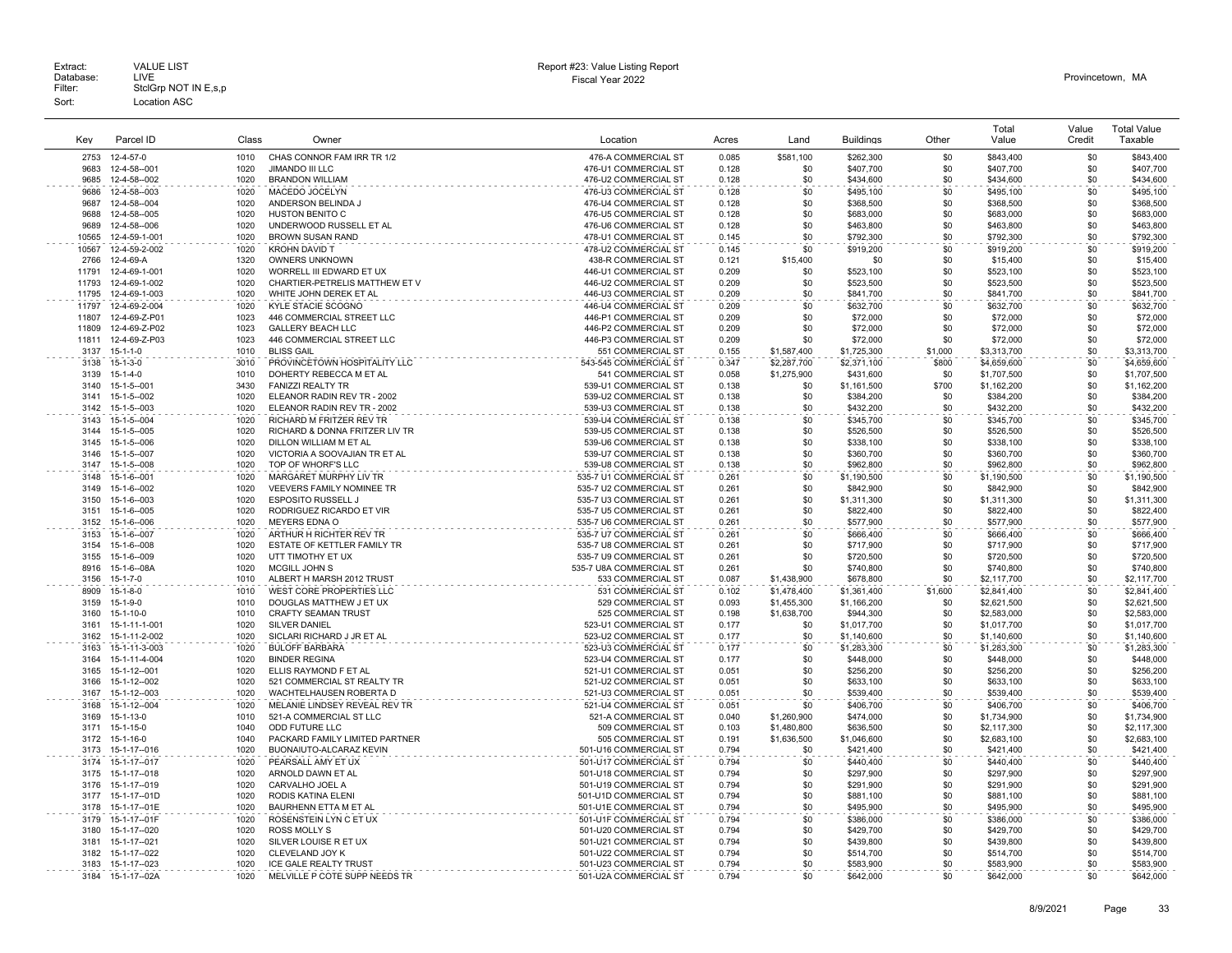| Kev          | Parcel ID                      | Class        | Owner                                                      | Location                                       | Acres          | Land             | <b>Buildings</b>         | Other      | Total<br>Value             | Value<br>Credit | <b>Total Value</b><br>Taxable |
|--------------|--------------------------------|--------------|------------------------------------------------------------|------------------------------------------------|----------------|------------------|--------------------------|------------|----------------------------|-----------------|-------------------------------|
|              |                                |              |                                                            |                                                |                |                  |                          |            |                            |                 |                               |
| 3185<br>3186 | 15-1-17--02B<br>15-1-17--02C   | 1020<br>1020 | EDWARDS DONALD R ET UX<br>HOSPODAR JOSEPH D                | 501-U2B COMMERCIAL ST<br>501-U2C COMMERCIAL ST | 0.794<br>0.794 | \$0<br>\$0       | \$678,800<br>\$642,200   | \$0<br>\$0 | \$678,800<br>\$642,200     | \$0<br>\$0      | \$678,800<br>\$642,200        |
| 3187         | 15-1-17--03A                   | 1020         | HARRIS JOSEPH D ET UX                                      | 501-U3A COMMERCIAL ST                          | 0.794          | \$0              | \$660,300                | \$0        | \$660,300                  | \$0             | \$660,300                     |
| 3188         | 15-1-17--03B                   | 1020         | SWENSON LYNNE V ET AL                                      | 501-U3B COMMERCIAL ST                          | 0.794          | \$0              | \$684,200                | \$0        | \$684,200                  | \$0             | \$684,200                     |
| 3189         | 15-1-17--03C                   | 1020         | <b>CURRAN PETER J</b>                                      | 501-U3C COMMERCIAL ST                          | 0.794          | \$0              | \$630,200                | \$0        | \$630,200                  | \$0             | \$630,200                     |
| 3190         | $15 - 1 - 17 - 04A$            | 1020         | PILARSKI ROBERT THOMAS                                     | 501-U4A COMMERCIAL ST                          | 0.794          | \$0              | \$699,000                | \$0        | \$699,000                  | \$0             | \$699,000                     |
| 3191         | 15-1-17--04B                   | 1020         | FLEESON ELIZABETH                                          | 501-U4B COMMERCIAL ST                          | 0.794          | \$0              | \$711,600                | \$0        | \$711,600                  | \$0             | \$711,600                     |
| 3192         | 15-1-17--04C                   | 1020         | <b>MANNING PATRICK</b>                                     | 501-U4C COMMERCIAL ST                          | 0.794          | \$0              | \$590,100                | \$0        | \$590,100                  | \$0             | \$590,100                     |
| 3193         | 15-1-17--05A                   | 1020         | IANNACCI ANTHONY ET AL                                     | 501-U5A COMMERCIAL ST                          | 0.794          | \$0              | \$870,700                | \$0        | \$870,700                  | \$0             | \$870,700                     |
| 3194         | 15-1-17--05B                   | 1020         | BURKE JOHN J ET AL                                         | 501-U5B COMMERCIAL ST                          | 0.794          | \$0              | \$705,200                | \$0        | \$705,200                  | \$0             | \$705,200                     |
| 3195         | 15-1-17--05C                   | 1020         | CAROLYNN NAN FISCHEL  TRUST                                | 501-U5C COMMERCIAL ST                          | 0.794          | \$0              | \$622,700                | \$0        | \$622,700                  | \$0             | \$622,700                     |
| 3196         | 15-1-19-1-001                  | 1020         | <b>MARCH STEVEN</b>                                        | 493-U1 COMMERCIAL ST                           | 0.111          | \$0              | \$376,400                | \$0        | \$376,400                  | \$0             | \$376,400                     |
| 3197         | 15-1-19-1-002                  | 1020         | <b>MARCH STEVEN</b>                                        | 493-U2 COMMERCIAL ST                           | 0.111          | \$0              | \$471,400                | \$0        | \$471,400                  | \$0             | \$471,400                     |
| 3198         | 15-1-19-1-003                  | 1020         | ADELMAN CAROL J ET AL                                      | 493-U3 COMMERCIAL ST                           | 0.111          | \$0              | \$574,200                | \$0        | \$574,200                  | \$0             | \$574,200                     |
| 3199         | 15-1-19-1-013                  | 1020         | KLIPPER DANIEL D ET UX                                     | 493-U13 COMMERCIAL ST                          | 0.111          | \$0              | \$1,478,000              | \$0        | \$1,478,000                | \$0             | \$1,478,000                   |
| 3200         | 15-1-19-2-004                  | 1020         | DAWLEY SHARON M ET AL                                      | 495-U4 COMMERCIAL ST                           | 0.111          | \$0              | \$404,500                | \$0        | \$404,500                  | \$0             | \$404,500                     |
| 3201         | 15-1-19-2-005                  | 1020         | CORTES FRANCISCO JAVIER                                    | 495-U5 COMMERCIAL ST                           | 0.111          | \$0              | \$419,500                | \$0        | \$419,500                  | \$0             | \$419,500                     |
| 3202         | 15-1-19-2-009                  | 1020         | 495 COMMERCIAL ST #9 LLC                                   | 495-U9 COMMERCIAL ST                           | 0.111          | \$0              | \$538,500                | \$0        | \$538,500                  | \$0             | \$538,500                     |
| 3203         | 15-1-19-2-010                  | 1020         | KEANE JAMES M ET AL                                        | 495-U10 COMMERCIAL ST                          | 0.111          | \$0              | \$571,700                | \$0        | \$571,700                  | \$0             | \$571,700                     |
| 3204<br>3205 | 15-1-19-2-011                  | 1020<br>1020 | <b>KEANE JAMES M ET AL</b>                                 | 495-U11 COMMERCIAL ST                          | 0.111          | \$0              | \$474,400                | \$0        | \$474,400                  | \$0<br>\$0      | \$474,400                     |
| 3206         | 15-1-19-2-012<br>15-1-19-2-019 | 1020         | KACZMAREK MICHAEL E ET UX<br>FITZGIBBONS CHRISTINE ET VIR  | 495-U12 COMMERCIAL ST<br>495-U19 COMMERCIAL ST | 0.111<br>0.111 | \$0<br>\$0       | \$509,300<br>\$426,100   | \$0<br>\$0 | \$509,300<br>\$426,100     | \$0             | \$509,300<br>\$426,100        |
| 3207         | 15-1-19-3-006                  | 1020         | KOPLOW ELLEN S ET AL                                       | 495-A U6 COMMERCIAL ST                         | 0.111          | \$0              | \$412,400                | \$0        | \$412,400                  | \$0             | \$412,400                     |
| 3208         | 15-1-19-3-007                  | 1020         | PALKEEN MASS LLC                                           | 495-A U7 COMMERCIAL ST                         | 0.111          | \$0              | \$646,100                | \$0        | \$646,100                  | \$0             | \$646,100                     |
| 3209         | 15-1-19-3-008                  | 1020         | JOSEPH P NEE FAMILY TRUST                                  | 495-A U8 COMMERCIAL ST                         | 0.111          | \$0              | \$683,500                | \$0        | \$683,500                  | \$0             | \$683,500                     |
| 3210         | 15-1-20-1-001                  | 1020         | ADELMAN CAROL ET AL                                        | 491-U1 COMMERCIAL ST                           | 0.147          | \$0              | \$267,800                | \$0        | \$267,800                  | \$0             | \$267,800                     |
| 3211         | 15-1-20-1-002                  | 1020         | ADELMAN CAROL J ET AL                                      | 491-U2 COMMERCIAL ST                           | 0.147          | \$0              | \$477,600                | \$0        | \$477,600                  | \$0             | \$477,600                     |
| 3212         | 15-1-20-1-003                  | 1020         | FRANCIS J WORMUTH REV TR                                   | 491-U3 COMMERCIAL ST                           | 0.147          | \$0              | \$780,900                | \$0        | \$780,900                  | \$0             | \$780,900                     |
| 3213         | 15-1-20-1-004                  | 1020         | ADELMAN CAROL ET UX                                        | 491-U4 COMMERCIAL ST                           | 0.147          | \$0              | \$856,900                | \$0        | \$856,900                  | \$0             | \$856.900                     |
| 3214         | 15-1-20-1-005                  | 3430         | ADELMAN CAROL ET AL                                        | 491-U5 COMMERCIAL ST                           | 0.147          | \$0              | \$243,800                | \$0        | \$243,800                  | \$0             | \$243,800                     |
| 3215         | 15-1-20-2-006                  | 3430         | ADELMAN CAROL ET AL                                        | 491-U6 COMMERCIAL ST                           | 0.147          | \$0              | \$43,200                 | \$0        | \$43,200                   | \$0             | \$43,200                      |
| 3216         | 15-1-20-3-007                  | 1020         | ADELMAN CAROL ET UX                                        | 491-U7 COMMERCIAL ST                           | 0.147          | \$0              | \$621,400                | \$0        | \$621,400                  | \$0             | \$621,400                     |
| 3217         | 15-1-20-3-008                  | 1020         | ADELMAN CAROL ET UX                                        | 491-U8 COMMERCIAL ST                           | 0.147          | \$0              | \$622,200                | \$0        | \$622,200                  | \$0             | \$622,200                     |
| 3218         | $15 - 1 - 21 - 0$              | 1040         | SMITH KATHERINE L                                          | 487 COMMERCIAL ST                              | 0.079          | \$1,415,500      | \$1,141,700              | \$0        | \$2,557,200                | \$0             | \$2,557,200                   |
| 3219         | 15-1-22-0                      | 1040         | HOLUPKA JOYCE A ET AL                                      | <b>485 COMMERCIAL ST</b>                       | 0.132          | \$1,544,600      | \$804,500                | \$0        | \$2,349,100                | \$0             | \$2,349,100                   |
| 3220         | 15-1-24-1-001                  | 1020         | <b>CRANNEY EILEEN ET AL</b>                                | 481-U1 COMMERCIAL ST                           | 0.180          | \$0              | \$875,900                | \$0        | \$875,900                  | \$0             | \$875,900                     |
| 3221         | 15-1-24-2-002                  | 1020         | BROWN GEOFFREY S ET VIR                                    | 481-U2 COMMERCIAL ST                           | 0.180          | \$0              | \$800,900                | \$0        | \$800,900                  | \$0             | \$800,900                     |
| 3222         | 15-1-24-2-003                  | 1020         | SMITH BARBARA C ET AL                                      | 481-U3 COMMERCIAL ST                           | 0.180          | \$0              | \$465,900                | \$2,700    | \$468,600                  | \$0             | \$468,600                     |
| 3223         | 15-1-24-2-004                  | 1020         | CLAVIN MARK ET AL                                          | 481-U4 COMMERCIAL ST                           | 0.180          | \$0              | \$265,700                | \$0        | \$265,700                  | \$0             | \$265,700                     |
| 3224         | 15-1-24-2-005                  | 1020         | COLMAN JOYCE ET UX                                         | 481-U5 COMMERCIAL ST                           | 0.180<br>0.180 | \$0              | \$755,300                | \$0        | \$755,300                  | \$0             | \$755,300                     |
| 3225<br>3226 | 15-1-24-2-006<br>15-1-25--001  | 1020<br>1020 | 1920 MARKET STREET LLC<br>LAVEN BARBARA L ET AL            | 481-U6 COMMERCIAL ST<br>480-U1 COMMERCIAL ST   | 0.221          | \$0<br>\$0       | \$895,600<br>\$639,400   | \$0<br>\$0 | \$895,600<br>\$639,400     | \$0<br>\$0      | \$895,600<br>\$639,400        |
| 3227         | 15-1-25--002                   | 1020         | THORSEY KATHLEEN A ET AL                                   | 480-U2 COMMERCIAL ST                           | 0.221          | \$0              | \$808,400                | \$0        | \$808,400                  | \$0             | \$808,400                     |
| 3228         | 15-1-25--003                   | 1020         | KORNACK DONALD F ET UX                                     | 480-U3 COMMERCIAL ST                           | 0.221          | \$0              | \$405,300                | \$0        | \$405,300                  | \$0             | \$405,300                     |
| 3230         | 15-1-26-1-001                  | 1020         | DISAVINO ROSEMARY ET AL                                    | 484-U1 COMMERCIAL ST                           | 0.125          | \$0              | \$391,500                | \$0        | \$391,500                  | \$0             | \$391,500                     |
| 3231         | 15-1-26-2-002                  | 1020         | <b>RECEVIK MURAT ET UX</b>                                 | 484-U2 COMMERCIAL ST                           | 0.125          | \$0              | \$764,700                | \$0        | \$764.700                  | \$0             | \$764,700                     |
| 3232         | 15-1-26-2-003                  | 1020         | MUSTAFIC NEZIR ET AL                                       | 484-U3 COMMERCIAL ST                           | 0.125          | \$0              | \$397.500                | \$0        | \$397,500                  | \$0             | \$397,500                     |
| 3233         | 15-1-26-2-004                  | 1020         | RUBINO DONALD ET AL                                        | 484-U4 COMMERCIAL ST                           | 0.125          | \$0              | \$398,300                | \$0        | \$398,300                  | \$0             | \$398,300                     |
| 3237         | 15-1-31-1-014                  | 1020         | THE DIANE E LOPEZ TR                                       | 488-90U14 COMMERCIAL ST                        | 0.146          | \$0              | \$284,900                | \$0        | \$284,900                  | \$0             | \$284,900                     |
| 3238         | 15-1-31-1-015                  | 1020         | SANDEL HARMON REALTY TRUST                                 | 488-90U15 COMMERCIAL ST                        | 0.146          | \$0              | \$529,900                | \$0        | \$529,900                  | \$0             | \$529,900                     |
| 3239         | 15-1-31-1-016                  | 1020         | <b>KREHELY JEFFREY P</b>                                   | 488-90U16 COMMERCIAL ST                        | 0.146          | \$0              | \$419,200                | \$0        | \$419,200                  | \$0             | \$419,200                     |
| 3240         | 15-1-31-1-017                  | 1020         | DICARLO STEVEN ET AL                                       | 488-90U17 COMMERCIAL ST                        | 0.146          | \$0              | \$387,900                | \$0        | \$387,900                  | \$0             | \$387,900                     |
| 3241         | 15-1-31-1-018                  | 1020         | MOONEY MARY LOU                                            | 488-90U18 COMMERCIAL ST                        | 0.146          | \$0              | \$406,800                | \$0        | \$406,800                  | \$0             | \$406,800                     |
| 3242         | 15-1-31-2-020                  | 1020         | <b>LEONARD REV TRUST</b>                                   | 488-90U20 COMMERCIAL ST                        | 0.146          | \$0              | \$454,100                | \$0        | \$454,100                  | \$0             | \$454,100                     |
| 3243         | 15-1-33-0                      | 3560         | LOWER CAPE COMMUNICATIONS INC                              | <b>494 COMMERCIAL ST</b>                       | 0.193          | \$493,400        | \$285,400                | \$0        | \$778,800                  | \$0             | \$778,800                     |
| 9815         | 15-1-55--001                   | 1020         | <b>QUINN TAYLOR REV TRUST</b>                              | 496-U1 COMMERCIAL ST                           | 0.225          | \$0              | \$822,200                | \$0        | \$822,200                  | \$0             | \$822,200                     |
| 9817         | 15-1-55--002                   | 1020         | HARRINGTON JOHN ET AL                                      | 496-U2 COMMERCIAL ST                           | 0.225          | \$0              | \$483,100                | \$0        | \$483,100                  | \$0             | \$483,100                     |
| 9818<br>9819 | 15-1-55--003<br>15-1-55--004   | 1020<br>1020 | COZY ABODES LLC                                            | 496-U3 COMMERCIAL ST                           | 0.225<br>0.225 | \$0              | \$449,600                | \$0<br>\$0 | \$449,600                  | \$0             | \$449,600                     |
| 3273         | 15-1-57-0                      | 0310         | <b>GALLITANO PAULA MARIA</b><br>THURSDAY MORNING REV TRUST | 496-U4 COMMERCIAL ST<br>500 COMMERCIAL ST      | 0.141          | \$0<br>\$422.200 | \$593,000                | \$900      | \$593,000                  | \$0<br>\$0      | \$593,000                     |
| 3274         | 15-1-58-0                      | 1010         | DEBORAH E BOWLES TR                                        | 506 COMMERCIAL ST                              | 0.092          | \$588,900        | \$1,514,100<br>\$658,500 | \$3,100    | \$1,937,200<br>\$1,250,500 | \$0             | \$1,937,200<br>\$1,250,500    |
| 3275         | 15-1-59-0                      | 1090         | HEIN KRISTIN E ET VIR                                      | 508 COMMERCIAL ST                              | 0.076          | \$646,100        | \$690,400                | \$0        | \$1,336,500                | \$0             | \$1,336,500                   |
| 3276         | 15-1-60-0                      | 1010         | <b>VESPER JAMES L ET VIR</b>                               | 510 COMMERCIAL ST                              | 0.186          | \$662,800        | \$1,609,900              | \$0        | \$2,272,700                | \$0             | \$2,272,700                   |
| 3277         | 15-1-61-0                      | 1010         | ALEXANDER JOHN J ESTATE OF                                 | 512 COMMERCIAL ST                              | 0.032          | \$492,100        | \$346,300                | \$0        | \$838,400                  | \$0             | \$838,400                     |
|              |                                |              |                                                            |                                                |                |                  |                          |            |                            |                 |                               |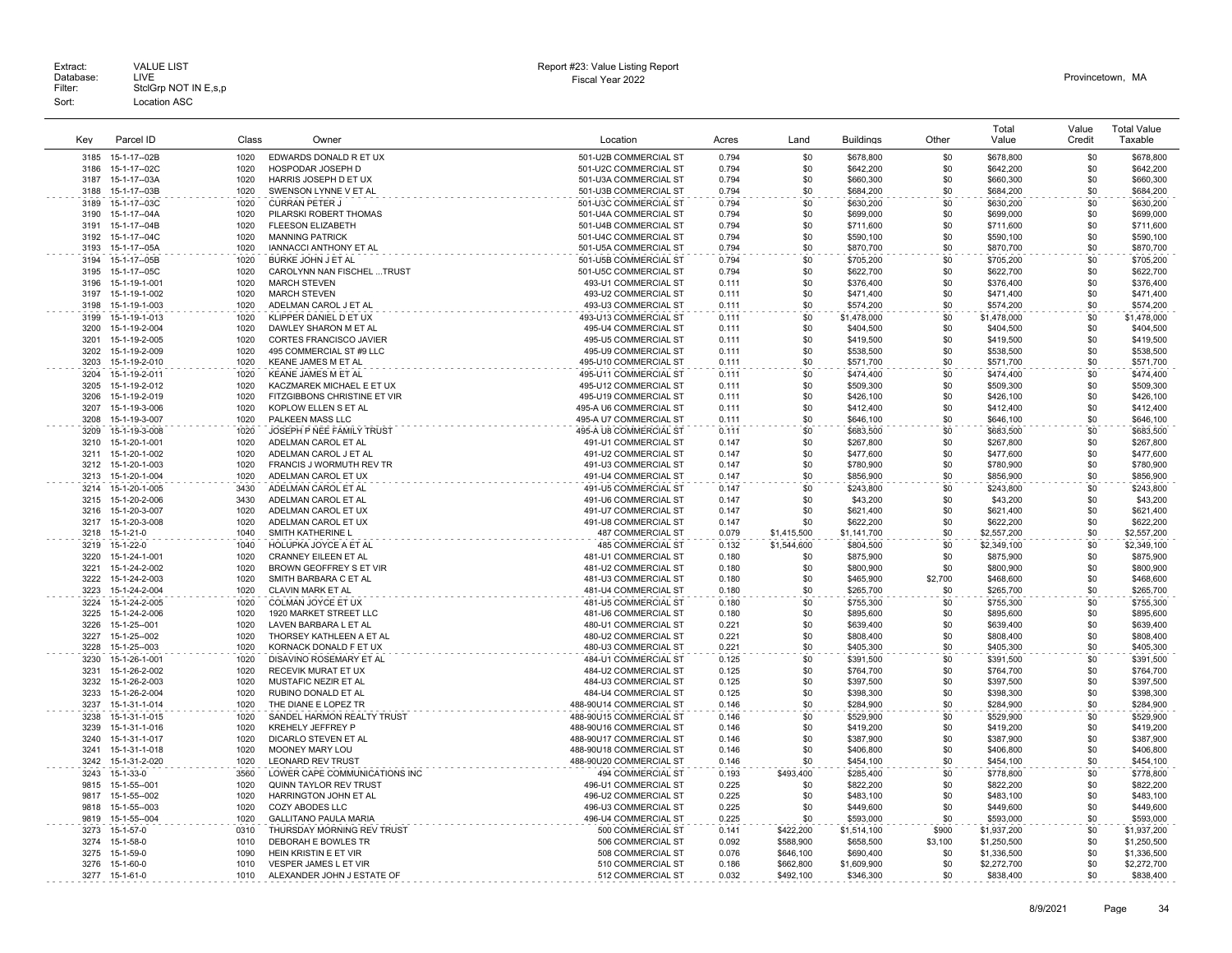| Kev          | Parcel ID                        | Class        | Owner                                           | Location                                      | Acres          | Land               | <b>Buildings</b>           | Other          | Total<br>Value             | Value<br>Credit | <b>Total Value</b><br>Taxable |
|--------------|----------------------------------|--------------|-------------------------------------------------|-----------------------------------------------|----------------|--------------------|----------------------------|----------------|----------------------------|-----------------|-------------------------------|
| 3284         | 15-1-68-0                        | 1010         | FINE ARTS WORK CENTER INC                       | 516 COMMERCIAL ST                             | 0.083          | \$289,400          | \$404,600                  | \$1,000        | \$695,000                  | \$0             | \$695,000                     |
| 3288         | 15-1-72-0                        | 1010         | HORNER BRADLEY L ET VIR                         | 518 COMMERCIAL ST                             | 0.050          | \$530,900          | \$654,900                  | \$700          | \$1,186,500                | \$0             | \$1,186,500                   |
| 3289         | 15-1-73-0                        | 1010         | COMMERCIAL ELLERY REALTY TR                     | 520 COMMERCIAL ST                             | 0.052          | \$534,500          | \$674,600                  | \$0            | \$1,209,100                | \$0             | \$1,209,100                   |
| 11943        | 15-1-74-1-00A                    | 1020         | SANDERS SCOTT G ET VIR                          | 522-UA COMMERCIAL ST                          | 0.311          | \$0                | \$1,735,800                | \$0            | \$1,735,800                | \$0             | \$1,735,800                   |
| 11945        | 15-1-74-2-00B                    | 1020         | JOHN B LIVINGSTONE LIV TRUST                    | 522-UB COMMERCIAL ST                          | 0.311          | \$0                | \$903,600                  | \$0            | \$903,600                  | \$0             | \$903,600                     |
| 3291         | 15-1-75-0                        | 1010         | BERTOLDI ANTHONY R ET AL                        | 524 COMMERCIAL ST                             | 0.085          | \$581,100          | \$1,548,600                | \$900          | \$2,130,600                | \$0             | \$2,130,600                   |
| 3292         | 15-1-76-0                        | 1090         | SMITH SANDRA LEE ET AL                          | 528 COMMERCIAL ST                             | 0.187          | \$663,000          | \$919,800                  | \$0            | \$1,582,800                | \$0             | \$1,582,800                   |
| 3293         | 15-1-77-0                        | 1010         | ROMAINE A MACOMB REV TR                         | 532 COMMERCIAL ST                             | 0.063          | \$552,200          | \$587,800                  | \$0            | \$1,140,000                | \$0             | \$1,140,000                   |
| 3312         | 15-1-81-0                        | 1090         | 534 COMMERCIAL ST R T                           | 534 COMMERCIAL ST                             | 0.121          | \$617,000          | \$1,065,300                | \$0            | \$1,682,300                | \$0             | \$1,682,300                   |
| 8604         | 15-1-82-1-001                    | 1020         | WYATT THOMAS D                                  | 536-U1 COMMERCIAL ST                          | 0.151          | \$0                | \$289,500                  | \$0            | \$289,500                  | \$0             | \$289,500                     |
| 8605         | 15-1-82-1-002                    | 1020         | JORGENSON WILLIAM L                             | 536-U2 COMMERCIAL ST                          | 0.151          | \$0                | \$777,300                  | \$0            | \$777,300                  | \$0             | \$777,300                     |
| 8606         | 15-1-82-2-003                    | 1020         | VARLEY PETER A ET UX                            | 536-U3 COMMERCIAL ST                          | 0.151          | \$0                | \$366,300                  | \$0            | \$366,300                  | \$0             | \$366,300                     |
| 3314<br>3315 | 15-1-83-1-012<br>15-1-83-2-001   | 1020<br>1020 | PECK MICHELLA<br><b>HENRY MICHELLE E</b>        | 538-U12 COMMERCIAL ST<br>538-U1 COMMERCIAL ST | 0.198<br>0.198 | \$0<br>\$0         | \$372,300<br>\$292,600     | \$0<br>\$0     | \$372,300                  | \$0<br>\$0      | \$372,300<br>\$292,600        |
| 3316         | 15-1-83-2-002                    | 1020         | DEFALCO MARIA ET AL                             | 538-U2 COMMERCIAL ST                          | 0.198          | \$0                | \$250,400                  | \$0            | \$292,600<br>\$250,400     | \$0             | \$250,400                     |
| 3317         | 15-1-83-2-003                    | 1020         | KOLASHUK MARK C                                 | 538-U3 COMMERCIAL ST                          | 0.198          | \$0                | \$245,600                  | \$0            | \$245,600                  | \$0             | \$245,600                     |
| 3318         | 15-1-83-2-004                    | 1020         | HILL MARK P ET AL                               | 538-U4 COMMERCIAL ST                          | 0.198          | \$0                | \$336,500                  | \$0            | \$336,500                  | \$0             | \$336,500                     |
| 3319         | 15-1-83-2-005                    | 1020         | ESTATE OF THOMAS R GRANT                        | 538-U5 COMMERCIAL ST                          | 0.198          | \$0                | \$271,300                  | \$0            | \$271,300                  | \$0             | \$271,300                     |
| 3320         | 15-1-83-2-006                    | 1020         | LETTERIELLO DONNA                               | 538-U6 COMMERCIAL ST                          | 0.198          | \$0                | \$241,900                  | \$0            | \$241,900                  | \$0             | \$241,900                     |
| 3321         | 15-1-83-2-007                    | 1020         | KROLL PHYLLIS J, LIFE ESTATE                    | 538-U7 COMMERCIAL ST                          | 0.198          | \$0                | \$263,800                  | \$0            | \$263,800                  | \$0             | \$263,800                     |
| 3322         | 15-1-83-2-008                    | 1020         | <b>ROSS ANGELA M</b>                            | 538-U8 COMMERCIAL ST                          | 0.198          | \$0                | \$248,300                  | \$0            | \$248,300                  | \$0             | \$248,300                     |
| 3323         | 15-1-83-2-009                    | 1020         | SMITH DARRELL N                                 | 538-U9 COMMERCIAL ST                          | 0.198          | \$0                | \$272,000                  | \$0            | \$272,000                  | \$0             | \$272,000                     |
| 3324         | 15-1-83-2-010                    | 1020         | NANCY G SCOTT FAMILY TR                         | 538-U10 COMMERCIAL ST                         | 0.198          | \$0                | \$248,700                  | \$0            | \$248,700                  | \$0             | \$248,700                     |
| 3325         | 15-1-83-2-011                    | 1020         | <b>SMITH LORRAINE B</b>                         | 538-U11 COMMERCIAL ST                         | 0.198          | \$0                | \$366,900                  | \$0            | \$366,900                  | \$0             | \$366,900                     |
| 3326         | 15-1-83-3-014                    | 1020         | BLUMENFELD WALTER ET VIR                        | 538-U14 COMMERCIAL ST                         | 0.198          | \$0                | \$464,900                  | \$0            | \$464,900                  | \$0             | \$464,900                     |
| 3327         | 15-1-84-0                        | 3010         | PROVINCETOWN HOSPITALITY LLC                    | 540-544 COMMERCIAL ST                         | 1.157          | \$1,346,500        | \$2,033,000                | \$38,700       | \$3,418,200                | \$0             | \$3,418,200                   |
| 3330         | $15 - 2 - 1 - 0$                 | 1320         | THE RALLEY TR                                   | 555-1/2 COMMERCIAL ST                         | 0.016          | \$2,000            | \$0                        | \$0            | \$2,000                    | \$0             | \$2,000                       |
| 3331         | 15-2-2-1-00A                     | 1020         | S & H REALTY TR                                 | 553-UA COMMERCIAL ST                          | 0.209          | \$0                | \$1,851,700                | \$0            | \$1,851,700                | \$0             | \$1,851,700                   |
| 3332<br>3333 | 15-2-2-1-00B<br>15-2-2-2-00C     | 1020<br>1020 | <b>GORELIK ILYA ET UX</b><br>LEVIN DONALD ET AL | 553-UB COMMERCIAL ST<br>555-UC COMMERCIAL ST  | 0.209<br>0.209 | \$0<br>\$0         | \$1,342,400                | \$0<br>\$0     | \$1,342,400                | \$0<br>\$0      | \$1,342,400                   |
| 3334         | 15-2-2-2-00D                     | 1020         | SILLIMAN CAROLINE L                             | 555-UD COMMERCIAL ST                          |                |                    | \$1,586,400                | \$0            | \$1,586,400                | \$0             | \$1,586,400                   |
| 3335         | $15 - 2 - 3 - 0$                 | 1010         | <b>CANTOR BARBARA</b>                           | 546 COMMERCIAL ST                             | 0.209<br>0.284 | \$0<br>\$900,400   | \$1,562,900<br>\$1,084,400 | \$9,900        | \$1,562,900<br>\$1,994,700 | \$0             | \$1,562,900<br>\$1,994,700    |
| 3336         | $15 - 2 - 4 - 0$                 | 1010         | RAMOS FREDERICK M II ET AL                      | 552 COMMERCIAL ST                             | 0.227          | \$668,000          | \$868,000                  | \$900          | \$1,536,900                | \$0             | \$1,536,900                   |
| 3337         | $15 - 2 - 5 - 0$                 | 1090         | <b>HIGGINS RICHARD B</b>                        | 554 COMMERCIAL ST                             | 0.255          | \$671,600          | \$1,176,800                | \$0            | \$1,848,400                | \$0             | \$1,848,400                   |
| 3338         | $15 - 2 - 6 - 0$                 | 1010         | THE RALLEY TR                                   | 556 COMMERCIAL ST                             | 0.148          | \$638.500          | \$1,138,100                | \$700          | \$1,777,300                | \$0             | \$1,777,300                   |
| 3339         | 15-2-7-00A                       | 1020         | <b>KELLEY ROBERT</b>                            | 558-UA COMMERCIAL ST                          | 0.279          | \$0                | \$952,700                  | \$0            | \$952,700                  | \$0             | \$952,700                     |
| 3340         | 15-2-7-00B                       | 1020         | GRANDBERG KENNETH M ET UX                       | 558-UB COMMERCIAL ST                          | 0.279          | \$0                | \$1,283,200                | \$0            | \$1,283,200                | \$0             | \$1,283,200                   |
| 3411         | $15-3-1-001$                     | 1020         | TENZER MORTON ET UX                             | 633-U1 COMMERCIAL ST                          | 0.158          | \$0                | \$608,100                  | \$0            | \$608,100                  | \$0             | \$608,100                     |
| 3412         | 15-3-1--002                      | 1020         | BRAVERMAN MELANIE R ET AL                       | 633-U2 COMMERCIAL ST                          | 0.158          | \$0                | \$940,500                  | \$0            | \$940,500                  | \$0             | \$940,500                     |
| 3413         | $15-3-1-003$                     | 1020         | ZAPATA III JOSE ET AL                           | 633-U3 COMMERCIAL ST                          | 0.158          | \$0                | \$553,400                  | \$0            | \$553,400                  | \$0             | \$553,400                     |
| 3414         | 15-3-1--004                      | 1020         | DELLHEIM CHARLES JAY ET UX                      | 633-U4 COMMERCIAL ST                          | 0.167          | \$0                | \$1,075,600                | \$0            | \$1,075,600                | \$0             | \$1,075,600                   |
| 3415         | $15-3-1-005$                     | 1020         | SUZANNA D WALTERS REV TR                        | 633-U5 COMMERCIAL ST                          | 0.158          | \$0                | \$1,239,100                | \$0            | \$1,239,100                | \$0             | \$1,239,100                   |
| 3416         | 15-3-1--006                      | 1020         | SMITH SHARON A                                  | 633-U6 COMMERCIAL ST                          | 0.158          | \$0                | \$746,900                  | \$0            | \$746,900                  | \$0             | \$746,900                     |
| 3417<br>3418 | $15-3-1-007$<br>$15 - 3 - 2 - 0$ | 1020<br>1010 | LISAB, LLC<br>SHEA KEVIN R ET UX                | 633-U7 COMMERCIAL ST<br>631 COMMERCIAL ST     | 0.158<br>0.051 | \$0<br>\$1,314,000 | \$689,300<br>\$772,700     | \$0<br>\$2,100 | \$689,300<br>\$2,088,800   | \$0<br>\$0      | \$689,300<br>\$2,088,800      |
| 3419         | $15 - 3 - 3 - 0$                 | 1010         | HIRSHHORN JO ANN                                | 629 COMMERCIAL ST                             | 0.058          | \$1,343,100        | \$997,900                  | \$0            | \$2,341,000                | \$0             | \$2,341,000                   |
| 3420         | 15-3-4-1-001                     | 1020         | E S B H PROVINCETOWN LLC                        | 627-U1 COMMERCIAL ST                          | 0.222          | \$0                | \$4,325,800                | \$0            | \$4,325,800                | \$0             | \$4,325,800                   |
| 3421         | 15-3-4-2-002                     | 1020         | SKANDALIS BETTE ET AL                           | 625-U2 COMMERCIAL ST                          | 0.222          | \$0                | \$1,725,900                | \$0            | \$1,725,900                | \$0             | \$1,725,900                   |
| 3422         | $15-3-5-0$                       | 1040         | K L COTTER LIV TR & LIFE EST                    | 623 COMMERCIAL ST                             | 0.057          | \$1,339,100        | \$1,331,800                | \$0            | \$2,670,900                | \$0             | \$2,670,900                   |
| 3423         | 15-3-5-A-10A                     | 1020         | PACKARD FAMILY LTD PARTNERSHIP                  | 621-UA COMMERCIAL ST                          | 0.106          | \$0                | \$1,835,000                | \$0            | \$1,835,000                | \$0             | \$1,835,000                   |
| 3424         | 15-3-5-A-20B                     | 1020         | <b>LYNDE MARTINA</b>                            | 621-UB COMMERCIAL ST                          | 0.106          | \$0                | \$1,316,300                | \$0            | \$1,316,300                | \$0             | \$1,316,300                   |
| 3425         | $15 - 3 - 7 - 0$                 | 1010         | <b>TURKLE SHERRY</b>                            | 619 COMMERCIAL ST                             | 0.085          | \$1,433,300        | \$843,100                  | \$0            | \$2,276,400                | \$0             | \$2,276,400                   |
| 3426         | $15 - 3 - 8 - 0$                 | 1320         | <b>OLIPHANT REALTY TR</b>                       | 617-A COMMERCIAL ST                           | 0.007          | \$2,200            | \$0                        | \$0            | \$2,200                    | \$0             | \$2,200                       |
| 3427         | 15-3-9-0                         | 1010         | MAYO DAVID L                                    | 617 COMMERCIAL ST                             | 0.125          | \$1,530,400        | \$492,000                  | \$0            | \$2,022,400                | \$0             | \$2,022,400                   |
| 3428         | 15-3-10-0                        | 1010         | AT THE BEACH TR                                 | 615 COMMERCIAL ST                             | 0.059          | \$1,347,000        | \$1,112,900                | \$0            | \$2,459,900                | \$0             | \$2,459,900                   |
| 3429         | 15-3-11-0                        | 1010         | LISA F SHEA TRUST ET AL                         | 613 COMMERCIAL ST                             | 0.058          | \$1,343,100        | \$1,072,800                | \$0            | \$2,415,900                | \$0             | \$2,415,900                   |
| 3430         | $15-3-12-0$                      | 1090         | ELIA A SINAIKO REV TRUST                        | 609-611 COMMERCIAL ST                         | 0.127          | \$1,534,500        | \$878,200                  | \$0            | \$2,412,700                | \$0             | \$2,412,700                   |
| 3431         | 15-3-13--001                     | 1020         | JOHN F BOSWORTH MEMORIAL FUND                   | 607-U1 COMMERCIAL ST                          | 0.083          | \$0                | \$1,425,200                | \$0            | \$1,425,200                | \$0             | \$1,425,200                   |
| 3432<br>3433 | 15-3-13--002<br>15-3-13--003     | 1020<br>1020 | HARTMAN NEAL A<br>LICK JEFFREY R ET VIR         | 607-U2 COMMERCIAL ST                          | 0.083          | -\$0<br>\$0        | \$863,400                  | \$0<br>\$0     | \$863,400                  | \$0<br>\$0      | \$863,400                     |
| 3434         | $15-3-14-0$                      | 1040         | FRIENDSHIP HOUSE REV LIV TR                     | 607-U3 COMMERCIAL ST<br>605 COMMERCIAL ST     | 0.083<br>0.070 | \$1,386,700        | \$1,496,000<br>\$696,800   | \$800          | \$1,496,000<br>\$2,084,300 | \$0             | \$1,496,000                   |
| 3435         | 15-3-15-0                        | 3010         | <b>ROSY INC</b>                                 | 603 COMMERCIAL ST                             | 0.213          | \$2,105,700        | \$1,175,500                | \$0            | \$3,281,200                | \$0             | \$2,084,300<br>\$3,281,200    |
| 3447         | 15-3-17-0                        | 1090         | <b>KEANE-HUGHES TR</b>                          | 599 COMMERCIAL ST                             | 0.132          | \$1,544,600        | \$1,335,800                | \$0            | \$2,880,400                | \$0             | \$2,880,400                   |
| 3448         | 15-3-18-0                        | 1060         | PESKIN SUSAN ET AL                              | 597-A COMMERCIAL ST                           | 0.030          | \$240.100          | \$11,600                   | \$2,200        | \$253,900                  | \$0             | \$253,900                     |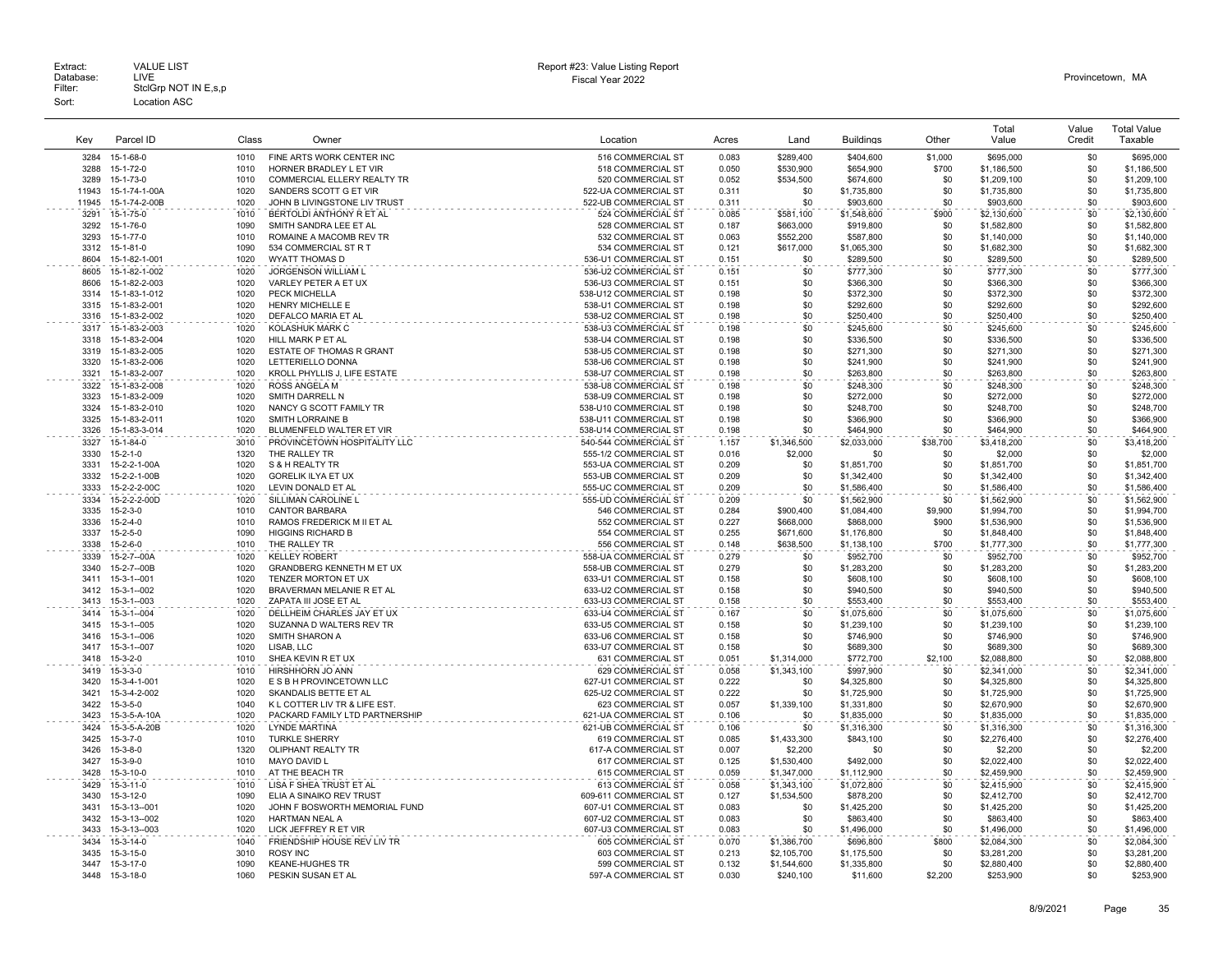|               |                                |              |                                                        |                                              |                |                          |                        |                | Total                      | Value      | <b>Total Value</b>       |
|---------------|--------------------------------|--------------|--------------------------------------------------------|----------------------------------------------|----------------|--------------------------|------------------------|----------------|----------------------------|------------|--------------------------|
| Kev           | Parcel ID                      | Class        | Owner                                                  | Location                                     | Acres          | Land                     | <b>Buildings</b>       | Other          | Value                      | Credit     | Taxable                  |
| 3449          | 15-3-19-0                      | 1040         | 597 COMMERCIAL ST REALTY TR                            | 597 COMMERCIAL ST                            | 0.138          | \$1,556,300              | \$754,300              | \$0            | \$2,310,600                | \$0        | \$2,310,600              |
| 3450          | 15-3-20-0                      | 1040         | NICKLAS B E OLDENBURG REV TR                           | 595 COMMERCIAL ST                            | 0.131          | \$1,542,700              | \$885,000              | \$0            | \$2,427,700                | \$0        | \$2,427,700              |
| 3451          | 15-3-21-0                      | 1010         | RICHARD C. HOLLAND TRUST                               | 593 COMMERCIAL ST                            | 0.204          | \$1,640,600              | \$378,000              | \$700          | \$2,019,300                | \$0        | \$2,019,300              |
| 3452          | 15-3-22-0                      | 1110         | MERRY MEETING HOUSE LLC                                | 587 COMMERCIAL ST                            | 0.109          | \$2,048,700              | \$609,200              | \$0            | \$2,657,900                | \$0        | \$2,657,900              |
| 3453          | 15-3-23-0                      | 1090         | 583 COMMERCIAL ST REALTY TR                            | 583-583A COMMERCIAL ST                       | 0.087          | \$1,438,900              | \$1,513,200            | \$0            | \$2,952,100                | \$0        | \$2,952,100              |
| 3454          | 15-3-24-0                      | 1010         | FRANK X FISHER TRUST ET AL                             | 581 COMMERCIAL ST                            | 0.102          | \$1,478,400              | \$1,555,200            | \$0            | \$3,033,600                | \$0<br>\$0 | \$3,033,600              |
| 3455<br>3456  | 15-3-25-0<br>15-3-26-0         | 1010<br>1320 | REALMUTO JOSEPH T<br><b>DANKO GARY</b>                 | 579 COMMERCIAL ST<br>577-A COMMERCIAL ST     | 0.093<br>0.009 | \$1,455,300<br>\$1,100   | \$1,708,400<br>\$0     | \$0<br>\$0     | \$3,163,700<br>\$1,100     | \$0        | \$3,163,700<br>\$1,100   |
| 3457          | 15-3-27-1-01E                  | 1020         | <b>GRASSO SEBASTIAN</b>                                | 577-U1E COMMERCIAL ST                        | 0.174          | \$0                      | \$663,200              | \$0            | \$663,200                  | \$0        | \$663,200                |
| 3458          | 15-3-27-1-01W                  | 1020         | MUSI DIANE M ET AL                                     | 577-U1W COMMERCIAL ST                        | 0.174          | \$0                      | \$548,100              | \$0            | \$548,100                  | \$0        | \$548,100                |
| 3459          | 15-3-27-1-02E                  | 1020         | RAWN WILLIAM L III (19/20)                             | 577-U2E COMMERCIAL ST                        | 0.174          | \$0                      | \$767,700              | \$0            | \$767,700                  | \$0        | \$767,700                |
| 3460          | 15-3-27-1-02W                  | 1020         | <b>BRAND SUSAN F ET AL</b>                             | 577-U2W COMMERCIAL ST                        | 0.174          | \$0                      | \$725,600              | \$0            | \$725,600                  | \$0        | \$725,600                |
| 3461          | 15-3-27-1-03E                  | 1020         | <b>SYERS MICHAEL R</b>                                 | 577-U3E COMMERCIAL ST                        | 0.174          | \$0                      | \$910,600              | \$0            | \$910,600                  | \$0        | \$910,600                |
| 3462          | 15-3-27-1-03W                  | 1020         | <b>GABRIEL KENNETH</b>                                 | 577-U3W COMMERCIAL ST                        | 0.174          | \$0                      | \$818,700              | \$0            | \$818,700                  | \$0        | \$818,700                |
| 3463          | 15-3-27-2-CTG                  | 1020         | SCHWARTZ WILLIAM J ET UX                               | 577-UCTG COMMERCIAL ST                       | 0.174          | \$0                      | \$997,800              | \$0            | \$997,800                  | \$0        | \$997,800                |
| 3464          | 15-3-28-0                      | 1010         | REILLY PEGGY ET AL                                     | 575 COMMERCIAL ST                            | 0.092          | \$1,452,700              | \$1,693,800            | \$0            | \$3,146,500                | \$0        | \$3,146,500              |
| 3465          | 15-3-29-0                      | 1320         | <b>MAYO CHARLES A III</b>                              | 573 COMMERCIAL ST                            | 0.070          | \$8,900                  | \$0                    | \$3,300        | \$12,200                   | \$0        | \$12,200                 |
| 3466          | 15-3-30-0                      | 1010<br>1010 | CONDON DENNIS E ET AL                                  | 571 COMMERCIAL ST                            | 0.126          | \$1,532,500              | \$1,577,200            | \$0            | \$3,109,700<br>\$2,556,100 | \$0<br>\$0 | \$3,109,700              |
| 3467<br>3468  | 15-3-31-0<br>15-3-32-0         | 1060         | GAUDREAU RUSSELL A ET UX<br>PROVINCETOWN NOMINEE TR    | 565 COMMERCIAL ST<br>563-C COMMERCIAL ST     | 0.077<br>0.009 | \$1,409,400<br>\$195,700 | \$1,146,700<br>\$0     | \$0<br>\$2,400 | \$198,100                  | \$0        | \$2,556,100<br>\$198,100 |
| 3469          | 15-3-33-0                      | 1060         | JOSEPHINE M SIMON 1988 REV TR                          | 563-B COMMERCIAL ST                          | 0.012          | \$205,500                | \$0                    | \$1,400        | \$206,900                  | \$0        | \$206,900                |
| 3470          | 15-3-34-0                      | 1060         | SIMON EVELYN                                           | 563-A COMMERCIAL ST                          | 0.012          | \$205,500                | \$0                    | \$2,400        | \$207,900                  | \$0        | \$207,900                |
| 3471          | 15-3-35-0                      | 1010         | MAZUR MICHAEL ET UX                                    | 561 COMMERCIAL ST                            | 0.108          | \$1,492,800              | \$1,185,100            | \$11,500       | \$2,689,400                | \$0        | \$2,689,400              |
| 3472          | 15-3-37--001                   | 1020         | 557A COMMERCIAL ST TR 1 & 2                            | 557-U1 COMMERCIAL ST                         | 0.145          | \$0                      | \$2,478,000            | \$0            | \$2,478,000                | \$0        | \$2,478,000              |
| 3473          | 15-3-37--002                   | 1020         | <b>WALKER THOMAS G</b>                                 | 557-U2 COMMERCIAL ST                         | 0.145          | \$0                      | \$2,200,800            | \$0            | \$2,200,800                | \$0        | \$2,200,800              |
| 3474          | 15-3-38-0                      | 1090         | <b>SIMON EVELYN</b>                                    | 560 COMMERCIAL ST                            | 0.266          | \$673,000                | \$979,500              | \$12,100       | \$1,664,600                | \$0        | \$1,664,600              |
| 3475          | 15-3-39-0                      | 1010         | JOSEPHINE M SIMON 1988 REV TR                          | 562 COMMERCIAL ST                            | 0.131          | \$833,900                | \$916,600              | \$900          | \$1,751,400                | \$0        | \$1,751,400              |
| 3476          | 15-3-40-0                      | 1010         | PROVINCETOWN NOMINEE TR                                | 564 COMMERCIAL ST                            | 0.104          | \$601.300                | \$654,600              | \$500          | \$1,256,400                | \$0        | \$1,256,400              |
| 8856          | 15-3-41--00A                   | 1020         | GORSKI LORENA ET AL                                    | 566-UA COMMERCIAL ST                         | 0.293          | \$0                      | \$898,700              | \$0            | \$898,700                  | \$0        | \$898,700                |
| 8857<br>8858  | 15-3-41--00B<br>15-3-41--00C   | 1020<br>1020 | <b>KOZMA LOUIS</b>                                     | 566-UB COMMERCIAL ST<br>566-UC COMMERCIAL ST | 0.293<br>0.293 | \$0                      | \$728,300              | \$0            | \$728,300                  | \$0        | \$728,300<br>\$965,500   |
| 8859          | 15-3-41--00D                   | 1020         | CROPPER LEANNE R ET AL<br>SHEA DONNA M ET AL           | 566-UD COMMERCIAL ST                         | 0.293          | \$0<br>\$0               | \$965,500<br>\$757.700 | \$0<br>\$0     | \$965,500<br>\$757.700     | \$0<br>\$0 | \$757,700                |
| 9287          | 15-3-41-Z-P01                  | 1023         | CUMMINGS ROBERT J ET AL                                | 566-P1 COMMERCIAL ST                         | 0.293          | \$0                      | \$52,000               | \$0            | \$52,000                   | \$0        | \$52,000                 |
| 9288          | 15-3-41-Z-P03                  | 1023         | <b>GAUDREAU RUSSELL ET UX</b>                          | 566-P3 COMMERCIAL ST                         | 0.293          | \$0                      | \$52,000               | \$0            | \$52,000                   | \$0        | \$52,000                 |
| 9289          | 15-3-41-Z-P05                  | 1023         | RICHARD FRITZER REV TR ET AL                           | 566-P5 COMMERCIAL ST                         | 0.293          | \$0                      | \$26,000               | \$0            | \$26,000                   | \$0        | \$26,000                 |
| 3478          | 15-3-42-0                      | 0310         | MAYO CHARLES A III                                     | 570 COMMERCIAL ST                            | 0.231          | \$459,100                | \$1,502,400            | \$11,600       | \$1,973,100                | \$0        | \$1,973,100              |
| 3479          | 15-3-43-0                      | 1040         | KOLLEN RONALD ET AL                                    | 572-572A COMMERCIAL ST                       | 0.252          | \$671,200                | \$1,244,800            | \$1,700        | \$1,917,700                | \$0        | \$1,917,700              |
| 3485          | 15-3-50-0                      | 1110         | <b>GIARDELLI GERALD</b>                                | 580-582 COMMERCIAL ST                        | 0.187          | \$636,400                | \$495,900              | \$0            | \$1,132,300                | \$0        | \$1,132,300              |
| 3487          | 15-3-52-0                      | 1040         | BAKER STRICKLAND FAMILY TR AG                          | 584 COMMERCIAL ST                            | 0.110          | \$607,100                | \$1,280,900            | \$2,500        | \$1,890,500                | \$0        | \$1,890,500              |
| 3489          | 15-3-53-1-001                  | 1020         | <b>LEDERMAN DIANE I</b>                                | 586-U1 COMMERCIAL ST                         | 0.383          | \$0                      | \$375,000              | \$0            | \$375,000                  | \$0        | \$375,000                |
| 3490          | 15-3-53-1-002                  | 1020         | STANGEL THERESA K                                      | 586-U2 COMMERCIAL ST                         | 0.383          | \$0                      | \$378,300              | \$0            | \$378,300                  | \$0        | \$378,300                |
| 3491<br>3492  | 15-3-53-1-003<br>15-3-53-1-004 | 1020<br>1020 | ROBINSON WILLIAM K<br>GOUTOPOULOS ANDREAS              | 586-U3 COMMERCIAL ST<br>586-U4 COMMERCIAL ST | 0.383<br>0.383 | \$0<br>\$0               | \$357,100<br>\$413,700 | \$0<br>\$0     | \$357,100<br>\$413,700     | \$0<br>\$0 | \$357,100<br>\$413,700   |
| 3493          | 15-3-53-1-005                  | 1020         | <b>BRYDEN PAUL</b>                                     | 586-U5 COMMERCIAL ST                         | 0.383          | \$0                      | \$599,000              | \$0            | \$599,000                  | \$0        | \$599,000                |
| 3494          | 15-3-53-1-006                  | 1020         | <b>GIFFORD ALBERT</b>                                  | 586-U6 COMMERCIAL ST                         | 0.383          | \$0                      | \$481,100              | \$0            | \$481,100                  | \$0        | \$481,100                |
| 3495          | 15-3-53-1-007                  | 1020         | <b>MOORE MARY T</b>                                    | 586-U7 COMMERCIAL ST                         | 0.383          | \$0                      | \$312,900              | \$0            | \$312,900                  | \$0        | \$312,900                |
| 3496          | 15-3-53-1-008                  | 1020         | <b>FLOYD RANDALL</b>                                   | 586-U8 COMMERCIAL ST                         | 0.383          | \$0                      | \$320,700              | \$0            | \$320,700                  | \$0        | \$320,700                |
| 3497          | 15-3-53-1-009                  | 1020         | ANATHAN GERALDINE K                                    | 586-U9 COMMERCIAL ST                         | 0.383          | \$0                      | \$574,400              | \$0            | \$574,400                  | \$0        | \$574,400                |
| 3498          | 15-3-53-1-010                  | 1020         | DALESSO PETER M                                        | 586-U10 COMMERCIAL ST                        | 0.383          | \$0                      | \$312,100              | \$0            | \$312,100                  | \$0        | \$312,100                |
| 3499          | 15-3-53-2-011                  | 1020         | RICHARD R BANKHEAD REV TR                              | 586-U11 COMMERCIAL ST                        | 0.383          | \$0                      | \$819,000              | \$0            | \$819,000                  | \$0        | \$819,000                |
| 3500          | 15-3-53-2-012                  | 1020         | GIFFORD DOUGLAS A ET AL                                | 586-U12 COMMERCIAL ST                        | 0.383          | \$0                      | \$781,500              | \$0            | \$781,500                  | \$0        | \$781,500                |
| 3501          | 15-3-53-2-013                  | 1020         | KEMP JR WILLIAM JAMES ET AL                            | 586-U13 COMMERCIAL ST                        | 0.383          | \$0                      | \$964.900              | \$0            | \$964.900                  | \$0        | \$964,900                |
| 3502<br>3503  | 15-3-54-1-00A<br>15-3-54-1-00B | 1020<br>1020 | JANE E BLOOM REV TR<br>MCCARTHY MAUREEN ET AL          | 590-UA COMMERCIAL ST<br>590-UB COMMERCIAL ST | 0.148<br>0.148 | \$0<br>\$0               | \$790,200<br>\$547,500 | \$0<br>\$0     | \$790,200<br>\$547,500     | \$0<br>\$0 | \$790,200<br>\$547,500   |
| 3504          | 15-3-54-2-00C                  | 1020         | PENSCO TR CO CUSTODIAN                                 | 590-UC COMMERCIAL ST                         | 0.148          | \$0                      | \$896,500              | \$0            | \$896,500                  | \$0        | \$896,500                |
| 3505          | 15-3-54-2-00D                  | 1020         | CAPE COD PROPERTIES LLC                                | 590-UD COMMERCIAL ST                         | 0.148          | \$0                      | \$952,400              | \$0            | \$952,400                  | \$0        | \$952,400                |
| 3506          | 15-3-54-2-00E                  | 3430         | JANE E BLOOM REV TR                                    | 590-UE COMMERCIAL ST                         | 0.148          | \$0                      | \$27,800               | \$0            | \$27,800                   | \$0        | \$27,800                 |
| 3507          | 15-3-55-0                      | 1090         | <b>GREEN JAMES A ET AL</b>                             | 592 COMMERCIAL ST                            | 0.146          | \$637,000                | \$631,900              | \$1,200        | \$1,270,100                | \$0        | \$1,270,100              |
| 3508          | 15-3-56-0                      | 1090         | PESKIN SUSAN ET AL                                     | 594 COMMERCIAL ST                            | 0.186          | \$662,800                | \$1,183,900            | \$900          | \$1,847,600                | \$0        | \$1,847,600              |
| 3509          | $15 - 3 - 57 - 00$             | 1020         | <b>BILANGINO ANTHONY J</b>                             | 596-U1 COMMERCIAL ST                         | 0.187          | \$0                      | \$648,400              | \$0            | \$648,400                  | \$0        | \$648,400                |
| 3510          | 15-3-57--002                   | 1020         | DUNN YVONNE ET AL                                      | 596-U2 COMMERCIAL ST                         | 0.187          | \$0                      | \$623,100              | \$0            | \$623,100                  | \$0        | \$623,100                |
| 3511          | 15-3-57-003                    | 1020         | PUMPHREY JANET G                                       | 596-U3 COMMERCIAL ST                         | 0.187          | \$0                      | \$634,100              | \$0            | \$634,100                  | \$0        | \$634,100                |
| 3512<br>11057 | 15-3-57--004<br>15-3-58-1-001  | 1020<br>1020 | PILTCH JEFFREY LAWRENCE<br>HARRINGTON CYNTHIA C ET VIR | 596-U4 COMMERCIAL ST<br>600-U1 COMMERCIAL ST | 0.187<br>0.236 | \$0<br>\$0               | \$729,500<br>\$599,600 | \$0<br>\$0     | \$729,500<br>\$599,600     | \$0<br>\$0 | \$729,500<br>\$599,600   |
|               |                                |              |                                                        |                                              |                |                          |                        |                |                            |            |                          |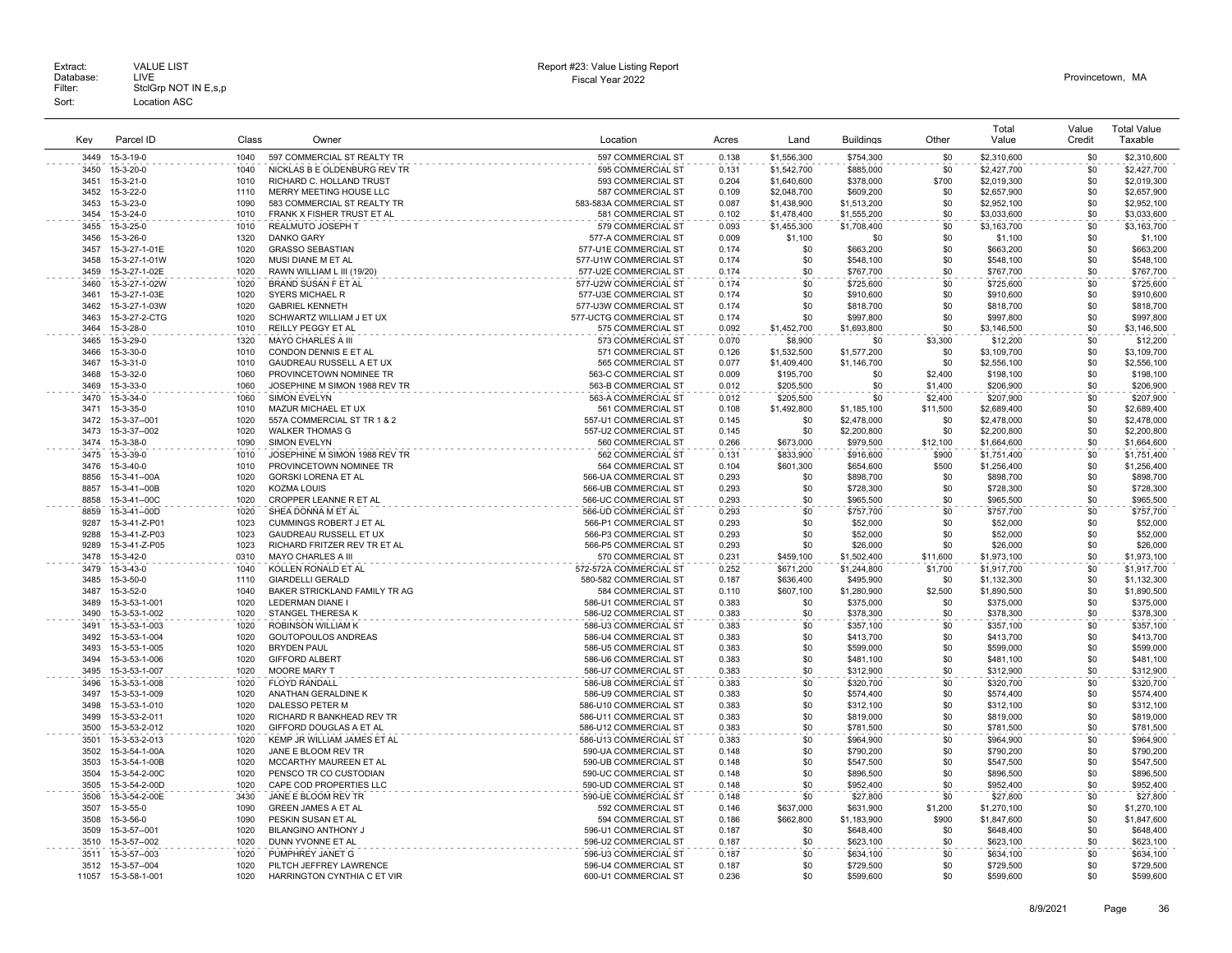| Key          | Parcel ID                      | Class        | Owner                                      | Location                                       | Acres          | Land                   | <b>Buildings</b>         | Other      | Total<br>Value             | Value<br>Credit | <b>Total Value</b><br>Taxable |
|--------------|--------------------------------|--------------|--------------------------------------------|------------------------------------------------|----------------|------------------------|--------------------------|------------|----------------------------|-----------------|-------------------------------|
| 11059        | 15-3-58-1-002                  | 1020         | <b>MEUCCI MICHAEL</b>                      | 600-U2 COMMERCIAL ST                           | 0.236          | \$0                    | \$834,200                | \$0        | \$834,200                  | \$0             | \$834,200                     |
| 11061        | 15-3-58-1-003                  | 1020         | MARK A ABRAMSON 2009 TR                    | 600-U3 COMMERCIAL ST                           | 0.236          | \$0                    | \$528,700                | \$0        | \$528,700                  | \$0             | \$528,700                     |
| 11063        | 15-3-58-2-004                  | 1020         | DESOMERY MEGAN A ET UX                     | 600-U4 COMMERCIAL ST                           | 0.236          | \$0                    | \$608,500                | \$0        | \$608,500                  | \$0             | \$608,500                     |
| 11065        | 15-3-58-2-005                  | 1020         | <b>WENNERBERG DAVID</b>                    | 600-U5 COMMERCIAL ST                           | 0.236          | \$0                    | \$576,300                | \$0        | \$576,300                  | \$0             | \$576,300                     |
| 3514         | 15-3-59-0                      | 1010         | LEVIN ANTOINETTE                           | 604 COMMERCIAL ST                              | 0.118          | \$614,400              | \$684,200                | \$0        | \$1,298,600                | \$0             | \$1,298,600                   |
| 10784        | 15-3-60-1-001                  | 1020         | GODIN GARY A ET VIR                        | 606-U1 COMMERCIAL ST                           | 0.161          | -\$0                   | \$533,400                | \$0        | \$533,400                  | \$0             | \$533,400                     |
| 10786        | 15-3-60-1-002                  | 1020         | SOVOCOOL DANA E ET VIR                     | 606-U2 COMMERCIAL ST                           | 0.161          | \$0                    | \$550,400                | \$0        | \$550,400                  | \$0             | \$550,400                     |
| 10788        | 15-3-60-1-003                  | 1020         | SHAW EVERETT W ET UX                       | 606-U3 COMMERCIAL ST                           | 0.161          | \$0                    | \$691,600                | \$0        | \$691,600                  | \$0             | \$691,600                     |
| 10790        | 15-3-60-1-004                  | 1020         | <b>GRAFFT TIMOTHY S ET VIR</b>             | 606-U4 COMMERCIAL ST                           | 0.161          | \$0                    | \$665,300                | \$1,900    | \$667,200                  | \$0             | \$667,200                     |
| 3518         | 15-3-62-0                      | 1090         | MAYO DAVID L                               | 610 COMMERCIAL ST                              | 0.321          | \$680,000              | \$828,500                | \$0        | \$1,508,500                | \$0             | \$1,508,500                   |
| 3519         | 15-3-63-0                      | 1010         | FLANDERS ROBERT ET UX                      | 612 COMMERCIAL ST                              | 0.209          | \$665,800              | \$565,200                | \$2,900    | \$1,233,900                | \$0             | \$1.233.900                   |
| 3520         | 15-3-64-1-001                  | 1020         | DESANTIS PATRICIA ET AL                    | 616-U1 COMMERCIAL ST                           | 0.567          | \$0                    | \$563.100                | \$0        | \$563,100                  | \$0             | \$563,100                     |
|              | 15-3-64-1-002                  | 1020         | VOJTASKO STEVEN SEAN TIMOTHY               | 616-U2 COMMERCIAL ST                           | 0.567          | \$0                    | \$452,200                | \$0        | \$452,200                  | \$0             | \$452,200                     |
| 3521<br>3522 |                                | 1020         | DEFAZIO RANDY ET UX                        | 616-U3 COMMERCIAL ST                           | 0.567          | \$0                    | \$436,000                | \$0        | \$436,000                  | \$0             |                               |
| 3523         | 15-3-64-1-003<br>15-3-64-1-004 | 1020         | DRANCH SHERRY A                            | 616-U4 COMMERCIAL ST                           | 0.567          | \$0                    | \$412,200                | \$0        | \$412,200                  | \$0             | \$436,000<br>\$412,200        |
| 3524         | 15-3-64-1-005                  | 1020         | <b>BARO SONJA</b>                          | 616-U5 COMMERCIAL ST                           | 0.567          | \$0                    | \$255,400                | \$0        | \$255,400                  | \$0             | \$255,400                     |
| 3525         |                                | 1020         |                                            |                                                | 0.567          | \$0                    |                          | \$0        |                            | \$0             | \$260,800                     |
|              | 15-3-64-1-006                  |              | WALKER WILLIAM H                           | 616-U6 COMMERCIAL ST                           |                |                        | \$260,800                |            | \$260,800                  |                 |                               |
| 3526         | 15-3-64-1-007                  | 1020         | FOX RICHARD E ET UX                        | 616-U7 COMMERCIAL ST                           | 0.567          | \$0                    | \$652,100                | \$0        | \$652,100                  | \$0             | \$652,100                     |
| 3527         | 15-3-64-1-008                  | 1020         | 616 COMMERCIAL ST RE TRUST                 | 616-U8 COMMERCIAL ST                           | 0.567          | \$0                    | \$565,700                | \$0        | \$565,700                  | \$0             | \$565,700                     |
| 3528         | 15-3-64-1-009                  | 1020         | LABATE ANTONIO ET UX                       | 616-U9 COMMERCIAL ST                           | 0.567          | \$0                    | \$398,300                | \$0        | \$398,300                  | \$0             | \$398,300                     |
| 3529         | 15-3-64-1-010                  | 1020<br>1020 | BROSOFSKY ROBERT N ET UX                   | 616-U10 COMMERCIAL ST                          | 0.567          | \$0                    | \$437,600                | \$0        | \$437,600                  | \$0             | \$437,600                     |
| 3530         | 15-3-64-1-011                  |              | LA FIESOLANA LLC                           | 616-U11 COMMERCIAL ST                          | 0.567          | \$0                    | \$427,600                | \$0        | \$427,600                  | \$0             | \$427,600                     |
| 3531         | 15-3-64-1-012                  | 1020         | FEIJO JR EDMUND ET VIR                     | 616-U12 COMMERCIAL ST                          | 0.567          | \$0                    | \$496,300                | \$0        | \$496,300                  | \$0             | \$496,300                     |
| 3532         | 15-3-64-1-013                  | 1020         | MOYNIHAN JOHN S ET AL                      | 616-U13 COMMERCIAL ST                          | 0.567          | \$0                    | \$468,500                | \$0        | \$468,500                  | \$0             | \$468,500                     |
| 3533         | 15-3-64-1-014<br>15-3-64-1-015 | 1020         | WEICHMAN ROCHELLE ET AL                    | 616-U14 COMMERCIAL ST                          | 0.567          | \$0<br>\$0             | \$397,000                | \$0<br>\$0 | \$397,000                  | \$0<br>\$0      | \$397,000                     |
| 3534<br>3535 | 15-3-64-2-016                  | 1020<br>1020 | TAYLOR MARY ANN ET VIR<br>WALKER WILLIAM H | 616-U15 COMMERCIAL ST<br>616-U16 COMMERCIAL ST | 0.567<br>0.567 | \$0                    | \$456,500<br>\$434,600   | \$0        | \$456,500<br>\$434,600     | \$0             | \$456,500<br>\$434,600        |
| 3536         | 15-3-65-0                      | 1010         | ELISE KAUFMAN-HENCHY/TRUST                 | 620 COMMERCIAL ST                              |                |                        |                          | \$900      |                            | \$0             |                               |
| 3541         | 15-3-69-0                      | 1010         | PACKARD CYNTHIA                            | 622 COMMERCIAL ST                              | 0.147<br>0.213 | \$637,700<br>\$666,300 | \$466,200<br>\$1,521,300 | \$7,300    | \$1,104,800<br>\$2,194,900 | \$0             | \$1,104,800<br>\$2,194,900    |
| 3542         |                                | 1010         | LUSTER CYNTHIA                             | 624 COMMERCIAL ST                              | 0.262          | \$672,500              |                          | \$0        | \$808,800                  | \$0             |                               |
| 3543         | 15-3-70-0<br>15-3-71-0         | 1040         | ROSENFELD LUCINDA ET VIR                   | 630 COMMERCIAL ST                              | 0.167          | \$651,700              | \$136,300<br>\$622,000   | \$500      | \$1,274,200                | \$0             | \$808,800<br>\$1,274,200      |
| 3544         | 15-3-72-0                      | 1090         | <b>CUMMINGS CARL R</b>                     | 632 COMMERCIAL ST                              | 0.403          | \$687.400              | \$410,000                | \$0        | \$1,097,400                | \$0             | \$1,097,400                   |
| 3545         | 15-3-73-0                      | 1010         | HAYES BENJAMIN RUSSELL                     | 634 COMMERCIAL ST                              | 0.055          | \$539,600              | \$361,300                | \$0        | \$900,900                  | \$0             | \$900,900                     |
| 3558         | 15-3-84-0                      | 1040         | JANET M STUTSMAN REVOCABLE TR              | 592-A COMMERCIAL ST                            | 0.076          | \$570,100              | \$561,400                | \$0        | \$1,131,500                | \$0             | \$1,131,500                   |
| 3627         | $17 - 1 - 1 - 0$               | 1010         | <b>FABIAN LLP</b>                          | 665 COMMERCIAL ST                              | 0.265          | \$1,659,700            | \$704,700                | \$0        | \$2,364,400                | \$0             | \$2,364,400                   |
| 3628         | $17 - 1 - 2 - 0$               | 1010         | SHERIDAN G CARR REV TR ET AL               | 663 COMMERCIAL ST                              | 0.093          | \$1,455,300            | \$488,500                | \$0        | \$1,943,800                | \$0             | \$1,943,800                   |
| 3629         | $17 - 1 - 3 - 0$               | 1010         | SWEENEY ELIZABETH ET AL                    | 661 COMMERCIAL ST                              | 0.092          | \$1,452,700            | \$1,227,900              | \$0        | \$2,680,600                | \$0             | \$2,680,600                   |
| 3630         | $17 - 1 - 4 - 0$               | 1010         | RP STILES & JL SCHUETTE REV TR             | 659 COMMERCIAL ST                              | 0.076          | \$1,406,300            | \$576,400                | \$0        | \$1,982,700                | \$0             | \$1,982,700                   |
| 3631         | $17 - 1 - 5 - 0$               | 1010         | <b>ISAACSON CONSUELO A</b>                 | 657 COMMERCIAL ST                              | 0.076          | \$1,406,300            | \$1,533,700              | \$0        | \$2,940,000                | \$0             | \$2,940,000                   |
| 3632         | $17 - 1 - 6 - 0$               | 1010         | PRESSMAN LORI D                            | 655 COMMERCIAL ST                              | 0.079          | \$1,415,500            | \$696,300                | \$0        | \$2,111,800                | \$0             | \$2,111,800                   |
| 3633         | $17 - 1 - 7 - 0$               | 1010         | STEINBERG ROBERT S ET AL                   | 651 COMMERCIAL ST                              | 0.110          | \$1,497,400            | \$748,800                | \$0        | \$2,246,200                | \$0             | \$2,246,200                   |
| 3634         | $17 - 1 - 8 - 0$               | 1010         | 649 COMMERCIAL LLC                         | 649 COMMERCIAL ST                              | 0.065          | \$1,369,400            | \$381,200                | \$0        | \$1,750,600                | \$0             | \$1,750,600                   |
| 3635         | $17 - 1 - 9 - 0$               | 1010         | <b>BUFFER STATE LLC</b>                    | 647 COMMERCIAL ST                              | 0.100          | \$1,473,400            | \$403,600                | \$0        | \$1,877,000                | \$0             | \$1,877,000                   |
| 3636         | $17 - 1 - 10 - 0$              | 1010         | 645 COMMERCIAL LLF                         | 645 COMMERCIAL ST                              | 0.078          | \$1,412,400            | \$649,900                | \$0        | \$2,062,300                | \$0             | \$2,062,300                   |
| 3637         | 17-1-11-0                      | 1010         | JEMERIN JOHN ET AL                         | 641 COMMERCIAL ST                              | 0.080          | \$1,418,500            | \$656,200                | \$0        | \$2,074,700                | \$0             | \$2,074,700                   |
| 3638         | 17-1-12-0                      | 1010         | MEYER FAMILY PARTNERSHIP                   | 637 COMMERCIAL ST                              | 0.073          | \$1,396,700            | \$664,500                | \$0        | \$2,061,200                | \$0             | \$2,061,200                   |
| 3639         | $17 - 1 - 13 - 0$              | 1010         | 635 COMMERCIAL STREET RT                   | 635 COMMERCIAL ST                              | 0.085          | \$1,433,300            | \$714,200                | \$0        | \$2,147,500                | \$0             | \$2,147,500                   |
| 3640         | 17-1-14-0                      | 1010         | KATHLEEN SCHWERN REV TR                    | 636 COMMERCIAL ST                              | 0.053          | \$455,800              | \$192,500                | \$0        | \$648,300                  | \$0             | \$648,300                     |
| 3641         | 17-1-15-0                      | 1010         | KEARNEY DANIEL RAYMOND ET AL               | 638 COMMERCIAL ST                              | 0.067          | \$558,000              | \$500,100                | \$2,700    | \$1,060,800                | \$0             | \$1,060,800                   |
| 3642         | 17-1-16-0                      | 1010         | LAPALME PAULA ET AL                        | 642 COMMERCIAL ST                              | 0.086          | \$582,200              | \$533,300                | \$1,600    | \$1,117,100                | \$0             | \$1,117,100                   |
| 3643         | $17 - 1 - 17 - 0$              | 1010         | ROBIN Q EVANS 2019 LIVING TR               | 644 COMMERCIAL ST                              | 0.080          | \$575.100              | \$758,200                | \$0        | \$1,333,300                | \$0             | \$1,333,300                   |
| 3644         | 17-1-18-0                      | 1010         | MCKOWN DEBORAH J                           | 646 COMMERCIAL ST                              | 0.078          | \$572,600              | \$373,100                | \$0        | \$945,700                  | \$0             | \$945,700                     |
| 3645         | 17-1-19-0                      | 1010         | 648 COMPANY LLC                            | 648 COMMERCIAL ST                              | 0.072          | \$564,900              | \$546,300                | \$0        | \$1,111,200                | \$0             | \$1,111,200                   |
| 3646         | 17-1-20-0                      | 1010         | ESTATE OF CHRISTOPHER J BUSA               | 650 COMMERCIAL ST                              | 0.069          | \$560,800              | \$441,600                | \$0        | \$1,002,400                | \$0             | \$1,002,400                   |
| 3647         | 17-1-21-0                      | 1010         | HAZARD ROBERT A ET AL                      | 652 COMMERCIAL ST                              | 0.057          | \$542,900              | \$640,400                | \$0        | \$1,183,300                | \$0             | \$1,183,300                   |
| 3648         | 17-1-22-0                      | 3320         | <b>BARNSTORMER LLC</b>                     | 656 COMMERCIAL ST                              | 0.117          | \$321,700              | \$146,400                | \$2,400    | \$470,500                  | \$0             | \$470,500                     |
| 3658         | 17-1-29-0                      | 1320         | SWEENEY ELIZABETH ET AL                    | 658 COMMERCIAL ST                              | 0.079          | \$10,000               | \$0                      | \$0        | \$10,000                   | \$0             | \$10,000                      |
| 3659         | 17-1-30-0                      | 1010         | ESTATE OF DITZA SPRINGER                   | 662 COMMERCIAL ST                              | 0.086          | \$582,200              | \$227,000                | \$0        | \$809,200                  | \$0             | \$809,200                     |
| 3660         | 17-1-31-0                      | 1010         | PERRY JULIA L                              | 658-A COMMERCIAL ST                            | 0.233          | \$668,800              | \$281,500                | \$0        | \$950,300                  | \$0             | \$950,300                     |
| 3661         | 17-1-32-0                      | 1010         | <b>FABIAN LLP</b>                          | 672 COMMERCIAL ST                              | 0.217          | \$755,700              | \$574,200                | \$0        | \$1,329,900                | \$0             | \$1,329,900                   |
| 3662         | 17-1-33-0                      | 1040         | READ ELIZABETH B                           | 674-A COMMERCIAL ST                            | 0.031          | \$554.800              | \$186,300                | \$0        | \$741,100                  | \$0             | \$741,100                     |
| 3663         | 17-1-34-0                      | 1010         | SWEENEY SUSAN ET AL                        | 674 COMMERCIAL ST                              | 0.074          | \$756,700              | \$498,700                | \$0        | \$1,255,400                | \$0             | \$1,255,400                   |
| 3664         | 17-1-35-0                      | 1010         | <b>ROGER S LOCKE TR</b>                    | 676 COMMERCIAL ST                              | 1.185          | \$939,800              | \$829.100                | \$1,300    | \$1,770,200                | \$0             | \$1,770,200                   |
| 3665         | 17-1-36-0                      | 1010         | ROGER S LOCKE TR                           | 682 COMMERCIAL ST                              | 0.491          | \$920,700              | \$307,100                | \$700      | \$1,228,500                | \$0             | \$1,228,500                   |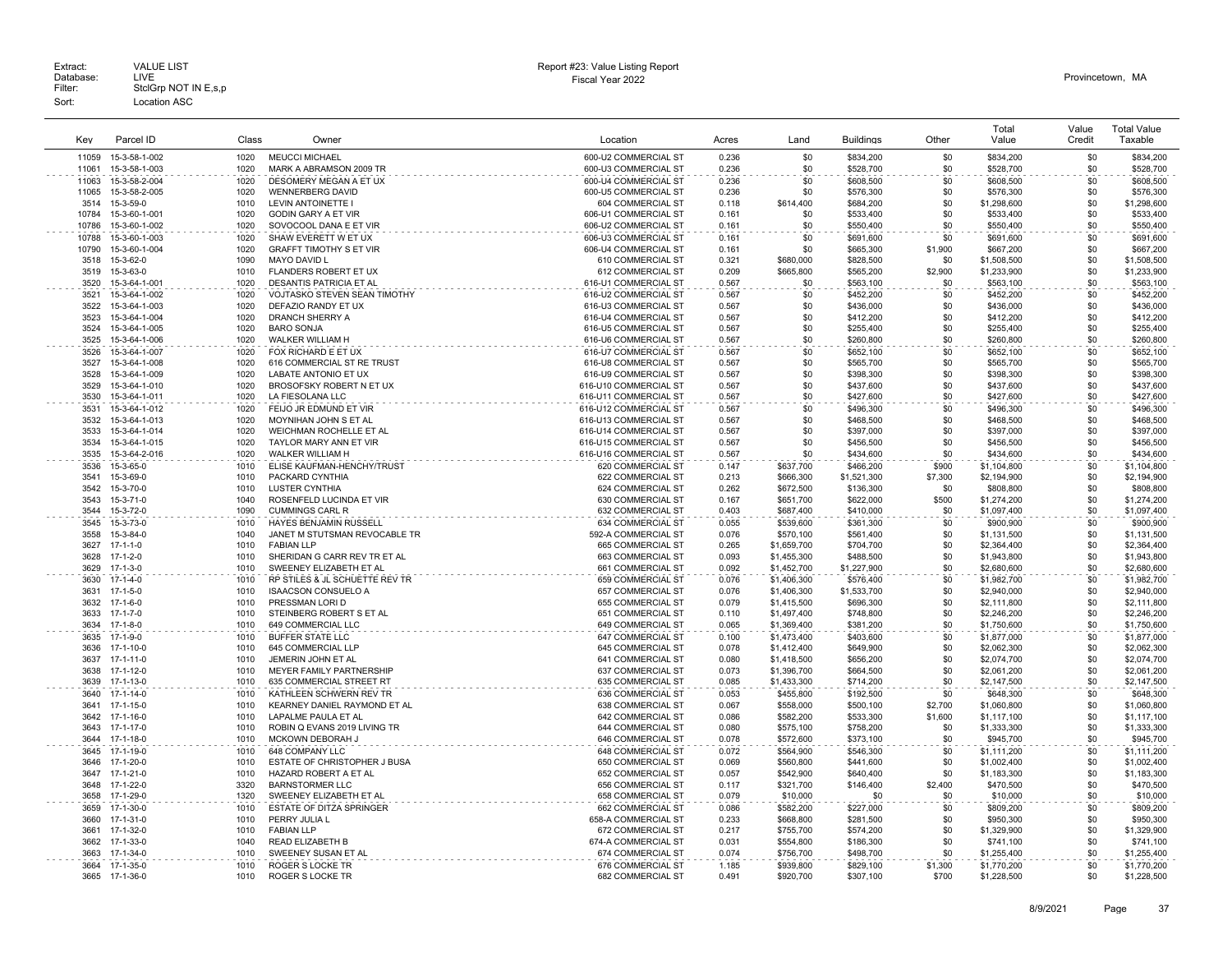|              |                                |              |                                                |                                                |                |            |                        |            | Total                  | Value      | <b>Total Value</b>     |
|--------------|--------------------------------|--------------|------------------------------------------------|------------------------------------------------|----------------|------------|------------------------|------------|------------------------|------------|------------------------|
| Key          | Parcel ID                      | Class        | Owner                                          | Location                                       | Acres          | Land       | <b>Buildings</b>       | Other      | Value                  | Credit     | Taxable                |
| 3666         | 17-1-37-0                      | 1010         | <b>BESTGEN SUSAN C</b>                         | 684 COMMERCIAL ST                              | 0.533          | \$922,400  | \$326,200              | \$400      | \$1,249,000            | \$0        | \$1,249,000            |
| 3693         | 18-1-17-A                      | 1010         | SANTOS MICHAEL W ET UX                         | 666-R COMMERCIAL ST                            | 0.313          | \$679,000  | \$663,300              | \$0        | \$1,342,300            | \$0        | \$1,342,300            |
| 8617         | 18-1-17-B                      | 1300         | <b>SANTOS CHRISTOPHER</b>                      | 668-R COMMERCIAL ST                            | 0.275          | \$494,400  | \$0                    | \$0        | \$494,400              | \$0        | \$494,400              |
| 11221        | 18-1-17-1-001                  | 1020         | COTTER GERALD E ET UX                          | 664-R-U1 COMMERCIAL ST                         | 0.735          | \$0        | \$999,900              | \$0        | \$999,900              | \$0        | \$999,900              |
| 11023        | 18-1-17-2-002                  | 1020         | <b>HICKOK TERESA</b>                           | 664-R-U2 COMMERCIAL ST                         | 0.735          | \$0        | \$1,155,600            | \$0        | \$1,155,600            | \$0        | \$1,155,600            |
| 10824        | 18-1-17-3-003                  | 1020         | BERRY CYDNEY L ET AL                           | 664-R-U3 COMMERCIAL ST                         | 0.735          | -\$0       | \$1,163,000            | \$0        | \$1,163,000            | \$0        | \$1,163,000            |
| 3694         | 18-1-18-0                      | 1010         | STARK FRANCIS W JR                             | 672-B COMMERCIAL ST                            | 0.157          | \$644,900  | \$210,000              | \$0        | \$854,900              | \$0        | \$854,900              |
| 3696         | 18-1-20-1-01A                  | 1020         | VASILOS THOMAS ET UX                           | 690-U1A COMMERCIAL ST                          | 3.856          | \$0        | \$561,400              | \$0        | \$561,400              | \$0        | \$561,400              |
| 3697         | 18-1-20-1-01B                  | 1020         | ONOFRIO MICHAEL                                | 690-U1B COMMERCIAL ST                          | 3.856          | \$0        | \$561,400              | \$0        | \$561,400              | \$0        | \$561,400              |
| 3698         | 18-1-20-1-01C                  | 1020         | KAREN A NORIGIAN REV TR                        | 690-U1C COMMERCIAL ST                          | 3.856          | \$0        | \$597,500              | \$0        | \$597,500              | \$0        | \$597,500              |
| 3699         | 18-1-20-1-01D                  | 1020         | <b>IERARDI MARIO ET UX</b>                     | 690-U1D COMMERCIAL ST                          | 3.856          | \$0        | \$597,500              | \$0        | \$597,500              | \$0        | \$597,500              |
| 3700         | 18-1-20-2-02A                  | 1020         | ONOFRIO DARA L                                 | 690-U2A COMMERCIAL ST                          | 3.856          | \$0        | \$411,800              | \$0        | \$411,800              | \$0        | \$411,800              |
| 3701         | 18-1-20-2-02B                  | 1020         | <b>KLE PROPERTIES LLC</b>                      | 690-U2B COMMERCIAL ST                          | 3.856          | \$0        | \$435,000              | \$0        | \$435,000              | \$0        | \$435,000              |
| 3702         | 18-1-20-2-02C                  | 1020         | BOULEVARD ENTERPRISES LLC                      | 690-U2C COMMERCIAL ST                          | 3.856          | \$0        | \$435,000              | \$0        | \$435,000              | \$0        | \$435,000              |
| 3703         | 18-1-20-2-02D                  | 1020         | MAMBRETTI JOHN P ET UX                         | 690-U2D COMMERCIAL ST                          | 3.856          | \$0        | \$561,400              | \$0        | \$561,400              | \$0        | \$561,400              |
| 3704         | 18-1-20-3-03A                  | 1020         | KAREN A NORIGIAN REV TR-1995                   | 690-U3A COMMERCIAL ST                          | 3.856          | \$0        | \$362,800              | \$0        | \$362,800              | \$0        | \$362,800              |
| 3705         | 18-1-20-3-03B                  | 1020         | <b>GALYEAN SHERIJ</b>                          | 690-U3B COMMERCIAL ST                          | 3.856          | \$0        | \$416,900              | \$0        | \$416,900              | \$0        | \$416,900              |
| 3706         | 18-1-20-3-03C                  | 1020         | <b>STEISEL BERNICE</b>                         | 690-U3C COMMERCIAL ST                          | 3.856          | \$0        | \$380,800              | \$0        | \$380,800              | \$0        | \$380,800              |
| 3707         | 18-1-20-3-03D                  | 1020         | FRANCO AMERICO ET AL                           | 690-U3D COMMERCIAL ST                          | 3.856          | \$0        | \$453,100              | \$0        | \$453,100              | \$0        | \$453,100              |
| 3708         | 18-1-20-4-04A                  | 1020         | SILVA PAUL J                                   | 690-U4A COMMERCIAL ST                          | 3.856          | \$0        | \$362,800              | \$0        | \$362,800              | \$0        | \$362,800              |
| 3709         | 18-1-20-4-04B                  | 1020         | <b>GREIF IRWIN ET AL</b>                       | 690-U4B COMMERCIAL ST                          | 3.856          | \$0        | \$380,800              | \$0        | \$380,800              | \$0        | \$380,800              |
| 3710         | 18-1-20-4-04C                  | 1020         | ROMANO ALBERTA                                 | 690-U4C COMMERCIAL ST                          | 3.856          | \$0        | \$362,800              | \$0        | \$362,800              | \$0        | \$362,800              |
| 3711         | 18-1-20-4-04D                  | 1020         | LOMBARDO LISA K                                | 690-U4D COMMERCIAL ST                          | 3.856          | \$0        | \$435,000              | \$0        | \$435,000              | \$0        | \$435,000              |
| 3712         | 18-1-20-5-05A                  | 1020         | <b>CULLEN MARIAN ET AL</b>                     | 690-U5A COMMERCIAL ST                          | 3.856          | \$0        | \$362,800              | \$0        | \$362,800              | \$0        | \$362,800              |
| 3713         | 18-1-20-5-05B                  | 1020         | <b>CARREIRO BRIAN</b>                          | 690-U5B COMMERCIAL ST                          | 3.856          | \$0        | \$362,800              | \$0        | \$362,800              | \$0        | \$362,800              |
| 3714         | 18-1-20-5-05C                  | 1020         | ALLARD JENNIFER L                              | 690-U5C COMMERCIAL ST                          | 3.856          | \$0        | \$398,900              | \$0        | \$398,900              | \$0        | \$398,900              |
| 3715         | 18-1-20-5-05D                  | 1020         | 690 COMMERCIAL ST NOMINEE TR                   | 690-U5D COMMERCIAL ST                          | 3.856          | \$0        | \$362,800              | \$0        | \$362,800              | \$0        | \$362,800              |
| 3716         | 18-1-20-6-06A                  | 1020         | STONE ROBERT D ET UX                           | 690-U6A COMMERCIAL ST                          | 3.856          | \$0        | \$362,800              | \$0        | \$362,800              | \$0        | \$362,800              |
| 3717         | 18-1-20-6-06B                  | 1020         | OLIVER SHEILA A                                | 690-U6B COMMERCIAL ST                          | 3.856          | \$0        | \$362,800              | \$0        | \$362,800              | \$0        | \$362,800              |
|              |                                |              |                                                |                                                |                |            |                        |            |                        |            |                        |
| 3718<br>3719 | 18-1-20-6-06C<br>18-1-20-6-06D | 1020<br>1020 | ANN M HALLETT TR<br>FLORENCE L CHADDOCK IRR TR | 690-U6C COMMERCIAL ST<br>690-U6D COMMERCIAL ST | 3.856<br>3.856 | \$0<br>\$0 | \$362,800<br>\$362,800 | \$0<br>\$0 | \$362,800<br>\$362,800 | \$0<br>\$0 | \$362,800<br>\$362,800 |
| 3720         | 18-1-20-7-07A                  | 1020         | KELLEY KEVIN                                   | 690-U7A COMMERCIAL ST                          | 3.856          | \$0        |                        | \$0        |                        | \$0        | \$362,800              |
|              |                                |              |                                                |                                                |                |            | \$362,800              |            | \$362,800              | \$0        |                        |
| 3721         | 18-1-20-7-07B                  | 1020         | ANDRADE JOHN P (LIFE ESTATE)                   | 690-U7B COMMERCIAL ST                          | 3.856          | \$0<br>\$0 | \$362,800              | \$0        | \$362,800              |            | \$362,800              |
| 3722         | 18-1-20-7-07C                  | 1020         | STANLEY EUGENE J                               | 690-U7C COMMERCIAL ST                          | 3.856          |            | \$380,800              | \$0        | \$380,800              | \$0        | \$380,800              |
| 3723         | 18-1-20-7-07D                  | 1020         | BAKER WENDY L ET UX                            | 690-U7D COMMERCIAL ST                          | 3.856          | \$0        | \$362,800              | \$0        | \$362,800              | \$0        | \$362,800              |
| 3724         | 18-1-20-8-08A                  | 1020         | PATTULLO CLIFFORD J ET AL                      | 690-U8A COMMERCIAL ST                          | 3.856          | \$0        | \$378,400              | \$0        | \$378,400              | \$0        | \$378,400              |
| 3725         | 18-1-20-8-08B                  | 1020         | DAVIS JENNIFER ET AL                           | 690-U8B COMMERCIAL ST                          | 3.856          | \$0        | \$362,800              | \$0        | \$362,800              | \$0        | \$362,800              |
| 3726         | 18-1-20-8-08C                  | 1020         | <b>RUSSO STEPHEN A</b>                         | 690-U8C COMMERCIAL ST                          | 3.856          | \$0        | \$382,300              | \$0        | \$382,300              | \$0        | \$382,300              |
| 3727         | 18-1-20-8-08D                  | 1020         | <b>WESLEY KEVIN L</b>                          | 690-U8D COMMERCIAL ST                          | 3.856          | \$0        | \$362,800              | \$0        | \$362,800              | \$0        | \$362,800              |
| 3728         | 18-1-20-9-09A                  | 1020         | <b>GALLANT ROBERT C ET AL</b>                  | 690-U9A COMMERCIAL ST                          | 3.856          | \$0        | \$362,800              | \$0        | \$362,800              | \$0        | \$362,800              |
| 3729         | 18-1-20-9-09B                  | 1020         | KENNEY BRIAN J ET UX                           | 690-U9B COMMERCIAL ST                          | 3.856          | \$0        | \$416,900              | \$0        | \$416,900              | \$0        | \$416,900              |
| 3730         | 18-1-20-9-09C                  | 1020         | <b>LAMACHIA THOMAS E</b>                       | 690-U9C COMMERCIAL ST                          | 3.856          | \$0        | \$378,400              | \$0        | \$378,400              | \$0        | \$378,400              |
| 3731         | 18-1-20-9-09D                  | 1020         | <b>AGRONICK DEBRA</b>                          | 690-U9D COMMERCIAL ST                          | 3.856          | \$0        | \$362,800              | \$0        | \$362,800              | \$0        | \$362,800              |
| 3732         | 18-1-20-A-10A                  | 1020         | <b>CULLEN MARIAN</b>                           | 690-U10A COMMERCIAL ST                         | 3.856          | \$0        | \$380,800              | \$0        | \$380,800              | \$0        | \$380,800              |
| 3733         | 18-1-20-A-10B                  | 1020         | VEIGA JOHN J                                   | 690-U10B COMMERCIAL ST                         | 3.856          | \$0        | \$380,800              | \$0        | \$380,800              | \$0        | \$380,800              |
| 3734         | 18-1-20-A-10C                  | 1020         | QUEALEY PAUL                                   | 690-U10C COMMERCIAL ST                         | 3.856          | \$0        | \$416,900              | \$0        | \$416,900              | \$0        | \$416,900              |
| 3735         | 18-1-20-A-10D                  | 1020         | <b>BRAMLEY JANE</b>                            | 690-U10D COMMERCIAL ST                         | 3.856          | \$0        | \$416,900              | \$0        | \$416,900              | \$0        | \$416,900              |
| 3736         | 18-1-20-B-11A                  | 1020         | HOLDEN KATHY A ET AL                           | 690-U11A COMMERCIAL ST                         | 3.856          | \$0        | \$380,800              | \$0        | \$380,800              | \$0        | \$380,800              |
| 3737         | 18-1-20-B-11B                  | 1020         | <b>FLANAGAN TONI G</b>                         | 690-U11B COMMERCIAL ST                         | 3.856          | \$0        | \$380,800              | \$0        | \$380,800              | \$0        | \$380,800              |
| 3738         | 18-1-20-B-11C                  | 1020         | MATTEOTTI FRANK J ET UX                        | 690-U11C COMMERCIAL ST                         | 3.856          | \$0        | \$416,900              | \$0        | \$416,900              | \$0        | \$416,900              |
| 3739         | 18-1-20-B-11D                  | 1020         | POLLEN TED III ET AL                           | 690-U11D COMMERCIAL ST                         | 3.856          | \$0        | \$416,900              | \$0        | \$416,900              | \$0        | \$416,900              |
| 3740         | 18-1-20-C-12A                  | 1020         | SPICKOFSKY WALTER JR ET AL                     | 690-U12A COMMERCIAL ST                         | 3.856          | \$0        | \$380,800              | \$0        | \$380,800              | \$0        | \$380,800              |
| 3741         | 18-1-20-C-12B                  | 1020         | SPICKOFSKY WALTER JR ET AL                     | 690-U12B COMMERCIAL ST                         | 3.856          | \$0        | \$362,800              | \$0        | \$362,800              | \$0        | \$362,800              |
| 3742         | 18-1-20-C-12C                  | 1020         | PACELLA DENISE                                 | 690-U12C COMMERCIAL ST                         | 3.856          | \$0        | \$416,900              | \$0        | \$416,900              | \$0        | \$416,900              |
| 3743         | 18-1-20-C-12D                  | 1020         | MERNIN KD                                      | 690-U12D COMMERCIAL ST                         | 3.856          | \$0        | \$425,900              | \$0        | \$425,900              | \$0        | \$425,900              |
| 3744         | 18-1-20-D-13A                  | 1020         | CARRANO CHRISTINE ET UX                        | 690-U13A COMMERCIAL ST                         | 3.856          | \$0        | \$362,800              | \$0        | \$362,800              | \$0        | \$362,800              |
| 3745         | 18-1-20-D-13B                  | 1020         | HAYKAL MICHAEL ET UX                           | 690-U13B COMMERCIAL ST                         | 3.856          | \$0        | \$362,800              | \$0        | \$362,800              | \$0        | \$362,800              |
| 3746         | 18-1-20-D-13C                  | 1020         | PELLETIER MICHAEL D ET AL                      | 690-U13C COMMERCIAL ST                         | 3.856          | \$0        | \$398,900              | \$0        | \$398,900              | \$0        | \$398,900              |
| 3747         | 18-1-20-D-13D                  | 1020         | GROSSO JAMES ET AL                             | 690-U13D COMMERCIAL ST                         | 3.856          | \$0        | \$416,900              | \$0        | \$416,900              | \$0        | \$416,900              |
| 3748         | 18-1-20-E-14A                  | 1020         | STEBLEIN EDWARD J                              | 690-U14A COMMERCIAL ST                         | 3.856          | \$0        | \$362,800              | \$0        | \$362,800              | \$0        | \$362,800              |
| 3749         | 18-1-20-E-14B                  | 1020         | DEL PRETE PAULA J ET AL                        | 690-U14B COMMERCIAL ST                         | 3.856          | \$0        | \$362,800              | \$0        | \$362,800              | \$0        | \$362,800              |
| 3750         | 18-1-20-E-14C                  | 1020         | BAY COLONY 14-C REALTY TRUST                   | 690-U14C COMMERCIAL ST                         | 3.856          | \$0        | \$362,800              | \$0        | \$362,800              | \$0        | \$362,800              |
| 3751         | 18-1-20-E-14D                  | 1020         | POLAK HELEN                                    | 690-U14D COMMERCIAL ST                         | 3.856          | \$0        | \$380,800              | \$0        | \$380,800              | \$0        | \$380,800              |
| 3752         | 18-1-20-F-15A                  | 1020         | ANTHONY ROBERT P ET UX                         | 690-U15A COMMERCIAL ST                         | 3.856          | \$0        | \$362,800              | \$0        | \$362,800              | \$0        | \$362,800              |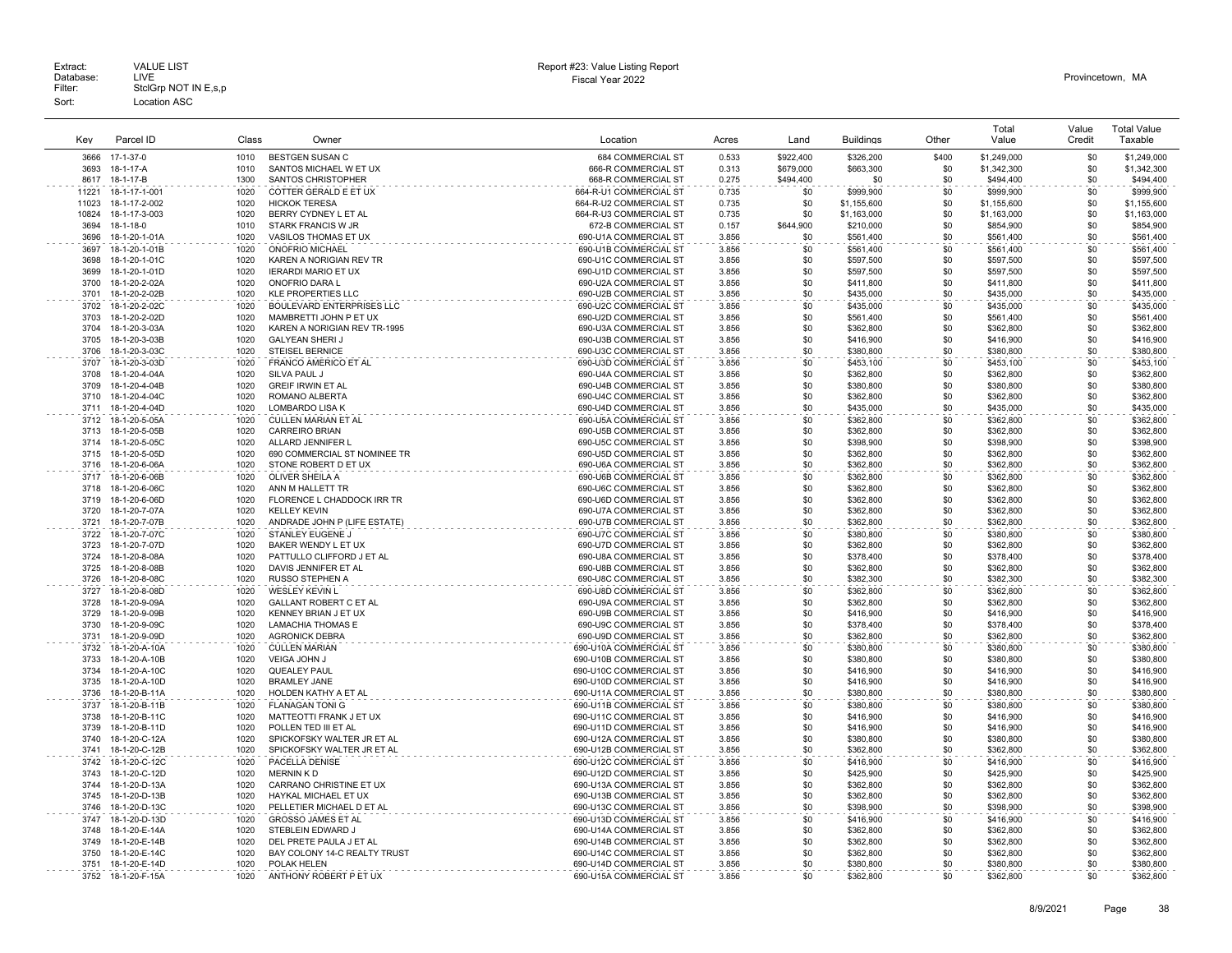|              |                                |              |                                                     |                                                  |                |                        |                          |            | Total                  | Value      | <b>Total Value</b>     |
|--------------|--------------------------------|--------------|-----------------------------------------------------|--------------------------------------------------|----------------|------------------------|--------------------------|------------|------------------------|------------|------------------------|
| Key          | Parcel ID                      | Class        | Owner                                               | Location                                         | Acres          | Land                   | <b>Buildings</b>         | Other      | Value                  | Credit     | Taxable                |
| 3753         |                                | 1020         | JILL BODNER LESTER REV TR                           |                                                  |                |                        |                          |            |                        | \$0        |                        |
|              | 18-1-20-F-15B                  |              |                                                     | 690-U15B COMMERCIAL ST                           | 3.856          | \$0                    | \$380,800                | \$0        | \$380,800              | \$0        | \$380,800              |
| 3754<br>3755 | 18-1-20-F-15C                  | 1020<br>1020 | <b>REID-FAUST DONNETT T</b>                         | 690-U15C COMMERCIAL ST                           | 3.856<br>3.856 | \$0<br>\$0             | \$398,900                | \$0<br>\$0 | \$398,900              | \$0        | \$398,900              |
| 3756         | 18-1-20-F-15D<br>18-1-20-G-16A | 1020         | HOWARD M LESTER REV TR<br>TESIO-VACA DIANE L ET AL  | 690-U15D COMMERCIAL ST<br>690-U16A COMMERCIAL ST | 3.856          | \$0                    | \$416,900                |            | \$416,900              | \$0        | \$416,900<br>\$362,800 |
|              |                                |              |                                                     |                                                  |                |                        | \$362,800                | \$0        | \$362,800              |            |                        |
| 3757<br>3758 | 18-1-20-G-16B<br>18-1-20-G-16C | 1020<br>1020 | NEE ROBERT E ET AL<br><b>GRIFFITHS LORI J ET AL</b> | 690-U16B COMMERCIAL ST<br>690-U16C COMMERCIAL ST | 3.856<br>3.856 | \$0<br>\$0             | \$362,800<br>\$434,900   | \$0<br>\$0 | \$362,800<br>\$434,900 | \$0<br>\$0 | \$362,800<br>\$434,900 |
| 3759         | 18-1-20-G-16D                  | 1020         | HALL MICHAEL H                                      | 690-U16D COMMERCIAL ST                           | 3.856          | \$0                    | \$525,300                | \$0        | \$525.300              | \$0        | \$525,300              |
| 3760         | 18-1-20-H-17A                  | 1020         | <b>GRASSO CHRISTOPHER J</b>                         | 690-U17A COMMERCIAL ST                           | 3.856          | \$0                    | \$438,500                | \$0        | \$438,500              | \$0        | \$438,500              |
| 3761         | 18-1-20-H-17B                  | 1020         | <b>BESSER PETER J</b>                               | 690-U17B COMMERCIAL ST                           | 3.856          | \$0                    | \$453,100                | \$0        | \$453,100              | \$0        | \$453,100              |
|              |                                |              |                                                     |                                                  |                |                        |                          |            |                        |            |                        |
| 3762<br>3763 | 18-1-20-H-17C                  | 1020         | <b>GERARD SAN GEMINO TR</b>                         | 690-U17C COMMERCIAL ST                           | 3.856          | \$0<br>\$0             | \$525,300                | \$0        | \$525,300<br>\$489,200 | \$0<br>\$0 | \$525,300              |
| 3764         | 18-1-20-H-17D<br>18-1-20-I-18A | 1020<br>1020 | <b>KULASENSKI ROBERT</b><br>SIMPSON ROY L ET AL     | 690-U17D COMMERCIAL ST<br>690-U18A COMMERCIAL ST | 3.856<br>3.856 | \$0                    | \$489,200<br>\$561,400   | \$0<br>\$0 | \$561,400              | \$0        | \$489,200<br>\$561,400 |
| 3765         | 18-1-20-I-18B                  | 1020         | BEVERLY B CARBONELLA REAL TR                        | 690-U18B COMMERCIAL ST                           | 3.856          | \$0                    | \$561,400                | \$0        | \$561,400              | \$0        | \$561,400              |
| 3766         | 18-1-20-I-18C                  | 1020         | LOUISE A M BRUEN REV TRUST                          | 690-U18C COMMERCIAL ST                           | 3.856          | \$0                    | \$597,500                | \$0        | \$597,500              | \$0        | \$597,500              |
| 3767         | 18-1-20-I-18D                  | 1020         | JOHNSON KURT D                                      | 690-U18D COMMERCIAL ST                           | 3.856          | \$0                    | \$597,500                | \$0        | \$597,500              | \$0        | \$597,500              |
| 3770         | 18-1-23-0                      | 3010         | LCOF PROVINCETOWN INVEST LLC                        | 698 COMMERCIAL ST                                | 4.506          | \$5,430,200            | \$8,912,100              | \$173,500  | \$14,515,800           | \$0        | \$14,515,800           |
| 3781         |                                | 1010         | WINSTANLEY NATHAN III                               | 777 COMMERCIAL ST                                | 0.430          | \$1,790,000            | \$562,500                | \$6,600    | \$2,359,100            | \$0        | \$2,359,100            |
| 3782         | 18-2-2-0<br>$18 - 2 - 3 - 0$   | 1010         | <b>CORRIN LISA</b>                                  | 773 COMMERCIAL ST                                | 0.494          | \$1,795,600            | \$616,800                | \$0        | \$2,412,400            | \$0        | \$2,412,400            |
| 3783         | $18 - 2 - 5 - 0$               | 1040         | <b>TINGA WIEBE</b>                                  | 765 COMMERCIAL ST                                | 0.435          | \$1,790,400            | \$1,159,800              | \$0        | \$2,950,200            | \$0        | \$2,950,200            |
| 3784         | $18 - 2 - 6 - 0$               | 1010         | DOROTHY K SEAVEY 2002 TRUST                         | 755 COMMERCIAL ST                                | 0.409          | \$1,787,900            | \$1,225,000              | \$0        | \$3,012,900            | \$0        | \$3,012,900            |
| 3785         | $18 - 2 - 7 - 0$               | 1010         | OSNOSS JOEL S ET AL                                 | 749 COMMERCIAL ST                                | 0.301          | \$1,761,300            | \$598,900                | \$0        | \$2,360,200            | \$0        | \$2,360,200            |
| 3787         | 18-2-9-0                       | 3010         | LEXVEST BREAKWATER LLC                              | 716 COMMERCIAL ST                                | 2.021          | \$1,546,500            | \$949,100                | \$37,000   | \$2,532,600            | \$0        | \$2,532,600            |
| 3788         | 18-2-10-0                      | 1010         | COFFIN MICHAEL ET VIR                               | 724 COMMERCIAL ST                                | 0.288          | \$540,600              | \$972,700                | \$0        | \$1,513,300            | \$0        | \$1,513,300            |
| 3789         | 18-2-10-A                      | 1010         | FEIBELKORN DOUGLAS P                                | 722 COMMERCIAL ST                                | 0.236          | \$758,400              | \$764,000                | \$0        | \$1,522,400            | \$0        | \$1,522,400            |
| 3790         | $18 - 2 - 11 - 0$              | 1010         | <b>SCHMIDT HEIDI J</b>                              | 730 COMMERCIAL ST                                | 0.510          | \$783.300              | \$729,300                | \$0        | \$1,512,600            | \$0        | \$1,512,600            |
| 3791         | $18 - 2 - 12 - 0$              | 1010         | BACHMAN KATHARINE E                                 | 736 COMMERCIAL ST                                | 0.565          | \$785,100              | \$1,313,600              | \$0        | \$2,098,700            | \$0        | \$2,098,700            |
| 3798         | 18-2-13-0                      | 1010         | PHREDCO LLC                                         | 742 COMMERCIAL ST                                | 0.397          | \$778,800              | \$750,900                | \$0        | \$1,529,700            | \$0        | \$1,529,700            |
| 3799         | 18-2-14-0                      | 1010         | PAPETSAS THADD D ET AL                              | 748 COMMERCIAL ST                                | 0.453          | \$551,400              | \$1,125,100              | \$0        | \$1,676,500            | \$0        | \$1,676,500            |
| 3800         | 18-2-15-0                      | 1010         | BARRY JR RICHARD HEWITT                             | 758 COMMERCIAL ST                                | 0.503          | \$783,000              | \$589,700                | \$0        | \$1,372,700            | \$0        | \$1,372,700            |
| 3801         | 18-2-16-0                      | 1010         | KYRIACOU MARJORIE M                                 | 774 COMMERCIAL ST                                | 0.838          |                        |                          | \$0        | \$1,903,000            | \$0        | \$1,903,000            |
| 3831         | 19-1-22-0                      | 1010         | VINTHER LIESELOTTE K ET AL                          | 897 COMMERCIAL ST                                | 0.124          | \$792,200<br>\$268,500 | \$1,110,800<br>\$318,300 | \$2,500    | \$589,300              | \$0        | \$589,300              |
| 3832         | 19-1-22-A                      | 1010         | JAMES & SUSAN KING IRR FAM TR                       | 893 COMMERCIAL ST                                | 0.124          | \$268,500              | \$138,700                | \$0        | \$407,200              | \$0        | \$407,200              |
| 3833         | 19-1-23-1-001                  | 1020         | <b>HELMS JAMES L</b>                                | 887-U1 COMMERCIAL ST                             | 0.231          | \$0                    | \$327,800                | \$0        | \$327,800              | \$0        | \$327,800              |
| 3834         | 19-1-23-2-002                  | 1020         | MULDOON KEVIN SHAWN ET AL                           | 887-U2 COMMERCIAL ST                             | 0.231          | \$0                    | \$307,400                | \$0        | \$307,400              | \$0        | \$307,400              |
| 3835         | 19-1-23-2-003                  | 1020         | FAMULARE TIMOTHY JAMES                              | 887-U3 COMMERCIAL ST                             | 0.231          | \$0                    | \$267,300                | \$0        | \$267,300              | \$0        | \$267,300              |
| 3836         | 19-1-23-3-004                  | 1020         | ROSS STEPHEN I                                      | 887-U4 COMMERCIAL ST                             | 0.231          | \$0                    | \$336,600                | \$0        | \$336,600              | \$0        | \$336,600              |
| 3837         | 19-1-23-3-005                  | 1020         | <b>WOOD MICHAEL</b>                                 | 887-U5 COMMERCIAL ST                             | 0.231          | \$0                    | \$267.900                | \$0        | \$267,900              | \$0        | \$267,900              |
| 3838         | 19-1-24-1-001                  | 1020         | DANIELS LINDA ET UX                                 | 881-U1 COMMERCIAL ST                             | 0.207          | \$0                    | \$299,600                | \$0        | \$299,600              | \$0        | \$299,600              |
| 3839         | 19-1-24-2-002                  | 1020         | HORNER FRANK ET UX                                  | 881-U2 COMMERCIAL ST                             | 0.207          | \$0                    | \$281,500                | \$0        | \$281,500              | \$0        | \$281,500              |
| 3840         | 19-1-24-3-003                  | 1020         | PETERS-CAMPBELL JOHN R                              | 881-U3 COMMERCIAL ST                             | 0.207          | \$0                    | \$312,300                | \$0        | \$312,300              | \$0        | \$312,300              |
| 3841         | 19-1-24-4-004                  | 1020         | JOHN M TREEFUL REV TR                               | 881-U4 COMMERCIAL ST                             | 0.207          | \$0                    | \$198,500                | \$0        | \$198,500              | \$0        | \$198,500              |
| 3842         | 19-1-24-4-005                  | 1020         | <b>COLELLA CHRISTOPHER M</b>                        | 881-U5 COMMERCIAL ST                             | 0.207          | \$0                    | \$204.700                | \$0        | \$204.700              | \$0        | \$204,700              |
| 3843         | 19-1-24-5-006                  | 1020         | <b>WEIGLE JAMES H</b>                               | 881-U6 COMMERCIAL ST                             | 0.207          | \$0                    | \$219,300                | \$0        | \$219,300              | \$0        | \$219,300              |
| 3844         | 19-1-24-6-007                  | 1020         | ROBINSON MATTHEW R ET UX                            | 881-U7 COMMERCIAL ST                             | 0.207          | \$0                    | \$213,800                | \$0        | \$213,800              | \$0        | \$213,800              |
| 3845         | 19-1-24-7-008                  | 1020         | <b>BARBOE KIMBERLY</b>                              | 881-U8 COMMERCIAL ST                             | 0.207          | \$0                    | \$213,700                | \$0        | \$213,700              | \$0        | \$213,700              |
| 3846         | 19-1-25-0                      | 1060         | LAVECCHIA BARBARA ET AL                             | 877 COMMERCIAL ST                                | 0.025          | \$40,900               | \$0                      | \$9,000    | \$49,900               | \$0        | \$49,900               |
| 3850         | $19 - 1 - 27 - 0$              | 1010         | BURCHMAN HOWARD B ET AL                             | 871 COMMERCIAL ST                                | 0.059          | \$273,000              | \$272,300                | \$1,400    | \$546,700              | \$0        | \$546,700              |
| 3851         | 19-1-28-0                      | 1010         | STOTLER KATHRYN E K                                 | 863 COMMERCIAL ST                                | 0.129          | \$311,900              | \$276,200                | \$9,000    | \$597,100              | \$0        | \$597,100              |
| 3852         | 19-1-29-0                      | 0310         | AINSWORTH KEVIN M ET AL                             | 857 COMMERCIAL ST                                | 1.718          | \$1,232,200            | \$943.400                | \$3,400    | \$2,179,000            | \$0        | \$2,179,000            |
| 3854         | 19-1-30-A                      | 1300         | 25-27A BRADFORD ST NOM TR                           | 811 COMMERCIAL ST                                | 0.320          | \$543,900              | \$0                      | \$0        | \$543,900              | \$0        | \$543,900              |
| 8721         | 19-1-30-B                      | 1300         | 25-27A BRADFORD ST NOM TR                           | 827 COMMERCIAL ST                                | 0.348          | \$546,700              | \$0                      | \$0        | \$546,700              | \$0        | \$546,700              |
| 3855         | 19-1-31-0                      | 1010         | NELSON JOHN WILEY ET UX                             | 803 COMMERCIAL ST                                | 1.119          | \$1,830,000            | \$1,827,800              | \$0        | \$3,657,800            | \$0        | \$3,657,800            |
| 3856         | 19-1-32-1-001                  | 1020         | <b>SEEVAK MARINA</b>                                | 793-U1 COMMERCIAL ST                             | 0.884          | \$0                    | \$471,000                | \$0        | \$471,000              | \$0        | \$471,000              |
| 3857         | 19-1-32-1-002                  | 1020         | <b>SEEVAK MARINA</b>                                | 795-U2 COMMERCIAL ST                             | 0.884          | \$0                    | \$931,800                | \$0        | \$931,800              | \$0        | \$931,800              |
| 3858         | 19-1-32-2-003                  | 1020         | <b>BLISS THOMAS F</b>                               | 791-U3 COMMERCIAL ST                             | 0.884          | \$0                    | \$1,670,600              | \$0        | \$1,670,600            | \$0        | \$1,670,600            |
| 3859         | 19-1-32-3-004                  | 1020         | DESIATA JINNIE ET UX                                | 789-U4 COMMERCIAL ST                             | 0.884          | \$0                    | \$2,688,100              | \$0        | \$2,688,100            | \$0        | \$2,688,100            |
| 3860         | 19-1-33-0                      | 1040         | ESTATE OF JEROME R HARRIS MD T                      | 785 COMMERCIAL ST                                | 0.243          | \$759,400              | \$857,400                | \$0        | \$1,616,800            | \$0        | \$1,616,800            |
| 3861         | 19-1-34-0                      | 1010         | 781 COMMERCIAL ST NOM TR                            | 781 COMMERCIAL ST                                | 0.842          | \$1,817,600            | \$1,287,500              | \$2,200    | \$3,107,300            | \$0        | \$3,107,300            |
| 3862         | 19-1-35-0                      | 4240         | NSTAR ELECTRIC CO                                   | 802 COMMERCIAL ST                                | 0.230          | \$539,200              | \$0                      | \$900      | \$540,100              | \$0        | \$540,100              |
| 3863         | 19-1-35-A                      | 1010         | THOMPSON JEANNE L                                   | 808-R COMMERCIAL ST                              | 0.416          | \$318.100              | \$318,300                | \$0        | \$636,400              | \$0        | \$636,400              |
| 9581         | 19-1-36-A                      | 1300         | <b>MAROLIMA EAST LLC</b>                            | 806 COMMERCIAL ST                                | 0.365          | \$233,100              | \$0                      | \$0        | \$233,100              | \$0        | \$233,100              |
| 11200        | 19-1-36-C                      | 1300         | <b>MAROLIMA EAST LLC</b>                            | 820 COMMERCIAL ST                                | 0.632          | \$236,100              | \$0                      | \$0        | \$236,100              | \$0        | \$236,100              |
| 11201        | 19-1-36-D                      | 1300         | <b>MAROLIMA EAST LLC</b>                            | 824 COMMERCIAL ST                                | 0.322          | \$231.200              | \$0                      | \$0        | \$231.200              | \$0        | \$231.200              |
| 11202        | 19-1-36-E                      | 1300         | <b>MAROLIMA EAST LLC</b>                            | 828 COMMERCIAL ST                                | 0.383          | \$233,400              | \$0                      | \$0        | \$233,400              | \$0        | \$233,400              |
|              |                                |              |                                                     |                                                  |                |                        |                          |            |                        |            |                        |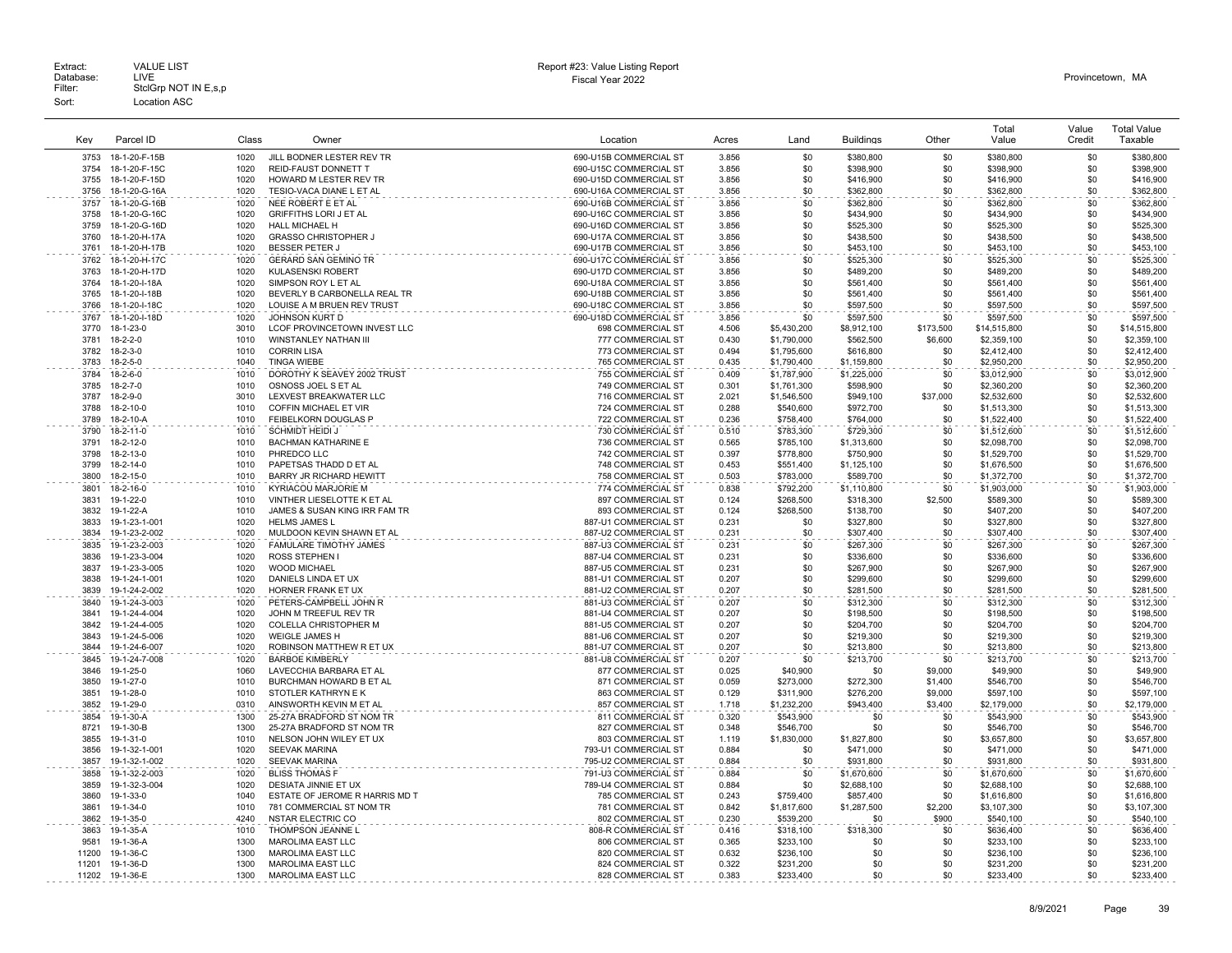| Kev          | Parcel ID                      | Class        | Owner                                               | Location                                       | Acres          | Land       | <b>Buildings</b>       | Other      | Total<br>Value         | Value<br>Credit | <b>Total Value</b><br>Taxable |
|--------------|--------------------------------|--------------|-----------------------------------------------------|------------------------------------------------|----------------|------------|------------------------|------------|------------------------|-----------------|-------------------------------|
| 11203        | 19-1-36-F                      | 1320         | <b>MAROLIMA EAST LLC</b>                            | 832 COMMERCIAL ST                              | 0.078          | \$4,000    | \$0                    | \$0        | \$4,000                | \$0             | \$4,000                       |
| 11204        | 19-1-36-G                      | 1320         | <b>MAROLIMA EAST LLC</b>                            | 820-A COMMERCIAL ST                            | 0.111          | \$5,600    | \$0                    | \$0        | \$5,600                | \$0             | \$5,600                       |
| 3865         | 19-1-37-0                      | 1010         | <b>MARIELLEN SERENA TR</b>                          | 838 COMMERCIAL ST                              | 0.439          | \$505,100  | \$614,000              | \$32,300   | \$1,151,400            | \$0             | \$1,151,400                   |
| 3872         | 19-1-40--001                   | 1020         | <b>BESINIS SOFIA</b>                                | 852-U1 COMMERCIAL ST                           | 0.143          | \$0        | \$411,100              | \$0        | \$411,100              | \$0             | \$411,100                     |
| 3873         | 19-1-40--002                   | 1020         | PEREZ TITO DIAZ                                     | 852-U2 COMMERCIAL ST                           | 0.143          | \$0        | \$380,000              | \$0        | \$380,000              | \$0             | \$380,000                     |
| 3874         | 19-1-40--003                   | 1020         | BAKER-RUSSELL FAM IRREV TR                          | 852-U3 COMMERCIAL ST                           | 0.143          | \$0        | \$445,600              | \$0        | \$445,600              | \$0             | \$445,600                     |
| 3875         | 19-1-40--004                   | 1020         | NONACK STEPHEN Z ET VIR                             | 852-U4 COMMERCIAL ST                           | 0.143          | \$0        | \$463,800              | \$0        | \$463,800              | \$0             | \$463,800                     |
| 3876         | 19-1-40--005                   | 1020         | BELBEN JEANNETTE E                                  | 852-U5 COMMERCIAL ST                           | 0.143          | \$0        | \$513,900              | \$0        | \$513,900              | \$0             | \$513,900                     |
| 3877         | 19-1-40--006                   | 3430         | MAYFLOWER HGTS CONDO TRUST                          | 852-U6 COMMERCIAL ST                           | 0.143          | \$0        | \$46,600               | \$0        | \$46,600               | \$0             | \$46,600                      |
| 3879         | 19-1-43-0                      | 1010         | PISANI FAMILY LIVING TR                             | 868 COMMERCIAL ST                              | 0.106          | \$301,600  | \$289,600              | \$13,700   | \$604,900              | \$0             | \$604,900                     |
| 3880         | 19-1-44-0                      | 1010         | <b>DEWITT JAMES M</b>                               | 872 COMMERCIAL ST                              | 0.078          | \$286,300  | \$286,400              | \$0        | \$572,700              | \$0             | \$572,700                     |
| 3881         | 19-1-45-0                      | 1010         | THE ARTHUR I GELTZER TRUST                          | 876 COMMERCIAL ST                              | 0.184          | \$485,900  | \$585,800              | \$8,800    | \$1,080,500            | \$0             | \$1,080,500                   |
| 3882<br>3883 | 19-1-46-1-001                  | 1020<br>1020 | <b>ESPOSITO SUSAN M</b><br><b>KORF SUZANNE</b>      | 892-U1 COMMERCIAL ST                           | 0.277<br>0.277 | \$0        | \$261,400              | \$0<br>\$0 | \$261,400              | \$0<br>\$0      | \$261,400                     |
| 3884         | 19-1-46-2-002<br>19-1-46-3-003 | 1020         | KORF GABRIELLE ET AL                                | 892-U2 COMMERCIAL ST<br>892-U3 COMMERCIAL ST   | 0.277          | \$0<br>\$0 | \$292,800<br>\$268,100 | \$0        | \$292,800<br>\$268,100 | \$0             | \$292,800<br>\$268,100        |
|              |                                | 1020         | D & R KIERSEY FAMILY TR                             | 892-U4 COMMERCIAL ST                           | 0.277          | \$0        |                        | \$0        |                        | \$0             |                               |
| 3885<br>3886 | 19-1-46-4-004<br>19-1-46-5-005 | 1020         | <b>QUISH FRANCES</b>                                | 892-U5 COMMERCIAL ST                           | 0.277          | \$0        | \$251,600<br>\$535,100 | \$0        | \$251,600<br>\$535,100 | \$0             | \$251,600<br>\$535,100        |
| 3887         | 19-1-46-6-006                  | 1020         | MACARELLI NICHOLAS N                                | 892-U6 COMMERCIAL ST                           | 0.277          | \$0        | \$278,100              | \$0        | \$278,100              | \$0             | \$278,100                     |
| 3888         | 19-1-47-0                      | 1010         | MULLER KLARA E                                      | 898 COMMERCIAL ST                              | 0.266          | \$291,600  | \$175,800              | \$2,400    | \$469,800              | \$0             | \$469,800                     |
| 3889         | 19-1-48-0                      | 1060         | THE ARTHUR I GELTZER TRUST                          | 886 COMMERCIAL ST                              | 0.247          | \$290,600  | \$0                    | \$3,100    | \$293,700              | \$0             | \$293,700                     |
| 3891         | 19-2-1-1-001                   | 1020         | DE BEAUVOIR JEANNETTE                               | 963-U1 COMMERCIAL ST                           | 3.850          | \$0        | \$241,600              | \$0        | \$241,600              | \$0             | \$241,600                     |
| 3892         | 19-2-1-1-003                   | 1020         | BULGER CHERILYN A ET UX                             | 963-U3 COMMERCIAL ST                           | 3.850          | \$0        | \$199,800              | \$0        | \$199,800              | \$0             | \$199,800                     |
| 3893         | 19-2-1-1-005                   | 1020         | SMALES SANDRA L                                     | 963-U5 COMMERCIAL ST                           | 3.850          | \$0        | \$244,900              | \$0        | \$244,900              | \$0             | \$244,900                     |
| 3894         | 19-2-1-1-007                   | 1020         | <b>GOBLE W DAVID</b>                                | 963-U7 COMMERCIAL ST                           | 3.850          | \$0        | \$282.900              | \$0        | \$282,900              | \$0             | \$282,900                     |
| 3895         | 19-2-1-1-009                   | 1020         | PROVINCETOWN UNIT #9 TRUST                          | 963-U9 COMMERCIAL ST                           | 3.850          | \$0        | \$242,100              | \$0        | \$242,100              | \$0             | \$242,100                     |
| 3896         | 19-2-1-1-011                   | 1020         | O'CONNOR SHAUN P                                    | 963-U11 COMMERCIAL ST                          | 3.850          | \$0        | \$190,200              | \$0        | \$190,200              | \$0             | \$190,200                     |
| 3897         | 19-2-1-1-059                   | 1020         | <b>ERING CHARLES E</b>                              | 963-U59 COMMERCIAL ST                          | 3.850          | \$0        | \$621,500              | \$0        | \$621,500              | \$0             | \$621,500                     |
| 3898         | 19-2-1-1-061                   | 1020         | <b>ERING CHARLES E</b>                              | 963-U61 COMMERCIAL ST                          | 3.850          | \$0        | \$647,700              | \$0        | \$647,700              | \$0             | \$647,700                     |
| 3899         | 19-2-1-1-063                   | 1020         | QUOC VO LTD PARTNERSHIP                             | 963-U63 COMMERCIAL ST                          | 3.850          | \$0        | \$210,100              | \$0        | \$210,100              | \$0             | \$210,100                     |
| 3900         | 19-2-1-2-031                   | 1020         | <b>BODAK DENISE</b>                                 | 963-U31 COMMERCIAL ST                          | 3.850          | \$0        | \$441,800              | \$0        | \$441,800              | \$0             | \$441,800                     |
| 3902         | 19-2-1-2-035                   | 1020         | <b>CRANDALL WENDY S</b>                             | 963-U35 COMMERCIAL ST                          | 3.850          | \$0        | \$243,700              | \$0        | \$243,700              | \$0             | \$243,700                     |
| 3903         | 19-2-1-2-037                   | 1020         | PROVINCETOWN UNIT 37 TRUST                          | 963-U37 COMMERCIAL ST                          | 3.850          | \$0        | \$233,700              | \$0        | \$233,700              | \$0             | \$233,700                     |
| 3904         | 19-2-1-2-039                   | 1020         | SANSON JEFFREY ADAM ET AL                           | 963-U39 COMMERCIAL ST                          | 3.850          | \$0        | \$233,900              | \$0        | \$233,900              | \$0<br>\$0      | \$233,900                     |
| 3905<br>3906 | 19-2-1-2-041<br>19-2-1-2-043   | 1020<br>1020 | DAYLE H SMITH 2009 REV TR<br>MOSS JOHN W            | 963-U41 COMMERCIAL ST<br>963-U43 COMMERCIAL ST | 3.850<br>3.850 | \$0<br>\$0 | \$223,700              | \$0<br>\$0 | \$223,700<br>\$281.500 | \$0             | \$223,700<br>\$281.500        |
|              |                                | 1020         | WILLIAMS GLORIA L ET UX                             | 963-U45 COMMERCIAL ST                          |                | \$0        | \$281,500              | \$0        |                        | \$0             |                               |
| 3907<br>3908 | 19-2-1-2-045<br>19-2-1-2-047   | 1020         | DANIELS ROBERT A ET UX                              | 963-U47 COMMERCIAL ST                          | 3.850<br>3.850 | \$0        | \$219,200<br>\$219,000 | \$0        | \$219,200<br>\$219,000 | \$0             | \$219,200<br>\$219,000        |
| 3909         | 19-2-1-2-049                   | 1020         | PROVINCETOWN UNIT 49 TRUST                          | 963-U49 COMMERCIAL ST                          | 3.850          | \$0        | \$219,800              | \$0        | \$219,800              | \$0             | \$219,800                     |
| 3910         | 19-2-1-2-051                   | 1020         | DESOUSA ROBERTO M ET UX                             | 963-U51 COMMERCIAL ST                          | 3.850          | \$0        | \$219,000              | \$0        | \$219,000              | \$0             | \$219,000                     |
| 3911         | 19-2-1-2-053                   | 1020         | SOLA STEVEN P ET VIR                                | 963-U53 COMMERCIAL ST                          | 3.850          | \$0        | \$219,200              | \$0        | \$219,200              | \$0             | \$219,200                     |
| 3912         | 19-2-1-2-055                   | 1020         | SOLA STEVEN P ET VIR                                | 963-U55 COMMERCIAL ST                          | 3.850          | \$0        | \$205,800              | \$0        | \$205,800              | \$0             | \$205,800                     |
| 3913         | 19-2-1-2-057                   | 1020         | <b>CAUNT JAMES W</b>                                | 963-U57 COMMERCIAL ST                          | 3.850          | \$0        | \$293,700              | \$0        | \$293,700              | \$0             | \$293,700                     |
| 3914         | 19-2-1-3-017                   | 1020         | RODRIGUES ANTONIO ET UX                             | 963-U17 COMMERCIAL ST                          | 3.850          | \$0        | \$310,800              | \$0        | \$310,800              | \$0             | \$310,800                     |
| 3915         | 19-2-1-4-019                   | 1020         | DALE M BAKER TRUST                                  | 963-U19 COMMERCIAL ST                          | 3.850          | \$0        | \$278,100              | \$0        | \$278,100              | \$0             | \$278,100                     |
| 3916         | 19-2-1-5-021                   | 1020         | HICKIE MARY ET AL                                   | 963-U21 COMMERCIAL ST                          | 3.850          | \$0        | \$312,300              | \$0        | \$312,300              | \$0             | \$312,300                     |
| 3917         | 19-2-1-6-023                   | 1020         | <b>MAHER TIMOTHY A</b>                              | 963-U23 COMMERCIAL ST                          | 3.850          | \$0        | \$296,000              | \$0        | \$296,000              | \$0             | \$296,000                     |
| 3918         | 19-2-1-7-025                   | 1020         | PHILLIPS DAVID G ET UX                              | 963-U25 COMMERCIAL ST                          | 3.850          | \$0        | \$271,300              | \$0        | \$271,300              | \$0             | \$271,300                     |
| 3919         | 19-2-1-8-027                   | 1020         | ERING CHARLES E JR                                  | 963-U27 COMMERCIAL ST                          | 3.850          | \$0        | \$408,900              | \$0        | \$408,900              | \$0             | \$408,900                     |
| 3920         | 19-2-1-9-002                   | 1020         | POPKO JULIAN S                                      | 963-U2 COMMERCIAL ST                           | 3.850          | \$0        | \$384,900              | \$0        | \$384,900              | \$0             | \$384,900                     |
| 3921         | 19-2-1-A-004                   | 1020         | POPKO JULIAN S                                      | 963-U4 COMMERCIAL ST                           | 3.850          | \$0        | \$423,300              | \$0        | \$423,300              | \$0             | \$423,300                     |
| 3922         | 19-2-1-B-006                   | 1020         | WELLS CAROL J ET AL                                 | 963-U6 COMMERCIAL ST                           | 3.850          | \$0        | \$637,600              | \$2,200    | \$639,800              | \$0             | \$639,800                     |
| 3923         | 19-2-1-C-008                   | 1020         | LIPPONER TANYA L ET AL                              | 963-U8 COMMERCIAL ST                           | 3.850          | \$0        | \$540,100              | \$0        | \$540,100              | \$0             | \$540,100                     |
| 3924         | 19-2-1-D-010                   | 1020         | PILIERE MICHAEL J ET UX                             | 963-U10 COMMERCIAL ST                          | 3.850          | \$0        | \$672,500              | \$700      | \$673,200              | \$0             | \$673,200                     |
| 3925         | 19-2-1-E-012                   | 1020<br>1020 | CANNIZZARO PETER D                                  | 963-U12 COMMERCIAL ST<br>963-U14 COMMERCIAL ST | 3.850<br>3.850 | \$0<br>\$0 | \$456,400              | \$0        | \$456,400<br>\$608,300 | \$0<br>\$0      | \$456,400                     |
| 3926         | 19-2-1-F-014                   |              | POWERS MICHAEL G ET UX                              |                                                |                | \$0        | \$608,300              | \$0        |                        | \$0             | \$608,300                     |
| 3927<br>3928 | 19-2-1-G-016<br>19-2-1-H-018   | 1020<br>1020 | WEICHMAN ROCHELLE ET UX<br>CONNOLLY MICHAEL C ET UX | 963-U16 COMMERCIAL ST<br>963-U18 COMMERCIAL ST | 3.850<br>3.850 | \$0        | \$385,100              | \$0<br>\$0 | \$385,100<br>\$300,600 | \$0             | \$385,100<br>\$300,600        |
| 3929         | 19-2-1-I-020                   | 1020         | <b>GANCI CAROL</b>                                  | 963-U20 COMMERCIAL ST                          | 3.850          | \$0        | \$300,600<br>\$323,500 | \$0        | \$323,500              | \$0             | \$323,500                     |
| 3930         | 19-2-1-J-022                   | 1020         | PETERS EDWARD J ET UX                               | 963-U22 COMMERCIAL ST                          | 3.850          | \$0        | \$323,200              | \$0        | \$323,200              | \$0             | \$323,200                     |
| 3931         | 19-2-1-K-024                   | 1020         | DRAKE WILLIAM W                                     | 963-U24 COMMERCIAL ST                          | 3.850          | \$0        | \$239,800              | \$0        | \$239,800              | \$0             | \$239,800                     |
| 3932         | 19-2-1-L-026                   | 1020         | <b>ERDMAN JUDITH</b>                                | 963-U26 COMMERCIAL ST                          | 3.850          | \$0        | \$292.900              | \$0        | \$292,900              | \$0             | \$292,900                     |
| 3933         | 19-2-1-M-028                   | 1020         | <b>SALMON LINDA</b>                                 | 963-U28 COMMERCIAL ST                          | 3.850          | \$0        | \$423,600              | \$0        | \$423,600              | \$0             | \$423,600                     |
| 3934         | 19-2-1-N-030                   | 1020         | SOLA STEVEN P ET VIR                                | 963-U30 COMMERCIAL ST                          | 3.850          | \$0        | \$295,800              | \$0        | \$295,800              | \$0             | \$295,800                     |
| 3935         | 19-2-1-0-032                   | 1020         | POPKO JULIAN S                                      | 963-U32 COMMERCIAL ST                          | 3.850          | \$0        | \$327.300              | \$0        | \$327,300              | \$0             | \$327,300                     |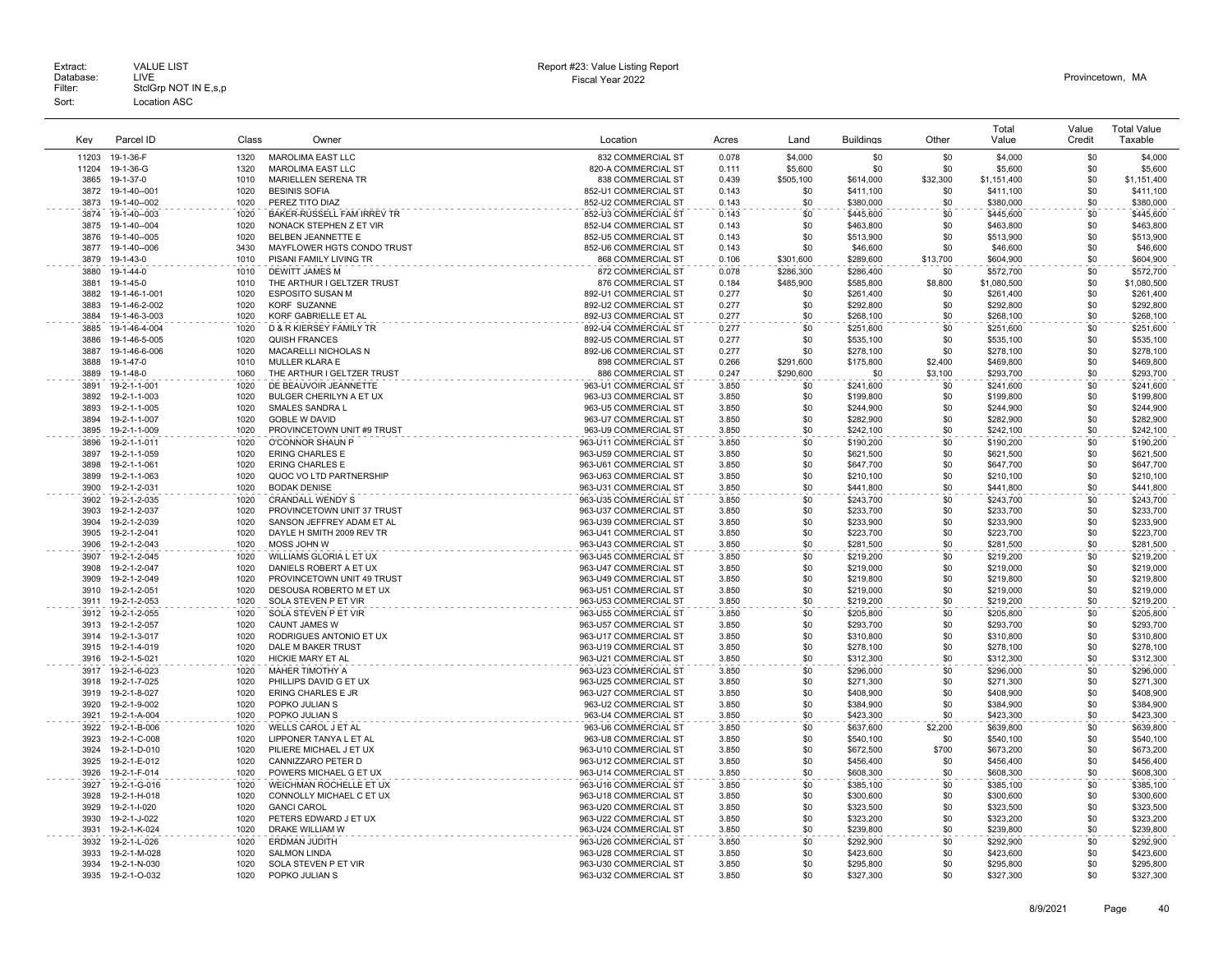|              |                              |              |                                                     |                                                 |                |             |                        |            | Total                  | Value      | <b>Total Value</b>     |
|--------------|------------------------------|--------------|-----------------------------------------------------|-------------------------------------------------|----------------|-------------|------------------------|------------|------------------------|------------|------------------------|
| Kev          | Parcel ID                    | Class        | Owner                                               | Location                                        | Acres          | Land        | <b>Buildings</b>       | Other      | Value                  | Credit     | Taxable                |
| 3936         | 19-2-1-P-015                 | 1020         | THE BEACH BUCKET TR                                 | 963-U15 COMMERCIAL ST                           | 3.850          | \$0         | \$522,700              | \$0        | \$522,700              | \$0        | \$522,700              |
| 3937         | 19-2-2-1-001                 | 1020         | BENT GEORGE W ET UX                                 | 953-U1 COMMERCIAL ST                            | 0.355          | \$0         | \$217,000              | \$0        | \$217,000              | \$0        | \$217,000              |
| 3938         | 19-2-2-1-002                 | 1020         | KELLY MARGARET MARY ET AL                           | 953-U2 COMMERCIAL ST                            | 0.355          | \$0         | \$256,200              | \$0        | \$256,200              | \$0        | \$256,200              |
| 3939         | 19-2-2-1-003                 | 1020         | ROSADO DAMARIZ ET AL                                | 953-U3 COMMERCIAL ST                            | 0.355          | \$0         | \$265,100              | \$0        | \$265,100              | \$0        | \$265,100              |
| 3940         | 19-2-2-1-004                 | 1020         | <b>HENNIGAN STEPHEN</b>                             | 953-U4 COMMERCIAL ST                            | 0.355          | \$0         | \$227,300              | \$0        | \$227,300              | \$0        | \$227,300              |
| 3941         | 19-2-2-1-005                 | 1020         | BAKER P-TOWN RENTALS LLC                            | 953-U5 COMMERCIAL ST                            | 0.355          | \$0         | \$296,100              | \$0        | \$296,100              | \$0        | \$296,100              |
| 3942         | 19-2-2-2-006                 | 1020         | SMITH KIM M                                         | 953-U6 COMMERCIAL ST                            | 0.355          | \$0         | \$234,900              | \$0        | \$234,900              | \$0        | \$234,900              |
| 3943<br>3944 | 19-2-2-2-007                 | 1020         | <b>BRADEN JOHN L</b>                                | 953-U7 COMMERCIAL ST                            | 0.355          | \$0         | \$247.400              | \$0        | \$247,400              | \$0        | \$247.400              |
| 3945         | 19-2-2-2-008                 | 1020<br>1020 | MADEIRA JOHN ET AL<br><b>TSONOS PETER T</b>         | 953-U8 COMMERCIAL ST<br>953-U9 COMMERCIAL ST    | 0.355<br>0.355 | \$0<br>\$0  | \$217,000              | \$0<br>\$0 | \$217,000<br>\$246,500 | \$0<br>\$0 | \$217,000<br>\$246,500 |
| 3946         | 19-2-2-2-009<br>19-2-2-2-010 | 1020         | MADEIRA JOHN ET AL                                  | 953-U10 COMMERCIAL ST                           | 0.355          | \$0         | \$246,500<br>\$222,000 | \$0        | \$222,000              | \$0        | \$222,000              |
| 3947         | 19-2-2-2-011                 | 1020         | <b>TONEY BRUCE C</b>                                | 953-U11 COMMERCIAL ST                           | 0.355          | \$0         | \$247.400              | \$0        | \$247.400              | \$0        | \$247.400              |
| 3948         | 19-2-2-2-012                 | 1020         | <b>TONEY BRUCE C</b>                                | 953-U12 COMMERCIAL ST                           | 0.355          | \$0         | \$222,000              | \$0        | \$222,000              | \$0        | \$222,000              |
| 3949         | 19-2-2-2-013                 | 1020         | DRAKE WILLIAM W                                     | 953-U13 COMMERCIAL ST                           | 0.355          | \$0         | \$217,000              | \$0        | \$217,000              | \$0        | \$217,000              |
| 3950         | 19-2-2-2-014                 | 1020         | LIBER MARK ET AL                                    | 953-U14 COMMERCIAL ST                           | 0.355          | \$0         | \$217,000              | \$0        | \$217,000              | \$0        | \$217,000              |
| 3951         | 19-2-2-2-015                 | 1020         | RILEY NICHOLAS J                                    | 953-U15 COMMERCIAL ST                           | 0.355          | \$0         | \$269,100              | \$0        | \$269,100              | \$0        | \$269,100              |
| 3952         | 19-2-2-2-016                 | 1020         | COOK ROBERT H ET UX                                 | 953-U16 COMMERCIAL ST                           | 0.355          | \$0         | \$247,400              | \$0        | \$247,400              | \$0        | \$247,400              |
| 3953         | 19-2-2-2-017                 | 1020         | COOK ROBERT H ET UX                                 | 953-U17 COMMERCIAL ST                           | 0.355          | \$0         | \$219,200              | \$0        | \$219,200              | \$0        | \$219,200              |
| 3954         | 19-2-3-0                     | 1010         | MADDEN DEAN ET UX                                   | 951-R COMMERCIAL ST                             | 0.290          | \$297,500   | \$670,900              | \$0        | \$968,400              | \$0        | \$968,400              |
| 3955         | 19-2-4-1-01A                 | 1020         | LAMA CHHIRING CHOMO                                 | 945-U1A COMMERCIAL ST                           | 1.646          | \$0         | \$325,900              | \$0        | \$325,900              | \$0        | \$325,900              |
| 3956         | 19-2-4-1-01B                 | 1020         | CORMIER SHAUN P ET UX                               | 945-U1B COMMERCIAL ST                           | 1.646          | \$0         | \$332,900              | \$0        | \$332,900              | \$0        | \$332,900              |
| 3957         | 19-2-4-1-01C                 | 1020         | EDSAL JUDITH M ET AL                                | 945-U1C COMMERCIAL ST                           | 1.646          | \$0         | \$377,700              | \$0        | \$377,700              | \$0        | \$377,700              |
| 3958         | 19-2-4-1-01D                 | 1020         | FEIJO EDMUND ET VIR                                 | 945-U1D COMMERCIAL ST                           | 1.646          | \$0         | \$389,800              | \$0        | \$389,800              | \$0        | \$389,800              |
| 3959         | 19-2-4-2-02A                 | 1020         | <b>KCC REALTY GROUP LLC</b>                         | 945-U2A COMMERCIAL ST                           | 1.646          | \$0         | \$315,300              | \$0        | \$315,300              | \$0        | \$315,300              |
| 3960<br>3961 | 19-2-4-2-02B<br>19-2-4-2-02C | 1020<br>1020 | KERR JOSEPH DANIEL ET VIR<br>CAMPBELL JEFFREY ET UX | 945-U2B COMMERCIAL ST<br>945-U2C COMMERCIAL ST  | 1.646<br>1.646 | \$0<br>\$0  | \$315,300<br>\$341,600 | \$0<br>\$0 | \$315,300<br>\$341,600 | \$0<br>\$0 | \$315,300<br>\$341,600 |
| 3962         | 19-2-4-2-02D                 | 1020         | KATLEEN D L STERCK REV TR                           | 945-U2D COMMERCIAL ST                           | 1.646          | \$0         | \$357,700              | \$0        | \$357,700              | \$0        | \$357,700              |
| 3963         | 19-2-4-3-03A                 | 1020         | SANTILLO MICHAEL P ET UX                            | 945-U3A COMMERCIAL ST                           | 1.646          | \$0         | \$330,700              | \$0        | \$330,700              | \$0        | \$330.700              |
| 3964         | 19-2-4-3-03B                 | 1020         | <b>KARESKY CLAIRE</b>                               | 945-U3B COMMERCIAL ST                           | 1.646          | \$0         | \$341,800              | \$0        | \$341,800              | \$0        | \$341,800              |
| 3965         | 19-2-4-3-03C                 | 1020         | SESTITO CAROL A ET AL                               | 945-U3C COMMERCIAL ST                           | 1.646          | \$0         | \$381,800              | \$0        | \$381,800              | \$0        | \$381,800              |
| 3966         | 19-2-4-3-03D                 | 1020         | <b>GILMORE KARA</b>                                 | 945-U3D COMMERCIAL ST                           | 1.646          | \$0         | \$373,700              | \$0        | \$373,700              | \$0        | \$373,700              |
| 3967         | 19-2-4-4-04A                 | 1020         | DAVENPORT BRENT ET UX                               | 945-U4A COMMERCIAL ST                           | 1.646          | \$0         | \$357.800              | \$0        | \$357.800              | \$0        | \$357.800              |
| 3968         | 19-2-4-4-04B                 | 1020         | GOLON JOHN ET UX                                    | 945-U4B COMMERCIAL ST                           | 1.646          | \$0         | \$361,700              | \$0        | \$361,700              | \$0        | \$361,700              |
| 3969         | 19-2-4-4-04C                 | 1020         | CIMINO MARIE E                                      | 945-U4C COMMERCIAL ST                           | 1.646          | \$0         | \$381,800              | \$0        | \$381,800              | \$0        | \$381,800              |
| 3970         | 19-2-4-4-04D                 | 1020         | <b>BULL ALISON</b>                                  | 945-U4D COMMERCIAL ST                           | 1.646          | \$0         | \$361,700              | \$0        | \$361,700              | \$0        | \$361,700              |
| 3971         | 19-2-4-5-05A                 | 1020         | GIBALDI BARBARA ANN ET UX                           | 945-U5A COMMERCIAL ST                           | 1.646          | \$0         | \$346,300              | \$0        | \$346,300              | \$0        | \$346,300              |
| 3972         | 19-2-4-5-05B                 | 1020         | SANTOS CYNTHIA MARY ET AL                           | 945-U5B COMMERCIAL ST                           | 1.646          | \$0         | \$357,800              | \$0        | \$357,800              | \$0        | \$357,800              |
| 3973         | 19-2-4-5-05C                 | 1020         | DECRISTOFARO JERRY ET UX                            | 945-U5C COMMERCIAL ST                           | 1.646          | \$0         | \$373,700              | \$0        | \$373,700              | \$0        | \$373,700              |
| 3974         | 19-2-4-5-05D                 | 1020         | SILVIA DEBRA J ET AL                                | 945-U5D COMMERCIAL ST                           | 1.646          | \$0         | \$377,700              | \$0        | \$377,700              | \$0        | \$377,700              |
| 3975         | 19-2-4-6-06A                 | 1020         | MILLAR SHEILA M ET AL                               | 945-U6A COMMERCIAL ST                           | 1.646          | \$0         | \$365,500              | \$0<br>\$0 | \$365,500              | \$0<br>\$0 | \$365,500              |
| 3976<br>3977 | 19-2-4-6-06B                 | 1020<br>1020 | <b>WOJICK DONALD</b><br>HAGGERTY PENNY ET VIR       | 945-U6B COMMERCIAL ST<br>945-U6C COMMERCIAL ST  | 1.646<br>1.646 | \$0<br>\$0  | \$357,800              | \$0        | \$357,800              | \$0        | \$357,800<br>\$389,800 |
| 3978         | 19-2-4-6-06C<br>19-2-4-6-06D | 1020         | LAHAN BRIAN ET AL                                   | 945-U6D COMMERCIAL ST                           | 1.646          | \$0         | \$389,800<br>\$402,400 | \$0        | \$389,800<br>\$402,400 | \$0        | \$402,400              |
| 3979         | 19-2-4-7-07A                 | 1020         | <b>EVERS-BURN REVOCABLE TR</b>                      | 945-U7A COMMERCIAL ST                           | 1.646          | \$0         | \$350,100              | \$0        | \$350,100              | \$0        | \$350,100              |
| 3980         | 19-2-4-7-07B                 | 1020         | MCKNIGHT KAREN A ET AL                              | 945-U7B COMMERCIAL ST                           | 1.646          | \$0         | \$357,800              | \$0        | \$357,800              | \$0        | \$357,800              |
| 3981         | 19-2-4-7-07C                 | 1020         | ELLISON III CHARLES G ET UX                         | 945-U7C COMMERCIAL ST                           | 1.646          | \$0         | \$437,700              | \$0        | \$437,700              | \$0        | \$437,700              |
| 3982         | 19-2-4-7-07D                 | 1020         | PRATS MARIO A                                       | 945-U7D COMMERCIAL ST                           | 1.646          | \$0         | \$437,700              | \$0        | \$437,700              | \$0        | \$437,700              |
| 3983         | 19-2-4-8-08A                 | 1020         | ONEILL JOHN M ET UX                                 | 945-U8A COMMERCIAL ST                           | 1.646          | \$0         | \$361,700              | \$0        | \$361,700              | \$0        | \$361,700              |
| 3984         | 19-2-4-8-08B                 | 1020         | OUELLETTE PAULINE J                                 | 945-U8B COMMERCIAL ST                           | 1.646          | \$0         | \$361,700              | \$0        | \$361,700              | \$0        | \$361,700              |
| 3985         | 19-2-4-8-08C                 | 1020         | ONEILL JOHN M ET UX                                 | 945-U8C COMMERCIAL ST                           | 1.646          | \$0         | \$437,700              | \$0        | \$437,700              | \$0        | \$437,700              |
| 3986         | 19-2-4-8-08D                 | 1020         | SPRAKER JAMES E ET UX                               | 945-U8D COMMERCIAL ST                           | 1.646          | \$0         | \$442,400              | \$0        | \$442,400              | \$0        | \$442,400              |
| 3987         | 19-2-4-9-09A                 | 1020         | KOHAN JOHN ET UX                                    | 945-U9A COMMERCIAL ST                           | 1.646          | \$0         | \$507,000              | \$0        | \$507.000              | \$0        | \$507,000              |
| 3988         | 19-2-4-9-09B                 | 1020         | GERALD W HUSTED LIV TR (1/2 IN                      | 945-U9B COMMERCIAL ST                           | 1.646          | \$0         | \$512,400              | \$0        | \$512,400              | \$0        | \$512,400              |
| 3989         | 19-2-4-9-09C                 | 1020         | MAURICIO MANUEL F ET VIR                            | 945-U9C COMMERCIAL ST                           | 1.646          | \$0         | \$676,800              | \$0        | \$676,800              | \$0        | \$676,800              |
| 3990<br>3991 | 19-2-4-9-09D<br>19-2-4-A-10A | 1020<br>1020 | WELLS MARY H ET AL<br>SANCTUARY RESIDENCE EAST LLC  | 945-U9D COMMERCIAL ST<br>945-U10A COMMERCIAL ST | 1.646<br>1.646 | \$0<br>\$0  | \$594,100              | \$0<br>\$0 | \$594,100<br>\$528,600 | \$0<br>\$0 | \$594,100<br>\$528,600 |
| 3992         | 19-2-4-A-10B                 | 1020         | CHARLES F CASSANO PTOWN TR                          | 945-U10B COMMERCIAL ST                          | 1.646          | \$0         | \$528,600<br>\$523,200 | \$0        | \$523,200              | \$0        | \$523,200              |
| 3993         | 19-2-4-A-10C                 | 1020         | 2010 MARCIA CINAMON REV TR                          | 945-U10C COMMERCIAL ST                          | 1.646          | \$0         | \$587,800              | \$0        | \$587,800              | \$0        | \$587,800              |
| 3994         | 19-2-4-A-10D                 | 1020         | ROBERTS JAMES W ET UX                               | 945-U10D COMMERCIAL ST                          | 1.646          | \$0         | \$606,600              | \$0        | \$606,600              | \$0        | \$606,600              |
| 3995         | 19-2-5--00A                  | 1020         | N E VACATION SERVICES LLC                           | 929-UA COMMERCIAL ST                            | 1.419          | \$0         | \$648,900              | \$1,000    | \$649,900              | \$0        | \$649,900              |
| 3996         | 19-2-5--00B                  | 3430         | SANDCASTLE CONDOMINIUM TR                           | 929-UB COMMERCIAL ST                            | 1.419          | \$0         | \$527,500              | \$0        | \$527,500              | \$0        | \$527,500              |
| 3997         | 19-2-5--00C                  | 3430         | SANDCASTLE CONDOMINIUM TR                           | 929-UC COMMERCIAL ST                            | 1.419          | \$0         | \$5,728,100            | \$21,400   | \$5,749,500            | \$0        | \$5,749,500            |
| 3998         | 19-2-5-A                     | 3010         | <b>NEVMS LLC</b>                                    | 911 COMMERCIAL ST                               | 1.631          | \$1,081,000 | \$261,200              | \$53,800   | \$1,396,000            | \$0        | \$1,396,000            |
| 3999         | 19-2-6-0                     | 1090         | PRELACK CYNTHIA                                     | 903 COMMERCIAL ST                               | 0.052          | \$231.600   | \$90,800               | \$0        | \$322,400              | \$0        | \$322,400              |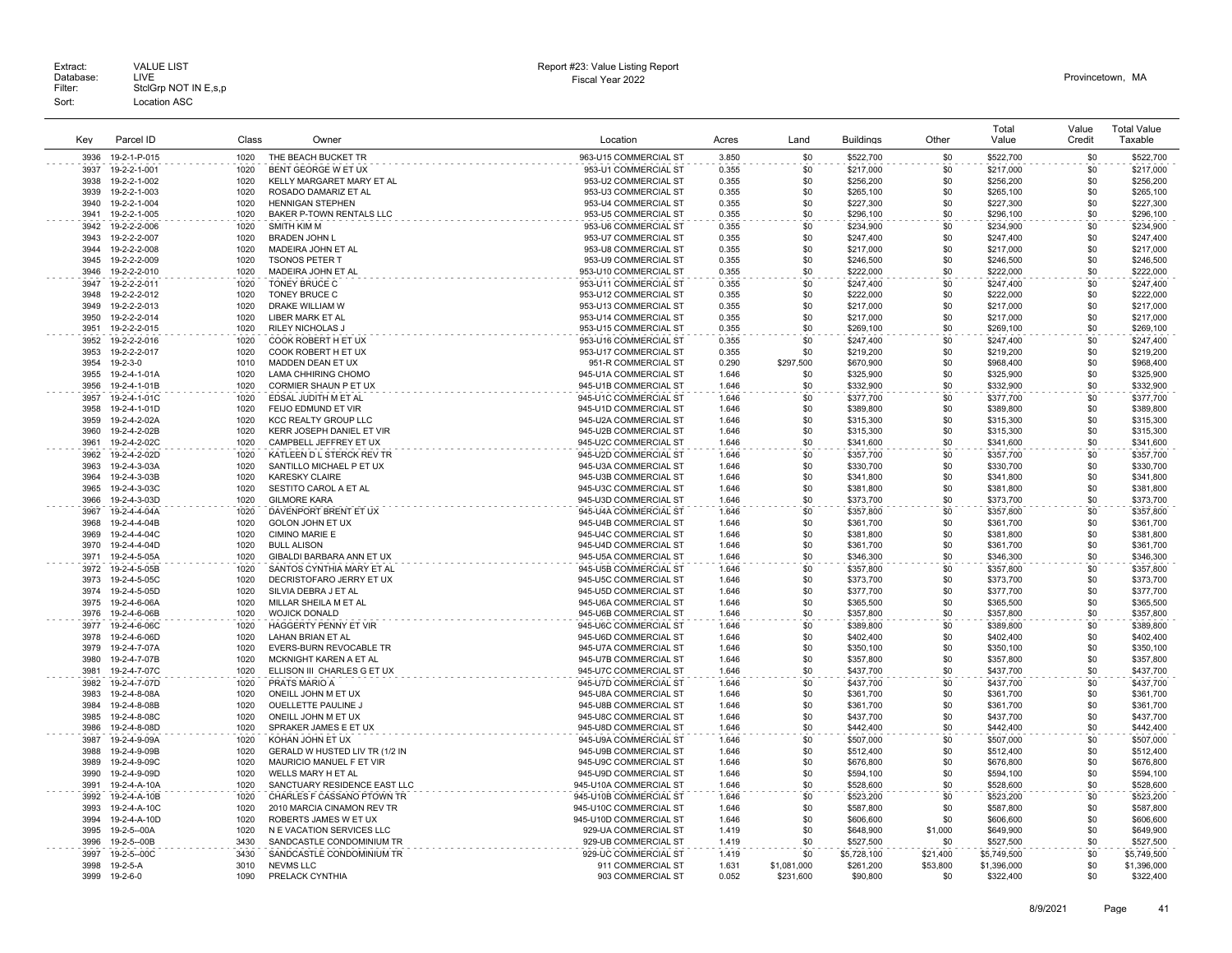| Key          | Parcel ID                        | Class        | Owner                                                      | Location                                       | Acres          | Land                   | <b>Buildings</b>       | Other      | Total<br>Value         | Value<br>Credit | <b>Total Value</b><br>Taxable |
|--------------|----------------------------------|--------------|------------------------------------------------------------|------------------------------------------------|----------------|------------------------|------------------------|------------|------------------------|-----------------|-------------------------------|
| 4017         | 19-2-17-0                        | 3010         | <b>NEVMS LLC</b>                                           | 927-R COMMERCIAL ST                            | 1.930          | \$4,308,800            | \$6,350,800            | \$33,200   | \$10,692,800           | \$0             | \$10,692,800                  |
| 4037         | 19-2-25-1-001                    | 1020         | SOPER RONALD J                                             | 968-U1 COMMERCIAL ST                           | 0.223          | \$0                    | \$419,100              | \$0        | \$419,100              | \$0             | \$419,100                     |
| 4038         | 19-2-25-2-002                    | 1020         | <b>WIAFE STANLEY</b>                                       | 968-U2 COMMERCIAL ST                           | 0.223          | \$0                    | \$244,200              | \$0        | \$244,200              | \$0             | \$244,200                     |
| 4039         | 19-2-25-2-003                    | 1020         | <b>GLENNY MARK G</b>                                       | 968-U3 COMMERCIAL ST                           | 0.223          | \$0                    | \$382,200              | \$0        | \$382,200              | \$0             | \$382,200                     |
| 11350        | 19-2-25-3-004                    | 1022         | <b>WIAFE STANLEY K</b>                                     | 968-U4 COMMERCIAL ST                           | 0.223          | \$0                    | \$100,000              | \$0        | \$100,000              | \$0             | \$100,000                     |
| 4040         | 19-2-25-A-101                    | 1020         | <b>MARSDEN FRANK S</b>                                     | 962-U1 COMMERCIAL ST                           | 0.971          | \$0                    | \$218,000              | \$0        | \$218,000              | \$0             | \$218,000                     |
| 4041         | 19-2-25-A-102                    | 1020         | SUSAN SHAW & VONDA SHANNON LT                              | 962-U2 COMMERCIAL ST                           | 0.971          | \$0                    | \$255,600              | \$0        | \$255,600              | \$0             | \$255,600                     |
| 4042         | 19-2-25-A-103                    | 1020         | HITCHINGS CHERYL A                                         | 962-U3 COMMERCIAL ST                           | 0.971          | \$0                    | \$210,900              | \$0        | \$210,900              | \$0             | \$210,900                     |
| 4043         | 19-2-25-A-204                    | 1020         | WAELTER THOMAS ET AL                                       | 962-U4 COMMERCIAL ST                           | 0.971          | \$0                    | \$206,200              | \$0        | \$206,200              | \$0             | \$206,200                     |
| 4044         | 19-2-25-A-205                    | 1020         | <b>KADISON SHARI</b>                                       | 962-U5 COMMERCIAL ST                           | 0.971          | \$0                    | \$255,600              | \$0        | \$255,600              | \$0             | \$255,600                     |
| 4045         | 19-2-25-A-206                    | 1020         | CROTEAU JOHN ET AL                                         | 962-U6 COMMERCIAL ST                           | 0.971          | \$0                    | \$208,400              | \$0        | \$208,400              | \$0             | \$208,400                     |
| 4046         | 19-2-25-A-307                    | 1020         | BAKER P-TOWN RENTALS LLC                                   | 962-U7 COMMERCIAL ST                           | 0.971          | \$0                    | \$206,200              | \$0        | \$206,200              | \$0             | \$206,200                     |
| 4047         | 19-2-25-A-308                    | 1020         | <b>MCQUAID THOMAS J</b>                                    | 962-U8 COMMERCIAL ST                           | 0.971          | \$0                    | \$255,600              | \$0        | \$255,600              | \$0             | \$255,600                     |
| 4048         | 19-2-25-A-309                    | 1020         | FINK MARY ET AL                                            | 962-U9 COMMERCIAL ST                           | 0.971          | \$0                    | \$208,600              | \$0        | \$208,600              | \$0             | \$208,600                     |
| 4049         | 19-2-26-0                        | 1320         | SVERID SCOTT R ET UX                                       | 962-R COMMERCIAL ST                            | 0.018          | \$1,000                | \$0                    | \$0        | \$1,000                | \$0             | \$1,000                       |
| 4069         | 19-4-1--009                      | 1020         | MERIGO JOHN ET AL                                          | 928-U9 COMMERCIAL ST                           | 0.181          | \$0                    | \$265,000              | \$0        | \$265,000              | \$0             | \$265,000                     |
| 4070         | 19-4-1--010                      | 1020         | EATON JR. ROBERT E                                         | 928-U10 COMMERCIAL ST                          |                | \$0                    | \$211,300              | \$0        | \$211,300              | \$0             | \$211,300                     |
| 4071         |                                  | 1020         | VAN ALSTYNE DARLENE L ET UX                                | 928-U12 COMMERCIAL ST                          | 0.181          |                        |                        | \$0        |                        | \$0             | \$288,900                     |
| 4072         | 19-4-1--012                      |              |                                                            |                                                | 0.181          | \$0                    | \$288,900              |            | \$288,900              |                 |                               |
| 4073         | 19-4-1--11A                      | 1020<br>1020 | LUPONE DAVID J                                             | 928-U11A COMMERCIAL ST                         | 0.181          | \$0                    | \$211,300              | \$0        | \$211,300              | \$0             | \$211,300                     |
| 4074         | 19-4-1--11B<br>19-4-2-1-001      | 1020         | MACNAB SEAN M ET AL<br>SARDO DANIEL J ET AL                | 928-U11B COMMERCIAL ST<br>910-U1 COMMERCIAL ST | 0.181<br>0.629 | \$0<br>\$0             | \$211,300              | \$0<br>\$0 | \$211,300              | \$0<br>\$0      | \$211,300                     |
| 4075         | 19-4-2-2-002                     | 1020         | GREENHALGH ROY J ET UX                                     | 910-U2 COMMERCIAL ST                           | 0.629          | \$0                    | \$372,900<br>\$396,600 | \$0        | \$372,900<br>\$396,600 | \$0             | \$372,900<br>\$396,600        |
|              |                                  |              |                                                            |                                                |                |                        |                        |            |                        |                 |                               |
| 4076         | 19-4-2-3-003                     | 1020         | <b>FRANKEL LOUIS</b>                                       | 910-U3 COMMERCIAL ST                           | 0.629          | \$0                    | \$406,000              | \$0        | \$406,000              | \$0             | \$406,000                     |
| 4077<br>4078 | 19-4-2-4-004                     | 1020<br>1020 | RICCIO DOUGLAS E ET UX<br>ESTATEOF WILLIAM VON DER HEYDT   | 910-U4 COMMERCIAL ST                           | 0.629          | \$0<br>\$0             | \$399,000              | \$0<br>\$0 | \$399,000              | \$0<br>\$0      | \$399,000                     |
| 4079         | 19-4-2-5-005                     |              |                                                            | 910-U5 COMMERCIAL ST                           | 0.629          | \$0                    | \$311,700              | \$0        | \$311,700              | \$0             | \$311,700                     |
|              | 19-4-2-6-006                     | 1020         | <b>GREENHALGH FAMILY TRUST</b><br>DREW FRANCIS H ESTATE OF | 910-U6 COMMERCIAL ST<br>910-U7 COMMERCIAL ST   | 0.629          | \$0                    | \$311,700              | \$0        | \$311,700              | \$0             | \$311,700                     |
| 4080         | 19-4-2-7-007                     | 1020         |                                                            |                                                | 0.629          |                        | \$310,900              |            | \$310,900              |                 | \$310,900                     |
| 4081<br>4084 | 19-4-2-8-008<br>$19 - 4 - 5 - 0$ | 1020<br>3920 | HEINRICKSEN RONALD N ET AL<br>MARCEY OIL CO                | 910-U8 COMMERCIAL ST<br>936 COMMERCIAL ST      | 0.629<br>0.028 | \$0<br>\$77,600        | \$311,200<br>\$0       | \$0<br>\$0 | \$311,200              | \$0<br>\$0      | \$311,200<br>\$77,600         |
|              |                                  | 1090         |                                                            |                                                |                |                        |                        |            | \$77,600               | \$0             |                               |
| 4085<br>4062 | 19-4-6-0<br>19-3-10-0            | 1010         | FORNIER JR ANDREW C ET AL<br>PAGE PETER A T                | 942 COMMERCIAL ST<br>8 COMMODORE AVE           | 0.064<br>0.161 | \$179,900<br>\$323,900 | \$617,000<br>\$334,800 | \$0<br>\$0 | \$796,900<br>\$658,700 | \$0             | \$796,900<br>\$658,700        |
| 4063         | 19-3-11-0                        | 1110         | MULLER KLARA E                                             | 12 COMMODORE AVE                               | 0.194          | \$389,500              | \$420,500              | \$0        | \$810,000              | \$0             | \$810,000                     |
| 4082         | $19 - 4 - 3 - 0$                 | 1010         | JANOPOLIS MYLAN ET UX                                      | 34 COMMODORE AVE                               | 0.251          | \$218.100              | \$291.000              | \$2,400    | \$511.500              | \$0             | \$511.500                     |
| 10224        | $19 - 4 - 3 - A$                 | 1300         | <b>BERNADIS CHRISTINE</b>                                  | 24 COMMODORE AVE                               | 0.210          | \$216,400              | \$0                    | \$0        | \$216,400              | \$0             | \$216,400                     |
| 4083         | 19-4-4-0                         | 3100         | MARCEY OIL CO                                              | 50 COMMODORE AVE                               | 0.317          | \$548,100              | \$0                    | \$103,600  | \$651,700              | \$0             | \$651,700                     |
| 935          | 6-4-171-0                        | 1090         | VANCE HALEY PROPERTIES R T                                 | 4 CONANT ST                                    | 0.117          | \$858,900              | \$1,596,200            | \$0        | \$2,455,100            | \$0             | \$2,455,100                   |
| 936          | 6-4-172-0                        | 1090         | HOUSE ANTHONY P                                            | 6 CONANT ST                                    | 0.060          | \$584,100              | \$608,000              | \$0        | \$1,192,100            | \$0             | \$1,192,100                   |
| 937          | 6-4-173--001                     | 1020         | SAPP JOHN                                                  | 8-U1 CONANT ST                                 | 0.125          | \$0                    | \$1,120,600            | \$0        | \$1,120,600            | \$0             | \$1,120,600                   |
| 938          | 6-4-173--002                     | 1020         | SAMMY A GREENSPAN TRUST                                    | 8-U2 CONANT ST                                 | 0.125          | \$0                    | \$1,077,200            | \$0        | \$1,077,200            | \$0             | \$1,077,200                   |
| 939          | 6-4-173--003                     | 1020         | STORANDT ROBERT W ET AL                                    | 8-U3 CONANT ST                                 | 0.125          | \$0                    | \$1,100,800            | \$0        | \$1,100,800            | \$0             | \$1,100,800                   |
| 9568         | 6-4-173-Z-P0E                    | 1023         | <b>HOUSE ANTHONY P</b>                                     | 8-PE CONANT ST                                 | 0.125          | \$0                    | \$42,300               | \$0        | \$42,300               | \$0             | \$42,300                      |
| 941          | 6-4-174--001                     | 1020         | 10 CONANT ST REALTY TR                                     | 10-U1 CONANT ST                                | 0.092          | \$0                    | \$782,300              | \$0        | \$782,300              | \$0             | \$782,300                     |
| 942          | 6-4-174--002                     | 1020         | 10 CONANT ST REALTY TR                                     | 10-U2 CONANT ST                                | 0.092          | \$0                    | \$800,200              | \$0        | \$800,200              | \$0             | \$800,200                     |
| 10328        | 6-4-175-1-001                    | 1020         | DRISKELL TOD J ET VIR                                      | 7-U1 CONANT ST                                 | 0.141          | \$0                    | \$842,300              | \$0        | \$842,300              | \$0             | \$842,300                     |
| 10329        | 6-4-175-1-002                    | 1020         | ORCHARD EAST LLC                                           | 7-U2 CONANT ST                                 | 0.141          | \$0                    | \$829,500              | \$0        | \$829,500              | \$0             | \$829,500                     |
| 10330        | 6-4-175-2-003                    | 1020         | <b>SCHESKE JAMES J</b>                                     | 7-U3 CONANT ST                                 | 0.141          | \$0                    | \$811,600              | \$0        | \$811,600              | \$0             | \$811,600                     |
| 10331        | 6-4-175-3-004                    | 1020         | NIXSON DEREK K ET AL                                       | 7-U4 CONANT ST                                 | 0.141          | \$0                    | \$1,091,700            | \$0        | \$1,091,700            | \$0             | \$1,091,700                   |
| 11047        | 6-4-176-1-001                    | 1020         | 5 CONANT ST CONDOMINIUM                                    | 5-U1 CONANT ST                                 | 0.085          | \$0                    | \$34,800               | \$0        | \$34,800               | \$0             | \$34,800                      |
| 11049        | 6-4-176-1-002                    | 1020         | 5 CONANT ST CONDOMINIUM                                    | 5-U2 CONANT ST                                 | 0.085          | \$0                    | \$371,300              | \$0        | \$371.300              | \$0             | \$371,300                     |
| 11051        | 6-4-176-1-003                    | 1020         | 5 CONANT ST CONDOMINIUM                                    | 5-U3 CONANT ST                                 | 0.085          | \$0                    | \$512,900              | \$0        | \$512,900              | \$0             | \$512,900                     |
| 11053        | 6-4-176-2-004                    | 1020         | 5 CONANT ST CONDOMINIUM                                    | 5-U4 CONANT ST                                 | 0.085          | \$0                    | \$504,800              | \$0        | \$504,800              | \$0             | \$504,800                     |
| 11055        | 6-4-176-3-005                    | 1020         | 5 CONANT ST CONDOMINIUM                                    | 5-U5 CONANT ST                                 | 0.085          | \$0                    | \$352,900              | \$0        | \$352,900              | \$0             | \$352,900                     |
| 945          | 6-4-177-0                        | 1010         | <b>ALLISON PHYLLIS A</b>                                   | 3 CONANT ST                                    | 0.086          | \$621.000              | \$493.200              | \$800      | \$1,115,000            | \$0             | \$1.115.000                   |
| 4100         | 7-2-14-1-001                     | 1020         | <b>MCALISTER MICHAEL</b>                                   | 17-U1 CONANT ST                                | 0.064          | \$0                    | \$719,500              | \$0        | \$719,500              | \$0             | \$719,500                     |
| 4101         | 7-2-14-1-002                     | 1020         | LENHART MARK S ET AL                                       | 17-U2 CONANT ST                                | 0.064          | \$0                    | \$703,900              | \$0        | \$703,900              | \$0             | \$703,900                     |
| 4102         | 7-2-14-2-003                     | 1020         | <b>TAKARA THOMAS J</b>                                     | 17-U3 CONANT ST                                | 0.064          | \$0                    | \$481,700              | \$0        | \$481,700              | \$0             | \$481,700                     |
| 8510         | 7-2-15-1-001                     | 1020         | TUCKER LEIGH F ET AL                                       | 15-U1 CONANT ST                                | 0.065          | \$0                    | \$783,800              | \$0        | \$783,800              | \$0             | \$783,800                     |
| 8511         | 7-2-15-1-002                     | 1020         | WALTER THOMAS J ET AL                                      | 15-U2 CONANT ST                                | 0.065          | \$0                    | \$702,600              | \$0        | \$702,600              | \$0             | \$702,600                     |
| 8512         | 7-2-15-2-003                     | 1020         | <b>BISSET KEITH</b>                                        | 15-U3 CONANT ST                                | 0.065          | \$0                    | \$688,400              | \$0        | \$688,400              | \$0             | \$688,400                     |
| 1154         | 7-2-16--001                      | 1020         | <b>BURTON LAURA J</b>                                      | 11-U1 CONANT ST                                | 0.083          | \$0                    | \$555,200              | \$0        | \$555,200              | \$0             | \$555,200                     |
| 1155         | 7-2-16--002                      | 1020         | <b>NASH KAREN</b>                                          | 11-U2 CONANT ST                                | 0.083          | \$0                    | \$507,000              | \$0        | \$507,000              | \$0             | \$507,000                     |
| 1156         | 7-2-16--003                      | 1020         | FRATTARELLI MICHAEL A                                      | 11-U3 CONANT ST                                | 0.083          | \$0                    | \$727,200              | \$0        | \$727,200              | \$0             | \$727,200                     |
| 1157         | 7-2-17-0                         | 1090         | <b>COLLIGAN FAMILY TRUST</b>                               | 9 CONANT ST                                    | 0.087          | \$622,300              | \$505,200              | \$0        | \$1,127,500            | \$0             | \$1,127,500                   |
| 1196         | 7-2-43-0                         | 1110         | SILVA ROBERT P                                             | 24 CONANT ST                                   | 0.093          | \$495.600              | \$521,800              | \$0        | \$1,017,400            | \$0             | \$1,017,400                   |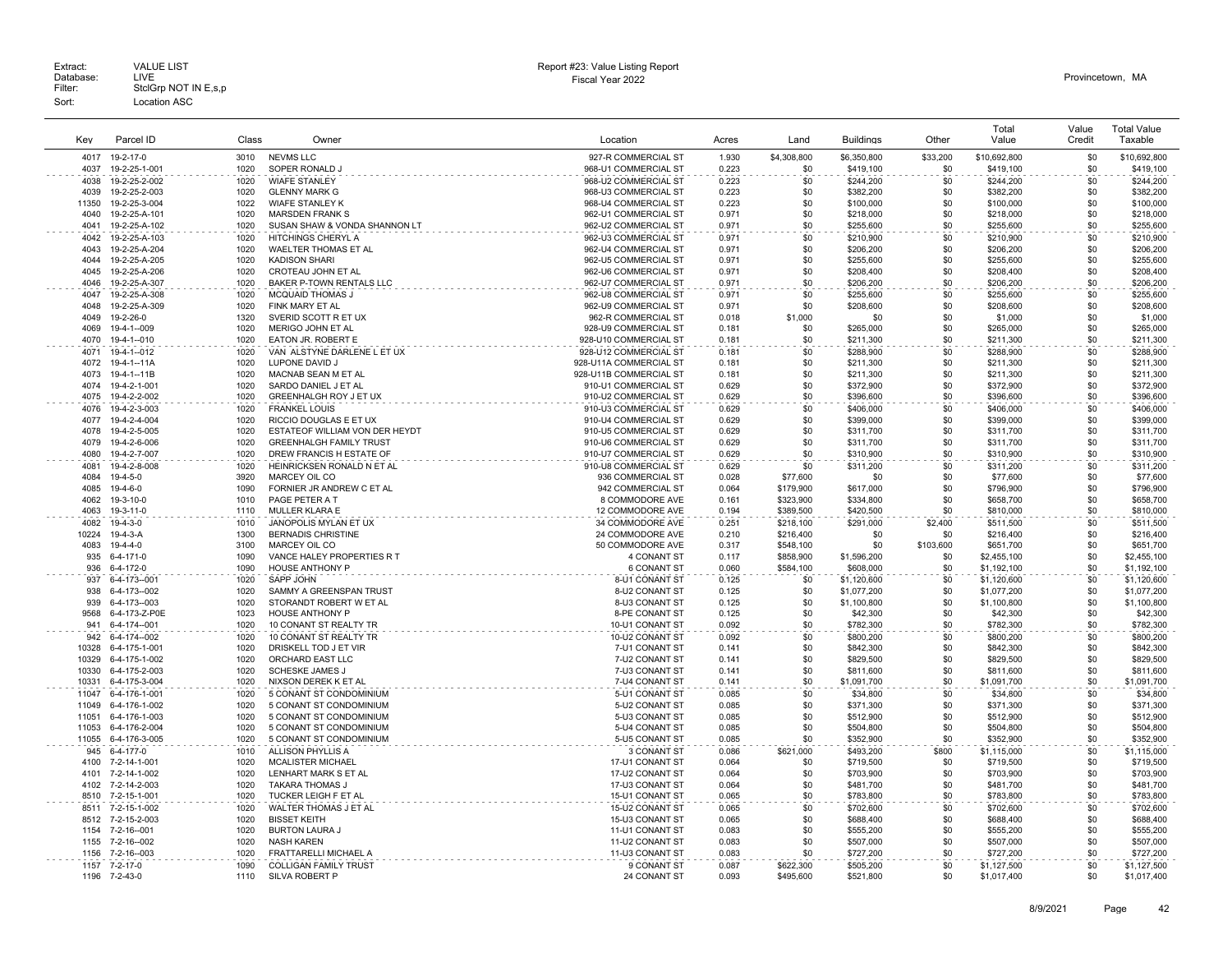|              |                            |              |                                                     |                                      |                |                        |                          |                | Total                      | Value      | <b>Total Value</b>         |
|--------------|----------------------------|--------------|-----------------------------------------------------|--------------------------------------|----------------|------------------------|--------------------------|----------------|----------------------------|------------|----------------------------|
| Kev          | Parcel ID                  | Class        | Owner                                               | Location                             | Acres          | Land                   | <b>Buildinas</b>         | Other          | Value                      | Credit     | Taxable                    |
| 1197         | 7-2-44-0                   | 1090         | PERRY DAVID C ET UX                                 | 26 CONANT ST                         | 0.090          | \$547,600              | \$595,100                | \$2,000        | \$1,144,700                | \$0        | \$1,144,700                |
| 1198         | $7 - 2 - 45 - 0$           | 1040         | <b>GALLAGHER DANIEL G ET VIR</b>                    | 28 CONANT ST                         | 0.121          | \$575,900              | \$533,000                | \$7,700        | \$1,116,600                | \$0        | \$1,116,600                |
| 10615        | 7-2-46-1-001               | 1020         | CHARETTE CHRISTIAN ET VIR                           | 30-U1 CONANT ST                      | 0.101          | \$0                    | \$694,900                | \$2,200        | \$697,100                  | \$0        | \$697,100                  |
| 10617        | 7-2-46-1-002               | 1020         | CHARETTE CHRISTIAN ET VIR                           | 30-U2 CONANT ST                      | 0.093          | \$0                    | \$595,200                | \$0            | \$595,200                  | \$0        | \$595,200                  |
| 1202         | $7 - 2 - 49 - 0$           | 1050         | <b>ENOS LUCIA S</b>                                 | 32 CONANT ST                         | 0.153          | \$599,300              | \$790,400                | \$0            | \$1,389,700                | \$0        | \$1,389,700                |
| 1204         | $7 - 2 - 53 - 0$           | 1010         | ENOS LEONARD E JR ET UX                             | 35 CONANT ST                         | 0.152          | \$598,600              | \$420,500                | \$0            | \$1,019,100                | \$0        | \$1,019,100                |
| 1205         | $7 - 2 - 54 - 0$           | 1040         | ENOS LEONARD E JR ET UX                             | 33 CONANT ST                         | 0.163          | \$605,800              | \$189,200                | \$0            | \$795,000                  | \$0        | \$795,000                  |
| 1206         | $7 - 2 - 55 - 0$           | 1110         | ENOS FAMILY TR OF 6/25/14                           | 31 CONANT ST                         | 0.132          | \$526,000              | \$441,700                | \$9,800        | \$977,500                  | \$0        | \$977,500                  |
| 11042        | 7-2-56-1-001               | 1020         | <b>TYLER JASON J ET VIR</b>                         | 29-U1 CONANT ST                      | 0.130          | \$0                    | \$814,600                | \$0            | \$814,600                  | \$0        | \$814,600                  |
| 11043        | 7-2-56-1-002               | 1020         | BRYANT MARK K ET VIR                                | 29-U2 CONANT ST                      | 0.130          | \$0                    | \$1,131,200              | \$0            | \$1,131,200                | \$0        | \$1,131,200                |
| 11044        | 7-2-56-1-003               | 1020         | O'LOUGHLIN TERENCE J                                | 29-U3 CONANT ST                      | 0.130          | \$0                    | \$797,800                | \$1,900        | \$799,700                  | \$0        | \$799,700                  |
| 8819         | 7-2-57--001                | 1020         | COOPER MICHAEL J ET AL                              | 27-U1 CONANT ST                      | 0.117          | \$0                    | \$945,400                | \$1,200        | \$946,600                  | \$0        | \$946,600                  |
| 8820         | 7-2-57--002                | 1020         | KAREN D KAUFMAN LIVING TR                           | 27-U2 CONANT ST                      | 0.117          | \$0                    | \$914,900                | \$0            | \$914,900                  | \$0        | \$914,900                  |
| 1209         | $7 - 2 - 58 - 0$           | 1090         | BAILEY SARAH ANNE ET AL                             | 25 CONANT ST                         | 0.094          | \$551,700              | \$608,100                | \$0            | \$1,159,800                | \$0        | \$1,159,800                |
| 1210         | 7-2-59-1-001               | 1020         | <b>CURRAN JAMES J</b>                               | 23-U1 CONANT ST                      | 0.084          | \$0                    | \$475,700                | \$0            | \$475,700                  | \$0        | \$475,700                  |
| 1211         | 7-2-59-1-002               | 1020         | <b>WALLACE TIMOTHY R</b>                            | 23-U2 CONANT ST                      | 0.084          | \$0                    | \$362,200                | \$0            | \$362,200                  | \$0        | \$362,200                  |
| 1212         | 7-2-59-1-003               | 1020         | HALL MICHAEL J                                      | 23-U3 CONANT ST                      | 0.084          | \$0                    | \$505,300                | \$0            | \$505,300                  | \$0        | \$505,300                  |
| 1213         | 7-2-59-2-004               | 1020         | JAMES T DWYER REV LIV TR AGREE                      | 23-U4 CONANT ST                      | 0.084          | \$0                    | \$427,100                | \$0            | \$427,100                  | \$0        | \$427,100                  |
| 1214<br>3480 | 7-2-59-3-005<br>15-3-44-0  | 1020<br>1010 | SHEIRETOV YANKO<br>RHP 2005 TRUST                   | 23-U5 CONANT ST<br>0 CONWAY ST       | 0.084<br>0.126 | \$0                    | \$327,200                | \$0<br>\$2,300 | \$327,200                  | \$0<br>\$0 | \$327,200                  |
| 3481         | 15-3-45-0                  | 1010         | BUSA JR GUY D ET VIR                                | 2 CONWAY ST                          | 0.135          | \$414,200<br>\$419,100 | \$1,708,000<br>\$789,000 | \$2,200        | \$2,124,500<br>\$1,210,300 | \$0        | \$2,124,500                |
| 3483         | 15-3-47-0                  | 1040         | TREANOR RICHARD L ET UX                             | 3 CONWAY ST                          | 0.085          | \$387,400              | \$989,000                | \$700          | \$1,377,100                | \$0        | \$1,210,300<br>\$1,377,100 |
| 3484         | 15-3-48-0                  | 1010         | <b>LYNN HARTNESS</b>                                | 1 CONWAY ST                          | 0.057          | \$542,900              | \$420,700                | \$0            | \$963,600                  | \$0        | \$963,600                  |
| 3563         | 15-3-89-0                  | 1010         | LYNCH MICHAEL S ET VIR                              | 7 CONWAY ST                          | 0.048          | \$351.500              | \$358,700                | \$0            | \$710,200                  | \$0        | \$710,200                  |
| 3564         | 15-3-90-1-001              | 1020         | CORBO & CARRANO REALTY TR                           | 4-U1 CONWAY ST                       | 0.093          | \$0                    | \$412,000                | \$0            | \$412,000                  | \$0        | \$412,000                  |
| 3565         | 15-3-90-2-002              | 1020         | <b>BUSA GUY D JR</b>                                | 4-U2 CONWAY ST                       | 0.093          | \$0                    | \$623,700                | \$0            | \$623,700                  | \$0        | \$623,700                  |
| 2226         | 12-1-82-0                  | 3370         | RILEY BROTHERS REALTY LLC                           | 10 CONWELL ST                        | 2.125          | \$1,474.100            | \$0                      | \$34.200       | \$1,508,300                | \$0        | \$1,508,300                |
| 2242         | 12-1-89--001               | 1020         | KOGUT PATRICIA A ET AL                              | 4-U1 CONWELL ST                      | 0.078          | \$0                    | \$361,100                | \$0            | \$361,100                  | \$0        | \$361,100                  |
| 2243         | 12-1-89--002               | 1020         | GOOSTRAY ALAN                                       | 4-U2 CONWELL ST                      | 0.078          | \$0                    | \$451,800                | \$0            | \$451,800                  | \$0        | \$451,800                  |
| 2244         | 12-1-89--003               | 1020         | BINETTE KEVIN M ET VIR                              | 4-U3 CONWELL ST                      | 0.078          | \$0                    | \$424,600                | \$0            | \$424,600                  | \$0        | \$424,600                  |
| 2245         | 12-1-89--004               | 1020         | BOYDEN PETER N                                      | 4-U4 CONWELL ST                      | 0.078          | \$0                    | \$407,700                | \$0            | \$407,700                  | \$0        | \$407,700                  |
| 2252         | 12-1-92-0                  | 0310         | <b>BOWD REALTY LLC</b>                              | 6 CONWELL ST                         | 0.225          | \$457,100              | \$1,198,300              | \$200          | \$1,655,600                | \$0        | \$1,655,600                |
| 2253         | 12-1-93-0                  | 1010         | STUBELT STEPHEN ET UX                               | 3 CONWELL ST                         | 0.082          | \$385,000              | \$426,300                | \$1,100        | \$812,400                  | \$0        | \$812,400                  |
| 2513         | $12 - 3 - 1 - 0$           | 1010         | BALARDINI DAVID M ET UX                             | 8 CONWELL ST                         | 0.129          | \$415,800              | \$436,900                | \$600          | \$853,300                  | \$0        | \$853,300                  |
| 10763        | 12-3-2-1-001               | 1020         | SCHARFF ADAM H ET UX                                | 12-UA CONWELL ST                     | 0.127          | \$0                    | \$847,800                | \$0            | \$847,800                  | \$0        | \$847,800                  |
| 10765        | 12-3-2-2-002               | 1020         | DOBSON BENJAMIN I ET VIR                            | 12-UB CONWELL ST                     | 0.127          | \$0                    | \$683,200                | \$0            | \$683,200                  | \$0        | \$683,200                  |
| 2515         | $12 - 3 - 3 - 0$           | 1040         | LOMBARDI RICHARD A                                  | 14 CONWELL ST                        | 0.134          | \$418,500              | \$625,400                | \$1,200        | \$1,045,100                | \$0        | \$1,045,100                |
| 9008         | 12-3-4--001                | 1020         | DIMERCURIO MARIANNA                                 | 16-U1 CONWELL ST                     | 0.128          | \$0                    | \$463,700                | \$0            | \$463,700                  | \$0<br>\$0 | \$463,700                  |
| 9010<br>9012 | 12-3-4--002<br>12-3-4--003 | 1020<br>1020 | TATUM BRADLEY WARD ET UX<br>DOOLEY VERA C           | 16-U2 CONWELL ST<br>16-U3 CONWELL ST | 0.128<br>0.128 | \$0<br>\$0             | \$442,900<br>\$516,100   | \$0<br>\$0     | \$442,900<br>\$516,100     | \$0        | \$442,900<br>\$516,100     |
| 9014         | 12-3-4--004                | 1020         | <b>GOLDSTEIN BETH E</b>                             | 16-U4 CONWELL ST                     | 0.128          | \$0                    | \$684,500                | \$0            | \$684,500                  | \$0        | \$684,500                  |
| 2517         | $12 - 3 - 5 - 0$           | 1110         | <b>HOUSEMARK LLC</b>                                | 18 CONWELL ST                        | 0.178          | \$553,400              | \$628,400                | \$0            | \$1,181,800                | \$0        | \$1,181,800                |
| 2518         | 12-3-6--001                | 1020         | <b>CLAMBAKE INC</b>                                 | 20-U1 CONWELL ST                     | 0.258          | \$0                    | \$493,300                | \$0            | \$493,300                  | \$0        | \$493,300                  |
| 2519         | 12-3-6--002                | 1020         | <b>CAPELLI RICHARD</b>                              | 20-U2 CONWELL ST                     | 0.258          | \$0                    | \$501,300                | \$0            | \$501,300                  | \$0        | \$501,300                  |
| 2520         | 12-3-6--003                | 1020         | SHERMAN ALBERT ET AL                                | 20-U3 CONWELL ST                     | 0.258          | \$0                    | \$628,000                | \$0            | \$628,000                  | \$0        | \$628,000                  |
| 2521         | 12-3-6--004                | 1020         | DELVALLE ORLANDO ET AL                              | 20-U4 CONWELL ST                     | 0.258          | \$0                    | \$664,300                | \$0            | \$664,300                  | \$0        | \$664,300                  |
| 9859         | 12-3-7-1-00A               | 1020         | ORTIZ EDGAR I ET VIR                                | 22-UA CONWELL ST                     | 0.254          | \$0                    | \$613,700                | \$0            | \$613,700                  | \$0        | \$613,700                  |
| 9860         | 12-3-7-1-00B               | 1020         | CUI LING ET VIR                                     | 22-UB CONWELL ST                     | 0.254          | \$0                    | \$553,600                | \$0            | \$553,600                  | \$0        | \$553,600                  |
| 9861         | 12-3-7-1-00C               | 1020         | PELLERIN MICHAEL JOHN ET AL                         | 22-UC CONWELL ST                     | 0.254          | \$0                    | \$501,700                | \$0            | \$501,700                  | \$0        | \$501,700                  |
| 11896        | 12-3-7-2-00D               | 1020         | 22 CONWELL ST CONDOMINIUM                           | 22-UD CONWELL ST                     | 0.000          | \$0                    | \$826,200                | \$0            | \$826,200                  | \$0        | \$826,200                  |
| 2523         | $12 - 3 - 8 - 0$           | 1110         | <b>WATKINS SHERRILL D</b>                           | 24 CONWELL ST                        | 1.140          | \$591,500              | \$1,149,300              | \$2,100        | \$1,742,900                | \$0        | \$1,742,900                |
| 2535         | 12-3-20-1-001              | 1020         | O'SHEA KEVIN J                                      | 26-U1 CONWELL ST                     | 0.327          | \$0                    | \$567,400                | \$0            | \$567,400                  | \$0        | \$567,400                  |
| 2536         | 12-3-20-1-002              | 1020         | THOMAS DONNA                                        | 26-U2 CONWELL ST                     | 0.327          | \$0                    | \$524,600                | \$0            | \$524,600                  | \$0        | \$524,600                  |
| 2537         | 12-3-20-1-003              | 1020         | HUFF JOSHUA PHILLIP ET VIR                          | 26-U3 CONWELL ST                     | 0.327          | \$0                    | \$417,500                | \$0            | \$417,500                  | \$0        | \$417,500                  |
| 2538         | 12-3-20-2-004              | 1020         | CRISCUOLO EDWARD J ET AL                            | 26-U4 CONWELL ST                     | 0.327          | \$0                    | \$807,400                | \$0            | \$807,400                  | \$0        | \$807,400                  |
| 8504         | 12-3-21-1-001              | 1020         | MADDEN MATTHEW J                                    | 28-U1 CONWELL ST                     | 0.223          | \$0                    | \$530,500                | \$0            | \$530,500                  | \$0        | \$530,500                  |
| 8505<br>8507 | 12-3-21-1-002              | 1020<br>1020 | ORLANDO KATHLEEN ET AL<br><b>ANTRESSIAN KEITH</b>   | 28-U2 CONWELL ST<br>28-U3 CONWELL ST | 0.223          | \$0                    | \$638,900                | \$0<br>\$0     | \$638,900                  | \$0        | \$638,900                  |
|              | 12-3-21-2-003              | 0310         |                                                     |                                      | 0.223          | \$0                    | \$508,000                |                | \$508,000                  | \$0        | \$508,000                  |
| 2542<br>8337 | 12-3-22-0<br>12-3-23-A-101 | 1020         | 30 CONWELL COMMONS LLC<br><b>QUAGLINO MARY ROSE</b> | 30 CONWELL ST<br>34-U1 CONWELL ST    | 0.221<br>0.294 | \$444,900<br>\$0       | \$437,500<br>\$473,200   | \$2,800<br>\$0 | \$885,200<br>\$473,200     | \$0<br>\$0 | \$885,200<br>\$473,200     |
| 8338         | 12-3-23-A-102              | 1020         | <b>MEDINA PATRICIA</b>                              | 34-U2 CONWELL ST                     | 0.294          | \$0                    | \$162,800                | \$0            | \$162,800                  | \$0        | \$162,800                  |
| 8336         | 12-3-23-A-103              | 1022         | TAVANIS CONNIE ET AL                                | 34-U3 CONWELL ST                     | 0.294          | \$0                    | \$118,600                | \$0            | \$118,600                  | \$0        | \$118,600                  |
| 8335         | 12-3-23-A-104              | 1022         | <b>HUSTON BENITO C</b>                              | 34-U4 CONWELL ST                     | 0.294          | \$0                    | \$119,000                | \$0            | \$119,000                  | \$0        | \$119,000                  |
| 8348         | 12-3-23-A-105              | 1022         | MALZMAN JAIME                                       | 34-U5 CONWELL ST                     | 0.294          | \$0                    | \$120,400                | \$0            | \$120,400                  | \$0        | \$120,400                  |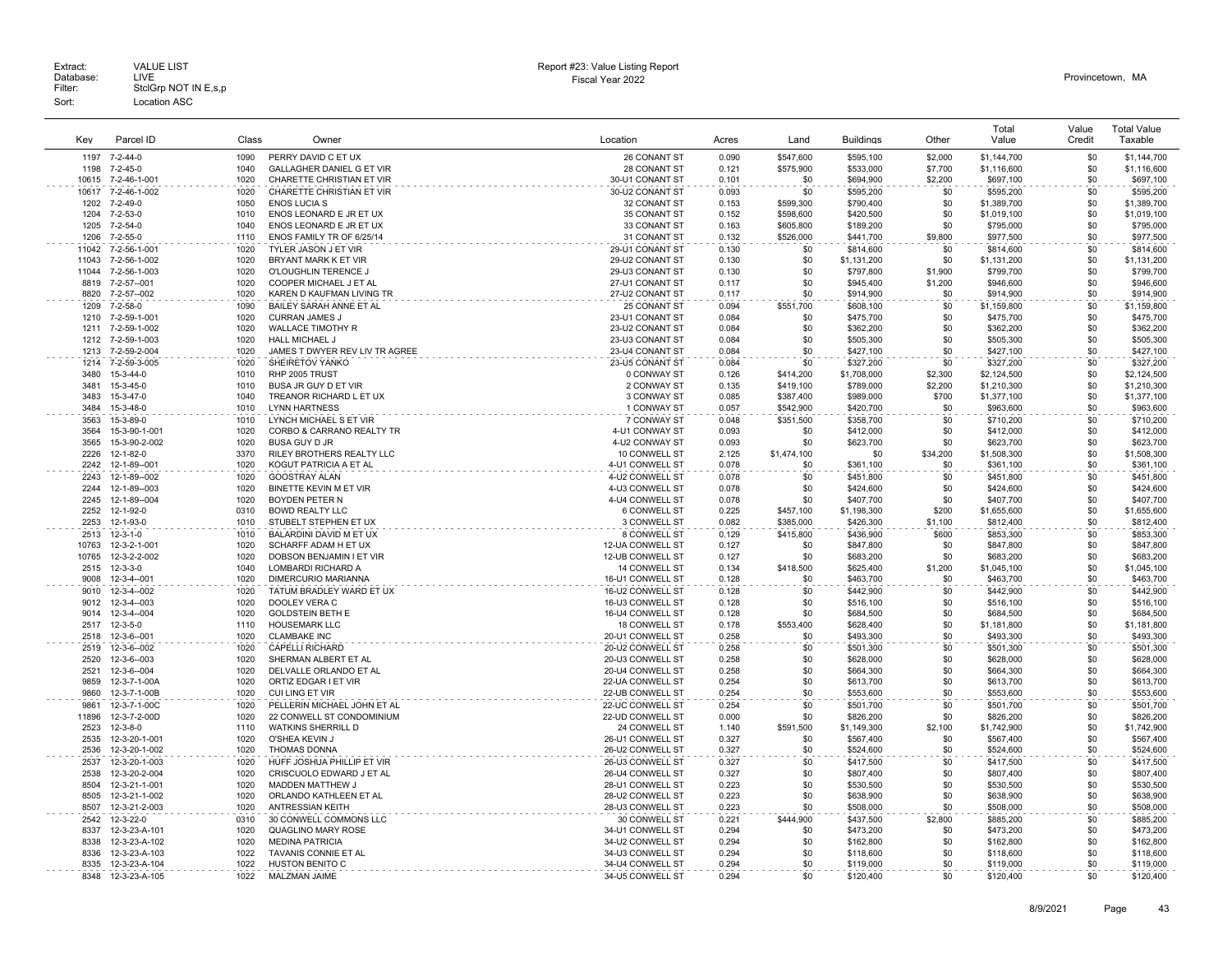|              |                              |              |                                           |                                      |                |            |                        |            | Total                  | Value      | <b>Total Value</b>     |
|--------------|------------------------------|--------------|-------------------------------------------|--------------------------------------|----------------|------------|------------------------|------------|------------------------|------------|------------------------|
| Key          | Parcel ID                    | Class        | Owner                                     | Location                             | Acres          | Land       | <b>Buildings</b>       | Other      | Value                  | Credit     | Taxable                |
| 8340         | 12-3-23-A-201                | 1020         | BLOCK CAREN M ET UX                       | 36-U1 CONWELL ST                     | 0.294          | \$0        | \$386,200              | \$0        | \$386,200              | \$0        | \$386,200              |
| 8351         | 12-3-23-A-202                | 1020         | <b>ANCONA LAWRENCE</b>                    | 36-U2 CONWELL ST                     | 0.294          | \$0        | \$385,100              | \$0        | \$385,100              | \$0        | \$385.100              |
| 8346         | 12-3-23-A-203                | 1022         | MEAGHER PADRIC ET AL                      | 36-U3 CONWELL ST                     | 0.294          | \$0        | \$118,800              | \$0        | \$118,800              | \$0        | \$118,800              |
| 8341         | 12-3-23-A-204                | 1022         | FLEESON ELIZABETH S                       | 36-U4 CONWELL ST                     | 0.294          | \$0        | \$118,700              | \$0        | \$118,700              | \$0        | \$118,700              |
| 8343         | 12-3-23-A-205                | 1022         | MARTHA R DAVIS DECL TR                    | 36-U5 CONWELL ST                     | 0.294          | \$0        | \$232,000              | \$0        | \$232,000              | \$0        | \$232,000              |
| 8349         | 12-3-23-A-236                | 3430         | COMM HOUSING RES INC                      | 36-U36 CONWELL ST                    | 0.294          | \$0        | \$460,300              | \$0        | \$460,300              | \$0        | \$460,300              |
| 2547         | 12-3-26-0                    | 1320         | SILVA EMILY ESTATE OF                     | 33 CONWELL ST                        | 0.055          | \$4,700    | \$0                    | \$0        | \$4,700                | \$0        | \$4,700                |
| 2548         | 12-3-27-0                    | 1090         | RICHMOND JAMES TYRONE ET UX               | 21-B CONWELL ST                      | 1.080          | \$468,800  | \$520,800              | \$200      | \$989,800              | \$0        | \$989,800              |
| 2549         | 12-3-28-0                    | 1010         | TRULUCK-WILLIAMS JASON ET UX              | 31 CONWELL ST                        | 0.085          | \$387,400  | \$290,600              | \$1,300    | \$679,300              | \$0        | \$679,300              |
| 2551         | 12-3-29-0                    | 1010         | MARYROSE HOUSE REAL TR                    | 29 CONWELL ST                        | 0.103          | \$400,200  | \$332,800              | \$0        | \$733,000              | \$0        | \$733,000              |
| 2560         | 12-3-30-A                    | 1140         | MALONE EDWARD                             | 27-A CONWELL ST                      | 0.298          | \$422,900  | \$752,800              | \$0        | \$1,175,700            | \$0        | \$1,175,700            |
| 2552         | 12-3-30-1-001                | 1020         | <b>JONES ALDEN</b>                        | 27-B U1 CONWELL ST                   | 0.248          | \$0        | \$573,300              | \$0        | \$573,300              | \$0        | \$573,300              |
| 2553         | 12-3-30-1-002                | 1020         | <b>EVANS CATHERINE ET VIR</b>             | 27-B U2 CONWELL ST                   | 0.248          | \$0        | \$458,700              | \$0        | \$458,700              | \$0        | \$458,700              |
| 2554         | 12-3-30-1-005                | 1022         | <b>JONES ALDEN</b>                        | 27-B U5 CONWELL ST                   | 0.248          | \$0        | \$89,900               | \$0        | \$89,900               | \$0        | \$89,900               |
| 2555         | 12-3-30-1-006                | 1022         | <b>EVANS CATHERINE ET VIR</b>             | 27-B U6 CONWELL ST                   | 0.248          | \$0        | \$92,100               | \$0        | \$92,100               | \$0        | \$92,100               |
| 2556         | 12-3-30-2-003                | 1020         | PAUL R HARRINGTON REV LIV TR              | 27-B U3 CONWELL ST                   | 0.248          | \$0        | \$573,000              | \$0        | \$573,000              | \$0        | \$573,000              |
| 2557         | 12-3-30-2-004                | 1020         | TRYKOWSKI THOMAS G ET AL                  | 27-B U4 CONWELL ST                   | 0.248          | \$0        | \$494,300              | \$0        | \$494,300              | \$0        | \$494,300              |
| 2558         | 12-3-30-2-007                | 1022         | TRYKOWSKI THOMAS G ET AL                  | 27-B U7 CONWELL ST                   | 0.248          | \$0        | \$94,100               | \$0        | \$94,100               | \$0        | \$94,100               |
| 2559         | 12-3-30-2-008                | 1022         | PAUL R HARRINGTON REV LIV TR              | 27-B U8 CONWELL ST                   | 0.248          | \$0        | \$93,500               | \$0        | \$93,500               | \$0        | \$93,500               |
| 2561         | 12-3-31-0                    | 3210         | 21 CONWELL REALTY TR                      | 25 CONWELL ST                        | 0.714          | \$673,000  | \$1,292,900            | \$9,500    | \$1,975,400            | \$0        | \$1,975,400            |
| 2565         | 12-3-32-0                    | 1320         | RICHMOND JAMES TYRONE ET UX               | 21-A CONWELL ST                      | 0.183          | \$15,500   | \$0                    | \$0        | \$15,500               | \$0        | \$15,500               |
| 2642         | 12-3-80-0                    | 1010         | COHEN STEPHAN L                           | 11 CONWELL ST                        | 0.109          | \$404,100  | \$377,400              | \$2,100    | \$783,600              | \$0        | \$783,600              |
| 2643         | 12-3-81-1-001                | 1020         | <b>BLAKE-VITULANO TRUST</b>               | 9-U1 CONWELL ST                      | 0.093          | \$0        | \$505,500              | \$0        | \$505,500              | \$0        | \$505,500              |
| 2644         | 12-3-81-1-002                | 1020         | JAVORSKI PATRICIA ANN                     | 9-U2 CONWELL ST                      | 0.093          | \$0        | \$438,600              | \$0        | \$438,600              | \$0        | \$438,600              |
| 2645         | 12-3-81-2-003                | 1020         | <b>BERRY KEVIN S</b>                      | 9-U3 CONWELL ST                      | 0.093          | \$0        | \$492.100              | \$0        | \$492,100              | \$0        | \$492.100              |
| 2646         | 12-3-81-2-004                | 1020         | PFIEFER KATHLEEN ET AL                    | 9-U4 CONWELL ST                      | 0.093          | \$0        | \$499,900              | \$0        | \$499,900              | \$0        | \$499,900              |
| 10841        | 12-3-82-1-001                | 1020         | MASTROMAURO FRANK JR                      | 9-AU1 CONWELL ST                     | 0.192          | \$0        | \$538,700              | \$0        | \$538,700              | \$0        | \$538,700              |
| 10843        | 12-3-82-1-002                | 1020         | SANBORN COREY J ET AL                     | 9-AU2 CONWELL ST                     | 0.192          | \$0        | \$723,900              | \$0        | \$723,900              | \$0        | \$723,900              |
| 10845        | 12-3-82-1-003                | 1020         | MONTESINO HECTOR R ET VIR                 | 9-AU3 CONWELL ST                     | 0.192          | \$0        | \$533,200              | \$0        | \$533,200              | \$0        | \$533,200              |
| 10847        | 12-3-82-1-004                | 1020         | NUNES ARMANDO OLIVERA                     | 9-AU4 CONWELL ST                     | 0.192          | \$0        | \$571,200              | \$0        | \$571,200              | \$0        | \$571,200              |
| 10849        | 12-3-82-1-005                | 1020         | FOSTER WAYNE F                            | 9-AU5 CONWELL ST                     | 0.192          | \$0        | \$624,400              | \$0        | \$624,400              | \$0        | \$624,400              |
| 10855        | 12-3-82-1-008                | 1020         | MACARTHUR JR DONALD A                     | 9-AU8 CONWELL ST                     | 0.192          | \$0        | \$412,300              | \$0        | \$412,300              | \$0        | \$412,300              |
| 10851        | 12-3-82-2-006                | 1020         | NIKOLAI THOMAS ET VIR                     | 9-AU6 CONWELL ST                     | 0.192          | \$0        | \$529,300              | \$0        | \$529,300              | \$0        | \$529,300              |
| 10853        | 12-3-82-2-007                | 1020         | 9A-7 CONWELL STREET REALTY TR             | 9-AU7 CONWELL ST                     | 0.192          | \$0        | \$440,100              | \$0        | \$440,100              | \$0        | \$440,100              |
| 2648         | 12-3-83-0                    | 1010         | ALAN J ROTH TRUST                         | 7 CONWELL ST                         | 0.094          | \$394,000  | \$355,900              | \$1,500    | \$751,400              | \$0        | \$751,400              |
| 2649         | 12-3-84-0                    | 1110         | SILVA ROBERT P                            | 5 CONWELL ST                         | 0.215          | \$559,900  | \$618,600              | \$0        | \$1,178,500            | \$0        | \$1,178,500            |
| 2654         | 12-3-86-0                    | 1010         | PETERS ADRIAN M ET AL                     | 33-A CONWELL ST                      | 0.232          | \$445.800  | \$317,300              | \$2,000    | \$765.100              | \$0        | \$765,100              |
| 2655         | 12-3-87--001                 | 1020         | JUTSUM JEFFREY D                          | 33-B U1 CONWELL ST                   | 0.213          | \$0        | \$655,700              | \$0        | \$655,700              | \$0        | \$655,700              |
| 2656         | 12-3-87--002                 | 1020         | LOVATI ELIZABETH J                        | 33-B U2 CONWELL ST                   | 0.213          | \$0        | \$677,800              | \$0        | \$677,800              | \$0        | \$677,800              |
| 2926         | $13 - 1 - 1 - 0$             | 3250         | <b>GAINEY JOHN C</b>                      | 38 CONWELL ST                        | 0.247          | \$561,900  | \$432,100              | \$7,100    | \$1,001,100            | \$0        | \$1,001,100            |
| 2927         | $13 - 1 - 2 - 0$             | 3340         | <b>RODS REALTY TR</b>                     | 42 CONWELL ST                        | 0.922          | \$632,700  | \$599,500              | \$61,200   | \$1,293,400            | \$0        | \$1,293,400            |
| 2929         | $13 - 1 - 4 - 0$             | 1090         | RODERICK FAMILY REALTY TR                 | 41 CONWELL ST                        | 0.601          | \$462.500  | \$797.400              | \$0        | \$1,259,900            | \$0        | \$1,259,900            |
| 2933         | $13 - 1 - 5 - A$             | 1320         | RODERICK JOHN J ESTATE OF                 | 39 CONWELL ST                        | 0.092          | \$7,800    | \$0                    | \$0        | \$7,800                | \$0        | \$7,800                |
| 2930         | 13-1-5-1-001                 | 1020         | <b>RODERICK CHRIS</b>                     | 37-U1 CONWELL ST                     | 1.739          | \$0        | \$763,100              | \$0        | \$763,100              | \$0        | \$763,100              |
| 2931<br>2932 | 13-1-5-2-002                 | 1020<br>1020 | RODERICK KEITH A ET UX                    | 37-U2 CONWELL ST<br>37-U3 CONWELL ST | 1.739          | \$0        | \$579,100              | \$0<br>\$0 | \$579,100              | \$0<br>\$0 | \$579,100              |
| 2746         | 13-1-5-3-003<br>12-4-52--001 | 1020         | RODERICK PAUL D<br>SANDER REBECCA L ET UX | 6-A U1 COOK ST                       | 1.739<br>0.194 | \$0<br>\$0 | \$799,900<br>\$686,700 | \$0        | \$799,900<br>\$686,700 | \$0        | \$799,900<br>\$686,700 |
| 2747         | 12-4-52--002                 | 1020         | <b>GAIOTTI HUNTER</b>                     | 6-A U2 COOK ST                       | 0.194          | \$0        | \$672,600              | \$0        | \$672,600              | \$0        | \$672,600              |
| 2748         | 12-4-52--003                 | 1020         | BRADFORD C WALKER LIVING TR               | 6-A U3 COOK ST                       | 0.194          | \$0        | \$864,400              | \$0        | \$864,400              | \$0        | \$864,400              |
| 2749         | 12-4-53-0                    | 1040         | SHAMBLES LLC                              | 6 COOK ST                            | 0.105          | \$401,500  | \$782,500              | \$0        | \$1,184,000            | \$0        | \$1,184,000            |
| 2750         | 12-4-54-0                    | 1050         | ROGER H MARTIN TRUST                      | 5 COOK ST                            | 0.108          | \$403.500  | \$706,700              | \$0        | \$1,110,200            | \$0        | \$1,110,200            |
| 2751         | 12-4-55-0                    | 1010         | <b>ISLEIB LAWRENCE B ET AL</b>            | 3 COOK ST                            | 0.079          | \$573,900  | \$1,233,500            | \$0        | \$1,807,400            | \$0        | \$1,807,400            |
| 8532         | 12-4-62-1-001                | 3430         | COOK ST ENTERPRISE LLC                    | 7-U1 COOK ST                         | 0.156          | \$0        | \$1,435,700            | \$0        | \$1,435,700            | \$0        | \$1,435,700            |
| 8534         | 12-4-62-1-002                | 1020         | COOK ST ENTERPRISE LLC                    | 7-U2 COOK ST                         | 0.156          | \$0        | \$302,400              | \$0        | \$302,400              | \$0        | \$302,400              |
| 8535         | 12-4-62-2-003                | 3430         | COOK ST ENTERPRISE LLC                    | 7-U3 COOK ST                         | 0.156          | \$0        | \$405,900              | \$0        | \$405,900              | \$0        | \$405.900              |
| 2759         | 12-4-63-0                    | 1040         | <b>EIGHT COOK LLC</b>                     | 8 COOK ST                            | 0.097          | \$594.200  | \$407,300              | \$0        | \$1,001,500            | \$0        | \$1,001,500            |
| 10881        | 6-2-82-1-001                 | 1020         | JACOBS NEIL R ET AL                       | 6-U1 COTTAGE ST                      | 0.143          | \$0        | \$1,897,700            | \$0        | \$1,897,700            | \$0        | \$1,897,700            |
| 10882        | 6-2-82-2-002                 | 1020         | SELL RANDALL L ET VIR                     | 6-U2 COTTAGE ST                      | 0.143          | \$0        | \$969,500              | \$0        | \$969,500              | \$0        | \$969,500              |
| 507          | $6 - 2 - 83 - 0$             | 1040         | COTE KATHLEEN A ET UX                     | 8 COTTAGE ST                         | 0.174          | \$656,300  | \$2,036,100            | \$1,100    | \$2,693,500            | \$0        | \$2,693,500            |
| 510          | $6 - 2 - 84 - 001$           | 1020         | ALVAREZ RAQUEL A ET UX                    | 5-U1 COTTAGE ST                      | 0.225          | \$0        | \$767.300              | \$0        | \$767,300              | \$0        | \$767,300              |
| 511          | $6 - 2 - 84 - 002$           | 1020         | PARKES MICHAEL J ET AL                    | 5-U2 COTTAGE ST                      | 0.225          | \$0        | \$536,900              | \$0        | \$536,900              | \$0        | \$536,900              |
| 512          | 6-2-84--003                  | 1020         | <b>GOLEMBESKI RICHARD B ET AL</b>         | 5-U3 COTTAGE ST                      | 0.225          | \$0        | \$693,400              | \$0        | \$693,400              | \$0        | \$693,400              |
| 9257         | 6-2-84-Z-P01                 | 1023         | ANTONE G. VALENTINE NOMINEE TR            | 5-P1 COTTAGE ST                      | 0.225          | \$0        | \$46,000               | \$0        | \$46,000               | \$0        | \$46,000               |
| 9259         | 6-2-84-Z-P02                 | 1023         | KULLER JEFFREY                            | 5-P2 COTTAGE ST<br>.                 | 0.225          | \$0        | \$46,000               | \$0        | \$46,000               | \$0        | \$46,000               |
|              |                              |              |                                           |                                      |                |            |                        |            |                        |            |                        |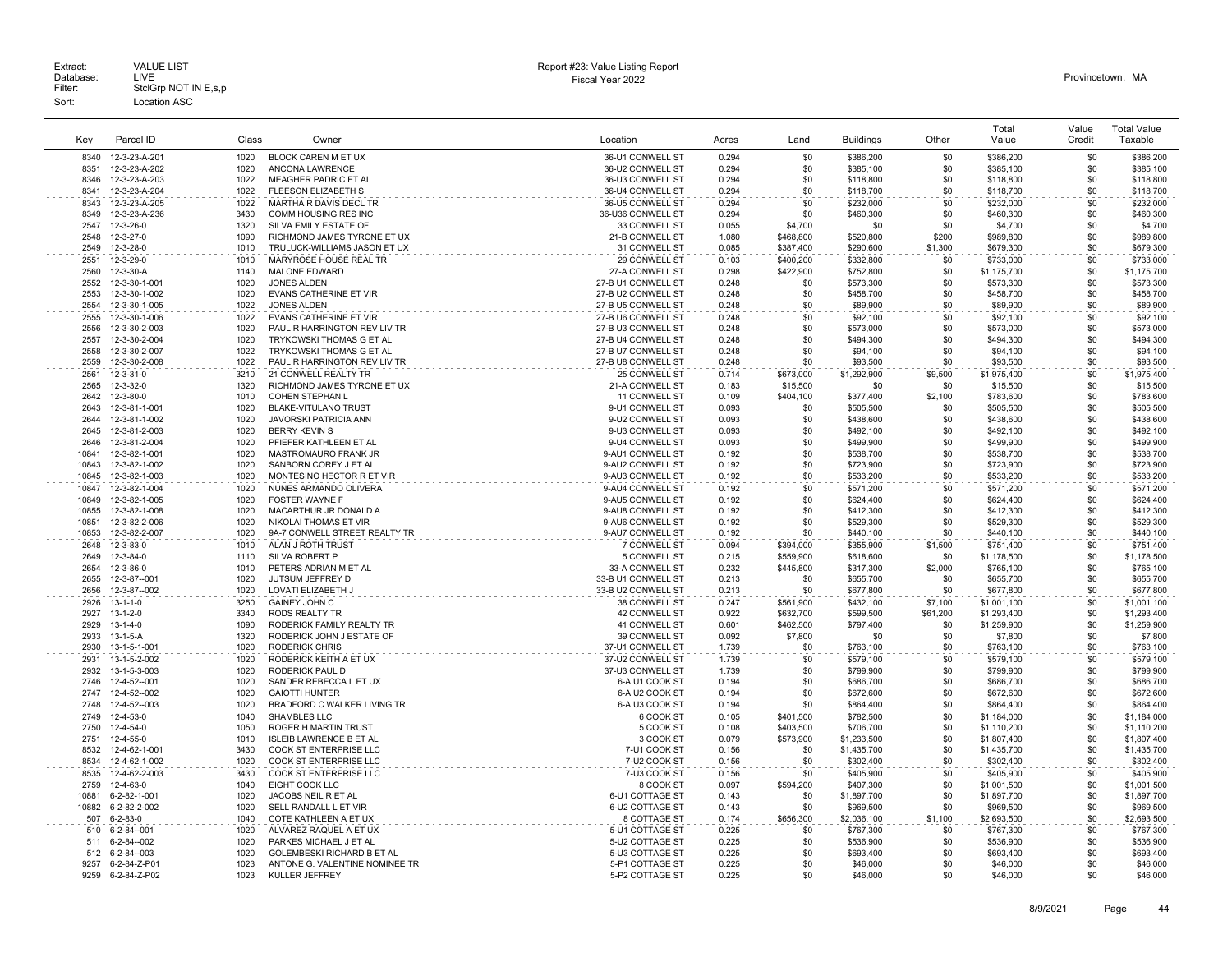| Kev            | Parcel ID                         | Class        | Owner                                                     | Location                             | Acres          | Land                   | <b>Buildings</b>       | Other            | Total<br>Value           | Value<br>Credit | <b>Total Value</b><br>Taxable |
|----------------|-----------------------------------|--------------|-----------------------------------------------------------|--------------------------------------|----------------|------------------------|------------------------|------------------|--------------------------|-----------------|-------------------------------|
| 9260           | 6-2-84-Z-P03                      | 1023         | HORWICH HAROLD S                                          | 5-P3 COTTAGE ST                      | 0.225          | \$0                    | \$46,000               | \$0              | \$46,000                 | \$0             | \$46,000                      |
| 9261           | 6-2-84-Z-P04                      | 1023         | MURPHY THOMAS ET UX                                       | 5-P4 COTTAGE ST                      | 0.225          | \$0                    | \$46,000               | \$0              | \$46,000                 | \$0             | \$46,000                      |
| 9262           | 6-2-84-Z-P05                      | 1023         | <b>HEROLD PATRICK G ET UX</b>                             | 5-P5 COTTAGE ST                      | 0.225          | \$0                    | \$92,000               | \$0              | \$92,000                 | \$0             | \$92,000                      |
| 9263           | 6-2-84-Z-P06                      | 1023         | GOLEMBESKI RICHARD B ET AL                                | 5-P6 COTTAGE ST                      | 0.225          | \$0                    | \$92,000               | \$0              | \$92,000                 | \$0             | \$92,000                      |
| 9264           | 6-2-84-Z-P07                      | 1023         | MOORE RICHARD ET VIR                                      | 5-P7 COTTAGE ST                      | 0.225          | \$0                    | \$92,000               | \$0              | \$92,000                 | \$0             | \$92,000                      |
| 9265           | 6-2-84-Z-P08                      | 1023         | TETA SUSAN J ET AL                                        | 5-P8 COTTAGE ST                      | 0.225          | \$0                    | \$92,000               | \$0              | \$92,000                 | \$0             | \$92,000                      |
| 9266           | 6-2-84-Z-P09                      | 1023         | RAFANELLI BRYAN ET AL                                     | 5-P9 COTTAGE ST                      | 0.225          | \$0                    | \$92,000               | \$0              | \$92,000                 | \$0             | \$92,000                      |
| 9267           | 6-2-84-Z-P10                      | 1023         | SMITH CRAIG L                                             | 5-P10 COTTAGE ST                     | 0.225          | \$0                    | \$92,000               | \$0              | \$92,000                 | \$0             | \$92,000                      |
| 9268           | 6-2-84-Z-P11                      | 1023         | 67 COMMERCIAL ST LLC                                      | 5-P11 COTTAGE ST                     | 0.225          | \$0                    | \$92,000               | \$0              | \$92,000                 | \$0             | \$92,000                      |
| 9269           | 6-2-84-Z-P12                      | 1023         | <b>HUEY TRUST</b>                                         | 5-P12 COTTAGE ST                     | 0.225          | \$0                    | \$92,000               | \$0              | \$92,000                 | \$0             | \$92,000                      |
| 9270           | 6-2-84-Z-P13                      | 1023         | PAINE JENIFER DEWOLF                                      | 5-P13 COTTAGE ST                     | 0.225          | \$0                    | \$92,000               | \$0              | \$92,000                 | \$0             | \$92,000                      |
| 9271           | 6-2-84-Z-P14                      | 1023         | <b>FARNEY LINDA</b>                                       | 5-P14 COTTAGE ST                     | 0.225          | \$0                    | \$110,400              | \$0              | \$110,400                | \$0             | \$110,400                     |
| 9272<br>9273   | 6-2-84-Z-P15                      | 1023         | CJ BRIDGE CONDOMINIUM LLC<br><b>FREED KENNETH</b>         | 5-P15 COTTAGE ST                     | 0.225          | \$0<br>\$0             | \$110,400              | \$0<br>\$0       | \$110,400                | \$0             | \$110,400                     |
| 580            | 6-2-84-Z-P16<br>$6 - 3 - 37 - 0$  | 1023<br>1010 | D T HAMILTON & P G HILLARD TR                             | 5-P16 COTTAGE ST<br>26 COTTAGE ST    | 0.225<br>0.074 | \$529,700              | \$110,400<br>\$541,900 | \$0              | \$110,400<br>\$1,071,600 | \$0<br>\$0      | \$110,400<br>\$1,071,600      |
|                |                                   | 1020         | LONDHE NACHIKET MANOHAR                                   |                                      |                |                        |                        | \$0              | \$665,900                | \$0             |                               |
| 11799<br>11801 | $6 - 3 - 38 - 001$<br>6-3-38--002 | 1020         | <b>FREITAS KAREN ET AL</b>                                | 28-U1 COTTAGE ST<br>28-U2 COTTAGE ST | 0.109<br>0.109 | \$0<br>\$0             | \$665,900<br>\$636,500 | \$0              | \$636,500                | \$0             | \$665,900<br>\$636,500        |
| 11803          | $6 - 3 - 38 - 003$                | 1020         | <b>CANNEY PATRICK J</b>                                   | 28-U3 COTTAGE ST                     | 0.109          | \$0                    | \$628,700              | \$0              | \$628,700                | \$0             | \$628,700                     |
| 11805          | 6-3-38--004                       | 1020         | MENENDEZ LUIS DANIEL ET AL                                | 28-U4 COTTAGE ST                     | 0.109          | \$0                    | \$641,400              | \$0              | \$641,400                | \$0             | \$641,400                     |
| 752            | 6-4-41-A                          | 1110         | GOLEMBESKI RICHARD B ET AL                                | 7 COTTAGE ST                         | 0.095          | \$568,500              | \$621,800              | \$0              | \$1,190,300              | \$0             | \$1,190,300                   |
| 9022           | 6-4-43-1-001                      | 1020         | WEINSTEIN BRUCE ET UX                                     | 12-U1 COTTAGE ST                     | 0.128          | \$0                    | \$737,800              | \$0              | \$737,800                | \$0             | \$737,800                     |
| 9024           | 6-4-43-1-002                      | 1020         | FRENCH JOSEPH                                             | 12-U2 COTTAGE ST                     | 0.128          | \$0                    | \$675,900              | \$0              | \$675,900                | \$0             | \$675,900                     |
| 9026           | 6-4-43-2-003                      | 1020         | RYAN KATHLEEN MOIRA ET AL                                 | 12-U3 COTTAGE ST                     | 0.128          | \$0                    | \$621,100              | \$0              | \$621,100                | \$0             | \$621,100                     |
| 755            | $6 - 4 - 44 - 0$                  | 1010         | TWO THIRTY LLC                                            | <b>14 COTTAGE ST</b>                 | 0.219          | \$667,000              | \$1,780,200            | \$200            | \$2,447,400              | \$0             | \$2,447.400                   |
| 756            | $6 - 4 - 45 - 0$                  | 1110         | MEADS LAWRENCE W SR ET UX                                 | 16 COTTAGE ST                        | 0.096          | \$569,500              | \$525,200              | \$0              | \$1,094,700              | \$0             | \$1,094,700                   |
| 757            | $6 - 4 - 46 - 0$                  | 1010         | OLD DUCK HOLE REALTY TRUST                                | <b>18 COTTAGE ST</b>                 | 0.093          | \$590,000              | \$314,300              | \$0              | \$904,300                | \$0             | \$904,300                     |
| 762            | $6 - 4 - 51 - 0$                  | 1010         | HUNT ADAM J                                               | 22 COTTAGE ST                        | 0.041          | \$479,100              | \$279,600              | \$0              | \$758,700                | \$0             | \$758,700                     |
| 763            | $6 - 4 - 52 - 0$                  | 1010         | WINTERNITZ SHERRY R ET AL                                 | 24 COTTAGE ST                        | 0.045          | \$486,700              | \$503,000              | \$0              | \$989,700                | \$0             | \$989,700                     |
| 764            | $6 - 4 - 53 - 0$                  | 1300         | SELLERS MARK ET UX                                        | 25 COTTAGE ST                        | 0.073          | \$528,500              | \$0                    | \$0              | \$528,500                | \$0             | \$528,500                     |
| 765            | $6 - 4 - 54 - 0$                  | 1010         | MR PIDGER REALTY TRUST                                    | 23 COTTAGE ST                        | 0.085          | \$542,300              | \$141,800              | \$0              | \$684,100                | \$0             | \$684,100                     |
| 766            | $6 - 4 - 55 - 0$                  | 1010         | <b>KLEIPS MILDRED</b>                                     | 21 COTTAGE ST                        | 0.109          | \$565,700              | \$319,800              | \$700            | \$886,200                | \$0             | \$886,200                     |
| 769            | $6 - 4 - 58 - 0$                  | 1090         | PAUL DAVID CARTER REV TRUST                               | 17 COTTAGE ST                        | 0.136          | \$629,400              | \$578,300              | \$1,700          | \$1,209,400              | \$0             | \$1,209,400                   |
| 771            | 6-4-59--001                       | 1020         | <b>CALLAHAN MICHAEL R</b>                                 | 15-U1 COTTAGE ST                     | 0.293          | \$0                    | \$511,800              | \$0              | \$511,800                | \$0<br>\$0      | \$511,800                     |
| 772<br>773     | 6-4-59--002<br>6-4-59--003        | 1020<br>1020 | <b>BIERMA JAMES E</b><br>THORNTON JAMES R ET AL           | 15-U2 COTTAGE ST<br>15-U3 COTTAGE ST | 0.293<br>0.293 | \$0<br>\$0             | \$482,000<br>\$385,600 | \$0<br>\$0       | \$482,000<br>\$385,600   | \$0             | \$482,000<br>\$385,600        |
| 774            |                                   | 1020         |                                                           |                                      |                |                        |                        | \$0              | \$348,500                | \$0             |                               |
|                | 6-4-59--004<br>775 6-4-59--005    | 1020         | <b>TOBIN GEORGE</b><br>NAPOLITANO GRAZIA                  | 15-U4 COTTAGE ST<br>15-U5 COTTAGE ST | 0.293<br>0.293 | \$0<br>\$0             | \$348,500<br>\$351,200 | \$0              | \$351,200                | \$0             | \$348,500<br>\$351,200        |
| 776            | 6-4-59--006                       | 1020         | CRONIN- SWALBOSKI P ET VIR                                | 15-U6 COTTAGE ST                     | 0.293          | \$0                    | \$436,700              | \$0              | \$436,700                | \$0             | \$436,700                     |
| 777            | 6-4-59--007                       | 1020         | DENNEE FAMILY REV TRUST                                   | 15-U7 COTTAGE ST                     | 0.293          | \$0                    | \$412,400              | \$4,200          | \$416,600                | \$0             | \$416,600                     |
| 778            | 6-4-59--008                       | 1020         | <b>GRADY WILLIAM E</b>                                    | 15-U8 COTTAGE ST                     | 0.293          | \$0                    | \$369,100              | \$0              | \$369,100                | \$0             | \$369,100                     |
| 779            | 6-4-59--009                       | 1020         | SHERES IRA ET VIR                                         | 15-U9 COTTAGE ST                     | 0.293          | \$0                    | \$698,700              | \$0              | \$698,700                | \$0             | \$698,700                     |
| 781            | 6-4-60-1-001                      | 1020         | DEANGELO JOSEPH ET AL                                     | 11-U1 COTTAGE ST                     | 0.094          | \$0                    | \$1,470,700            | \$0              | \$1,470,700              | \$0             | \$1,470,700                   |
| 782            | 6-4-60-2-002                      | 1020         | <b>HOWELL FRANK T</b>                                     | 11-R U2 COTTAGE ST                   | 0.094          | \$0                    | \$757,400              | \$0              | \$757,400                | \$0             | \$757,400                     |
| 8795           | 7-2-146-1-00A                     | 1020         | <b>BRIGHAM KEVIN ET AL</b>                                | 8-UA COURT ST                        | 0.154          | \$0                    | \$653,100              | \$0              | \$653,100                | \$0             | \$653,100                     |
| 8797           | 7-2-146-1-00B                     | 1020         | HAMMOND DANIEL G ET VIR                                   | 8-UB COURT ST                        | 0.154          | \$0                    | \$549,500              | \$0              | \$549,500                | \$0             | \$549,500                     |
| 8799           | 7-2-146-2-00C                     | 1020         | <b>FRIDMAN EVA</b>                                        | 8-UC COURT ST                        | 0.154          | \$0                    | \$356,800              | \$0              | \$356,800                | \$0             | \$356,800                     |
| 1378           | 7-2-147-0                         | 1010         | ANDERSON SANDRA L.                                        | 10 COURT ST                          | 0.086          | \$388,100              | \$736,600              | \$7,300          | \$1,132,000              | \$0             | \$1,132,000                   |
| 1379           | 7-2-148-0                         | 1010         | <b>ALLISON CARROLL</b>                                    | 12 COURT ST                          | 0.085          | \$387,400              | \$775,800              | \$0              | \$1,163,200              | \$0             | \$1,163,200                   |
| 1380           | 7-2-149-0                         | 0310         | REVERE GUEST HOUSE PROPERTY LL                            | <b>14 COURT ST</b>                   | 0.121          | \$534,700              | \$1,420,400            | \$7,400          | \$1,962,500              | \$0             | \$1,962,500                   |
| 1381           | 7-2-150-0                         | 1010         | PHILLIPS MARK A ET VIR                                    | 16 COURT ST                          | 0.117          | \$409,000              | \$774,900              | \$2,600          | \$1,186,500              | \$0             | \$1,186,500                   |
| 1383           | 7-2-152--001                      | 1020         | RAMBADT MICHAEL P ET VIR                                  | 20-U1 COURT ST                       | 0.119          | \$0                    | \$671,400              | \$0              | \$671,400                | \$0             | \$671,400                     |
| 1384           | 7-2-152--002                      | 1020         | SAUCEDA PAUL A ET AL                                      | 20-U2 COURT ST                       | 0.119          | \$0                    | \$560,100              | \$0              | \$560,100                | \$0             | \$560,100                     |
| 1385           | 7-2-152--003                      | 1020         | <b>ROSS KENNETH G</b>                                     | 20-U3 COURT ST                       | 0.119          | \$0                    | \$543,200              | \$0              | \$543,200                | \$0<br>\$0      | \$543,200                     |
| 1386<br>1387   | 7-2-153-0<br>7-2-154-0            | 1010<br>1010 | SCOULLAR RICHARD A ET UX<br>JAMES B WILLIAMS REV TR ET AL | 22 COURT ST<br>24 COURT ST           | 0.103<br>0.161 | \$400,200<br>\$431,800 | \$469,600<br>\$616,200 | \$700<br>\$8,300 | \$870,500<br>\$1,056,300 | \$0             | \$870,500<br>\$1,056,300      |
| 1388           | 7-2-155-0                         | 3160         | DWYER FAMILY REALTY TR                                    | 26 COURT ST                          | 0.382          | \$605,200              | \$512,800              | \$3,600          | \$1,121,600              | \$0             | \$1,121,600                   |
| 1389           | 7-2-156-0                         | 1010         | <b>OLIVIA M THOMAS TRUST</b>                              | 28 COURT ST                          | 0.143          | \$423,200              | \$362,300              | \$0              | \$785,500                | \$0             | \$785,500                     |
| 1390           | 7-2-157-0                         | 1040         | CAROL A ROBY FAM TR                                       | 30 COURT ST                          | 0.123          | \$412,500              | \$605,900              | \$1,200          | \$1,019,600              | \$0             | \$1,019,600                   |
| 1391           | 7-2-158-0                         | 1040         | SANTOS BERNARD N ET UX                                    | 25 COURT ST                          | 0.073          | \$377,500              | \$418,100              | \$400            | \$796,000                | \$0             | \$796,000                     |
| 1392           | 7-2-159-0                         | 1010         | SEXTUS E NORDEN JR REV TR                                 | 23 COURT ST                          | 0.073          | \$377,500              | \$960,600              | \$100            | \$1,338,200              | \$0             | \$1,338,200                   |
| 1394           | 7-2-160-1-001                     | 1020         | MCNALLY RICHARD J ET AL                                   | 21-U1 COURT ST                       | 0.092          | \$0                    | \$840,500              | \$0              | \$840,500                | \$0             | \$840,500                     |
| 1395           | 7-2-160-1-002                     | 1020         | MURADALI ZARA ET AL                                       | 21-U2 COURT ST                       | 0.092          | \$0                    | \$771,600              | \$0              | \$771,600                | \$0             | \$771,600                     |
|                | 1396 7-2-160-2-003                | 1020         | SIMMONS TIMMY E ET AL                                     | 21-U3 COURT ST                       | 0.092          | \$0                    | \$556,700              | \$0              | \$556,700                | \$0             | \$556,700                     |
|                | 1397 7-2-160-2-004                | 1020         | <b>GUERRA JOHN F</b>                                      | 21-U4 COURT ST                       | 0.092          | \$0                    | \$557.500              | \$0              | \$557.500                | \$0             | \$557,500                     |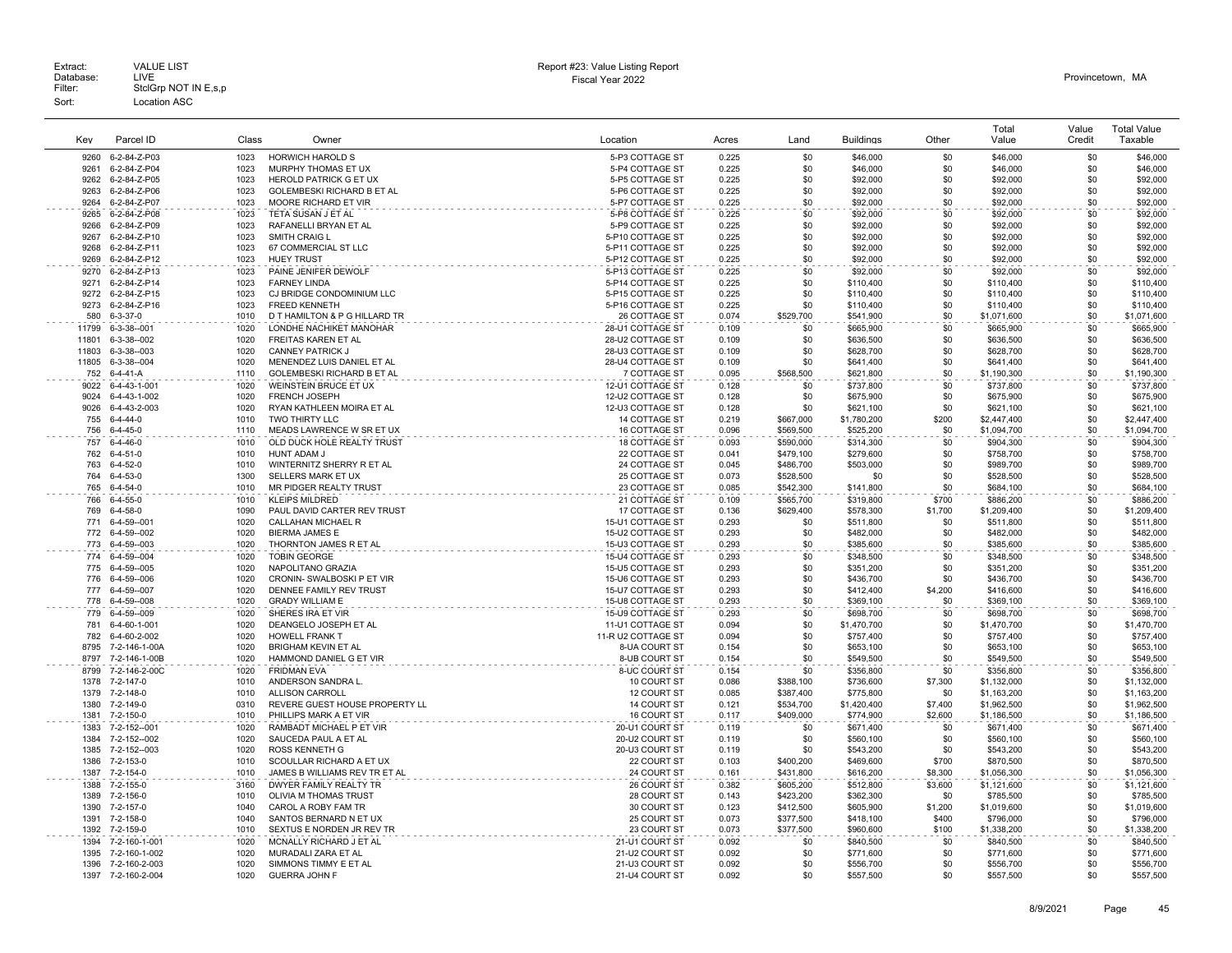|              |                               |              |                                                     |                                  |                |                        |                        |              | Total                  | Value      | <b>Total Value</b>     |
|--------------|-------------------------------|--------------|-----------------------------------------------------|----------------------------------|----------------|------------------------|------------------------|--------------|------------------------|------------|------------------------|
| Kev          | Parcel ID                     | Class        | Owner                                               | Location                         | Acres          | Land                   | <b>Buildings</b>       | Other        | Value                  | Credit     | Taxable                |
| 1398         | 7-2-161-0                     | 1040         | PERRY MICHAEL J                                     | 19 COURT ST                      | 0.109          | \$404,100              | \$1,017,600            | \$0          | \$1,421,700            | \$0        | \$1,421,700            |
| 1399         | 7-2-162-0                     | 0310         | <b>GREGOR NOMINEE TR</b>                            | 17 COURT ST                      | 0.162          | \$432,300              | \$823,900              | \$1,500      | \$1,257,700            | \$0        | \$1,257,700            |
| 1400         | 7-2-163--001                  | 1020         | CERNOTA PAUL D                                      | 15-U1 COURT ST                   | 0.105          | \$0                    | \$635,300              | \$0          | \$635,300              | \$0        | \$635,300              |
| 1401         | 7-2-163--002                  | 1020         | <b>NOVAK PAUL</b>                                   | 15-U2 COURT ST                   | 0.105          | \$0                    | \$632,000              | \$0          | \$632,000              | \$0        | \$632,000              |
| 1402         | 7-2-163--003                  | 1020         | MCMULLEN DAVID S ET AL                              | 15-U3 COURT ST                   | 0.105          | \$0                    | \$659,800              | \$0          | \$659,800              | \$0        | \$659,800              |
| 1403         | 7-2-163--004                  | 1020         | <b>BIRD CHRISTINE</b>                               | 15-U4 COURT ST                   | 0.105          | \$0                    | \$516,500              | \$0          | \$516,500              | \$0        | \$516,500              |
| 1404         | 7-2-163--005                  | 1020         | <b>GROLMAN IRA ET AL</b>                            | 15-U5 COURT ST                   | 0.105          | \$0                    | \$652,500              | \$0          | \$652,500              | \$0        | \$652,500              |
| 1405         | 7-2-164-0                     | 0310         | 9 COURT STREET LLC                                  | 9 COURT ST                       | 0.191          | \$577,900              | \$1,868,100            | \$8,500      | \$2,454,500            | \$0        | \$2,454,500            |
| 1406         | 7-2-165-0                     | 1050         | BUCKLEY MICHAEL F ET UX                             | 5 COURT ST                       | 0.083          | \$385,800              | \$627,700              | \$0          | \$1,013,500            | \$0        | \$1,013,500            |
| 1408<br>1503 | 7-2-166-0<br>$7 - 4 - 31 - 0$ | 1010<br>1010 | REYNOLDS REUBEN M III ET AL                         | 3 COURT ST                       | 0.118<br>0.167 | \$532,500              | \$993,500              | \$0          | \$1,526,000            | \$0<br>\$0 | \$1,526,000            |
|              |                               |              | PITRE DAVID L ET AL<br>45A COURT ST LLC             | 32 COURT ST                      |                | \$434,500              | \$666,700              | \$1,300      | \$1,102,500            | \$0        | \$1,102,500            |
| 1509<br>1510 | 7-4-36-0<br>7-4-36-A          | 0130<br>3160 | <b>BWELL HOLDINGS INC</b>                           | 45-A COURT ST<br>45 COURT ST     | 0.487<br>0.511 | \$207.100<br>\$606,900 | \$598,900<br>\$292,700 | \$300<br>\$0 | \$806.300<br>\$899,600 | \$0        | \$806,300<br>\$899,600 |
| 1511         | 7-4-38-0                      | 3170         | JAMES W SILVA                                       | 43 COURT ST                      | 1.290          | \$569,800              | \$54,100               | \$4,700      | \$628,600              | \$0        | \$628,600              |
| 1512         | 7-4-39-0                      | 0130         | JAMES W SILVA                                       | 41 COURT ST                      | 0.111          | \$182,400              | \$534,900              | \$8,300      | \$725,600              | \$0        | \$725,600              |
| 1513         | 7-4-40-0                      | 3160         | <b>JAMES W SILVA</b>                                | 39 COURT ST                      | 0.370          | \$511,600              | \$336,200              | \$0          | \$847,800              | \$0        | \$847,800              |
| 1514         | 7-4-41-0                      | 1050         | MULLAN KATHERINE ET AL                              | 37-D COURT ST                    | 0.113          | \$406,600              | \$372.100              | \$0          | \$778,700              | \$0        | \$778,700              |
| 1515         | 7-4-42-0                      | 1320         | SILVA JAMES W                                       | 37-E COURT ST                    | 0.275          | \$17,900               | \$0                    | \$0          | \$17,900               | \$0        | \$17,900               |
| 1516         | 7-4-43-0                      | 1040         | CABRAL-EDWARDS YVONNE R                             | 37-C COURT ST                    | 0.174          | \$437,600              | \$523,100              | \$800        | \$961,500              | \$0        | \$961,500              |
| 1517         | $7 - 4 - 44 - 0$              | 1010         | PELDUNAS MARTHA A ET AL                             | 37-B COURT ST                    | 0.128          | \$415,300              | \$230,200              | \$29,000     | \$674,500              | \$0        | \$674,500              |
| 1518         | 7-4-45-0                      | 1010         | HAYNES CHRISTOPHER G ET UX                          | 37-A COURT ST                    | 0.092          | \$333,700              | \$157,800              | \$0          | \$491,500              | \$0        | \$491,500              |
| 10883        | 7-4-46-1-001                  | 1020         | COURT ST HIDEAWAY CD                                | 35-B-U1 COURT ST                 | 0.194          | \$0                    | \$661,500              | \$0          | \$661,500              | \$0        | \$661,500              |
| 10884        | 7-4-46-1-002                  | 1020         | <b>GERACI ANTHONY PAUL ET VIR</b>                   | 35-B-U2 COURT ST                 | 0.194          | \$0                    | \$461,300              | \$0          | \$461,300              | \$0        | \$461,300              |
| 1520         | $7 - 4 - 47 - 0$              | 1010         | LEWIS ZOE L V ET AL                                 | 35 COURT ST                      | 0.278          | \$314,800              | \$269,900              | \$4,500      | \$589,200              | \$0        | \$589,200              |
| 9699         | 7-4-51-1-001                  | 1020         | KUBICEK JOHN ET AL                                  | 31-U1 COURT ST                   | 0.230          | \$0                    | \$786,500              | \$0          | \$786,500              | \$0        | \$786,500              |
| 9700         | 7-4-51-2-002                  | 1022         | KUBICEK JOHN ET AL                                  | 31-U2 COURT ST                   | 0.230          | \$0                    | \$122,400              | \$0          | \$122,400              | \$0        | \$122,400              |
| 9701         | 7-4-51-3-003                  | 1020         | MCCULLOUGH THOMAS                                   | 31-U3 COURT ST                   | 0.230          | \$0                    | \$924,300              | \$0          | \$924,300              | \$0        | \$924,300              |
| 1526         | 7-4-53-1-001                  | 1020         | NUNES TCHEILLY M                                    | 27-U1 COURT ST                   | 0.406          | \$0                    | \$562.500              | \$0          | \$562.500              | \$0        | \$562,500              |
| 1527         | 7-4-53-1-002                  | 1020         | OLSON LESLIE L                                      | 27-U2 COURT ST                   | 0.406          | \$0                    | \$519,000              | \$0          | \$519,000              | \$0        | \$519,000              |
| 1528<br>1529 | 7-4-53-1-003<br>7-4-53-1-004  | 1020<br>1020 | <b>RUBIN SUELLEN</b><br>THOMAS J SHEEHAN III REV TR | 27-U3 COURT ST<br>27-U4 COURT ST | 0.406<br>0.406 | \$0<br>\$0             | \$551,200              | \$0<br>\$0   | \$551,200<br>\$545,400 | \$0<br>\$0 | \$551,200              |
| 1530         | 7-4-53-1-005                  | 1020         | <b>SARR BRIAN T</b>                                 | 27-U5 COURT ST                   | 0.406          | \$0                    | \$545,400<br>\$550,600 | \$0          | \$550,600              | \$0        | \$545,400<br>\$550,600 |
| 1531         | 7-4-53-2-07A                  | 1020         | <b>GUERTIN FAMILY IRREV TRUST</b>                   | 27-U7A COURT ST                  | 0.406          | \$0                    | \$768,900              | \$0          | \$768,900              | \$0        | \$768,900              |
| 1532         | 7-4-53-2-07B                  | 1020         | DEAN JR STEVEN S ET AL                              | 27-U7B COURT ST                  | 0.406          | \$0                    | \$732,700              | \$0          | \$732,700              | \$0        | \$732,700              |
| 1533         | 7-4-53-3-006                  | 1020         | WARNER DAVID J ET AL                                | 27-U6 COURT ST                   | 0.406          | \$0                    | \$534,700              | \$0          | \$534,700              | \$0        | \$534,700              |
| 10100        | 7-4-53-Z-P0A                  | 1023         | <b>LISBON LINDA S</b>                               | 27-PA COURT ST                   | 0.406          | \$0                    | \$37,800               | \$0          | \$37,800               | \$0        | \$37,800               |
| 10101        | 7-4-53-Z-P0B                  | 1023         | <b>LISBON LINDA S</b>                               | 27-PB COURT ST                   | 0.406          | \$0                    | \$37,800               | \$0          | \$37,800               | \$0        | \$37,800               |
| 10102        | 7-4-53-Z-P0C                  | 1023         | OLSON LESLIE L                                      | 27-PC COURT ST                   | 0.406          | \$0                    | \$37,800               | \$0          | \$37,800               | \$0        | \$37,800               |
| 10103        | 7-4-53-Z-P0D                  | 1023         | 27 COURT ST CONDO TR                                | 27-PD COURT ST                   | 0.406          | \$0                    | \$37,800               | \$0          | \$37,800               | \$0        | \$37,800               |
| 10104        | 7-4-53-Z-P0E                  | 1023         | <b>LISBON LINDA S</b>                               | 27-PE COURT ST                   | 0.406          | \$0                    | \$37,800               | \$0          | \$37,800               | \$0        | \$37,800               |
| 10105        | 7-4-53-Z-P0F                  | 1023         | LISBON LINDA S                                      | 27-PF COURT ST                   | 0.406          | \$0                    | \$37,800               | \$0          | \$37,800               | \$0        | \$37,800               |
| 10155        | 6-1-13-D-19A                  | 1020         | LEE W ELLENBERG LIVING TR                           | 19-U19A CREEK RD                 | 0.180          | \$0                    | \$967,700              | \$0          | \$967,700              | \$0        | \$967,700              |
| 10156        | 6-1-13-D-19B                  | 1020         | SEAH DARREN ET AL                                   | 19-U19B CREEK RD                 | 0.180          | \$0                    | \$968,500              | \$0          | \$968,500              | \$0        | \$968,500              |
| 10157        | 6-1-13-D-19C                  | 1020         | <b>HARTUNIAN BARRY G</b>                            | 19-U19C CREEK RD                 | 0.180          | \$0                    | \$1,005,800            | \$0          | \$1,005,800            | \$0        | \$1,005,800            |
| 519          | $6 - 3 - 4 - A$               | 1320         | OWNERS UNKNOWN                                      | 28-R CREEK RD                    | 0.049          | \$5,800                | \$0                    | \$0          | \$5,800                | \$0        | \$5,800                |
| 521          | 6-3-5-1-001                   | 1020         | SINGER RONALD L                                     | 38-U1 CREEK RD                   | 0.467          | \$0                    | \$505,200              | \$0          | \$505,200              | \$0        | \$505,200              |
| 522<br>523   | 6-3-5-1-002<br>6-3-5-1-003    | 1020<br>3430 | SINGER RONALD L<br>SINGER RONALD L                  | 38-U2 CREEK RD<br>38-U3 CREEK RD | 0.467<br>0.467 | \$0<br>\$0             | \$505,200<br>\$155,300 | \$0<br>\$0   | \$505,200              | \$0<br>\$0 | \$505,200<br>\$155,300 |
| 524          | 6-3-5-2-00A                   | 1020         | YOUNG ROBERT G ET AL                                | 38-UA CREEK RD                   | 0.467          | \$0                    | \$436,800              | \$0          | \$155,300<br>\$436,800 | \$0        | \$436,800              |
| 525          | 6-3-5-2-00B                   | 3430         | SINGER RONALD L                                     | 38-UB CREEK RD                   | 0.467          | \$0                    | \$97,800               | \$0          | \$97,800               | \$0        | \$97,800               |
| 526          | 6-3-5-2-00C                   | 1020         | SCHUMACHER BAERBEL H                                | 38-UC CREEK RD                   | 0.467          | \$0                    | \$411,500              | \$0          | \$411,500              | \$0        | \$411,500              |
| 527          | 6-3-5-2-00D                   | 1020         | <b>DELUCA NANCY</b>                                 | 38-UD CREEK RD                   | 0.467          | \$0                    | \$501.800              | \$0          | \$501.800              | \$0        | \$501.800              |
| 528          | 6-3-5-2-00E                   | 1020         | EIDELMAN DAVID L ET UX                              | 38-UE CREEK RD                   | 0.467          | \$0                    | \$504,600              | \$0          | \$504,600              | \$0        | \$504,600              |
| 529          | 6-3-5-2-00F                   | 1020         | <b>LITWIN SHAREN</b>                                | 38-UF CREEK RD                   | 0.467          | \$0                    | \$504,600              | \$0          | \$504,600              | \$0        | \$504,600              |
| 530          | 6-3-6-1-001                   | 1020         | <b>GORANSON-BROWN TRUST</b>                         | 46-U1 CREEK RD                   | 0.282          | \$0                    | \$438,800              | \$0          | \$438,800              | \$0        | \$438,800              |
| 531          | 6-3-6-1-002                   | 1020         | FOLEY MICHAEL W                                     | 46-U2 CREEK RD                   | 0.282          | \$0                    | \$427,400              | \$0          | \$427,400              | \$0        | \$427,400              |
| 532          | 6-3-6-1-003                   | 1020         | PRUSSIN/DUIR FAM TRUST OF 2018                      | 46-U3 CREEK RD                   | 0.282          | \$0                    | \$620,200              | \$1,700      | \$621,900              | \$0        | \$621,900              |
| 533          | 6-3-6-2-004                   | 1020         | FOLEY MICHAEL W                                     | 46-U4 CREEK RD                   | 0.282          | \$0                    | \$855,100              | \$2,400      | \$857,500              | \$0        | \$857,500              |
| 11092        | 6-3-7-1-001                   | 1020         | UP THE CREEK LLC                                    | 52-U1 CREEK RD                   | 0.316          | \$0                    | \$972,000              | \$1,000      | \$973,000              | \$0        | \$973,000              |
| 11107        | 6-3-7-2-002                   | 1020         | PRATT TYLER W ET UX                                 | 52-U2 CREEK RD                   | 0.316          | \$0                    | \$758,200              | \$0          | \$758,200              | \$0        | \$758,200              |
| 11108        | 6-3-7-2-003                   | 1020         | JENKS JACQUELINE ET AL                              | 52-U3 CREEK RD                   | 0.316          | \$0                    | \$755,600              | \$0          | \$755,600              | \$0        | \$755,600              |
| 11109        | 6-3-7-3-004                   | 1020         | EDWARD BEAM MASS. NOM TR                            | 52-U4 CREEK RD                   | 0.316          | \$0                    | \$753,000              | \$0          | \$753,000              | \$0        | \$753,000              |
| 11110        | 6-3-7-3-005                   | 1020         | LOYD PERKINS RHIDDLEHOOVER TR                       | 52-U5 CREEK RD                   | 0.316          | \$0                    | \$753,000              | \$0          | \$753,000              | \$0        | \$753,000              |
| 536          | $6 - 3 - 9 - 0$               | 1010         | <b>RIGOFF GLENN A</b>                               | 62 CREEK RD                      | 0.196          | \$619,900              | \$1,010,300            | \$1,500      | \$1,631,700            | \$0        | \$1.631.700            |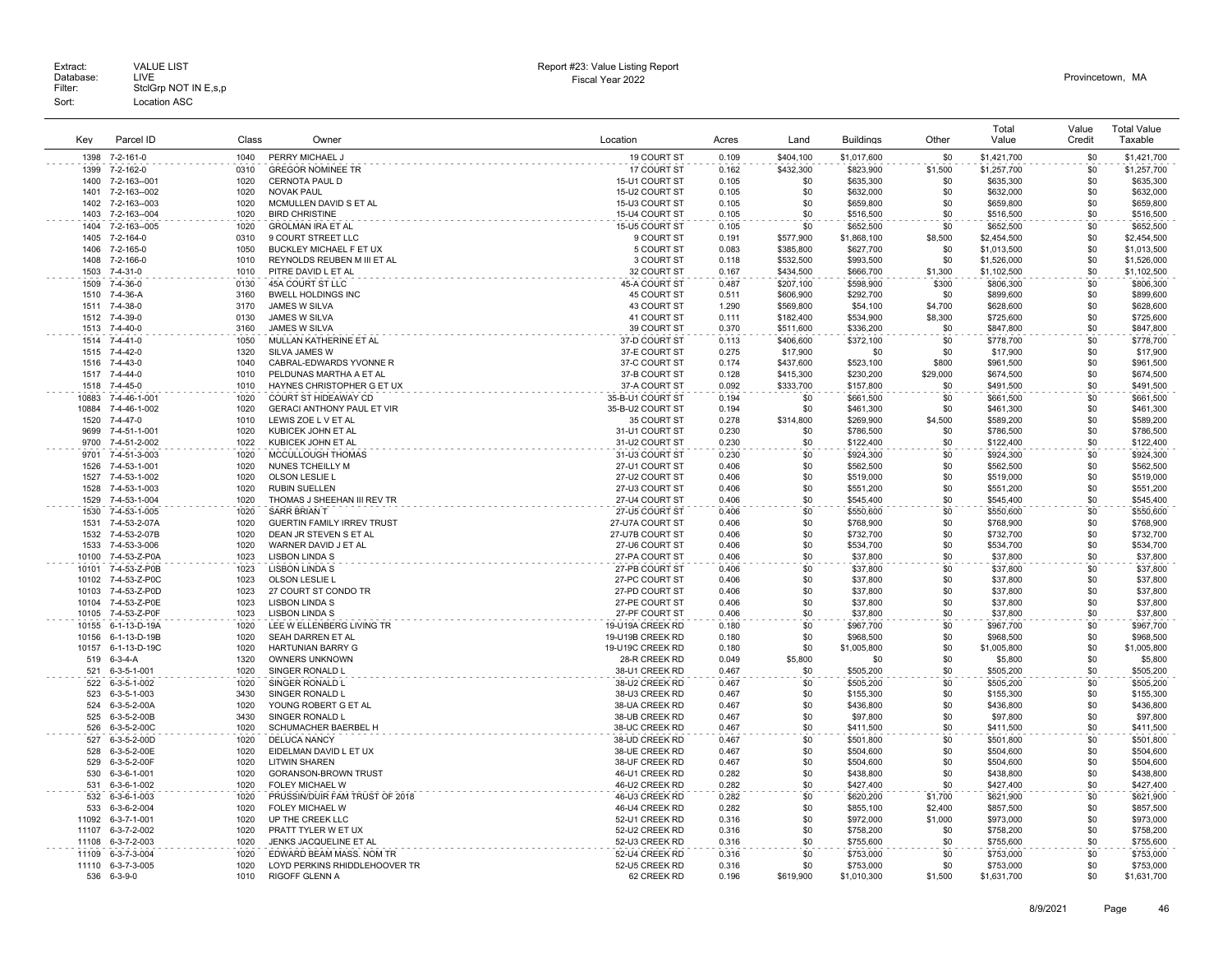| Kev          | Parcel ID                          | Class        | Owner                                           | Location                                     | Acres          | Land                   | <b>Buildings</b>         | Other          | Total<br>Value           | Value<br>Credit | <b>Total Value</b><br>Taxable |
|--------------|------------------------------------|--------------|-------------------------------------------------|----------------------------------------------|----------------|------------------------|--------------------------|----------------|--------------------------|-----------------|-------------------------------|
| 595          | $6-3-50-A$                         | 1010         | <b>RAIMO ROBERT</b>                             | 31 CREEK RD                                  | 0.143          | \$592,400              | \$698,500                | \$0            | \$1,290,900              | \$0             | \$1,290,900                   |
| 10347        | 6-3-50-G                           | 1010         | <b>MAIELLANO FRANK</b>                          | 27 CREEK RD                                  | 0.271          | \$566,900              | \$820,100                | \$0            | \$1,387,000              | \$0             | \$1,387,000                   |
| 10           | $1 - 1 - 1 - 0$                    | 1010         | KAZON PETER ET AL                               | 5 CREEK RND HILL RD                          | 0.288          | \$892,000              | \$889,800                | \$0            | \$1,781,800              | \$0             | \$1,781,800                   |
| 11           | $1 - 1 - 2 - 0$                    | 1320         | HIGHLAND MOORS HOMEOWNERS ASSN                  | 5-A CREEK RND HILL RD                        | 0.445          | \$25,500               | \$0                      | \$0            | \$25,500                 | \$0             | \$25,500                      |
| 12           | $1 - 1 - 3 - 0$                    | 1010         | ROSS G LAJEUNESSE REV TR                        | 7 CREEK RND HILL RD                          | 0.281          | \$890,900              | \$1,205,900              | \$4,700        | \$2,101,500              | \$0             | \$2,101,500                   |
| 13           | $1 - 1 - 4 - 0$                    | 1010         | LYNN P FITZER REV TR ET AL                      | 9 CREEK RND HILL RD                          | 0.341          | \$977,600              | \$1,862,300              | \$13,700       | \$2,853,600              | \$0             | \$2,853,600                   |
| 14           | $1 - 1 - 5 - 0$                    | 1010         | YOLA N MOURGINIS IRR TR                         | 11 CREEK RND HILL RD                         | 0.455          | \$942,800              | \$975,400                | \$0            | \$1,918,200              | \$0             | \$1,918,200                   |
| 15           | $1 - 1 - 6 - 0$                    | 1010         | ROBT A BIDDLEMAN REV TR ET AL                   | 13 CREEK RND HILL RD                         | 0.393          | \$959.000              | \$1,116,200              | \$0            | \$2,075.200              | \$0             | \$2.075.200                   |
| 16           | $1 - 1 - 7 - 0$                    | 1010         | <b>BARRIENTOS JAVIER</b>                        | 15 CREEK RND HILL RD                         | 0.420          | \$458,700              | \$832,200                | \$0            | \$1,290,900              | \$0             | \$1,290,900                   |
| 17<br>18     | $1 - 1 - 8 - 0$<br>$1 - 1 - 9 - 0$ | 1320<br>1010 | HIGHLAND MOORS HOMEOWNERS ASSN                  | 15-R CREEK RND HILL RD                       | 0.227          | \$16,800               | \$0                      | \$0<br>\$0     | \$16,800                 | \$0<br>\$0      | \$16,800                      |
| 19           | $1 - 1 - 10 - 0$                   | 1010         | POLLACK SHARON ET UX<br><b>BRACKEN DONALD J</b> | 16 CREEK RND HILL RD<br>14 CREEK RND HILL RD | 0.341<br>0.275 | \$546,000<br>\$539,300 | \$1,010,500<br>\$412,000 | \$0            | \$1,556,500<br>\$951,300 | \$0             | \$1,556,500<br>\$951,300      |
| 20           | $1 - 1 - 11 - 0$                   | 1010         | RAFELD KAREN L ET AL                            | 12 CREEK RND HILL RD                         | 0.273          | \$539,100              | \$596,600                | \$0            | \$1,135,700              | \$0             | \$1,135,700                   |
| 21           | $1 - 1 - 12 - 0$                   | 1010         | <b>TESSIMOND CRAIG E</b>                        | 10 CREEK RND HILL RD                         | 0.291          | \$540,900              | \$1,078,400              | \$0            | \$1,619,300              | \$0             | \$1,619,300                   |
| 22           | $1 - 1 - 13 - 0$                   | 1040         | ZORZI GREGORY P                                 | 8 CREEK RND HILL RD                          | 0.356          | \$547,500              | \$709,700                | \$24,800       | \$1,282,000              | \$0             | \$1,282,000                   |
| 209          | $5 - 3 - 28 - 0$                   | 1010         | <b>TOSNER ROBERT P</b>                          | 1 CREEK RND HILL RD                          | 0.249          | \$536,700              | \$890,600                | \$0            | \$1,427,300              | \$0             | \$1,427,300                   |
| 210          | $5 - 3 - 29 - 0$                   | 1040         | MCBRIDE ROBERT R                                | 3 CREEK RND HILL RD                          | 0.601          | \$1,017,400            | \$2,527,600              | \$54,500       | \$3,599,500              | \$0             | \$3,599,500                   |
| 211          | $5 - 3 - 30 - 0$                   | 1040         | BELLEW PATRICK ET AL                            | 6 CREEK RND HILL RD                          | 0.380          | \$549,200              | \$598,600                | \$0            | \$1,147,800              | \$0             | \$1,147,800                   |
| 212          | $5 - 3 - 31 - 0$                   | 1300         | POPKO JULIAN S                                  | 4 CREEK RND HILL RD                          | 0.324          | \$453,600              | \$0                      | \$0            | \$453,600                | \$0             | \$453,600                     |
| 213          | $5 - 3 - 32 - 0$                   | 1010         | CLIGGOTT DOUGLAS R ET UX                        | 2 CREEK RND HILL RD                          | 0.360          | \$1,004,600            | \$1,813,500              | \$0            | \$2,818,100              | \$0             | \$2,818,100                   |
| 1420         | 7-2-179-0                          | 1060         | DOL-FIN DEVELOPMENT LLC                         | 3 CUDWORTH ST                                | 0.089          | \$78,100               | \$0                      | \$17,000       | \$95,100                 | \$0             | \$95,100                      |
| 1482         | 7-4-11-0                           | 1010         | CONNIN ROBERT ET AL                             | <b>12 CUDWORTH ST</b>                        | 0.065          | \$370,100              | \$1,213,900              | \$0            | \$1,584,000              | \$0             | \$1,584,000                   |
| 1483         | 7-4-12-0                           | 1010         | SHERR WILLIAM G ET AL                           | 10 CUDWORTH ST                               | 0.114          | \$407,200              | \$489,100                | \$0            | \$896,300                | \$0             | \$896,300                     |
| 1484         | $7 - 4 - 13 - 0$                   | 1090         | TZENG IAN K ET VIR                              | 8 CUDWORTH ST                                | 0.115          | \$407.800              | \$1,254,300              | \$16,700       | \$1,678,800              | \$0             | \$1,678,800                   |
| 1486         | 7-4-15-0                           | 1010         | <b>HOULIHAN PAUL</b>                            | 5 CUDWORTH ST                                | 0.079          | \$382,600              | \$537,700                | \$0            | \$920,300                | \$0             | \$920,300                     |
| 1487         | 7-4-16-0                           | 1010         | TIMOTHY GENE MEDAS REV TR                       | 7-A CUDWORTH ST                              | 0.126          | \$414,200              | \$426,800                | \$2,000        | \$843,000                | \$0             | \$843,000                     |
| 1488         | $7 - 4 - 17 - 0$                   | 1040         | OSOWSKI JUDITH                                  | 7 CUDWORTH ST                                | 0.147          | \$425,200              | \$444,500                | \$300          | \$870,000                | \$0             | \$870,000                     |
| 1489         | $7 - 4 - 18 - 0$                   | 1010         | <b>NEWMAN MINERVA</b>                           | 9 CUDWORTH ST                                | 0.049          | \$352.700              | \$356.200                | \$0            | \$708,900                | \$0             | \$708,900                     |
| 3267         | 15-1-52-0                          | 1090         | <b>RICHTER SACHA</b>                            | 6 DAGGETT LN                                 | 0.092          | \$392,600              | \$342,200                | \$0            | \$734,800                | \$0             | \$734,800                     |
| 3272<br>3821 | 15-1-56-0                          | 1010<br>1010 | FRISHKOPF JOHN J<br>DOYLE PATRICIA P            | 2 DAGGETT LN                                 | 0.048          | \$351,500              | \$915,200                | \$0            | \$1,266,700              | \$0             | \$1,266,700                   |
| 4000         | 19-1-15-0<br>19-2-7-0              | 1010         | KAZARIAN MAUREEN ET AL                          | 18 DEWEY AVE<br>23 DEWEY AVE                 | 0.124<br>0.062 | \$309,800<br>\$275,400 | \$178,500<br>\$206,000   | \$0<br>\$1,200 | \$488,300<br>\$482,600   | \$0<br>\$0      | \$488,300<br>\$482,600        |
| 4001         | 19-2-8-1-001                       | 1020         | MCLARDY MACARENA MARIA ROMERO                   | 21-U1 DEWEY AVE                              | 0.248          | \$0                    | \$232,900                | \$0            | \$232,900                | \$0             | \$232,900                     |
| 4002         | 19-2-8-2-002                       | 1020         | PARMAKIAN PAMELA B ET AL                        | 21-U2 DEWEY AVE                              | 0.248          | \$0                    | \$242,000                | \$0            | \$242,000                | \$0             | \$242,000                     |
| 4003         | 19-2-8-3-003                       | 1020         | NIKSA TRACEY ET VIR                             | 21-U3 DEWEY AVE                              | 0.248          | \$0                    | \$232,900                | \$0            | \$232,900                | \$0             | \$232,900                     |
| 4004         | 19-2-8-4-004                       | 1020         | DALESSO PETER M                                 | 21-U4 DEWEY AVE                              | 0.248          | \$0                    | \$242,000                | \$0            | \$242,000                | \$0             | \$242,000                     |
| 4005         | 19-2-8-5-005                       | 1020         | SPROTT TROY DAVID                               | 21-U5 DEWEY AVE                              | 0.248          | \$0                    | \$241,800                | \$0            | \$241,800                | \$0             | \$241,800                     |
| 4006         | 19-2-8-6-006                       | 1020         | MCCULLA JEREMY                                  | 21-U6 DEWEY AVE                              | 0.248          | \$0                    | \$267,600                | \$0            | \$267,600                | \$0             | \$267,600                     |
| 4007         | 19-2-8-7-007                       | 1020         | VANZANT LISA F ET UX                            | 21-U7 DEWEY AVE                              | 0.248          | \$0                    | \$517,200                | \$0            | \$517,200                | \$0             | \$517,200                     |
| 4008         | 19-2-8-8-008                       | 1020         | PEAKE SARAH K ET UX                             | 21-U8 DEWEY AVE                              | 0.248          | \$0                    | \$290,600                | \$0            | \$290,600                | \$0             | \$290,600                     |
| 4009         | 19-2-8-9-009                       | 1020         | <b>GRAY JOHN T ET UX</b>                        | 21-U9 DEWEY AVE                              | 0.248          | \$0                    | \$1,052,100              | \$0            | \$1,052,100              | \$0             | \$1,052,100                   |
| 3403         | 15-2-53-0                          | 1010         | JACKSON GREGORY L ET AL                         | 2 DUNCAN LN                                  | 0.108          | \$302,600              | \$294,900                | \$0            | \$597,500                | \$0             | \$597,500                     |
| 3404         | 15-2-54-0                          | 1010         | JACKSON GREGORY L ET AL                         | 2-1/2 DUNCAN LN                              | 0.071          | \$281,800              | \$140,000                | \$1,300        | \$423,100                | \$0             | \$423,100                     |
| 3405         | 15-2-55-0                          | 1040         | MINSKY DENNIS E ET UX                           | <b>4 DUNCAN LN</b>                           | 0.154          | \$321,400              | \$550,200                | \$0            | \$871,600                | \$0             | \$871,600                     |
| 3406         | 15-2-56-0                          | 1010         | FREEMAN HALEY D ET AL                           | 6 DUNCAN LN                                  | 0.110          | \$303,500              | \$753,600                | \$7,600        | \$1,064,700              | \$0             | \$1,064,700                   |
| 3407<br>3408 | 15-2-57-0<br>15-2-58-0             | 1320<br>1010 | MAYO CHARLES A III                              | 9-11 DUNCAN LN<br>7 DUNCAN LN                | 0.274          | \$13,400<br>\$300,200  | \$0                      | \$0            | \$13,400                 | \$0<br>\$0      | \$13,400                      |
| 3409         | 15-2-59-0                          | 1010         | FARLEY JAMES A ET AL<br><b>SORMANI ROSS J</b>   | 5 DUNCAN LN                                  | 0.103<br>0.101 | \$299.200              | \$557,000<br>\$168,500   | \$7,700<br>\$0 | \$864,900<br>\$467.700   | \$0             | \$864,900<br>\$467,700        |
| 3568         | 15-3-94-0                          | 1010         | DELLO RUSSO, ROBERT G                           | 3 DUNCAN LN                                  | 0.127          | \$311,000              | \$1,099,400              | \$28,500       | \$1,438,900              | \$0             | \$1,438,900                   |
| 3569         | 15-3-95-0                          | 1010         | MAYO CHARLES A III                              | 1 DUNCAN LN                                  | 0.803          | \$296,800              | \$504,900                | \$2,200        | \$803,900                | \$0             | \$803,900                     |
| 3593         | $16-1-2-0$                         | 1300         | <b>ENOS CHRISTOPHER E</b>                       | <b>15 DUNCAN LN</b>                          | 0.130          | \$187,400              | \$0                      | \$0            | \$187,400                | \$0             | \$187,400                     |
| 3594         | $16 - 1 - 3 - 0$                   | 1010         | <b>ENOS CHRISTOPHER E</b>                       | 17 DUNCAN LN                                 | 0.148          | \$319,300              | \$88,900                 | \$0            | \$408,200                | \$0             | \$408,200                     |
| 3595         | $16 - 1 - 4 - 0$                   | 1090         | <b>ENOS CHRISTOPHER E</b>                       | 31 DUNCAN LN                                 | 1.689          | \$355,700              | \$965,300                | \$6,200        | \$1,327,200              | \$0             | \$1,327,200                   |
| 2507         | 12-2-57-0                          | 1090         | DAWN L MCCALL REV TR ET AL                      | 4 DYER ST                                    | 0.131          | \$542,000              | \$1,251,200              | \$900          | \$1,794,100              | \$0             | \$1,794,100                   |
| 8801         | 12-4-74-1-00A                      | 1020         | KRIEGER REGINA ET AL                            | 9-UA DYER ST                                 | 0.117          | \$0                    | \$536,000                | \$0            | \$536,000                | \$0             | \$536,000                     |
| 8803         | 12-4-74-1-00B                      | 1020         | O'CONNELL ELISE W                               | 9-UB DYER ST                                 | 0.117          | \$0                    | \$377,100                | \$0            | \$377,100                | \$0             | \$377,100                     |
| 8805         | 12-4-74-1-00C                      | 1020         | KELLER KARA ET AL                               | 9-UC DYER ST                                 | 0.117          | \$0                    | \$661,500                | \$0            | \$661,500                | \$0             | \$661,500                     |
| 8807         | 12-4-74-2-00D                      | 1020         | WHETSTONE BRADFORD L ET AL                      | 9-UD DYER ST                                 | 0.117          | \$0                    | \$394,300                | \$0            | \$394,300                | \$0             | \$394,300                     |
| 8809         | 12-4-74-2-00E                      | 1020         | SENGAKIS PAUL G ET UX                           | 9-UE DYER ST                                 | 0.117          | \$0                    | \$427,800                | \$0            | \$427,800                | \$0             | \$427,800                     |
| 2788         | 12-4-75-0                          | 1040         | ALEXANDER WARREN G                              | 7 DYER ST                                    | 0.102          | \$399,600              | \$658,900                | \$6,000        | \$1,064,500              | \$0             | \$1,064,500                   |
| 2789         | 12-4-76-0                          | 1040         | LALONDE JACQUELINE P ET AL                      | 5 DYER ST                                    | 0.107          | \$402,800              | \$1,565,200              | \$12,900       | \$1,980,900              | \$0             | \$1,980,900                   |
| 2790         | 12-4-77-0                          | 1010         | DEIBLER LEONARD ET AL                           | 3 DYER ST                                    | 0.110          | \$404,700              | \$2,077,400              | \$0            | \$2,482,100              | \$0             | \$2,482,100                   |
| 2791         | 12-4-78-0                          | 0310         | EDELWEISS HOLDINGS LLC                          | 6 DYER ST                                    | 0.070          | \$787,100              | \$644,500                | \$0            | \$1,431,600              | \$0             | \$1,431,600                   |
| 2792         | 12-4-79-0                          | 0310         | KATSURINIS STEPHEN ET AL                        | 8 DYER ST                                    | 0.117          | \$531.700              | \$974.800                | \$11,700       | \$1,518,200              | \$0             | \$1,518,200                   |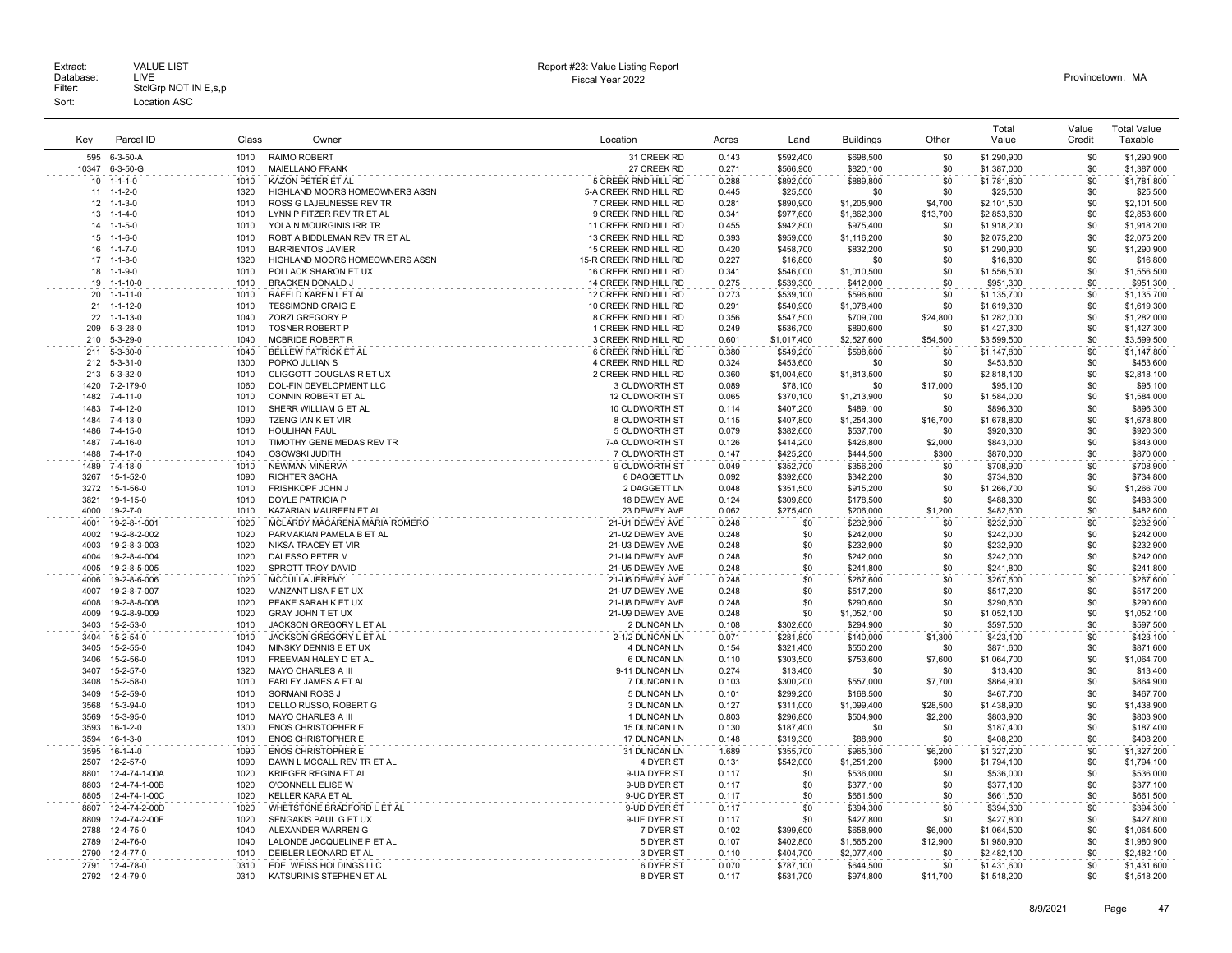| Key            | Parcel ID                       | Class        | Owner                                         | Location                               | Acres          | Land             | <b>Buildings</b>       | Other          | Total<br>Value         | Value<br>Credit | <b>Total Value</b><br>Taxable |
|----------------|---------------------------------|--------------|-----------------------------------------------|----------------------------------------|----------------|------------------|------------------------|----------------|------------------------|-----------------|-------------------------------|
| 2624           | 12-3-64-0                       | 1010         | FRIEDMAN RUSSELL ET VIR                       | 8 FISHBURN CT                          | 0.095          | \$394,800        | \$478,100              | \$2.300        | \$875,200              | \$0             | \$875,200                     |
| 2625           | 12-3-65-0                       | 1040         | <b>FLAX DONNA</b>                             | 5 FISHBURN CT                          | 0.155          | \$429,000        | \$772.500              | \$2,100        | \$1,203,600            | \$0             | \$1,203,600                   |
| 10312          | 12-3-66-1-001                   | 1020         | MATTHEW C G CAPALDO ET AL                     | 3-U1 FISHBURN CT                       | 0.228          | \$0              | \$856.200              | \$0            | \$856,200              | \$0             | \$856,200                     |
| 10314          | 12-3-66-1-002                   | 1020         | FISHBURN COURT CD                             | 3-U2 FISHBURN CT                       | 0.228          | \$0              | \$901,000              | \$0            | \$901,000              | \$0             | \$901,000                     |
| 10316          | 12-3-66-2-003                   | 1020         | FISHBURN COURT CD                             | 3-U3 FISHBURN CT                       | 0.228          | \$0              | \$923,300              | \$0            | \$923,300              | \$0             | \$923,300                     |
| 3609           | 16-2-10-0                       | 1010         | LINEN JUDY M ET AL                            | 3 FORTUNA RD                           | 0.202          | \$288,100        | \$318,400              | \$1,200        | \$607,700              | \$0             | \$607,700                     |
| 3610           | 16-2-11-0                       | 1040         | SIKORSKI STANLEY A ET UX                      | 1 FORTUNA RD                           | 0.238          | \$490,900        | \$572,000              | \$0            | \$1,062,900            | \$0             | \$1,062,900                   |
| 3611           | 16-2-12-0                       | 1010         | SUSAN LYMAN 2019 LIVING TR                    | 2 FORTUNA RD                           | 0.231          | \$490,400        | \$522,000              | \$0            | \$1,012,400            | \$0             | \$1,012,400                   |
| 3612           | 16-2-13-0                       | 1010         | PARADISE-DIGIROLAMO FAM TR                    | 4 FORTUNA RD                           | 0.186          | \$486,100        | \$281,900              | \$0            | \$768,000              | \$0             | \$768,000                     |
| 3613           | $16 - 2 - 14 - 0$               | 1010         | PAULA J SPERRY NOMINEE TR                     | 6 FORTUNA RD                           | 0.187          | \$287,300        | \$486,200              | \$0            | \$773,500              | \$0             | \$773,500                     |
| 3614           | 16-2-15-0                       | 1010         | ROBILLARD RONALD J ETAL                       | 8 FORTUNA RD                           | 0.187          | \$287,300        | \$344,200              | \$0            | \$631,500              | \$0             | \$631,500                     |
| 3615<br>538    | 16-2-16-0<br>$6 - 3 - 10 - 001$ | 1010<br>1020 | ROBIN RON ET AL<br>BONACCORSI JAMES J ET AL   | 10 FORTUNA RD<br>38-U1 FRANKLIN ST     | 0.213<br>0.064 | \$288,700<br>\$0 | \$473,300<br>\$605,000 | \$0<br>\$0     | \$762,000<br>\$605,000 | \$0<br>\$0      | \$762,000<br>\$605,000        |
| 539            | 6-3-10--002                     | 1020         | <b>BARASSI LOUIS W ET AL</b>                  | 38-U2 FRANKLIN ST                      | 0.064          | \$0              | \$513,100              | \$0            | \$513,100              | \$0             | \$513,100                     |
| 540            | $6 - 3 - 11 - 0$                | 1010         | BURNS BRIAN T ET VIR                          | <b>40 FRANKLIN ST</b>                  | 0.098          | \$555,600        | \$389,600              | \$600          | \$945,800              | \$0             | \$945,800                     |
| 9095           | 6-3-12-1-00A                    | 1020         | STERLINGTON NICHOLAS J T                      | 42-HA FRANKLIN ST                      | 0.126          | \$0              | \$717,000              | \$0            | \$717,000              | \$0             | \$717,000                     |
| 9097           | 6-3-12-2-00B                    | 1020         | DORSEY BRIAN J                                | 42-UB FRANKLIN ST                      | 0.126          | \$0              | \$617,900              | \$0            | \$617,900              | \$0             | \$617,900                     |
| 9099           | 6-3-12-3-00C                    | 1020         | ALTSCHUL NOMEE D ET UX                        | 42-UC FRANKLIN ST                      | 0.126          | \$0              | \$604,000              | \$0            | \$604,000              | \$0             | \$604,000                     |
| 542            | $6 - 3 - 13 - 0$                | 1010         | ALBERT MARK S                                 | <b>44 FRANKLIN ST</b>                  | 0.118          | \$573,400        | \$693,500              | \$0            | \$1,266,900            | \$0             | \$1,266,900                   |
| 543            | $6 - 3 - 14 - 0$                | 1010         | BROWN ALEXANDER J ET UX                       | <b>46 FRANKLIN ST</b>                  | 0.116          | \$571,800        | \$247,100              | \$3,500        | \$822,400              | \$0             | \$822,400                     |
| 544            | $6 - 3 - 15 - 0$                | 1010         | EUNSON DONALD H JR ET AL                      | 48 FRANKLIN ST                         | 0.089          | \$546,600        | \$471,700              | \$0            | \$1,018,300            | \$0             | \$1,018,300                   |
| 545            | $6 - 3 - 16 - 0$                | 1010         | CHUCK PICCIRILLO REV TR                       | 50 FRANKLIN ST                         | 0.138          | \$588,900        | \$348,600              | \$0            | \$937,500              | \$0             | \$937,500                     |
| 547            | $6 - 3 - 18 - 0$                | 1050         | <b>BIZZOTTO MARIA</b>                         | 52 FRANKLIN ST                         | 0.190          | \$526,400        | \$326,200              | \$0            | \$852,600              | \$0             | \$852,600                     |
| 548            | 6-3-18-A-001                    | 1020         | ROTENBERG JONATHAN                            | 56-U1 FRANKLIN ST                      | 0.139          | \$0              | \$648,000              | \$0            | \$648,000              | \$0             | \$648,000                     |
| 549            | 6-3-18-A-002                    | 1020         | JOE REID 2010 REV TRUST                       | 56-U2 FRANKLIN ST                      | 0.139          | \$0              | \$636,500              | \$0            | \$636,500              | \$0             | \$636,500                     |
| 550            | 6-3-18-A-003                    | 1020         | COBB PHILIP ET AL                             | 56-U3 FRANKLIN ST                      | 0.139          | \$0              | \$636,500              | \$0            | \$636,500              | \$0             | \$636,500                     |
| 551<br>552     | 6-3-18-A-004<br>6-3-18-B-001    | 1020<br>1020 | DUCHARME BRIAN SCOTT<br>TURLEY DABNEY S ET AL | 56-U4 FRANKLIN ST<br>54-U1 FRANKLIN ST | 0.139<br>0.148 | \$0<br>\$0       | \$648,000<br>\$740,300 | \$0<br>\$0     | \$648,000<br>\$740,300 | \$0<br>\$0      | \$648,000<br>\$740,300        |
| 553            | 6-3-18-B-002                    | 1020         | TARATUTA ALEX J ET VIR                        | 54-U2 FRANKLIN ST                      | 0.148          | \$0              | \$711,500              | \$0            | \$711,500              | \$0             | \$711,500                     |
| 554            | 6-3-18-B-003                    | 1020         | <b>CLIFFORD STEWART B</b>                     | 54-U3 FRANKLIN ST                      | 0.148          | \$0              | \$711,500              | \$0            | \$711,500              | \$0             | \$711,500                     |
| 555            | 6-3-18-B-004                    | 1020         | RICHARD E RAMSAY REV TR ET AL                 | 54-U4 FRANKLIN ST                      | 0.148          | \$0              | \$789,600              | \$0            | \$789,600              | \$0             | \$789,600                     |
| 556            | $6 - 3 - 19 - 0$                | 1010         | <b>LARSON FRANK E</b>                         | 56-A FRANKLIN ST                       | 0.099          | \$556,600        | \$177,100              | \$3,000        | \$736,700              | \$0             | \$736,700                     |
| 557            | $6 - 3 - 20 - 0$                | 1010         | MOSS KEVIN T ET AL                            | 58 FRANKLIN ST                         | 0.171          | \$610,700        | \$964,600              | \$13,900       | \$1,589,200            | \$0             | \$1,589,200                   |
| 558            | 6-3-21-1-001                    | 1020         | CAPPOLA JOSEPH FRANCIS III                    | 62-U1 FRANKLIN ST                      | 0.172          | \$0              | \$525,800              | \$0            | \$525,800              | \$0             | \$525,800                     |
| 559            | 6-3-21-1-002                    | 1020         | <b>LARK JEFFREY A</b>                         | 62-U2 FRANKLIN ST                      | 0.172          | \$0              | \$638,600              | \$0            | \$638,600              | \$0             | \$638,600                     |
| 560            | 6-3-21-1-003                    | 1020         | FISHER ROBERT M ET AL                         | 62-U3 FRANKLIN ST                      | 0.172          | \$0              | \$579,500              | \$0            | \$579,500              | \$0             | \$579,500                     |
| 561            | 6-3-21-2-004                    | 1020         | HARRINGTON KATHLEEN ET AL                     | 62-U4 FRANKLIN ST                      | 0.172          | \$0              | \$1,067,600            | \$0            | \$1,067,600            | \$0             | \$1,067,600                   |
| 10336          | 6-3-23-1-00A                    | 1020         | PARKOSEWICH PAUL                              | 64-UA FRANKLIN ST                      | 0.288          | \$0              | \$544.700              | \$0            | \$544.700              | \$0             | \$544,700                     |
| 10689          | 6-3-23-1-00B                    | 1020         | SICLARI STEVEN M ET VIR                       | 64-UB FRANKLIN ST                      | 0.288          | \$0              | \$579,400              | \$0            | \$579,400              | \$0             | \$579,400                     |
| 10690<br>10337 | 6-3-23-1-00C                    | 1020<br>1020 | <b>KATZ ANDREW</b><br>SIMONS D BRENTON        | 64-UC FRANKLIN ST<br>64-UD FRANKLIN ST | 0.288<br>0.288 | \$0<br>\$0       | \$824,600              | \$0<br>\$0     | \$824,600              | \$0             | \$824,600<br>\$939,900        |
| 10343          | 6-3-23-2-00D<br>6-3-23-3-00E    | 1020         | <b>CONSOLI-LUKE TR</b>                        | <b>64-UE FRANKLIN ST</b>               | 0.288          | \$0              | \$939,900<br>\$846,000 | \$0            | \$939,900<br>\$846,000 | \$0<br>\$0      | \$846,000                     |
| 10344          | 6-3-23-3-00F                    | 1020         | MOLINSKY CHRISTOPHER ET AL                    | 64-UF FRANKLIN ST                      | 0.288          | \$0              | \$956,500              | \$0            | \$956,500              | \$0             | \$956,500                     |
| 563            | $6 - 3 - 25 - 0$                | 1090         | PERRY KATHERINE M                             | 63 FRANKLIN ST                         | 0.170          | \$610,100        | \$471,300              | \$200          | \$1,081,600            | \$0             | \$1,081,600                   |
| 564            | $6 - 3 - 26 - 0$                | 1010         | THOMAS BEVERLY A ET AL                        | 63-A FRANKLIN ST                       | 0.223          | \$623,000        | \$240,600              | \$0            | \$863,600              | \$0             | \$863,600                     |
| 565            | $6 - 3 - 27 - 0$                | 1040         | <b>GOWDY JAMES L</b>                          | 61 FRANKLIN ST                         | 0.277          | \$629,400        | \$336,900              | \$0            | \$966,300              | \$0             | \$966,300                     |
| 10915          | 6-3-29-1-001                    | 1020         | D & D CONDOS                                  | 63-B-U1 FRANKLIN ST                    | 0.329          | \$0              | \$425,000              | \$0            | \$425,000              | \$0             | \$425,000                     |
| 10917          | 6-3-29-1-002                    | 1020         | D & D CONDOS                                  | 63-B-U2 FRANKLIN ST                    | 0.329          | \$0              | \$209,100              | \$0            | \$209,100              | \$0             | \$209,100                     |
| 10919          | 6-3-29-1-004                    | 1020         | D & D CONDOS                                  | 63-B-U4 FRANKLIN ST                    | 0.329          | \$0              | \$350,600              | \$0            | \$350,600              | \$0             | \$350,600                     |
| 10923          | 6-3-29-2-003                    | 1020         | D & D CONDOS                                  | 63-B-U3 FRANKLIN ST                    | 0.329          | \$0              | \$237,500              | \$0            | \$237,500              | \$0             | \$237,500                     |
| 10925          | 6-3-29-3-005                    | 1020         | D & D CONDOS                                  | 63-B-U5 FRANKLIN ST                    | 0.329          | \$0              | \$270,000              | \$0            | \$270,000              | \$0             | \$270,000                     |
| 9820<br>9822   | 6-3-30--001                     | 1020<br>1020 | <b>SMITH RALPH</b><br><b>HAMILTON DAVID J</b> | 39-U1 FRANKLIN ST                      | 0.257          | \$0<br>\$0       | \$645,300              | \$0<br>\$0     | \$645,300              | \$0             | \$645,300                     |
| 568            | 6-3-30--002                     | 3400         | 37 FRANKLIN ST REALTY TR                      | 39-U2 FRANKLIN ST<br>37 FRANKLIN ST    | 0.257          |                  | \$924,100              |                | \$924,100<br>\$725,900 | \$0<br>\$0      | \$924,100<br>\$725,900        |
| 569            | $6 - 3 - 31 - 0$<br>6-3-32--00A | 1020         | DICKERT BENJAMIN C                            | 36-UA FRANKLIN ST                      | 0.215<br>0.274 | \$537,700<br>\$0 | \$186,200<br>\$846,100 | \$2,000<br>\$0 | \$846,100              | \$0             | \$846,100                     |
| 570            | 6-3-32--00B                     | 1020         | <b>RIGOFF GLENN A</b>                         | 36-UB FRANKLIN ST                      | 0.282          | \$0              | \$792,700              | \$0            | \$792,700              | \$0             | \$792,700                     |
| 571            | 6-3-32--00C                     | 1020         | MYERS JOHN A                                  | 36-UC FRANKLIN ST                      | 0.282          | \$0              | \$849,100              | \$0            | \$849,100              | \$0             | \$849,100                     |
| 572            | 6-3-32--00D                     | 1020         | TURNER CLAUDIA R                              | 36-UD FRANKLIN ST                      | 0.282          | \$0              | \$845,100              | \$0            | \$845,100              | \$0             | \$845,100                     |
| 573            | 6-3-32--00E                     | 1020         | BERKOWITZ LEE J ET UX                         | 36-UE FRANKLIN ST                      | 0.282          | \$0              | \$839,000              | \$0            | \$839,000              | \$0             | \$839,000                     |
| 574            | 6-3-32--00F                     | 1020         | <b>KHAFAGY TAMER</b>                          | <b>36-UF FRANKLIN ST</b>               | 0.282          | \$0              | \$776.100              | \$0            | \$776,100              | \$0             | \$776.100                     |
| 575            | 6-3-32--00G                     | 1020         | RIGOFF GLENN A                                | 36-UG FRANKLIN ST                      | 0.282          | \$0              | \$806,300              | \$0            | \$806,300              | \$0             | \$806,300                     |
| 814            | 6-4-83-1-001                    | 1020         | <b>GRANT ELIZABETH K</b>                      | 4-U1 FRANKLIN ST                       | 0.168          | \$0              | \$468,300              | \$0            | \$468,300              | \$0             | \$468,300                     |
| 815            | 6-4-83-1-002                    | 1020         | <b>SMITH PATRICK</b>                          | 4-U2 FRANKLIN ST                       | 0.168          | \$0              | \$470,300              | \$0            | \$470,300              | \$0             | \$470,300                     |
| 816            | 6-4-83-1-003                    | 1020         | CASH DAVID E                                  | 4-U3 FRANKLIN ST                       | 0.168          | \$0              | \$394.400              | \$0            | \$394.400              | \$0             | \$394,400                     |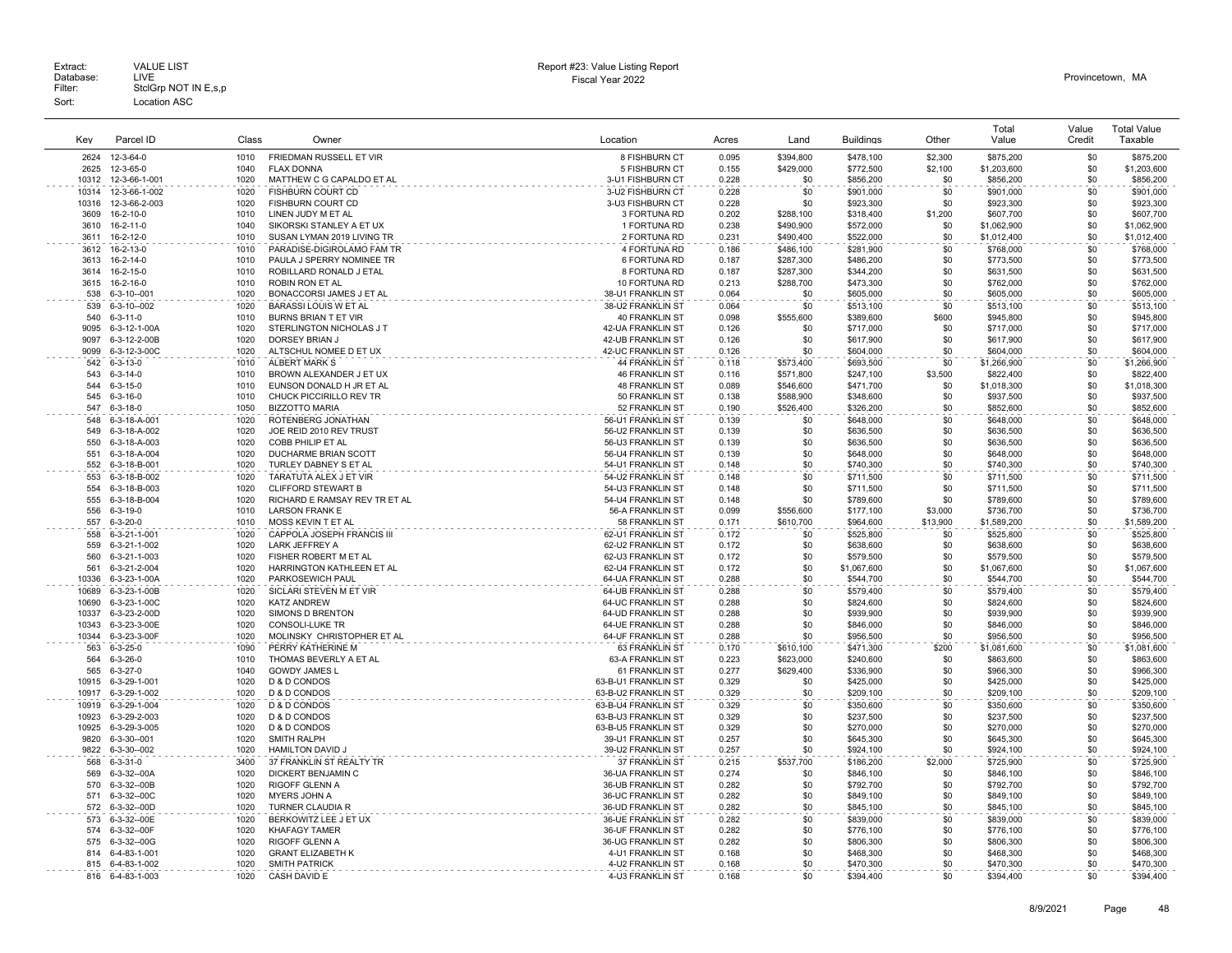|       |                    |       |                                |                          |       |           |                  |          | Total       | Value  | <b>Total Value</b> |
|-------|--------------------|-------|--------------------------------|--------------------------|-------|-----------|------------------|----------|-------------|--------|--------------------|
| Key   | Parcel ID          | Class | Owner                          | Location                 | Acres | Land      | <b>Buildings</b> | Other    | Value       | Credit | Taxable            |
|       |                    |       |                                |                          |       |           |                  |          |             |        |                    |
| 817   | 6-4-83-1-004       | 1020  | 4 FRANKLIN ST UNIT 4 REALTY TR | 4-U4 FRANKLIN ST         | 0.168 | \$0       | \$546,600        | \$0      | \$546,600   | \$0    | \$546,600          |
| 818   | 6-4-83-1-005       | 1020  | VAN GEMERT WAYNE               | 4-U5 FRANKLIN ST         | 0.168 | \$0       | \$564.700        | \$0      | \$564.700   | \$0    | \$564.700          |
| 819   | 6-4-83-2-006       | 1020  | SNELLING LINDA                 | 4-U6 FRANKLIN ST         | 0.168 | \$0       | \$731,600        | \$0      | \$731,600   | \$0    | \$731,600          |
| 8496  | 6-4-84--001        | 1020  | COLACRAY MARIANNE              | 12-U1 FRANKLIN ST        | 0.147 | \$0       | \$807,900        | \$1,200  | \$809,100   | \$0    | \$809,100          |
| 8497  | 6-4-84--002        | 1020  | HAMMOND SHANE P                | 12-U2 FRANKLIN ST        | 0.147 | \$0       | \$634,100        | \$0      | \$634,100   | \$0    | \$634,100          |
| 8498  | 6-4-84--003        | 1020  | DITRI ROBERT H ET AL           | 12-U3 FRANKLIN ST        | 0.147 | \$0       | \$501,500        | \$0      | \$501,500   | \$0    | \$501,500          |
| 9372  | 6-4-86--001        | 1020  | <b>BOLAN GARY</b>              | <b>18-U1 FRANKLIN ST</b> | 0.118 | \$0       | \$842,700        | \$0      | \$842.700   | \$0    | \$842,700          |
| 9373  | 6-4-86--002        | 1020  | PENQUE THOMAS                  | 18-U2 FRANKLIN ST        | 0.118 | \$0       | \$806,700        | \$0      | \$806,700   | \$0    | \$806,700          |
| 823   | $6 - 4 - 87 - 0$   | 1010  | <b>FLINT CHRISTOPHER</b>       | 22 FRANKLIN ST           | 0.067 | \$595,200 | \$552,800        | \$600    | \$1,148,600 | \$0    | \$1,148,600        |
| 9693  | $6 - 4 - 88 - 001$ | 1020  | CORYELL PATRICIA ET AL         | 24-U1 FRANKLIN ST        | 0.094 | \$0       | \$343,100        | \$0      | \$343,100   | \$0    | \$343,100          |
| 9695  | 6-4-88--002        | 1020  | <b>SCHAFER SCOTT</b>           | 24-U2 FRANKLIN ST        | 0.094 | \$0       | \$608,300        | \$0      | \$608,300   | \$0    | \$608,300          |
| 9696  | 6-4-88--003        | 1020  | <b>HANABURY ETHAN</b>          | 24-U3 FRANKLIN ST        | 0.094 | \$0       | \$872,000        | \$0      | \$872,000   | \$0    | \$872,000          |
| 826   | $6 - 4 - 90 - 0$   | 1040  | HOCHMAN DANIEL J               | 32 FRANKLIN ST           | 0.169 | \$653,000 | \$996,500        | \$1,700  | \$1,651,200 | \$0    | \$1,651,200        |
| 828   | $6 - 4 - 92 - 0$   | 1010  | MARK EMERSON COLLINS REV TR    | 34 FRANKLIN ST           | 0.085 | \$542,300 | \$449,300        | \$9,000  | \$1,000,600 | \$0    | \$1,000,600        |
| 829   | $6-4-93-0$         | 1010  | SALVADOR JON E ET AL           | 35 FRANKLIN ST           | 0.159 | \$603,300 | \$507,600        | \$0      | \$1,110,900 | \$0    | \$1,110,900        |
| 11373 | $6-4-93-A$         | 1060  | SALVADOR JON E ET AL           | 35-R FRANKLIN ST         | 0.348 | \$637,800 | \$176,400        | \$0      | \$814,200   | \$0    | \$814,200          |
| 830   | $6-4-94-0$         | 1050  | SALVADOR JON E                 | 35-A FRANKLIN ST         | 0.097 | \$554,600 | \$519,300        | \$0      | \$1,073,900 | \$0    | \$1,073,900        |
| 9482  | $6 - 4 - 95 - 001$ | 1020  | <b>HANNEMAN NICHOLAS</b>       | 35-BU1 FRANKLIN ST       | 0.182 | \$0       | \$680,000        | \$1,300  | \$681,300   | \$0    | \$681,300          |
| 9484  | 6-4-95--002        | 1020  | DOHERTY MARK J                 | 35-BU2 FRANKLIN ST       | 0.182 | \$0       | \$646,900        | \$1,600  | \$648,500   | \$0    | \$648,500          |
| 9486  | 6-4-95-003         | 1020  | BRIAN E LAWNER 2018 REV TR     | 35-BU3 FRANKLIN ST       | 0.182 | \$0       | \$816,700        | \$0      | \$816,700   | \$0    | \$816,700          |
| 832   | $6 - 4 - 96 - 0$   | 1090  | SPEARE EMMANUEL J              | 33 FRANKLIN ST           | 0.174 | \$612,600 | \$540,100        | \$700    | \$1,153,400 | \$0    | \$1,153,400        |
| 8513  | 6-4-97--001        | 1020  | <b>VETRICK ROBERT ET VIR</b>   | 31-U1 FRANKLIN ST        | 0.188 | \$0       | \$792,600        | \$0      | \$792,600   | \$0    | \$792,600          |
| 8514  | 6-4-97--002        | 1020  | <b>TREAT RICHARD G</b>         | 31-U2 FRANKLIN ST        | 0.188 | \$0       | \$850,100        | \$0      | \$850,100   | \$0    | \$850,100          |
| 8515  | 6-4-97--003        | 1020  | <b>HARRISON PAUL B</b>         | 31-U3 FRANKLIN ST        | 0.188 | \$0       | \$1,160,600      | \$0      | \$1,160,600 | \$0    | \$1,160,600        |
| 835   | $6 - 4 - 99 - 0$   | 1050  | MORRISON JAMES STEPHEN ET VIR  | 27 FRANKLIN ST           | 0.184 | \$565.400 | \$572.100        | \$1,700  | \$1,139,200 | \$0    | \$1,139,200        |
| 836   | $6 - 4 - 100 - 0$  | 1010  | R G C PROPERTY TRUST LLC       | <b>25 FRANKLIN ST</b>    | 0.124 | \$867,400 | \$418,000        | \$0      | \$1,285,400 | \$0    | \$1,285,400        |
| 837   | 6-4-101-1-001      | 1020  | <b>MARTIN LARRY C</b>          | 21-A U1 FRANKLIN ST      | 0.094 | \$0       | \$732,900        | \$0      | \$732,900   | \$0    | \$732,900          |
| 838   | 6-4-101-1-002      | 1020  | <b>SCOTT BALLET LLC</b>        | 21-A U2 FRANKLIN ST      | 0.094 | \$0       | \$560,500        | \$0      | \$560,500   | \$0    | \$560,500          |
| 839   | 6-4-101-2-003      | 1020  | LANCE R GOODMAN 2018 REV TR    | 21-A U3 FRANKLIN ST      | 0.094 | \$0       | \$526,900        | \$0      | \$526,900   | \$0    | \$526,900          |
| 840   | 6-4-102-0          | 1010  | PACHECO LISA ET AL             | 19 FRANKLIN ST           | 0.060 | \$584,100 | \$540,100        | \$0      | \$1,124,200 | \$0    | \$1,124,200        |
| 841   | $6 - 4 - 103 - 0$  | 1300  | GUTOWSKI ANDREW ET AL          | 15 FRANKLIN ST           | 0.193 | \$637,300 | \$0              | \$0      | \$637,300   | \$0    | \$637,300          |
| 842   | 6-4-104-0          | 1010  | GUTOWSKI ANDREW ET AL          | 11 FRANKLIN ST           | 0.171 | \$698,000 | \$967,000        | \$4,800  | \$1,669,800 | \$0    | \$1,669,800        |
| 844   | 6-4-106--001       | 1020  | LAPIERRE CHRIS W ET AL         | 3-U1 FRANKLIN ST         | 0.066 | \$0       | \$612,400        | \$0      | \$612,400   | \$0    | \$612,400          |
| 845   | 6-4-106--002       | 1020  | RICHARD C MOLLINEAUX REV TR    | 3-U2 FRANKLIN ST         | 0.066 | \$0       | \$705,700        | \$0      | \$705,700   | \$0    | \$705,700          |
| 846   | 6-4-106--003       | 1020  | KOEHL JEFFREY F                | 3-U3 FRANKLIN ST         | 0.066 | \$0       | \$814,500        | \$0      | \$814,500   | \$0    | \$814,500          |
| 11190 | 7-1-9-A            | 1010  | KIDD MICHAEL B ET AL           | 70 FRANKLIN ST           | 0.128 | \$581,400 | \$828,300        | \$0      | \$1,409,700 | \$0    | \$1,409,700        |
| 976   | $7 - 1 - 14 - 0$   | 1050  | MACARA JOEL A ET UX            | <b>72 FRANKLIN ST</b>    | 0.197 | \$619,900 | \$534,000        | \$500    | \$1,154,400 | \$0    | \$1.154.400        |
| 8382  | 7-1-15--001        | 1020  | <b>HERRING COVE LLC</b>        | 74-U1 FRANKLIN ST        | 0.129 | \$0       | \$680,800        | \$0      | \$680,800   | \$0    | \$680,800          |
| 8383  | 7-1-15--002        | 1020  | HERRING COVE LLC               | 74-U2 FRANKLIN ST        | 0.129 | \$0       | \$301,200        | \$0      | \$301,200   | \$0    | \$301,200          |
|       |                    |       |                                |                          |       |           |                  |          |             |        |                    |
| 978   | 7-1-16-0           | 1010  | <b>BUCK ROBERT H</b>           | 76 FRANKLIN ST           | 0.212 | \$621,700 | \$527,500        | \$0      | \$1,149,200 | \$0    | \$1,149,200        |
| 1024  | $7 - 1 - 52 - 0$   | 1010  | <b>BRYANT CARY</b>             | 83 FRANKLIN ST           | 0.134 | \$586,000 | \$849,500        | \$0      | \$1,435,500 | \$0    | \$1,435,500        |
| 1025  | $7 - 1 - 53 - 0$   | 1010  | CORDONNIER ANDREW ET AL        | <b>75 FRANKLIN ST</b>    | 0.205 | \$620,900 | \$1,098,800      | \$61,300 | \$1,781,000 | \$0    | \$1,781,000        |
| 11287 | 7-1-54-1-001       | 1020  | 73 FRANKLIN STREET CONDOMINIUM | 73-U1 FRANKLIN ST        | 0.183 | \$0       | \$939,900        | \$500    | \$940,400   | \$0    | \$940,400          |
| 11288 | 7-1-54-1-002       | 1020  | VALCARCEL JORGE R ET VIR       | 73-U2 FRANKLIN ST        | 0.183 | \$0       | \$803,300        | \$500    | \$803,800   | \$0    | \$803,800          |
| 11138 | 7-1-61-D           | 1300  | A R FRANKLIN LLC               | 69 FRANKLIN ST           | 0.116 | \$571,800 | \$0              | \$0      | \$571,800   | \$0    | \$571,800          |
| 11898 | 7-1-61-A-10C       | 1020  | HATCH STEVEN JAMES             | 65-UC FRANKLIN ST        | 0.230 | \$0       | \$785,000        | \$0      | \$785,000   | \$0    | \$785,000          |
| 11899 | 7-1-61-A-10D       | 1020  | JOHN H BASILE LIVING TR        | 65-UD FRANKLIN ST        | 0.230 | \$0       | \$785,000        | \$0      | \$785,000   | \$0    | \$785,000          |
| 11484 | 7-1-61-B-001       | 1020  | <b>BROMAGE ERIC</b>            | 67-UA FRANKLIN ST        | 0.119 | \$0       | \$777,600        | \$0      | \$777,600   | \$0    | \$777,600          |
| 11485 | 7-1-61-B-002       | 1020  | MISIORSKI MICHAEL P ET VIR     | 67-UB FRANKLIN ST        | 0.119 | \$0       | \$778,000        | \$0      | \$778,000   | \$0    | \$778,000          |
| 1044  | 7-1-63-1-001       | 1020  | HALLEY PAUL E ET AL            | 66-U1 FRANKLIN ST        | 0.212 | \$0       | \$400,500        | \$0      | \$400,500   | \$0    | \$400,500          |
| 1045  | 7-1-63-1-002       | 1020  | <b>VALOIS MARC D</b>           | 66-U2 FRANKLIN ST        | 0.212 | \$0       | \$295,000        | \$0      | \$295,000   | \$0    | \$295,000          |
| 1046  | 7-1-63-1-003       | 1020  | OMALLEY ROBERT A               | 66-U3 FRANKLIN ST        | 0.212 | \$0       | \$407,200        | \$0      | \$407,200   | \$0    | \$407,200          |
| 1047  | 7-1-63-2-004       | 1020  | ALMQUIST GREGG ALAN            | 66-U4 FRANKLIN ST        | 0.212 | \$0       | \$571,100        | \$0      | \$571,100   | \$0    | \$571,100          |
| 1049  | 7-1-64--001        | 1020  | JOSEPH T DEMARTINO LIV TR      | 68-U1 FRANKLIN ST        | 0.148 | \$0       | \$970,200        | \$0      | \$970,200   | \$0    | \$970,200          |
| 1050  | 7-1-64--002        | 1020  | KINNEY II JOHN J ET AL         | 68-U2 FRANKLIN ST        | 0.148 | \$0       | \$550,600        | \$0      | \$550,600   | \$0    | \$550,600          |
| 1063  | $7 - 1 - 70 - 0$   | 1320  | <b>OWNERS UNKNOWN</b>          | 73-R FRANKLIN ST         | 0.012 | \$1,400   | \$0              | \$0      | \$1,400     | \$0    | \$1,400            |
| 2131  | 12-1-17-0          | 1040  | ARNOLD & RUTH DWYER FAMILY LLC | 8 FREEMAN ST             | 0.046 | \$349,000 | \$767,000        | \$0      | \$1,116,000 | \$0    | \$1,116,000        |
| 2132  | 12-1-18-0          | 1110  | GOV WILLIAM BRADFORD REALTY TR | 10 FREEMAN ST            | 0.087 | \$560,000 | \$319,800        | \$0      | \$879,800   | \$0    | \$879,800          |
| 2313  | 12-1-137-0         | 0310  | <b>VAN DERCEK TRUST</b>        | 7 FREEMAN ST             | 0.182 | \$573,200 | \$1,563,900      | \$0      | \$2,137,100 | \$0    | \$2,137,100        |
| 2314  | 12-1-138-0         | 1110  | <b>VAN DERECK TRUST</b>        | 5 FREEMAN ST             | 0.749 | \$669.300 | \$1,050,900      | \$0      | \$1,720,200 | \$0    | \$1,720,200        |
| 2315  | 12-1-140--001      | 3430  | <b>MCCORMICK LINDA</b>         | 3-U1 FREEMAN ST          | 0.114 | \$0       | \$212,000        | \$0      | \$212,000   | \$0    | \$212,000          |
| 2316  | 12-1-140--002      | 3430  | PROVINCETOWN BUSINESS GUILD IN | 3-U2 FREEMAN ST          | 0.114 | \$0       | \$178,300        | \$0      | \$178,300   | \$0    | \$178,300          |
| 2317  | 12-1-140--003      | 3430  | <b>GLASS WILLIAM R ET AL</b>   | 3-U3 FREEMAN ST          | 0.114 | \$0       | \$190,300        | \$0      | \$190,300   | \$0    | \$190,300          |
|       | 2318 12-1-140--004 | 1020  | SLATTERY JUDY ANN              | 3-U4 FREEMAN ST          | 0.114 | .\$በ      | \$435,500        | \$0      | \$435,500   | \$0    | \$435,500          |
|       |                    |       |                                |                          |       |           |                  |          |             |        |                    |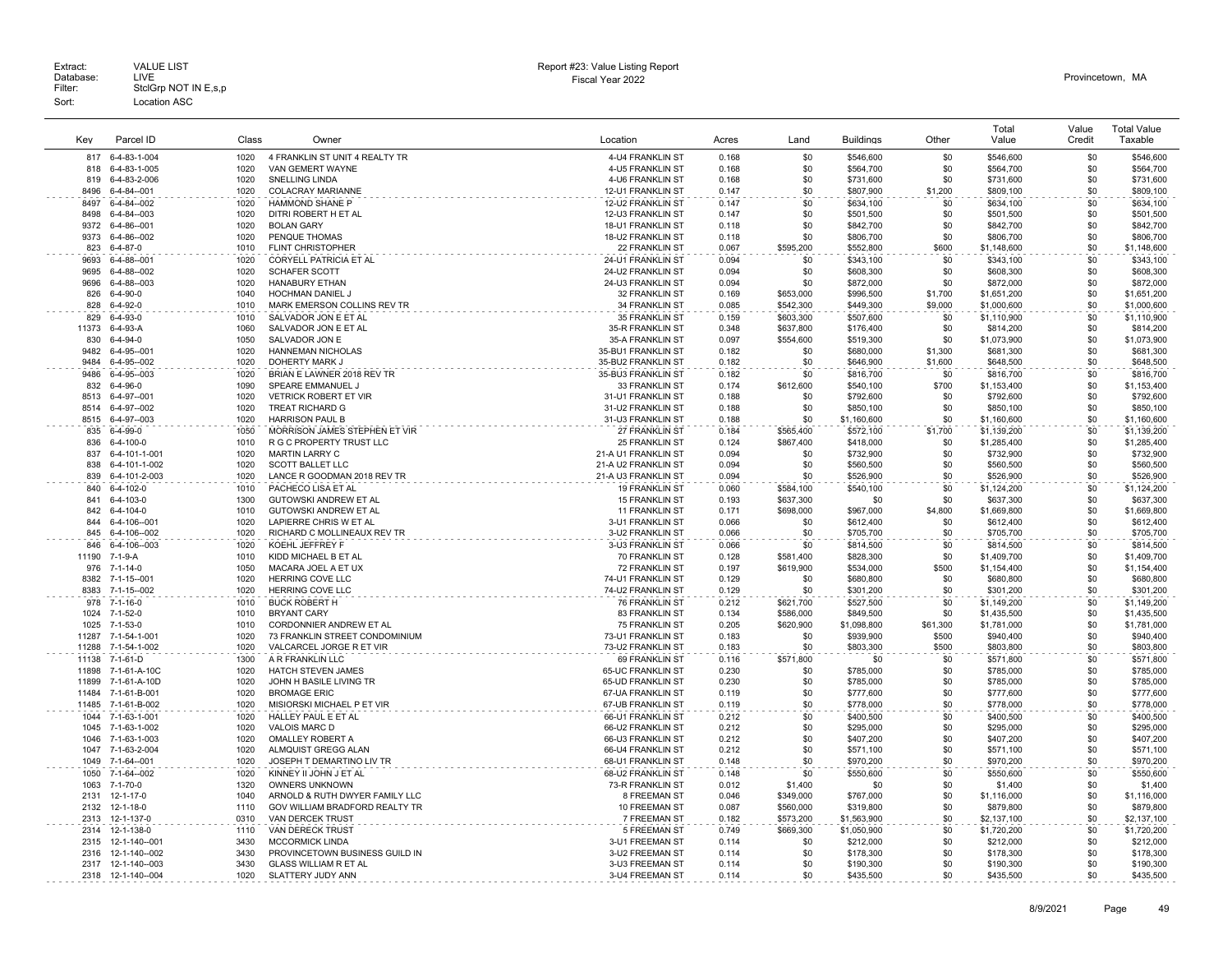| Kev           | Parcel ID                       | Class        | Owner                                            | Location                                     | Acres          | Land                   | <b>Buildings</b>       | Other          | Total<br>Value           | Value<br>Credit | <b>Total Value</b><br>Taxable |
|---------------|---------------------------------|--------------|--------------------------------------------------|----------------------------------------------|----------------|------------------------|------------------------|----------------|--------------------------|-----------------|-------------------------------|
| 2319          | 12-1-140--005                   | 1020         | O'NEILL SHAWN P                                  | 3-U5 FREEMAN ST                              | 0.114          | \$0                    | \$410,300              | \$0            | \$410,300                | \$0             | \$410,300                     |
| 2320          | 12-1-140--006                   | 1020         | <b>JANARD MARIO</b>                              | 3-U6 FREEMAN ST                              | 0.114          | \$0                    | \$468,800              | \$0            | \$468,800                | \$0             | \$468,800                     |
| 2321          | 12-1-140--007                   | 1020         | RHIDDLEHOOVER LOYD P                             | 3-U7 FREEMAN ST                              | 0.114          | \$0                    | \$401,700              | \$0            | \$401,700                | \$0             | \$401,700                     |
| 2322          | 12-1-140--008                   | 1020         | JAYNE C SHEEHAN LIVING TR ET A                   | 3-U8 FREEMAN ST                              | 0.114          | \$0                    | \$455,800              | \$0            | \$455,800                | \$0             | \$455,800                     |
| 2323          | 12-1-140--009                   | 1020         | JAYNE C SHEEHAN LIVING TR ET A                   | 3-U9 FREEMAN ST                              | 0.114          | \$0                    | \$360,500              | \$0            | \$360,500                | \$0             | \$360,500                     |
| 1203          | 7-2-51-0                        | 1010         | <b>KEYES MICHAEL ET VIR</b>                      | 2 FRITZS WY                                  | 0.134          | \$586,000              | \$241,000              | \$0            | \$827,000                | \$0             | \$827,000                     |
| 1233          | 7-2-73-0                        | 1010         | SHEEHAN JR JOHN J ET AL                          | 9 FRITZS WY                                  | 0.092          | \$549,700              | \$350,400              | \$0            | \$900,100                | \$0             | \$900,100                     |
| 1234          | 7-2-74-0                        | 1320         | SHEEHAN JR JOHN J ET AL                          | 7 FRITZS WY                                  | 0.108          | \$12,800               | \$0                    | \$0            | \$12,800                 | \$0             | \$12,800                      |
| 8591          | 7-2-75--00A                     | 1020         | <b>RUIZ ANA</b>                                  | 5-UA FRITZS WY                               | 0.165          | .\$በ                   | \$93,900               | \$0            | \$93,900                 | \$0             | \$93,900                      |
| 8592          | 7-2-75--00B                     | 1020<br>1020 | <b>BARREPSKI ERIN</b>                            | 5-UB FRITZS WY                               | 0.165          | \$0<br>\$0             | \$93,800               | \$0<br>\$0     | \$93,800                 | \$0<br>\$0      | \$93,800                      |
| 1238<br>1239  | 7-2-76-A-101<br>7-2-76-A-202    | 1020         | MCDONALD KEVIN J<br>RANKIN TIMOTHY SHANE ET VIR  | 3-U1 FRITZS WY<br>3-U2 FRITZS WY             | 0.076<br>0.076 | \$0                    | \$754,100<br>\$667,800 | \$0            | \$754,100<br>\$667,800   | \$0             | \$754,100<br>\$667,800        |
| 3809          | $19-1-5-0$                      | 1010         | DOUGLAS S TRAUB JR 2000 REV TR                   | 9 GARFIELD ST                                | 0.310          | \$1,040,900            | \$522,600              | \$0            | \$1,563,500              | \$0             | \$1,563,500                   |
| 3810          | $19 - 1 - 6 - 0$                | 1010         | <b>CASA DE PRAIA TRUST</b>                       | 7 GARFIELD ST                                | 0.284          | \$1,035,300            | \$594,000              | \$0            | \$1,629,300              | \$0             | \$1,629,300                   |
| 3811          | 19-1-7-0                        | 1010         | SCHUSTER VLADIMIR ET UX                          | 3 GARFIELD ST                                | 0.278          | \$1,034,000            | \$303,500              | \$0            | \$1,337,500              | \$0             | \$1,337,500                   |
| 3812          | 19-1-7-A                        | 1010         | DOUGLAS S TRAUB JR 2000 REV TR                   | 5 GARFIELD ST                                | 0.264          | \$1,031,000            | \$98,200               | \$0            | \$1,129,200              | \$0             | \$1,129,200                   |
| 3815          | 19-1-10-0                       | 1010         | <b>SEAWARD REALTY TRUST</b>                      | 4 GARFIELD ST                                | 0.066          | \$409,200              | \$251.100              | \$0            | \$660,300                | \$0             | \$660,300                     |
| 3816          | $19 - 1 - 11 - 0$               | 1010         | <b>DIFILIPPI DELORES</b>                         | 6 GARFIELD ST                                | 0.049          | \$388,000              | \$258,100              | \$1,700        | \$647,800                | \$0             | \$647,800                     |
| 3818          | 19-1-12-0                       | 1010         | DOUGLAS S TRAUB JR 2000 REV TR                   | 8 GARFIELD ST                                | 0.124          | \$371,800              | \$126,900              | \$0            | \$498,700                | \$0             | \$498,700                     |
| 3819          | 19-1-13-0                       | 1010         | GSDS CAPE NOMINEE REALTY TR                      | 10 GARFIELD ST                               | 0.062          | \$403,900              | \$541,300              | \$0            | \$945,200                | \$0             | \$945,200                     |
| 3820          | 19-1-14-0                       | 1110         | <b>SILVA ROBERT P</b>                            | 14 GARFIELD ST                               | 0.248          | \$643,900              | \$448,900              | \$0            | \$1,092,800              | \$0             | \$1,092,800                   |
| 1660          | $8-2-30-0$                      | 1300         | KATHLEEN C MEADS FAM TR                          | 1 GEORGES PATH                               | 0.157          | \$430,000              | \$0                    | \$0            | \$430,000                | \$0             | \$430,000                     |
| 1661          | $8 - 2 - 31 - 0$                | 1300         | KATHLEEN C MEADS FAM TR                          | 3 GEORGES PATH                               | 0.147          | \$425,200              | \$0                    | \$0            | \$425,200                | \$0             | \$425,200                     |
| 11503         | 8-2-32--00A                     | 1020         | STESLICKI JEREMY SHANE                           | 5-UA GEORGES PATH                            | 0.223          | \$0                    | \$770.200              | \$0            | \$770,200                | \$0             | \$770,200                     |
| 11504         | 8-2-32--00B                     | 1020         | DUNYAK JAMES P ET UX                             | 5-UB GEORGES PATH                            | 0.223          | \$0                    | \$767,400              | \$0            | \$767,400                | \$0             | \$767,400                     |
| 1663          | 8-2-33-0                        | 1010<br>1040 | BUCHANAN LORNE ET UX                             | 7 GEORGES PATH                               | 0.210          | \$443.900              | \$436,300              | \$0            | \$880,200                | \$0             | \$880,200                     |
| 1664<br>10318 | $8 - 2 - 34 - 0$<br>8-2-35--00A | 1020         | MILLER CATHERINE L<br>BRADY JR JOHN J            | 9 GEORGES PATH<br>11-UA GEORGES PATH         | 0.140<br>0.145 | \$421,700<br>\$0       | \$815,400<br>\$820,000 | \$0<br>\$0     | \$1,237,100<br>\$820,000 | \$0<br>\$0      | \$1,237,100<br>\$820,000      |
| 10319         | 8-2-35--00B                     | 1020         | CALDERONE DAVID E                                | 11-UB GEORGES PATH                           | 0.145          | \$0                    | \$818,100              | \$0            | \$818,100                | \$0             | \$818,100                     |
| 9549          | 8-2-36--00A                     | 1020         | <b>REGAN JAMES R</b>                             | 10-UA GEORGES PATH                           | 0.174          | \$0                    | \$747,200              | \$0            | \$747,200                | \$0             | \$747,200                     |
| 9550          | 8-2-36--00B                     | 1020         | DAVID W GRIFFITHS REALTY TR                      | 10-UB GEORGES PATH                           | 0.174          | \$0                    | \$716,900              | \$0            | \$716,900                | \$0             | \$716,900                     |
| 8866          | 8-2-37--00A                     | 1020         | PACITTI GUY P                                    | 6-UA GEORGES PATH                            | 0.145          | \$0                    | \$616,600              | \$0            | \$616,600                | \$0             | \$616,600                     |
| 8867          | 8-2-37--00B                     | 1020         | MAUREEN HURST IRREVOCABLE TR                     | 6-UB GEORGES PATH                            | 0.145          | \$0                    | \$577,400              | \$0            | \$577,400                | \$0             | \$577,400                     |
| 1669          | 8-2-38--00A                     | 1020         | TUCKER DIANE M                                   | 4-UA GEORGES PATH                            | 0.148          | \$0                    | \$636,900              | \$0            | \$636,900                | \$0             | \$636,900                     |
| 1670          | 8-2-38--00B                     | 1020         | SPURGAS EDWIN R JR ET AL                         | 4-UB GEORGES PATH                            | 0.148          | \$0                    | \$636,700              | \$0            | \$636,700                | \$0             | \$636,700                     |
| 1672          | 8-2-39--00A                     | 1020         | PHILLIPS FRANCIS H ET AL                         | 2-UA GEORGES PATH                            | 0.186          | \$0                    | \$761,900              | \$0            | \$761,900                | \$0             | \$761,900                     |
| 1673          | 8-2-39--00B                     | 1020         | LALLY THOMAS L ET AL                             | 2-UB GEORGES PATH                            | 0.186          | \$0                    | \$694,900              | \$0            | \$694,900                | \$0             | \$694,900                     |
| 1954          | 11-3-52-0                       | 1010         | VASTIAU JOHAN                                    | 6 GOSNOLD ST                                 | 0.173          | \$568,200              | \$1,946,600            | \$48,600       | \$2,563,400              | \$0             | \$2,563,400                   |
| 1994          | $11-3-77-0$<br>15-1-77-A        | 1010<br>1320 | <b>GOSNOLD STREET LLC</b>                        | 7 GOSNOLD ST                                 | 0.089          | \$390,400              | \$1,021,000            | \$0            | \$1,411,400              | \$0             | \$1,411,400                   |
| 3294          |                                 | 1010         | MARSH ALBERT H ET UX                             | 10 HANCOCK ST                                | 0.017          | \$1,400                | \$0                    | \$0            | \$1,400                  | \$0             | \$1,400                       |
| 3295<br>3367  | 15-1-77-B<br>15-2-25-0          | 1010         | <b>WEISSMAN KENNETH</b><br>HAMER JUDAH ET AL     | 8 HANCOCK ST<br>34 HANCOCK ST                | 0.032<br>0.102 | \$328,100<br>\$399,600 | \$132,100<br>\$797,600 | \$0<br>\$1,100 | \$460,200<br>\$1,198,300 | \$0<br>\$0      | \$460,200<br>\$1,198,300      |
| 3369          | 15-2-27-0                       | 1010         | <b>FARQUHARSON DAVID</b>                         | 33 HANCOCK ST                                | 0.180          | \$440,100              | \$1,035,600            | \$1,000        | \$1,476,700              | \$0             | \$1,476,700                   |
| 3853          | 19-1-30-0                       | 1010         | POWELL MICHAEL K ET UX                           | 1 HARBOUR DR                                 | 0.427          | \$550,700              | \$1,802,700            | \$36,800       | \$2,390,200              | \$0             | \$2,390,200                   |
| 8722          | 19-1-30-C                       | 1010         | NEYLON FRANCIS X ET UX                           | 2 HARBOUR DR                                 | 0.440          | \$551,000              | \$1,972,000            | \$0            | \$2,523,000              | \$0             | \$2,523,000                   |
| 8728          | 19-1-30-D                       | 1010         | <b>VENUTI MICHAEL ET UX</b>                      | 6 HARBOUR DR                                 | 1.064          | \$1,827,800            | \$3,822,100            | \$40,500       | \$5,690,400              | \$0             | \$5,690,400                   |
| 8727          | 19-1-30-E                       | 1010         | AMANDA BURDEN LLC                                | 8 HARBOUR DR                                 | 0.957          | \$1,823,100            | \$3,688,600            | \$35,100       | \$5,546,800              | \$0             | \$5,546,800                   |
| 8726          | 19-1-30-F                       | 1010         | BRUMMETTE RANDALL W ET UX                        | 10 HARBOUR DR                                | 0.857          | \$1,636,500            | \$3,262,900            | \$0            | \$4,899,400              | \$0             | \$4,899,400                   |
| 8725          | 19-1-30-G                       | 1010         | <b>FIELD MICHAEL</b>                             | 7 HARBOUR DR                                 | 0.902          | \$1,820,600            | \$3,174,000            | \$0            | \$4,994,600              | \$0             | \$4,994,600                   |
| 8724          | 19-1-30-H                       | 1010         | SANDLER-DAVIDSON LIV TR                          | 5 HARBOUR DR                                 | 1.082          | \$1,828,500            | \$3,097,200            | \$37,600       | \$4,963,300              | \$0             | \$4,963,300                   |
| 8723          | 19-1-30-                        | 1010         | LYNN A KAPPELMAN TR ET AL                        | 3 HARBOUR DR                                 | 0.566          | \$554,200              | \$1,363,500            | \$35,400       | \$1,953,100              | \$0             | \$1,953,100                   |
| 2596          | 12-3-40--00A                    | 1020         | <b>HOBGOOD LAURA S</b>                           | 23-UA HARRY KEMP WAY                         | 0.170          | \$0                    | \$333,000              | \$0            | \$333,000                | \$0             | \$333,000                     |
| 2597          | 12-3-40--00B                    | 1020         | <b>EENURU REALTY TR</b>                          | 23-UB HARRY KEMP WAY                         | 0.170          | \$0                    | \$321.700              | \$0            | \$321,700                | \$0             | \$321,700                     |
| 2598<br>2599  | 12-3-40--00C<br>12-3-40--00D    | 1020<br>1020 | MELENDEZ RONALD D ET AL<br><b>SENK WILLIAM W</b> | 23-UC HARRY KEMP WAY<br>23-UD HARRY KEMP WAY | 0.170<br>0.170 | \$0<br>\$0             | \$330,300<br>\$297,300 | \$0<br>\$0     | \$330,300<br>\$297,300   | \$0<br>\$0      | \$330,300<br>\$297,300        |
| 2600          | 12-3-40--00E                    | 1020         | LOMBARD JAMES M                                  | 23-UE HARRY KEMP WAY                         | 0.170          | \$0                    | \$291,000              | \$0            | \$291,000                | \$0             | \$291,000                     |
| 2564          | 12-3-31-B                       | 3210         | 21 CONWELL REALTY TR                             | 12 HARRY KEMP WY                             | 0.154          | \$440,800              | \$231.100              | \$0            | \$671,900                | \$0             | \$671,900                     |
| 2562          | 12-3-31-A-001                   | 3430         | 21 CONWELL REALTY TR                             | 2-U1 HARRY KEMP WY                           | 0.177          | \$0                    | \$603,900              | \$0            | \$603,900                | \$0             | \$603,900                     |
| 2563          | 12-3-31-A-002                   | 3430         | CAPE COD 5 CENTS SAVINGS BANK                    | 2-U2 HARRY KEMP WY                           | 0.177          | \$0                    | \$598,600              | \$0            | \$598,600                | \$0             | \$598,600                     |
| 10192         | 12-3-33-A-101                   | 1020         | ONOFRIO MICHAEL A                                | 16-U1 HARRY KEMP WY                          | 0.450          | \$0                    | \$607,300              | \$0            | \$607,300                | \$0             | \$607,300                     |
| 10194         | 12-3-33-A-202                   | 1020         | TARTUFO MICHELLE L ET AL                         | 16-U2 HARRY KEMP WY                          | 0.450          | \$0                    | \$583.400              | \$0            | \$583,400                | \$0             | \$583.400                     |
| 10196         | 12-3-33-A-303                   | 1020         | ERICKSON ROBERT P ET VIR                         | 16-U3 HARRY KEMP WY                          | 0.450          | \$0                    | \$595,000              | \$0            | \$595,000                | \$0             | \$595,000                     |
| 10198         | 12-3-33-A-404                   | 1020         | <b>FOLINO MARK L</b>                             | 16-U4 HARRY KEMP WY                          | 0.450          | \$0                    | \$575,800              | \$0            | \$575,800                | \$0             | \$575,800                     |
| 10200         | 12-3-33-A-505                   | 1020         | SANDBICHLER JOACHIM ET AL                        | 16-U5 HARRY KEMP WY                          | 0.450          | \$0                    | \$578,600              | \$0            | \$578,600                | \$0             | \$578,600                     |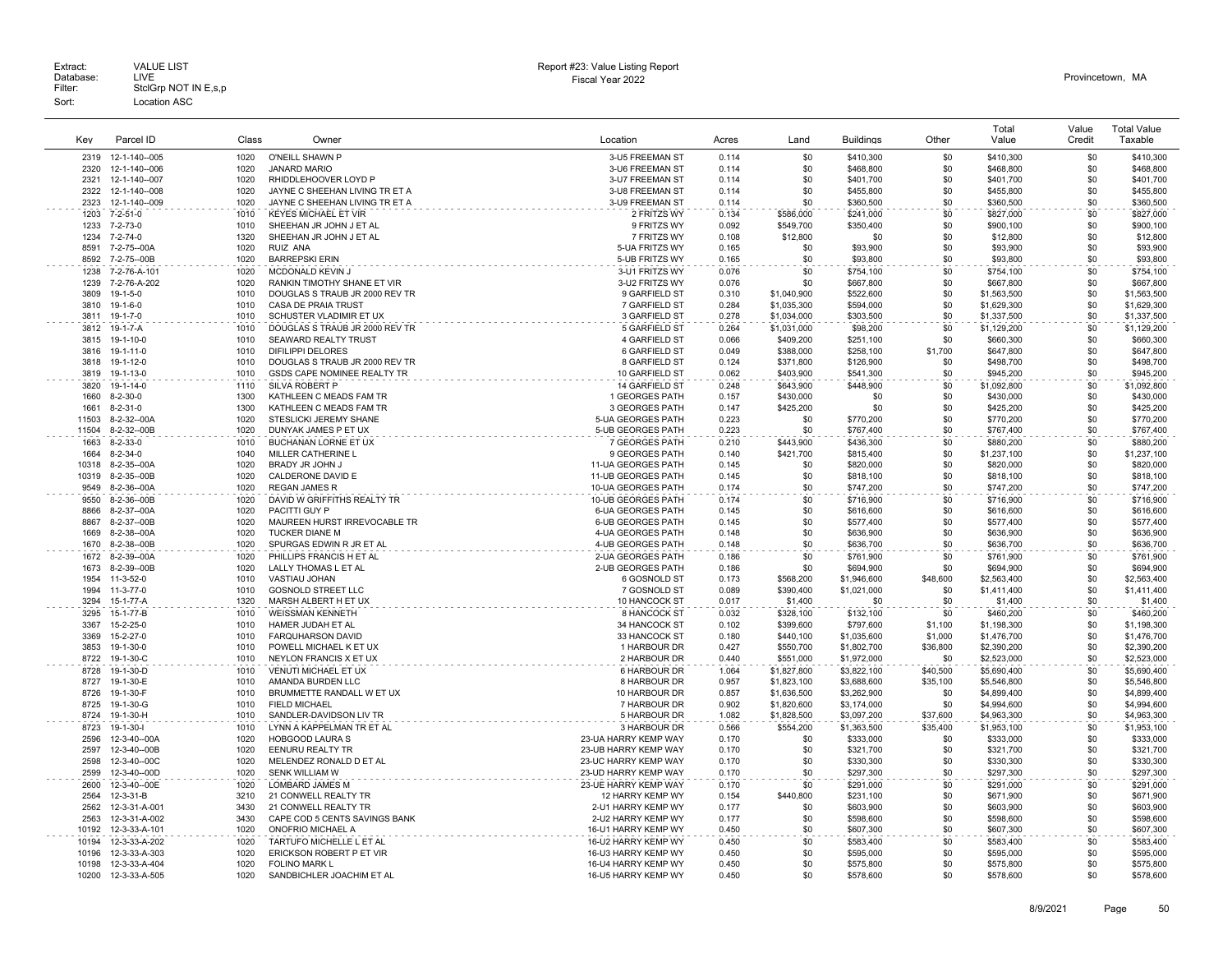|              |                                |       |                                                    |                                            |                |           |                        |            | Total       | Value  | <b>Total Value</b>     |
|--------------|--------------------------------|-------|----------------------------------------------------|--------------------------------------------|----------------|-----------|------------------------|------------|-------------|--------|------------------------|
| Kev          | Parcel ID                      | Class | Owner                                              | Location                                   | Acres          | Land      | <b>Buildings</b>       | Other      | Value       | Credit | Taxable                |
|              |                                |       |                                                    |                                            |                |           |                        |            |             |        |                        |
| 10202        | 12-3-33-A-606                  | 1020  | <b>GESTAL THOMAS A ET AL</b>                       | 16-U6 HARRY KEMP WY                        | 0.450          | \$0       | \$615,300              | \$0        | \$615,300   | \$0    | \$615,300              |
| 10204        | 12-3-33-A-707                  | 1020  | <b>CONANT TARA P</b>                               | 16-U7 HARRY KEMP WY                        | 0.450          | \$0       | \$162,400              | \$0        | \$162,400   | \$0    | \$162,400              |
| 10206        | 12-3-33-A-708                  | 1020  | SANDMARK MANAGEMENT LLC                            | 16-U8 HARRY KEMP WY                        | 0.450          | \$0       | \$432,500              | \$0        | \$432,500   | \$0    | \$432,500              |
| 10208        | 12-3-33-A-709                  | 1020  | <b>ROSSI DANIEL</b>                                | 16-U9 HARRY KEMP WY                        | 0.450          | \$0       | \$158,700              | \$0        | \$158,700   | \$0    | \$158,700              |
| 2595         | 12-3-39-0                      | 3160  | BURHOE SHANE R ET UX                               | 30 HARRY KEMP WY                           | 0.244          | \$270,300 | \$339,200              | \$1,200    | \$610,700   | \$0    | \$610,700              |
| 2640         | 12-3-78-0                      | 1040  | <b>DUARTE RAMAO</b>                                | 5 HARRY KEMP WY                            | 0.146          | \$424,700 | \$556,400              | \$0        | \$981,100   | \$0    | \$981,100              |
| 2641         | 12-3-79-0                      | 1090  | <b>KRUEGER KATHLEEN</b>                            | 1 HARRY KEMP WY                            | 0.081          | \$384,200 | \$425,000              | \$0        | \$809,200   | \$0    | \$809,200              |
| 9431         | 13-1-25-K                      | 1300  | <b>LAGANA STEPHEN</b>                              | 46-A HARRY KEMP WY                         | 0.122          | \$288.300 | \$0                    | \$0        | \$288,300   | \$0    | \$288,300              |
| 2980         | 13-1-25-A-101                  | 1020  | SUGDEN JR BRIAN K                                  | 50-A U1 HARRY KEMP WY                      | 0.536          | \$0       | \$739,500              | \$0        | \$739,500   | \$0    | \$739,500              |
| 2981         | 13-1-25-A-102                  | 1020  | WRIGHT ROBIN ET UX                                 | 50-A U2 HARRY KEMP WY                      | 0.536          | \$0       | \$696,000              | \$0        | \$696,000   | \$0    | \$696,000              |
| 2982         | 13-1-25-A-203                  | 1020  | MARONSKI LISA M                                    | 50-B U3 HARRY KEMP WY                      | 0.536          | \$0       | \$697,800              | \$0        | \$697,800   | \$0    | \$697,800              |
| 2983         | 13-1-25-A-204                  | 1020  | <b>VECCHIONE NEIL J ET VIR</b>                     | 50-B U4 HARRY KEMP WY                      | 0.536          | \$0       | \$604,600              | \$0        | \$604,600   | \$0    | \$604,600              |
| 2984         | 13-1-25-A-305                  | 1020  | DOWNEY BRIAN P ET AL                               | 52-A U5 HARRY KEMP WY                      | 0.536          | \$0       | \$709,800              | \$0        | \$709,800   | \$0    | \$709,800              |
| 2985         | 13-1-25-A-306                  | 1020  | <b>ESPER JOY</b>                                   | 52-A U6 HARRY KEMP WY                      | 0.536          | \$0       | \$583,000              | \$0        | \$583,000   | \$0    | \$583,000              |
| 2986         | 13-1-25-A-407                  | 1020  | HASELTINE BRIAN ET AL                              | 52-B U7 HARRY KEMP WY                      | 0.536          | \$0       | \$693,800              | \$0        | \$693,800   | \$0    | \$693,800              |
| 2987         | 13-1-25-A-408                  | 1020  | <b>RUPALL JOSH</b>                                 | 52-B U8 HARRY KEMP WY                      | 0.536          | \$0       | \$719,600              | \$0        | \$719,600   | \$0    | \$719,600              |
| 2991         | 13-1-25-D-101                  | 1020  | NICHOLS CHARLES C ET UX                            | 54-U1 HARRY KEMP WY                        | 0.687          | \$0       | \$800.100              | \$0        | \$800,100   | \$0    | \$800,100              |
| 2992         | 13-1-25-D-202                  | 1020  | POLAND MATTHEW K ET AL                             | 54-U2 HARRY KEMP WY                        | 0.687          | \$0       | \$893,500              | \$0        | \$893,500   | \$0    | \$893,500              |
|              |                                | 1020  |                                                    |                                            |                | \$0       |                        |            | \$893,500   | \$0    |                        |
| 2993<br>2995 | 13-1-25-D-303<br>13-1-25-E-104 | 1020  | ELENORE J ALICKMAN LIV TR<br>MILLER STEVEN K ET AL | 54-U3 HARRY KEMP WY<br>56-U4 HARRY KEMP WY | 0.687<br>0.353 | \$0       | \$893,500<br>\$827,000 | \$0<br>\$0 | \$827,000   | \$0    | \$893,500<br>\$827,000 |
|              |                                |       |                                                    |                                            |                |           |                        |            |             |        |                        |
| 2996         | 13-1-25-E-205                  | 1020  | STEVEN M MOSKOWITZ LIV TR                          | 56-U5 HARRY KEMP WY                        | 0.353          | \$0       | \$893,500              | \$0        | \$893,500   | \$0    | \$893,500              |
| 2997         | 13-1-25-E-306                  | 1020  | TAFT DEBORAH G ET UX                               | 56-U6 HARRY KEMP WY                        | 0.353          | \$0       | \$893,500              | \$0        | \$893,500   | \$0    | \$893,500              |
| 2999         | 13-1-25-H-101                  | 1020  | ARSENAULT RICHARD R ET AL                          | 48-U1 HARRY KEMP WY                        | 0.234          | \$0       | \$746,500              | \$0        | \$746,500   | \$0    | \$746,500              |
| 3000         | 13-1-25-H-102                  | 1020  | KEVIN P DOLPHYN REV TR                             | 48-U2 HARRY KEMP WY                        | 0.234          | \$0       | \$656,200              | \$0        | \$656,200   | \$0    | \$656,200              |
| 3001         | 13-1-25-H-203                  | 1020  | MARINO JOSEPH R ET AL                              | 48-U3 HARRY KEMP WY                        | 0.234          | \$0       | \$712,800              | \$0        | \$712,800   | \$0    | \$712,800              |
| 3002         | 13-1-25-H-204                  | 1020  | <b>CARON MARTIN LEO</b>                            | 48-U4 HARRY KEMP WY                        | 0.234          | \$0       | \$609,300              | \$0        | \$609,300   | \$0    | \$609,300              |
| 3065         | 13-2-32-0                      | 1010  | <b>DAPHNIS DEMETRIOS</b>                           | 67 HARRY KEMP WY                           | 0.953          | \$327,200 | \$153,300              | \$5,400    | \$485,900   | \$0    | \$485,900              |
| 3072         | 13-2-33-C                      | 1010  | <b>ENGSTROM ERIC LEE ET AL</b>                     | 55 HARRY KEMP WY                           | 0.156          | \$386.500 | \$1,558,800            | \$0        | \$1,945,300 | \$0    | \$1,945,300            |
| 3073         | 13-2-33-D                      | 1010  | TERZIOGLU ATILLA ET UX                             | 57 HARRY KEMP WY                           | 0.149          | \$364,400 | \$1,200,500            | \$0        | \$1,564,900 | \$0    | \$1,564,900            |
| 3074         | 13-2-33-E                      | 1010  | KOCH GLENN D ET VIR                                | 59 HARRY KEMP WY                           | 0.422          | \$400,600 | \$1,492,400            | \$1,400    | \$1,894,400 | \$0    | \$1,894,400            |
| 3075         | 13-2-33-F                      | 1010  | <b>WYATT DANIEL L</b>                              | 61 HARRY KEMP WY                           | 0.432          | \$341,000 | \$668,800              | \$0        | \$1,009,800 | \$0    | \$1,009,800            |
| 9425         | $13 - 2 - 33 - J$              | 1010  | <b>FATO SAVERIO M</b>                              | 53 HARRY KEMP WY                           | 0.152          | \$384.800 | \$1,244.500            | \$0        | \$1,629,300 | \$0    | \$1,629,300            |
| 8825         | 13-2-33-A-001                  | 1020  | WOODS JAMES E ET VIR                               | 51-RU1 HARRY KEMP WY                       | 0.214          | \$0       | \$817,300              | \$0        | \$817,300   | \$0    | \$817,300              |
| 8827         | 13-2-33-A-002                  | 1020  | KHOO HSIEN M ET AL                                 | 51-RU2 HARRY KEMP WY                       | 0.214          | \$0       | \$842,500              | \$0        | \$842,500   | \$0    | \$842,500              |
| 3069         | 13-2-33-B-001                  | 1020  | BARRETT KATHLEEN ET UX                             | 51-U1 HARRY KEMP WY                        | 0.186          | \$0       | \$786,300              | \$0        | \$786,300   | \$0    | \$786,300              |
| 3070         | 13-2-33-B-002                  | 1020  | VALERIO LAWRENCE V ET AL                           | 51-U2 HARRY KEMP WY                        | 0.186          | -\$0      | \$834,600              | \$0        | \$834,600   | \$0    | \$834,600              |
| 3090         | $13 - 2 - 45 - 0$              | 1110  | LOWER CAPE COD COMM DEV CORP                       | 58 HARRY KEMP WY                           | 0.230          | \$283,200 | \$243,600              | \$0        | \$526,800   | \$0    | \$526,800              |
| 3119         | $13 - 4 - 1 - 0$               | 0310  | ANDREWS CHERYL L DMD                               | 86 HARRY KEMP WY                           | 0.495          | \$322,300 | \$551,900              | \$0        | \$874,200   | \$0    | \$874,200              |
| 3120         | $13 - 4 - 2 - 0$               | 0310  | 94 HARRY KEMP WAY R T                              | 94 HARRY KEMP WY                           | 1.123          | \$328,500 | \$502,700              | \$800      | \$832,000   | \$0    | \$832,000              |
| 3121         | $13 - 4 - 2 - B$               | 0310  | C J S REALTY TR                                    | 90 HARRY KEMP WY                           | 0.441          | \$321,500 | \$452,200              | \$0        | \$773,700   | \$0    | \$773,700              |
| 1674         | $8 - 4 - 1 - 0$                | 1010  | DELANEY-SMITH JARED                                | 2 HEATHERS WAY                             | 0.134          | \$502,300 | \$876,600              | \$0        | \$1,378,900 | \$0    | \$1,378,900            |
| 4104         | $8 - 4 - 3 - 0$                | 1010  | DONFRO RONALD ET AL                                | 4 HEATHERS WAY                             | 0.143          | \$507,800 | \$641,000              | \$0        | \$1,148,800 | \$0    | \$1,148,800            |
| 4105         | $8 - 4 - 4 - 0$                | 1010  | <b>WHALEY MICHAEL J</b>                            | 6 HEATHERS WAY                             | 0.153          | \$513,700 | \$672,100              | \$0        | \$1,185,800 | \$0    | \$1,185,800            |
| 4106         | $8 - 4 - 5 - 0$                | 1010  | REED II JOHN W ET AL                               | 8 HEATHERS WAY                             | 0.193          | \$531,000 | \$1,023,300            | \$0        | \$1,554,300 | \$0    | \$1,554,300            |
| 4107         | $8-4-6-0$                      | 1010  | HALLIDAY KENNETH C ET AL                           | 5 HEATHERS WAY                             | 0.172          | \$524,000 | \$882,600              | \$0        | \$1,406,600 | \$0    | \$1,406,600            |
|              |                                | 1010  |                                                    |                                            |                | \$510,200 |                        |            |             | \$0    |                        |
| 4108         | $8 - 4 - 7 - 0$                |       | ROBERT A SHEEHAN REV LIVING TR                     | 3 HEATHERS WAY                             | 0.147          |           | \$864,300              | \$1,100    | \$1,375,600 |        | \$1,375,600            |
| 4109         | $8 - 4 - 8 - 0$                | 1010  | DA FONTOURA ALEX A                                 | 1 HEATHERS WAY                             | 0.144          | \$508,400 | \$822,700              | \$0        | \$1,331,100 | \$0    | \$1,331,100            |
| 11523        | $8-4-8-A$                      | 1320  | <b>ROGERS WILLIAM N II</b>                         | 1-A HEATHERS WAY                           | 0.047          | \$4,800   | \$0                    | \$0        | \$4,800     | \$0    | \$4,800                |
| 2935         | 13-1-6-1-002                   | 1020  | YAGEL SCOTT M ET AL                                | 2-U2 HENSCHE LN                            | 1.721          | \$0       | \$622,800              | \$0        | \$622,800   | \$0    | \$622,800              |
| 2936         | 13-1-6-1-004                   | 1020  | BERMAN HOWARD A ET AL                              | 4-U4 HENSCHE LN                            | 1.721          | \$0       | \$677,400              | \$0        | \$677,400   | \$0    | \$677,400              |
| 2937         | 13-1-6-2-06A                   | 1022  | SAWYER ANDREA M                                    | 6-A U6A HENSCHE LN                         | 1.721          | \$0       | \$171,000              | \$0        | \$171,000   | \$0    | \$171,000              |
| 2938         | 13-1-6-2-06B                   | 1022  | <b>ROTH MARIAN</b>                                 | 6-B U6B HENSCHE LN                         | 1.721          | \$0       | \$164,600              | \$0        | \$164,600   | \$0    | \$164,600              |
| 2939         | 13-1-6-3-008                   | 1020  | <b>IVES JUSTINE A ET VIR</b>                       | 8-U8 HENSCHE LN                            | 1.721          | \$0       | \$183,300              | \$0        | \$183,300   | \$0    | \$183,300              |
| 2940         | 13-1-6-3-010                   | 1020  | POWER PATRICIA                                     | 10-U10 HENSCHE LN                          | 1.721          | \$0       | \$174,100              | \$0        | \$174,100   | \$0    | \$174,100              |
| 2941         | 13-1-6-4-012                   | 1020  | KAMINSKI RICHARD ET AL                             | 12-U12 HENSCHE LN                          | 1.721          | \$0       | \$455,800              | \$0        | \$455,800   | \$0    | \$455,800              |
| 2942         | 13-1-6-4-014                   | 1020  | CHOQUETTE RONALD M ET VIR                          | 14-U14 HENSCHE LN                          | 1.721          | \$0       | \$449,400              | \$0        | \$449,400   | \$0    | \$449,400              |
| 2943         | 13-1-6-5-016                   | 1020  | O'CONNOR MAUREEN                                   | 16-U16 HENSCHE LN                          | 1.721          | \$0       | \$529,600              | \$0        | \$529,600   | \$0    | \$529,600              |
| 2944         | 13-1-6-5-018                   | 1020  | <b>GILLIES PAIGE ET AL</b>                         | 18-U18 HENSCHE LN                          | 1.721          | \$0       | \$529,800              | \$0        | \$529,800   | \$0    | \$529,800              |
| 2945         | 13-1-6-6-020                   | 1020  | SENDAO CARLOS ET UX                                | 20-U20 HENSCHE LN                          | 1.721          | \$0       | \$192,400              | \$0        | \$192,400   | \$0    | \$192,400              |
| 2946         | 13-1-6-6-022                   | 1020  | <b>SZEKER DONNA J</b>                              | 22-U22 HENSCHE LN                          | 1.721          | \$0       | \$176,700              | \$0        | \$176,700   | \$0    | \$176,700              |
| 2947         | 13-1-6-7-24A                   | 1022  | NATALE PASQUALE                                    | 24-U24A HENSCHE LN                         | 1.721          | \$0       | \$162,000              | \$0        | \$162,000   | \$0    | \$162,000              |
| 2948         | 13-1-6-7-24B                   | 1022  | <b>COHEN BARBARA</b>                               | 24-U24B HENSCHE LN                         | 1.721          | \$0       | \$164,800              | \$0        | \$164,800   | \$0    | \$164,800              |
| 2949         | 13-1-6-8-019                   | 1020  | THOMPSON DAVID A                                   | 19-U19 HENSCHE LN                          | 1.721          | \$0       | \$160,800              | \$0        | \$160,800   | \$0    | \$160,800              |
| 2950         | 13-1-6-8-021                   | 1020  | <b>GAYLORD DENISE L</b>                            | 21-U21 HENSCHE LN                          | 1.721          | \$0       | \$135,500              | \$0        | \$135,500   | \$0    | \$135,500              |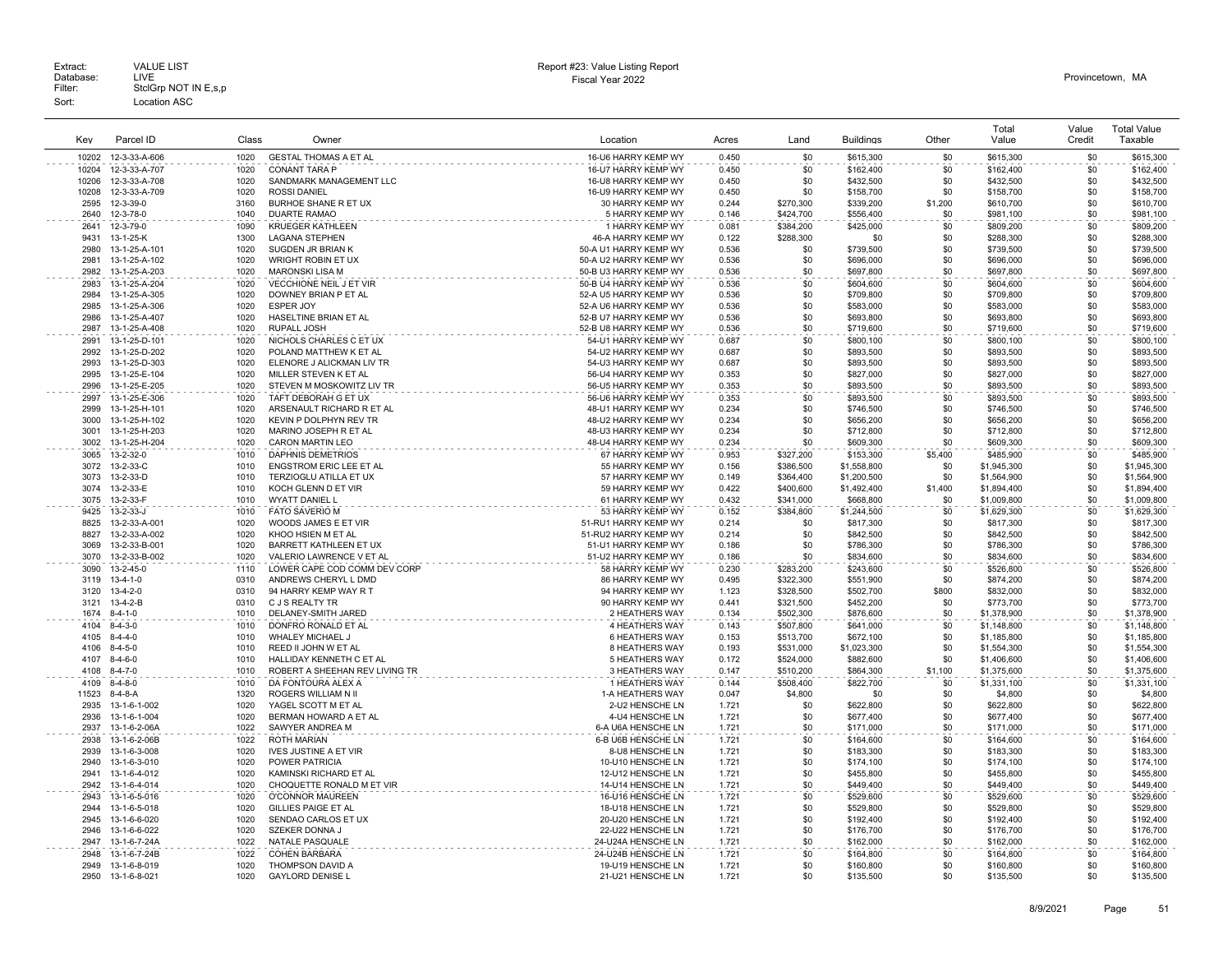| Key   | Parcel ID        | Class | Owner                          | Location            | Acres | Land      | <b>Buildings</b> | Other    | Total<br>Value | Value<br>Credit | <b>Total Value</b><br>Taxable |
|-------|------------------|-------|--------------------------------|---------------------|-------|-----------|------------------|----------|----------------|-----------------|-------------------------------|
| 2951  | 13-1-6-8-023     | 1020  | <b>CARROLL MICHAEL</b>         | 23-U23 HENSCHE LN   | 1.721 | \$0       | \$534,700        | \$0      | \$534,700      | \$0             | \$534,700                     |
| 2952  | 13-1-6-9-015     | 1020  | KAMERMAN PETER J               | 15-U15 HENSCHE LN   | 1.721 | \$0       | \$492,400        | \$0      | \$492,400      | \$0             | \$492,400                     |
| 2953  | 13-1-6-9-017     | 1020  | HARRIS SCOTT D ET AL           | 17-U17 HENSCHE LN   | 1.721 | \$0       | \$498,400        | \$0      | \$498,400      | \$0             | \$498,400                     |
| 2954  | 13-1-6-A-009     | 1020  | HOLMES JR STEPHEN P            | 9-U9 HENSCHE LN     | 1.721 | \$0       | \$455,300        | \$0      | \$455,300      | \$0             | \$455,300                     |
| 2955  | 13-1-6-A-011     | 1020  | CANELA AGAPITO M ET UX         | 11-U11 HENSCHE LN   | 1.721 | \$0       | \$176,700        | \$0      | \$176,700      | \$0             | \$176,700                     |
| 2956  | 13-1-6-A-013     | 1020  | HAFER PAUL J ET AL             | 13-U13 HENSCHE LN   | 1.721 | \$0       | \$615,000        | \$0      | \$615,000      | \$0             | \$615,000                     |
| 2149  | 12-1-27-0        | 3370  | CAPE COD PILGRIM MEMORIAL ASSN | 1 HIGH POLE HILL RD | 7.448 | \$185,300 | \$0              | \$4,900  | \$190,200      | \$0             | \$190,200                     |
| 3813  | $19-1-8-0$       | 1320  | MASON ROBERT S ET AL           | 9 HOBSON AVE        | 0.331 | \$48,800  | \$0              | \$0      | \$48,800       | \$0             | \$48,800                      |
| 3814  | 19-1-9-0         | 1010  | AUDREY M MASON REV TR          | 11 HOBSON AVE       | 0.077 | \$419,000 | \$239,000        | \$0      | \$658,000      | \$0             | \$658,000                     |
| 3824  | 19-1-18-0        | 1010  | <b>GRAEBER DEBORAH</b>         | 15 HOBSON AVE       | 0.049 | \$317,500 | \$313,500        | \$0      | \$631,000      | \$0             | \$631,000                     |
| 3825  | 19-1-18-A        | 1010  | HBJ REALTY TRUST               | 13 HOBSON AVE       | 0.044 | \$381,000 | \$206,000        | \$0      | \$587,000      | \$0             | \$587,000                     |
| 3826  | 19-1-19-0        | 1010  | FROST RICHARD B ET UX          | 16 HOBSON AVE       | 0.184 | \$574,200 | \$214,300        | \$1,300  | \$789,800      | \$0             | \$789,800                     |
| 3827  | 19-1-19-A        | 1320  | HBJ REALTY TRUST               | 10 HOBSON AVE       | 0.356 | \$50,100  | \$0              | \$0      | \$50,100       | \$0             | \$50,100                      |
| 3830  | 19-1-21-0        | 1320  | BLOCH HENRY JR ET AL           | 17 HOBSON AVE       | 0.041 | \$2,300   | \$0              | \$0      | \$2,300        | \$0             | \$2,300                       |
| 3848  | 19-1-26-1-001    | 1020  | LAVECCHIA BARBARA ET AL        | 21-A U1 HOBSON AVE  | 0.048 | \$0       | \$385,900        | \$0      | \$385,900      | \$0             | \$385,900                     |
| 3849  | 19-1-26-2-002    | 1020  | LAVECCHIA BARBARA ET AL        | 21-U2 HOBSON AVE    | 0.048 | \$0       | \$612,900        | \$0      | \$612,900      | \$0             | \$612,900                     |
| 1495  | 7-4-24-0         | 1090  | FERREIRA FAMILY REALTY TRUST   | 3 HOLWAY AVE        | 0.116 | \$408,400 | \$721,800        | \$1,400  | \$1,131,600    | \$0             | \$1,131,600                   |
| 1496  | 7-4-25-1-001     | 1020  | REIS-DENIS LEAH ET AL          | 1-U1 HOLWAY AVE     | 0.061 | \$0       | \$642,600        | \$0      | \$642,600      | \$0             | \$642,600                     |
| 1497  | 7-4-25-2-01A     | 1020  | LOCKWOOD NANCY                 | 1-U1A HOLWAY AVE    | 0.061 | \$0       | \$325,000        | \$0      | \$325,000      | \$0             | \$325,000                     |
| 1534  | 7-4-54-0         | 1010  | <b>FOLEY EDWARD</b>            | 4 HOLWAY AVE        | 0.115 | \$407,800 | \$534,100        | \$0      | \$941,900      | \$0             | \$941,900                     |
| 9893  | 7-4-55-1-06A     | 1020  | TERJESEN ROBERT J ET AL        | 4-RU6A HOLWAY AVE   | 0.237 | \$0       | \$667,600        | \$0      | \$667,600      | \$0             | \$667,600                     |
| 9895  | 7-4-55-1-06B     | 1020  | DONNELLY STEPHEN M             | 4-RU6B HOLWAY AVE   | 0.237 | \$0       | \$648,200        | \$0      | \$648,200      | \$0             | \$648,200                     |
| 9889  | 7-4-55-2-04A     | 1020  | TALWAR NANDINI ET AL           | 4-RU4A HOLWAY AVE   | 0.237 | \$0       | \$645,700        | \$0      | \$645,700      | \$0             | \$645,700                     |
| 9891  | 7-4-55-2-04B     | 1020  | MACDONALD KEITH J              | 4-RU4B HOLWAY AVE   | 0.237 | \$0       | \$651,100        | \$0      | \$651,100      | \$0             | \$651,100                     |
| 1537  | 7-4-57-0         | 1010  | STEVENS SETH A                 | 6 HOLWAY AVE        | 0.115 | \$407,800 | \$236,500        | \$0      | \$644,300      | \$0             | \$644,300                     |
| 1538  | 7-4-58-0         | 1010  | WELSH CHARLES F ET UX          | 8 HOLWAY AVE        | 0.230 | \$445,600 | \$492,500        | \$1,400  | \$939,500      | \$0             | \$939,500                     |
| 1539  | 7-4-59-0         | 1010  | PETER A HUTCHINSON ART TR      | 10 HOLWAY AVE       | 0.147 | \$425,200 | \$96,900         | \$1,700  | \$523,800      | \$0             | \$523,800                     |
| 1540  | 7-4-60--001      | 1020  | ANDREA J LIGHT LIV TR (1/2 INT | 12-U1 HOLWAY AVE    | 0.314 | \$0       | \$542,300        | \$0      | \$542,300      | \$0             | \$542,300                     |
| 1541  | 7-4-60--002      | 1020  | MOUNTCASTLE LINDA K ET AL      | 12-U2 HOLWAY AVE    | 0.314 | \$0       | \$478,900        | \$0      | \$478,900      | \$0             | \$478,900                     |
| 1542  | 7-4-60--003      | 1020  | <b>LEBLANC SHAWN</b>           | 12-U3 HOLWAY AVE    | 0.314 | \$0       | \$495,100        | \$0      | \$495,100      | \$0             | \$495,100                     |
| 1543  | 7-4-60--004      | 1020  | D'ALESSO PETER M               | 12-U4 HOLWAY AVE    | 0.314 | \$0       | \$650,200        | \$0      | \$650,200      | \$0             | \$650,200                     |
| 1544  | 7-4-60--005      | 1020  | MICHAEL F ROBINSON FAM TR      | 12-U5 HOLWAY AVE    | 0.314 | \$0       | \$494,700        | \$0      | \$494,700      | \$0             | \$494,700                     |
| 11488 | 7-4-61-1-001     | 1020  | SUMMERWOOD CONDO TR            | 16-U1 HOLWAY AVE    | 0.349 | \$0       | \$785,300        | \$1,600  | \$786,900      | \$0             | \$786.900                     |
| 11490 | 7-4-61-2-002     | 1020  | <b>JENKINS DAVID R</b>         | 16-U2 HOLWAY AVE    | 0.349 | \$0       | \$702,900        | \$0      | \$702,900      | \$0             | \$702,900                     |
| 11492 | 7-4-61-3-003     | 1020  | <b>SOUSA STEVEN B</b>          | 16-U3 HOLWAY AVE    | 0.349 | \$0       | \$734,400        | \$0      | \$734,400      | \$0             | \$734,400                     |
| 1546  | 7-4-62-0         | 1010  | HAMNQUIST LYDIA M              | 11 HOLWAY AVE       | 0.159 | \$430,900 | \$459,300        | \$500    | \$890,700      | \$0             | \$890,700                     |
| 1548  | 7-4-63-A         | 1010  | TREMBLAY BRIAN R ET AL         | 9-A HOLWAY AVE      | 0.116 | \$408,400 | \$677,000        | \$0      | \$1,085,400    | \$0             | \$1,085,400                   |
| 8770  | 7-4-63-1-001     | 1020  | <b>GARDNER DAVID P</b>         | 9-U1 HOLWAY AVE     | 0.230 | \$0       | \$635,800        | \$0      | \$635,800      | \$0             | \$635,800                     |
| 8771  | 7-4-63-1-002     | 1020  | <b>CULVER CHRISTIAN R</b>      | 9-U2 HOLWAY AVE     | 0.230 | \$0       | \$804,900        | \$0      | \$804,900      | \$0             | \$804,900                     |
| 8772  | 7-4-63-2-003     | 1020  | <b>SMITH LINDA</b>             | 9-U3 HOLWAY AVE     | 0.230 | \$0       | \$755,200        | \$0      | \$755,200      | \$0             | \$755,200                     |
| 1549  | $7 - 4 - 64 - 0$ | 1010  | GUERREIRO ROBERT J ET UX       | 7 HOLWAY AVE        | 0.161 | \$431,800 | \$223,200        | \$1,700  | \$656,700      | \$0             | \$656,700                     |
| 3033  | 13-2-13-0        | 1090  | PEREGON MICHAEL P              | 16 HOWLAND ST       | 0.173 | \$655,700 | \$516,000        | \$800    | \$1,172,500    | \$0             | \$1,172,500                   |
| 3035  | 13-2-14-1-00A    | 1020  | KIRA INVESTMENTS LLC           | 18-UA HOWLAND ST    | 0.269 | \$0       | \$588,200        | \$0      | \$588,200      | \$0             | \$588,200                     |
| 3036  | 13-2-14-2-00B    | 1020  | ARNOTT LESLIE ET AL            | 18-UB HOWLAND ST    | 0.269 | \$0       | \$468,600        | \$0      | \$468,600      | \$0             | \$468,600                     |
| 3037  | 13-2-14-3-00C    | 1020  | <b>COHEN GARRETT A</b>         | 18-UC HOWLAND ST    | 0.269 | \$0       | \$527,400        | \$900    | \$528,300      | \$0             | \$528,300                     |
| 3085  | 13-2-40-0        | 1120  | TASHA PAULA ET AL              | 15 HOWLAND ST       | 6.870 | \$793,200 | \$1,656,400      | \$12,000 | \$2,461,600    | \$0             | \$2,461,600                   |
| 3087  | 13-2-42-0        | 1010  | POWELL R VICTOR ET UX          | 43 HOWLAND ST       | 0.528 | \$345,800 | \$299,100        | \$1,400  | \$646,300      | \$0             | \$646,300                     |
| 3122  | 13-4-4--01A      | 1020  | PACE MARIE C                   | 75-U1A HOWLAND ST   | 0.191 | \$0       | \$486,000        | \$0      | \$486,000      | \$0             | \$486,000                     |
| 3123  | 13-4-4--01B      | 1020  | <b>MCCARTHY MELINDA S</b>      | 75-U1B HOWLAND ST   | 0.191 | \$0       | \$463,300        | \$0      | \$463,300      | \$0             | \$463,300                     |
| 3124  | 13-4-5--02A      | 1020  | MCDONOUGH EDWARD R ET AL       | 73-U2A HOWLAND ST   | 0.202 | \$0       | \$636,100        | \$0      | \$636,100      | \$0             | \$636,100                     |
| 3125  | 13-4-5--02B      | 1020  | <b>MCGRATH LESLIE</b>          | 73-U2B HOWLAND ST   | 0.202 | \$0       | \$598,500        | \$0      | \$598,500      | \$0             | \$598,500                     |
| 3126  | 13-4-6-03A       | 1020  | PARADIS ANNE M ET AL           | 69-U3A HOWLAND ST   | 0.198 | \$0       | \$0              | \$0      | \$0            | \$0             | \$0                           |
| 3127  | 13-4-6--03B      | 1020  | KURANI JANE B ET AL            | 69-U3B HOWLAND ST   | 0.198 | \$0       | \$0              | \$0      | \$0            | \$0             | \$0                           |
| 3128  | 13-4-7--04A      | 1020  | CASSESE GERALD ET AL           | 65-U4A HOWLAND ST   | 0.213 | \$0       | \$618,000        | \$0      | \$618,000      | \$0             | \$618,000                     |
| 3129  | 13-4-7--04B      | 1020  | LOBUR MEREDITH K ET AL         | 65-U4B HOWLAND ST   | 0.213 | \$0       | \$621,500        | \$0      | \$621,500      | \$0             | \$621,500                     |
| 3131  | $13 - 4 - 9 - 0$ | 1040  | RITA S. SCHWARTZ REV TR AGREEM | 59-R HOWLAND ST     | 1.500 | \$343.500 | \$1,426,200      | \$2,600  | \$1,772,300    | \$0             | \$1,772,300                   |
| 3132  | 13-4-10-0        | 3400  | 56 HOWLAND STREET LLC          | 56 HOWLAND ST       | 0.383 | \$402,800 | \$297,500        | \$2,300  | \$702,600      | \$0             | \$702,600                     |
| 3249  | 15-1-37-1-12A    | 1020  | DANIEL CHAK REV TRUST          | 12-U12A HOWLAND ST  | 0.122 | \$0       | \$609,800        | \$0      | \$609,800      | \$0             | \$609,800                     |
| 3250  | 15-1-37-1-12B    | 1020  | SCHROB AMY S ET AL             | 12-U12B HOWLAND ST  | 0.122 | \$0       | \$323,200        | \$0      | \$323,200      | \$0             | \$323,200                     |
| 3251  | 15-1-37-2-12C    | 1020  | HILDRETH WILLIAM S             | 12-U12C HOWLAND ST  | 0.122 | \$0       | \$606,700        | \$0      | \$606,700      | \$0             | \$606,700                     |
| 3252  | 15-1-38-0        | 1010  | FINE PETER F ET AL             | 14 HOWLAND ST       | 0.064 | \$369,100 | \$936,200        | \$6,100  | \$1,311,400    | \$0             | \$1,311,400                   |
| 3254  | 15-1-39-A        | 1010  | THORKELSON NICHOLAS ET UX      | 11 HOWLAND ST       | 0.132 | \$313,100 | \$184,700        | \$900    | \$498,700      | \$0             | \$498,700                     |
| 3269  | 15-1-53-A        | 1060  | KAESELAU JEANMARIE ET AL       | 5 HOWLAND ST        | 0.039 | \$67,900  | \$12,200         | \$0      | \$80,100       | \$0             | \$80,100                      |
| 3270  | 15-1-54-0        | 1010  | PARTOLL ERNA                   | 3 HOWLAND ST        | 0.031 | \$244.700 | \$275,800        | \$0      | \$520,500      | \$0             | \$520,500                     |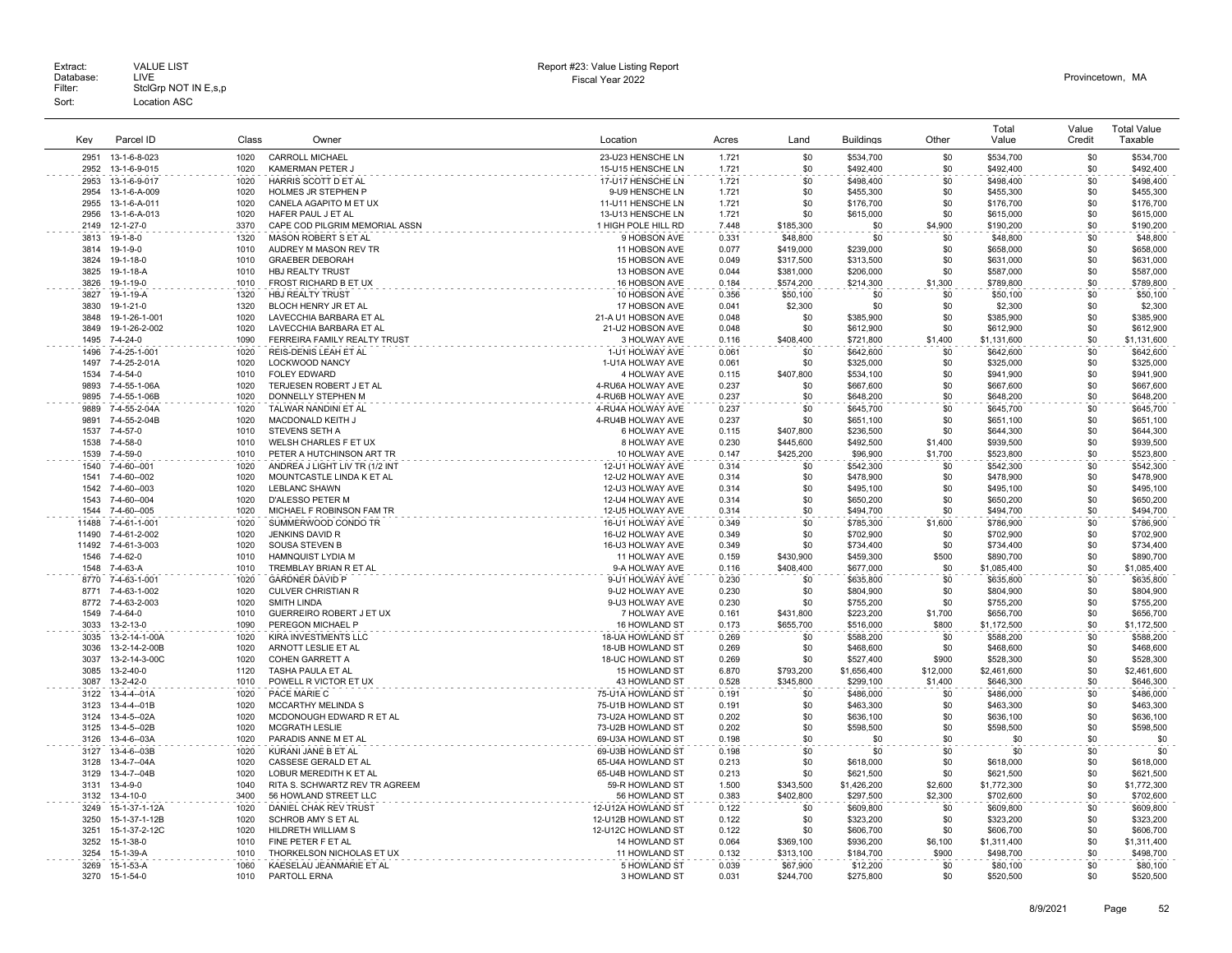Extract: VALUE LIST<br>Database: LIVE<br>Filter: StclGrp NOT IN E,s,p Fiscal Year 2022 Database: LIVE Provincetown, MA Extract: Call VALUE LIST CHARGE STATES AND REPORT HERE AND REPORT HERE AND REPORT THE REPORT OF DETAILS AND REPORT CHARGE STATES AND REPORT CHARGE STATES AND REPORT OF DETAILS AND REPORT CHARGE STATES OF DETAILS AND REPORT Sort: Location ASC

|                |                                |              |                                                         |                                            |                |                        |                        |                    | Total                      | Value      | <b>Total Value</b>         |
|----------------|--------------------------------|--------------|---------------------------------------------------------|--------------------------------------------|----------------|------------------------|------------------------|--------------------|----------------------------|------------|----------------------------|
| Key            | Parcel ID                      | Class        | Owner                                                   | Location                                   | Acres          | Land                   | <b>Buildings</b>       | Other              | Value                      | Credit     | Taxable                    |
| 3356           | 15-2-17-A                      | 1060         | TASHA PAUL ET AL                                        | 41-R HOWLAND ST                            | 1.040          | \$298,600              | \$0                    | \$1,400            | \$300,000                  | \$0        | \$300,000                  |
| 1602<br>1603   | $8 - 1 - 8 - 0$                | 1010<br>1010 | GILDERSLEEVE JANE E<br><b>KARN IAN B</b>                | 1-A JEROME SMITH RD<br>1-B JEROME SMITH RD | 0.111<br>0.106 | \$344,600<br>\$341,900 | \$422,800<br>\$269,900 | \$800<br>\$0       | \$768,200<br>\$611,800     | \$0<br>\$0 | \$768,200<br>\$611,800     |
| 1604           | 8-1-9-0<br>$8 - 1 - 10 - 0$    | 1010         | RODRIGUES PAUL L ET AL                                  | 1-C JEROME SMITH RD                        | 0.136          | \$356,700              | \$252,500              | \$800              | \$610,000                  | \$0        | \$610,000                  |
| 1639           | 8-2-19-A                       | 1010         | CLICK KAREN S ET UX                                     | 19 JEROME SMITH RD                         | 0.115          | \$407,800              | \$456,500              | \$0                | \$864,300                  | \$0        | \$864,300                  |
| 1641           | 8-2-19-C                       | 1010         | LOMBA FERNANDO S ET UX                                  | 15 JEROME SMITH RD                         | 0.115          | \$407,800              | \$367,400              | \$0                | \$775,200                  | \$0        | \$775,200                  |
| 1647           | $8 - 2 - 20 - 0$               | 1040         | FRILLUBO LLC                                            | 5 JEROME SMITH RD                          | 0.316          | \$294.400              | \$472,900              | \$0                | \$767,300                  | \$0        | \$767,300                  |
| 1648           | 8-2-20-A                       | 1040         | SCHACHTER DAVID M ET UX                                 | 11 JEROME SMITH RD                         | 0.137          | \$420,100              | \$557,600              | \$0                | \$977,700                  | \$0        | \$977,700                  |
| 2276           | 12-1-109-0                     | 1010         | BOCUZZO KELLY R ET UX                                   | 11 JOHNSON ST                              | 0.087          | \$388,900              | \$961,200              | \$0                | \$1,350,100                | \$0        | \$1,350,100                |
| 2277<br>2278   | 12-1-110-0                     | 1050<br>0310 | FRUHMAN KENNETH C ET AL                                 | 9 JOHNSON ST                               | 0.086          | \$388,100              | \$585,400              | \$0<br>\$0         | \$973,500                  | \$0        | \$973,500                  |
| 2279           | 12-1-111-0<br>12-1-112-0       | 1010         | SHIRK THOMAS G<br><b>COMPANIK PAUL ET AL</b>            | 7 JOHNSON ST<br>5 JOHNSON ST               | 0.098<br>0.061 | \$396,900<br>\$366,100 | \$950,100<br>\$731,800 | \$0                | \$1,347,000<br>\$1,097,900 | \$0<br>\$0 | \$1,347,000<br>\$1,097,900 |
| 2285           | 12-1-118-0                     | 1050         | BENSON CASSANDRA ET AL                                  | 6 JOHNSON ST                               | 0.099          | \$516,800              | \$940,500              | \$0                | \$1,457,300                | \$0        | \$1,457,300                |
| 2286           | 12-1-119-0                     | 0310         | <b>CBTB HOLDINGS LLC</b>                                | 8 JOHNSON ST                               | 0.102          | \$519,400              | \$909,300              | \$0                | \$1,428,700                | \$0        | \$1,428,700                |
| 2287           | 12-1-120-0                     | 1010         | DELVECCHIO ANTHONY ET AL                                | 10 JOHNSON ST                              | 0.103          | \$400,200              | \$613,400              | \$0                | \$1,013,600                | \$0        | \$1,013,600                |
| 2288           | 12-1-121-0                     | 0310         | HOOPER AND GRAVES INC                                   | 12 JOHNSON ST                              | 0.213          | \$452,800              | \$1,768,500            | \$300              | \$2,221,600                | \$0        | \$2,221,600                |
| 2289           | 12-1-122-0                     | 0310         | HOOPER AND GRAVES INC                                   | 14 JOHNSON ST                              | 0.105          | \$401,500              | \$853,500              | \$0                | \$1,255,000                | \$0        | \$1,255,000                |
| 10891          | 15-2-13-1-001                  | 1020         | <b>HALE KENNETH S</b>                                   | 3-UA-1 KENDALL LN                          | 0.220          | \$0                    | \$424,800              | \$0                | \$424,800                  | \$0        | \$424,800                  |
| 10893          | 15-2-13-2-002                  | 1020<br>1020 | HALE KENNETH S<br><b>HALE KENNETH S</b>                 | 3-UB-2 KENDALL LN                          | 0.220<br>0.220 | \$0<br>\$0             | \$303,400              | \$0<br>\$0         | \$303,400                  | \$0<br>\$0 | \$303,400                  |
| 10895<br>10897 | 15-2-13-2-003<br>15-2-13-2-004 | 1020         | <b>HALE KENNETH S</b>                                   | 3-UB-3 KENDALL LN<br>3-UB-4 KENDALL LN     | 0.220          | \$0                    | \$862,100<br>\$496,200 | \$0                | \$862,100<br>\$496,200     | \$0        | \$862,100<br>\$496,200     |
| 2711           | 12-4-32-0                      | 0310         | LARRY J LUSTER LLC                                      | 4 KILEY CT                                 | 0.125          | \$413,600              | \$906,600              | \$2,900            | \$1,323,100                | \$0        | \$1,323,100                |
| 2712           | 12-4-33-0                      | 1010         | 8 KILEY COURT LLC                                       | 8 KILEY CT                                 | 0.069          | \$280,400              | \$951,300              | \$0                | \$1,231,700                | \$0        | \$1,231,700                |
| 2713           | 12-4-34-0                      | 1110         | <b>COZZI STEPHEN</b>                                    | 5 KILEY CT                                 | 0.302          | \$650,500              | \$767,600              | \$3,400            | \$1,421,500                | \$0        | \$1,421,500                |
| 599            | $6 - 3 - 51 - 0$               | 1010         | SEGURA KENNETH F ET AL                                  | 3 KIMBERLY LN                              | 0.358          | \$456,500              | \$363,200              | \$0                | \$819,700                  | \$0        | \$819,700                  |
| 648            | $6 - 3 - 80 - 0$               | 1010         | PATSKY DEBRA J ET AL                                    | 8 KIMBERLY LN                              | 0.364          | \$457,000              | \$886,800              | \$4,000            | \$1,347,800                | \$0        | \$1,347,800                |
| 649            | $6 - 3 - 81 - 0$               | 1010         | WOOLEY GEOFFREY ET AL                                   | 12 KIMBERLY LN                             | 0.332          | \$454,300              | \$1,183,400            | \$11,100           | \$1,648,800                | \$0        | \$1,648,800                |
| 650            | $6 - 3 - 82 - 0$               | 1010         | HURVITZ DAVID A ET AL                                   | 17 KIMBERLY LN                             | 0.397          | \$458,100              | \$1,101,300            | \$45,400           | \$1,604,800                | \$0        | \$1,604,800                |
| 651            | $6 - 3 - 83 - 0$               | 1010         | THE SAMUEL S JANOPLIS REV GR L                          | 11 KIMBERLY LN                             | 0.340          | \$454,900              | \$517,400              | \$2,200            | \$974,500                  | \$0        | \$974,500                  |
| 1059           | 7-1-66-0                       | 1010<br>1010 | BRIAN A REARDON LIVING TR                               | 16 KIMBERLY LN                             | 0.326          | \$453,700              | \$767,100              | \$0                | \$1,220,800                | \$0        | \$1,220,800                |
| 1060<br>1061   | 7-1-67-0<br>7-1-68-0           | 1010         | VALENTINO SCOTT ANTHONY<br>AMORESE PAUL ET UX M AMORESE | 20 KIMBERLY LN<br>22 KIMBERLY LN           | 0.310<br>0.373 | \$452,400<br>\$457,400 | \$559,500<br>\$89,400  | \$1,600<br>\$2,600 | \$1,013,500<br>\$549,400   | \$0<br>\$0 | \$1,013,500<br>\$549,400   |
| 1062           | $7 - 1 - 69 - 0$               | 1010         | ZP HOMES LLC                                            | 21 KIMBERLY LN                             | 0.383          | \$457,700              | \$999,600              | \$1,700            | \$1,459,000                | \$0        | \$1,459,000                |
| 1008           | 7-1-42-0                       | 1010         | TEMPLETON JR DAVID J                                    | 2 KINGS WY                                 | 0.141          | \$591,000              | \$438,600              | \$700              | \$1,030,300                | \$0        | \$1,030,300                |
| 1009           | $7 - 1 - 43 - 0$               | 1010         | SHEPARDSON J ANDREW ET AL                               | 4 KINGS WY                                 | 0.128          | \$581,400              | \$353,700              | \$0                | \$935,100                  | \$0        | \$935,100                  |
| 1236           | 7-2-76-0                       | 1010         | 7 KINGS WAY LLC                                         | 7 KINGS WY                                 | 0.080          | \$536,700              | \$383,800              | \$100              | \$920,600                  | \$0        | \$920,600                  |
| 1240           | 7-2-78-0                       | 1010         | EDWARDS BETHANY TASHA                                   | 3 KINGS WY                                 | 0.289          | \$630,800              | \$644,600              | \$39,800           | \$1,315,200                | \$0        | \$1,315,200                |
| 1241           | 7-2-79-0                       | 1010         | TYSZKA ALEXANDRA ET AL                                  | 6 KINGS WY                                 | 0.119          | \$574,200              | \$469,100              | \$700              | \$1,044,000                | \$0        | \$1,044,000                |
| 2485           | 12-2-45-0                      | 1010         | STANGEL THERESA K                                       | 6 LAW ST                                   | 0.074          | \$378,400              | \$788,500              | \$1,800            | \$1,168,700                | \$0        | \$1,168,700                |
| 2486           | 12-2-46-0                      | 1040         | DOUGLAS CHARLOTTE LIFE ESTATE                           | 8 LAW ST                                   | 0.078          | \$381,700              | \$695,500              | \$0                | \$1,077,200                | \$0        | \$1,077,200                |
| 9518<br>9520   | 12-2-47--00A<br>12-2-47--00B   | 1020<br>1020 | CHARD DAVID J<br>COOK CARRIE ET AL                      | 10-UA LAW ST<br>10-UB LAW ST               | 0.192<br>0.192 | \$0<br>\$0             | \$839,800<br>\$600,900 | \$0<br>\$0         | \$839,800<br>\$600,900     | \$0<br>\$0 | \$839,800<br>\$600,900     |
| 9522           | 12-2-47--00C                   | 1020         | LONGO GINA ET UX                                        | 10-UC LAW ST                               | 0.192          | \$0                    | \$741,500              | \$0                | \$741,500                  | \$0        | \$741,500                  |
| 9524           | 12-2-47-Z-P01                  | 1023         | <b>LEHMAN EDWARD R</b>                                  | 10-P1 LAW ST                               | 0.192          | \$0                    | \$81,700               | \$0                | \$81,700                   | \$0        | \$81,700                   |
| 9525           | 12-2-47-Z-P02                  | 1023         | MANDELL MIRIAM N                                        | 10-P2 LAW ST                               | 0.192          | \$0                    | \$81,700               | \$0                | \$81,700                   | \$0        | \$81,700                   |
| 9526           | 12-2-47-Z-P03                  | 1023         | ALVAREZ LUZ F                                           | 10-P3 LAW ST                               | 0.192          | \$0                    | \$81,700               | \$0                | \$81,700                   | \$0        | \$81,700                   |
| 9527           | 12-2-47-Z-P04                  | 1023         | <b>SEGER SVEN</b>                                       | 10-P4 LAW ST                               | 0.192          | \$0                    | \$81,700               | \$0                | \$81,700                   | \$0        | \$81,700                   |
| 9528           | 12-2-47-Z-P05                  | 1023         | <b>WENTZ ROBERT A</b>                                   | 10-P5 LAW ST                               | 0.192          | \$0                    | \$81,700               | \$0                | \$81,700                   | \$0        | \$81,700                   |
| 9529           | 12-2-47-Z-P06                  | 1023         | BOYLE ROSEMARY KELLEY ET AL                             | 10-P6 LAW ST                               | 0.192          | \$0                    | \$81,700               | \$0                | \$81,700                   | \$0        | \$81,700                   |
| 9530<br>9531   | 12-2-47-Z-P07                  | 1023<br>1023 | HOULE HEATHER M                                         | 10-P7 LAW ST                               | 0.192          | \$0<br>\$0             | \$81,700               | \$0<br>\$0         | \$81,700                   | \$0        | \$81,700                   |
| 9532           | 12-2-47-Z-P08<br>12-2-47-Z-P09 | 1023         | <b>VLAHIDES CHRISTINE M</b><br><b>ROTENSTREICH MARK</b> | 10-P8 LAW ST<br>10-P9 LAW S1               | 0.192<br>0.192 | \$0                    | \$81,700<br>\$81,700   | \$0                | \$81,700<br>\$81,700       | \$0<br>\$0 | \$81,700<br>\$81,700       |
| 9533           | 12-2-47-Z-P10                  | 1023         | OLYAN SAUL M ET AL                                      | 10-P10 LAW ST                              | 0.192          | \$0                    | \$81,700               | \$0                | \$81,700                   | \$0        | \$81,700                   |
| 2699           | 12-4-27-0                      | 1040         | NEVA HANSEN REV LIVING TR                               | 6 LOVETTS CT                               | 0.070          | \$374,800              | \$691,700              | \$0                | \$1,066,500                | \$0        | \$1,066,500                |
| 2700           | 12-4-28-0                      | 1010         | EIGHT LOVETTS IRREV TRUST                               | 8 LOVETTS CT                               | 0.095          | \$394,800              | \$331,800              | \$0                | \$726,600                  | \$0        | \$726,600                  |
| 2701           | 12-4-29-0                      | 1040         | BALKOWITSCH NEAL ET AL                                  | 7-9 LOVETTS CT                             | 0.091          | \$391,900              | \$881,500              | \$700              | \$1,274,100                | \$0        | \$1,274,100                |
| 2707           | 12-4-30-3-005                  | 1020         | STANLEY A SYLVAIN TR ET AL                              | 5-U5 LOVETTS CT                            | 0.279          | \$0                    | \$1,513,200            | \$2,000            | \$1,515,200                | \$0        | \$1,515,200                |
| 2079           | $11 - 4 - 1 - 0$               | 0310         | 16 MACMILLAN WHARF REALTY TR                            | 16 MACMILLAN WHARF                         | 0.077          | \$0                    | \$1,172,300            | \$400,000          | \$1,572,300                | \$0        | \$1,572,300                |
| 3058           | 13-2-25-0                      | 1010         | VASQUES JOHN T ET UX                                    | 1 MAPLE CT                                 | 0.328          | \$317,700              | \$788,400              | \$0                | \$1,106,100                | \$0        | \$1,106,100                |
| 3059           | 13-2-26-0                      | 1010         | CHUTE FAMILY IRREVOCABLE TR                             | 2 MAPLE CT                                 | 0.346          | \$318,800              | \$475,900              | \$0                | \$794,700                  | \$0        | \$794,700                  |
| 3060           | 13-2-27-0                      | 1040         | 3 MAPLE COURT LLC                                       | 3 MAPLE CT                                 | 0.562          | \$323,200              | \$572,200              | \$3,100            | \$898,500                  | \$0        | \$898,500                  |
| 3061           | 13-2-28-0                      | 1010<br>1020 | SCHOFIELD PAUL R ET AL                                  | 4 MAPLE CT                                 | 0.622          | \$324,000              | \$749,400              | \$4,700            | \$1,078,100                | \$0        | \$1,078,100                |
| 10839<br>10840 | 13-2-29-1-001<br>13-2-29-1-002 | 1020         | DAVID M NICOLAU LIVING TR<br>DAVID M NICOLAU LIVING TR  | 5-U1 MAPLE CT<br>5-U2 MAPLE CT             | 0.459<br>0.459 | \$0<br>\$0             | \$662,700<br>\$480.200 | \$23,000<br>\$0    | \$685,700<br>\$480.200     | \$0<br>\$0 | \$685,700<br>\$480,200     |
|                |                                |              |                                                         |                                            |                |                        |                        |                    |                            |            |                            |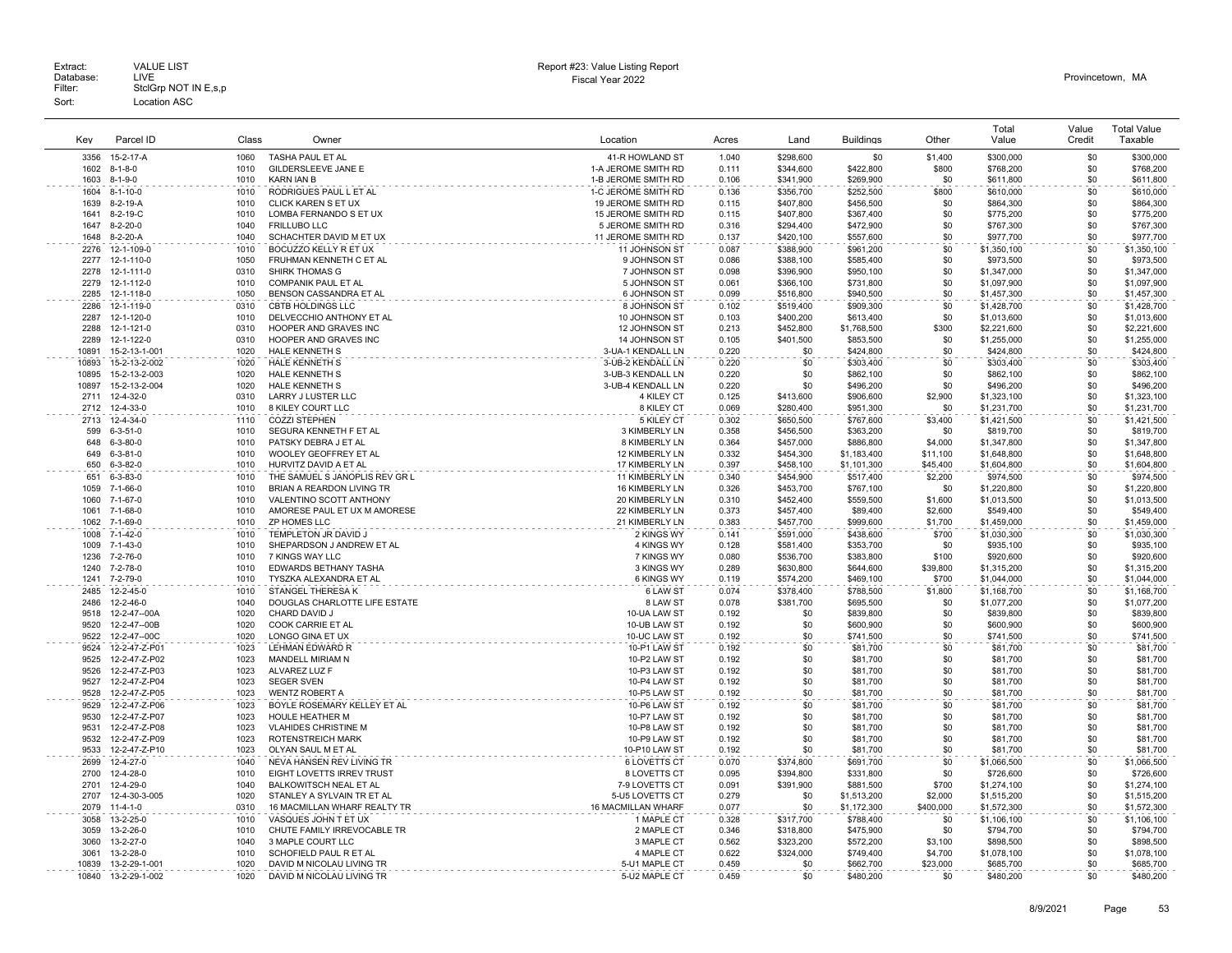| Key          | Parcel ID                            | Class        | Owner                                                       | Location                             | Acres          | Land                   | <b>Buildings</b>         | Other           | Total<br>Value           | Value<br>Credit | <b>Total Value</b><br>Taxable |
|--------------|--------------------------------------|--------------|-------------------------------------------------------------|--------------------------------------|----------------|------------------------|--------------------------|-----------------|--------------------------|-----------------|-------------------------------|
|              |                                      |              |                                                             |                                      |                |                        |                          |                 |                          |                 |                               |
| 1939         | $11-3-38-0$                          | 3260         | PITZNER APRIL CABRAL                                        | 6 MASONIC PL                         | 0.161          | \$2,551,900            | \$1,135,500              | \$0             | \$3,687,400              | \$0             | \$3,687,400                   |
| 1940<br>1941 | 11-3-39-0<br>11-3-40-0               | 1050<br>0310 | REGINALD W CABRAL REV TR ET AL<br>7 MASONIC PLACE REALTY TR | 8 MASONIC PL<br>7 MASONIC PL         | 0.184<br>0.134 | \$441.700<br>\$418,500 | \$520,400<br>\$595,500   | \$4,800<br>\$0  | \$966,900<br>\$1,014,000 | \$0<br>\$0      | \$966,900<br>\$1,014,000      |
| 1942         | 11-3-41-0                            | 1050         | REGINALD WARREN CABRAL REV TR                               | 5-1/2 MASONIC PL                     | 0.065          | \$370,100              | \$255,000                | \$0             | \$625,100                | \$0             | \$625,100                     |
| 1943         | 11-3-42-0                            | 3260         | PROVINCETOWN NOMINEE TR                                     | 5 MASONIC PL                         | 0.040          | \$855,400              | \$300,600                | \$0             | \$1,156,000              | \$0             | \$1,156,000                   |
| 1960         | 11-3-58-1-001                        | 3430         | <b>BURROWS JOHN</b>                                         | 12-U1 MASONIC PL                     | 0.050          | \$0                    | \$195,400                | \$0             | \$195,400                | \$0             | \$195,400                     |
| 1962         | 11-3-58-2-003                        | 1020         | PIPHO NATHAN ET AL                                          | 10-U3 MASONIC PL                     | 0.050          | \$0                    | \$454,800                | \$0             | \$454,800                | \$0             | \$454,800                     |
| 3866         | 19-1-38-1-001                        | 1020         | HULICK ANNE B ET AL                                         | 2-U1 MAYFLOWER AVE                   | 0.278          | \$0                    | \$649,900                | \$0             | \$649,900                | \$0             | \$649,900                     |
| 3867         | 19-1-38-2-002                        | 1020         | BREC SHERRY L ET AL                                         | 2-U2 MAYFLOWER AVE                   | 0.278          | \$0                    | \$695,500                | \$0             | \$695,500                | \$0             | \$695,500                     |
| 3868         | 19-1-38-3-003                        | 1020         | DWYER MARY ELLEN ET UX                                      | 2-U3 MAYFLOWER AVE                   | 0.278          | \$0                    | \$319,800                | \$0             | \$319,800                | \$0             | \$319,800                     |
| 3869         | 19-1-38-4-004                        | 1022         | HULICK ANNE B ET AL                                         | 2-U4 MAYFLOWER AVE                   | 0.278          | \$0                    | \$63,100                 | \$0             | \$63,100                 | \$0             | \$63,100                      |
| 3870         | 19-1-38-5-005                        | 3430         | CONNOLLY SUSAN A ET AL                                      | 2-U5 MAYFLOWER AVE                   | 0.278          | \$0                    | \$28,000                 | \$0             | \$28,000                 | \$0             | \$28,000                      |
| 3871<br>3878 | 19-1-39-0                            | 1010         | LEONARD KIM L ET AL                                         | 25 MAYFLOWER AVE                     | 0.167          | \$325,900              | \$391,400                | \$2,000         | \$719,300                | \$0             | \$719,300                     |
|              | 19-1-42-0                            | 1320         | <b>BOGHOSIAN MARILYN H</b><br>THIGPEN SANFORD R ET AL       | 9 MAYFLOWER AVE                      | 0.029<br>0.138 | \$1,800                | \$0                      | \$0<br>\$0      | \$1,800<br>\$552,700     | \$0<br>\$0      | \$1,800<br>\$552,700          |
| 4050<br>4051 | $19-3-1-0$<br>$19-3-2-0$             | 1010<br>1010 | BOGHOSIAN VARUJAN Y ET UX                                   | 12 MAYFLOWER AVE<br>14 MAYFLOWER AVE | 0.141          | \$315,500<br>\$316,600 | \$237,200<br>\$360,700   | \$0             | \$677,300                | \$0             | \$677,300                     |
| 4052         | 19-3-3-0                             | 1010         | BOGHOSIAN VARUJAN Y ET UX                                   | 18 MAYFLOWER AVE                     | 0.125          | \$310,200              | \$304,300                | \$0             | \$614,500                | \$0             | \$614,500                     |
| 4053         | $19 - 3 - 4 - 0$                     | 1010         | BABAKHANIAN ARTHUR ET UX                                    | 22 MAYFLOWER AVE                     | 0.138          | \$546.800              | \$378,600                | \$0             | \$925,400                | \$0             | \$925,400                     |
| 4054         | 19-3-5-0                             | 1010         | <b>KENNEDY PRISCILLA W</b>                                  | 28 MAYFLOWER AVE                     | 0.112          | \$304.500              | \$318,400                | \$0             | \$622,900                | \$0             | \$622.900                     |
| 4055         | $19-3-6-0$                           | 1010         | <b>WESTERVELT LISA M</b>                                    | 32 MAYFLOWER AVE                     | 0.103          | \$300.200              | \$287,100                | \$2,700         | \$590,000                | \$0             | \$590,000                     |
| 4056         | $19 - 3 - 7 - 0$                     | 1010         | NIGHTINGALE SHAWN ET AL                                     | 54 MAYFLOWER AVE                     | 0.813          | \$605,400              | \$829,900                | \$1,700         | \$1,437,000              | \$0             | \$1,437,000                   |
| 4057         | 19-3-8-0                             | 1010         | GALLARDO MIRIAM L ET AL                                     | 62 MAYFLOWER AVE                     | 0.139          | \$463,300              | \$273,800                | \$0             | \$737,100                | \$0             | \$737,100                     |
| 4058         | 19-3-8-A                             | 1320         | <b>MELEN MARK D</b>                                         | 68 MAYFLOWER AVE                     | 0.026          | \$2,400                | \$0                      | \$0             | \$2,400                  | \$0             | \$2,400                       |
| 4060         | 19-3-9--001                          | 1020         | CORMAY THEODORE C JR                                        | 63-U1 MAYFLOWER AVE                  | 0.105          | \$0                    | \$522,600                | \$0             | \$522,600                | \$0             | \$522,600                     |
| 4061         | 19-3-9--002                          | 1020         | <b>MELEN MARK D</b>                                         | 63-U2 MAYFLOWER AVE                  | 0.105          | \$0                    | \$1,438,500              | \$0             | \$1,438,500              | \$0             | \$1.438.500                   |
| 4064         | 19-3-12-0                            | 1040         | TRINGALE NORA D                                             | 41 MAYFLOWER AVE                     | 0.159          | \$323,200              | \$383,900                | \$0             | \$707,100                | \$0<br>\$0      | \$707,100                     |
| 4065<br>4066 | 19-3-13-0<br>19-3-14-0               | 1010<br>1010 | CORMAY THEODORE C JR<br>WHITTEMORE ALAN T ET AL             | 37 MAYFLOWER AVE<br>31 MAYFLOWER AVE | 0.291<br>0.144 | \$586,000<br>\$317,800 | \$1,048,300<br>\$109,600 | \$22,000<br>\$0 | \$1,656,300<br>\$427,400 | \$0             | \$1,656,300<br>\$427,400      |
| 4067         | 19-3-15-0                            | 1010         | KEVIN C DONAHUE LIV TRUST                                   | 27 MAYFLOWER AVE                     | 0.096          | \$296,600              | \$243,800                | \$2,000         | \$542,400                | \$0             | \$542,400                     |
| 8662         | 6-1-9-1-001                          | 1020         | WILLIAMS MARK D                                             | 3-U1 MEADOW RD                       | 5.173          | \$0                    | \$637,000                | \$0             | \$637,000                | \$0             | \$637,000                     |
| 8663         | 6-1-9-1-002                          | 1020         | <b>BALLAS STEPHEN L</b>                                     | 3-U2 MEADOW RD                       | 5.173          | \$0                    | \$639,300                | \$0             | \$639,300                | \$0             | \$639,300                     |
| 8664         | 6-1-9-2-001                          | 1020         | ROCCAPRIORE SHIRL A                                         | 5-U1 MEADOW RD                       | 5.173          | \$0                    | \$229,000                | \$0             | \$229,000                | \$0             | \$229,000                     |
| 8665         | 6-1-9-2-002                          | 1020         | <b>MASSAD MARILYN</b>                                       | 5-U2 MEADOW RD                       | 5.173          | \$0                    | \$156,600                | \$0             | \$156,600                | \$0             | \$156,600                     |
| 8669         | 6-1-9-2-006                          | 1020         | RUMPZA JENNIFER S                                           | 5-U6 MEADOW RD                       | 5.173          | \$0                    | \$156,300                | \$0             | \$156,300                | \$0             | \$156,300                     |
| 8670         | 6-1-9-2-007                          | 1020         | PORTER STEPHEN C                                            | 5-U7 MEADOW RD                       | 5.173          | \$0                    | \$544,400                | \$0             | \$544,400                | \$0             | \$544,400                     |
| 8671         | 6-1-9-3-006                          | 1020         | <b>LEVENSON SETH</b>                                        | 6-U6 MEADOW RD                       | 5.173          | \$0                    | \$892,900                | \$0             | \$892,900                | \$0             | \$892,900                     |
| 8672         | 6-1-9-4-001                          | 1020         | <b>MCNAMARA PATRICK J</b>                                   | 7-U1 MEADOW RD                       | 5.173          | \$0                    | \$610,400                | \$0             | \$610,400                | \$0             | \$610,400                     |
| 8673<br>8674 | 6-1-9-4-002<br>6-1-9-5-001           | 1020<br>1020 | BROSSEAU JAMES M ET AL<br>WECHSLER MICHAEL K ET AL          | 7-U2 MEADOW RD<br>8-U1 MEADOW RD     | 5.173<br>5.173 | \$0<br>\$0             | \$612,600<br>\$554,600   | \$0<br>\$0      | \$612,600<br>\$554,600   | \$0<br>\$0      | \$612,600<br>\$554,600        |
| 8675         | 6-1-9-5-002                          | 1020         | CARLOS A CAICEDO LIV TR                                     | 8-U2 MEADOW RD                       | 5.173          | \$0                    | \$544,600                | \$0             | \$544,600                | \$0             | \$544,600                     |
| 8676         | 6-1-9-5-003                          | 1020         | MCGONAGLE CYNTHIA A                                         | 8-U3 MEADOW RD                       | 5.173          | \$0                    | \$181,500                | \$0             | \$181,500                | \$0             | \$181,500                     |
| 8677         | 6-1-9-5-004                          | 1020         | SCOTT F MCROSSIN TR ET AL                                   | 8-U4 MEADOW RD                       | 5.173          | \$0                    | \$490,300                | \$0             | \$490,300                | \$0             | \$490,300                     |
| 8678         | 6-1-9-5-005                          | 1020         | PARKER CLINTON ET UX                                        | 8-U5 MEADOW RD                       | 5.173          | \$0                    | \$181,600                | \$0             | \$181,600                | \$0             | \$181,600                     |
| 8679         | 6-1-9-5-006                          | 1020         | <b>ONEILL KAREN</b>                                         | 8-U6 MEADOW RD                       | 5.173          | \$0                    | \$544,800                | \$0             | \$544,800                | \$0             | \$544,800                     |
| 8680         | 6-1-9-5-007                          | 1020         | TEPPER ELIZABETH                                            | 8-U7 MEADOW RD                       | 5.173          | \$0                    | \$554,100                | \$0             | \$554,100                | \$0             | \$554,100                     |
| 8681         | 6-1-9-6-010                          | 1020         | SPROAT THOMAS T ET VIR                                      | 10-U10 MEADOW RD                     | 5.173          | \$0                    | \$891,100                | \$0             | \$891,100                | \$0             | \$891,100                     |
| 8682         | 6-1-9-7-012                          | 1020         | KIRBY SHELLEY W                                             | 12-U12 MEADOW RD                     | 5.173          | \$0                    | \$762,100                | \$0             | \$762,100                | \$0             | \$762,100                     |
| 8683         | 6-1-9-8-014                          | 1020         | <b>FARMER WILLIAM T</b>                                     | 14-U14 MEADOW RD                     | 5.173          | \$0                    | \$761,900                | \$0             | \$761,900                | \$0             | \$761,900                     |
| 8684         | 6-1-9-9-016                          | 1020         | PIATT ANDREA L                                              | 16-U16 MEADOW RD                     | 5.173          | \$0                    | \$761,900                | \$0<br>\$0      | \$761.900                | \$0<br>\$0      | \$761,900                     |
| 8685<br>8686 | $6 - 1 - 9 - J - 018$<br>6-1-9-K-00A | 1020<br>1020 | CUSTY JOHN P JR ET AL<br><b>DIETZ KARL F</b>                | 18-U18 MEADOW RD<br>19-UA MEADOW RD  | 5.173<br>5.173 | \$0<br>\$0             | \$833,400<br>\$142,200   | \$0             | \$833,400<br>\$142,200   | \$0             | \$833,400<br>\$142,200        |
| 8687         | 6-1-9-K-00B                          | 1022         | ANDERSON ELAINE ET UX                                       | 19-UB MEADOW RD                      | 5.173          | \$0                    | \$130,800                | \$0             | \$130,800                | \$0             | \$130,800                     |
| 8688         | 6-1-9-K-00C                          | 1022         | MARTHA R DAVIS DECL TRUST                                   | 19-UC MEADOW RD                      | 5.173          | \$0                    | \$136,700                | \$0             | \$136,700                | \$0             | \$136,700                     |
| 8689         | 6-1-9-K-00D                          | 1022         | CAREY PAUL J                                                | 19-UD MEADOW RD                      | 5.173          | \$0                    | \$136,900                | \$0             | \$136,900                | \$0             | \$136,900                     |
| 8974         | 6-1-9-L-001                          | 1020         | <b>GOLDBERG RICHARD C</b>                                   | 1-U1 MEADOW RD                       | 5.173          | \$0                    | \$119,200                | \$0             | \$119,200                | \$0             | \$119,200                     |
| 8976         | 6-1-9-L-002                          | 1020         | LONG SUZANNE HITCHCOCK                                      | 1-U2 MEADOW RD                       | 5.173          | \$0                    | \$143,600                | \$0             | \$143,600                | \$0             | \$143,600                     |
| 8978         | 6-1-9-L-004                          | 1020         | <b>MOCCIA RICHARD J</b>                                     | 1-U4 MEADOW RD                       | 5.173          | \$0                    | \$641,100                | \$0             | \$641,100                | \$0             | \$641,100                     |
| 8980         | 6-1-9-L-006                          | 1020         | MILBY FRANK ET AL                                           | 1-U6 MEADOW RD                       | 5.173          | \$0                    | \$207,800                | \$0             | \$207,800                | \$0             | \$207,800                     |
| 8981         | 6-1-9-L-007                          | 1020         | VENTRE LISA A                                               | 1-U7 MEADOW RD                       | 5.173          | \$0                    | \$125,000                | \$0             | \$125,000                | \$0             | \$125,000                     |
| 8975         | 6-1-9-L-01A                          | 1022         | <b>WALDEN MICHAEL D</b>                                     | 1-U1A MEADOW RD                      | 5.173          | \$0                    | \$88,100                 | \$0             | \$88,100                 | \$0             | \$88,100                      |
| 8982<br>8983 | 6-1-9-M-001<br>6-1-9-M-002           | 1020<br>1020 | VERDE SUZE DIANE LOMBA ET AL<br>KEASEY SPENCER T ET AL      | 2-U1 MEADOW RD<br>2-U2 MEADOW RD     | 5.173<br>5.173 | \$0<br>\$0             | \$206,700<br>\$547,400   | \$0<br>\$0      | \$206,700<br>\$547,400   | \$0<br>\$0      | \$206,700<br>\$547,400        |
| 8984         | 6-1-9-M-003                          | 1020         | D'ANDREA JOSEPH P JR                                        | 2-U3 MEADOW RD                       | 5.173          | \$0                    | \$544.900                | \$0             | \$544,900                | \$0             | \$544.900                     |
| 8985         | 6-1-9-M-004                          | 1020         | CALLAHAN JEREMY TODD                                        | 2-U4 MEADOW RD                       | 5.173          | \$0                    | \$160,600                | \$0             | \$160,600                | \$0             | \$160,600                     |
|              |                                      |              |                                                             |                                      |                |                        |                          |                 |                          |                 |                               |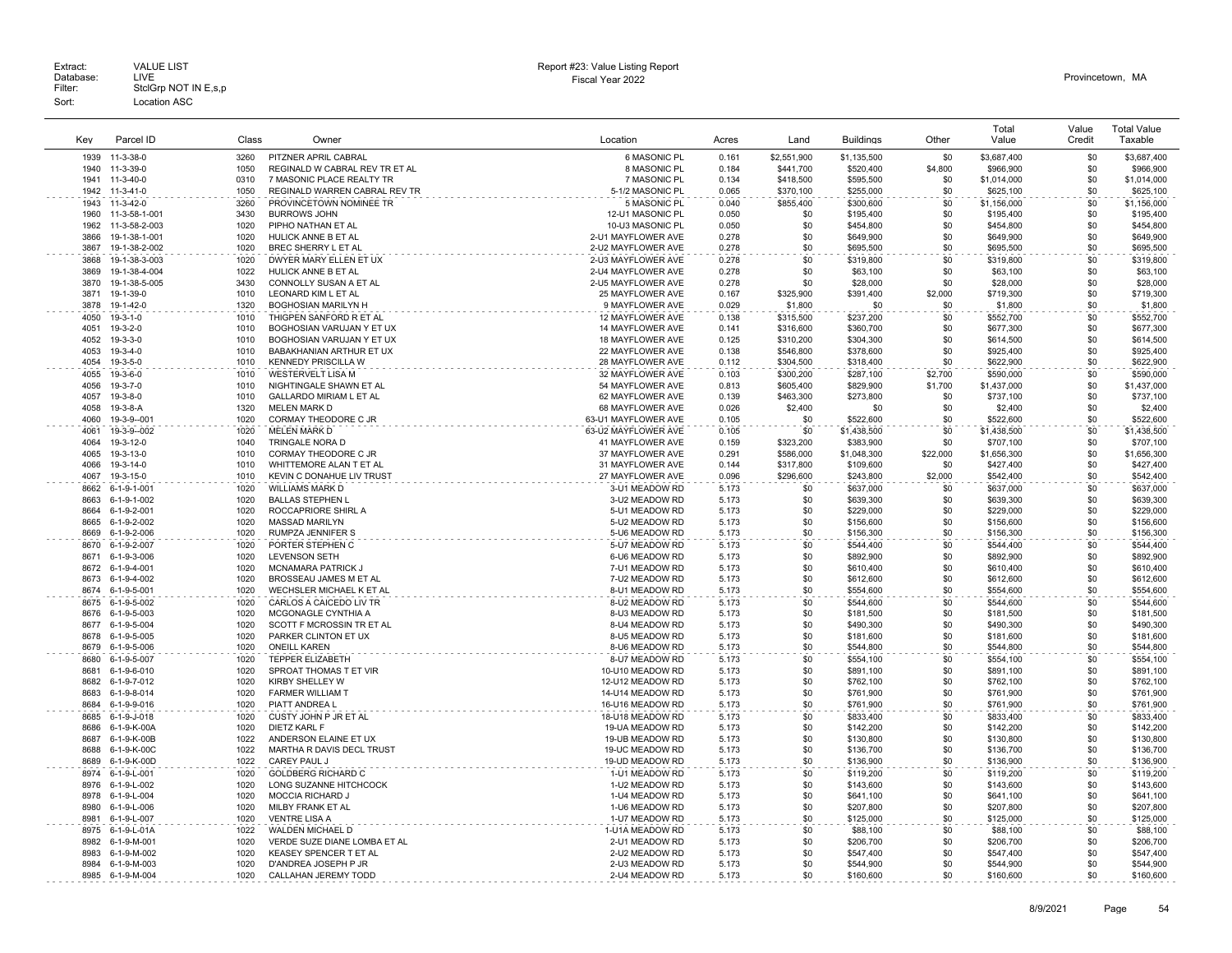| Key          | Parcel ID                    | Class        | Owner                                     | Location                                  | Acres          | Land             | <b>Buildings</b>       | Other          | Total<br>Value         | Value<br>Credit | <b>Total Value</b><br>Taxable |
|--------------|------------------------------|--------------|-------------------------------------------|-------------------------------------------|----------------|------------------|------------------------|----------------|------------------------|-----------------|-------------------------------|
| 8986         | 6-1-9-N-001                  | 1020         | SHERK DOUGLAS M ET VIR                    | 4-U1 MEADOW RD                            | 5.173          | \$0              | \$656,900              | \$0            | \$656,900              | \$0             | \$656,900                     |
| 8987         | 6-1-9-N-002                  | 1020         | DUBOIS MARK A ET AL                       | 4-U2 MEADOW RD                            | 5.173          | \$0              | \$570,900              | \$0            | \$570,900              | \$0             | \$570,900                     |
| 8988         | 6-1-9-N-003                  | 1020         | HUDSON JOHN D                             | 4-U3 MEADOW RD                            | 5.173          | \$0              | \$662,700              | \$0            | \$662,700              | \$0             | \$662,700                     |
| 576          | 6-3-33-0                     | 1010         | <b>COSTA PAULINE C</b>                    | 27 MECHANIC ST                            | 0.067          | \$520,800        | \$466,200              | \$0            | \$987,000              | \$0             | \$987,000                     |
| 577          | 6-3-34-0                     | 1010         | <b>KENNEDY CRAIG</b>                      | 25 MECHANIC ST                            | 0.126          | \$579,900        | \$312,900              | \$1,700        | \$894.500              | \$0             | \$894,500                     |
| 578          | $6 - 3 - 35 - 0$             | 1090         | RITA E SANTOS FAMILY TRUST                | 28 MECHANIC ST                            | 0.136          | \$587,400        | \$350,100              | \$1,200        | \$938,700              | \$0             | \$938,700                     |
| 579          | $6 - 3 - 36 - 0$             | 1040         | <b>WONG TIN-CHEE</b>                      | 30 MECHANIC ST                            | 0.070          | \$524,700        | \$304,800              | \$0            | \$829,500              | \$0             | \$829,500                     |
| 9087         | 6-4-40--00A                  | 1020         | OCONNER JOHN M                            | 4-UA MECHANIC ST                          | 0.092          | \$0              | \$809,700              | \$0            | \$809,700              | \$0             | \$809,700                     |
| 9089         | 6-4-40--00B                  | 1020         | MURRAY SEAN ET AL                         | 4-UB MECHANIC ST                          | 0.092          | \$0              | \$946.900              | \$0            | \$946,900              | \$0             | \$946,900                     |
| 746          | 6-4-41--00A                  | 1020         | FERRER RICARDO ET AL                      | <b>6-UA MECHANIC ST</b>                   | 0.106          | \$0              | \$449,300              | \$0            | \$449,300              | \$0             | \$449,300                     |
| 747          | 6-4-41--00B                  | 1020         | RICHER NIKKI L ET AL                      | <b>6-UB MECHANIC ST</b>                   | 0.106          | \$0              | \$462,900              | \$0            | \$462,900              | \$0             | \$462,900                     |
| 748          | 6-4-41--00C                  | 1020         | HILTON JOSEPH F                           | <b>6-UC MECHANIC ST</b>                   | 0.106          | \$0              | \$422,300              | \$0            | \$422,300              | \$0             | \$422,300                     |
| 749          | 6-4-41--00D                  | 1020         | KNEELAND KENNETH A                        | 6-UD MECHANIC ST                          | 0.106          | \$0              | \$426,000              | \$0            | \$426,000              | \$0             | \$426,000                     |
| 750          | 6-4-41--00E                  | 1020         | DANIEL EMERSON FAM TR ET AL               | 6-UE MECHANIC ST                          | 0.106          | \$0              | \$675,100              | \$0            | \$675,100              | \$0             | \$675,100                     |
| 751          | 6-4-41--00F                  | 1020         | THOMAS J DESANTIS REV TR                  | 6-UF MECHANIC ST                          | 0.106          | \$0              | \$712,100              | \$0            | \$712,100              | \$0             | \$712,100                     |
| 784          | 6-4-62-0                     | 1010         | <b>COOK FAMILY TR</b>                     | 8 MECHANIC ST                             | 0.062          | \$587,400        | \$229,700              | \$900          | \$818,000              | \$0             | \$818,000                     |
| 785          | $6 - 4 - 63 - 0$             | 1050         | <b>MAGNOLIA TR</b>                        | 12 MECHANIC ST                            | 0.090          | \$821,400        | \$546,200              | \$0            | \$1,367,600            | \$0             | \$1,367,600                   |
| 8768         | 6-4-64-1-001                 | 1020         | CANNON JESSE B ET AL                      | 12-A U1 MECHANIC ST                       | 0.047          | \$0              | \$362,000              | \$0            | \$362,000              | \$0             | \$362,000                     |
| 8769         | 6-4-64-2-002                 | 1020         | DEAN-LOWINGER 2014 REV TR                 | 12-A U2 MECHANIC ST                       | 0.047          | \$0              | \$465,400              | \$0            | \$465,400              | \$0             | \$465,400                     |
| 11891        | 6-4-67-1-00A                 | 1020         | PARKINSON JACOB K                         | 22-UA MECHANIC ST                         | 0.074          | \$0              | \$597,800              | \$0            | \$597,800              | \$0             | \$597,800                     |
| 11892        | 6-4-67-1-00B                 | 1020         | 22 MECHANIC ST CONDO                      | 22-UB MECHANIC ST                         | 0.074          | \$0              | \$294,400              | \$0            | \$294,400              | \$0             | \$294,400                     |
| 11894        | 6-4-67-1-00C                 | 1020         | ARBEIT DIANE L                            | 22-UC MECHANIC ST                         | 0.074          | \$0              | \$403,700              | \$0            | \$403,700              | \$0             | \$403,700                     |
| 793          | $6 - 4 - 68 - 0$             | 1010         | SAMOSETT DANCING BEAR REAL TR             | 24 MECHANIC ST                            | 0.083          | \$540,100        | \$159,100              | \$0            | \$699,200              | \$0             | \$699,200                     |
| 794          | 6-4-69--001                  | 1020         | SABOT BRUCE                               | 23-U1 MECHANIC ST                         | 0.123          | \$0              | \$454,400              | \$0            | \$454,400              | \$0             | \$454,400                     |
| 795          | 6-4-69--002                  | 1020         | TRACHTMAN JEFFERY S                       | 23-U2 MECHANIC ST                         | 0.123          | \$0              | \$923,400              | \$0            | \$923,400              | \$0             | \$923,400                     |
| 796          | 6-4-69--003                  | 1020         | TRACHTMAN JEFFREY S                       | 23-U3 MECHANIC ST                         | 0.123          | \$0              | \$640,700              | \$0            | \$640,700              | \$0             | \$640,700                     |
| 797          | 6-4-70-0                     | 1040         | COOK PETER R ET UX                        | 21 MECHANIC ST                            | 0.138          | \$630,900        | \$461,600              | \$0            | \$1,092,500            | \$0             | \$1,092,500                   |
| 801          | 6-4-74--001                  | 1020         | MOODRY LAWRENCE W ET AL                   | 15-U1 MECHANIC ST                         | 0.178          | \$0              | \$889,100              | \$0            | \$889,100              | \$0             | \$889,100                     |
| 802          | 6-4-74--002                  | 1020         | STOWE MATTHEW A                           | 15-U2 MECHANIC ST                         | 0.178          | \$0              | \$878,300              | \$0            | \$878,300              | \$0             | \$878,300                     |
| 803          | 6-4-74--003                  | 1020         | SULLIVAN KEVIN L ET VIR                   | 15-U3 MECHANIC ST                         | 0.178          | \$0              | \$879,900              | \$0            | \$879,900              | \$0             | \$879,900                     |
| 804          | 6-4-74--004                  | 1020         | CREPPS CLAYTON D ET AL                    | 15-U4 MECHANIC ST                         | 0.178          | \$0              | \$1,024,400            | \$0            | \$1,024,400            | \$0             | \$1,024,400                   |
| 827          | $6-4-91-0$                   | 1300         | <b>MEC REALTY TRUST</b>                   | 23-A MECHANIC ST                          | 0.202          | \$620,500        | \$0                    | \$0            | \$620,500              | \$0             | \$620,500                     |
| 3828         | 19-1-20-0                    | 1010         | <b>CURBY JUDITH A ET AL</b>               | 13 MERMAID AVE                            | 0.310          | \$734.900        | \$175,300              | \$3,000        | \$913.200              | \$0             | \$913,200                     |
| 3829         | 19-1-20-A                    | 1010         | <b>HANSCOMB NEIL</b>                      | 11-A MERMAID AVE                          | 0.216          | \$676,500        | \$235,900              | \$0            | \$912,400              | \$0             | \$912,400                     |
| 2848         | 12-4-108-A-407               | 1020         | ANDREWS DUANE H ET AL                     | 4-U7 MILLER HILL RD                       | 0.371          | \$0              | \$468,000              | \$0            | \$468,000              | \$0             | \$468,000                     |
| 2849         | 12-4-108-A-508               | 1020         | DEAN LANDY ET AL                          | 4-U8 MILLER HILL RD                       | 0.371          | \$0              | \$393,000              | \$0            | \$393,000              | \$0             | \$393,000                     |
| 2850         | 12-4-108-A-509               | 1020         | DAVIS LONNA H                             | 4-U9 MILLER HILL RD                       | 0.371          | \$0              | \$392.900              | \$0            | \$392.900              | \$0             | \$392,900                     |
| 2852         | 12-4-110-0                   | 1090         | <b>BULTMAN ELLIS JOHANN</b>               | 6-12 MILLER HILL RD                       | 1.517          | \$520,200        | \$643,900              | \$32,700       | \$1,196,800            | \$0<br>\$0      | \$1,196,800                   |
| 2859<br>2860 | 12-4-112-0<br>12-4-113-1-001 | 1010<br>1020 | GUADAZNO VINCENT ET UX<br>LOHR MICHELLE T | 14 MILLER HILL RD<br>18-U1 MILLER HILL RD | 0.201<br>0.604 | \$398,800<br>\$0 | \$312,100<br>\$585,400 | \$2,000<br>\$0 | \$712,900<br>\$585,400 | \$0             | \$712,900<br>\$585,400        |
| 2861         | 12-4-113-1-002               | 1020         | ABRUZZI C RUSSELL                         | 18-U2 MILLER HILL RD                      | 0.604          | \$0              | \$556,200              | \$0            | \$556,200              | \$0             | \$556,200                     |
| 2862         | 12-4-113-1-003               | 1020         | FINKELSTEIN HARRIET G                     | 18-U3 MILLER HILL RD                      | 0.604          | \$0              | \$567,700              | \$0            | \$567,700              | \$0             | \$567,700                     |
| 2863         | 12-4-113-1-004               | 1020         | CAREY KATHERINE ET AL                     | 18-U4 MILLER HILL RD                      | 0.604          | \$0              | \$579,200              | \$0            | \$579,200              | \$0             | \$579,200                     |
| 2864         | 12-4-113-1-005               | 1020         | BONTEMPO JOSEPH A                         | 18-U5 MILLER HILL RD                      | 0.604          | \$0              | \$584,900              | \$0            | \$584,900              | \$0             | \$584,900                     |
| 2865         | 12-4-113-2-006               | 1020         | LUNDGREN EDWARD J III ET AL               | 18-U6 MILLER HILL RD                      | 0.604          | \$0              | \$598,400              | \$0            | \$598,400              | \$0             | \$598,400                     |
| 2866         | 12-4-113-2-007               | 1020         | CATHERINE L LYONS LIVING TR ET            | 18-U7 MILLER HILL RD                      | 0.604          | \$0              | \$610,800              | \$0            | \$610,800              | \$0             | \$610,800                     |
| 2867         | 12-4-113-3-008               | 1020         | ANUSZCZYK JEFFREY J ET AL                 | 18-U8 MILLER HILL RD                      | 0.604          | \$0              | \$648,100              | \$0            | \$648,100              | \$0             | \$648,100                     |
| 2868         | 12-4-113-4-009               | 1020         | PADDON KATHERINE F ET VIR                 | 18-U9 MILLER HILL RD                      | 0.604          | \$0              | \$705,300              | \$0            | \$705,300              | \$0             | \$705,300                     |
| 2869         | 12-4-113-4-010               | 1020         | <b>BURTON WILLIAM G</b>                   | 18-U10 MILLER HILL RD                     | 0.604          | \$0              | \$693,800              | \$0            | \$693,800              | \$0             | \$693,800                     |
| 2870         | 12-4-113-5-011               | 1020         | <b>BALBONI PETER V</b>                    | 18-U11 MILLER HILL RD                     | 0.604          | \$0              | \$705,300              | \$0            | \$705,300              | \$0             | \$705,300                     |
| 2871         | 12-4-113-5-012               | 1020         | WEISSMAN JANE M ET AL                     | 18-U12 MILLER HILL RD                     | 0.604          | \$0              | \$694,600              | \$0            | \$694,600              | \$0             | \$694,600                     |
| 2872         | 12-4-113-5-013               | 1020         | <b>EDMONDS PETER N</b>                    | 18-U13 MILLER HILL RD                     | 0.604          | \$0              | \$696,200              | \$0            | \$696,200              | \$0             | \$696,200                     |
| 2873         | 12-4-114-0                   | 1010         | <b>WILSON VERNON</b>                      | 17 MILLER HILL RD                         | 0.093          | \$354,000        | \$427,200              | \$0            | \$781,200              | \$0             | \$781,200                     |
| 2878         | 12-4-119-1-00A               | 1020         | MONACO GAIL W ET AL                       | 15-UA MILLER HILL RD                      | 0.231          | \$0              | \$607,100              | \$0            | \$607,100              | \$0             | \$607,100                     |
| 2879         | 12-4-119-1-00B               | 1020         | <b>FRADIN PAUL</b>                        | 15-UB MILLER HILL RD                      | 0.231          | \$0              | \$619,700              | \$0            | \$619,700              | \$0             | \$619,700                     |
| 2880         | 12-4-119-2-00C               | 1020         | ROEBUCK III FRANK M ET AL                 | 15-UC MILLER HILL RD                      | 0.231          | \$0              | \$608,800              | \$0            | \$608,800              | \$0             | \$608,800                     |
| 2881         | 12-4-119-2-00D               | 1020         | SCESNEY DEBORAH L                         | 15-UD MILLER HILL RD                      | 0.231          | \$0              | \$524,600              | \$0            | \$524,600              | \$0             | \$524,600                     |
| 2882         | 12-4-120-0                   | 1010         | <b>BOWCRAFT TRUST</b>                     | 13 MILLER HILL RD                         | 0.130          | \$374,700        | \$306,000              | \$0            | \$680,700              | \$0             | \$680,700                     |
| 2883         | 12-4-121-0                   | 1010         | ROY JACKSON REV TRUST                     | 11 MILLER HILL RD                         | 0.135          | \$377,200        | \$235,400              | \$0            | \$612,600              | \$0             | \$612,600                     |
| 2884         | 12-4-122-0                   | 1050         | MASTROBATTISTA JOHN                       | 9 MILLER HILL RD                          | 0.638          | \$602,000        | \$1,352,500            | \$0            | \$1,954,500            | \$0             | \$1,954,500                   |
| 2885         | 12-4-123-0                   | 1040         | <b>SCOTT JONATHAN ET AL</b>               | 7 MILLER HILL RD                          | 0.100          | \$438.000        | \$1,226,900            | \$2,700        | \$1,667,600            | \$0             | \$1,667,600                   |
| 2886         | 12-4-124-0                   | 1300         | MASTROBATTISTA JOHN                       | 5 MILLER HILL RD                          | 0.261          | \$403,400        | \$0                    | \$0            | \$403,400              | \$0             | \$403,400                     |
| 3066         | 13-2-33-0                    | 1090         | KAIZER DANIEL ET AL                       | 29 MILLER HILL RD                         | 1.619          | \$521,100        | \$1,296,600            | \$1,900        | \$1,819,600            | \$0             | \$1,819,600                   |
| 10822        | 13-2-33-G-101                | 1020         | <b>BOOK JONATHAN E ET VIR</b>             | 25-UA MILLER HILL RD                      | 0.233          | \$0              | \$1,092.500            | \$0            | \$1,092.500            | \$0             | \$1,092,500                   |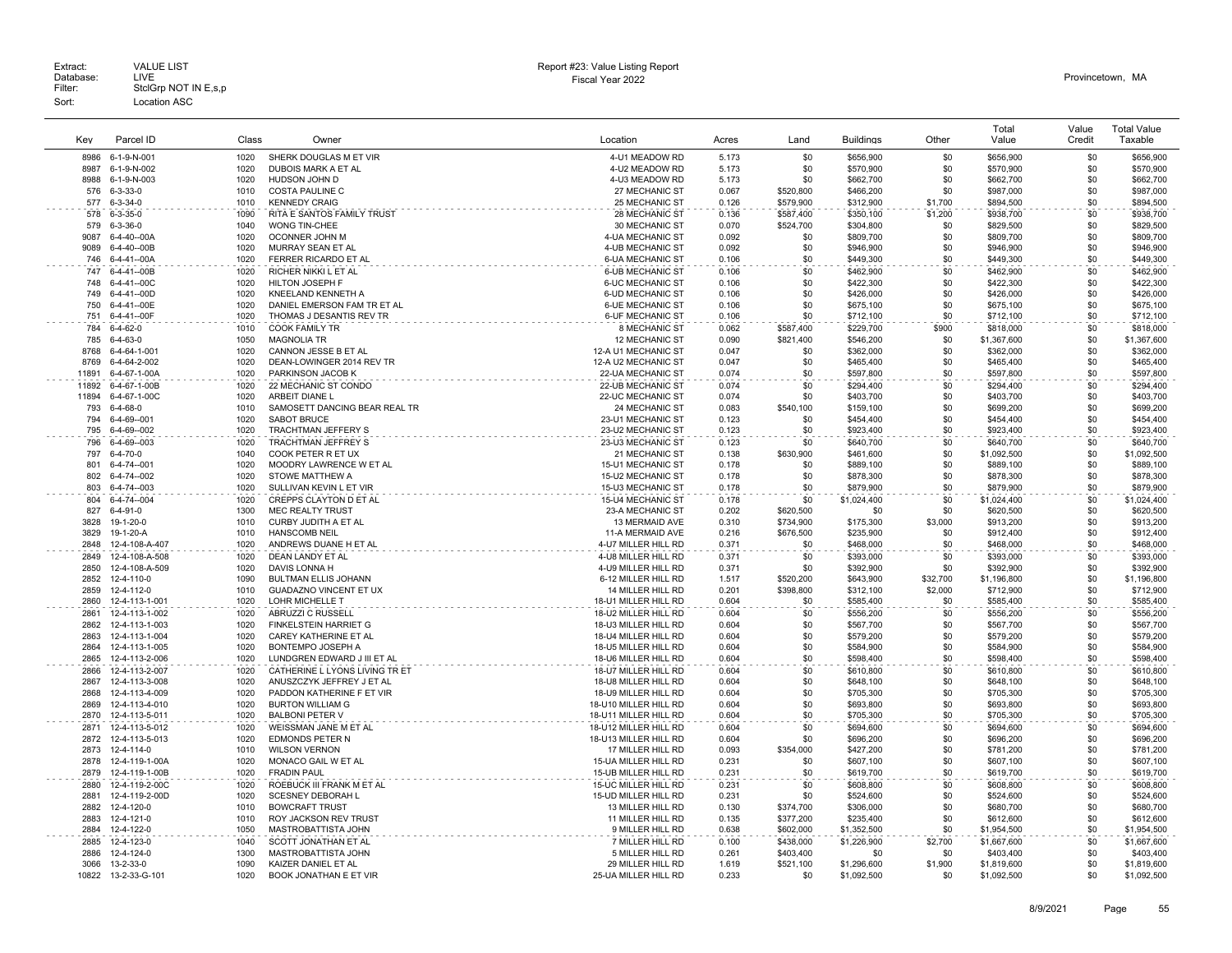|              |                            |              |                                          |                                        |                |                  |                        |            | Total                  | Value  | <b>Total Value</b>     |
|--------------|----------------------------|--------------|------------------------------------------|----------------------------------------|----------------|------------------|------------------------|------------|------------------------|--------|------------------------|
| Kev          | Parcel ID                  | Class        | Owner                                    | Location                               | Acres          | Land             | <b>Buildings</b>       | Other      | Value                  | Credit | Taxable                |
| 10823        | 13-2-33-G-202              | 1020         | 25 MILLER HILL RD #2 LLC                 | 25-UB MILLER HILL RD                   | 0.233          | \$0              | \$1,133,200            | \$0        | \$1,133,200            | \$0    | \$1,133,200            |
| 9551         | 13-2-33-H-00A              | 1020         | CANCIO JUAN ET AL                        | 27-UA MILLER HILL RD                   | 0.253          | \$0              | \$1,406,900            | \$0        | \$1,406,900            | \$0    | \$1,406,900            |
| 9552         | 13-2-33-H-00B              | 1020         | BELLAN DONALD W ET AL                    | 27-UB MILLER HILL RD                   | 0.253          | \$0              | \$1,392,300            | \$0        | \$1,392,300            | \$0    | \$1,392,300            |
| 924          | 6-4-163--001               | 1020         | VALOCCHI STEPHEN M ET AL                 | 4-U1 MONTELLO ST                       | 0.024          | \$0              | \$482,000              | \$0        | \$482,000              | \$0    | \$482,000              |
| 925          | 6-4-163--002               | 1020         | CANEPA ROBERT ET AL                      | 4-U2 MONTELLO ST                       | 0.024          | \$0              | \$597,200              | \$0        | \$597,200              | \$0    | \$597,200              |
| 926          | 6-4-164-0                  | 1010         | ANDRUSS ANNETTE C                        | 6 MONTELLO ST                          | 0.048          | \$562,400        | \$725,500              | \$0        | \$1,287,900            | \$0    | \$1,287,900            |
| 927          | 6-4-165-0                  | 1040         | STEPHANE L GINEZ REV LIV TR              | 8 MONTELLO ST                          | 0.079          | \$803,400        | \$691,000              | \$0        | \$1,494,400            | \$0    | \$1,494,400            |
| 932          | 6-4-168-A                  | 1010         | OCONNOR KEVIN I ET AL                    | 9 MONTELLO ST                          | 0.115          | \$856.300        | \$738,400              | \$0        | \$1,594,700            | \$0    | \$1,594,700            |
| 1180         | 7-2-31-0                   | 1010         | WILLIAM A COLLINS JR TRUST               | 16 MONTELLO ST                         | 0.043          | \$483,000        | \$576,800              | \$0        | \$1,059,800            | \$0    | \$1,059,800            |
| 1181         | 7-2-32-0                   | 1010         | KOLIHA JAMES R ET AL                     | <b>18 MONTELLO ST</b>                  | 0.083          | \$540,100        | \$549,200              | \$8,400    | \$1,097,700            | \$0    | \$1,097,700            |
| 10901        | 7-2-33-1-020               | 1020         | LIDDELL SCOTT R                          | 20-U20 MONTELLO ST                     | 0.085          | \$0              | \$819,800              | \$0        | \$819,800              | \$0    | \$819,800              |
| 10899        | 7-2-33-2-20A               | 1020         | <b>DIEGEL DIRK</b>                       | 20-U20A MONTELLO ST                    | 0.085          | \$0              | \$361.400              | \$0        | \$361.400              | \$0    | \$361,400              |
| 1183         | $7 - 2 - 34 - 0$           | 1090         | FOWLER & LOFRUMENTO REV TR               | 26 MONTELLO ST                         | 0.059          | \$509,700        | \$477,900              | \$0        | \$987,600              | \$0    | \$987,600              |
| 1184         | $7 - 2 - 35 - 0$           | 1010         | SAUL PHILIP SCOTT                        | 28 MONTELLO ST                         | 0.040          | \$477,100        | \$317,300              | \$0        | \$794,400              | \$0    | \$794,400              |
| 1185         | 7-2-36-0                   | 1090         | ENOS LEONARD E JR ET AL                  | 30 MONTELLO ST                         | 0.057          | \$506,700        | \$517,500              | \$0        | \$1,024,200            | \$0    | \$1,024,200            |
| 1186         | 7-2-37-0                   | 1010         | ARROYO JORGE ET AL                       | 25 MONTELLO ST                         | 0.098          | \$555,600        | \$642,800              | \$0        | \$1,198,400            | \$0    | \$1,198,400            |
| 1187         | 7-2-38-0                   | 1010         | <b>WEIR KATHERINE B</b>                  | 21 MONTELLO ST                         | 0.057          | \$506.700        | \$793.100              | \$2,600    | \$1,302,400            | \$0    | \$1,302,400            |
| 1188         | 7-2-39-0                   | 1040         | TOWLE ANDREW W                           | <b>19 MONTELLO ST</b>                  | 0.057          | \$506,700        | \$573,100              | \$0        | \$1,079,800            | \$0    | \$1,079,800            |
| 10536        | 7-2-40--001                | 1020         | <b>BRUNING MICHAEL</b>                   | 17-U1 MONTELLO ST                      | 0.072          | \$0              | \$332,800              | \$0        | \$332,800              | \$0    | \$332,800              |
| 10538        | 7-2-40--002                | 1020         | <b>HUDALLA KEVIN</b>                     | 17-U2 MONTELLO ST                      | 0.072          | \$0              | \$634,500              | \$0        | \$634,500              | \$0    | \$634,500              |
| 10540        | 7-2-40--003                | 1020         | <b>BLAIS TODD C ET AL</b>                | 17-U3 MONTELLO ST                      | 0.072          | \$0              | \$569,000              | \$0        | \$569,000              | \$0    | \$569,000              |
| 1191         |                            | 1020         | <b>WULSIN PETER</b>                      |                                        | 0.085          | \$0              |                        | \$0        |                        | \$0    | \$555,600              |
| 1192         | 7-2-41--001<br>7-2-41--002 | 1020         | <b>SCHLOSSBERG RANDY S</b>               | 15-U1 MONTELLO ST<br>15-U2 MONTELLO ST | 0.085          | \$0              | \$555,600              | \$0        | \$555,600              | \$0    | \$550,800              |
| 1193         | 7-2-41--003                | 1020         | DIPRE CHRISTINE ET AL                    | 15-U3 MONTELLO ST                      | 0.085          | \$0              | \$550,800<br>\$502,000 | \$0        | \$550,800<br>\$502,000 | \$0    | \$502,000              |
| 1200         | 7-2-47-0                   | 1060         | <b>ENOS LUCIA S</b>                      | 29 MONTELLO ST                         | 0.187          | \$123,800        | \$0                    | \$17,800   | \$141,600              | \$0    | \$141,600              |
| 1201         | 7-2-48-0                   | 1040         | COLDREN ROBERT L                         | 27 MONTELLO ST                         | 0.080          | \$536,700        | \$564,700              | \$1,200    | \$1,102,600            | \$0    | \$1,102,600            |
|              |                            |              |                                          |                                        |                |                  |                        |            |                        | \$0    |                        |
| 1556<br>1557 | 7-4-67-0<br>7-4-68--001    | 0310<br>1020 | MORRIS DONALD L<br><b>HARE WILLIAM B</b> | 6 MOZART AVE<br>4-U1 MOZART AVE        | 0.242<br>0.177 | \$462,800<br>\$0 | \$396,400<br>\$654.900 | \$0<br>\$0 | \$859,200<br>\$654.900 | \$0    | \$859,200<br>\$654,900 |
| 1558         | 7-4-68--002                | 1020         | SCHNEIDER ROBERT ET AL                   | 4-U2 MOZART AVE                        | 0.177          | \$0              | \$482,400              | \$0        | \$482,400              | \$0    | \$482,400              |
| 1559         | 7-4-68--003                | 1020         | QUAGLIA JOHN D                           | 4-U3 MOZART AVE                        | 0.177          | \$0              | \$464,600              | \$0        | \$464,600              | \$0    | \$464,600              |
| 1560         | 7-4-68--004                | 1020         | DALEY CHRISTOPHER M                      | 4-U4 MOZART AVE                        | 0.177          | \$0              | \$695,700              | \$0        | \$695,700              | \$0    | \$695,700              |
| 8931         | 7-4-70--00A                | 3370         | ROMAN CATHOLIC BISHOP                    | 7 MOZART AVE                           | 0.405          | \$554.600        | \$0                    | \$0        | \$554,600              | \$0    | \$554,600              |
| 1782         | $9 - 2 - 5 - 0$            | 1090         | TWO NELSON AVENUE LLC                    | 2 NELSON AVE                           | 0.237          | \$200,800        | \$918,900              | \$0        | \$1,119,700            | \$0    | \$1,119,700            |
| 1783         | 9-2-6-1-00C                | 1020         | CORDOVA ANDREA ET AL                     | 6-UC NELSON AVE                        | 0.493          | \$0              | \$601,400              | \$0        | \$601,400              | \$0    | \$601,400              |
| 1784         | 9-2-6-2-00D                | 1020         | RIDDLE SABRINA H ET AL                   | 6-A UD NELSON AVE                      | 0.493          | \$0              | \$587,900              | \$0        | \$587,900              | \$0    | \$587,900              |
| 1785         | 9-2-6-3-00E                | 1020         | BANKS JEFFREY ET UX                      | 6-A UE NELSON AVE                      | 0.493          | \$0              | \$390,300              | \$0        | \$390,300              | \$0    | \$390,300              |
| 1786         | 9-2-6-3-00F                | 1020         | MICHELS SEAN TIMOTHY                     | 6-A UF NELSON AVE                      | 0.493          | \$0              | \$316,900              | \$0        | \$316,900              | \$0    | \$316,900              |
| 1787         | 9-2-6-3-00G                | 1020         | <b>MACCALLUM MARK</b>                    | 6-A UG NELSON AVE                      | 0.493          | \$0              | \$366,100              | \$0        | \$366,100              | \$0    | \$366,100              |
| 1788         | $9-2-6-4-00A$              | 1020         | FOLEY JOHN E ET AL                       | 6-UA NELSON AVE                        | 0.493          | \$0              | \$539,100              | \$0        | \$539,100              | \$0    | \$539,100              |
| 1789         | 9-2-6-4-00B                | 1020         | <b>GUNDLING GREGORY</b>                  | 6-UB NELSON AVE                        | 0.493          | \$0              | \$515,100              | \$0        | \$515,100              | \$0    | \$515,100              |
| 1790         | $9 - 2 - 8 - 0$            | 1110         | VERDE CARLOS M ET UX                     | 8 NELSON AVE                           | 0.169          | \$329,100        | \$318,000              | \$0        | \$647,100              | \$0    | \$647,100              |
| 1791         | $9-2-8-A-101$              | 1020         | <b>BRIGA IRENE A</b>                     | 10-U1 NELSON AVE                       | 0.238          | \$0              | \$569,300              | \$0        | \$569,300              | \$0    | \$569,300              |
| 1792         | 9-2-8-A-102                | 1020         | HINES RICHARD R                          | 10-U2 NELSON AVE                       | 0.238          | \$0              | \$578,900              | \$0        | \$578,900              | \$0    | \$578,900              |
| 1793         | $9 - 2 - 8 - A - 103$      | 1020         | <b>MARTIN VALERIE</b>                    | 10-U3 NELSON AVE                       | 0.238          | \$0              | \$551,100              | \$0        | \$551.100              | \$0    | \$551,100              |
| 1794         | 9-2-8-A-204                | 1020         | FURDON WILLIAM E                         | 10-U4 NELSON AVE                       | 0.238          | \$0              | \$609,300              | \$0        | \$609,300              | \$0    | \$609,300              |
| 1795         | $9 - 2 - 9 - 0$            | 1040         | RODERICK JAMES J JR                      | 12 NELSON AVE                          | 0.172          | \$196,500        | \$717,400              | \$0        | \$913,900              | \$0    | \$913,900              |
| 1796         | $9 - 2 - 10 - 0$           | 1050         | 14 NELSON AVENUE REALTY TR               | 14 NELSON AVE                          | 0.180          | \$198,000        | \$712,700              | \$1,100    | \$911,800              | \$0    | \$911,800              |
| 1797         | $9 - 2 - 11 - 0$           | 1040         | <b>SYLVAN PROPERTIES LLC</b>             | 16 NELSON AVE                          | 0.206          | \$199,600        | \$514,300              | \$0        | \$713,900              | \$0    | \$713,900              |
| 1798         | $9 - 2 - 12 - 0$           | 1040         | <b>GAUCHER MICHAEL J</b>                 | 20 NELSON AVE                          | 0.180          | \$198,000        | \$424,700              | \$0        | \$622,700              | \$0    | \$622,700              |
| 1799         | $9 - 2 - 12 - A$           | 1300         | TRI-T LLC                                | 22-R NELSON AVE                        | 0.406          | \$227,400        | \$0                    | \$0        | \$227,400              | \$0    | \$227,400              |
| 1800         | $9 - 2 - 13 - 0$           | 1300         | TRI-T LLC                                | 22 NELSON AVE                          | 0.173          | \$196,700        | \$0                    | \$0        | \$196,700              | \$0    | \$196,700              |
| 1801         | $9 - 2 - 14 - 0$           | 1300         | TRI-T LLC                                | 24 NELSON AVE                          | 0.344          | \$389.300        | \$0                    | \$0        | \$389,300              | \$0    | \$389,300              |
| 1802         | $9 - 2 - 15 - 0$           | 1040         | DUBOUR MICHAEL A                         | 26 NELSON AVE                          | 0.206          | \$199,600        | \$361,400              | \$0        | \$561,000              | \$0    | \$561,000              |
| 1803         | $9 - 2 - 16 - 0$           | 1040         | SILVA JR RICHARD L                       | 23 NELSON AVE                          | 0.193          | \$199,100        | \$433,500              | \$2,600    | \$635,200              | \$0    | \$635,200              |
| 11355        | 9-2-17-1-00A               | 1020         | RENOVA SEASHORE LLC                      | 21-UA NELSON AVE                       | 0.184          | \$0              | \$623,200              | \$0        | \$623,200              | \$0    | \$623,200              |
| 11357        | 9-2-17-1-00B               | 1020         | <b>GRASSO PHILLIP EDWARD</b>             | 21-UB NELSON AVE                       | 0.184          | \$0              | \$477,700              | \$0        | \$477,700              | \$0    | \$477,700              |
| 1805         | $9 - 2 - 18 - 0$           | 1050         | PASSOS JOSE M ET UX                      | 17 NELSON AVE                          | 0.173          | \$196.700        | \$434,100              | \$1,000    | \$631,800              | \$0    | \$631,800              |
| 1806         | $9 - 2 - 19 - 0$           | 1040         | PASSOS JOSE M ET UX                      | 15 NELSON AVE                          | 0.164          | \$194,900        | \$338,000              | \$700      | \$533,600              | \$0    | \$533,600              |
| 1807         | $9 - 2 - 20 - 0$           | 1040         | PASSOS JOSE M ET UX                      | 13 NELSON AVE                          | 0.160          | \$194,100        | \$536,200              | \$1,300    | \$731,600              | \$0    | \$731,600              |
| 1808         | $9 - 2 - 21 - 0$           | 1010         | MARTIN ANTONE S ET AL                    | 33 NELSON AVE                          | 0.160          | \$194,100        | \$382,900              | \$0        | \$577,000              | \$0    | \$577,000              |
| 1809         | $9 - 2 - 22 - 0$           | 1010         | FARROBA LINDA ET AL                      | 31 NELSON AVE                          | 0.164          | \$194,900        | \$478,900              | \$0        | \$673,800              | \$0    | \$673,800              |
| 1813         | $9 - 2 - 23 - C$           | 1040         | <b>LORD WILLIAM W</b>                    | 5 NELSON AVE                           | 0.172          | \$196,500        | \$663,100              | \$0        | \$859,600              | \$0    | \$859,600              |
| 1816         | 9-2-23-E                   | 1040         | MAZOCHI DAVID ET AL                      | 9 NELSON AVE                           | 0.146          | \$191,100        | \$524,400              | \$0        | \$715,500              | \$0    | \$715,500              |
|              | 1814 9-2-23-D-00A          | 1020         | LEVISON BARBARA J ET AL                  | 7-UA NELSON AVE                        | 0.144          | \$0              | \$616,000              | \$0        | \$616,000              | \$0    | \$616,000              |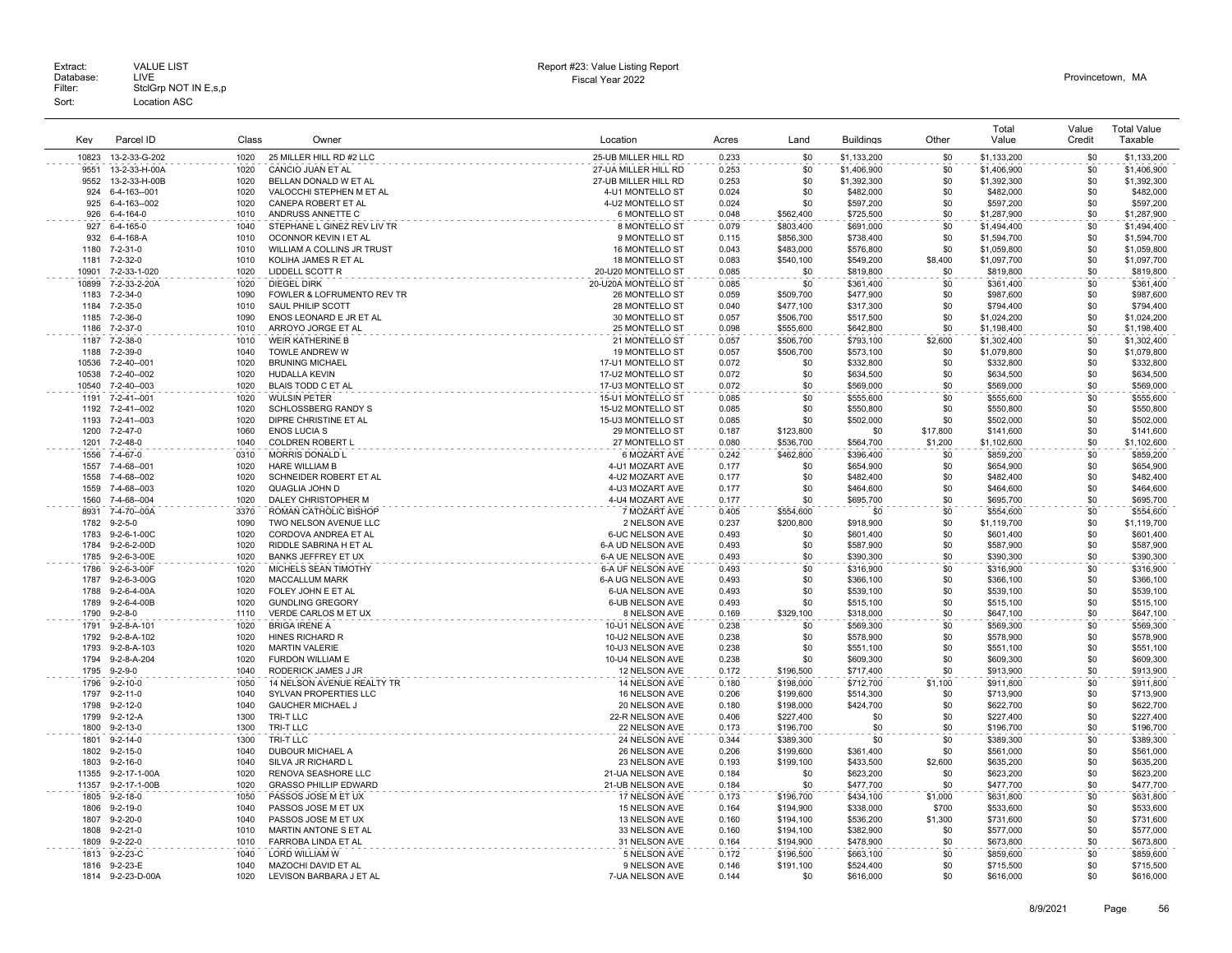| Key   | Parcel ID         | Class | Owner                        | Location              | Acres | Land             | <b>Buildings</b> | Other    | Total<br>Value | Value<br>Credit | <b>Total Value</b><br>Taxable |
|-------|-------------------|-------|------------------------------|-----------------------|-------|------------------|------------------|----------|----------------|-----------------|-------------------------------|
| 1815  | 9-2-23-D-00B      | 1020  | <b>FRANZESE PATRICIA</b>     | 7-UB NELSON AVE       | 0.144 | \$0              | \$616,300        | \$0      | \$616,300      | \$0             | \$616,300                     |
| 3091  | $13 - 3 - 1 - 0$  | 1040  | <b>MEADS NICHOLAS F</b>      | 29 NELSON AVE         | 0.155 | \$193,100        | \$424,900        | \$0      | \$618,000      | \$0             | \$618,000                     |
| 3092  | $13 - 3 - 2 - 0$  | 1040  | LOWER CAPE COD COMM DEV CORP | 27 NELSON AVE         | 0.150 | \$76,800         | \$270,100        | \$1,100  | \$348,000      | \$0             | \$348,000                     |
| 3093  | $13 - 3 - 3 - 0$  | 1010  | <b>FAY SANDRA L</b>          | 25 NELSON AVE         | 0.193 | \$199,100        | \$463,100        | \$0      | \$662,200      | \$0             | \$662,200                     |
| 3094  | $13 - 3 - 4 - 0$  | 1010  | DELMOND JACK ET AL           | 28 NELSON AVE         | 0.161 | \$194,300        | \$361,800        | \$0      | \$556,100      | \$0             | \$556,100                     |
| 3095  | $13 - 3 - 5 - 0$  | 1010  | WHITE RUTH L                 | 30 NELSON AVE         | 0.161 | \$194,300        | \$304,300        | \$0      | \$498,600      | \$0             | \$498,600                     |
| 3096  | $13 - 3 - 6 - 0$  | 1040  | <b>VOGEL JAMES E</b>         | 32 NELSON AVE         | 0.161 | \$194,300        | \$361,000        | \$0      | \$555,300      | \$0             | \$555,300                     |
| 3097  | 13-3-7-001        | 1020  | SANTOS RODRIGO ET UX         | 36-U1 NELSON AVE      | 0.161 | \$0              | \$456,200        | \$0      | \$456,200      | \$0             | \$456,200                     |
| 3098  | 13-3-7--002       | 1020  | <b>BALDWIN MARY ANN</b>      | 36-U2 NELSON AVE      | 0.161 | \$0              | \$456,200        | \$0      | \$456,200      | \$0             | \$456,200                     |
| 3099  | 13-3-7-003        | 1020  | MEILI WEST LLC               | 36-U3 NELSON AVE      | 0.161 | \$0              | \$166,700        | \$0      | \$166,700      | \$0             | \$166,700                     |
| 3100  | 13-3-7--004       | 1020  |                              | 36-U4 NELSON AVE      | 0.161 | \$0              |                  | \$0      |                | \$0             |                               |
|       |                   |       | HALLMAN SCOTT ET AL          |                       |       |                  | \$344,500        |          | \$344,500      |                 | \$344,500                     |
| 3101  | 13-3-7-005        | 1020  | FIORELLA LINDA M             | 36-U5 NELSON AVE      | 0.161 | \$0              | \$470,300        | \$0      | \$470,300      | \$0             | \$470,300                     |
| 3102  | 13-3-7-A          | 1040  | SIAR CHRISTOPHER ET UX       | 34 NELSON AVE         | 0.161 | \$194,300        | \$426,400        | \$0      | \$620,700      | \$0             | \$620,700                     |
| 3103  | $13 - 3 - 8 - 0$  | 1010  | <b>FITTS ELIZA</b>           | 38 NELSON AVE         | 0.962 | \$280,500        | \$641,000        | \$10,500 | \$932,000      | \$0             | \$932,000                     |
| 3104  | 13-3-9-0          | 1010  | CAPPOTTO RICHARD J ET AL     | 40 NELSON AVE         | 0.184 | \$198,800        | \$563,000        | \$1,800  | \$763,600      | \$0             | \$763,600                     |
| 3105  | 13-3-10-0         | 1110  | PROVINCETOWN HEIGHTS INC     | 40-A NELSON AVE       | 0.808 | \$293,300        | \$489,000        | \$0      | \$782,300      | \$0             | \$782,300                     |
| 3106  | 13-3-11-0         | 1040  | PETERS FRANCIS S ET UX       | 42 NELSON AVE         | 0.179 | \$197,800        | \$579,000        | \$300    | \$777,100      | \$0             | \$777,100                     |
| 9355  | 13-3-12--001      | 1020  | <b>ASHTON PAUL J</b>         | 44-U1 NELSON AVE      | 0.179 | \$0              | \$461,500        | \$0      | \$461,500      | \$0             | \$461.500                     |
| 9356  | 13-3-12--002      | 1020  | 44 NELSON AVENUE UNIT 2 LLC  | 44-U2 NELSON AVE      | 0.179 | \$0              | \$487,900        | \$0      | \$487,900      | \$0             | \$487,900                     |
| 3108  | 13-3-13-1-001     | 1020  | PETERS EUGENE E JR ET UX     | 46-U1 NELSON AVE      | 0.179 | \$0              | \$651,000        | \$900    | \$651,900      | \$0             | \$651,900                     |
| 3109  | 13-3-13-1-002     | 1020  | MURPHY DONALD J              | 46-U2 NELSON AVE      | 0.179 | \$0              | \$407,200        | \$700    | \$407,900      | \$0             | \$407,900                     |
| 3110  | 13-3-13-2-003     | 1020  | VARNER HARRISON ET VIR       | 46-U3 NELSON AVE      | 0.179 | \$0              | \$391,800        | \$1,200  | \$393,000      | \$0             | \$393,000                     |
| 3111  | 13-3-13-2-004     | 1020  | GONSALVES WALTER D ET UX     | 46-U4 NELSON AVE      | 0.179 | \$0              | \$409,000        | \$0      | \$409,000      | \$0             | \$409,000                     |
| 3112  | $13 - 3 - 14 - 0$ | 1010  |                              |                       |       |                  |                  |          |                |                 |                               |
| 3113  |                   | 1020  | TYO GREGORY J ET AL          | 48 NELSON AVE         | 0.745 | \$278,800<br>\$0 | \$322,200        | \$1,500  | \$602,500      | \$0             | \$602,500                     |
|       | 13-3-14-A-101     |       | HENRIQUE ROBERT A            | 42-A U1 NELSON AVE    | 0.568 |                  | \$513,600        | \$0      | \$513,600      | \$0             | \$513,600                     |
| 3114  | 13-3-14-A-202     | 1020  | TRIANT RANDI S               | 42-A U2 NELSON AVE    | 0.568 | \$0              | \$583,900        | \$27,500 | \$611,400      | \$0             | \$611,400                     |
|       | 3115 13-3-15-0    | 1010  | DOL-FIN DEVELOPMENT LLC      | 50 NELSON AVE         | 0.712 | \$278,600        | \$179,500        | \$0      | \$458,100      | \$0             | \$458,100                     |
| 494   | $6 - 2 - 72 - 0$  | 1040  | <b>FLAX EMILY</b>            | 4 NICKERSON ST        | 0.089 | \$585,600        | \$1,105,700      | \$700    | \$1,692,000    | \$0             | \$1,692,000                   |
| 495   | $6 - 2 - 73 - 0$  | 1010  | <b>WATKINS JAMES E</b>       | 6 NICKERSON ST        | 0.082 | \$577.500        | \$954.700        | \$700    | \$1,532,900    | \$0             | \$1,532,900                   |
| 502   | $6 - 2 - 78 - 0$  | 1010  | BARBER JANE C ET UX          | 5 NICKERSON ST        | 0.087 | \$583,400        | \$852,900        | \$2,400  | \$1,438,700    | \$0             | \$1,438,700                   |
| 503   | $6 - 2 - 79 - 0$  | 1010  | BARBER JANE CONWAY ET AL     | 3 NICKERSON ST        | 0.082 | \$654,500        | \$1,006,200      | \$0      | \$1,660,700    | \$0             | \$1,660,700                   |
| 582   | $6 - 3 - 39 - 0$  | 1010  | BECK ERIC L ET AL            | 33 NICKERSON ST       | 0.073 | \$528,500        | \$692,900        | \$0      | \$1,221,400    | \$0             | \$1,221,400                   |
| 583   | $6 - 3 - 40 - 0$  | 1110  | <b>BECK MARY S</b>           | 31 NICKERSON ST       | 0.302 | \$569,200        | \$607,800        | \$2,100  | \$1,179,100    | \$0             | \$1,179,100                   |
| 584   | $6 - 3 - 41 - 0$  | 1010  | <b>WILLIS CLAIRE BROOKE</b>  | 29 NICKERSON ST       | 0.117 | \$572,600        | \$868,500        | \$0      | \$1,441,100    | \$0             | \$1,441,100                   |
| 586   | $6 - 3 - 42 - 0$  | 1010  | JOHN S WADLINGTON            | 27 NICKERSON ST       | 0.115 | \$570,900        | \$504,700        | \$1,200  | \$1,076,800    | \$0             | \$1,076,800                   |
| 587   | $6 - 3 - 43 - 0$  | 1010  | <b>25 NICKERSON LLC</b>      | 25 NICKERSON ST       | 0.080 | \$536,700        | \$420,200        | \$700    | \$957,600      | \$0             | \$957,600                     |
| 588   | $6 - 3 - 45 - 0$  | 1040  | PECK SYLVIA                  | 24 NICKERSON ST       | 0.086 | \$543,400        | \$736,300        | \$400    | \$1,280,100    | \$0             | \$1,280,100                   |
|       |                   |       | FOWLER JOHN K                |                       |       | \$0              |                  | \$0      |                | \$0             |                               |
| 589   | 6-3-46-1-001      | 1020  |                              | 26-U1 NICKERSON ST    | 0.135 |                  | \$418,300        |          | \$418,300      |                 | \$418,300                     |
| 590   | 6-3-46-2-002      | 1020  | CHILDERS ROBERT G ET AL      | 26-U2 NICKERSON ST    | 0.135 | \$0              | \$736,600        | \$0      | \$736,600      | \$0             | \$736,600                     |
| 591   | 6-3-46-3-003      | 1020  | DOBIJA JOHN ET AL            | 26-U3 NICKERSON ST    | 0.135 | \$0              | \$640,000        | \$0      | \$640,000      | \$0             | \$640,000                     |
| 592   | $6 - 3 - 47 - 0$  | 1010  | LOWRY JR KENNETH E ET AL     | 28 NICKERSON ST       | 0.088 | \$545.500        | \$1,310,700      | \$0      | \$1,856,200    | \$0             | \$1,856,200                   |
| 593   | $6 - 3 - 48 - 0$  | 1010  | JAMES A CYR REV TR           | 30 NICKERSON ST       | 0.109 | \$565,700        | \$107,300        | \$0      | \$673,000      | \$0             | \$673,000                     |
| 594   | $6 - 3 - 49 - 0$  | 1010  | <b>COHN LAURIE</b>           | 32 NICKERSON ST       | 0.096 | \$553,700        | \$410,700        | \$5,200  | \$969,600      | \$0             | \$969,600                     |
| 3057  | 13-2-24-0         | 1010  | DAVID J LINEHAN LIVING TR    | 4 OAK DR              | 0.270 | \$314,300        | \$637,000        | \$0      | \$951,300      | \$0             | \$951,300                     |
| 3063  | 13-2-30-0         | 1010  | WHITTLE RONALD G ET AL       | 6 OAK DR              | 0.593 | \$323,600        | \$993,500        | \$7,200  | \$1,324,300    | \$0             | \$1,324,300                   |
| 3064  | 13-2-31-0         | 1010  | VALENTI MICHAEL ET VIR       | 10 OAK DR             | 0.612 | \$323,900        | \$643,500        | \$1,400  | \$968,800      | \$0             | \$968,800                     |
| 3081  | 13-2-35-0         | 1010  | MEDEIROS FAMILY TR           | 11 OAK DR             | 0.529 | \$322,800        | \$1,727,000      | \$28,900 | \$2,078,700    | \$0             | \$2,078,700                   |
| 3082  | 13-2-36-0         | 1010  | SILVA JOHN M                 | 9 OAK DR              | 0.617 | \$323,900        | \$806,100        | \$0      | \$1,130,000    | \$0             | \$1,130,000                   |
| 3083  | 13-2-37-0         | 1010  | <b>LOPES MARGUERITE V</b>    | 7 OAK DR              | 0.460 | \$321.800        | \$614,500        | \$1,500  | \$937,800      | \$0             | \$937,800                     |
| 3084  | 13-2-38-0         | 1010  | ANGEL REALTY TR              | 1 OAK DR              | 0.748 | \$325,300        | \$1,032,000      | \$3,000  | \$1,360,300    | \$0             | \$1,360,300                   |
| 2524  | 12-3-9-0          | 1040  | <b>HARPIE MICHAEL P</b>      | 12 OFF CEMETERY RD    | 0.172 | \$327,500        | \$372,400        | \$1,200  | \$701,100      | \$0             | \$701,100                     |
| 2532  | 12-3-17-0         | 0130  | ROGERS WILLIAM N II ET UX    | 41 OFF CEMETERY RD    | 0.973 | \$467,700        | \$811,500        | \$700    | \$1,279,900    | \$0             | \$1,279,900                   |
| 11337 | 12-3-18-1-001     | 1020  | <b>HALPIN TIMOTHY</b>        | 39-U1 OFF CEMETERY RD | 0.245 | \$0              | \$858,700        | \$0      | \$858,700      | \$0             |                               |
|       |                   |       |                              |                       |       |                  |                  |          |                |                 | \$858,700                     |
| 11339 | 12-3-18-1-002     | 1020  | GREENSTEIN GEOFFREY ET VIR   | 39-U2 OFF CEMETERY RD | 0.245 | \$0              | \$842,600        | \$0      | \$842,600      | \$0             | \$842,600                     |
| 2534  | 12-3-19-0         | 1010  | PRICE JAMES W ET UX          | 21 OFF CEMETERY RD    | 0.167 | \$434,500        | \$364,300        | \$0      | \$798,800      | \$0             | \$798,800                     |
| 2539  | 12-3-20-A         | 1010  | 13 OFF CEMETERY RD REALTY TR | 13 OFF CEMETERY RD    | 0.115 | \$407,800        | \$428,600        | \$1,800  | \$838,200      | \$0             | \$838,200                     |
| 2540  | 12-3-20-B         | 1010  | AKERS ALYX S                 | 7 OFF CEMETERY RD     | 0.119 | \$410,200        | \$463,900        | \$0      | \$874,100      | \$0             | \$874,100                     |
| 2651  | 12-3-85-1-001     | 1020  | <b>CUSACK THOMAS P</b>       | 42-U1 OFF CEMETERY RD | 0.697 | \$0              | \$1,069,900      | \$18,300 | \$1,088,200    | \$0             | \$1,088,200                   |
| 2652  | 12-3-85-2-002     | 1020  | MARALYN R WHEELER 2017 TR    | 42-U2 OFF CEMETERY RD | 0.697 | \$0              | \$905,900        | \$0      | \$905,900      | \$0             | \$905,900                     |
| 2653  | 12-3-85-3-003     | 1020  | PETERSON JOHN ET VIR         | 42-U3 OFF CEMETERY RD | 0.697 | \$0              | \$949,400        | \$0      | \$949,400      | \$0             | \$949,400                     |
| 2545  | 12-3-24-0         | 1010  | REVERENDO CARLOS A ET AL     | 11 OFF CONWELL ST     | 0.335 | \$454,500        | \$404,100        | \$0      | \$858,600      | \$0             | \$858,600                     |
| 2546  | 12-3-25-0         | 1010  | <b>FALLAS EDWARD</b>         | 7 OFF CONWELL ST      | 0.163 | \$432,700        | \$390,500        | \$0      | \$823,200      | \$0             | \$823,200                     |
| 2957  | $13 - 1 - 7 - 0$  | 1010  | <b>FRANCIS RICHARD A</b>     | 14 OFF CONWELL ST     | 0.256 | \$447,800        | \$312,200        | \$0      | \$760,000      | \$0             | \$760,000                     |
| 2958  | $13 - 1 - 8 - 0$  | 1040  | CAREY ALBERT ET AL           | 16 OFF CONWELL ST     | 0.141 | \$422.200        | \$455,800        | \$0      | \$878,000      | \$0             | \$878,000                     |
|       |                   |       |                              |                       |       |                  |                  |          |                |                 |                               |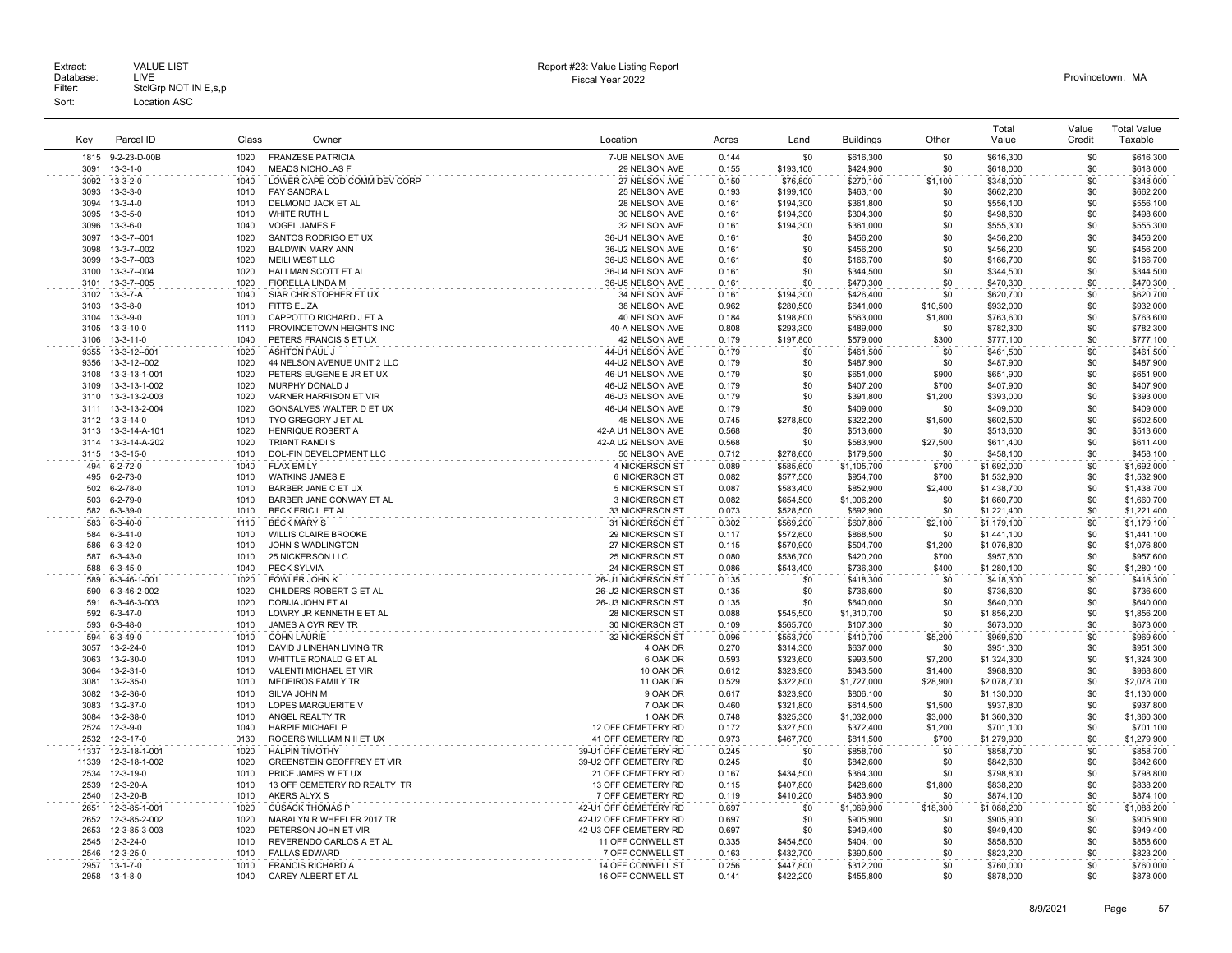|              |                   |              |                                |                      |                |             |                  |            | Total                      | Value      | <b>Total Value</b> |
|--------------|-------------------|--------------|--------------------------------|----------------------|----------------|-------------|------------------|------------|----------------------------|------------|--------------------|
| Key          | Parcel ID         | Class        | Owner                          | Location             | Acres          | Land        | <b>Buildings</b> | Other      | Value                      | Credit     | Taxable            |
| 2960         | 13-1-9-1-001      | 1020         | ELINSKAS KERRY ET AL           | 20-U1 OFF CONWELL ST | 0.305          | \$0         | \$422,400        | \$0        | \$422,400                  | \$0        | \$422,400          |
| 2961         | 13-1-9-1-002      | 1020         | DOUCOT JESSICA D               | 20-U2 OFF CONWELL ST | 0.305          | \$0         | \$328,600        | \$0        | \$328,600                  | \$0        | \$328,600          |
| 2962         | 13-1-9-1-003      | 1020         | <b>ZOLA JAMES M</b>            | 20-U3 OFF CONWELL ST | 0.305          | \$0         | \$305,700        | \$0        | \$305,700                  | \$0        | \$305,700          |
| 2963         | 13-1-9-2-004      | 1020         | <b>REYNOLDS KURT T</b>         | 20-U4 OFF CONWELL ST | 0.305          | \$0         | \$540,400        | \$0        | \$540,400                  | \$0        | \$540,400          |
| 2964         | 13-1-10-0         | 1090         | RUSSELL ROBERT K ET UX         | 19 OFF CONWELL ST    | 0.365          | \$457,000   | \$859,300        | \$0        |                            | \$0        | \$1,316,300        |
| 2543         | 12-3-23-0         | 1140         | CONWELL STREET LLC             | 1-20 OLD ANN PAGE WY | 1.334          | \$640,500   | \$521,200        | \$0        | \$1,316,300<br>\$1,161,700 | \$0        | \$1,161,700        |
| 2566         | 12-3-33-1-001     | 1020         | CHARLES LORING REVOCABLE TR    | 12-U1 OLD COLONY WY  | 0.367          | \$0         | \$496,900        | \$0        | \$496,900                  | \$0        | \$496,900          |
| 2567         | 12-3-33-1-002     | 1020         | BERGES ARNALDO A ET AL         | 12-U2 OLD COLONY WY  | 0.367          | \$0         | \$491,900        | \$0        | \$491,900                  | \$0        | \$491,900          |
|              |                   | 1020         | DIBENEDETTO LINDA M            | 12-U3 OLD COLONY WY  | 0.367          | \$0         |                  | \$0        | \$410,200                  | \$0        |                    |
| 2568         | 12-3-33-2-003     |              |                                |                      |                |             | \$410,200        |            |                            |            | \$410,200          |
| 2569         | 12-3-33-2-004     | 1020         | <b>BUCKLEY DEBORAH A</b>       | 12-U4 OLD COLONY WY  | 0.367          | \$0         | \$492,300        | \$0        | \$492,300                  | \$0        | \$492,300          |
| 2570<br>2571 | 12-3-33-3-017     | 1020<br>1020 | MUNOZ RICHARD F                | 12-U17 OLD COLONY WY | 0.367<br>0.367 | \$0<br>\$0  | \$492,100        | \$0<br>\$0 | \$492,100                  | \$0<br>\$0 | \$492,100          |
|              | 12-3-33-3-018     | 1020         | BRUNO MENDEZ LIV TRUST         | 12-U18 OLD COLONY WY | 0.254          | \$0         | \$471,800        | \$0        | \$471,800                  | \$0        | \$471,800          |
| 2573         | 12-3-33-B-105     |              | CABRAL VAUGHN R                | 8-U5 OLD COLONY WY   |                |             | \$493,100        |            | \$493,100                  |            | \$493,100          |
| 2574         | 12-3-33-B-106     | 1020         | <b>REZNIKAS MICHAEL</b>        | 8-U6 OLD COLONY WY   | 0.254          | \$0         | \$478,200        | \$0        | \$478,200                  | \$0        | \$478,200          |
| 2575         | 12-3-33-B-207     | 1020         | SCHWARTZ LEWIS M ET UX         | 8-U7 OLD COLONY WY   | 0.254          | \$0         | \$440,600        | \$0        | \$440,600                  | \$0        | \$440,600          |
| 2576         | 12-3-33-B-208     | 1020         | SINCLAIR GLENN R               | 8-U8 OLD COLONY WY   | 0.254          | \$0         | \$437,500        | \$0        | \$437,500                  | \$0        | \$437,500          |
| 2577         | 12-3-33-B-315     | 1020         | GROFF RUTH L ET AL             | 8-U15 OLD COLONY WY  | 0.254          | \$0         | \$410,700        | \$0        | \$410,700                  | \$0        | \$410,700          |
| 2578         | 12-3-33-B-316     | 1020         | AIZLEY JEFFREY H ET AL         | 8-U16 OLD COLONY WY  | 0.254          | \$0         | \$490,000        | \$0        | \$490,000                  | \$0        | \$490,000          |
| 2579         | 12-3-33-C-109     | 1020         | CARUSO DANIEL R ET AL          | 4-U9 OLD COLONY WY   | 0.254          | \$0         | \$425,000        | \$0        | \$425,000                  | \$0        | \$425,000          |
| 2580         | 12-3-33-C-110     | 1020         | ORTIZ ZULIMA ET AL             | 4-U10 OLD COLONY WY  | 0.254          | \$0         | \$409,200        | \$0        | \$409,200                  | \$0        | \$409,200          |
| 2581         | 12-3-33-C-211     | 1020         | <b>KELEMEN JOHN S</b>          | 4-U11 OLD COLONY WY  | 0.254          | \$0         | \$424,600        | \$0        | \$424,600                  | \$0        | \$424,600          |
| 2582         | 12-3-33-C-212     | 1020         | KOPSER DIANNE MARIE            | 4-U12 OLD COLONY WY  | 0.254          | \$0         | \$443,400        | \$0        | \$443,400                  | \$0        | \$443,400          |
| 2583         | 12-3-33-C-313     | 1020         | LIVOLSI GARY A ET AL           | 4-U13 OLD COLONY WY  | 0.254          | \$0         | \$426,900        | \$0        | \$426,900                  | \$0        | \$426,900          |
| 2584         | 12-3-33-C-314     | 1020         | <b>RILEY LAWRENCE D</b>        | 4-U14 OLD COLONY WY  | 0.254          | \$0         | \$421.500        | \$0        | \$421.500                  | \$0        | \$421,500          |
| 2585         | 12-3-34-1-00A     | 1020         | <b>HOURIHAN KEVIN P</b>        | 14-UA OLD COLONY WY  | 0.415          | \$0         | \$607,500        | \$0        | \$607,500                  | \$0        | \$607,500          |
| 2586         | 12-3-34-1-00B     | 1020         | CRONIN-SWALBOSKI PAUL ET VIR   | 14-UB OLD COLONY WY  | 0.415          | \$0         | \$606,100        | \$0        | \$606,100                  | \$0        | \$606,100          |
| 2587         | 12-3-34-2-00C     | 1020         | JOHNSON BRIAN A                | 14-UC OLD COLONY WY  | 0.415          | \$0         | \$607,500        | \$0        | \$607,500                  | \$0        | \$607,500          |
| 2588         | 12-3-34-2-00D     | 1020         | LOPEZ RUSSELL P ET VIR         | 14-UD OLD COLONY WY  | 0.415          | \$0         | \$613,800        | \$0        | \$613,800                  | \$0        | \$613,800          |
| 2589         | 12-3-34-3-00E     | 1020         | ALBERT GORDON 2019 TR          | 14-UE OLD COLONY WY  | 0.415          | \$0         | \$614,000        | \$0        | \$614,000                  | \$0        | \$614,000          |
| 2590         | 12-3-34-3-00F     | 1020         | KOZUCH MICHAEL J ET AL         | 14-UF OLD COLONY WY  | 0.415          | \$0         | \$607,500        | \$0        | \$607,500                  | \$0        | \$607,500          |
| 2591         | 12-3-35-0         | 1010         | CASALE CHRISTOPHER M ET VIR    | 13 OLD COLONY WY     | 0.190          | \$442,200   | \$611.500        | \$0        | \$1.053.700                | \$0        | \$1,053,700        |
| 2592         | 12-3-36-0         | 1010         | OLD COLONY WAY NOM TR          | 11 OLD COLONY WY     | 0.195          | \$442,600   | \$588,000        | \$2,000    | \$1,032,600                | \$0        | \$1,032,600        |
| 2593         | 12-3-37-0         | 1040         | HIGGINBOTHAM BRUCE ET UX       | 9 OLD COLONY WY      | 0.193          | \$442,500   | \$493,500        | \$0        | \$936,000                  | \$0        | \$936,000          |
| 2594         | 12-3-38-0         | 1300         | <b>SLEIGHTS JOHN</b>           | 7 OLD COLONY WY      | 0.193          | \$442,500   | \$0              | \$0        | \$442,500                  | \$0        | \$442,500          |
| 2965         | $13 - 1 - 11 - 0$ | 1010         | PATRICIA J RUBIN REV TR (1/2)  | 5 OLD COLONY WY      | 0.193          | \$442,500   | \$466,200        | \$7,700    | \$916,400                  | \$0        | \$916,400          |
| 2966         | 13-1-12-0         | 1010         | <b>JASON EDWARD A</b>          | 3 OLD COLONY WY      | 0.183          | \$441,300   | \$234,200        | \$1,400    | \$676,900                  | \$0        | \$676,900          |
| 2967         | 13-1-13-0         | 1010         | <b>SAYER MARIANNE</b>          | 1 OLD COLONY WY      | 0.170          | \$435,800   | \$396,500        | \$12,400   | \$844,700                  | \$0        | \$844,700          |
| 219          | 5-3-37-A          | 1010         | <b>LIGHTHOUSE REALTY TR</b>    | 3 OPPEN LN           | 0.561          | \$785,000   | \$1,031,200      | \$0        | \$1,816,200                | \$0        | \$1,816,200        |
| 220          | $5-3-37-B$        | 1010         | <b>KELMAR LLC</b>              | 7 OPPEN LN           | 0.580          | \$970,400   | \$1,170,400      | \$0        | \$2,140,800                | \$0        | \$2,140,800        |
| 228          | $5 - 3 - 41 - 0$  | 1010         | <b>COASTAL LAND TRUST</b>      | 9 OPPEN LN           | 0.448          | \$1,010,700 | \$1,967,300      | \$58,300   | \$3,036,300                | \$0        | \$3,036,300        |
| 232          | $5 - 3 - 43 - 0$  | 1010         | LOUGHLIN CHRISTOPHER J ET UX   | 11 OPPEN LN          | 1.028          | \$1,030,200 | \$1,347,400      | \$0        | \$2,377,600                | \$0        | \$2,377,600        |
| 365          | $6 - 1 - 27 - 0$  | 1010         | <b>EYDEN ALLAN</b>             | 1 OPPEN LN           | 0.299          | \$767,500   | \$617,300        | \$0        | \$1,384,800                | \$0        | \$1,384,800        |
| 2263         | 12-1-96-0         | 1010         | SIEGEL LUCY B                  | 18 PEARL ST          | 0.111          | \$405,400   | \$699,000        | \$1,500    | \$1,105,900                | \$0        | \$1,105,900        |
| 8757         | 12-1-100-1-00A    | 1020         | CACCIAGRANI RICHARD J          | 10-UA PEARL ST       | 0.069          | \$0         | \$620,800        | \$0        | \$620,800                  | \$0        | \$620,800          |
| 8759         | 12-1-100-2-00B    | 1020         | CACCIAGRANI RICHARD J ET AL    | 10-UB PEARL ST       | 0.069          | \$0         | \$891,600        | \$0        | \$891,600                  | \$0        | \$891,600          |
| 8760         | 12-1-100-2-00C    | 1020         | IAFRATE ANTONIETTA M           | 10-UC PEARL ST       | 0.069          | \$0         | \$534,800        | \$0        | \$534,800                  | \$0        | \$534,800          |
| 2268         | 12-1-101-0        | 1090         | CONNOLLY SUSAN ET AL           | 12 PEARL ST          | 0.087          | \$388,900   | \$1,019,900      | \$0        | \$1,408,800                | \$0        | \$1,408,800        |
| 2462         | 12-2-29-0         | 1040         | BOONE TORRENCE ET AL           | 4 PEARL ST           | 0.079          | \$382,600   | \$672,500        | \$0        | \$1,055,100                | \$0        | \$1,055,100        |
| 2463         | 12-2-30-0         | 1060         | CHAPIN EDWARD ET AL            | <b>6-B PEARL ST</b>  | 0.025          | \$62,900    | \$69,200         | \$0        | \$132,100                  | \$0        | \$132,100          |
| 2464         | 12-2-31-0         | 1040         | MAROTTA GARY M                 | <b>6-A PEARL ST</b>  | 0.071          | \$375,700   | \$641,300        | \$1,000    | \$1,018,000                | \$0        | \$1,018,000        |
| 2465         | 12-2-32-0         | 1010         | CHAPIN EDWARD ET AL            | 6 PEARL ST           | 0.018          | \$386,800   | \$538,100        | \$0        | \$924.900                  | \$0        | \$924,900          |
| 2466         | 12-2-33--00A      | 1020         | ROLAND L DUNBRACK JR REV LIV T | 8-UA PEARL ST        | 0.069          | \$0         | \$392,600        | \$0        | \$392,600                  | \$0        | \$392,600          |
| 2467         | 12-2-33--00B      | 1020         | ROLAND L DUNBRACK JR REV LIV T | 8-UB PEARL ST        | 0.069          | \$0         | \$458,300        | \$0        | \$458,300                  | \$0        | \$458,300          |
| 2468         | 12-2-33--00C      | 1020         | PALOMBI JOSEPH                 | 8-UC PEARL ST        | 0.069          | \$0         | \$548,500        | \$0        | \$548,500                  | \$0        | \$548,500          |
| 2469         | 12-2-33--00D      | 1020         | LOVATI ELIZABETH J             | 8-UD PEARL ST        | 0.069          | \$0         | \$234,500        | \$0        | \$234,500                  | \$0        | \$234,500          |
| 2470         | 12-2-34-0         | 1010         | <b>WENTZ ROBERT A</b>          | 19 PEARL ST          | 0.061          | \$366,100   | \$758,700        | \$0        | \$1,124,800                | \$0        | \$1,124,800        |
| 2472         | 12-2-35--001      | 1020         | JOHNSON CHRISTOPHER ET VIR     | 17-U1 PEARL ST       | 0.096          |             |                  | \$0        |                            | \$0        |                    |
|              |                   |              |                                |                      |                | \$0         | \$819,000        |            | \$819,000                  |            | \$819,000          |
| 2473         | 12-2-35--002      | 1020         | STARKEY CAROL A ET UX          | 17-U2 PEARL ST       | 0.096          | \$0         | \$721,100        | \$0        | \$721,100                  | \$0        | \$721,100          |
| 2474         | 12-2-35--003      | 1020         | <b>CUMMINGS MICHAEL C</b>      | 17-U3 PEARL ST       | 0.096          | \$0         | \$710,000        | \$0        | \$710,000                  | \$0        | \$710,000          |
| 2475         | 12-2-36-0         | 0310         | ROSE MICHAEL ET AL             | 11 PEARL ST          | 0.131          | \$416,900   | \$362,500        | \$200      | \$779,600                  | \$0        | \$779,600          |
| 2476         | 12-2-37-0         | 1050         | FARROBA FAMILY TR              | 9 PEARL ST           | 0.116          | \$408,400   | \$789,900        | \$700      | \$1,199,000                | \$0        | \$1,199,000        |
| 2477         | 12-2-38-1-013     | 1020         | <b>KEANEY BRYAN G</b>          | 7-U13 PEARL ST       | 0.124          | \$0         | \$626,900        | \$0        | \$626,900                  | \$0        | \$626,900          |
| 2478         | 12-2-38-2-014     | 1020         | AUDREE R BYRNES REV TR         | 7-U14 PEARL ST       | 0.124          | \$0         | \$511,200        | \$0        | \$511,200                  | \$0        | \$511,200          |
| 2479         | 12-2-39-0         | 1010         | DELAURENTIS BRIAN M            | 5 PEARL ST           | 0.066          | \$371.100   | \$718.100        | \$0        | \$1,089,200                | \$0        | \$1,089,200        |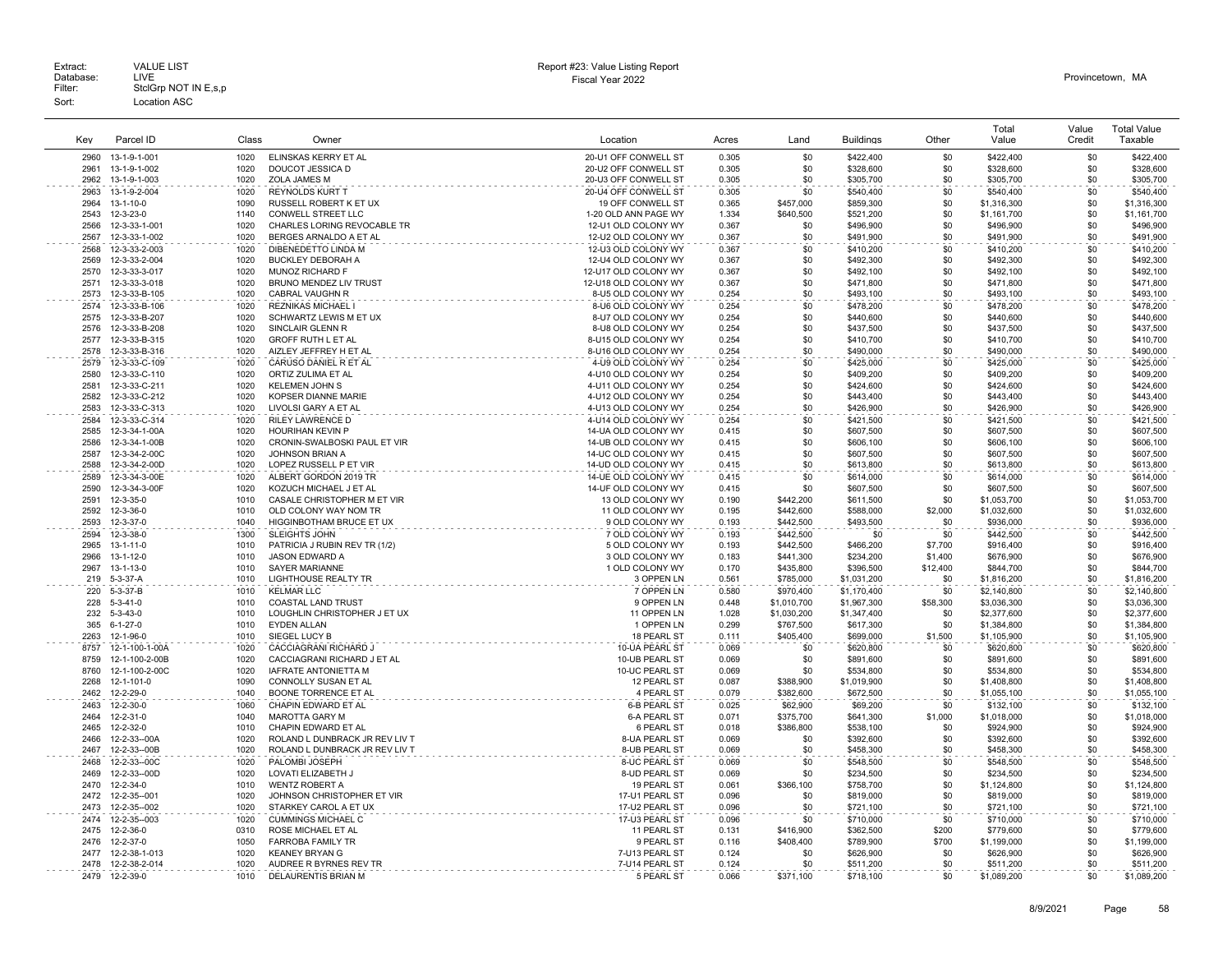|                |                                    |              |                                                           |                                          |                |                        |                        |                    | Total                      | Value      | <b>Total Value</b>         |
|----------------|------------------------------------|--------------|-----------------------------------------------------------|------------------------------------------|----------------|------------------------|------------------------|--------------------|----------------------------|------------|----------------------------|
| Kev            | Parcel ID                          | Class        | Owner                                                     | Location                                 | Acres          | Land                   | <b>Buildings</b>       | Other              | Value                      | Credit     | Taxable                    |
| 2609           | 12-3-49-0                          | 1040         | BAKER STEPHEN D ET AL                                     | 39 PEARL ST                              | 0.097          | \$396,200              | \$703,900              | \$0                | \$1,100,100                | \$0        | \$1,100,100                |
| 2610<br>2611   | 12-3-50-0<br>12-3-51-0             | 1110<br>1060 | <b>LAWRY OCEANIS</b><br><b>LAWRY OCEANIS</b>              | 37 PEARL ST<br>35-A PEARL ST             | 0.193<br>0.043 | \$557,500<br>\$69,000  | \$731,700<br>\$0       | \$2,200<br>\$4,600 | \$1,291,400<br>\$73,600    | \$0<br>\$0 | \$1,291,400<br>\$73,600    |
| 2612           | 12-3-52-0                          | 1010         | MICHAEL L KAPLAN REV TR                                   | 35 PEARL ST                              | 0.135          | \$419.100              | \$627,200              | \$5,000            | \$1,051,300                | \$0        | \$1.051.300                |
| 2613           | 12-3-53-0                          | 0130         | SMITH STANLEY ET AL                                       | 33 PEARL ST                              | 0.349          | \$455,700              | \$324,500              | \$14,100           | \$794,300                  | \$0        | \$794,300                  |
| 2614           | 12-3-54-0                          | 1010         | ROSS NANCY L ET AL                                        | 31 PEARL ST                              | 0.043          | \$345.000              | \$455,400              | \$0                | \$800,400                  | \$0        | \$800,400                  |
| 2615           | 12-3-55-0                          | 1090         | <b>TEODOSIO LAURA</b>                                     | 29 PEARL ST                              | 0.115          | \$407,800              | \$575,300              | \$0                | \$983,100                  | \$0        | \$983,100                  |
| 2616           | 12-3-56-0                          | 1040         | STOTT ANNE N                                              | 27 PEARL ST                              | 0.111          | \$405,400              | \$748,300              | \$0                | \$1,153,700                | \$0        | \$1,153,700                |
| 2617           | 12-3-57-0                          | 1010         | <b>MILLER PATRICIA</b>                                    | 25 PEARL ST                              | 0.078          | \$381,700              | \$581,000              | \$0                | \$962,700                  | \$0        | \$962,700                  |
| 8377           | 12-3-60-1-001                      | 1020         | <b>DIMACULANGAN EARL</b>                                  | 22-U1 PEARL ST                           | 0.130          | \$0                    | \$721,000              | \$0                | \$721,000                  | \$0        | \$721,000                  |
| 8378           | 12-3-60-1-002                      | 1020         | ROBINSON EDWARD ET UX                                     | 22-U2 PEARL ST                           | 0.130          | \$0                    | \$382,100              | \$0                | \$382,100                  | \$0        | \$382,100                  |
| 8379<br>8380   | 12-3-60-1-003<br>12-3-60-1-004     | 1020<br>1020 | 22 PEARL PROPERTIES LLC<br>CASTELLANI CHRISTOPHER D ET VI | 22-U3 PEARL ST<br>22-U4 PEARL ST         | 0.130          | \$0<br>\$0             | \$645,400              | \$0<br>\$0         | \$645,400<br>\$324,500     | \$0<br>\$0 | \$645,400                  |
| 8381           | 12-3-60-2-005                      | 1020         | ROACH JR THOMAS JOHN                                      | 22-U5 PEARL ST                           | 0.130<br>0.130 | \$0                    | \$324,500<br>\$412,100 | \$0                | \$412,100                  | \$0        | \$324,500<br>\$412,100     |
| 2627           | 12-3-67-0                          | 1010         | 32 PEARL ST PROPERTY TRUST                                | 30 PEARL ST                              | 0.083          | \$385,800              | \$520,200              | \$900              | \$906,900                  | \$0        | \$906,900                  |
| 2628           | 12-3-68-0                          | 1010         | BAKER ANDUS D ET AL                                       | 34 PEARL ST                              | 0.254          | \$447,600              | \$456,500              | \$0                | \$904,100                  | \$0        | \$904,100                  |
| 2629           | 12-3-69-1-001                      | 1020         | RHODES MICHAEL J ET AL                                    | 34-B U1 PEARL ST                         | 0.142          | \$0                    | \$856,700              | \$0                | \$856,700                  | \$0        | \$856,700                  |
| 2630           | 12-3-69-2-002                      | 1020         | EMTAGE STEPHEN A P ET AL                                  | 34-B U2 PEARL ST                         | 0.142          | \$0                    | \$534,400              | \$0                | \$534,400                  | \$0        | \$534,400                  |
| 2631           | 12-3-69-3-003                      | 1020         | BUCHANAN KEITH A ET AL                                    | 34-B U3 PEARL ST                         | 0.142          | \$0                    | \$645,100              | \$0                | \$645,100                  | \$0        | \$645,100                  |
| 2632           | 12-3-70-0                          | 1110         | <b>WILROY CHANNING</b>                                    | 36-A PEARL ST                            | 0.196          | \$557,800              | \$748,600              | \$0                | \$1,306,400                | \$0        | \$1,306,400                |
| 2633           | 12-3-71-0                          | 1050         | LIPKIN LUANNE G                                           | 36 PEARL ST                              | 0.138          | \$546,800              | \$735,400              | \$1,000            | \$1,283,200                | \$0        | \$1,283,200                |
| 2634           | 12-3-72-0                          | 1010         | LUSTER CHARLES P ET UX                                    | 38 PEARL ST                              | 0.183          | \$441,300              | \$449,800              | \$0                | \$891,100                  | \$0        | \$891,100                  |
| 10948          | 12-3-74-1-001                      | 1020         | PEARL CD                                                  | 42-U1 PEARL ST                           | 0.165          | \$0                    | \$145,500              | \$0                | \$145,500                  | \$0        | \$145,500                  |
| 10950          | 12-3-74-1-002                      | 1020         | PEARL CD                                                  | 42-U2 PEARL ST                           | 0.165          | \$0                    | \$350,200              | \$0                | \$350,200                  | \$0        | \$350,200                  |
| 10952<br>10954 | 12-3-74-1-003<br>12-3-74-2-004     | 1020<br>1020 | PEARL CD<br>PEARL CD                                      | 42-U3 PEARL ST<br>42-U4 PEARL ST         | 0.165<br>0.165 | \$0<br>\$0             | \$286,000<br>\$337,700 | \$0<br>\$0         | \$286,000<br>\$337,700     | \$0<br>\$0 | \$286,000<br>\$337,700     |
| 9357           | 12-3-75--44A                       | 1020         | PAUL M RICHARDSON 2012 TR                                 | 44-U44A PEARL ST                         | 0.149          | \$0                    | \$606,000              | \$0                | \$606,000                  | \$0        | \$606,000                  |
| 9358           | 12-3-75--44B                       | 1020         | SPLETZER JR PHILIP ET AL                                  | 44-U44B PEARL ST                         | 0.149          | \$0                    | \$884,800              | \$0                | \$884,800                  | \$0        | \$884,800                  |
| 9359           | 12-3-75--44C                       | 1020         | BOYD PAUL ET AL                                           | 44-U44C PEARL ST                         | 0.149          | \$0                    | \$870,200              | \$0                | \$870,200                  | \$0        | \$870,200                  |
| 11786          | 12-3-77--001                       | 1020         | MULLIKEN JEFFREY ET AL                                    | 34-A U1 PEARL ST                         | 0.194          | \$0                    | \$1,177,600            | \$0                | \$1,177,600                | \$0        | \$1,177,600                |
| 11788          | 12-3-77--002                       | 1020         | SUTHERLAND MARK V                                         | 34-A U2 PEARL ST                         | 0.194          | \$0                    | \$836,600              | \$0                | \$836,600                  | \$0        | \$836,600                  |
| 2802           | 12-4-86-0                          | 1010         | <b>KOGAN JANE</b>                                         | 21 PEARL ST                              | 0.043          | \$345,000              | \$465,500              | \$0                | \$810,500                  | \$0        | \$810,500                  |
| 40             | $2 - 1 - 1 - 0$                    | 1010         | 11 PILGRIM HEIGHTS LLC                                    | 11 PILGRIM HGTS RD                       | 0.600          | \$508,700              | \$383,300              | \$10,400           | \$902,400                  | \$0        | \$902,400                  |
| 41             | $2 - 1 - 2 - 0$                    | 1010         | COMBS CRAIG W ET AL                                       | 13 PILGRIM HGTS RD                       | 0.479          | \$506,100              | \$1,154,400            | \$32,100           | \$1,692,600                | \$0        | \$1,692,600                |
| 42<br>43       | $2 - 1 - 3 - 0$                    | 1300<br>1010 | <b>LEGOFF CORINNE M</b>                                   | 15 PILGRIM HGTS RD                       | 0.500          | \$552,700              | \$0                    | \$0<br>\$0         | \$552,700                  | \$0<br>\$0 | \$552,700                  |
| 44             | $2 - 1 - 4 - 0$<br>$2 - 1 - 5 - 0$ | 1010         | SILVER MARIANA K<br>LANGER ELLEN J ET AL                  | 17 PILGRIM HGTS RD<br>19 PILGRIM HGTS RD | 0.548<br>0.371 | \$553,800<br>\$503,100 | \$948,300<br>\$455,300 | \$0                | \$1,502,100<br>\$958,400   | \$0        | \$1,502,100<br>\$958,400   |
| 45             | $2 - 1 - 6 - 0$                    | 1010         | MUNROE WILLIAM NED ET VIR                                 | 21 PILGRIM HGTS RD                       | 0.820          | \$1,024,700            | \$276,100              | \$39,000           | \$1,339,800                | \$0        | \$1,339,800                |
| 46             | $2 - 1 - 7 - 0$                    | 1010         | LESZCZYNSKI JEANNE                                        | 23 PILGRIM HGTS RD                       | 0.606          | \$1,017,600            | \$1,534,400            | \$0                | \$2,552,000                | \$0        | \$2,552,000                |
| 47             | $2 - 1 - 8 - 0$                    | 1010         | BROWN CHRISTOPHER THOMAS ET AL                            | 25 PILGRIM HGTS RD                       | 0.564          | \$375,900              | \$822,400              | \$23,800           | \$1,222,100                | \$0        | \$1,222,100                |
| 48             | $2 - 1 - 9 - 0$                    | 1010         | LOWINGER JEFF EVAN ET AL                                  | 27 PILGRIM HGTS RD                       | 0.336          | \$545,500              | \$857,200              | \$0                | \$1,402,700                | \$0        | \$1,402,700                |
| 49             | $2 - 1 - 10 - 0$                   | 1010         | MELONE JOSEPH                                             | 29 PILGRIM HGTS RD                       | 0.400          | \$504,000              | \$617,600              | \$0                | \$1,121,600                | \$0        | \$1,121,600                |
| 50             | $2 - 1 - 11 - 0$                   | 1010         | SPADA JOSEPH P ET AL                                      | 31 PILGRIM HGTS RD                       | 0.888          | \$466,600              | \$809,900              | \$20,200           | \$1,296,700                | \$0        | \$1,296,700                |
| 9580           | 2-1-11-A                           | 1010         | KRUSE KENNETH J ET AL                                     | 33 PILGRIM HGTS RD                       | 0.406          | \$458,400              | \$999,800              | \$0                | \$1,458,200                | \$0        | \$1,458,200                |
| 51             | $2 - 1 - 12 - 0$                   | 1010<br>1010 | <b>SCHIFFENHAUS REV TRUST</b>                             | 28 PILGRIM HGTS RD                       | 0.734          | \$511.000              | \$882.700              | \$0<br>\$0         | \$1,393,700                | \$0<br>\$0 | \$1,393,700                |
| 52<br>53       | 2-1-13-0<br>$2 - 1 - 14 - 0$       | 1010         | MICHAEL J CURRY LIVING TR<br>MOCKLER FRANK C ET AL        | 26 PILGRIM HGTS RD<br>24 PILGRIM HGTS RD | 0.467<br>0.513 | \$379,400<br>\$506,900 | \$795,300<br>\$698,700 | \$900              | \$1,174,700<br>\$1,206,500 | \$0        | \$1,174,700<br>\$1,206,500 |
| 54             | $2 - 1 - 15 - 0$                   | 1010         | SANDIE WILLIAM H                                          | 22 PILGRIM HGTS RD                       | 0.433          | \$504.900              | \$681.700              | \$0                | \$1,186,600                | \$0        | \$1,186,600                |
| 55             | $2 - 1 - 16 - 0$                   | 1010         | <b>BARKS JEFFREY</b>                                      | 20 PILGRIM HGTS RD                       | 0.357          | \$456,400              | \$513,300              | \$2,000            | \$971,700                  | \$0        | \$971,700                  |
| 56             | $2 - 1 - 17 - 0$                   | 1010         | BUNDY-MAILLOUX REALTY TRUST                               | 18 PILGRIM HGTS RD                       | 0.337          | \$545,600              | \$867,800              | \$0                | \$1,413,400                | \$0        | \$1,413,400                |
| 57             | $2 - 1 - 18 - 0$                   | 1010         | PATSKY MATTHEW W                                          | 16 PILGRIM HGTS RD                       | 0.396          | \$458,100              | \$902,700              | \$0                | \$1,360,800                | \$0        | \$1,360,800                |
| 59             | $2 - 1 - 21 - 0$                   | 1010         | LOREN LINDA M ET AL                                       | 10 PILGRIM HGTS RD                       | 0.698          | \$464,000              | \$816,600              | \$2,000            | \$1,282,600                | \$0        | \$1,282,600                |
| 61             | $2 - 1 - 23 - 0$                   | 1320         | WFLLES ANN V                                              | 18-R PILGRIM HGTS RD                     | 0.843          | \$26,600               | \$0                    | \$0                | \$26,600                   | \$0        | \$26,600                   |
| 68             | $2 - 1 - 30 - 0$                   | 1010         | PAPETSAS THADD D ET UX                                    | 36 PILGRIM HGTS RD                       | 0.429          | \$458,900              | \$979,200              | \$0                | \$1,438,100                | \$0        | \$1,438,100                |
| 217            | 5-3-36-0                           | 1010         | PARDI VICTOR ARTHUR                                       | 1 PILGRIM HGTS RD                        | 0.369          | \$457,300              | \$405,000              | \$0<br>\$0         | \$862,300                  | \$0<br>\$0 | \$862,300                  |
| 297<br>298     | $6 - 1 - 1 - 0$<br>$6 - 1 - 2 - 0$ | 1010<br>1010 | DRAGONFLY REALTY TR<br>MAYNARD KENNETH W                  | 3 PILGRIM HGTS RD<br>5 PILGRIM HGTS RD   | 0.337<br>0.331 | \$545,600<br>\$545,000 | \$718,600<br>\$825,900 | \$0                | \$1,264,200<br>\$1,370,900 | \$0        | \$1,264,200<br>\$1,370,900 |
| 299            | $6 - 1 - 3 - 0$                    | 1010         | MCFEELEY TIMOTHY I                                        | 7 PILGRIM HGTS RD                        | 0.437          | \$551,000              | \$772,300              | \$0                | \$1,323,300                | \$0        | \$1,323,300                |
| 300            | $6 - 1 - 4 - 0$                    | 1010         | NASH GEORGE C ET AL                                       | 9 PILGRIM HGTS RD                        | 0.569          | \$554,300              | \$660,400              | \$0                | \$1,214,700                | \$0        | \$1,214,700                |
| 301            | $6 - 1 - 5 - 0$                    | 1010         | DICKSON JAMES F ET UX                                     | 8 PILGRIM HGTS RD                        | 0.567          | \$461,900              | \$1,099,100            | \$0                | \$1,561,000                | \$0        | \$1,561,000                |
| 302            | $6 - 1 - 6 - 0$                    | 1010         | <b>FANIZZI PAUL B</b>                                     | 6 PILGRIM HGTS RD                        | 0.465          | \$472,200              | \$1,030,400            | \$0                | \$1,502,600                | \$0        | \$1,502,600                |
| 303            | $6 - 1 - 7 - 0$                    | 1010         | <b>BONN WILLIAM A ET AL</b>                               | 4 PILGRIM HGTS RD                        | 0.469          | \$551,900              | \$1,128,900            | \$0                | \$1,680,800                | \$0        | \$1,680,800                |
| 308            | $6 - 1 - 9 - C$                    | 1320         | PROVINCETOWN CAPE COD MA LA TR                            | 8-R PILGRIM HGTS RD                      | 0.349          | \$19,500               | \$0                    | \$0                | \$19,500                   | \$0        | \$19,500                   |
| 9584           | $5 - 1 - 5 - A$                    | 1010         | BURTON NICHOLAS TAYLOR ET VIR                             | 1 PILGRIMS LANDING                       | 0.296          | \$444.900              | \$1,448,900            | \$2,400            | \$1,896,200                | \$0        | \$1,896,200                |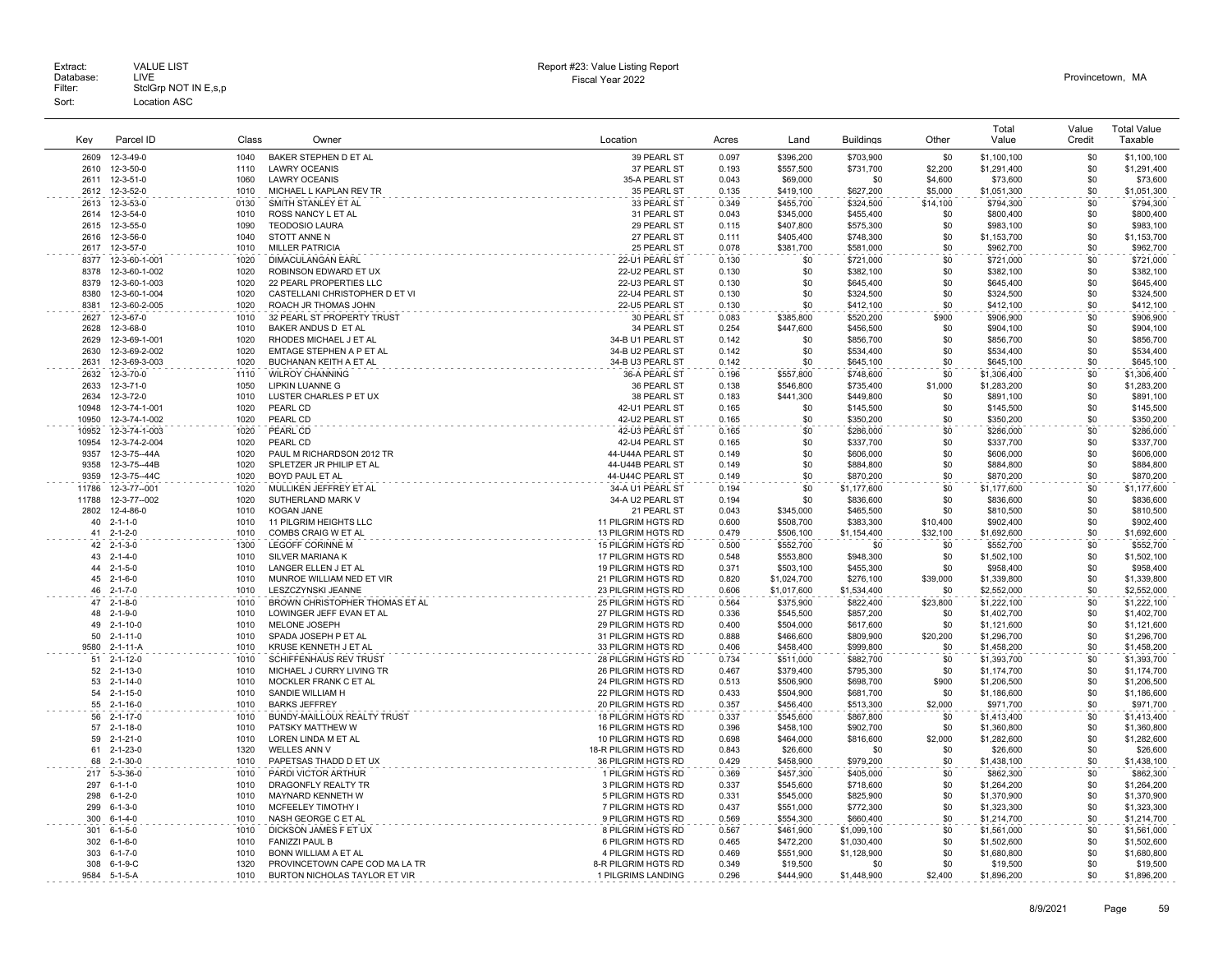| Key            | Parcel ID                      | Class        | Owner                                                  | Location                                 | Acres          | Land                   | <b>Buildings</b>         | Other          | Total<br>Value             | Value<br>Credit | <b>Total Value</b><br>Taxable |
|----------------|--------------------------------|--------------|--------------------------------------------------------|------------------------------------------|----------------|------------------------|--------------------------|----------------|----------------------------|-----------------|-------------------------------|
| 9585           | $5 - 1 - 5 - B$                | 1300         | ETCHEVERRY MIREN ET UX                                 | 2 PILGRIMS LANDING                       | 0.222          | \$756,400              | \$0                      | \$0            | \$756,400                  | \$0             | \$756,400                     |
| 9586           | $5-1-5-C$                      | 1010         | FIRST LANDING LLC                                      | 3 PILGRIMS LANDING                       | 0.217          | \$755,700              | \$163,200                | \$0            | \$918,900                  | \$0             | \$918,900                     |
| 9587           | $5-1-5-D$                      | 1300         | FIRST LANDING LLC                                      | 4 PILGRIMS LANDING                       | 0.213          | \$755,100              | \$0                      | \$0            | \$755,100                  | \$0             | \$755,100                     |
| 9588           | $5 - 1 - 5 - E$                | 1300         | 2 COMMERCIAL ST R T 2008                               | 5 PILGRIMS LANDING                       | 0.253          | \$760,900              | \$0                      | \$0            | \$760,900                  | \$0             | \$760,900                     |
| 9589           | $5-1-5-F$                      | 1010         | 2 COMMERCIAL ST R T 2008                               | 6 PILGRIMS LANDING                       | 0.368          | \$1,166,100            | \$1,410,600              | \$0            | \$2,576,700                | \$0             | \$2,576,700                   |
| 862            | 6-4-124-0                      | 1010         | BROUSSEAU MARTHA S ET UX                               | 12-A PLEASANT ST                         | 0.043          | \$724,500              | \$370,200                | \$0            | \$1,094,700                | \$0             | \$1,094,700                   |
| 11318          | 6-4-134-1-001                  | 1020         | <b>BADGLEY BRADLEY J</b>                               | 18-U1 PLEASANT ST                        | 0.091          | \$0                    | \$557,300                | \$0            | \$557,300                  | \$0             | \$557,300                     |
| 11320          | 6-4-134-1-002                  | 1020         | ROBERT P POIRIER REV TR                                | 18-U2 PLEASANT ST                        | 0.091          | \$0                    | \$498,800                | \$0            | \$498,800                  | \$0             | \$498,800                     |
| 11322          | 6-4-134-2-003                  | 1020         | NUTHULAGANTI TEJ ET AL                                 | 18-U3 PLEASANT ST                        | 0.091          | \$0                    | \$530,100                | \$0            | \$530,100                  | \$0             | \$530,100                     |
| 11296          | 6-4-135-1-001                  | 1020         | <b>WELLINGTON III PARKER</b>                           | 20-U1 PLEASANT ST                        | 0.243          | \$0                    | \$961,400                | \$0            | \$961,400                  | \$0             | \$961,400                     |
| 11298          | 6-4-135-1-002                  | 1020         | WANING BRENDA J ET AL                                  | 20-U2 PLEASANT ST                        | 0.243          | \$0                    | \$1,055,000              | \$0            | \$1,055,000                | \$0             | \$1,055,000                   |
| 877            | 11302 6-4-135-2-003            | 1020<br>1020 | ROTTERSMANN ELLEN L                                    | 20-U3 PLEASANT ST                        | 0.243          | \$0<br>\$0             | \$1,131,500              | \$0<br>\$0     | \$1,131,500                | \$0<br>\$0      | \$1,131,500                   |
| 878            | 6-4-136-1-A01<br>6-4-136-1-A02 | 1020         | SLATCHER DAVID M ET AL<br>PERALTA JOSE                 | 24-UA1 PLEASANT ST<br>24-UA2 PLEASANT ST | 0.150<br>0.150 | \$0                    | \$541,700<br>\$484,100   | \$0            | \$541,700<br>\$484,100     | \$0             | \$541,700<br>\$484,100        |
| 879            | 6-4-136-2-B03                  | 1020         | <b>BUNN SHARON ET AL</b>                               | 24-UB3 PLEASANT ST                       | 0.150          | \$0                    | \$355,500                | \$0            | \$355,500                  | \$0             | \$355,500                     |
| 880            | 6-4-136-3-C04                  | 1020         | <b>CLOUTIER MATTHEW</b>                                | 24-UC4 PLEASANT ST                       | 0.150          | \$0                    | \$337,100                | \$0            | \$337,100                  | \$0             | \$337,100                     |
| 881            | 6-4-136-3-C05                  | 1020         | <b>LIDDICK GENNA L</b>                                 | 24-UC5 PLEASANT ST                       | 0.150          | \$0                    | \$322,300                | \$0            | \$322,300                  | \$0             | \$322,300                     |
| 883            | 6-4-137-1-001                  | 1020         | MEDINA-GOMEZ RAUL ET AL                                | 26-U1 PLEASANT ST                        | 0.117          | \$0                    | \$641,100                | \$0            | \$641,100                  | \$0             | \$641,100                     |
| 884            | 6-4-137-1-002                  | 1020         | CORCORAN JOHN                                          | 26-U2 PLEASANT ST                        | 0.117          | \$0                    | \$594,800                | \$0            | \$594,800                  | \$0             | \$594,800                     |
| 885            | 6-4-137-1-003                  | 1020         | HALLEY BRIAN B ET AL                                   | 26-U3 PLEASANT ST                        | 0.117          | \$0                    | \$443,600                | \$0            | \$443,600                  | \$0             | \$443,600                     |
| 886            | 6-4-137-2-004                  | 1020         | <b>GRILLO MICHAEL J ET AL</b>                          | 26-U4 PLEASANT ST                        | 0.117          | \$0                    | \$701,300                | \$0            | \$701,300                  | \$0             | \$701,300                     |
| 887            | 6-4-137-3-005                  | 1020         | <b>BINGAMAN RICHARD PAUL</b>                           | 26-U5 PLEASANT ST                        | 0.117          | \$0                    | \$849,800                | \$0            | \$849,800                  | \$0             | \$849,800                     |
| 888            | 6-4-138-0                      | 1010         | <b>HUNG JAMES W</b>                                    | 28 PLEASANT ST                           | 0.152          | \$598,600              | \$628,900                | \$10,700       | \$1,238,200                | \$0             | \$1,238,200                   |
| 889            | 6-4-139-0                      | 1010         | BEVERLY A FERREIRA TR                                  | 30 PLEASANT ST                           | 0.099          | \$556,600              | \$307,400                | \$1,400        | \$865,400                  | \$0             | \$865,400                     |
| 896            | 6-4-144-0                      | 1010         | HAY JO-ANNE                                            | 21 PLEASANT ST                           | 0.108          | \$564,900              | \$405,300                | \$8,100        | \$978,300                  | \$0             | \$978,300                     |
| 911            | 6-4-151-0                      | 1010         | JOHN R RICHARDS REV TR                                 | 6 PLEASANT ST                            | 0.035          | \$533,000              | \$1,027,400              | \$0            | \$1,560,400                | \$0             | \$1,560,400                   |
| 912            | 6-4-152-0                      | 1040         | PALMER MICHAEL E ET AL                                 | 8 PLEASANT ST                            | 0.152          | \$897.900              | \$1,435,600              | \$8,300        | \$2,341,800                | \$0             | \$2,341,800                   |
| 913<br>914     | 6-4-153-0                      | 1010         | CERRUTI MICHAEL S                                      | 10 PLEASANT ST                           | 0.073          | \$604,000              | \$1,081,400              | \$0            | \$1,685,400                | \$0             | \$1,685,400                   |
| 916            | 6-4-154-0<br>6-4-156-0         | 3900<br>1050 | <b>CERRUTI MICHAEL S</b><br>11 PLEASANT ST REALTY TR   | 12 PLEASANT ST<br>11 PLEASANT ST         | 0.119<br>0.120 | \$343,300<br>\$657,200 | \$0                      | \$0<br>\$2,300 | \$343,300<br>\$1,325,000   | \$0<br>\$0      | \$343,300<br>\$1,325,000      |
| 8490           | 6-4-157--001                   | 1020         | GIFFORD GIANNA ET UX                                   | 9-U1 PLEASANT ST                         | 0.069          | \$0                    | \$665,500<br>\$650,900   | \$0            | \$650,900                  | \$0             | \$650,900                     |
| 8547           | 6-4-157--002                   | 1020         | FREDERICK DAVID A ET AL                                | 9-U2 PLEASANT ST                         | 0.069          | \$0                    | \$847,100                | \$0            | \$847,100                  | \$0             | \$847,100                     |
| 918            | 6-4-158-0                      | 1010         | FORD DEBORAH P ET AL                                   | 7 PLEASANT ST                            | 0.073          | \$792,700              | \$700,000                | \$0            | \$1,492,700                | \$0             | \$1,492,700                   |
| 919            | 6-4-159-0                      | 1010         | <b>SYTA STEPHEN</b>                                    | 5 PLEASANT ST                            | 0.115          | \$856,300              | \$657,900                | \$6,100        | \$1,520,300                | \$0             | \$1,520,300                   |
| 979            | 7-1-17--001                    | 1020         | <b>CLEMENTS MARIANNE</b>                               | 68-U1 PLEASANT ST                        | 0.188          | \$0                    | \$732,400                | \$0            | \$732,400                  | \$0             | \$732,400                     |
| 980            | 7-1-17--002                    | 1020         | MASSARO CHRISTINE A                                    | 68-U2 PLEASANT ST                        | 0.188          | \$0                    | \$854,300                | \$0            | \$854,300                  | \$0             | \$854,300                     |
| 982            | 7-1-19-0                       | 1010         | COOK CHRISTOPHER R ET AL                               | 69 PLEASANT ST                           | 0.119          | \$574,200              | \$332,300                | \$0            | \$906,500                  | \$0             | \$906,500                     |
| 983            | $7 - 1 - 21 - 0$               | 1010         | FITZGERALD EDWARD ET UX                                | 67 PLEASANT ST                           | 0.553          | \$584,400              | \$856,700                | \$0            | \$1,441,100                | \$0             | \$1,441,100                   |
| 984            | 7-1-22-0                       | 1090         | <b>MCGINNIS HIRSCHEL</b>                               | 61 PLEASANT ST                           | 3.010          | \$646,800              | \$1,638,300              | \$5,000        | \$2,290,100                | \$0             | \$2,290,100                   |
| 986            | 7-1-23-0                       | 1300         | PLEASANT 59 REALTY TRUST                               | 59 PLEASANT ST                           | 0.096          | \$276,800              | \$0                      | \$0            | \$276,800                  | \$0             | \$276,800                     |
| 988            | 7-1-24--001                    | 1020         | LUCZKOW KEVIN M ET AL                                  | 57-U1 PLEASANT ST                        | 0.115          | \$0                    | \$633,600                | \$0            | \$633,600                  | \$0             | \$633,600                     |
| 989            | 7-1-24--002                    | 1020         | <b>VELAZQUEZ ELISA</b>                                 | 57-U2 PLEASANT ST                        | 0.115          | \$0                    | \$583,400                | \$0            | \$583.400                  | \$0             | \$583,400                     |
| 990            | 7-1-24-A                       | 1010         | KARL J BROUSSARD REV TR                                | 57-A PLEASANT ST                         | 0.303          | \$632,500              | \$756,800                | \$0            | \$1,389,300                | \$0             | \$1,389,300                   |
| 1005<br>1006   | 7-1-39-0<br>$7 - 1 - 40 - 0$   | 1010<br>1010 | 51 PLEASANT ST NOM TRUST<br>JOSEPH R COPPOLA LIV TRUST | 51 PLEASANT ST<br>49-A PLEASANT ST       | 0.112<br>0.097 | \$568,400<br>\$554,600 | \$1,016,500<br>\$446,000 | \$0<br>\$1,700 | \$1,584,900<br>\$1,002,300 | \$0<br>\$0      | \$1,584,900<br>\$1,002,300    |
| 1007           | $7 - 1 - 41 - 0$               | 1010         | RABBITT JOSEPHINE                                      | <b>49 PLEASANT ST</b>                    | 0.116          | \$571.800              | \$712.300                | \$0            |                            | \$0             |                               |
| 1010           | 7-1-44-0                       | 1010         | NOLAN PATRICK THOMAS ET VIR                            | 38 PLEASANT ST                           | 0.110          | \$566,600              | \$295,700                | \$7,200        | \$1,284,100<br>\$869,500   | \$0             | \$1,284,100<br>\$869,500      |
| 8516           | 7-1-45--001                    | 1020         | <b>VISCONTI ROBERT G</b>                               | 40-U1 PLEASANT ST                        | 0.110          | \$0                    | \$694,100                | \$0            | \$694,100                  | \$0             | \$694,100                     |
| 8518           | 7-1-45--002                    | 1020         | REINA JACQUELINE M ET AL                               | 40-U2 PLEASANT ST                        | 0.110          | \$0                    | \$694,600                | \$0            | \$694,600                  | \$0             | \$694,600                     |
| 8519           | 7-1-45--003                    | 1020         | CARBONE LUKE JR ET AL                                  | 40-U3 PLEASANT ST                        | 0.110          | \$0                    | \$759,700                | \$0            | \$759,700                  | \$0             | \$759,700                     |
| 1012           | 7-1-46-0                       | 1010         | BARNEY GORDON L ET UX                                  | 42 PLEASANT ST                           | 0.126          | \$579,900              | \$685,900                | \$800          | \$1,266,600                | \$0             | \$1,266,600                   |
| 1013           | $7 - 1 - 47 - 0$               | 1010         | WOZNAC RICHARD W ET AL                                 | 44 PLEASANT ST                           | 0.099          | \$556,600              | \$405,000                | \$3,300        | \$964,900                  | \$0             | \$964,900                     |
|                | 1014 7-1-48-1-001              | 1020         | ASERMELY JOSEPH ET VIR                                 | 48-U1 PLEASANT ST                        | 0.105          | \$0                    | \$590,100                | \$0            | \$590,100                  | \$0             | \$590,100                     |
| 1015           | 7-1-48-1-002                   | 1020         | WORMUTH JAMES F                                        | 48-U2 PLEASANT ST                        | 0.105          | \$0                    | \$435,200                | \$0            | \$435,200                  | \$0             | \$435,200                     |
| 1016           | 7-1-48-2-003                   | 1020         | ROSS STEPHANIE ET AL                                   | 48-U3 PLEASANT ST                        | 0.105          | \$0                    | \$471,500                | \$0            | \$471,500                  | \$0             | \$471,500                     |
| 1017           | 7-1-48-A-10A                   | 1020         | <b>GAMBRILL HILARY ET AL</b>                           | 46-UA PLEASANT ST                        | 0.239          | \$0                    | \$699,700                | \$0            | \$699,700                  | \$0             | \$699,700                     |
| 1018           | 7-1-48-A-10B                   | 1020         | KATZMAN TODD ET AL                                     | <b>46-UB PLEASANT ST</b>                 | 0.239          | \$0                    | \$745,600                | \$0            | \$745,600                  | \$0             | \$745,600                     |
| 1019           | 7-1-48-A-20C                   | 1020         | NESS EDWARD G ET AL                                    | 46-UC PLEASANT ST                        | 0.239          | \$0                    | \$743,700                | \$0            | \$743,700                  | \$0             | \$743,700                     |
| 1020           | 7-1-48-A-20D                   | 1020<br>1010 | JCS 509 REALTY TR                                      | 46-UD PLEASANT ST                        | 0.239          | \$0                    | \$744,200                | \$0            | \$744,200                  | \$0             | \$744,200                     |
| 1021           | $7 - 1 - 49 - 0$               |              | WING JR ALLAN B ET VIR                                 | 48-A PLEASANT ST                         | 0.240          | \$625,000              | \$530,700                | \$1,700        | \$1,157,400                | \$0<br>\$0      | \$1,157,400                   |
| 10188<br>10189 | 7-1-50--001<br>7-1-50--002     | 1020<br>1020 | STEIN RONALD J<br>DANIEL K HALL-FLAVEN RT ET AL        | 50-U1 PLEASANT ST<br>50-U2 PLEASANT ST   | 0.217<br>0.217 | \$0<br>\$0             | \$943.500<br>\$938,600   | \$0<br>\$0     | \$943,500<br>\$938,600     | \$0             | \$943,500<br>\$938,600        |
|                | 9697 7-1-51-1-052              | 1020         | <b>BECKER BRIAN</b>                                    | 52-U52 PLEASANT ST                       | 0.199          | \$0                    | \$1,040,800              | \$0            | \$1,040,800                | \$0             | \$1,040,800                   |
| 9698           | 7-1-51-2-054                   | 1020         | 52 PLEASANT STREET CONDOMINIUM                         | 54-U54 PLEASANT ST                       | 0.199          | \$0                    | \$1,091,600              | \$0            | \$1,091,600                | \$0             | \$1,091,600                   |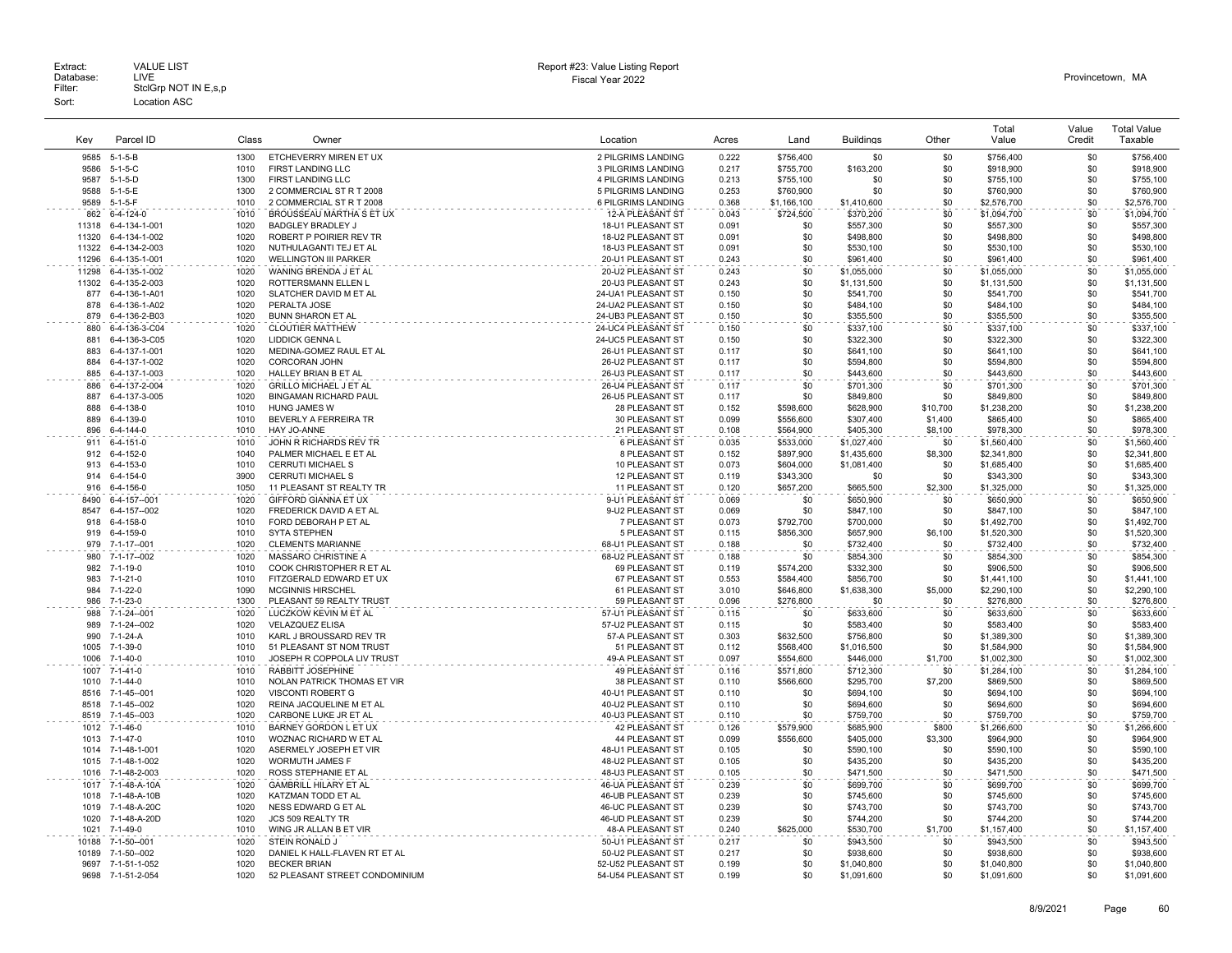| Kev            | Parcel ID                    | Class        | Owner                                                     | Location                                      | Acres          | Land                   | <b>Buildings</b>       | Other              | Total<br>Value             | Value<br>Credit | <b>Total Value</b><br>Taxable |
|----------------|------------------------------|--------------|-----------------------------------------------------------|-----------------------------------------------|----------------|------------------------|------------------------|--------------------|----------------------------|-----------------|-------------------------------|
| 1158           | 7-2-18-0                     | 1010         | COHEN MARK A ET AL                                        | 32 PLEASANT ST                                | 0.110          | \$566,600              | \$733,500              | \$0                | \$1,300,100                | \$0             | \$1,300,100                   |
| 1160           | 7-2-19-1-001                 | 1020         | UNICORN HOLDINGS LLC                                      | 34-U1 PLEASANT ST                             | 0.103          | \$0                    | \$482,800              | \$0                | \$482,800                  | \$0             | \$482,800                     |
| 1161           | 7-2-19-1-002                 | 1020         | BELL ROBERT H ET AL                                       | 34-U2 PLEASANT ST                             | 0.103          | \$0                    | \$591,700              | \$0                | \$591,700                  | \$0             | \$591,700                     |
| 1162           | 7-2-19-1-003                 | 1020         | BELL ROBERT H ET AL                                       | 34-U3 PLEASANT ST                             | 0.103          | \$0                    | \$486,700              | \$0                | \$486,700                  | \$0             | \$486,700                     |
| 1163           | 7-2-19-2-004                 | 1020         | COLLINS & PAPPALARDO LIV TR                               | 34-U4 PLEASANT ST                             | 0.103          | \$0                    | \$608,700              | \$0                | \$608,700                  | \$0             | \$608,700                     |
| 1164           | 7-2-20-1-001                 | 1020         | <b>BROWN COLIN</b>                                        | 36-U1 PLEASANT ST                             | 0.117          | \$0                    | \$711,300              | \$0                | \$711,300                  | \$0             | \$711,300                     |
| 1165           | 7-2-20-2-002                 | 1020         | SHUFER SHIRLEY ET AL                                      | 36-U2 PLEASANT ST                             | 0.117          | \$0                    | \$459,500              | \$0                | \$459,500                  | \$0             | \$459,500                     |
| 1166           | 7-2-20-2-003                 | 1020         | CARTY THEODORE D JR                                       | 36-U3 PLEASANT ST                             | 0.117          | \$0                    | \$504,700              | \$0                | \$504,700                  | \$0             | \$504,700                     |
| 1168           | 7-2-21--001                  | 1020         | AVERY WILLIAM ET AL                                       | 47-U1 PLEASANT ST                             | 0.133          | \$0                    | \$945,000              | \$0                | \$945,000                  | \$0             | \$945,000                     |
| 1169<br>1170   | 7-2-21--002<br>7-2-21--003   | 1020<br>1020 | CAREW DOMINIC A ET AL<br>CAPUTO ALFREDO                   | 47-U2 PLEASANT ST<br>47-U3 PLEASANT ST        | 0.133<br>0.133 | \$0<br>\$0             | \$532,900<br>\$800,000 | \$0<br>\$0         | \$532,900<br>\$800,000     | \$0<br>\$0      | \$532,900<br>\$800,000        |
| 8520           | 7-2-22-1-001                 | 1020         | <b>RAMPONE GIOVANNI P</b>                                 | 43-U1 PLEASANT ST                             | 0.141          | \$0                    | \$862,200              | \$0                | \$862,200                  | \$0             | \$862,200                     |
| 8522           | 7-2-22-1-002                 | 1020         | MAINELLA JOHN A ET VIR                                    | 43-U2 PLEASANT ST                             | 0.141          | \$0                    | \$527,700              | \$0                | \$527,700                  | \$0             | \$527,700                     |
| 8524           | 7-2-22-2-003                 | 1022         | RAMPONE JOHN P                                            | 43-U3 PLEASANT ST                             | 0.141          | \$0                    | \$33,300               | \$0                | \$33,300                   | \$0             | \$33,300                      |
| 1172           | $7 - 2 - 23 - 0$             | 1010         | HANNA GABRIELLE A ET AL                                   | 41 PLEASANT ST                                | 0.134          | \$586,000              | \$760,700              | \$2,500            | \$1,349,200                | \$0             | \$1,349,200                   |
| 1173           | $7 - 2 - 24 - 0$             | 1010         | LEMIERE MARK D ET AL                                      | 39 PLEASANT ST                                | 0.057          | \$506,700              | \$510,800              | \$7,300            | \$1,024,800                | \$0             | \$1,024,800                   |
| 1174           | 7-2-25-0                     | 1040         | 37 PLEASANT STREET LLC                                    | 37 PLEASANT ST                                | 0.108          | \$564,900              | \$544,600              | \$0                | \$1,109,500                | \$0             | \$1,109,500                   |
| 9690           | 7-2-26-1-00A                 | 1020         | DICESARE LORRAINE M ET AL                                 | 35-UA PLEASANT ST                             | 0.106          | \$0                    | \$550,500              | \$0                | \$550,500                  | \$0             | \$550,500                     |
| 9691           | 7-2-26-1-00B                 | 1020         | COX JEREMY                                                | 35-UB PLEASANT ST                             | 0.104          | \$0                    | \$426,200              | \$0                | \$426,200                  | \$0             | \$426,200                     |
| 9692<br>1176   | 7-2-26-2-00C                 | 1020<br>1010 | DR JAMES M WOODWORTH TR                                   | 35-UC PLEASANT ST                             | 0.104          | \$0                    | \$445,400              | \$0                | \$445,400                  | \$0<br>\$0      | \$445,400                     |
| 1177           | $7 - 2 - 27 - 0$<br>7-2-28-0 | 1040         | COURTNEY EMILE ET AL<br>SOUZA RONALD F ET UX              | 31 PLEASANT ST<br>29 PLEASANT ST              | 0.071<br>0.100 | \$526,000<br>\$557.500 | \$450,400<br>\$290.700 | \$2,100<br>\$1,800 | \$978,500<br>\$850,000     | \$0             | \$978,500<br>\$850,000        |
| 1178           | 7-2-29-0                     | 1090         | ROBERT D NICOSON REV TR                                   | 27 PLEASANT ST                                | 0.156          | \$601,300              | \$1,217,700            | \$0                | \$1,819,000                | \$0             | \$1,819,000                   |
| 1179           | $7 - 2 - 30 - 0$             | 1050         | DIANA J GAZZOLO FAM IRREV TR                              | 25 PLEASANT ST                                | 0.085          | \$542,300              | \$342,400              | \$1,200            | \$885,900                  | \$0             | \$885,900                     |
| 157            | $5 - 3 - 12 - 0$             | 1040         | <b>LARSEN JEFFERY R</b>                                   | 52-R POINT ST                                 | 0.203          | \$931,000              | \$826,300              | \$4,300            | \$1,761,600                | \$0             | \$1,761,600                   |
| 160            | $5 - 3 - 14 - A$             | 1010         | ABDELLA MICHAEL A ET AL                                   | 50 POINT ST                                   | 0.473          | \$965,900              | \$1,448,000            | \$0                | \$2,413,900                | \$0             | \$2,413,900                   |
| 161            | $5 - 3 - 14 - B$             | 1010         | EVAN FALCHUK ET UX                                        | 52 POINT ST                                   | 0.384          | \$961,300              | \$1,966,000            | \$0                | \$2,927,300                | \$0             | \$2,927,300                   |
| 169            | 5-3-17-2-004                 | 1020         | <b>GOODRIDGE JULIE</b>                                    | 16-U4 POINT ST                                | 0.279          | \$0                    | \$964,100              | \$0                | \$964,100                  | \$0             | \$964,100                     |
| 9244           | 5-3-17-A-005                 | 1020         | SEACAT JASON D ET VIR                                     | 24-U5 POINT ST                                | 0.148          | \$0                    | \$1,556,000            | \$0                | \$1,556,000                | \$0             | \$1,556,000                   |
| 173            | $5 - 3 - 19 - 0$             | 1010         | ERM TRUST 2014                                            | 32 POINT ST                                   | 0.372          | \$960,600              | \$621,100              | \$1,000            | \$1,582,700                | \$0             | \$1,582,700                   |
| 175            | $5-3-20-A$                   | 1010         | PLEBAN GERALD J ET AL                                     | 54 POINT ST                                   | 0.641          | \$833.500              | \$1,597,100            | \$2,500            | \$2,433,100                | \$0             | \$2,433,100                   |
| 8925<br>8927   | $5-3-41-A$<br>$5-3-41-B$     | 1010<br>1010 | <b>MCCLAY CURTIS</b>                                      | 29 POINT ST<br>31 POINT ST                    | 0.265          | \$341,600              | \$1,823,600            | \$0                | \$2,165,200                | \$0             | \$2,165,200                   |
| 8929           | $5 - 3 - 41 - C$             | 1010         | MOSCA CHAD C ET AL<br>SHEA JOHN ET VIR                    | 33 POINT ST                                   | 0.239<br>0.315 | \$470,800<br>\$513,600 | \$854,200<br>\$944,900 | \$0<br>\$0         | \$1,325,000<br>\$1,458,500 | \$0<br>\$0      | \$1,325,000<br>\$1,458,500    |
| 229            | $5 - 3 - 42 - 0$             | 1010         | HANZES PROVINCETOWN NOM TR                                | 21 POINT ST                                   | 0.130          | \$562,100              | \$78,900               | \$0                | \$641,000                  | \$0             | \$641,000                     |
| 230            | $5-3-42-A$                   | 1060         | HANZES PROVINCETOWN NOM TR                                | 27 POINT ST                                   | 0.136          | \$472,000              | \$0                    | \$10,100           | \$482,100                  | \$0             | \$482,100                     |
| 231            | $5-3-42-B$                   | 1010         | HENKE BRIAN ET VIR                                        | 17 POINT ST                                   | 0.136          | \$838,100              | \$1,090,900            | \$0                | \$1,929,000                | \$0             | \$1,929,000                   |
| 233            | $5 - 3 - 44 - 0$             | 1010         | BUCH KARL H ET UX                                         | 7-A POINT ST                                  | 0.647          | \$1,019,100            | \$913,500              | \$32,500           | \$1,965,100                | \$0             | \$1,965.100                   |
| 234            | $5 - 3 - 45 - 0$             | 1010         | 2016 ISAZA-FULLEN FAMILY TR                               | 9 POINT ST                                    | 0.089          | \$663,700              | \$983,500              | \$900              | \$1,648,100                | \$0             | \$1,648,100                   |
| 235            | 5-3-46--001                  | 1020         | KARL JOAN C                                               | 5-7 U1 POINT ST                               | 0.160          | \$0                    | \$485,600              | \$1,200            | \$486,800                  | \$0             | \$486,800                     |
| 236            | 5-3-46--002                  | 1020         | <b>GLASSMAN LAURIE</b>                                    | 5-7 U2 POINT ST                               | 0.160          | \$0                    | \$488,300              | \$0                | \$488,300                  | \$0             | \$488,300                     |
| 237            | $5 - 3 - 46 - 003$           | 1020         | QUINN KEVIN T ET AL                                       | 5-7 U3 POINT ST                               | 0.160          | \$0                    | \$691,800              | \$0                | \$691,800                  | \$0             | \$691,800                     |
| 238<br>239     | $5 - 3 - 47 - 0$<br>5-3-48-0 | 1010<br>1010 | <b>LEVERONE BRIAN P</b><br>MEADS NANCYANN ET AL           | 3 POINT ST<br>1 POINT ST                      | 0.128<br>0.053 | \$622,900<br>\$536,200 | \$513,600<br>\$713,500 | \$0<br>\$0         | \$1,136,500<br>\$1,249,700 | \$0<br>\$0      | \$1,136,500<br>\$1,249,700    |
| 295            | $5 - 4 - 21 - 0$             | 1320         | MEADS NANCYANN ET AL                                      | 1-B POINT ST                                  | 0.009          | \$1,100                | \$0                    | \$0                | \$1,100                    | \$0             | \$1,100                       |
| 296            | $5 - 4 - 22 - 0$             | 1320         | MEADS NANCYANN ET AL                                      | 1-A POINT ST                                  | 0.012          | \$1,500                | \$0                    | \$0                | \$1,500                    | \$0             | \$1,500                       |
| 1481           | $7 - 4 - 10 - 0$             | 3020         | <b>BOUTIQUE HOSPITALITY INC</b>                           | 4 PRINCE ST                                   | 0.080          | \$713.100              | \$635,000              | \$1,100            | \$1,349,200                | \$0             | \$1,349,200                   |
| 10547          | 7-4-19-1-001                 | 1020         | DANIEL H SPRING LIV TRUST                                 | 10-U1 PRINCE ST                               | 0.131          | \$0                    | \$916,900              | \$0                | \$916,900                  | \$0             | \$916,900                     |
| 10548          | 7-4-19-3-002                 | 1020         | HUCHTHAUSEN AMY BETH                                      | 10-U2 PRINCE ST                               | 0.131          | \$0                    | \$888,100              | \$0                | \$888,100                  | \$0             | \$888,100                     |
| 10646          | 7-4-19-Z-P01                 | 1023         | TEIXEIRA PAUL ET AL                                       | 10-P01 PRINCE ST                              | 0.131          | \$0                    | \$37,800               | \$0                | \$37,800                   | \$0             | \$37,800                      |
| 10647          | 7-4-19-Z-P02                 | 1023         | TEIXEIRA PAUL ET AL                                       | 10-P02 PRINCE ST                              | 0.131          | \$0                    | \$37,800               | \$0                | \$37,800                   | \$0             | \$37,800                      |
| 10648          | 7-4-19-Z-P03                 | 1023         | HOTSPOT LLC                                               | 10-P03 PRINCE ST                              | 0.131          | \$0                    | \$37,800               | \$0                | \$37,800                   | \$0             | \$37,800                      |
| 10649<br>10650 | 7-4-19-Z-P04<br>7-4-19-Z-P05 | 1023<br>1023 | HOTSPOT LLC<br>FIELD III JOEL M                           | 10-P04 PRINCE ST<br>10-P05 PRINCE ST          | 0.131<br>0.131 | \$0<br>\$0             | \$37,800<br>\$37,800   | \$0<br>\$0         | \$37,800<br>\$37,800       | \$0<br>\$0      | \$37,800<br>\$37,800          |
| 11037          | 7-4-19-Z-P06                 | 1023         | FIELD III JOEL M                                          | 10-P06 PRINCE ST                              | 0.131          | \$0                    | \$37,800               | \$0                | \$37,800                   | \$0             | \$37,800                      |
| 1491           | 7-4-20-0                     | 1010         | BAYBA WILLIAM Z                                           | 12 PRINCE ST                                  | 0.088          | \$389,700              | \$785,800              | \$36,400           | \$1,211,900                | \$0             | \$1,211,900                   |
| 1492           | $7 - 4 - 21 - 0$             | 1010         | HANSSON KURT W ET UX                                      | 14 PRINCE ST                                  | 0.163          | \$432,700              | \$1,373,200            | \$0                | \$1,805,900                | \$0             | \$1,805,900                   |
| 1493           | $7 - 4 - 22 - 0$             | 1010         | AMPLO CHRISTOPHER N                                       | 16 PRINCE ST                                  | 0.067          | \$372,000              | \$685,400              | \$1,000            | \$1,058,400                | \$0             | \$1,058,400                   |
| 1494           | 7-4-23-0                     | 1010         | AMPLO CHRISTOPHER                                         | 18 PRINCE ST                                  | 0.050          | \$354,000              | \$0                    | \$0                | \$354,000                  | \$0             | \$354,000                     |
| 1561           | 7-4-69-0                     | 1010         | HEIDI A SCHUETZ LIVING TRUST                              | 3 PRINCE ST                                   | 0.214          | \$444,300              | \$1,156,400            | \$700              | \$1,601,400                | \$0             | \$1,601,400                   |
| 2833           | 12-4-102-0                   | 1010         | ZANER JOHN S                                              | 4 PRISCILLA ALDEN RD                          | 0.165          | \$390,300              | \$908,400              | \$0                | \$1,298,700                | \$0             | \$1,298,700                   |
| 2834           | 12-4-103-0                   | 1010         | <b>BLACK CONSTANCE J</b>                                  | 6 PRISCILLA ALDEN RD                          | 0.080          | \$345,100              | \$561,100              | \$400              | \$906,600                  | \$0             | \$906,600                     |
| 2835<br>2836   | 12-4-104-0<br>12-4-105-0     | 1010<br>1010 | JULIE SIMMS REVOCABLE TR<br>THE 2017 BRUCE M HERON LIV TR | 8 PRISCILLA ALDEN RD<br>18 PRISCILLA ALDEN RD | 0.074<br>0.030 | \$340,500<br>\$292.100 | \$838,600<br>\$177,800 | \$2,000<br>\$400   | \$1,181,100<br>\$470,300   | \$0<br>\$0      | \$1,181,100<br>\$470,300      |
|                |                              |              |                                                           |                                               |                |                        |                        |                    |                            |                 |                               |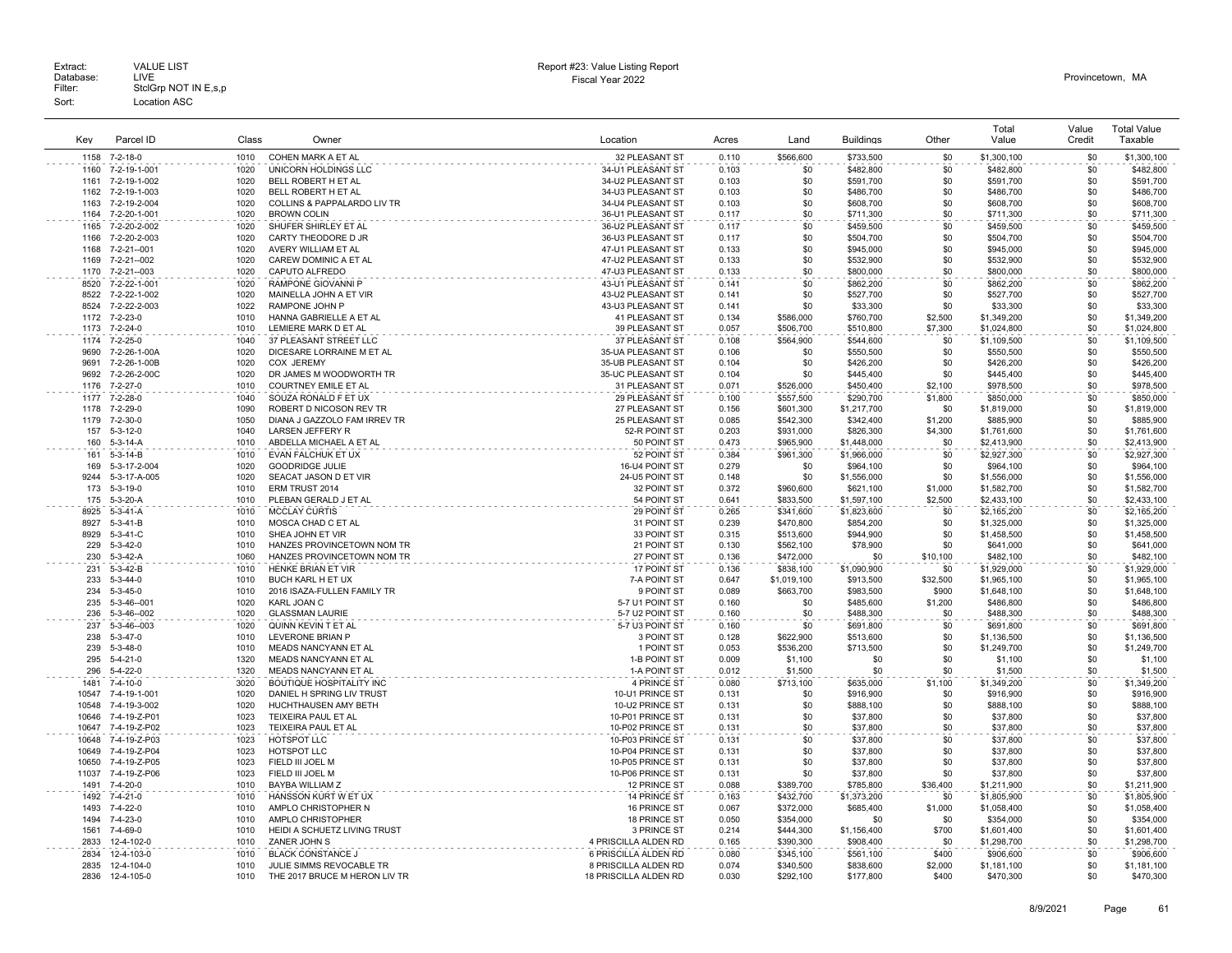| Key   | Parcel ID         | Class | Owner                          | Location                  | Acres | Land        | <b>Buildings</b> | Other     | Total<br>Value | Value<br>Credit | <b>Total Value</b><br>Taxable |
|-------|-------------------|-------|--------------------------------|---------------------------|-------|-------------|------------------|-----------|----------------|-----------------|-------------------------------|
| 2837  | 12-4-106-0        | 1040  | <b>IRMER JEFFREY J</b>         | 25 PRISCILLA ALDEN RD     | 0.113 | \$365,900   | \$426,800        | \$0       | \$792,700      | \$0             | \$792,700                     |
| 2840  | 12-4-107-A        | 1300  | BAKER MITCHELL DOUGLAS ET AL   | 5 PRISCILLA ALDEN RD      | 0.094 | \$354,600   | \$0              | \$800     | \$355,400      | \$0             | \$355,400                     |
| 4118  | 12-4-111-D-00A    | 1020  | JOHN STEPHEN KRAJOVIC LIV TR   | 19-UA PRISCILLA ALDEN RD  | 0.132 | \$0         | \$819,500        | \$0       | \$819,500      | \$0             | \$819,500                     |
| 4119  | 12-4-111-D-00B    | 1020  | MAHALINGAIAH SHRUTHI ET UX     | 19-UB PRISCILLA ALDEN RD  | 0.132 | \$0         | \$822,400        | \$0       | \$822,400      | \$0             | \$822,400                     |
| 4120  | 12-4-111-E-00A    | 1020  | DEPHILLIPS EDWARD J            | 21-UA PRISCILLA ALDEN RD  | 0.133 | \$0         | \$827,300        | \$0       | \$827,300      | \$0             | \$827,300                     |
| 4121  | 12-4-111-E-00B    | 1020  | FELDMAN STEVEN M               | 21-UB PRISCILLA ALDEN RD  | 0.133 | \$0         | \$830,200        | \$0       | \$830,200      | \$0             | \$830,200                     |
| 23    | $1 - 1 - 14 - 0$  | 1300  | KAZON PETER ET AL              | 125 PROVINCE LANDS RD     | 0.295 | \$216,500   | \$0              | \$0       | \$216,500      | \$0             | \$216,500                     |
| 111   | $5 - 1 - 3 - 0$   | 3010  | 59 PROVINCE LANDS RD HOLDING L | .<br>59 PROVINCE LANDS RD | 0.699 | \$1,391,200 | \$1,398,000      | \$31,500  | \$2,820,700    | \$0             | \$2,820,700                   |
| 112   | $5 - 1 - 4 - 0$   | 1010  | PROVINCE LANDS REALTY TR       | 7 PROVINCE LANDS RD       | 0.460 | \$965,300   | \$2,616,400      | \$0       | \$3,581,700    | \$0             | \$3,581,700                   |
| 181   | 5-3-23-A-101      | 1020  | JOELLEN M D'ESTI REV TR        | 75-U1 PROVINCE LANDS RD   | 0.732 | \$0         | \$718,800        | \$0       | \$718,800      | \$0             | \$718,800                     |
| 182   | 5-3-23-A-102      | 1020  | KITSON JACOB ET AL             | 75-U2 PROVINCE LANDS RD   | 0.732 | \$0         | \$718,800        | \$0       | \$718,800      | \$0             | \$718,800                     |
| 183   | 5-3-23-A-103      | 1020  | ALI IFRAN ET AL                | 75-U3 PROVINCE LANDS RD   | 0.732 | \$0         | \$718,800        | \$0       | \$718,800      | \$0             | \$718,800                     |
| 184   | 5-3-23-A-108      | 1020  | EVANS APRIL E ET AL            | 75-U8 PROVINCE LANDS RD   | 0.732 | \$0         | \$623,400        | \$0       | \$623,400      | \$0             | \$623,400                     |
| 185   | 5-3-23-A-109      | 1020  | DAREN DIANE ET AL              | 75-U9 PROVINCE LANDS RD   | 0.732 | \$0         | \$604,300        | \$0       | \$604,300      | \$0             | \$604,300                     |
| 186   | 5-3-23-A-204      | 1020  | CARRANO FRANK M ET VER         | 75-U4 PROVINCE LANDS RD   | 0.732 | \$0         | \$718,800        | \$0       | \$718,800      | \$0             | \$718,800                     |
| 187   | 5-3-23-A-205      | 1020  | <b>BONOMI JR ROGER ET AL</b>   | 75-U5 PROVINCE LANDS RD   | 0.732 | \$0         | \$718,800        | \$0       | \$718,800      | \$0             | \$718,800                     |
| 188   | 5-3-23-A-206      | 1020  | NORRIS SOHBOFF NOM TRUST       | 75-U6 PROVINCE LANDS RD   | 0.732 | \$0         | \$723,100        | \$0       | \$723,100      | \$0             | \$723,100                     |
| 189   | 5-3-23-A-207      | 1020  | THE BERNARD H LARIVEE LIV TR   | 75-U7 PROVINCE LANDS RD   | 0.732 | \$0         | \$718,800        | \$0       | \$718,800      | \$0             | \$718,800                     |
| 190   | 5-3-23-A-210      | 1020  | <b>GLASS WILLIAM R III</b>     | 75-U10 PROVINCE LANDS RD  | 0.732 | \$0         | \$604,300        | \$0       | \$604,300      | \$0             | \$604,300                     |
| 191   | 5-3-23-A-211      | 1020  | GIBBONS JOAN M ET AL           | 75-U11 PROVINCE LANDS RD  | 0.732 | \$0         | \$604,300        | \$0       | \$604,300      | \$0             | \$604,300                     |
| 192   | 5-3-23-A-212      | 1020  | CLARK JIL E                    | 75-U12 PROVINCE LANDS RD  | 0.732 | \$0         | \$557,500        | \$0       | \$557,500      | \$0             | \$557,500                     |
| 203   | 5-3-26--001       | 1020  | LORETTA BUTEHORN LIV TR (1/2)  | 81-U1 PROVINCE LANDS RD   | 0.148 | \$0         | \$908,000        | \$0       | \$908,000      | \$0             | \$908,000                     |
| 204   | 5-3-26--002       | 1020  | LAURIN NORMAN J                | 81-U2 PROVINCE LANDS RD   | 0.148 | \$0         | \$752,800        | \$0       | \$752,800      | \$0             | \$752,800                     |
| 205   | 5-3-26--003       | 1020  | ROTH DONALD J                  | 81-U3 PROVINCE LANDS RD   | 0.148 | \$0         | \$663,200        | \$0       | \$663,200      | \$0             | \$663,200                     |
| 206   | 5-3-26--004       | 1020  | DAVIES JAMES M                 | 81-U4 PROVINCE LANDS RD   | 0.148 | \$0         | \$525,800        | \$0       | \$525,800      | \$0             | \$525,800                     |
| 207   | 5-3-26--005       | 1020  | LEWIS DANIEL C                 | 81-U5 PROVINCE LANDS RD   | 0.148 | \$0         | \$602,600        | \$0       | \$602,600      | \$0             | \$602,600                     |
| 208   | $5 - 3 - 27 - 0$  | 1010  | PAUL O GROIPEN 2014 REV TR     | 105 PROVINCE LANDS RD     | 0.284 | \$796,000   | \$864,300        | \$0       | \$1,660,300    | \$0             | \$1,660,300                   |
| 1429  | $7 - 3 - 6 - 0$   | 1010  | NGUYEN LONG NGOC               | <b>43 PROVINCE RD</b>     | 0.202 | \$199,500   | \$495,400        | \$1,600   | \$696,500      | \$0             | \$696,500                     |
| 1430  | $7 - 3 - 7 - 0$   | 1010  | <b>GUREWITSCH JAY</b>          | 35 PROVINCE RD            | 0.239 | \$200,900   | \$606,300        | \$142,900 | \$950,100      | \$0             | \$950,100                     |
| 1595  | $8 - 1 - 1 - 0$   | 3160  | <b>ENCO REALTY INC</b>         | 20 PROVINCE RD            | 0.533 | \$302,700   | \$974,200        | \$42,000  | \$1,318,900    | \$0             | \$1,318,900                   |
| 9229  | $9-1-9-A$         | 1010  | STUBNER MONICA ET AL           | 21 RACE POINT RD          | 0.442 | \$275.600   | \$514,500        | \$0       | \$790,100      | \$0             | \$790,100                     |
| 11928 | 9-1-9-1-00A       | 1020  | COBURN JAY HAMBLIN             | 35-U5A RACE POINT RD      | 0.478 | \$0         | \$784,500        | \$0       | \$784,500      | \$0             | \$784,500                     |
| 11938 | 9-1-9-1-00B       | 1020  | CHR RPR LLC                    | 35-U5B RACE POINT RD      | 0.478 | \$0         | \$785,000        | \$0       | \$785,000      | \$0             | \$785,000                     |
| 11939 | 9-1-9-3-00A       | 1020  | CHR RPR LLC                    | 35-U9A RACE POINT RD      | 0.478 | \$0         | \$761,500        | \$0       | \$761,500      | \$0             | \$761,500                     |
| 11940 | 9-1-9-3-00B       | 1020  | CHR RPR LLC                    | 35-U9B RACE POINT RD      | 0.478 | \$0         | \$764,800        | \$0       | \$764,800      | \$0             | \$764,800                     |
| 1693  | $9 - 2 - 1 - B$   | 0130  | <b>OUTER EDGE NOMINEE TR</b>   | 74 RACE POINT RD          | 0.241 | \$200.900   | \$435,200        | \$0       | \$636,100      | \$0             | \$636,100                     |
| 1694  | $9 - 2 - 1 - C$   | 1010  | 72 RACE POINT RD RT            | 72 RACE POINT RD          | 0.157 | \$193,500   | \$649,900        | \$0       | \$843,400      | \$0             | \$843,400                     |
| 1695  | $9 - 2 - 1 - D$   | 1010  | BRIAN M PAYEA 2019 TR          | 70 RACE POINT RD          | 0.197 | \$199,300   | \$626,600        | \$0       | \$825,900      | \$0             | \$825,900                     |
| 1697  | $9 - 2 - 1 - F$   | 1010  | <b>GUILIANO LOUISE B ET AL</b> | 64 RACE POINT RD          | 0.282 | \$202,500   | \$750,300        | \$0       | \$952,800      | \$0             | \$952,800                     |
| 8388  | 9-2-1-A-A01       | 1020  | BROOKER ORLANDO ET UX          | 60-U1 RACE POINT RD       | 1.057 | \$0         | \$213,700        | \$0       | \$213,700      | \$0             | \$213,700                     |
| 8389  | 9-2-1-A-A02       | 1020  | LAURA T PAGE LIV TRUST ET AL   | 60-U2 RACE POINT RD       | 1.057 | \$0         | \$555,100        | \$0       | \$555,100      | \$0             | \$555,100                     |
| 8390  | 9-2-1-A-B03       | 1020  | <b>LIPKIN LUANNE G</b>         | 60-U3 RACE POINT RD       | 1.057 | \$0         | \$548,900        | \$0       | \$548,900      | \$0             | \$548,900                     |
| 8391  | 9-2-1-A-B04       | 1020  | HACKNEY JAMES R ET UX          | 60-U4 RACE POINT RD       | 1.057 | \$0         | \$612,300        | \$0       | \$612,300      | \$0             | \$612,300                     |
|       | 8392 9-2-1-A-C05  | 1020  | HVIZDAK TANYA ET AL            | 60-U5 RACE POINT RD       | 1.057 | \$0         | \$553,400        | \$0       | \$553,400      | \$0             | \$553,400                     |
| 8393  | 9-2-1-A-C06       | 1020  | FELOCK PETER ET VIR            | 60-U6 RACE POINT RD       | 1.057 | \$0         | \$555,500        | \$0       | \$555,500      | \$0             | \$555,500                     |
| 8394  | 9-2-1-A-D07       | 1020  | MACDONALD JANE E               | 60-U7 RACE POINT RD       | 1.057 | \$0         | \$213,700        | \$0       | \$213,700      | \$0             | \$213,700                     |
| 8395  | 9-2-1-A-D08       | 1020  | VENSTROM REVOCABLE TR (60%)    | 60-U8 RACE POINT RD       | 1.057 | \$0         | \$555,800        | \$0       | \$555,800      | \$0             | \$555,800                     |
| 8396  | 9-2-1-A-E09       | 1020  | YATES BARBARA                  | 60-U9 RACE POINT RD       | 1.057 | \$0         | \$553,000        | \$0       | \$553,000      | \$0             | \$553,000                     |
| 8397  | 9-2-1-A-E10       | 1020  | SIRVENT NANCY M ET UX          | 60-U10 RACE POINT RD      | 1.057 | \$0         | \$553,000        | \$0       | \$553,000      | \$0             | \$553,000                     |
| 8398  | 9-2-1-A-F11       | 1020  | SEXTUS E NORDEN JR REV TR      | 60-U11 RACE POINT RD      | 1.057 | \$0         | \$553,000        | \$0       | \$553,000      | \$0             | \$553,000                     |
| 8399  | 9-2-1-A-F12       | 1020  | HEROD MARGARET E ET AL         | 60-U12 RACE POINT RD      | 1.057 | \$0         | \$553,000        | \$0       | \$553,000      | \$0             | \$553,000                     |
| 4110  | 9-2-1-E-101       | 1020  | SHAW GLENN N                   | 68-U1 RACE POINT RD       | 0.240 | \$0         | \$657,700        | \$0       | \$657,700      | \$0             | \$657,700                     |
| 4111  | 9-2-1-E-202       | 1020  | LYNCH W SEAN ET VIR            | 68-U2 RACE POINT RD       | 0.240 | \$0         | \$604,800        | \$0       | \$604,800      | \$0             | \$604.800                     |
| 4112  | 9-2-1-E-203       | 1020  | CARLSON BRAD D                 | 68-U3 RACE POINT RD       | 0.240 | \$0         | \$138,800        | \$0       | \$138,800      | \$0             | \$138,800                     |
| 4113  | 9-2-1-E-204       | 1020  | RIBEIRO JEFFREY MARK           | 68-U4 RACE POINT RD       | 0.240 | \$0         | \$491,000        | \$0       | \$491,000      | \$0             | \$491,000                     |
| 1699  | $9 - 2 - 2 - 0$   | 1040  | LACASSE RICHARD L ET AL        | 111 RACE POINT RD         | 0.930 | \$387.100   | \$539,600        | \$4,400   | \$931,100      | \$0             | \$931,100                     |
| 1700  | $9 - 2 - 3 - 001$ | 1020  | <b>CASEY MICHAEL</b>           | 89-U1 RACE POINT RD       | 0.303 | \$0         | \$543,100        | \$0       | \$543,100      | \$0             | \$543,100                     |
| 1701  | $9 - 2 - 3 - 002$ | 1020  | <b>ELAM DEBORAH</b>            | 89-U2 RACE POINT RD       | 0.303 | \$0         | \$556,600        | \$0       | \$556,600      | \$0             | \$556,600                     |
| 1702  | $9 - 2 - 3 - 003$ | 1020  | MCBRIDE KEVIN P ET UX          | 89-U3 RACE POINT RD       | 0.303 | \$0         | \$502,500        | \$0       | \$502,500      | \$0             | \$502,500                     |
| 1703  | $9 - 2 - 3 - 004$ | 1020  | RAE OLIVER H                   | 89-U4 RACE POINT RD       | 0.303 | \$0         | \$502,500        | \$0       | \$502,500      | \$0             | \$502,500                     |
| 1704  | $9 - 2 - 3 - 005$ | 1020  | STRUMWASSER JOHN E ET VIR      | 89-U5 RACE POINT RD       | 0.303 | \$0         | \$502,500        | \$0       | \$502,500      | \$0             | \$502,500                     |
| 1705  | $9 - 2 - 3 - 006$ | 1020  | <b>TUFANO PHYLLIS</b>          | 89-U6 RACE POINT RD       | 0.303 | \$0         | \$502,500        | \$0       | \$502,500      | \$0             | \$502,500                     |
|       | 1775 9-2-3-I      | 1320  | ROBINSON INVESTMENT TRUST      | 107 RACE POINT RD         | 0.001 | \$0         | \$0              | \$0       | \$0            | \$0             | \$0                           |
| 1767  | 9-2-3-G-B01       | 1020  | <b>GALIANO ANGIE SOLER</b>     | 101-UB1 RACE POINT RD     | 0.273 | \$0         | \$439.500        | \$0       | \$439,500      | \$0             | \$439,500                     |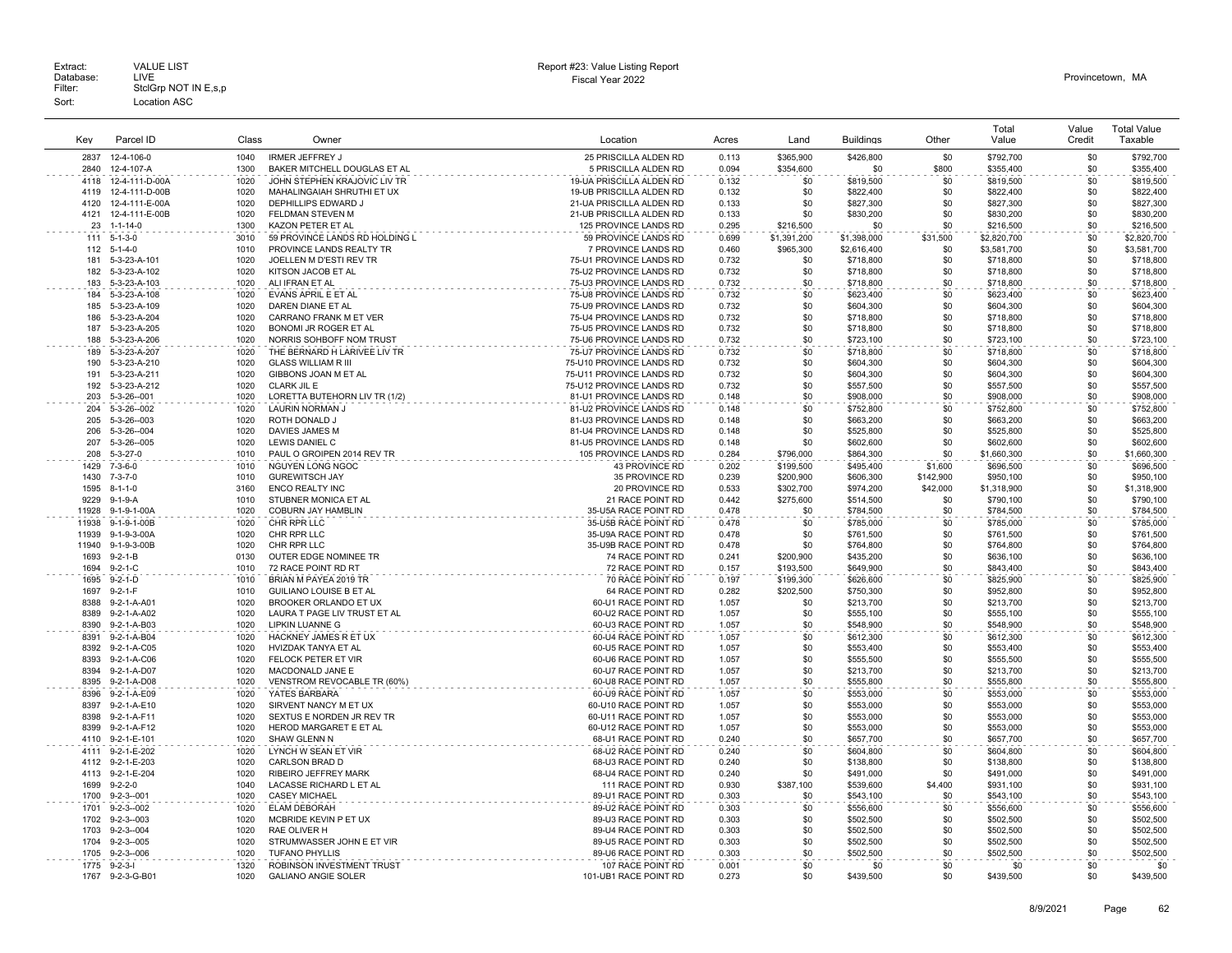|                |                              |       |                                          |                                                |                |            |                      |            | Total                | Value  | <b>Total Value</b>   |
|----------------|------------------------------|-------|------------------------------------------|------------------------------------------------|----------------|------------|----------------------|------------|----------------------|--------|----------------------|
| Key            | Parcel ID                    | Class | Owner                                    | Location                                       | Acres          | Land       | <b>Buildings</b>     | Other      | Value                | Credit | Taxable              |
|                |                              |       |                                          |                                                |                |            |                      |            |                      |        |                      |
| 1768           | 9-2-3-G-B02                  | 1020  | TUMBARELLO LISA M ET AL                  | 101-UB2 RACE POINT RD                          | 0.273          | \$0        | \$386,000            | \$0        | \$386,000            | \$0    | \$386,000            |
| 1769           | 9-2-3-G-B03                  | 1020  | <b>MANNING JAMES T</b>                   | 101-UB3 RACE POINT RD                          | 0.273          | \$0        | \$375,600            | \$0        | \$375,600            | \$0    | \$375,600            |
| 1770           | 9-2-3-G-B04                  | 1020  | <b>GOLD MYRA</b>                         | 101-UB4 RACE POINT RD                          | 0.273          | \$0        | \$438,500            | \$0        | \$438,500            | \$0    | \$438,500            |
| 1771           | 9-2-3-H-A01                  | 1020  | PALMERINO DONALD ET VIR                  | 105-UA1 RACE POINT RD                          | 0.151          | \$0        | \$451,500            | \$0        | \$451,500            | \$0    | \$451,500            |
| 1772           | 9-2-3-H-A02                  | 1020  | JOHNSON KATHRYN DIANE ET UX              | 105-UA2 RACE POINT RD                          | 0.151          | \$0        | \$429,500            | \$0        | \$429,500            | \$0    | \$429,500            |
| 1773           | 9-2-3-H-A03                  | 1020  | CATANESE KATHRYN L                       | 105-UA3 RACE POINT RD                          | 0.151          | \$0        | \$442,000            | \$0        | \$442,000            | \$0    | \$442,000            |
| 1774           | 9-2-3-H-A04                  | 1020  | <b>HOLQUIST BARRY S</b>                  | 105-UA4 RACE POINT RD                          | 0.151          | \$0        | \$450,300            | \$0        | \$450,300            | \$0    | \$450,300            |
| 1776           | 9-2-3-J-C01                  | 1020  | GIACHELLI H EDWARD                       | 95-UC1 RACE POINT RD                           | 0.151          | \$0        | \$407,200            | \$0        | \$407,200            | \$0    | \$407,200            |
| 1777           | 9-2-3-J-C02                  | 1020  | SEASHORE PARK UNIT C-2 TR                | 95-UC2 RACE POINT RD                           | 0.151          | \$0        | \$402,500            | \$0        | \$402,500            | \$0    | \$402,500            |
| 1778           | 9-2-3-J-C03                  | 1020  | ANDERSON CASSANDRA                       | 95-UC3 RACE POINT RD                           | 0.151          | \$0        | \$400,300            | \$0        | \$400,300            | \$0    | \$400,300            |
| 1779           | 9-2-3-J-C04                  | 1020  | BERRY WILLIAM F ET AL                    | 95-UC4 RACE POINT RD                           | 0.151          | \$0        | \$455,400            | \$0        | \$455,400            | \$0    | \$455,400            |
| 1780           | $9 - 2 - 4 - 0$              | 1040  | SEVENTY-ONE RACE PT RD LLC               | 71 RACE POINT RD                               | 0.266          | \$201,900  | \$656,400            | \$5,700    | \$864,000            | \$0    | \$864,000            |
| 9414           | 9-2-23-1-00A                 | 3430  | THE WORKSHOP LLC                         | 43-UA RACE POINT RD                            | 1.579          | \$0        | \$383,400            | \$0        | \$383,400            | \$0    | \$383,400            |
| 9416           | 9-2-23-1-00C                 | 3430  | 43 RACE POINT RD CD                      | 43-UC RACE POINT RD                            | 1.579          | \$0        | \$75,500             | \$0        | \$75,500             | \$0    | \$75,500             |
| 9417           | 9-2-23-1-00D                 | 3430  | <b>FERRARI LLC</b>                       | 43-UD RACE POINT RD                            | 1.579          | \$0        | \$291,800            | \$0        | \$291,800            | \$0    | \$291,800            |
| 11819          | 9-2-23-1-0B1                 | 3430  | REVEAL MELANIE L                         | 43-UB1 RACE POINT RD                           | 1.579          | \$0        | \$98,800             | \$0        | \$98,800             | \$0    | \$98,800             |
| 11820          | 9-2-23-1-0B2                 | 3430  | MITTENTHAL CHERIE                        | 43-UB2 RACE POINT RD                           | 1.579          | \$0        | \$111,900            | \$0        | \$111,900            | \$0    | \$111,900            |
| 11821          | 9-2-23-1-0B3                 | 3430  | KORTENHAUS LYNNE M                       | 43-UB3 RACE POINT RD                           | 1.579          | \$0        | \$116,300            | \$0        | \$116,300            | \$0    | \$116,300            |
| 11822          | 9-2-23-1-0B4                 | 3430  | 43 RACE POINT RD CD                      | 43-UB4 RACE POINT RD                           | 1.579          | \$0        | \$56,700             | \$0        | \$56,700             | \$0    | \$56,700             |
| 11823          | 9-2-23-1-0B5                 | 3430  | 43 RACE POINT RD CD                      | 43-UB5 RACE POINT RD                           | 1.579          | \$0        | \$105,300            | \$0        | \$105,300            | \$0    | \$105,300            |
| 11824          | 9-2-23-1-0B6                 | 3430  | REVEAL MELANIE L ET AL                   | 43-UB6 RACE POINT RD                           | 1.579          | \$0        | \$84,700             | \$0        | \$84,700             | \$0    | \$84,700             |
| 9420           | 9-2-23-2-00F                 | 3430  | PRODANOU MICHAEL ET AL                   | 43-UF RACE POINT RD                            | 1.579          | \$0        | \$292,200            | \$0        | \$292,200            | \$0    | \$292,200            |
| 9418           | 9-2-23-2-0E1                 | 3430  | 43 RACE POINT RD CD                      | 43-UE1 RACE POINT RD                           | 1.579          | \$0        | \$212,400            | \$0        | \$212,400            | \$0    | \$212,400            |
| 9419           | 9-2-23-2-0E2                 | 3430  | MARJ REAL ESTATE HOLDINGS LLC            | 43-UE2 RACE POINT RD                           | 1.579          | \$0        | \$202,800            | \$0        | \$202.800            | \$0    | \$202,800            |
| 9421           | 9-2-23-3-00G                 | 3430  | DAVIS LAURA S                            | 43-UG RACE POINT RD                            | 1.579          | \$0        | \$311,100            | \$0        | \$311,100            | \$0    | \$311,100            |
| 9422           | 9-2-23-3-00H                 | 1020  | <b>HAAS NANCY</b>                        | 43-UH RACE POINT RD                            | 1.579          | \$0        | \$374,700            | \$0        | \$374,700            | \$0    | \$374,700            |
| 9423           | 9-2-23-3-001                 | 1020  | WING JR ALLAN B                          | 43-UI RACE POINT RD                            | 1.579          | \$0        | \$273,400            | \$0        | \$273,400            | \$0    | \$273,400            |
| 10493          | 9-2-23-4-00J                 | 1022  | SUTTER PENELOPE ET AL                    | 43-U4-J RACE POINT RD                          | 0.000          | \$0        | \$120,300            | \$0        | \$120,300            | \$0    | \$120,300            |
| 10494          | 9-2-23-4-00K                 | 1022  | YOUNG LAURENCE                           | 43-U4-K RACE POINT RD                          | 0.000          | \$0        | \$115,100            | \$0        | \$115,100            | \$0    | \$115,100            |
|                |                              | 3430  |                                          |                                                |                |            |                      |            |                      | \$0    |                      |
| 10495<br>10496 | 9-2-23-4-00L<br>9-2-23-4-00M | 1022  | CARNEY ELIZABETH<br>TIMMONS MARY P ET UX | 43-U4-L RACE POINT RD<br>43-U4-M RACE POINT RD | 0.000<br>0.000 | \$0<br>\$0 | \$71,900<br>\$81,000 | \$0<br>\$0 | \$71,900<br>\$81,000 | \$0    | \$71,900<br>\$81,000 |
| 9424           |                              | 3430  |                                          |                                                |                | \$0        |                      |            |                      |        |                      |
|                | 9-2-23-5-00N                 |       | <b>GARDEN RENOVATIONS LLC</b>            | 43-UN RACE POINT RD                            | 1.579          |            | \$178,700            | \$1,800    | \$180,500            | \$0    | \$180,500            |
| 11825          | 9-2-24-1-BAT                 | 4240  | TOWN OF PROVINCETOWN                     | 90-A RACE POINT RD                             | 1.547          | \$676,300  | \$1,080,300          | \$0        | \$1,756,600          | \$0    | \$1,756,600          |
| 11021          | 9-2-24-1-SLR                 | 4500  | TOWN OF PROVINCETOWN                     | 90 RACE POINT RD                               | 1.000          | \$20,500   | \$0                  | \$200,400  | \$220,900            | \$0    | \$220,900            |
| 8921           | 9-2-25--014                  | 1020  | FREITAS IRREVOCABLE TR                   | 60-U14 RACE POINT RD                           | 0.173          | \$0        | \$530,800            | \$0        | \$530,800            | \$0    | \$530,800            |
| 8922           | $9 - 2 - 25 - 015$           | 1020  | <b>LUSSIER MICHAEL R</b>                 | 60-U15 RACE POINT RD                           | 0.173          | -\$0       | \$184,900            | \$0        | \$184,900            | \$0    | \$184,900            |
| 8923           | $9 - 2 - 25 - 016$           | 1020  | MOVELLE MARY MARGARET                    | 60-U16 RACE POINT RD                           | 0.173          | \$0        | \$528,600            | \$0        | \$528,600            | \$0    | \$528,600            |
| 11205          | $9 - 2 - 26 - 0$             | 1300  | SEVENTY-ONE RACE PT RD LLC               | 67 RACE POINT RD                               | 0.175          | \$280.800  | \$0                  | \$0        | \$280,800            | \$0    | \$280,800            |
| 957            | $7 - 1 - 1 - 0$              | 1300  | <b>GROSS MIRIAM L</b>                    | 22 RACE RD                                     | 0.299          | \$632,000  | \$0                  | \$0        | \$632,000            | \$0    | \$632,000            |
| 958            | $7 - 1 - 2 - 0$              | 1010  | <b>GORMAN WILLIAM ET AL</b>              | 24 RACE RD                                     | 0.155          | \$600,600  | \$642,800            | \$1,200    | \$1,244,600          | \$0    | \$1,244,600          |
| 959            | $7 - 1 - 3 - 0$              | 1010  | 100 CHARLES ST SOUTH TRUST               | 26 RACE RD                                     | 0.576          | \$646,800  | \$326,200            | \$0        | \$973,000            | \$0    | \$973,000            |
| 962            | $7 - 1 - 5 - 0$              | 1010  | TANGUAY NORMAND ET AL                    | 25 RACE RD                                     | 0.610          | \$638,700  | \$710,600            | \$2,800    | \$1,352,100          | \$0    | \$1,352,100          |
| 964            | $7 - 1 - 8 - 0$              | 1090  | LAVALETTE SAGE HAMILTON TR               | 17 RACE RD                                     | 0.243          | \$625,400  | \$432,000            | \$200      | \$1,057,600          | \$0    | \$1,057,600          |
| 965            | $7 - 1 - 9 - 0$              | 1010  | SADOW CHERYL ET AL                       | 11 RACE RD                                     | 0.182          | \$617,800  | \$792,500            | \$0        | \$1,410,300          | \$0    | \$1,410,300          |
| 1027           | $7 - 1 - 55 - 0$             | 1090  | KING DANIEL L ET AL                      | 7 RACE RD                                      | 0.168          | \$608,900  | \$375,100            | \$400      | \$984,400            | \$0    | \$984,400            |
| 1028           | 7-1-56-1-001                 | 3430  | VAN DERECK TR                            | 3-U1 RACE RD                                   | 0.180          | \$0        | \$33,400             | \$0        | \$33,400             | \$0    | \$33,400             |
| 1029           | 7-1-56-1-002                 | 3430  | VAN DERECK TR                            | 3-U2 RACE RD                                   | 0.180          | \$0        | \$29,900             | \$0        | \$29,900             | \$0    | \$29,900             |
| 1030           | 7-1-56-1-003                 | 3430  | VAN DERECK TR                            | 3-U3 RACE RD                                   | 0.180          | .\$በ       | \$29,900             | \$0        | \$29,900             | \$0    | \$29,900             |
| 1031           | 7-1-56-1-004                 | 3430  | <b>VAN DERECK TRUST</b>                  | 3-U4 RACE RD                                   | 0.180          | \$0        | \$29,900             | \$0        | \$29,900             | \$0    | \$29,900             |
| 1032           | 7-1-56-1-005                 | 3430  | VAN DERECK TR                            | 3-U5 RACE RD                                   | 0.180          | \$0        | \$29,900             | \$0        | \$29,900             | \$0    | \$29,900             |
| 1033           | 7-1-56-2-00A                 | 1020  | NACLERIO LINDA M                         | 3-UA RACE RD                                   | 0.180          | \$0        | \$589,100            | \$0        | \$589,100            | \$0    | \$589,100            |
| 1034           | 7-1-56-2-00B                 | 1020  | LEWIS DANIEL ET VIR                      | 3-UB RACE RD                                   | 0.180          | \$0        | \$636,900            | \$0        | \$636,900            | \$0    | \$636,900            |
| 1035           | 7-1-56-2-00C                 | 1020  | <b>JORDAN CHARLES B</b>                  | 3-UC RACE RD                                   | 0.180          | \$0        | \$628,800            | \$0        | \$628,800            | \$0    | \$628,800            |
| 1036           | 7-1-56-3-00D                 | 1020  | BROCKWAY BRUCE P ET AL                   | 3-UD RACE RD                                   | 0.180          | \$0        | \$781,100            | \$0        | \$781,100            | \$0    | \$781,100            |
| 9864           | 7-1-57-1-001                 | 1020  | <b>SLYE KURT A</b>                       | 4-U1 RACE RD                                   | 0.186          | \$0        | \$898,200            | \$0        | \$898,200            | \$0    | \$898,200            |
| 9866           | 7-1-57-1-002                 | 1020  | LOMBARD III GILBERT M ET VIR             | 4-U2 RACE RD                                   | 0.186          | \$0        | \$856,900            | \$0        | \$856,900            | \$0    | \$856,900            |
| 9868           | 7-1-57-2-003                 | 1020  | MUELLER MICHAEL S ET VIR                 | 4-U3 RACE RD                                   | 0.186          | \$0        | \$868,500            | \$0        | \$868,500            | \$0    | \$868,500            |
| 10340          | 7-1-57-2-004                 | 1020  | HEINRICHS FREDERICK ET VIR               | 4-U4 RACE RD                                   | 0.186          | -\$0       | \$898,600            | \$0        | \$898,600            | \$0    | \$898,600            |
| 11137          | 7-1-61-C                     | 1300  | A R FRANKLIN LLC                         | 6 RACE RD                                      | 0.115          | \$570,900  | \$0                  | \$0        | \$570,900            | \$0    | \$570,900            |
| 1051           | 7-1-64-A                     | 1010  | <b>GOLDSTEIN RONALD</b>                  | 16 RACE RD                                     | 0.129          | \$582,200  | \$403,300            | \$37,900   | \$1,023,400          | \$0    | \$1,023,400          |
| 1052           | 7-1-65-1-004                 | 1020  | SUFFOLETTO JOSEF                         | 20-U4 RACE RD                                  | 0.159          | \$0        | \$629,300            | \$0        | \$629,300            | \$0    | \$629,300            |
| 1053           | 7-1-65-2-001                 | 1020  | <b>GRAHAM TIMOTHY T</b>                  | 20-U1 RACE RD                                  | 0.159          | \$0        | \$420,300            | \$0        | \$420,300            | \$0    | \$420,300            |
|                | 1054 7-1-65-2-002            | 1020  | ANIFANTIS CHRISTOPHER ET AL              | 20-U2 RACE RD                                  | 0.159          | -\$0       | \$430,100            | \$0        | \$430,100            | \$0    | \$430,100            |
| 1055           | 7-1-65-2-003                 | 1020  | HANVY PHILLIP W                          | 20-U3 RACE RD                                  | 0.159          | \$0        | \$588,000            | \$0        | \$588,000            | \$0    | \$588,000            |
|                |                              |       |                                          |                                                |                |            |                      |            |                      |        |                      |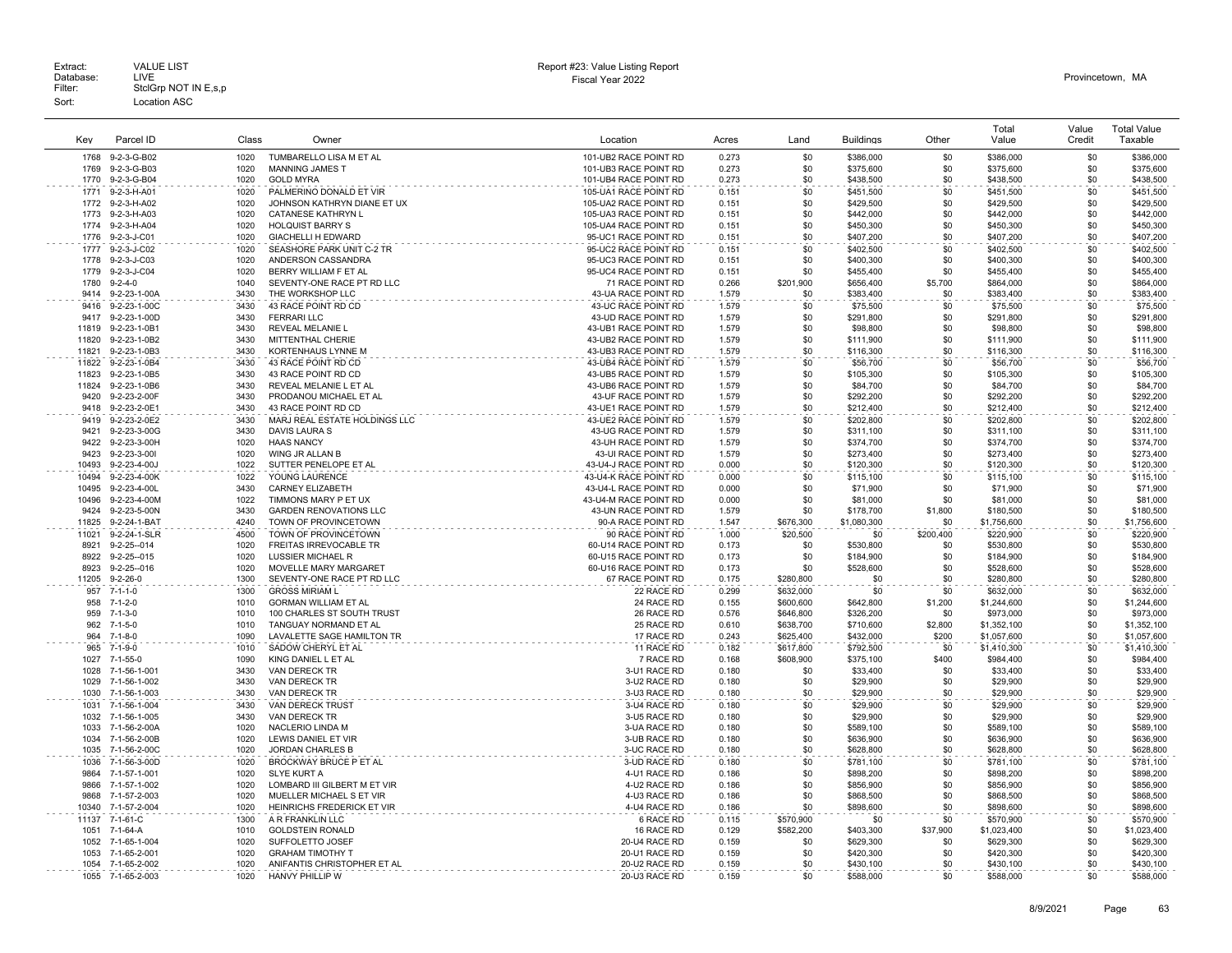|                |                              |              |                                                          |                                                  |                |             |                         |                | Total                      | Value      | <b>Total Value</b>      |
|----------------|------------------------------|--------------|----------------------------------------------------------|--------------------------------------------------|----------------|-------------|-------------------------|----------------|----------------------------|------------|-------------------------|
| Key            | Parcel ID                    | Class        | Owner                                                    | Location                                         | Acres          | Land        | <b>Buildings</b>        | Other          | Value                      | Credit     | Taxable                 |
| 1056           | 7-1-65-3-005                 | 1020         | PETER M FOURNIER LIV TR                                  | 20-U5 RACE RD                                    | 0.159          | \$0         | \$450,000               | \$0            | \$450,000                  | \$0        | \$450,000               |
| 1057           | 7-1-65-3-006                 | 1020         | <b>GERRY LAURA ET AL</b>                                 | 20-U6 RACE RD                                    | 0.159          | \$0         | \$472,800               | \$0            | \$472,800                  | \$0        | \$472,800               |
| 1058           | 7-1-65-4-007                 | 1020         | SHEPHERD MICHAEL E ET VIR                                | 20-U7 RACE RD                                    | 0.159          | \$0         | \$628,800               | \$0            | \$628,800                  | \$0        | \$628,800               |
| 2247           | 12-1-90--001                 | 1020         | CAHILL PAUL A JR                                         | 4-U1 RAILROAD AVE                                | 0.075          | \$0         | \$408,400               | \$0            | \$408,400                  | \$0        | \$408,400               |
| 2248           | 12-1-90--002                 | 1020         | KENNEDY KEVIN R ET AL                                    | 4-U2 RAILROAD AVE                                | 0.075          | \$0         | \$400,900               | \$0            | \$400,900                  | \$0        | \$400,900               |
| 2249           | 12-1-90--003                 | 1020         | VON GROSSMANN GRETCHEN J                                 | 4-U3 RAILROAD AVE                                | 0.075          | \$0         | \$400,900               | \$0            | \$400,900                  | \$0        | \$400,900               |
| 2250           | 12-1-90--004                 | 1020         | <b>MCCAY STEVEN J ET VIR</b>                             | 4-U4 RAILROAD AVE                                | 0.075          | \$0         | \$457,400               | \$0            | \$457.400                  | \$0        | \$457,400               |
| 2251           | 12-1-91-0                    | 1040         | MAZZAGLIA PETER J                                        | 7 RAILROAD AVE                                   | 0.094          | \$394,000   | \$369,100               | \$0            | \$763,100                  | \$0        | \$763,100               |
| 2650           | 12-3-84-A                    | 1010         | GROSSMAN BURTON L ET UX                                  | 1 RAILROAD AVE                                   | 0.037          | \$336,300   | \$227,300               | \$0            | \$563,600                  | \$0        | \$563,600               |
| 1446           | $7 - 3 - 21 - 0$             | 3160         | SHANK PAINTER ASSOCIATES INC                             | 207 ROUTE 6                                      | 3.312          | \$523,300   | \$1,063,900             | \$0            | \$1,587,200                | \$0        | \$1,587,200             |
| 1597           | $8 - 1 - 3 - 0$              | 0310         | PRELUDE REALTY TR                                        | <b>227 ROUTE 6</b>                               | 0.944          | \$230,600   | \$736,000               | \$700          | \$967,300                  | \$0        | \$967,300               |
| 1918           | 11-3-19-A                    | 3840         | PROVINCETOWN MARINA LLC                                  | 9 RYDER ST EXT                                   | 0.141          | \$1,495,200 | \$1,309,300             | \$2,535,600    | \$5,340,100                | \$0        | \$5,340,100             |
| 9343           | $9 - 1 - 2 - 001$            | 1020         | <b>PATE LISA</b>                                         | 6-U1 SANDY HILL LN                               | 0.662          | \$0         | \$237,600               | \$0            | \$237,600                  | \$0        | \$237,600               |
| 9344           | $9 - 1 - 2 - 002$            | 1020         | MANDEVILLE JOHN R                                        | 6-U2 SANDY HILL LN                               | 0.662          | \$0         | \$217,700               | \$0            | \$217,700                  | \$0        | \$217,700               |
| 9345           | $9 - 1 - 2 - 003$            | 1020         | LITVINOV YURIY ET UX                                     | 6-U3 SANDY HILL LN                               | 0.662          | \$0         | \$217,800               | \$0            | \$217,800                  | \$0        | \$217,800               |
| 9346           | $9 - 1 - 2 - 004$            | 1020         | DEGRUTTOLA DANIEL P                                      | 6-U4 SANDY HILL LN                               | 0.662          | \$0         | \$203,700               | \$0            | \$203,700                  | \$0        | \$203,700               |
| 9347           | $9 - 1 - 2 - 005$            | 1020         | EVANS JEFF T                                             | 6-U5 SANDY HILL LN                               | 0.662          | \$0         | \$152,800               | \$0            | \$152,800                  | \$0        | \$152,800               |
| 9348           | $9 - 1 - 2 - 006$            | 1020         | <b>LAPORTE BARRY</b>                                     | 6-U6 SANDY HILL LN                               | 0.662          | \$0         | \$149,700               | \$0            | \$149,700                  | \$0        | \$149,700               |
| 9349           | $9 - 1 - 2 - 007$            | 1020         | <b>CAREY STEPHEN J</b>                                   | 6-U7 SANDY HILL LN                               | 0.662          | \$0         | \$149,700               | \$0            | \$149,700                  | \$0        | \$149,700               |
| 9350           | $9 - 1 - 2 - 008$            | 1020         | CHOLY JOHN ET AL                                         | 6-U8 SANDY HILL LN                               | 0.662          | \$0         | \$152,800               | \$0            | \$152,800                  | \$0        | \$152,800               |
| 9351           | $9 - 1 - 2 - 009$            | 1020         | SAPINSKI PIOTR ET UX                                     | 6-U9 SANDY HILL LN                               | 0.662          | \$0         | \$265,600               | \$0            | \$265,600                  | \$0        | \$265,600               |
| 9352           | $9 - 1 - 2 - 010$            | 1020         | LEBLANC BRENDA                                           | 6-U10 SANDY HILL LN                              | 0.662          | \$0         | \$203,500               | \$0            | \$203,500                  | \$0        | \$203,500               |
| 9353           | $9 - 1 - 2 - 011$            | 1020         | PEREZ TITO DIAZ                                          | 6-U11 SANDY HILL LN                              | 0.662          | \$0         | \$223,800               | \$0            | \$223,800                  | \$0        | \$223,800               |
| 9354           | $9 - 1 - 2 - 012$            | 1020         | COVE STEVEN A ET UX                                      | 6-U12 SANDY HILL LN                              | 0.662          | \$0         | \$282,600               | \$0            | \$282,600                  | \$0        | \$282,600               |
| 10560          | 9-1-4-1-00A                  | 1020         | 7 SANDY HILL LN CONDOMINIUM                              | 7-UA SANDY HILL LN                               | 0.182          | \$0         | \$571,800               | \$0            | \$571.800                  | \$0        | \$571,800               |
| 10562          | 9-1-4-1-00B                  | 1020         | NICHOLS JULIA A                                          | 7-UB SANDY HILL LN                               | 0.182          | \$0         | \$507,800               | \$0            | \$507,800                  | \$0        | \$507,800               |
| 9072           | $9 - 1 - 5 - 001$            | 1020         | DE FREITAS LAURENCE                                      | 14-U1 SANDY HILL LN                              | 0.333          | \$0         | \$417,400               | \$0            | \$417,400                  | \$0        | \$417,400               |
| 9074           | $9 - 1 - 5 - 002$            | 1020         | DONCHEVA POLINA T ET AL                                  | 14-U2 SANDY HILL LN                              | 0.333          | \$0         | \$351,300               | \$0            | \$351,300                  | \$0        | \$351,300               |
| 9076           | $9 - 1 - 5 - 003$            | 1020         | GREGORY ELIZABETH ET AL                                  | 14-U3 SANDY HILL LN                              | 0.333          | \$0         | \$353,700               | \$0            | \$353,700                  | \$0        | \$353,700               |
| 1681           | $9 - 1 - 6 - 0$              | 1010         | GROSSO PETER P ET UX                                     | 11 SANDY HILL LN                                 | 0.218          | \$200,100   | \$638,100               | \$17,400       | \$855,600                  | \$0        | \$855,600               |
| 806            | $6 - 4 - 76 - 0$             | 1010         | KRASOVSKY IRENE ET AL                                    | 6 SCHOOL ST                                      | 0.107          | \$644,500   | \$652,600               | \$0            | \$1,297,100                | \$0        | \$1,297,100             |
| 10677<br>10679 | 6-4-78-1-001<br>6-4-78-1-002 | 1020<br>1020 | <b>GAVRANICH RICHARD J</b><br>KELLY III PAUL D ET VIR    | 5-U1 SCHOOL ST<br>5-U2 SCHOOL ST                 | 0.175<br>0.175 | \$0<br>-\$0 | \$1,115,600             | \$7,800<br>\$0 | \$1,123,400                | \$0        | \$1,123,400             |
| 10681          | 6-4-78-1-003                 | 1020         |                                                          | 5-U3 SCHOOL ST                                   | 0.175          | \$0         | \$1,094,800             |                | \$1,094,800<br>\$1,150,700 | \$0<br>\$0 | \$1,094,800             |
| 10759          | 6-4-78-Z-P01                 | 1023         | CARAVELLA THOMAS J ET AL<br>137 COMMERCIAL GMC PTOWN LLC | 5-P-A SCHOOL ST                                  | 0.175          | \$0         | \$1,142,900<br>\$84,600 | \$7,800<br>\$0 | \$84,600                   | \$0        | \$1,150,700<br>\$84,600 |
| 10760          | 6-4-78-Z-P02                 | 1023         | MARTIN DEBORAH D                                         | 5-P-B SCHOOL ST                                  | 0.175          | \$0         | \$84,600                | \$0            | \$84,600                   | \$0        | \$84,600                |
| 809            | 6-4-79-0                     | 1010         | <b>DUGGAN ALAN PATRICK</b>                               | 3 SCHOOL ST                                      | 0.064          | \$590,600   | \$374,400               | \$0            | \$965,000                  | \$0        | \$965,000               |
| 4010           | 19-2-11-0                    | 1090         | O'BRIEN BRENDAN PATRICK ET UX                            | 2 SCHUELER BLVD                                  | 0.110          | \$303,500   | \$419,500               | \$0            | \$723,000                  | \$0        | \$723,000               |
| 4011           | 19-2-12-0                    | 1010         | ANN M MADDEN TRUST                                       | 4 SCHUELER BLVD                                  | 0.110          | \$303,500   | \$264,200               | \$0            | \$567,700                  | \$0        | \$567,700               |
| 4012           | 19-2-13-0                    | 1010         | MIRABILE ELIZABETH MADDEN ET A                           | 6 SCHUELER BLVD                                  | 0.110          | \$364,200   | \$435,700               | \$0            | \$799,900                  | \$0        | \$799,900               |
| 4013           | 19-2-13-A                    | 1010         | KENT JOHNNA MADDEN ET VIR                                | 8 SCHUELER BLVD                                  | 0.110          | \$303,500   | \$336,700               | \$0            | \$640,200                  | \$0        | \$640,200               |
| 4014           | 19-2-14-0                    | 1010         | JEROME R HARRIS MD TR                                    | 10 SCHUELER BLVD                                 | 0.110          | \$364.200   | \$274,500               | \$0            | \$638,700                  | \$0        | \$638,700               |
| 4015           | 19-2-15-0                    | 1010         | CHRISTOPHER LESLIE ET AL                                 | 12 SCHUELER BLVD                                 | 0.110          | \$364,200   | \$315,400               | \$0            | \$679,600                  | \$0        | \$679,600               |
| 4016           | 19-2-16-0                    | 1010         | SEABURY LAURA E ET AL                                    | <b>14 SCHUELER BLVD</b>                          | 0.154          | \$1,092,800 | \$402,500               | \$0            | \$1,495,300                | \$0        | \$1,495,300             |
| 1706           | 9-2-3-A-001                  | 1020         | <b>GILLIES MARJORIE E</b>                                | 1-U1 SEASHORE PARK DR                            | 0.139          | \$0         | \$389,300               | \$0            | \$389,300                  | \$0        | \$389,300               |
| 1707           | 9-2-3-A-002                  | 1020         | NEWMAN SILVIA M                                          | 1-U2 SEASHORE PARK DR                            | 0.139          | \$0         | \$410,700               | \$0            | \$410,700                  | \$0        | \$410,700               |
| 1708           | 9-2-3-A-003                  | 1020         | MARGESSON JANE ET AL                                     | 1-U3 SEASHORE PARK DR                            | 0.139          | \$0         | \$422,500               | \$0            | \$422,500                  | \$0        | \$422,500               |
| 1709           | 9-2-3-A-004                  | 1020         | ROBERT H MURRAY JR LIV TR                                | 1-U4 SEASHORE PARK DR                            | 0.139          | \$0         | \$432,300               | \$0            | \$432,300                  | \$0        | \$432,300               |
| 1710           | 9-2-3-B-001                  | 1020         | <b>GATHINGS III JAMES C</b>                              | 5-U1 SEASHORE PARK DR                            | 0.146          | \$0         | \$452,400               | \$0            | \$452,400                  | \$0        | \$452,400               |
| 1711           | 9-2-3-B-002                  | 1020         | <b>MCCORMACK NINA</b>                                    | 5-U2 SEASHORE PARK DR                            | 0.146          | \$0         | \$463,500               | \$0            | \$463,500                  | \$0        | \$463,500               |
| 1712           | 9-2-3-B-003                  | 1020         | <b>ESTATE OF LOIS O STRATTON</b>                         | 5-U3 SEASHORE PARK DR                            | 0.146          | \$0         | \$438,500               | \$0            | \$438,500                  | \$0        | \$438,500               |
| 1713           | 9-2-3-B-004                  | 1020         | CAMPBELL SCOTT D ET AL                                   | 5-U4 SEASHORE PARK DR                            | 0.146          | \$0         | \$445,700               | \$0            | \$445,700                  | \$0        | \$445,700               |
| 1714           | 9-2-3-C-001                  | 1020         | RODRIGUES CARLOS M ET UX                                 | 9-U1 SEASHORE PARK DR                            | 0.145          | \$0         | \$595,800               | \$0            | \$595,800                  | \$0        | \$595,800               |
| 1715           | 9-2-3-C-002                  | 1020         | SAYERS THOMAS M JR                                       | 9-U2 SEASHORE PARK DR                            | 0.145          | \$0         | \$458,700               | \$0            | \$458,700                  | \$0        | \$458,700               |
| 1716           | 9-2-3-C-003                  | 1020         | <b>COTTER CATHERINE L</b>                                | 9-U3 SEASHORE PARK DR                            | 0.145          | \$0         | \$498,500               | \$0            | \$498,500                  | \$0        | \$498,500               |
| 1717           | 9-2-3-D-10A                  | 1020         | <b>MALCOLM CRAIG D</b>                                   | 10-UA SEASHORE PARK DR                           | 2.036          | \$0         | \$483,300               | \$0            | \$483,300                  | \$0        | \$483,300               |
| 1718           | 9-2-3-D-10B                  | 1020         | <b>DIANA CORINNE</b>                                     | 10-UB SEASHORE PARK DR                           | 2.036          | \$0         | \$515,900               | \$0            | \$515,900                  | \$0        | \$515,900               |
| 1719           | 9-2-3-D-20C                  | 1020         | LEBLANC RENE J                                           | 10-UC SEASHORE PARK DR                           | 2.036          | \$0         | \$481,500               | \$0            | \$481,500                  | \$0        | \$481,500               |
| 1720           | 9-2-3-D-20D                  | 1020         | YOUNG LAURENCE D                                         | 10-UD SEASHORE PARK DR                           | 2.036          | \$0         | \$464,100               | \$0            | \$464,100                  | \$0        | \$464,100               |
| 1721           | 9-2-3-D-30E                  | 1020<br>1020 | CRESSEY ELIZABETH ET AL                                  | 10-UE SEASHORE PARK DR                           | 2.036          | \$0         | \$479,600               | \$0            | \$479,600                  | \$0        | \$479,600               |
| 1722           | 9-2-3-D-30F                  | 1020         | <b>GRABOWSKI MICHAEL J</b>                               | 10-UF SEASHORE PARK DR                           | 2.036          | \$0         | \$479,800               | \$0            | \$479,800                  | \$0        | \$479,800               |
| 1723<br>1724   | 9-2-3-D-40G<br>9-2-3-D-40H   | 1020         | ROSSI CHAD J<br><b>FREST CORINNE SIRNA</b>               | 10-UG SEASHORE PARK DR<br>10-UH SEASHORE PARK DR | 2.036<br>2.036 | \$0<br>\$0  | \$497,100<br>\$523,500  | \$0<br>\$0     | \$497,100<br>\$523.500     | \$0<br>\$0 | \$497,100<br>\$523,500  |
|                | 1725 9-2-3-D-50I             | 1020         | VINCENT J QUATTROCHI TRUST                               | 10-UI SEASHORE PARK DR                           | 2.036          | .\$በ        | \$491,400               | \$0            |                            | \$0        | \$491,400               |
|                |                              |              |                                                          |                                                  |                |             |                         |                | \$491,400                  |            |                         |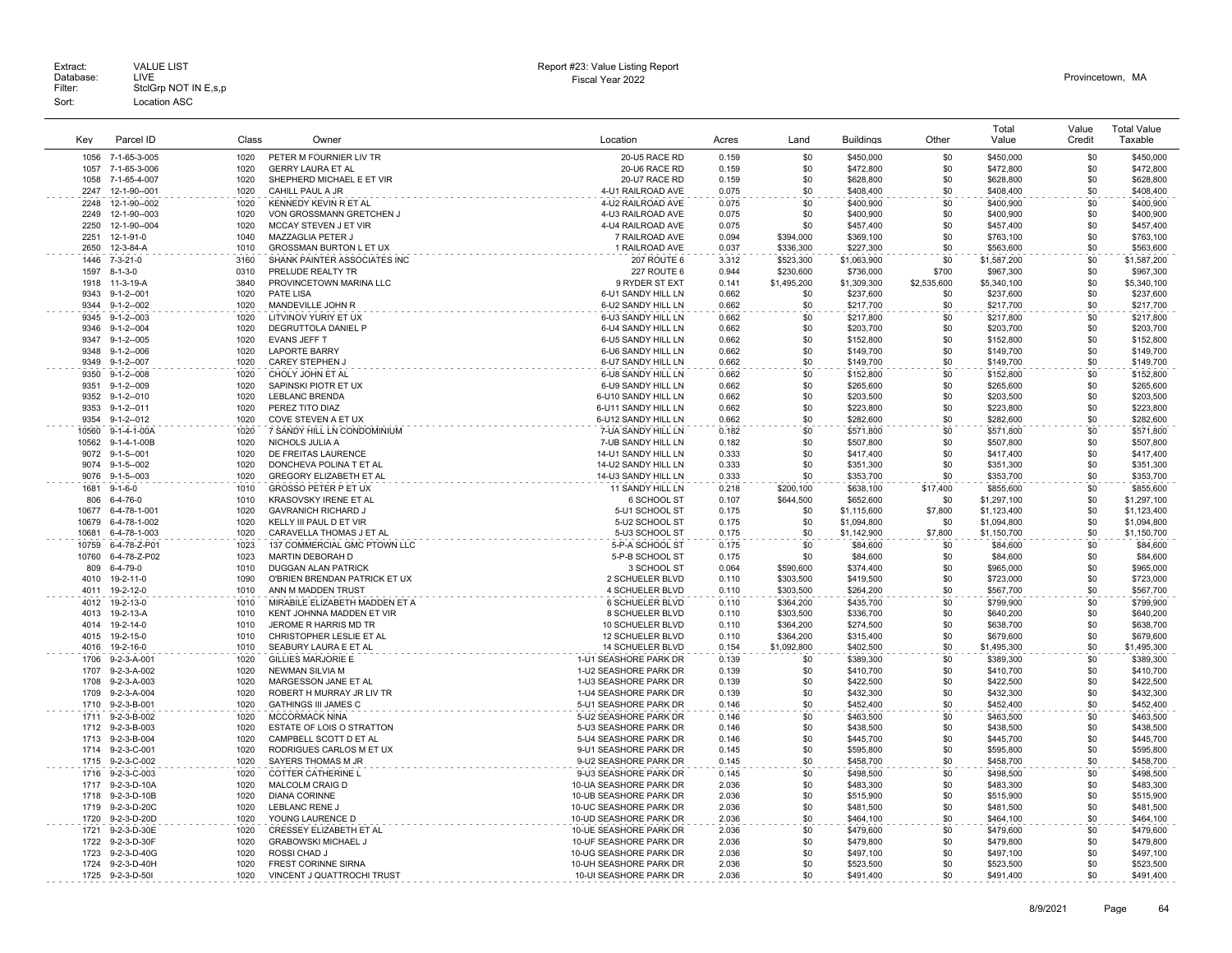|       |                 |       |                                |                            |       |             |                  |          | Total       | Value  | <b>Total Value</b> |
|-------|-----------------|-------|--------------------------------|----------------------------|-------|-------------|------------------|----------|-------------|--------|--------------------|
| Kev   | Parcel ID       | Class | Owner                          | Location                   | Acres | Land        | <b>Buildings</b> | Other    | Value       | Credit | Taxable            |
|       |                 |       |                                |                            |       |             |                  |          |             |        |                    |
| 1726  | 9-2-3-D-50J     | 1020  | <b>FRIEDMAN KATHLEEN</b>       | 10-UJ SEASHORE PARK DR     | 2.036 | \$0         | \$530,000        | \$0      | \$530,000   | \$0    | \$530,000          |
| 1727  | 9-2-3-D-60K     | 1020  | REARDON DONNA M ET AL          | 10-UK SEASHORE PARK DR     | 2.036 | \$0         | \$486,800        | \$0      | \$486,800   | \$0    | \$486,800          |
| 1728  | 9-2-3-D-60L     | 1020  | ANIKEWICH STEPHEN JR ET UX     | 10-UL SEASHORE PARK DR     | 2.036 | \$0         | \$479,900        | \$0      | \$479,900   | \$0    | \$479,900          |
| 1729  | 9-2-3-D-70M     | 1020  | JETTE-SCHROEDER LTD PARTNERSHI | 10-UM SEASHORE PARK DR     | 2.036 | \$0         | \$434,000        | \$0      | \$434,000   | \$0    | \$434,000          |
| 1730  | 9-2-3-D-70N     | 1020  | EARLEY NANCY E ET AL           | 10-UN SEASHORE PARK DR     | 2.036 | \$0         | \$373,700        | \$0      | \$373,700   | \$0    | \$373,700          |
| 1731  | 9-2-3-D-80O     | 1020  | CROTTY WILLIAM ET UX           | 10-UO SEASHORE PARK DR     | 2.036 | \$0         | \$391,000        | \$0      | \$391,000   | \$0    | \$391,000          |
| 1732  | 9-2-3-D-80F     | 1020  | WHITTEMORE SEWALL              | 10-UP SEASHORE PARK DR     | 2.036 | \$0         | \$405,200        | \$0      | \$405,200   | \$0    | \$405,200          |
| 1733  | 9-2-3-D-90Q     | 1020  | FAULK MOLLY P ET AL            | 10-UQ SEASHORE PARK DR     | 2.036 | \$0         | \$527,100        | \$0      | \$527,100   | \$0    | \$527,100          |
| 1734  | 9-2-3-D-90R     | 1020  | <b>GREELEY MARIANNA</b>        | 10-UR SEASHORE PARK DR     | 2.036 | \$0         | \$495,300        | \$0      | \$495.300   | \$0    | \$495,300          |
| 1735  | 9-2-3-D-A0S     | 1020  | SIRACUSA ANTHONY               | 10-US SEASHORE PARK DR     | 2.036 | \$0         | \$395,700        | \$0      | \$395,700   | \$0    | \$395,700          |
| 1736  | 9-2-3-D-A0T     | 1020  | KATRINA KRAMER REV TR          | 10-UT SEASHORE PARK DR     | 2.036 | \$0         | \$391,400        | \$0      | \$391,400   | \$0    | \$391,400          |
| 1737  | 9-2-3-D-B0U     | 1020  | JUNGI MEADOWS TRUST-2016       | 10-UU SEASHORE PARK DR     | 2.036 | \$0         | \$494,100        | \$0      | \$494,100   | \$0    | \$494,100          |
| 1738  | 9-2-3-D-B0V     | 1020  | DILULIS DAVID A                | 10-UV SEASHORE PARK DR     | 2.036 | \$0         | \$494,200        | \$0      | \$494,200   | \$0    | \$494,200          |
| 1739  | 9-2-3-D-C0W     | 1020  | COLLINS CRAIG R ET AL          | 10-UW SEASHORE PARK DR     | 2.036 | \$0         | \$392,400        | \$0      | \$392,400   | \$0    | \$392,400          |
| 1740  | 9-2-3-D-C0X     | 1020  | RANN JAMES E ET AL             | 10-UX SEASHORE PARK DR     | 2.036 | \$0         | \$420,400        | \$0      | \$420,400   | \$0    | \$420,400          |
| 1741  | 9-2-3-D-D0Y     | 1020  | LUCILLE I PLANTE REV TR        | 10-UY SEASHORE PARK DR     | 2.036 | \$0         | \$482,800        | \$0      | \$482,800   | \$0    | \$482,800          |
| 1742  | 9-2-3-D-D0Z     | 1020  | <b>BLAKE KELLY E</b>           | 10-UZ SEASHORE PARK DR     | 2.036 | \$0         | \$482,300        | \$0      | \$482,300   | \$0    | \$482,300          |
| 1743  | 9-2-3-D-EAA     | 1020  | <b>GALLUZZO PETER ET AL</b>    | 10-UAA SEASHORE PARK DR    | 2.036 | \$0         | \$389,500        | \$0      | \$389,500   | \$0    | \$389,500          |
| 1744  | 9-2-3-D-EBB     | 1020  | DEJAGER JACOBA C ET UX         | 10-UBB SEASHORE PARK DR    | 2.036 | \$0         | \$389,600        | \$0      | \$389,600   | \$0    | \$389,600          |
| 1745  | 9-2-3-D-FCC     | 1020  | VOGEL JAMES E ET AL            | 10-UCC SEASHORE PARK DR    | 2.036 | \$0         | \$389,300        | \$0      | \$389,300   | \$0    | \$389,300          |
| 1746  | 9-2-3-D-FDD     | 1020  | KING RANDALL JOSEPH ET VIR     | 10-UDD SEASHORE PARK DR    | 2.036 | \$0         | \$397,800        | \$0      | \$397,800   | \$0    | \$397,800          |
| 1747  | 9-2-3-D-GEE     | 1020  | NG JESSICA A                   | 10-UEE SEASHORE PARK DR    | 2.036 | \$0         | \$499,200        | \$0      | \$499,200   | \$0    | \$499,200          |
| 1748  | 9-2-3-D-GFF     | 1020  | <b>BENSON STEPHEN C</b>        | 10-UFF SEASHORE PARK DR    | 2.036 | \$0         | \$480,500        | \$0      | \$480,500   | \$0    | \$480,500          |
| 1749  | 9-2-3-D-HGG     | 1020  | <b>CAMPO FRANK S</b>           | 10-UGG SEASHORE PARK DR    | 2.036 | \$0         | \$489,800        | \$0      | \$489,800   | \$0    | \$489,800          |
| 1750  | 9-2-3-D-HHH     | 1020  | SOURS RUSSELL L                | 10-UHH SEASHORE PARK DR    | 2.036 | \$0         | \$481,500        | \$0      | \$481,500   | \$0    | \$481.500          |
| 1751  | 9-2-3-E-101     | 1020  | MOYIK JOSEPH J ET UX           | 8-U1 SEASHORE PARK DR      | 1.011 | \$0         | \$445,700        | \$0      | \$445,700   | \$0    | \$445.700          |
| 1752  | 9-2-3-E-102     | 1020  | REYNOLDS RICHARD J ET AL       | 8-U2 SEASHORE PARK DR      | 1.011 | \$0         | \$479,900        | \$0      | \$479,900   | \$0    | \$479,900          |
| 1753  | 9-2-3-E-203     | 1020  | <b>PUCCI THOMAS</b>            | 8-U3 SEASHORE PARK DR      | 1.011 | \$0         | \$469,000        | \$0      | \$469,000   | \$0    | \$469,000          |
| 1754  | 9-2-3-E-204     | 1020  | <b>GUMBLETON PAUL J</b>        | 8-U4 SEASHORE PARK DR      | 1.011 | \$0         | \$493,300        | \$0      | \$493.300   | \$0    | \$493,300          |
| 1755  | 9-2-3-E-305     | 1020  | SHEA BRIAN O                   | 8-U5 SEASHORE PARK DR      | 1.011 | \$0         | \$471,800        | \$0      | \$471,800   | \$0    | \$471,800          |
| 1756  | 9-2-3-E-306     | 1020  | <b>CONLIN JEROME P</b>         | 8-U6 SEASHORE PARK DR      | 1.011 | \$0         | \$451,100        | \$0      | \$451.100   | \$0    | \$451,100          |
| 1757  | 9-2-3-E-407     | 1020  | <b>REARDON GARY J</b>          | 8-U7 SEASHORE PARK DR      | 1.011 | \$0         | \$474,700        | \$0      | \$474,700   | \$0    | \$474,700          |
| 1758  | 9-2-3-E-408     | 1020  | FRANKS REBECCA J ET AL         | 8-U8 SEASHORE PARK DR      | 1.011 | \$0         | \$447,600        | \$0      | \$447,600   | \$0    | \$447,600          |
| 1759  | 9-2-3-E-509     | 1020  | ANDREWS MICHAEL J ET UX        | 8-U9 SEASHORE PARK DR      | 1.011 | \$0         | \$446,400        | \$0      | \$446,400   | \$0    | \$446,400          |
| 1760  | 9-2-3-E-510     | 1020  | MINASSIAN HARRY JR ET UX       | 8-U10 SEASHORE PARK DR     | 1.011 | \$0         | \$491,600        | \$0      | \$491,600   | \$0    | \$491,600          |
| 1761  | 9-2-3-E-611     | 1020  | JOHNSON SARAH A                | 8-U11 SEASHORE PARK DR     | 1.011 | \$0         | \$494,900        | \$0      | \$494,900   | \$0    | \$494,900          |
| 1762  | 9-2-3-E-612     | 1020  | VALENTI MARGARET M ET AL       | 8-U12 SEASHORE PARK DR     | 1.011 | \$0         | \$494,500        | \$0      | \$494,500   | \$0    | \$494,500          |
| 1763  | 9-2-3-E-713     | 1020  | <b>CANTONE PHILIP L</b>        | 8-U13 SEASHORE PARK DR     | 1.011 | \$0         | \$469,200        | \$0      | \$469,200   | \$0    | \$469,200          |
| 1764  | 9-2-3-E-714     | 1020  | <b>CAMERON ROBERT F</b>        | 8-U14 SEASHORE PARK DR     | 1.011 | \$0         | \$438,600        | \$0      | \$438,600   | \$0    | \$438,600          |
| 1765  | 9-2-3-E-815     | 1020  | ADUBA GODWIN C                 | 8-U15 SEASHORE PARK DR     | 1.011 | \$0         | \$483,600        | \$0      | \$483,600   | \$0    | \$483,600          |
| 1766  | 9-2-3-E-816     | 1020  | HORWITZ TERRY R                | 8-U16 SEASHORE PARK DR     | 1.011 | \$0         | \$438,800        | \$0      | \$438,800   | \$0    | \$438,800          |
| 1223  | 7-2-65-A-001    | 1020  | POWERS THOMAS L JR             | 4-U1 SHANK PAINTER RD      | 0.110 | \$0         | \$627,100        | \$0      | \$627,100   | \$0    | \$627,100          |
| 1224  | 7-2-65-A-002    | 1020  | NUNNELEY/WELLINGTON FAMILY TR  | 4-U2 SHANK PAINTER RD      | 0.110 | \$0         | \$334,100        | \$0      | \$334,100   | \$0    | \$334,100          |
| 1225  | 7-2-65-A-003    | 1020  | <b>QUINN KEVIN T</b>           | 4-U3 SHANK PAINTER RD      | 0.110 | \$0         | \$380,100        | \$0      | \$380,100   | \$0    | \$380,100          |
| 9659  | 7-2-65-Z-P03    | 1023  | KELLEY GEORGE P ET AL          | 4-P03 SHANK PAINTER RD     | 0.110 | \$0         | \$38,800         | \$0      | \$38,800    | \$0    | \$38,800           |
| 9660  | 7-2-65-Z-P07    | 1023  | <b>HOUSE ANTHONY P</b>         | 4-P07 SHANK PAINTER RD     | 0.110 | \$0         | \$38,800         | \$0      | \$38,800    | \$0    | \$38,800           |
| 9661  | 7-2-65-Z-P08    | 1023  | SMITH JOSEPH                   | 4-P08 SHANK PAINTER RD     | 0.110 | \$0         | \$38,800         | \$0      | \$38,800    | \$0    | \$38,800           |
| 1229  | 7-2-69-0        | 3900  | MEILI WEST LLC                 | 30 SHANK PAINTER RD        | 0.180 | \$387,300   | \$0              | \$1,000  | \$388,300   | \$0    | \$388,300          |
| 1242  | 7-2-80-1-010    | 3430  | R & C REALTY TR                | 36-U10 SHANK PAINTER RD    | 0.482 | \$0         | \$301,100        | \$400    | \$301,500   | \$0    | \$301,500          |
| 1243  | 7-2-80-1-011    | 1020  | <b>GETMAN HOWARD</b>           | 36-U11 SHANK PAINTER RD    | 0.482 | \$0         | \$261,700        | \$0      | \$261,700   | \$0    | \$261,700          |
| 1244  | 7-2-80-1-012    | 1020  | <b>SHAW MARK</b>               | 36-U12 SHANK PAINTER RD    | 0.482 | \$0         | \$278,500        | \$0      | \$278,500   | \$0    | \$278,500          |
| 1245  | 7-2-80-2-014    | 3430  | COMCAST                        | 36-U14 SHANK PAINTER RD    | 0.482 | \$0         | \$230,700        | \$0      | \$230,700   | \$0    | \$230,700          |
| 1246  | 7-2-80-2-015    | 3430  | <b>COMCAST</b>                 | 36-U15 SHANK PAINTER RD    | 0.482 | \$0         | \$222,800        | \$0      | \$222,800   | \$0    | \$222,800          |
| 1247  | 7-2-80-3-016    | 3430  | <b>COMCAST</b>                 | 36-U16 SHANK PAINTER RD    | 0.482 | \$0         | \$167,400        | \$0      | \$167,400   | \$0    | \$167,400          |
| 1248  | 7-2-80-4-017    | 1020  | THE DAVID DOLBASHIAN TR        | 36-U17 SHANK PAINTER RD    | 0.482 | \$0         | \$350,500        | \$0      | \$350,500   | \$0    | \$350,500          |
| 1249  | 7-2-80-5-018    | 1020  | KNUDSEN JEFFREY ET AL          | 36-U18 SHANK PAINTER RD    | 0.482 | \$0         | \$320,500        | \$0      | \$320,500   | \$0    | \$320,500          |
| 1250  | 7-2-80-6-019    | 1020  | HALE DAVID ET EX               | 36-U19 SHANK PAINTER RD    | 0.482 | \$0         | \$589,000        | \$0      | \$589,000   | \$0    | \$589,000          |
| 1251  | 7-2-80-7-020    | 1020  | MITTELL-WEINREB FAMILY IRR TR  | 36-U20 SHANK PAINTER RD    | 0.482 | \$0         | \$390,000        | \$0      | \$390,000   | \$0    | \$390,000          |
| 1254  | 7-2-82-0        | 3250  | BLUE SUNSHINE REALTY LLC       | 13 SHANK PAINTER RD        | 0.230 | \$392,100   | \$191,000        | \$2.100  | \$585,200   | \$0    | \$585,200          |
| 11818 | 7-2-83--001     | 3430  | <b>CHRISTOPHER E ENOS</b>      | 9-U1 SHANK PAINTER RD      | 0.099 | \$0         | \$667,200        | \$1,700  | \$668,900   | \$0    | \$668,900          |
| 11817 | 7-2-84-A-002    | 1020  | <b>STEPHEN F ENOS</b>          | 7-U2 SHANK PAINTER RD      | 0.048 | \$0         | \$437,200        | \$0      | \$437,200   | \$0    | \$437,200          |
| 1423  | 7-3-1-0         | 0130  | 48 SHANKPAINTER LLC ET AL      | <b>48 SHANK PAINTER RD</b> | 0.158 | \$193,700   | \$557,200        | \$13,100 | \$764,000   | \$0    | \$764,000          |
| 9899  | $7 - 3 - 1 - A$ | 1010  | DELEHANTY ROBERT A             | <b>46 SHANK PAINTER RD</b> | 0.115 | \$183,500   | \$696,800        | \$0      | \$880,300   | \$0    | \$880,300          |
|       | 1424 7-3-2-0    | 3240  | SEAGULL REALTY TR              | 56 SHANK PAINTER RD        | 3.610 | \$1,525,300 | \$4,485,600      | \$57,300 | \$6,068,200 | \$0    | \$6,068,200        |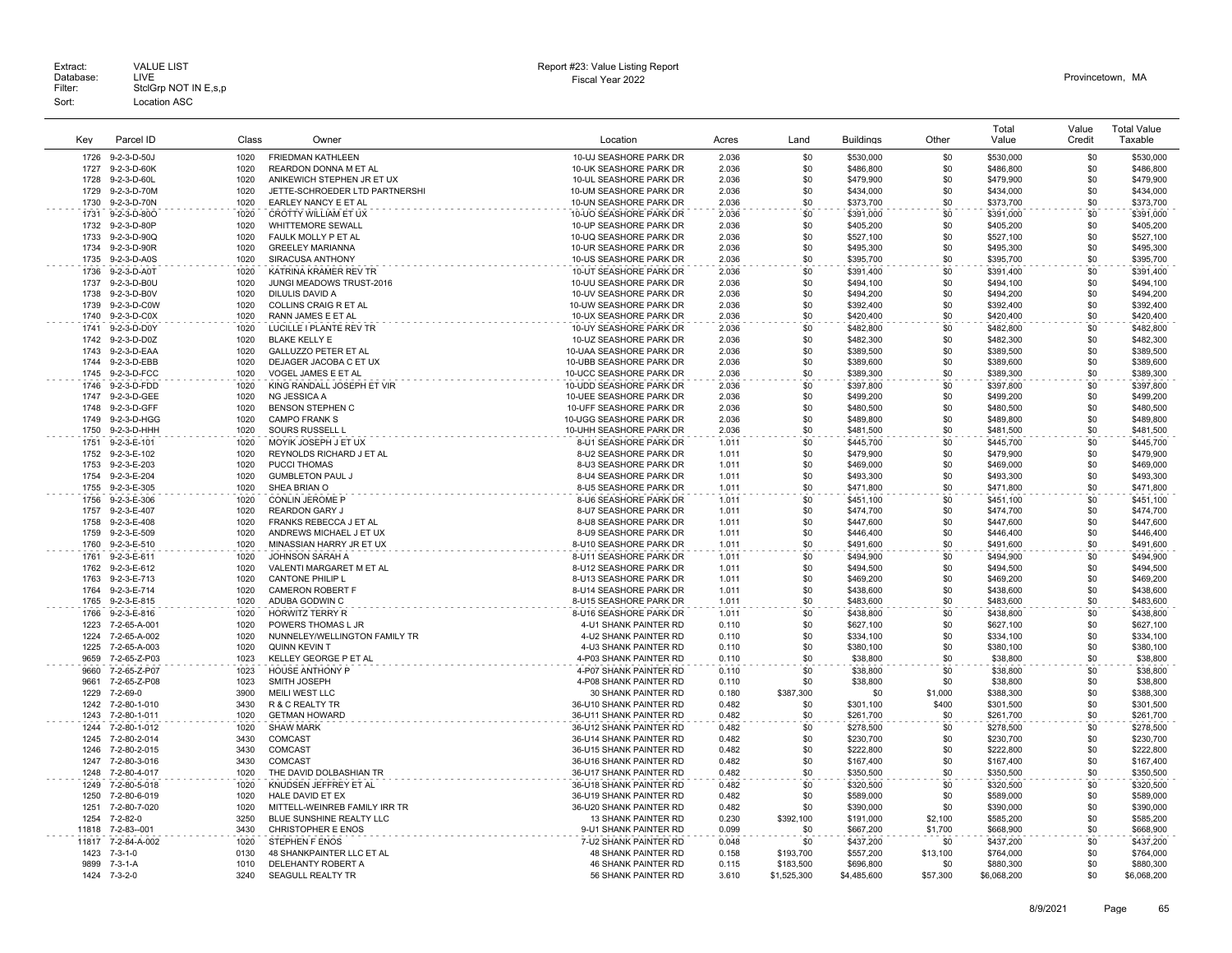|                |                                |              |                                                        |                                                  |                |                        |                        |                | Total                    | Value      | <b>Total Value</b>       |
|----------------|--------------------------------|--------------|--------------------------------------------------------|--------------------------------------------------|----------------|------------------------|------------------------|----------------|--------------------------|------------|--------------------------|
| Kev            | Parcel ID                      | Class        | Owner                                                  | Location                                         | Acres          | Land                   | <b>Buildings</b>       | Other          | Value                    | Credit     | Taxable                  |
| 1425           | $7 - 3 - 3 - 0$                | 3250         | WEATHERING HEIGHTS REALTY TR                           | 68 SHANK PAINTER RD                              | 0.539          | \$466,600              | \$550,700              | \$15,300       | \$1,032,600              | \$0        | \$1,032,600              |
| 1428           | $7 - 3 - 5 - 0$                | 3250         | <b>DUNEHURST REALTY TRUST</b>                          | 70-74 SHANK PAINTER RD                           | 0.918          | \$510,800              | \$875,400              | \$7,900        | \$1,394,100              | \$0        | \$1,394,100              |
| 1452           | $7 - 3 - 22 - 0$               | 4240         | NSTAR ELECTRIC CO                                      | 80 SHANK PAINTER RD                              | 0.156          | \$377,900              | \$0                    | \$700          | \$378,600                | \$0        | \$378,600                |
| 1453           | $7 - 3 - 23 - 0$               | 3260         | BAY OCEAN PROPERTIES LLC                               | 85 SHANK PAINTER RD                              | 0.801          | \$499,200              | \$816,000              | \$11,500       | \$1,326,700              | \$0        | \$1,326,700              |
| 1454           | 7-3-23-A                       | 0310         | KITTY'S REALTY TR                                      | 67 SHANK PAINTER RD                              | 1.017          | \$232,500              | \$690,700              | \$0            | \$923,200                | \$0        | \$923,200                |
| 1461           | 7-3-23-D                       | 0130         | FIVE STAR PET SERVICES LLC                             | 79 SHANK PAINTER RD                              | 0.376          | \$205,900              | \$1,648,800            | \$2,200        | \$1,856,900              | \$0        | \$1,856,900              |
| 9374           | 7-3-23-B-00A                   | 3430         | 83 SHANK PAINTER R T UNIT A                            | 83-UA SHANK PAINTER RD                           | 0.323          | \$0                    | \$400,600              | \$0            | \$400,600                | \$0        | \$400,600                |
| 9375<br>1457   | 7-3-23-B-00B                   | 1140<br>3430 | CHR 83 SPR LLC                                         | 83-UB SHANK PAINTER RD                           | 0.323<br>0.400 | \$0<br>\$0             | \$1,198,600            | \$0<br>\$0     | \$1,198,600              | \$0<br>\$0 | \$1,198,600              |
| 1458           | 7-3-23-C-001<br>7-3-23-C-002   | 3430         | HARVARD ASSOCIATES INC<br><b>MAYEUX PATRICK</b>        | 81-U1 SHANK PAINTER RD<br>81-U2 SHANK PAINTER RD | 0.400          | \$0                    | \$274,100<br>\$269,800 | \$0            | \$274,100<br>\$269,800   | \$0        | \$274,100<br>\$269,800   |
| 1459           | 7-3-23-C-003                   | 3430         | <b>BUDGIE NOMINEE TRUST</b>                            | 81-U3 SHANK PAINTER RD                           | 0.400          | \$0                    | \$265,200              | \$0            | \$265,200                | \$0        | \$265,200                |
| 1460           | 7-3-23-C-004                   | 3430         | <b>BUDGIE NOMINEE TRUST</b>                            | 81-U4 SHANK PAINTER RD                           | 0.400          | \$0                    | \$878,000              | \$0            | \$878,000                | \$0        | \$878,000                |
| 1462           | 7-3-24-0                       | 0310         | QUAHOG REALTY TR                                       | 73 SHANK PAINTER RD                              | 0.574          | \$229,200              | \$1,099,300            | \$3,200        | \$1,331,700              | \$0        | \$1,331,700              |
| 1463           | $7 - 3 - 25 - 0$               | 0310         | ATHINEOS ELIZABETH S ET AL                             | 63 SHANK PAINTER RD                              | 0.363          | \$205,600              | \$742,700              | \$700          | \$949,000                | \$0        | \$949,000                |
| 1464           | $7 - 3 - 26 - 0$               | 3900         | TRUCK FARM REALTY TRUST                                | 57 SHANK PAINTER RD                              | 0.514          | \$332,900              | \$0                    | \$0            | \$332,900                | \$0        | \$332,900                |
| 1508           | $7 - 4 - 35 - A$               | 1010         | COWING BRIAN R ET UX                                   | 35 SHANK PAINTER RD                              | 0.165          | \$195,100              | \$394,000              | \$1,200        | \$590,300                | \$0        | \$590,300                |
| 1598           | $8 - 1 - 4 - 0$                | 3330         | CFI PROPCO 2 LLC                                       | 100 SHANK PAINTER RD                             | 1.206          | \$535,000              | \$913,400              | \$126,400      | \$1,574,800              | \$0        | \$1,574,800              |
| 4103           | $8 - 1 - 4 - A$                | 1140         | PROVINCE LANDING LTD PARTNERS                          | 90 SHANK PAINTER RD                              | 2.577          | \$1,062,900            | \$1,703,900            | \$0            | \$2,766,800              | \$0        | \$2,766,800              |
| 1601           | $8 - 1 - 7 - 0$                | 3410         | <b>TD BANK NA</b>                                      | 103 SHANK PAINTER RD                             | 0.489          | \$459,000              | \$691,700              | \$11,200       | \$1,161,900              | \$0        | \$1,161,900              |
| 1608           | $8 - 1 - 14 - 0$               | 3160         | <b>COSTA JAMES M</b>                                   | 89 SHANK PAINTER RD                              | 0.322          | \$427,500              | \$423,300              | \$2,400        | \$853,200                | \$0        | \$853,200                |
| 1431           | 7-3-8-0                        | 1300         | 45 SHIPS WAY REALTY TRUST                              | 45 SHIPS WAY RD                                  | 0.213          | \$199,900              | \$0                    | \$0            | \$199,900                | \$0        | \$199,900                |
| 10958          | 7-3-9-A-001                    | 1020         | 39 SHIPS WAY REALTY TRUST                              | 39-UA-1 SHIPS WAY RD                             | 0.867          | \$0                    | \$67,700               | \$0            | \$67,700                 | \$0        | \$67,700                 |
| 10960          | 7-3-9-A-002                    | 1020         | 39 SHIPS WAY REALTY TRUST                              | 39-UA-2 SHIPS WAY RD                             | 0.867          | \$0                    | \$24,300               | \$0            | \$24,300                 | \$0        | \$24,300                 |
| 10962          | 7-3-9-A-003                    | 1020         | 39 SHIPS WAY REALTY TRUST                              | 39-UA-3 SHIPS WAY RD                             | 0.867          | \$0                    | \$23,100               | \$0            | \$23,100                 | \$0        | \$23,100                 |
| 10964          | 7-3-9-B-004                    | 1020         | 39 SHIPS WAY REALTY TRUST                              | 39-UB-4 SHIPS WAY RD                             | 0.867          | \$0                    | \$16,500               | \$0            | \$16,500                 | \$0        | \$16,500                 |
| 10966          | 7-3-9-C-005                    | 1020         | 39 SHIPS WAY REALTY TRUST                              | 39-UC-5 SHIPS WAY RD                             | 0.867          | \$0                    | \$78,400               | \$0            | \$78,400                 | \$0        | \$78,400                 |
| 10968<br>11000 | 7-3-9-D-006<br>7-3-9-D-007     | 1020<br>1020 | 39 SHIPS WAY REALTY TRUST<br>39 SHIPS WAY REALTY TRUST | 39-UD-6 SHIPS WAY RD<br>39-UD-7 SHIPS WAY RD     | 0.867<br>0.867 | \$0<br>\$0             | \$59,000<br>\$57,000   | \$0<br>\$0     | \$59,000<br>\$57,000     | \$0<br>\$0 | \$59,000<br>\$57,000     |
| 10970          | 7-3-9-D-008                    | 1020         | 39 SHIPS WAY REALTY TRUST                              | 39-UD-8 SHIPS WAY RD                             | 0.867          | \$0                    | \$50,100               | \$0            | \$50,100                 | \$0        | \$50,100                 |
| 10972          | 7-3-9-D-009                    | 1020         | 39 SHIPS WAY REALTY TRUST                              | 39-UD-9 SHIPS WAY RD                             | 0.867          | \$0                    | \$50,000               | \$0            | \$50,000                 | \$0        | \$50,000                 |
| 10974          | 7-3-9-D-010                    | 1020         | 39 SHIPS WAY REALTY TRUST                              | 39-UD-10 SHIPS WAY RD                            | 0.867          | \$0                    | \$47,500               | \$0            | \$47,500                 | \$0        | \$47,500                 |
| 10976          | 7-3-9-D-011                    | 1020         | 39 SHIPS WAY REALTY TRUST                              | 39-UD-11 SHIPS WAY RD                            | 0.867          | \$0                    | \$66,800               | \$0            | \$66,800                 | \$0        | \$66,800                 |
| 10978          | 7-3-9-E-012                    | 1020         | 39 SHIPS WAY REALTY TRUST                              | 39-UE-12 SHIPS WAY RD                            | 0.867          | \$0                    | \$61,500               | \$0            | \$61,500                 | \$0        | \$61,500                 |
| 10980          | 7-3-9-F-013                    | 1020         | 39 SHIPS WAY REALTY TRUST                              | 39-UF-13 SHIPS WAY RD                            | 0.867          | \$0                    | \$32,100               | \$0            | \$32,100                 | \$0        | \$32,100                 |
| 10982          | 7-3-9-G-014                    | 1020         | 39 SHIPS WAY REALTY TRUST                              | 39-UG-14 SHIPS WAY RD                            | 0.867          | \$0                    | \$70,100               | \$0            | \$70,100                 | \$0        | \$70,100                 |
| 10984          | 7-3-9-H-015                    | 1020         | 39 SHIPS WAY REALTY TRUST                              | 39-UH-15 SHIPS WAY RD                            | 0.867          | \$0                    | \$53,700               | \$0            | \$53,700                 | \$0        | \$53,700                 |
| 10986          | 7-3-9-H-016                    | 1020         | 39 SHIPS WAY REALTY TRUST                              | 39-UH-16 SHIPS WAY RD                            | 0.867          | \$0                    | \$53,600               | \$0            | \$53,600                 | \$0        | \$53,600                 |
| 10988          | 7-3-9-H-017                    | 1020         | 39 SHIPS WAY REALTY TRUST                              | 39-UH-17 SHIPS WAY RD                            | 0.867          | \$0                    | \$55,100               | \$0            | \$55,100                 | \$0        | \$55,100                 |
| 10990          | 7-3-9-H-018                    | 1020         | 39 SHIPS WAY REALTY TRUST                              | 39-UH-18 SHIPS WAY RD                            | 0.867          | \$0                    | \$55,100               | \$0            | \$55,100                 | \$0        | \$55,100                 |
| 10992          | 7-3-9-1-019                    | 1020         | 39 SHIPS WAY REALTY TRUST                              | 39-UI-19 SHIPS WAY RD                            | 0.867          | \$0                    | \$53,700               | \$0            | \$53,700                 | \$0        | \$53,700                 |
| 10994          | 7-3-9-1-020                    | 1020         | 39 SHIPS WAY REALTY TRUST                              | 39-UI-20 SHIPS WAY RD                            | 0.867          | \$0                    | \$53,700               | \$0            | \$53,700                 | \$0        | \$53,700                 |
| 10996          | 7-3-9-1-021                    | 1020         | 39 SHIPS WAY REALTY TRUST                              | 39-UI-21 SHIPS WAY RD                            | 0.867          | \$0                    | \$55.100               | \$0            | \$55,100                 | \$0        | \$55,100                 |
| 10998          | 7-3-9-1-022                    | 1020         | 39 SHIPS WAY REALTY TRUST                              | 39-UI-22 SHIPS WAY RD                            | 0.867          | \$0                    | \$56,000               | \$0            | \$56,000                 | \$0        | \$56,000                 |
| 1434<br>1435   | 7-3-10-0<br>$7 - 3 - 11 - 0$   | 1300<br>1040 | 27 SHIPS WAY REALTY TRUST<br>SUTCLIFFE SHAUN           | 27 SHIPS WAY RD<br>21 SHIPS WAY RD               | 0.971<br>0.852 | \$210,400<br>\$209.800 | \$0<br>\$871,100       | \$0<br>\$1,500 | \$210,400<br>\$1,082,400 | \$0<br>\$0 | \$210,400<br>\$1,082,400 |
| 1436           | $7 - 3 - 12 - 0$               | 1010         | MARROCCO SHARON ET AL                                  | 15 SHIPS WAY RD                                  | 0.758          | \$279,000              | \$445,400              | \$0            | \$724,400                | \$0        | \$724,400                |
| 1437           | $7 - 3 - 13 - 0$               | 1040         | O'GRADY THOMAS K ET AL                                 | 11 SHIPS WAY RD                                  | 0.434          | \$275,400              | \$636,600              | \$13,600       | \$925,600                | \$0        | \$925,600                |
| 1439           | $7 - 3 - 14 - 0$               | 1010         | <b>DECOSTA LAWRENCE</b>                                | 5 SHIPS WAY RD                                   | 0.689          | \$266,400              | \$637,000              | \$1,500        | \$904,900                | \$0        | \$904,900                |
| 1440           | $7 - 3 - 15 - 0$               | 1040         | CATON BRADLEY J ET UX                                  | 1 SHIPS WAY RD                                   | 0.689          | \$278,300              | \$498,300              | \$1,300        | \$777,900                | \$0        | \$777,900                |
| 1441           | 7-3-16-0                       | 1010         | <b>WATERSIDE REALTY TRUST</b>                          | 24 SHIPS WAY RD                                  | 0.239          | \$200,900              | \$640,600              | \$0            | \$841,500                | \$0        | \$841,500                |
| 1442           | $7 - 3 - 17 - 0$               | 1010         | <b>FUGLEBERG JEFFREY</b>                               | 32 SHIPS WAY RD                                  | 0.163          | \$194,700              | \$647,900              | \$0            | \$842,600                | \$0        | \$842,600                |
| 1445           | $7 - 3 - 20 - 0$               | 1010         | <b>BRASS KEY HOSPITALITY GRP</b>                       | 52 SHIPS WAY RD                                  | 0.158          | \$193,700              | \$366,900              | \$0            | \$560,600                | \$0        | \$560,600                |
| 1447           | 7-3-21-B                       | 1320         | SHANK PAINTER ASSOCIATES INC                           | 2 SHIPS WAY RD                                   | 0.571          | \$10,400               | \$0                    | \$0            | \$10,400                 | \$0        | \$10,400                 |
| 1450           | 7-3-21-E                       | 1010         | VICHERT NICOLA C ET AL                                 | 16 SHIPS WAY RD                                  | 0.382          | \$164,800              | \$625,600              | \$0            | \$790,400                | \$0        | \$790,400                |
| 1443           | $7 - 3 - 18 - 0$               | 1010         | FREE AND CLEAR REALTY TR                               | 6 SHIPS WAY RD EXT                               | 0.192          | \$199,100              | \$641,000              | \$0            | \$840,100                | \$0        | \$840,100                |
| 1444           | $7 - 3 - 19 - 0$               | 1010         | BRADY FAMILY NOMINEE TR                                | 12 SHIPS WAY RD EXT                              | 0.207          | \$266,200              | \$655,000              | \$1,200        | \$922,400                | \$0        | \$922,400                |
| 1451           | 7-3-21-F                       | 1010         | <b>KATZ STEVEN R</b>                                   | 4 SHIPS WAY RD EXT                               | 0.324          | \$204,100              | \$577,800              | \$0            | \$781,900                | \$0        | \$781,900                |
| 2142           | 12-1-22-A-001                  | 1020         | PYSHER PAUL A                                          | 10-U1 SMALLS CT                                  | 0.396          | \$0                    | \$371,900              | \$0            | \$371,900                | \$0        | \$371,900                |
| 2143           | 12-1-22-A-002                  | 1020         | <b>MOLODEC LISA S</b>                                  | 10-U2 SMALLS CT                                  | 0.396          | \$0                    | \$490,100              | \$0            | \$490,100                | \$0        | \$490,100                |
| 2144           | 12-1-22-A-003                  | 1020         | SMALLEY JENNIFER M                                     | 10-U3 SMALLS CT                                  | 0.396          | \$0                    | \$410,300              | \$0            | \$410,300                | \$0        | \$410,300                |
| 9274           | 12-1-22-Z-P0A                  | 1023         | MICHAEL F CAMARDELLO TR                                | 10-PAB SMALLS CT                                 | 0.396          | \$0                    | \$86,000               | \$0            | \$86,000                 | \$0        | \$86,000                 |
| 9275<br>9276   | 12-1-22-Z-P0C<br>12-1-22-Z-P0E | 1023<br>1023 | SGI 300A LLC<br>SGI 300A LLC                           | 10-PCD SMALLS CT<br>10-PEF SMALLS CT             | 0.396<br>0.396 | \$0<br>\$0             | \$86,000<br>\$86,000   | \$0<br>\$0     | \$86,000<br>\$86,000     | \$0<br>\$0 | \$86,000<br>\$86,000     |
| 9277           | 12-1-22-Z-P0G                  | 1023         | MOFFETT HOUSE, INC                                     | 10-PGH SMALLS CT                                 | 0.396          | \$0                    | \$86,000               | \$0            | \$86,000                 | \$0        | \$86,000                 |
|                |                                |              |                                                        |                                                  |                |                        |                        |                |                          |            |                          |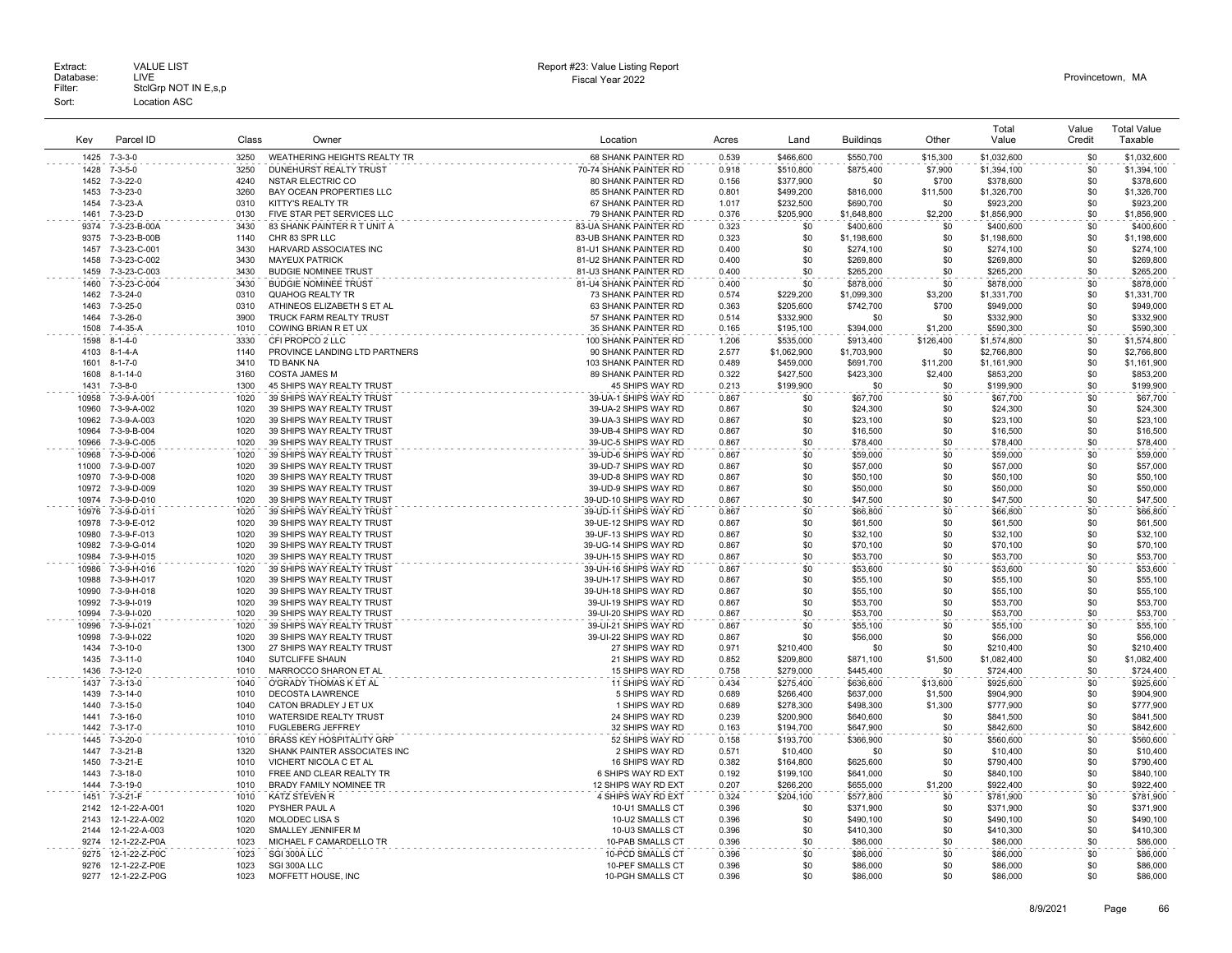| Key          | Parcel ID                       | Class        | Owner                                                      | Location                                    | Acres          | Land                   | <b>Buildings</b>       | Other               | Total<br>Value             | Value<br>Credit | <b>Total Value</b><br>Taxable |
|--------------|---------------------------------|--------------|------------------------------------------------------------|---------------------------------------------|----------------|------------------------|------------------------|---------------------|----------------------------|-----------------|-------------------------------|
| 9278         | 12-1-22-Z-P0J                   | 1023         | <b>CAMIDODA LLC</b>                                        | 10-PIJ SMALLS CT                            | 0.396          | \$0                    | \$86,000               | \$0                 | \$86,000                   | \$0             | \$86,000                      |
| 9279         | 12-1-22-Z-P0K                   | 1023         | <b>LOVINGER NOMINEE TRUST</b>                              | <b>10-PKL SMALLS CT</b>                     | 0.396          | \$0                    | \$86,000               | \$0                 | \$86,000                   | \$0             | \$86,000                      |
| 9280         | 12-1-22-Z-P0M                   | 1023         | RAPOPORT MCCARTHY FAMILY TR                                | 10-PMN SMALLS CT                            | 0.396          | \$0                    | \$86,000               | \$0                 | \$86,000                   | \$0             | \$86,000                      |
| 9281         | 12-1-22-Z-P0P                   | 1023         | DAVIS OLIVER W                                             | 10-POP SMALLS CT                            | 0.396          | \$0                    | \$86,000               | \$0                 | \$86,000                   | \$0             | \$86,000                      |
| 9282         | 12-1-22-Z-P0Q                   | 1023         | MACLEOD ROBERT ET AL                                       | 10-PQR SMALLS CT                            | 0.396          | \$0                    | \$86,000               | \$0                 | \$86,000                   | \$0             | \$86,000                      |
| 9284         | 12-1-22-Z-P0S                   | 1023         | FRAGOMENI FRANK L                                          | 10-PS SMALLS CT                             | 0.396          | \$0                    | \$43,000               | \$0                 | \$43,000                   | \$0             | \$43,000                      |
| 9285         | 12-1-22-Z-P0T                   | 1023         | <b>PYSHER PAUL</b>                                         | 10-PT SMALLS CT                             | 0.396          | \$0                    | \$43,000               | \$0                 | \$43,000                   | \$0             | \$43,000                      |
| 9286         | 12-1-22-Z-P0U                   | 1023         | SARAFIN JAMES E                                            | 10-PU SMALLS CT                             | 0.396          | \$0                    | \$43,000               | \$0                 | \$43,000                   | \$0             | \$43,000                      |
| 3769         | 18-1-22-0                       | 1010         | PRATO BARBARA A ET AL                                      | 70 SNAIL RD                                 | 3.090          | \$482,600              | \$348,100              | \$37,800            | \$868,500                  | \$0             | \$868,500                     |
| 3486         | 15-3-51-0                       | 1010         | CACCAMO PAUL F                                             | 5 SNOW ST                                   | 0.080          | \$383,400              | \$529,300              | \$0                 | \$912,700                  | \$0             | \$912,700                     |
| 3561<br>967  | 15-3-87-0<br>7-1-10-1-01A       | 1040<br>1020 | <b>JONES DENNIS</b><br>THE ERIC A CATALDO LIVING TR        | 7 SNOW ST<br>10-U1A SNOWS LN                | 0.037<br>0.388 | \$302,700<br>\$0       | \$281,500<br>\$682,300 | \$0<br>\$0          | \$584,200<br>\$682,300     | \$0<br>\$0      | \$584,200<br>\$682,300        |
| 968          | 7-1-10-1-01B                    | 1020         | TUPPER ARTHUR W                                            | 10-U1B SNOWS LN                             | 0.388          | \$0                    | \$627,700              | \$0                 | \$627,700                  | \$0             | \$627,700                     |
| 969          | 7-1-10-1-01C                    | 1020         | PROBSTEIN LAURIE C ET VIR                                  | 10-U1C SNOWS LN                             | 0.388          | \$0                    | \$915,800              | \$0                 | \$915,800                  | \$0             | \$915,800                     |
| 970          | 7-1-10-2-002                    | 1020         | <b>GLENN SIEGMUND LIV TRUST</b>                            | 10-U2 SNOWS LN                              | 0.388          | \$0                    | \$620,400              | \$0                 | \$620,400                  | \$0             | \$620,400                     |
| 971          | 7-1-10-3-003                    | 1020         | <b>BROWN CHRISTINE</b>                                     | 10-U3 SNOWS LN                              | 0.388          | \$0                    | \$735,700              | \$0                 | \$735,700                  | \$0             | \$735,700                     |
| 972          | 7-1-10-4-004                    | 1020         | VAUGHAN DONALD E                                           | 10-U4 SNOWS LN                              | 0.388          | \$0                    | \$444,500              | \$0                 | \$444,500                  | \$0             | \$444,500                     |
| 973          | $7 - 1 - 11 - 0$                | 1010         | <b>DOUCENE MYLENE</b>                                      | 20 SNOWS LN                                 | 0.342          | \$637,100              | \$568,500              | \$0                 | \$1,205,600                | \$0             | \$1,205,600                   |
| 974          | $7 - 1 - 12 - 0$                | 1010         | R D MCLEOD INC                                             | 30 SNOWS LN                                 | 0.220          | \$622,700              | \$483,900              | \$0                 | \$1,106,600                | \$0             | \$1,106,600                   |
| 975          | $7 - 1 - 13 - 0$                | 1010         | MLECZKO TADEUSZ                                            | 34 SNOWS LN                                 | 0.244          | \$625,500              | \$852,800              | \$29,400            | \$1,507,700                | \$0             | \$1,507,700                   |
| 981          | $7 - 1 - 18 - 0$                | 1040         | <b>LAMBROU MARY</b>                                        | 25 SNOWS LN                                 | 0.318          | \$634,300              | \$513,200              | \$3,100             | \$1,150,600                | \$0             | \$1,150,600                   |
| 3607         | $16 - 2 - 8 - 0$                | 1010         | HINTON EARL W ET AL                                        | 5 SOMERSET RD                               | 0.202          | \$288,100              | \$565,700              | \$1,700             | \$855,500                  | \$0             | \$855,500                     |
| 3608         | 16-2-9-0                        | 1010         | ASSELIN CHRISTINE M ETAL                                   | 1 SOMERSET RD                               | 0.203          | \$288,200              | \$758,900              | \$0                 | \$1,047,100                | \$0             | \$1,047,100                   |
| 3617<br>3618 | 16-2-18-0<br>16-2-19-0          | 1010<br>1010 | DIAS MANUEL F ET UX<br>KASCAK MICHAEL ET VIR               | 2 SOMERSET RD<br>4 SOMERSET RD              | 0.195<br>0.189 | \$287.700<br>\$287,400 | \$390,000<br>\$575,600 | \$0<br>\$0          | \$677.700<br>\$863,000     | \$0<br>\$0      | \$677,700<br>\$863,000        |
| 3619         | 16-2-20-0                       | 1040         | CHESTER O COOK IRREV TRUST                                 | 6 SOMERSET RD                               | 0.189          | \$287,400              | \$484,000              | \$0                 | \$771,400                  | \$0             | \$771,400                     |
| 3620         | 16-2-21-0                       | 1010         | AVERY BYLLYE Y ET AL                                       | 8 SOMERSET RD                               | 0.189          | \$287,400              | \$615,600              | \$0                 | \$903,000                  | \$0             | \$903,000                     |
| 3621         | 16-2-22-0                       | 1010         | <b>MAHAN LARRY ET AL</b>                                   | 10 SOMERSET RD                              | 0.189          | \$287.400              | \$992,900              | \$0                 | \$1,280,300                | \$0             | \$1.280.300                   |
| 3622         | 16-2-23-0                       | 1010         | SOMMAZZI FABRIZIO ET AL                                    | 13 SOMERSET RD                              | 0.203          | \$288,200              | \$571,500              | \$0                 | \$859,700                  | \$0             | \$859,700                     |
| 3668         | $18 - 1 - 2 - 0$                | 1010         | ALBRIGHT JEROME,                                           | 12 SOMERSET RD                              | 0.455          | \$298,700              | \$1,457,000            | \$0                 | \$1,755,700                | \$0             | \$1,755,700                   |
| 3669         | $18 - 1 - 3 - 0$                | 1010         | <b>DEROSE STEPHEN A</b>                                    | 17 SOMERSET RD                              | 0.663          | \$301.300              | \$684,400              | \$0                 | \$985,700                  | \$0             | \$985,700                     |
| 3670         | 18-1-4-0                        | 1010         | LOMBARDO THOMAS R ET AL                                    | 15 SOMERSET RD                              | 0.220          | \$333,600              | \$546,700              | \$0                 | \$880,300                  | \$0             | \$880,300                     |
| 483          | $6 - 2 - 64 - 0$                | 1040         | <b>GREGORY KENNETH</b>                                     | 6 SOPER ST                                  | 0.132          | \$709,700              | \$510,800              | \$9,000             | \$1,229,500                | \$0             | \$1,229,500                   |
| 8553         | 6-2-65--001                     | 1020         | JAMES F RYAN 2015 REV LV TR ET                             | 8-U1 SOPER ST                               | 0.087          | <b>\$0</b>             | \$826,300              | \$0                 | \$826,300                  | \$0             | \$826,300                     |
| 8554<br>486  | 6-2-65--002<br>$6 - 2 - 67 - 0$ | 1020<br>1110 | OCONNOR TIMOTHY J ET AL<br><b>JOHN FAHIMIAN LLC</b>        | 8-U2 SOPER ST                               | 0.087<br>0.089 | \$0<br>\$562.200       | \$457,300              | \$0<br>\$0          | \$457,300                  | \$0             | \$457,300                     |
| 487          | $6 - 2 - 68 - 0$                | 1010         | WHITE RACHEL A                                             | 9 SOPER ST<br>5 SOPER ST                    | 0.085          | \$581,100              | \$529,000<br>\$605,500 | \$1,900             | \$1,091,200<br>\$1,188,500 | \$0<br>\$0      | \$1,091,200<br>\$1,188,500    |
| 488          | $6 - 2 - 69 - 0$                | 1050         | ISAZA FULLEN OZ FUND 2020 LLC                              | 3 SOPER ST                                  | 0.087          | \$661,100              | \$127,800              | \$1,500             | \$790,400                  | \$0             | \$790,400                     |
| 341          | $6 - 1 - 15 - C$                | 1010         | <b>REED STEWART B</b>                                      | <b>15 SPINNAKER LN</b>                      | 1.307          | \$1,036,300            | \$3,507,500            | \$29,900            | \$4,573,700                | \$0             | \$4,573,700                   |
| 9228         | $9 - 2 - 23 - J$                | 1140         | CHR STABLE PATH L P                                        | 1-23 STABLE PATH                            | 2.253          | \$800,700              | \$1,506,000            | \$0                 | \$2,306,700                | \$0             | \$2,306,700                   |
| 2215         | 12-1-74-0                       | 1010         | YAHN LAWRENCE                                              | 9 STANDISH AVE                              | 0.222          | \$489,400              | \$709,900              | \$3,700             | \$1,203,000                | \$0             | \$1,203,000                   |
| 2216         | 12-1-75-0                       | 1090         | 7 STANDISH LLC                                             | 7 STANDISH AVE                              | 0.130          | \$458,000              | \$643,800              | \$900               | \$1,102,700                | \$0             | \$1,102,700                   |
| 2217         | 12-1-76-0                       | 1010         | SAWYER EDGAR F JR                                          | 3 STANDISH AVE                              | 0.179          | \$439,600              | \$273,000              | \$0                 | \$712,600                  | \$0             | \$712,600                     |
| 2133         | 12-1-19-0                       | 1090         | VAN DERECK TRUST                                           | 7 STANDISH ST                               | 0.070          | \$374,800              | \$771,300              | \$0                 | \$1,146,100                | \$0             | \$1,146,100                   |
| 2134         | 12-1-20-0                       | 0310         | STAND5 NOMINEE TRUST                                       | 5 STANDISH ST                               | 0.058          | \$363,000              | \$448,400              | \$0                 | \$811,400                  | \$0             | \$811,400                     |
| 2135         | 12-1-21-0                       | 0310         | GOV WILLIAM BRADFORD REALTY TR                             | 3 STANDISH ST                               | 0.088          | \$389,700              | \$709,700              | \$0                 | \$1,099,400                | \$0             | \$1,099,400                   |
| 2180         | 12-1-49-0                       | 1040         | KELLY JACQUELINE D                                         | 12 STANDISH ST                              | 0.051          | \$355,200              | \$574,200              | \$0                 | \$929,400                  | \$0             | \$929,400                     |
| 2181<br>2182 | 12-1-50-0<br>$12 - 1 - 51 - 0$  | 1010<br>1010 | <b>SCALES CHRISTOPHER</b><br>PETERSON PATRICK M ET UX      | 12-A STANDISH ST<br><b>14-A STANDISH ST</b> | 0.045<br>0.078 | \$330,300<br>\$381,700 | \$338,400<br>\$416,800 | \$0<br>\$1,600      | \$668,700<br>\$800,100     | \$0<br>\$0      | \$668,700<br>\$800,100        |
| 10628        | 12-1-52-1-001                   | 1020         | SUDDUTH BRENT H                                            | 14-U1 STANDISH ST                           | 0.074          | \$0                    | \$718,300              | \$0                 | \$718,300                  | \$0             | \$718,300                     |
| 10630        | 12-1-52-1-002                   | 1020         | <b>RIEKEN ZACHARY ET VIR</b>                               | 14-U2 STANDISH ST                           | 0.076          | \$0                    | \$703,500              | \$0                 | \$703,500                  | \$0             | \$703,500                     |
| 10632        | 12-1-52-1-003                   | 1020         | <b>ALDRICH GREGORY</b>                                     | 14-U3 STANDISH ST                           | 0.076          | <b>\$0</b>             | \$454,900              | \$0                 | \$454,900                  | \$0             | \$454,900                     |
| 11088        | 12-1-53-1-001                   | 1020         | TYLER JOHN W ET AL                                         | 16-U1 STANDISH ST                           | 0.106          | \$0                    | \$1,029,700            | \$0                 | \$1,029,700                | \$0             | \$1,029,700                   |
| 11090        | 12-1-53-2-002                   | 1020         | FINLEY IV JOHN HUSTON ET VIR                               | 16-U2 STANDISH ST                           | 0.106          | \$0                    | \$694,600              | \$0                 | \$694,600                  | \$0             | \$694,600                     |
| 2186         | 12-1-54--00A                    | 1020         | PASTRICH-KLEMER RE INC                                     | <b>18-UA STANDISH ST</b>                    | 0.095          | \$0                    | \$587,600              | \$0                 | \$587,600                  | \$0             | \$587,600                     |
| 2187         | 12-1-54--00B                    | 1020         | PARRY GISELE L ET AL                                       | <b>18-UB STANDISH ST</b>                    | 0.095          | \$0                    | \$574,100              | \$0                 | \$574,100                  | \$0             | \$574,100                     |
| 2188         | 12-1-54--00C                    | 1020         | <b>BURNS TIMOTHY M</b>                                     | 18-UC STANDISH ST                           | 0.095          | \$0                    | \$392,000              | \$0                 | \$392,000                  | \$0             | \$392,000                     |
| 2189         | 12-1-54--00D                    | 1020         | WIELBLAD LINDA A                                           | <b>18-UD STANDISH ST</b>                    | 0.095          | \$0                    | \$345,000              | \$0                 | \$345,000                  | \$0             | \$345,000                     |
| 2190<br>2191 | 12-1-55-0<br>12-1-56-0          | 1060<br>1010 | B M WOODFIN IRREV TR FBO SJ WO<br>ESTATE OF AMELIA C SILVA | 22 STANDISH ST<br>24 STANDISH ST            | 0.069<br>0.114 | \$74,800               | \$0                    | \$14,700            | \$89,500<br>\$780,200      | \$0<br>\$0      | \$89,500                      |
| 2192         | 12-1-57-0                       | 1090         | BM WOODFIN IRR TR FBO KA OLSEN                             | 26 STANDISH ST                              | 0.133          | \$407,200<br>\$418,000 | \$361,200<br>\$226,800 | \$11,800<br>\$3,400 | \$648,200                  | \$0             | \$780,200<br>\$648,200        |
| 2193         | 12-1-58-0                       | 1110         | MARILYN MERVAR RODES REV TR                                | 28-32 STANDISH ST                           | 0.192          | \$557,400              | \$1,155,800            | \$0                 | \$1,713,200                | \$0             | \$1,713,200                   |
| 9016         | 12-1-59--001                    | 1020         | HAUNSTRUP GEO VAN DERECK ET UX                             | 34-U1 STANDISH ST                           | 0.072          | \$0                    | \$598,600              | \$0                 | \$598,600                  | \$0             | \$598,600                     |
| 9018         | 12-1-59--002                    | 1020         | BRENNER DAVID BARRY ET UX                                  | 34-U2 STANDISH ST                           | 0.072          | \$0                    | \$517,000              | \$0                 | \$517,000                  | \$0             | \$517,000                     |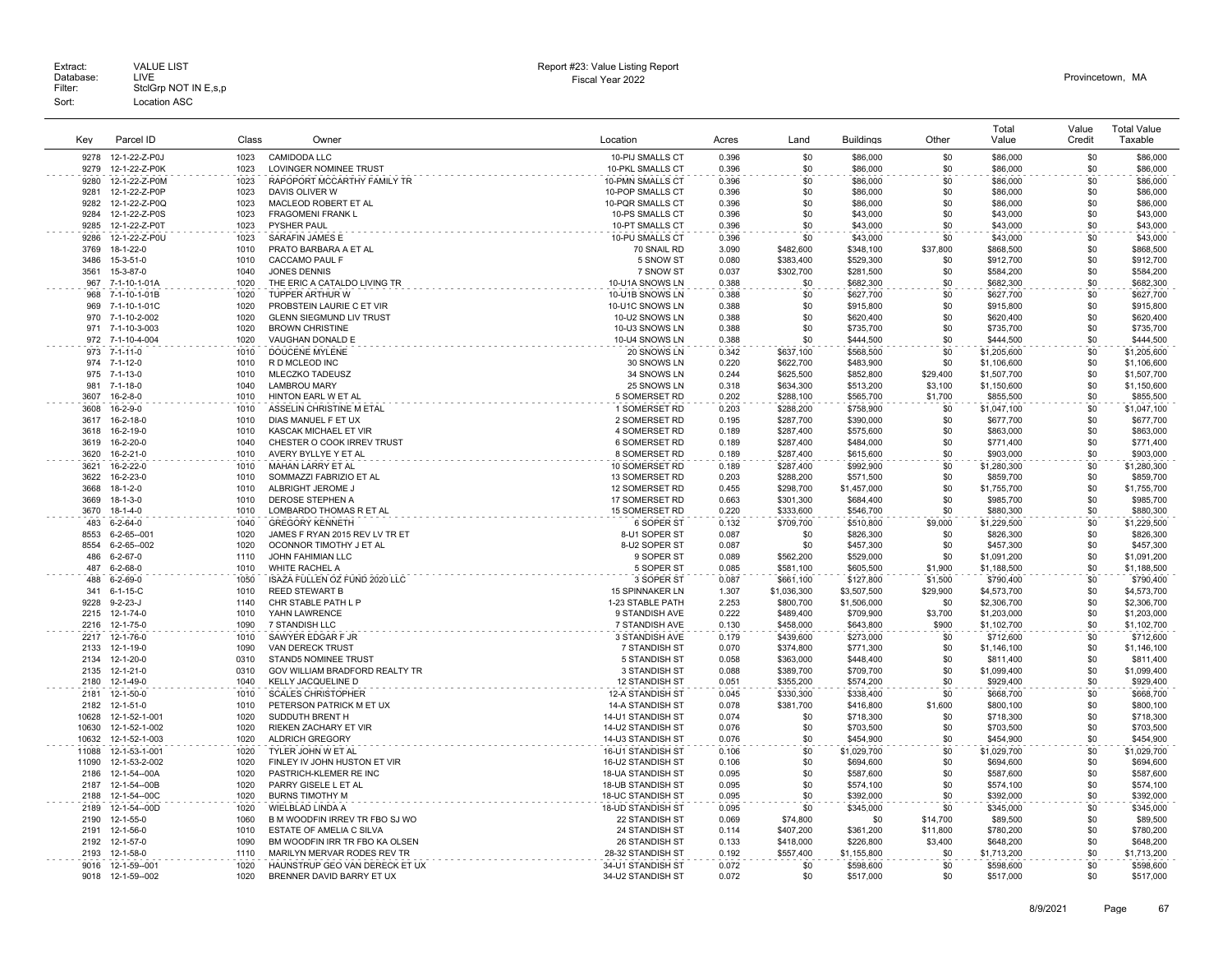Extract: VALUE LIST<br>Database: LIVE<br>Filter: StclGrp NOT IN E,s,p Fiscal Year 2022 Database: LIVE Provincetown, MA Extract: Call VALUE LIST CHARGE STATES AND REPORT HERE AND REPORT HERE AND REPORT THE REPORT OF DETAILS AND REPORT CHARGE STATES AND REPORT CHARGE STATES AND REPORT OF DETAILS AND REPORT CHARGE STATES OF DETAILS AND REPORT Sort: Location ASC

|              |                          |       |                                                     |                                         |                |             |                        |            | Total                    | Value      | <b>Total Value</b> |
|--------------|--------------------------|-------|-----------------------------------------------------|-----------------------------------------|----------------|-------------|------------------------|------------|--------------------------|------------|--------------------|
| Kev          | Parcel ID                | Class | Owner                                               | Location                                | Acres          | Land        | <b>Buildings</b>       | Other      | Value                    | Credit     | Taxable            |
|              |                          |       |                                                     |                                         |                |             |                        |            |                          |            |                    |
| 9020         | 12-1-59--003             | 1022  | HAUNSTRUP GEO VAN DERECK ET UX                      | 34-U3 STANDISH ST                       | 0.072          | \$0         | \$182,500              | \$0        | \$182,500                | \$0        | \$182,500          |
| 2203         | 12-1-67-0                | 0310  | <b>IRENE JOSEPH LIVING TR</b>                       | 35 STANDISH ST                          | 0.230          | \$445.600   | \$189,100              | \$1,400    | \$636,100                | \$0        | \$636,100          |
| 2204         | 12-1-68-0                | 1010  | KACHTICK-ANDERS TRACY                               | 29 STANDISH ST                          | 0.253          | \$447,600   | \$674,300              | \$45,300   | \$1,167,200              | \$0        | \$1,167,200        |
| 2205         | 12-1-69-0                | 1300  | SIEGEL GORDON J ET AL                               | 27-B STANDISH ST                        | 0.068          | \$74,600    | \$0                    | \$0        | \$74,600                 | \$0        | \$74,600           |
| 2206         | 12-1-70-0                | 1050  | SIEGEL GORDON J ET AL                               | 27 STANDISH ST                          | 0.122          | \$411,900   | \$852,300              | \$0        | \$1,264,200              | \$0        | \$1,264,200        |
| 2207         | $12 - 1 - 71 - 0$        | 1010  | BM WOODFIN IRR TR FBO SJ WOODF                      | 25 STANDISH ST                          | 0.126          | \$414,200   | \$323,700              | \$1,800    | \$739,700                | \$0        | \$739,700          |
| 2208         | 12-1-72-0                | 1050  | 21 STANDISH STREET LLC                              | 21 STANDISH ST                          | 0.069          | \$373,900   | \$455.500              | \$2,600    | \$832,000                | \$0        | \$832,000          |
| 2209         | 12-1-73-1-001            | 1020  | WINSLOW CLAIRE E ET AL                              | 19-U1 STANDISH ST                       | 0.284          | \$0         | \$509,100              | \$0        | \$509,100                | \$0        | \$509,100          |
| 2210         | 12-1-73-1-002            | 1020  | DOOLEY DEBRA ET AL                                  | 19-U2 STANDISH ST                       | 0.284          | \$0         | \$638,500              | \$0        | \$638,500                | \$0        | \$638,500          |
| 2211         | 12-1-73-2-003            | 1020  | MICHAEL NICOLOSI REV TRUST                          | 19-U3 STANDISH ST                       | 0.284          | \$0         | \$489,900              | \$0        | \$489,900                | \$0        | \$489,900          |
| 2212         | 12-1-73-2-004            | 1020  | <b>GLASSER MARILYNN R ET AL</b>                     | 19-U4 STANDISH ST                       | 0.284          | \$0         | \$408,700              | \$0        | \$408.700                | \$0        | \$408,700          |
| 2213         | 12-1-73-3-005            | 1020  | PARSONS LESLIE L                                    | 19-U5 STANDISH ST                       | 0.284          | \$0         | \$369,400              | \$0        | \$369,400                | \$0        | \$369,400          |
| 2214         | 12-1-73-4-006            | 1020  | <b>PARSONS LESLIE</b>                               | 19-U6 STANDISH ST                       | 0.284          | \$0         | \$544,100              | \$0        | \$544,100                | \$0        | \$544,100          |
| 2602         | 12-3-42-0                | 1040  | OUR STUFF LIVING TRUST                              | 12 STANDISH WY                          | 0.115          | \$367,000   | \$399,600              | \$0        | \$766,600                | \$0        | \$766,600          |
| 2856         | 12-4-111-C               | 1090  | BOYER EDWARD W ET UX                                | 15 STANDISH WY                          | 0.201          | \$398,900   | \$831,200              | \$0        | \$1,230,100              | \$0        | \$1,230,100        |
| 2854         | 12-4-111-B-101           | 1020  | DOGPATCH NOMINEE TR                                 | 11-U1 STANDISH WY                       | 0.172          | \$0         | \$715,300              | \$0        | \$715,300                | \$0        | \$715,300          |
| 2855         | 12-4-111-B-202           | 1020  | MICHAEL W WRIGHT REV TR ET AL                       | 11-U2 STANDISH WY                       | 0.172          | \$0         | \$755,000              | \$16,500   | \$771,500                | \$0        | \$771,500          |
| 9227         | $9 - 2 - 23 - H$         | 1300  | MALONE EDWARD                                       | 8 STEARNS AVE                           | 0.120          | \$184,800   | \$0                    | \$0        | \$184,800                | \$0        | \$184,800          |
| 8749         | 9-2-23-F-001             | 1020  | <b>REIS KATHERINE S</b>                             | 4-U1 STEARNS AVE                        | 0.140          | \$0         | \$470,600              | \$0        | \$470,600                | \$0        | \$470,600          |
| 8777         | 9-2-23-F-002             | 1020  | POKLOP LAURIE ET AL                                 | 4-U2 STEARNS AVE                        | 0.140          | \$0         | \$504,200              | \$0        | \$504,200                | \$0        | \$504,200          |
| 10294        | 9-2-23-G-00A             | 1020  | 6 STEARNS AVE CONDOMINIUM                           | <b>6-UA STEARNS AVE</b>                 | 0.131          | \$0         | \$468,300              | \$0        | \$468,300                | \$0        | \$468,300          |
| 10295        | 9-2-23-G-00B             | 1020  | FELTON ALAN D                                       | <b>6-UB STEARNS AVE</b>                 | 0.131          | \$0         | \$379,400              | \$0        | \$379,400                | \$0        | \$379,400          |
| 349          | $6 - 1 - 20 - 0$         | 1320  | TELEGRAPH HILL HOMEOWNERS TR                        | 2 TELEGRAPH HILL RD                     | 0.161          | \$15,000    | \$0                    | \$0        | \$15,000                 | \$0        | \$15,000           |
| 350          | $6-1-20-A$               | 1010  | CURTIS W SCHONDELMEYER REV TR                       | 3 TELEGRAPH HILL RD                     | 0.234          | \$758,100   | \$1,738,300            | \$0        | \$2,496,400              | \$0        | \$2,496,400        |
| 351          | $6-1-20-B$               | 1010  | EPSTEIN JAMES D ET AL                               | 5 TELEGRAPH HILL RD                     | 0.445          | \$1,010,500 | \$1,912,400            | \$15,500   | \$2,938,400              | \$0        | \$2,938,400        |
| 352          | $6 - 1 - 20 - C$         | 1010  | RJA MANAGEMENT LIMITED PARTNER                      | 7 TELEGRAPH HILL RD                     | 0.386          | \$1,003,600 | \$2,115,600            | \$0        | \$3,119,200              | \$0        | \$3,119,200        |
| 353          | 6-1-20-D                 | 1010  | LAMB JOHN R ET VIR                                  | 9 TELEGRAPH HILL RD                     | 0.411          | \$1,008,700 | \$1,988,800            | \$0        | \$2,997,500              | \$0        | \$2,997,500        |
| 354          | 6-1-20-E                 | 1010  | CORNETTE ROBERTA J ET AL                            | 10 TELEGRAPH HILL RD                    | 0.576          | \$1,016,400 | \$1,804,100            | \$0        | \$2,820,500              | \$0        | \$2,820,500        |
| 355          | $6 - 1 - 20 - F$         | 1010  | AURORAOLIVER REALTY TR                              | 8 TELEGRAPH HILL RD                     | 0.581          | \$1,016,600 | \$2,730,500            | \$0        | \$3,747,100              | \$0        | \$3,747,100        |
| 356          | $6 - 1 - 20 - G$         | 1010  | <b>WALKER JASON S</b>                               | 6 TELEGRAPH HILL RD                     | 0.465          | \$1,011,500 | \$3,299,800            | \$4,900    | \$4,316,200              | \$0        | \$4,316,200        |
| 357          | $6 - 1 - 20 - H$         | 1010  | ABBATIELLO ANTHONY P TTEE                           | 4 TELEGRAPH HILL RD                     | 0.291          | \$894,500   | \$1,868,100            | \$0        | \$2,762,600              | \$0        | \$2,762,600        |
| 358          | $6 - 1 - 20 - 1$         | 1320  | TELEGRAPH HILL HOMEOWNERS TR                        | 1 TELEGRAPH HILL RD                     | 0.221          | \$18,300    | \$0                    | \$0        | \$18,300                 | \$0        | \$18,300           |
| 3604         | $16 - 2 - 5 - 0$         | 1040  | VAILLANCOURT DONNA M ET UX                          | 12 THISTLEMORE RD                       | 0.232          | \$490,500   | \$812,200              | \$0        | \$1,302,700              | \$0        | \$1,302,700        |
| 3605         | $16 - 2 - 6 - 0$         | 1010  | CONNORS TRAVIS D ET UX                              | <b>14 THISTLEMORE RD</b>                | 0.243          | \$491.400   | \$352,700              | \$700      | \$844.800                | \$0        | \$844,800          |
| 3606         | 16-2-7-0                 | 1040  | VENDEN LOUISE ET AL                                 | <b>16 THISTLEMORE RD</b>                | 0.221          | \$489,300   | \$1,252,800            | \$0        | \$1,742,100              | \$0        | \$1,742,100        |
| 3623         | 16-2-24-0                | 1010  | PARAS JOHN ET VIR                                   | <b>11 THISTLEMORE RD</b>                | 0.190          | \$287,400   | \$616,300              | \$0        | \$903,700                | \$0        | \$903,700          |
| 3667         | $18 - 1 - 1 - 0$         | 1010  | SANDBERG LESLIE J ET UX                             | 10 THISTLEMORE RD                       | 0.335          | \$500,000   | \$581,400              | \$0        | \$1,081,400              | \$0        | \$1,081,400        |
| 3671         | 18-1-5-0                 | 1010  | <b>KELLER ROBERT P</b>                              | 9 THISTLEMORE RD                        | 0.202          | \$487,600   | \$408,800              | \$0        | \$896,400                | \$0        | \$896,400          |
| 3672         | $18 - 1 - 6 - 0$         | 1010  | MALER WILLIAM S ET AL                               | 7 THISTLEMORE RD                        | 0.220          | \$489,200   | \$598,200              | \$0        | \$1,087,400              | \$0        | \$1,087,400        |
| 3691         | 18-1-16-0                | 1010  | ADAM B PECK LIVING TR                               | 5 THISTLEMORE RD                        | 0.258          | \$262,100   | \$304,000              | \$2,700    | \$568,800                | \$0        | \$568,800          |
| 3776         | 18-1-24--00A             | 1020  | FUCCILLO ANTHONY J                                  | 1-UA THISTLEMORE RD                     | 0.115          | \$0         | \$488,400              | \$0        | \$488.400                | \$0        | \$488,400          |
| 3777         | 18-1-24--00B             | 1020  | FUCCILLO ANTHONY J                                  | 1-UB THISTLEMORE RD                     | 0.115          | \$0         | \$508,000              | \$0        | \$508,000                | \$0        | \$508,000          |
| 3778         | 18-1-25--00A             | 1020  | JOYCE JOSEPH ET UX                                  | 3-UA THISTLEMORE RD                     | 0.115          | \$0         | \$568,600              | \$0        | \$568,600                | \$0        | \$568,600          |
|              |                          | 1020  |                                                     |                                         |                | \$0         |                        | \$0        |                          | \$0        | \$569,200          |
| 3779<br>3673 | 18-1-25--00B<br>18-1-7-0 | 1010  | SCHWARTZ ELLEN J ET AL<br>DONOVAN PAUL J ET VIR     | 3-UB THISTLEMORE RD<br>5 THISTLEMORE WY | 0.115<br>0.292 | \$496,000   | \$569,200<br>\$864,600 | \$0        | \$569,200<br>\$1,360,600 | \$0        | \$1,360,600        |
| 3674         | $18 - 1 - 8 - 0$         | 1010  | <b>WELTER LINDA A</b>                               | 3 THISTLEMORE WY                        | 0.295          | \$293,200   | \$530,400              | \$1,000    | \$824,600                | \$0        | \$824,600          |
| 3675         | 18-1-9-0                 | 1040  | <b>BRAGGER-BRIEDIS TRUST</b>                        | 1 THISTLEMORE WY                        | 0.259          | \$291,200   | \$682,000              | \$2,200    | \$975,400                | \$0        | \$975,400          |
| 3676         | 18-1-10-0                | 1010  | DAVIS WILLIAM B ET AL                               | 2 THISTLEMORE WY                        | 0.207          | \$288,400   | \$285,000              | \$0        | \$573,400                | \$0        | \$573,400          |
| 3677         | 18-1-11-0                | 1010  | MACDONALD CAROLINE K ET UX                          | 4 THISTLEMORE WY                        | 0.187          | \$287,300   | \$391,700              | \$0        | \$679,000                | \$0        | \$679,000          |
| 3678         | 18-1-12-0                | 1010  | DONEGAN THOMAS N ET AL                              | 6 THISTLEMORE WY                        | 0.211          | \$333,000   | \$553,900              | \$0        | \$886,900                | \$0        | \$886,900          |
| 3679         |                          | 1010  |                                                     | 8 THISTLEMORE WY                        |                | \$333,600   |                        |            |                          |            | \$690,800          |
| 2525         | 18-1-13-0<br>12-3-10-0   | 1040  | ALLENE DIAZ REV TRUST ET AL<br>SILVA CARLOS A ET UX | 7 TINYS WY                              | 0.221<br>0.224 | \$445.200   | \$357,200<br>\$821.100 | \$0<br>\$0 | \$690,800<br>\$1,266,300 | \$0<br>\$0 | \$1,266,300        |
| 2526         | 12-3-11-0                | 1040  | <b>BURKE SEAN</b>                                   | 5 TINYS WY                              | 0.330          | \$454,200   | \$780,300              | \$0        | \$1,234,500              | \$0        | \$1,234,500        |
|              |                          |       |                                                     |                                         |                |             |                        |            |                          |            |                    |
| 2527         | 12-3-12-0                | 1010  | WEINSTEIN LAURA B ET AL                             | 3 TINYS WY                              | 0.176          | \$438,400   | \$454,000              | \$0        | \$892,400                | \$0        | \$892,400          |
| 2528         | $12 - 3 - 13 - 0$        | 1010  | AVELLAR SUSAN F                                     | 1 TINYS WY                              | 0.204          | \$443,500   | \$371,000              | \$0        | \$814,500                | \$0        | \$814,500          |
| 2529         | 12-3-14-0                | 1010  | MARY JOY MCNULTY LIV TRUST                          | 2 TINYS WY                              | 0.251          | \$447,400   | \$632,900              | \$40,100   | \$1,120,400              | \$0        | \$1,120,400        |
| 2530         | 12-3-15-0                | 1010  | <b>GRAB LAWRENCE A ET AL</b>                        | 4 TINYS WY                              | 0.190          | \$442.300   | \$607.400              | \$9,700    | \$1,059,400              | \$0        | \$1,059,400        |
| 11331        | 12-3-16-1-001            | 1020  | PARENTE JASON M ET AL                               | 6-U1 TINYS WY                           | 0.164          | \$0         | \$578,800              | \$1,200    | \$580,000                | \$0        | \$580,000          |
| 11333        | 12-3-16-1-002            | 1020  | SS MYERS & WD STANTON MYERS RE                      | 6-U2 TINYS WY                           | 0.164          | \$0         | \$865,900              | \$1,200    | \$867,100                | \$0        | \$867,100          |
| 444          | $6 - 2 - 39 - 0$         | 1090  | EPSTEIN PETER J                                     | 29 TREMONT ST                           | 0.104          | \$601,300   | \$758,100              | \$0        | \$1,359,400              | \$0        | \$1,359,400        |
| 445          | $6 - 2 - 40 - 0$         | 1010  | THOMAS R BURKE 2008 REV TR ET                       | 27 TREMONT ST                           | 0.115          | \$611,700   | \$700,900              | \$0        | \$1,312,600              | \$0        | \$1,312,600        |
| 462          | 6-2-55-1-A01             | 1020  | <b>GILLACH MARY</b>                                 | 25-UA1 TREMONT ST                       | 0.912          | \$0         | \$808,600              | \$0        | \$808,600                | \$0        | \$808,600          |
| 463          | 6-2-55-1-A02             | 1020  | CHUNG-HSI WANG ANDREW ET VIR                        | 25-UA2 TREMONT ST                       | 0.912          | \$0         | \$1,029,600            | \$0        | \$1,029,600              | \$0        | \$1,029,600        |
|              | 464 6-2-55-2-B01         | 1020  | THE CANALES MCCAN FAM LIV TR                        | 25-UB1 TREMONT ST                       | 0.912          | \$0         | \$938.200              | \$0        | \$938,200                | \$0        | \$938,200          |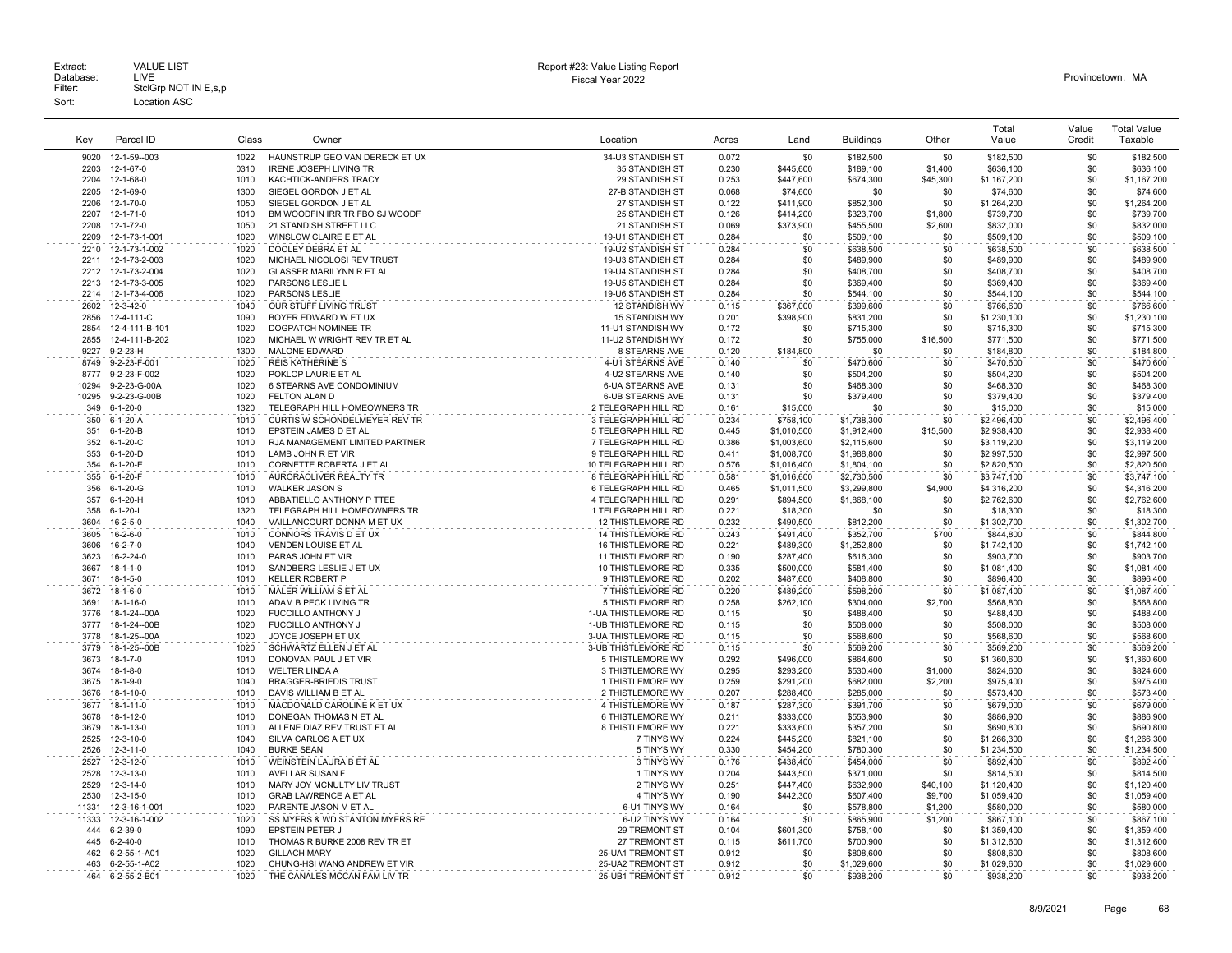| Key          | Parcel ID                      | Class        | Owner                                                     | Location                                               | Acres          | Land                   | <b>Buildings</b>         | Other          | Total<br>Value             | Value<br>Credit | <b>Total Value</b><br>Taxable |
|--------------|--------------------------------|--------------|-----------------------------------------------------------|--------------------------------------------------------|----------------|------------------------|--------------------------|----------------|----------------------------|-----------------|-------------------------------|
|              |                                |              |                                                           |                                                        |                |                        |                          |                |                            |                 |                               |
| 465<br>466   | 6-2-55-3-C01<br>6-2-55-3-C02   | 1020<br>1020 | <b>GUNN JAMES</b><br>DIANE SIDOROWICZ LIVING TR           | 25-UC1 TREMONT ST<br>25-UC2 TREMONT ST                 | 0.912<br>0.912 | \$0<br>\$0             | \$1,136,700<br>\$972,200 | \$0<br>\$0     | \$1,136,700<br>\$972,200   | \$0<br>\$0      | \$1,136,700<br>\$972,200      |
| 467          | 6-2-55-4-D01                   | 1020         | ELAINE S REGIS ET AL LIV TR                               | 25-UD1 TREMONT ST                                      | 0.912          | \$0                    | \$891,800                | \$0            | \$891,800                  | \$0             | \$891,800                     |
| 468          | 6-2-55-4-D02                   | 1020         | JEFFREY C GELPEY TR (50%)                                 | 25-UD2 TREMONT ST                                      | 0.912          | \$0                    | \$894,500                | \$0            | \$894,500                  | \$0             | \$894,500                     |
| 469          | 6-2-55-5-E01                   | 1020         | CAREY PAUL J                                              | 25-UE1 TREMONT ST                                      | 0.912          | \$0                    | \$892,200                | \$0            | \$892,200                  | \$0             | \$892,200                     |
| 470          | 6-2-55-5-E02                   | 1020         | BLACKWOOD REALTY LLC                                      | 25-UE2 TREMONT ST                                      | 0.912          | \$0                    | \$936,000                | \$0            | \$936,000                  | \$0             | \$936,000                     |
| 471          | 6-2-55-6-F01                   | 1020         | <b>GOLD JUDITH H ET AL</b>                                | 25-UF1 TREMONT ST                                      | 0.912          | \$0                    | \$1.056.200              | \$0            | \$1,056,200                | \$0             | \$1.056.200                   |
| 472          | 6-2-55-6-F02                   | 1020         | ROGER SECOURS TR ET AL                                    | 25-UF2 TREMONT ST                                      | 0.912          | \$0                    | \$1,083,100              | \$0            | \$1,083,100                | \$0             | \$1,083,100                   |
| 473          | 6-2-55-7-G01                   | 1020         | GEORGE JOHN P ET AL                                       | 25-UG1 TREMONT ST                                      | 0.912          | \$0                    | \$1,009,400              | \$0            | \$1,009,400                | \$0             | \$1,009,400                   |
| 474          | 6-2-55-7-G02                   | 1020         | ARENA GARY                                                | 25-UG2 TREMONT ST                                      | 0.912          | \$0                    | \$971,100                | \$0            | \$971,100                  | \$0             | \$971,100                     |
| 475          | $6 - 2 - 56 - 0$               | 1050         | VICTORIA YENADIOS TR ET AL                                | 26 TREMONT ST                                          | 0.057          | \$615,300              | \$509,900                | \$0            | \$1,125,200                | \$0             | \$1,125,200                   |
| 485          | $6 - 2 - 66 - 0$               | 1090         | <b>BROCK FAMILY TR</b>                                    | 21 TREMONT ST                                          | 0.180          | \$660,100              | \$821,100                | \$0            | \$1,481,200                | \$0             | \$1,481,200                   |
| 496          | 6-2-74-1-001                   | 1020         | PHILIP W BARBER 2009 REV TRUST                            | 19-U1 TREMONT ST                                       | 0.193          | \$0                    | \$967,100                | \$0            | \$967,100                  | \$0             | \$967,100                     |
| 497          | 6-2-74-1-002                   | 1020         | DEROSIER JAMES D ET AL                                    | 19-U2 TREMONT ST                                       | 0.193          | \$0                    | \$1,207,800              | \$0            | \$1,207,800                | \$0             | \$1,207,800                   |
| 498          | 6-2-74-2-003                   | 1020         | LANGELUTTIG BERNARD                                       | 19-U3 TREMONT ST                                       | 0.193          | \$0                    | \$953,100                | \$0            | \$953,100                  | \$0             | \$953,100                     |
| 499<br>501   | 6-2-74-3-004<br>6-2-77-0       | 1020<br>1050 | TRENT DELWYN LYN<br>CONSTANTINE MANOS ET AL               | 19-U4 TREMONT ST<br>17 TREMONT ST                      | 0.193          | \$0<br>\$627,000       | \$908,500                | \$0<br>\$1,000 | \$908,500                  | \$0<br>\$0      | \$908,500                     |
| 743          | $6 - 4 - 38 - 0$               | 3020         | ROBERT S BERGANDINE TR                                    | <b>6 TREMONT ST</b>                                    | 0.133<br>0.110 | \$711.100              | \$945,600<br>\$206,200   | \$0            | \$1,573,600<br>\$917,300   | \$0             | \$1,573,600<br>\$917,300      |
| 744          | $6 - 4 - 39 - 0$               | 0310         | ROBERT S BERGANDINE TR                                    | 8 TREMONT ST                                           | 0.084          | \$811.800              | \$615,200                | \$0            | \$1,427,000                | \$0             | \$1,427,000                   |
| 753          | $6 - 4 - 42 - 0$               | 0310         | THIBEAULT PROVINCETOWN NOM TR                             | <b>15 TREMONT ST</b>                                   | 0.254          | \$549.200              | \$1,207,600              | \$1,300        | \$1,758,100                | \$0             | \$1,758,100                   |
| 783          | $6 - 4 - 61 - 0$               | 1010         | WALSH PATRICIA ET UX                                      | <b>11 TREMONT ST</b>                                   | 0.138          | \$630,900              | \$2,017,300              | \$12,200       | \$2,660,400                | \$0             | \$2,660,400                   |
| 810          | $6 - 4 - 80 - 0$               | 1040         | BOWMAN MORRISON FAMILY HOLD TR                            | 5 TREMONT ST                                           | 0.115          | \$652,500              | \$697,700                | \$400          | \$1,350,600                | \$0             | \$1,350,600                   |
| 811          | $6 - 4 - 81 - 0$               | 1040         | SANDERSON RUSSELL A                                       | 3 TREMONT ST                                           | 0.109          | \$646,500              | \$564,200                | \$2,000        | \$1,212,700                | \$0             | \$1,212,700                   |
| 812          | $6 - 4 - 82 - 0$               | 0310         | PICKLE RE HOLDINGS LLC                                    | 1 TREMONT ST                                           | 0.022          | \$492,600              | \$477,000                | \$0            | \$969,600                  | \$0             | \$969,600                     |
| 2874         | 12-4-115-0                     | 1010         | PITZNER APRIL CABRAL                                      | 1 UPPER MILLER HILL RD                                 | 0.093          | \$354.000              | \$329,000                | \$11.100       | \$694.100                  | \$0             | \$694.100                     |
| 2875         | 12-4-116-0                     | 1010         | <b>DAMARA MICHAEL</b>                                     | 5 UPPER MILLER HILL RD                                 | 0.184          | \$574,200              | \$326,700                | \$0            | \$900,900                  | \$0             | \$900,900                     |
| 2876         | 12-4-117-0                     | 1050         | FRISCHMUTH KATHERINE J ET AL                              | 6 UPPER MILLER HILL RD                                 | 0.487          | \$478,700              | \$486,900                | \$0            | \$965,600                  | \$0             | \$965,600                     |
| 2877         | 12-4-118-0                     | 1060         | MASTROBATTISTA JOHN                                       | 7 UPPER MILLER HILL RD                                 | 0.306          | \$406,800              | \$0                      | \$27,000       | \$433,800                  | \$0             | \$433,800                     |
| 3007         | $13 - 2 - 1 - 0$               | 1010         | DINH B QUYEN                                              | 2 UPPER MILLER HILL RD                                 | 0.119          | \$451,200              | \$608,500                | \$0            | \$1,059,700                | \$0             | \$1,059,700                   |
| 3008         | $13 - 2 - 2 - 0$               | 1010         | SARGENT JAMES MCARTHUR                                    | 3 UPPER MILLER HILL RD                                 | 0.234          | \$579,700              | \$794,900                | \$75,000       | \$1,449,600                | \$0             | \$1,449,600                   |
| 8821<br>8823 | 13-2-3--001<br>13-2-3--002     | 1020<br>1020 | CARLSON BRIAN M<br>CARLEO JOSEPH P                        | 4-U1 UPPER MILLER HILL RD<br>4-U2 UPPER MILLER HILL RD | 0.217<br>0.217 | \$0<br>\$0             | \$440,200<br>\$917,800   | \$0<br>\$0     | \$440,200<br>\$917,800     | \$0<br>\$0      | \$440,200<br>\$917,800        |
| 2198         | 12-1-63-0                      | 1010         | MARY E SPINGLER LIVING TR                                 | 13 WAREHAM ST                                          | 0.065          | \$370.100              | \$405,400                | \$900          | \$776,400                  | \$0             | \$776,400                     |
| 10683        | 12-1-64-1-001                  | 1020         | <b>GURAL DAVID M</b>                                      | 9-U1 WAREHAM ST                                        | 0.118          | \$0                    | \$638,600                | \$2,400        | \$641,000                  | \$0             | \$641,000                     |
| 10685        | 12-1-64-1-002                  | 1020         | <b>GRIFFITH PAMELA J ET AL</b>                            | 9-U2 WAREHAM ST                                        | 0.118          | \$0                    | \$495,600                | \$0            | \$495,600                  | \$0             | \$495,600                     |
| 2201         | 12-1-66--00A                   | 1020         | SEA SPIRIT NOMINEE TR                                     | 8-UA WAREHAM ST                                        | 0.126          | \$0                    | \$686,400                | \$0            | \$686,400                  | \$0             | \$686,400                     |
| 2202         | 12-1-66--00B                   | 1020         | WATSON STACIE J ET UX                                     | 8-UB WAREHAM ST                                        | 0.126          | \$0                    | \$875,400                | \$0            | \$875,400                  | \$0             | \$875,400                     |
| 10222        | 12-1-71-A                      | 1110         | BM WOODFIN IRR TR FBO KA OLSEN                            | 6 WAREHAM ST                                           | 0.479          | \$579,700              | \$339,500                | \$1,800        | \$921,000                  | \$0             | \$921,000                     |
| 2490         | 12-2-50-0                      | 1010         | <b>ISTVANKO MICHAEL J ET AL</b>                           | 6 WASHINGTON AVE                                       | 0.103          | \$400,200              | \$1,346,400              | \$0            | \$1,746,600                | \$0             | \$1,746,600                   |
| 2491         | 12-2-51-0                      | 1010         | MARCOTTE MATTHEW L ET AL                                  | 8 WASHINGTON AVE                                       | 0.057          | \$361,900              | \$696,400                | \$0            | \$1,058,300                | \$0             | \$1,058,300                   |
| 8574         | 12-2-52-1-001                  | 1020         | <b>CONTINI DARIN M</b>                                    | 10-U1 WASHINGTON AVE                                   | 0.151          | \$0                    | \$536,100                | \$0            | \$536,100                  | \$0             | \$536,100                     |
| 8575         | 12-2-52-1-002                  | 1020         | JULIE SIMMS REV TRUST                                     | 10-U2 WASHINGTON AVE                                   | 0.151          | \$0                    | \$491,600                | \$0            | \$491.600                  | \$0             | \$491,600                     |
| 8576         | 12-2-52-1-003                  | 1020         | <b>MANDELL MIRIAM</b>                                     | 10-U3 WASHINGTON AVE                                   | 0.151          | \$0                    | \$508,700                | \$0            | \$508,700                  | \$0             | \$508,700                     |
| 8578         | 12-2-52-1-004                  | 1020         | SCHULTZ ERIC ET AL                                        | 10-U4 WASHINGTON AVE                                   | 0.151          | \$0                    | \$507,600                | \$0            | \$507,600                  | \$0             | \$507,600                     |
| 8580<br>8581 | 12-2-52-2-005<br>12-2-52-2-006 | 1020<br>1020 | LAURIE GIANDOMENICO 2017 REV T<br>EDWARD ROBERT LEHMAN TR | 10-U5 WASHINGTON AVE<br>10-U6 WASHINGTON AVE           | 0.142<br>0.151 | \$0<br>\$0             | \$959,400<br>\$1,120,500 | \$0<br>\$0     | \$959,400<br>\$1,120,500   | \$0<br>\$0      | \$959,400<br>\$1,120,500      |
| 2493         | 12-2-53-1-001                  | 1020         | <b>TRYKOWSKI MICHAEL</b>                                  | 5-7 U1 WASHINGTON AVE                                  | 0.207          | \$0                    | \$554,500                | \$0            | \$554,500                  | \$0             | \$554,500                     |
| 2494         | 12-2-53-1-002                  | 1020         | KRAINESS JEFFREY P ET VIR                                 | 5-7 U2 WASHINGTON AVE                                  | 0.207          | \$0                    | \$534,700                | \$0            | \$534,700                  | \$0             | \$534,700                     |
| 2495         | 12-2-53-1-003                  | 1020         | RIDGE SUZANNE LOUISE                                      | 5-7 U3 WASHINGTON AVE                                  | 0.207          | \$0                    | \$571,000                | \$0            | \$571.000                  | \$0             | \$571,000                     |
| 2496         | 12-2-53-1-004                  | 1020         | LONG MICHELE ET AL                                        | 5-7 U4 WASHINGTON AVE                                  | 0.207          | \$0                    | \$526,500                | \$0            | \$526,500                  | \$0             | \$526,500                     |
| 2497         | 12-2-53-1-005                  | 1020         | JOHNSON ELLEN E ET AL                                     | 5-7 U5 WASHINGTON AVE                                  | 0.207          | \$0                    | \$514,600                | \$0            | \$514,600                  | \$0             | \$514,600                     |
| 2498         | 12-2-53-1-006                  | 1020         | DIANE M FELICIO REV TR                                    | 5-7 U6 WASHINGTON AVE                                  | 0.207          | \$0                    | \$546,400                | \$0            | \$546,400                  | \$0             | \$546,400                     |
| 2499         | 12-2-53-2-007                  | 1020         | CULL RHIAN M J                                            | 5-7 U7 WASHINGTON AVE                                  | 0.207          | \$0                    | \$552,900                | \$0            | \$552,900                  | \$0             | \$552,900                     |
| 2500         | 12-2-53-2-008                  | 3430         | <b>JMJ PSRE LLC</b>                                       | 5-7 U8 WASHINGTON AVE                                  | 0.207          | \$0                    | \$26,100                 | \$0            | \$26,100                   | \$0             | \$26,100                      |
| 2795         | 12-4-82-0                      | 1090         | <b>COSTA ROBERT A</b>                                     | 9 WASHINGTON AVE                                       | 0.067          | \$372,000              | \$614,800                | \$0            | \$986,800                  | \$0             | \$986,800                     |
| 2796         | 12-4-83-0                      | 1010         | CHAMBERS DAVID L ET AL                                    | <b>12 WASHINGTON AVE</b>                               | 0.054          | \$358,600              | \$461,600                | \$0            | \$820,200                  | \$0             | \$820,200                     |
| 1498         | 7-4-26-0                       | 1010         | JOAN CORDEIRO TRUST                                       | 31 WATSONS CT                                          | 0.084          | \$386,600              | \$385,400                | \$400          | \$772,400                  | \$0             | \$772,400                     |
| 1499<br>1500 | 7-4-27-0<br>$7 - 4 - 28 - 0$   | 1010<br>1090 | COOK STEPHEN C<br>SEAN M MCCONNELL REV TR                 | 27 WATSONS CT<br>25 WATSONS CT                         | 0.106<br>0.106 | \$402,200<br>\$402,200 | \$1,223,700<br>\$998,600 | \$0<br>\$0     | \$1,625,900<br>\$1,400,800 | \$0<br>\$0      | \$1,625,900<br>\$1,400,800    |
| 1501         | $7 - 4 - 29 - 0$               | 1090         | <b>ERICKSON KORPINEN FAMILY TR</b>                        | 23 WATSONS CT                                          | 0.118          | \$409,600              | \$793,600                | \$500          | \$1,203,700                | \$0             | \$1,203,700                   |
| 1502         | $7 - 4 - 30 - 0$               | 1320         | JOAN CORDEIRO TRUST                                       | 32 WATSONS CT                                          | 0.019          | \$1,600                | \$0                      | \$0            | \$1,600                    | \$0             | \$1,600                       |
| 2853         | 12-4-111-0                     | 1010         | <b>TASHA DEIRDRE</b>                                      | 8 WEBSTER AVE                                          | 0.138          | \$378,600              | \$287,400                | \$0            | \$666,000                  | \$0             | \$666,000                     |
| 1968         | 11-3-64-0                      | 1040         | EH REALTY LLC                                             | 6 WEBSTER PL                                           | 0.149          | \$426.200              | \$1,373,300              | \$9,700        | \$1,809,200                | \$0             | \$1,809,200                   |
| 1970         | 11-3-65--00A                   | 1020         | TABENKEN DAVID B                                          | 8-UA WEBSTER PL                                        | 0.176          | .\$በ                   | \$798,300                | \$0            | \$798,300                  | \$0             | \$798,300                     |
|              |                                |              |                                                           |                                                        |                |                        |                          |                |                            |                 |                               |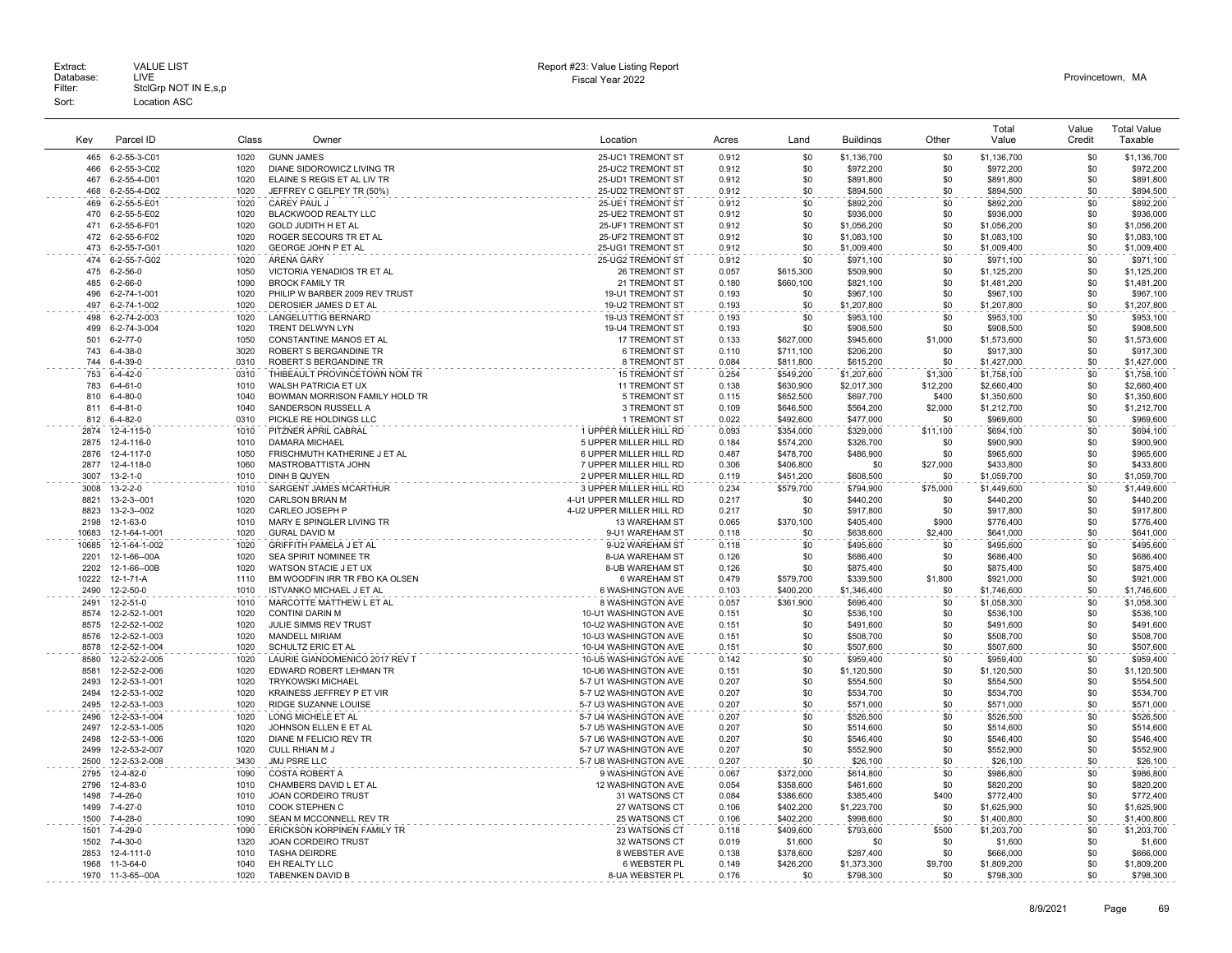| Key        | Parcel ID                    | Class        | Owner                                                  | Location                                   | Acres          | Land       | <b>Buildinas</b>       | Other      | Total<br>Value         | Value<br>Credit | <b>Total Value</b><br>Taxable |
|------------|------------------------------|--------------|--------------------------------------------------------|--------------------------------------------|----------------|------------|------------------------|------------|------------------------|-----------------|-------------------------------|
|            | 1971 11-3-65--00B            | 1020         | <b>CIAGLO GREGORY</b>                                  | 8-UB WEBSTER PL                            | 0.176          | \$0        | \$699,200              | \$0        | \$699,200              | \$0             | \$699,200                     |
| 1972       | 11-3-66--001                 | 1020         | BOWEN ALBERT L JR                                      | 7-U1 WEBSTER PL                            | 0.141          | \$0        | \$313,400              | \$0        | \$313,400              | \$0             | \$313,400                     |
| 1973       | 11-3-66--002                 | 1020         | PHAKOS GINGER ET AL                                    | 7-U2 WEBSTER PL                            | 0.141          | \$0        | \$361,800              | \$0        | \$361,800              | \$0             | \$361,800                     |
| 1974       | 11-3-66--003                 | 1020         | VON MOHR JOHN H                                        | 7-U3 WEBSTER PL                            | 0.141          | \$0        | \$453,700              | \$0        | \$453,700              | \$0             | \$453,700                     |
| 1975       | 11-3-67-0                    | 1010         | EH REALTY LLC                                          | 5 WEBSTER PL                               | 0.042          | \$343,600  | \$438,600              | \$0        | \$782,200              | \$0             | \$782,200                     |
| 1976       | 11-3-68-0                    | 1010         | <b>DOBUCKI CHARLES J</b>                               | 3 WEBSTER PL                               | 0.036          | \$334,700  | \$230,800              | \$200      | \$565,700              | \$0             | \$565,700                     |
| 546        | $6 - 3 - 17 - 0$             | 1090         | MIMI GROSS 2012 IRR TRUST                              | 60 WEST FRANKLIN ST                        | 2.754          | \$961,900  | \$1,533,700            | \$5,400    | \$2,501,000            | \$0             | \$2,501,000                   |
| 312        | 6-1-9-F-58A                  | 1020         | <b>NEIS ROBERT J</b>                                   | 58-U58A WEST VINE ST                       | 0.172          | \$0        | \$885,800              | \$0        | \$885,800              | \$0             | \$885,800                     |
| 313        | 6-1-9-F-58B                  | 1020         | MINAHAN NEAL E JR ET AL                                | 58-U58B WEST VINE ST                       | 0.172          | \$0        | \$881,500              | \$0        | \$881,500              | \$0             | \$881,500                     |
|            | 314 6-1-9-F-58C              | 1020         | SEGEL ADAM H                                           | 58-U58C WEST VINE ST                       | 0.172          | \$0        | \$958,400              | \$0        | \$958,400              | \$0             | \$958,400                     |
| 315        | 6-1-9-G-56A                  | 1020         | <b>MORGAN IRV ET AL</b>                                | 56-U56A WEST VINE ST                       | 0.173          | \$0        | \$863,300              | \$0        | \$863,300              | \$0             | \$863.300                     |
| 316        | 6-1-9-G-56B                  | 1020         | JONES CHESTER A                                        | 56-U56B WEST VINE ST                       | 0.173          | \$0        | \$162,900              | \$0        | \$162,900              | \$0             | \$162,900                     |
| 317        | 6-1-9-G-56C                  | 1020         | CALDERA ROBERTO ET AL                                  | 56-U56C WEST VINE ST                       | 0.173          | \$0        | \$968,400              | \$0        | \$968,400              | \$0             | \$968,400                     |
| 318        | 6-1-9-H-54A                  | 1020         | <b>CURT B SHARP LIVING TR</b>                          | 54-U54A WEST VINE ST                       | 0.173          | \$0        | \$728,600              | \$0        | \$728,600              | \$0             | \$728,600                     |
| 319        | 6-1-9-H-54B                  | 1020         | MANNERS PENNY A ET AL                                  | 54-U54B WEST VINE ST                       | 0.173          | \$0        | \$793,300              | \$0        | \$793,300              | \$0             | \$793,300                     |
| 320        | 6-1-9-H-54C                  | 1020         | ARMITT ALEXANDER ET UX                                 | 54-U54C WEST VINE ST                       | 0.173          | \$0        | \$923,200              | \$0        | \$923,200              | \$0             | \$923,200                     |
| 11715      | 6-1-10-A                     | 1300         | 144 BRADFORD ST EXT REALTY TR                          | 50 WEST VINE ST                            | 0.123          | \$412,500  | \$0                    | \$0        | \$412,500              | \$0             | \$412,500                     |
| 322        | 6-1-11-0                     | 1060         | <b>DTODD LLC</b>                                       | 66 WEST VINE ST                            | 4.097          | \$203,300  | \$0                    | \$19,700   | \$223,000              | \$0             | \$223,000                     |
| 323        | $6 - 1 - 12 - 0$             | 1300         | <b>DTODD LLC</b>                                       | 72 WEST VINE ST                            | 0.277          | \$332,900  | \$0                    | \$0        | \$332,900              | \$0             | \$332,900                     |
| 10816      | 6-1-13--00A                  | 1020         | RIDINI STEVEN P ET VIR                                 | 55-UA WEST VINE ST                         | 0.174          | \$0        | \$914,200              | \$0        | \$914,200              | \$0             | \$914,200                     |
| 10818      | 6-1-13--00B                  | 1020         | JOHNSON DAVID K                                        | 55-UB WEST VINE ST                         | 0.174          | \$0        | \$881,200              | \$0        | \$881,200              | \$0             | \$881,200                     |
| 10820      | 6-1-13--00C                  | 1020         | DAVIES RODNEY W ET UX                                  | 55-UC WEST VINE ST                         | 0.174          | \$0        | \$881,600              | \$0        | \$881,600              | \$0             | \$881,600                     |
| 11094      | 6-1-13-A-00A                 | 1020         | ALBAUGH LAWRENCE E ET AL                               | 51-UA WEST VINE ST                         | 0.173          | \$0        | \$861,700              | \$0        | \$861,700              | \$0             | \$861,700                     |
| 11095      | 6-1-13-A-00B                 | 1020         | KENDALL OLIVER ET VIR                                  | 51-UB WEST VINE ST                         | 0.173          | \$0        | \$846,300              | \$0        | \$846,300              | \$0             | \$846,300                     |
| 11096      | 6-1-13-A-00C                 | 1020         | YOUNG PATRICK G                                        | 51-UC WEST VINE ST                         | 0.173          | \$0        | \$861,700              | \$0        | \$861,700              | \$0             | \$861,700                     |
| 11341      | 6-1-13-B-10A                 | 1020         | LOUAILLIER PINCK INVESTMENT TR                         | 53-UA WEST VINE ST                         | 0.233          | \$0        | \$1,079,000            | \$0        | \$1,079,000            | \$0             | \$1,079,000                   |
|            | 11342 6-1-13-B-10B           | 1020         | <b>GRAY JR PAUL D ET AL</b>                            | 53-UB WEST VINE ST                         | 0.233          | \$0        | \$1,122,100            | \$0        | \$1,122,100            | \$0             | \$1,122,100                   |
| 11528      | 6-1-13-B-20C                 | 1020         | TAYLOR JACOB E ET AL                                   | 53-UC WEST VINE ST                         | 0.233          | \$0        | \$1,091,800            | \$0        | \$1,091,800            | \$0             | \$1,091,800                   |
| 11530      | 6-1-13-B-20D                 | 1020         | 53 WEST VINE ST CONDOMINIUM                            | 53-UD WEST VINE ST                         | 0.233          | \$0        | \$1,090,000            | \$0        | \$1,090,000            | \$0             | \$1,090,000                   |
| 10320      | 6-1-13-C-00A                 | 1020         | THOMPSON JR JOHN C ET VIR                              | 57-UA WEST VINE ST                         | 0.180          | \$0        | \$964,000              | \$0        | \$964,000              | \$0             | \$964,000                     |
| 10321      | 6-1-13-C-00B                 | 1020         | PTGB LLC                                               | 57-UB WEST VINE ST                         | 0.180          | \$0        | \$943,700              | \$0        | \$943,700              | \$0             | \$943,700                     |
| 10322      | 6-1-13-C-00C                 | 1020         | NEAL RICHARD S ET AL                                   | 57-UC WEST VINE ST                         | 0.180          | \$0        | \$961,500              | \$0        | \$961,500              | \$0             | \$961,500                     |
| 326        | 6-1-15--A01                  | 1020         | O'CONNOR TIMOTHY J                                     | 30-UA1 WEST VINE ST                        | 0.215          | \$0        | \$925,700              | \$0        | \$925,700              | \$0             | \$925,700                     |
| 327        | 6-1-15--A02                  | 1020         | PEREPELUK STEPHEN J ET AL                              | 30-UA2 WEST VINE ST                        | 0.215          | \$0        | \$953,700              | \$0        | \$953,700              | \$0             | \$953,700                     |
| 328        | 6-1-15--A03                  | 1020         | HABIB JOHN K ET VIR                                    | 30-UA3 WEST VINE ST                        | 0.215          | \$0        | \$901,000              | \$0        | \$901,000              | \$0             | \$901,000                     |
| 329        | 6-1-15--A04                  | 1020         | <b>ERM TRUST</b>                                       | 30-UA4 WEST VINE ST                        | 0.215          | \$0        | \$1,002,200            | \$0        | \$1,002,200            | \$0             | \$1,002,200                   |
| 330        | 6-1-15--A05                  | 1020         | TREON STEVEN PETER                                     | 30-UA5 WEST VINE ST                        | 0.215          | \$0        | \$995,700              | \$0        | \$995,700              | \$0             | \$995,700                     |
| 331        | 6-1-15-A-B01                 | 1020<br>1020 | BAER JAY W ET AL                                       | 26-UB1 WEST VINE ST                        | 0.195          | \$0<br>\$0 | \$859,100              | \$0<br>\$0 | \$859,100              | \$0<br>\$0      | \$859,100                     |
| 332<br>333 | 6-1-15-A-B02<br>6-1-15-A-B03 | 1020         | JONES EDWARD<br>BULL DONNA C ET AL                     | 26-UB2 WEST VINE ST<br>26-UB3 WEST VINE ST | 0.195<br>0.195 | \$0        | \$739,400<br>\$736,700 | \$0        | \$739,400<br>\$736,700 | \$0             | \$739,400<br>\$736,700        |
|            |                              |              |                                                        |                                            |                | \$0        |                        |            | \$877,100              | \$0             |                               |
| 334<br>335 | 6-1-15-A-B04<br>6-1-15-A-B05 | 1020<br>1020 | LOUDEN LEO F JR<br>FARMER DAVID A ET AL                | 26-UB4 WEST VINE ST<br>26-UB5 WEST VINE ST | 0.195<br>0.195 | \$0        | \$877,100<br>\$911.200 | \$0<br>\$0 | \$911,200              | \$0             | \$877,100<br>\$911,200        |
|            |                              | 1020         |                                                        |                                            |                | \$0        |                        | \$0        | \$913,800              | \$0             |                               |
| 336<br>337 | 6-1-15-B-C01<br>6-1-15-B-C02 | 1020         | ABELL DAVID CHARLES ET AL<br>22 WEST VINE ST REALTY TR | 22-UC1 WEST VINE ST<br>22-UC2 WEST VINE ST | 0.200<br>0.200 | \$0        | \$913,800<br>\$765,600 | \$0        | \$765,600              | \$0             | \$913,800<br>\$765,600        |
| 338        | 6-1-15-B-C03                 | 1020         | FAULKNER RAYMOND ET AL                                 | 22-UC3 WEST VINE ST                        | 0.200          | \$0        | \$765,600              | \$0        | \$765,600              | \$0             | \$765,600                     |
| 339        | 6-1-15-B-C04                 | 1020         | <b>GOULD M DANA</b>                                    | 22-UC4 WEST VINE ST                        | 0.200          | \$0        | \$893.700              | \$0        | \$893.700              | \$0             | \$893,700                     |
| 340        | 6-1-15-B-C05                 | 1020         | GIBBONS DAVID P ET VIR                                 | 22-UC5 WEST VINE ST                        | 0.200          | \$0        | \$1,003,000            | \$0        | \$1,003,000            | \$0             | \$1,003,000                   |
| 451        | $6 - 2 - 46 - 0$             | 1010         | JAMES F MCGUIRE TRUST-2002                             | 4 WEST VINE ST                             | 0.119          | \$697,300  | \$1,545,400            | \$2,400    | \$2,245,100            | \$0             | \$2,245,100                   |
| 452        | $6 - 2 - 47 - 0$             | 1010         | WESTCOTT FAMILY REALTY TR                              | 8 WEST VINE ST                             | 0.129          | \$624,600  | \$548,300              | \$1,400    | \$1,174,300            | \$0             | \$1,174,300                   |
| 453        | $6 - 2 - 48 - 001$           | 1020         | DEEGAN JANET M ET AL                                   | 10-12 U1 WEST VINE ST                      | 0.094          | \$0        | \$416,700              | \$0        | \$416,700              | \$0             | \$416,700                     |
| 454        | 6-2-48--002                  | 1020         | ATHINEOS ELIZABETH S                                   | 10-12 U2 WEST VINE ST                      | 0.094          | \$0        | \$397,200              | \$0        | \$397,200              | \$0             | \$397,200                     |
| 455        | 6-2-48--003                  | 1020         | ROGERS ADAM ET AL                                      | 10-12 U3 WEST VINE ST                      | 0.094          | \$0        | \$826,200              | \$0        | \$826,200              | \$0             | \$826,200                     |
| 9078       | 6-2-49-1-001                 | 1020         | <b>GRATTAN LISA A</b>                                  | 14-U1 WEST VINE ST                         | 0.129          | \$0        | \$548,000              | \$0        | \$548,000              | \$0             | \$548,000                     |
| 9080       | 6-2-49-1-002                 | 1020         | <b>IVERSON CHRISTINE J ET UX</b>                       | 14-U2 WEST VINE ST                         | 0.129          | \$0        | \$685,400              | \$0        | \$685,400              | \$0             | \$685,400                     |
| 9082       | 6-2-49-1-003                 | 1020         | ALBERT J CAUZZO REV TR                                 | 14-U3 WEST VINE ST                         | 0.129          | \$0        | \$677,500              | \$0        | \$677,500              | \$0             | \$677,500                     |
| 9085       | 6-2-49-2-004                 | 1020         | DONALD YASI 14 W VINE R T                              | 14-U4 WEST VINE ST                         | 0.129          | \$0        | \$483,300              | \$0        | \$483,300              | \$0             | \$483,300                     |
| 457        | $6 - 2 - 50 - 0$             | 1010         | <b>JOSEPH FREDERICK E</b>                              | 16 WEST VINE ST                            | 0.033          | \$494,700  | \$227,100              | \$0        | \$721,800              | \$0             | \$721,800                     |
| 458        | $6 - 2 - 51 - 0$             | 1010         | BEVERLY SERABIAN REVOC TR 2001                         | 18 WEST VINE ST                            | 0.077          | \$571,400  | \$669,300              | \$44,600   | \$1,285,300            | \$0             | \$1,285,300                   |
| 460        | $6 - 2 - 53 - 0$             | 1010         | VENABLES ROSS J ET UX                                  | 19 WEST VINE ST                            | 0.085          | \$581,100  | \$1,140,200            | \$0        | \$1,721,300            | \$0             | \$1,721,300                   |
| 10145      | 6-2-54--001                  | 1020         | ROMBULT PETER A ET AL                                  | 17-U1 WEST VINE ST                         | 0.112          | \$0        | \$901,100              | .\$በ       | \$901,100              | \$0             | \$901,100                     |
| 10147      | 6-2-54--002                  | 1020         | <b>DESCHENES ELIZABETH</b>                             | 17-U2 WEST VINE ST                         | 0.103          | \$0        | \$552,700              | \$0        | \$552,700              | \$0             | \$552,700                     |
| 476        | $6 - 2 - 57 - 0$             | 1010         | H CHANDLER CLARK IRR TRUST                             | 9 WEST VINE ST                             | 0.078          | \$572,600  | \$1,337,500            | \$0        | \$1,910,100            | \$0             | \$1,910,100                   |
| 477        | $6 - 2 - 58 - 0$             | 1050         | <b>FREED KENNETH</b>                                   | 7 WEST VINE ST                             | 0.071          | \$638,700  | \$1,162,200            | \$0        | \$1,800,900            | \$0             | \$1,800,900                   |
| 520        | $6 - 3 - 4 - B$              | 1010         | BONAZINGA ANGELA ET UX                                 | 78 WEST VINE ST                            | 0.577          | \$462.000  | \$905,500              | \$0        | \$1,367.500            | \$0             | \$1,367,500                   |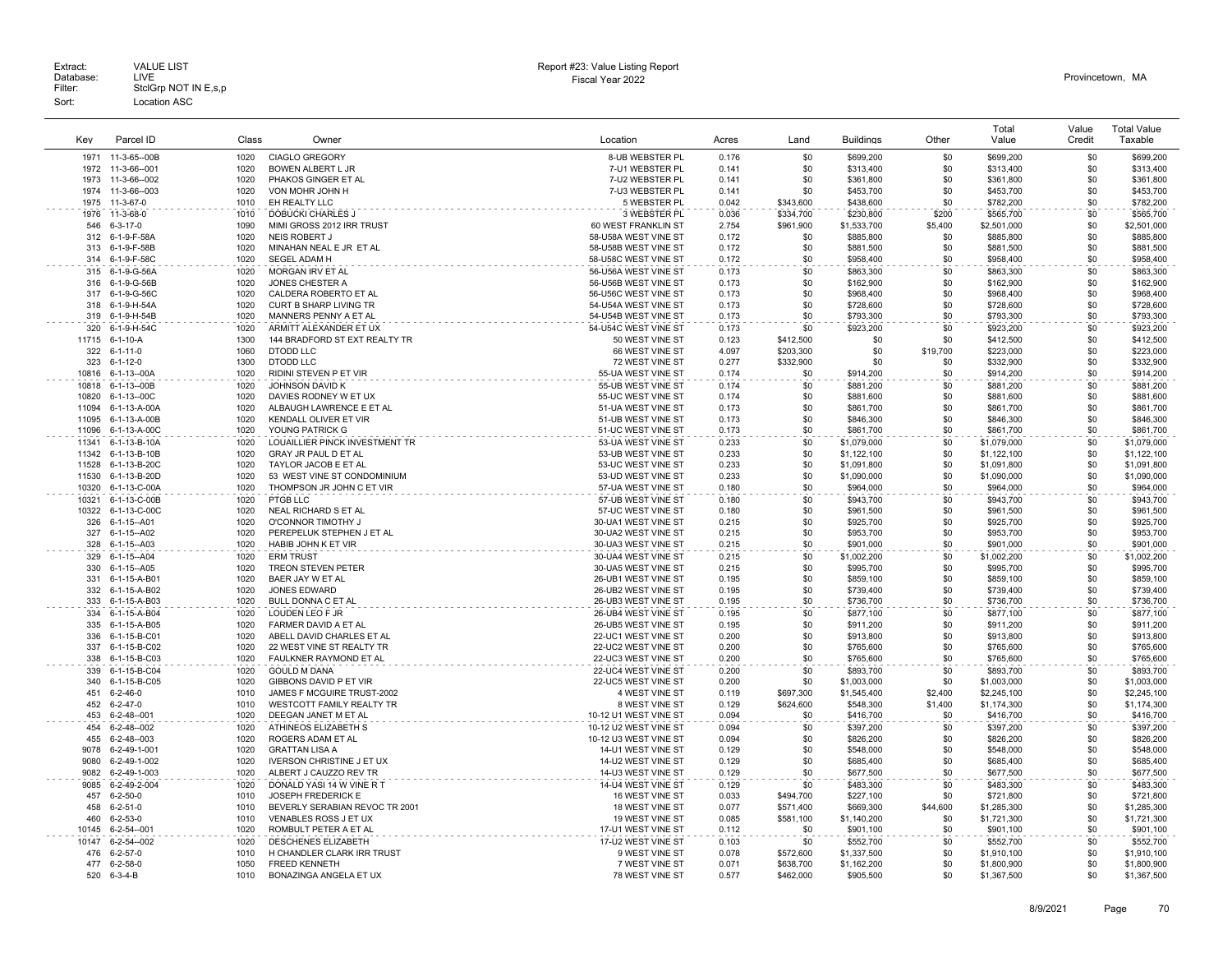|                |                              |              |                                                          |                                   |                |                        |                            |                 | Total                      | Value      | <b>Total Value</b>         |
|----------------|------------------------------|--------------|----------------------------------------------------------|-----------------------------------|----------------|------------------------|----------------------------|-----------------|----------------------------|------------|----------------------------|
| Kev            | Parcel ID                    | Class        | Owner                                                    | Location                          | Acres          | Land                   | <b>Buildings</b>           | Other           | Value                      | Credit     | Taxable                    |
| 852            | 6-4-112-0                    | 1010         | WILLIAM T VUKOWICH REV TR                                | 4 WHORFS CT                       | 0.062          | \$587,400              | \$400,300                  | \$0             | \$987,700                  | \$0        | \$987,700                  |
| 853            | 6-4-113-0                    | 1010         | CHARD DAVID J                                            | 6 WHORFS CT                       | 0.097          | \$633,900              | \$407,000                  | \$0             | \$1,040,900                | \$0        | \$1,040,900                |
| 854            | 6-4-114-0                    | 1010         | <b>BARRY JEANNE F</b>                                    | 10 WHORFS CT                      | 0.216          | \$711,100              | \$451,400                  | \$0             | \$1,162,500                | \$0        | \$1,162,500                |
| 855            | 6-4-115-0                    | 1010         | JASON E ARCHAMBAULT TR 50%                               | 9 WHORFS CT                       | 0.099          | \$834,800              | \$789,900                  | \$0             | \$1,624,700                | \$0        | \$1,624,700                |
| 856            | 6-4-116-0                    | 1050         | MCMAHON DAVID ET AL                                      | 7 WHORFS CT                       | 0.187          | \$928,100              | \$1,018,800                | \$400           | \$1,947,300                | \$0        | \$1,947,300                |
| 857            | 6-4-117-0                    | 1320         | PASTER ROBERT S                                          | 5 WHORFS CT                       | 0.059          | \$10,500               | \$0                        | \$0             | \$10,500                   | \$0        | \$10,500                   |
| 3038           | 13-2-15-0                    | 1010         | ACKERMAN ADAM S                                          | 2 WILLOW DR                       | 0.289          | \$315,400              | \$540,800                  | \$0             | \$856,200                  | \$0        | \$856,200                  |
| 3039           | 13-2-16-1-001                | 1020         | RUSSELL SUSAN JO ET AL                                   | 4-U1 WILLOW DR                    | 0.632          | \$0                    | \$603,600                  | \$0             | \$603,600                  | \$0        | \$603,600                  |
| 3040           | 13-2-16-1-002                | 1020         | MCKENNA JEREMIAH J                                       | 4-U2 WILLOW DR                    | 0.632          | \$0                    | \$585,500                  | \$0             | \$585,500                  | \$0        | \$585,500                  |
| 3041           | 13-2-16-2-003                | 1020         | SCOTT SARAH C ET AL                                      | 4-U3 WILLOW DR                    | 0.632          | \$0                    | \$577,900                  | \$0             | \$577,900                  | \$0        | \$577,900                  |
| 3042           | 13-2-16-2-004                | 1020         | RODRIGUEZ-RODRIGUEZ JORGE ANDR                           | 4-U4 WILLOW DR                    | 0.632          | \$0                    | \$662,200                  | \$0             | \$662,200                  | \$0        | \$662,200                  |
| 3043           | 13-2-16-3-005                | 1020         | SOCHIN MURRAY E ET AL                                    | 4-U5 WILLOW DR                    | 0.632          | \$0                    | \$728,000                  | \$0             | \$728,000                  | \$0        | \$728,000                  |
| 3044           | 13-2-16-3-006                | 1020         | <b>BORKOWSKI STEPHEN H</b>                               | 4-U6 WILLOW DR                    | 0.632          | \$0                    | \$726,400                  | \$0             | \$726,400                  | \$0        | \$726,400                  |
| 3045           | 13-2-16-4-007                | 1020         | SANDRA L SCHAFER 2011 LIV TR                             | 4-U7 WILLOW DR                    | 0.632          | \$0                    | \$664,800                  | \$0             | \$664,800                  | \$0        | \$664,800                  |
| 3046           | 13-2-16-4-008                | 1020         | HARPER KAREN A ET UX                                     | 4-U8 WILLOW DR                    | 0.632          | \$0                    | \$767,700                  | \$0             | \$767,700                  | \$0        | \$767,700                  |
| 3047           | 13-2-16-5-009                | 1020         | KIMBALL PATRICK J ET AL                                  | 4-U9 WILLOW DR                    | 0.632          | \$0                    | \$672,000                  | \$0             | \$672,000                  | \$0        | \$672,000                  |
| 3048           | 13-2-16-5-010                | 1020         | ANITA M MCGAHAN REV TR                                   | 4-U10 WILLOW DR                   | 0.632          | \$0                    | \$672,000                  | \$0             | \$672,000                  | \$0        | \$672,000                  |
| 3049           | 13-2-17-0                    | 1010         | STEFANI NANCY L                                          | 6 WILLOW DR                       | 0.310          | \$316,700              | \$550,500                  | \$0             | \$867,200                  | \$0<br>\$0 | \$867,200                  |
| 3050<br>3051   | 13-2-17-A<br>13-2-18-0       | 1300<br>1010 | STEFANI NANCY L<br>HILARY H BAMFORD REV LIV TR           | 6-A WILLOW DR<br>8 WILLOW DR      | 0.115<br>0.680 | \$285,500<br>\$324,600 | \$0<br>\$664,800           | \$0<br>\$0      | \$285,500<br>\$989,400     | \$0        | \$285,500<br>\$989,400     |
| 3052           | 13-2-19-0                    | 1010         | D & K REALTY TR                                          | 10 WILLOW DR                      | 1.262          | \$517,700              | \$994,100                  | \$2,500         | \$1,514,300                | \$0        | \$1,514,300                |
| 3053           | 13-2-20-0                    | 1010         | ROBERT B SIEBAN JR TR                                    | 9 WILLOW DR                       | 0.189          | \$309,500              | \$1,014,000                | \$0             | \$1,323,500                | \$0        | \$1,323,500                |
| 9901           | 13-2-20-A                    | 1010         | <b>COSIMI ALLAN</b>                                      | 11 WILLOW DR                      | 0.160          | \$301,900              | \$851,100                  | \$0             | \$1,153,000                | \$0        | \$1,153,000                |
| 11500          | 13-2-20-B-001                | 1020         | GROSSMAN DAVID H ET UX                                   | 13-U1 WILLOW DR                   | 0.273          | \$0                    | \$1,004,700                | \$0             | \$1,004,700                | \$0        | \$1,004,700                |
| 11501          | 13-2-20-B-002                | 1020         | AKIE RONALD E ET VIR                                     | 13-U2 WILLOW DR                   | 0.273          | \$0                    | \$1,037,700                | \$0             | \$1,037,700                | \$0        | \$1,037,700                |
| 11831          | 13-2-20-B-203                | 1020         | LOMBARDO GINA                                            | 13-U3 WILLOW DR                   | 0.273          | \$0                    | \$815,100                  | \$0             | \$815,100                  | \$0        | \$815,100                  |
| 3054           | 13-2-21-0                    | 1010         | STUDLEY ROBERT D ET UX                                   | 7 WILLOW DR                       | 0.343          | \$318,600              | \$663,500                  | \$0             | \$982,100                  | \$0        | \$982,100                  |
| 3055           | 13-2-22-0                    | 1010         | FERRARI-SCACCO LAURIE                                    | 5 WILLOW DR                       | 0.339          | \$318,400              | \$490,400                  | \$0             | \$808,800                  | \$0        | \$808,800                  |
| 3056           | 13-2-23-0                    | 1010         | BANKERT RUPERT ET AL                                     | 3 WILLOW DR                       | 0.344          | \$318,700              | \$386,100                  | \$0             | \$704,800                  | \$0        | \$704,800                  |
| 1563           | 7-4-71-0                     | 1010         | EASTMAN LESTER JR ET AL                                  | 14 WINSLOW ST                     | 0.233          | \$312,100              | \$481,000                  | \$9,600         | \$802,700                  | \$0        | \$802,700                  |
| 1564           | 7-4-72--001                  | 1020         | CORDEIRO DARLENE                                         | 16-U1 WINSLOW ST                  | 0.341          | \$0                    | \$501,800                  | \$0             | \$501,800                  | \$0        | \$501,800                  |
| 1565           | 7-4-72--002                  | 1020         | HAHN PETER A ET VIR                                      | 16-U2 WINSLOW ST                  | 0.341          | \$0                    | \$509,500                  | \$0             | \$509,500                  | \$0        | \$509,500                  |
| 1566           | 7-4-72--003                  | 1020         | REELE DEIBY O                                            | 16-U3 WINSLOW ST                  | 0.341          | \$0                    | \$350,700                  | \$0             | \$350,700                  | \$0        | \$350,700                  |
| 1567           | 7-4-72--004                  | 1020         | ROUSSEAU ELLEN G                                         | 16-U4 WINSLOW ST                  | 0.341          | \$0                    | \$325,700                  | \$0             | \$325,700                  | \$0        | \$325,700                  |
| 1568           | 7-4-72--005                  | 1020         | <b>GIACHINTA CHARLES ET AL</b>                           | 16-U5 WINSLOW ST                  | 0.341          | \$0                    | \$399,400                  | \$0             | \$399,400                  | \$0        | \$399,400                  |
| 1570           | 7-4-74-0                     | 1010         | ESTATE OF CLAUDIA J MARTIN                               | 18 WINSLOW ST                     | 0.285          | \$450,300              | \$302,600                  | \$0             | \$752,900                  | \$0        | \$752,900                  |
| 1571           | 7-4-75-0                     | 1040         | <b>MILLS DAVID A</b>                                     | 20 WINSLOW ST                     | 0.222          | \$489,400              | \$696,400                  | \$3,600         | \$1,189,400                | \$0        | \$1,189,400                |
| 1572           | 7-4-76-0                     | 1040         | <b>MEAGHER DERMOT</b>                                    | 24 WINSLOW ST                     | 0.158          | \$430,400              | \$649,300                  | \$2,000         | \$1,081,700                | \$0<br>\$0 | \$1,081,700                |
| 1618<br>1620   | $8-2-9-0$<br>$8 - 2 - 9 - B$ | 1010<br>3020 | <b>SANTOS MICHAEL</b><br><b>COCHRAN THOMAS III ET UX</b> | 26 WINSLOW ST<br>28 WINSLOW ST    | 0.141<br>0.297 | \$422,200<br>\$579,800 | \$372,200<br>\$248,300     | \$10,300<br>\$0 | \$804,700<br>\$828,100     | \$0        | \$804,700<br>\$828,100     |
| 1621           | $8 - 2 - 10 - 0$             | 1010         | COCHRAN THOMAS III ET UX                                 | 30 WINSLOW ST                     | 0.275          | \$449,400              | \$336,400                  | \$800           | \$786,600                  | \$0        | \$786,600                  |
| 1622           | $8 - 2 - 11 - 0$             | 1010         | COCHRAN PROVINCETOWN PROP TR                             | 30-A WINSLOW ST                   | 0.196          | \$442,700              | \$424,800                  | \$0             | \$867,500                  | \$0        | \$867,500                  |
| 1623           | $8 - 2 - 12 - 0$             | 1010         | MARTINEZ ELIAS J JR ET UX                                | 32 WINSLOW ST                     | 0.401          | \$458,200              | \$429,400                  | \$1,900         | \$889,500                  | \$0        | \$889,500                  |
| 1624           | 8-2-13-1-001                 | 1020         | <b>GIZZONIO JAMES A</b>                                  | 34-U1 WINSLOW ST                  | 0.396          | \$0                    | \$578,800                  | \$0             | \$578,800                  | \$0        | \$578,800                  |
| 1625           | 8-2-13-1-002                 | 1020         | PB REALTY TR                                             | 34-U2 WINSLOW ST                  | 0.396          | \$0                    | \$571,300                  | \$0             | \$571,300                  | \$0        | \$571,300                  |
| 1626           | 8-2-13-2-003                 | 1020         | <b>RIGOFF GLENN A</b>                                    | 34-U3 WINSLOW ST                  | 0.396          | \$0                    | \$476,100                  | \$0             | \$476,100                  | \$0        | \$476,100                  |
| 1627           | 8-2-13-2-004                 | 1020         | OCONNELL CHARLES A                                       | 34-U4 WINSLOW ST                  | 0.396          | \$0                    | \$484,900                  | \$0             | \$484,900                  | \$0        | \$484,900                  |
| 1628           | 8-2-13-2-005                 | 1020         | DELVECCHIO JOHN ET AL                                    | 34-U5 WINSLOW ST                  | 0.396          | \$0                    | \$481,600                  | \$0             | \$481,600                  | \$0        | \$481,600                  |
| 1629           | 8-2-13-2-006                 | 1020         | <b>WALSH KEVIN</b>                                       | 34-U6 WINSLOW ST                  | 0.396          | \$0                    | \$475,900                  | \$0             | \$475,900                  | \$0        | \$475,900                  |
| 1630           | $8 - 2 - 14 - 0$             | 1010         | BENATTI PAUL V ET UX                                     | 36 WINSLOW ST                     | 0.340          | \$454,900              | \$294,600                  | \$0             | \$749,500                  | \$0        | \$749,500                  |
| 1635           | $8 - 2 - 17 - 0$             | 4300         | VERIZON NEW ENGLAND INC                                  | 38 WINSLOW ST                     | 0.803          | \$563,300              | \$600,500                  | \$2,500         | \$1,166,300                | \$0        | \$1,166,300                |
| 1636           | $8 - 2 - 18 - 0$             | 1300         | MCCULLOUGH JOHN E ET AL                                  | 40 WINSLOW ST                     | 0.154          | \$428,600              | \$0                        | \$0             | \$428,600                  | \$0        | \$428,600                  |
| 1643           | 8-2-19-E                     | 1010         | HENRIQUE RICHARD L                                       | 52 WINSLOW ST                     | 0.368          | \$457,300              | \$51,800                   | \$2,000         | \$511,100                  | \$0        | \$511,100                  |
| 1644           | 8-2-19-F                     | 1010         | LAVECCHIA FRANCESCA ET AL                                | 56 WINSLOW ST                     | 0.230          | \$445,600              | \$517,900                  | \$0             | \$963,500                  | \$0        | \$963,500                  |
| 11045          | 8-2-19-A-001                 | 1020         | WINSLOW FARM CONDOMINIUM                                 | 48 WINSLOW ST                     | 0.754          | \$0                    | \$1,295,300                | \$0             | \$1,295,300                | \$0        | \$1,295,300                |
| 11421          | 8-2-19-B-002                 | 1020         | WINSLOW FARM CONDOMINIUM                                 | 48-UA WINSLOW ST                  | 0.754          | \$0                    | \$1,555,100                | \$0             | \$1,555,100                | \$0        | \$1,555,100                |
| 11267          | 8-2-19-C-48B                 | 1020         | HOTTLE CHRISTENY A                                       | 48-UB WINSLOW ST                  | 0.754          | \$0                    | \$210,840                  | \$0             | \$210,840                  | \$0        | \$210,840                  |
| 11269          | 8-2-19-C-48C                 | 1020         | PRICE TRACEY J                                           | 48-UC WINSLOW ST                  | 0.754          | \$0                    | \$257,580                  | \$0             | \$257,580                  | \$0        | \$257,580                  |
| 11263<br>11265 | 8-2-19-D-004<br>8-2-19-E-005 | 1020<br>1020 | <b>EVANS WILLIE</b><br>JOANNE C MAGLIOZZI 2007 REV TR    | 44 WINSLOW ST<br>44-UA WINSLOW ST | 0.754<br>0.754 | \$0<br>\$0             | \$1,352,300<br>\$1,470,600 | \$0<br>\$0      | \$1,352,300<br>\$1,470,600 | \$0<br>\$0 | \$1,352,300<br>\$1,470,600 |
| 11424          | 8-2-19-F-006                 | 1020         | BAZARIAN KEVIN ET AL                                     | 44-UB WINSLOW ST                  | 0.754          | \$0                    | \$42,200                   | \$0             | \$42,200                   | \$0        | \$42,200                   |
| 1649           | $8 - 2 - 21 - 0$             | 1010         | FAIR KATHRYN E ET AL                                     | 15 WINSLOW ST                     | 0.110          | \$445,200              | \$405,600                  | \$0             | \$850,800                  | \$0        | \$850,800                  |
| 1650           | $8 - 2 - 22 - 0$             | 1010         | OCONNOR MICHAEL T ET AL                                  | 17 WINSLOW ST                     | 0.056          | \$396,900              | \$260,100                  | \$0             | \$657,000                  | \$0        | \$657,000                  |
| 9553           | 11-3-70--001                 | 1020         | <b>LAROSA THOMAS L ET AL</b>                             | 4-U1 WINSLOW ST                   | 0.068          | \$0                    | \$782,600                  | \$0             | \$782,600                  | \$0        | \$782,600                  |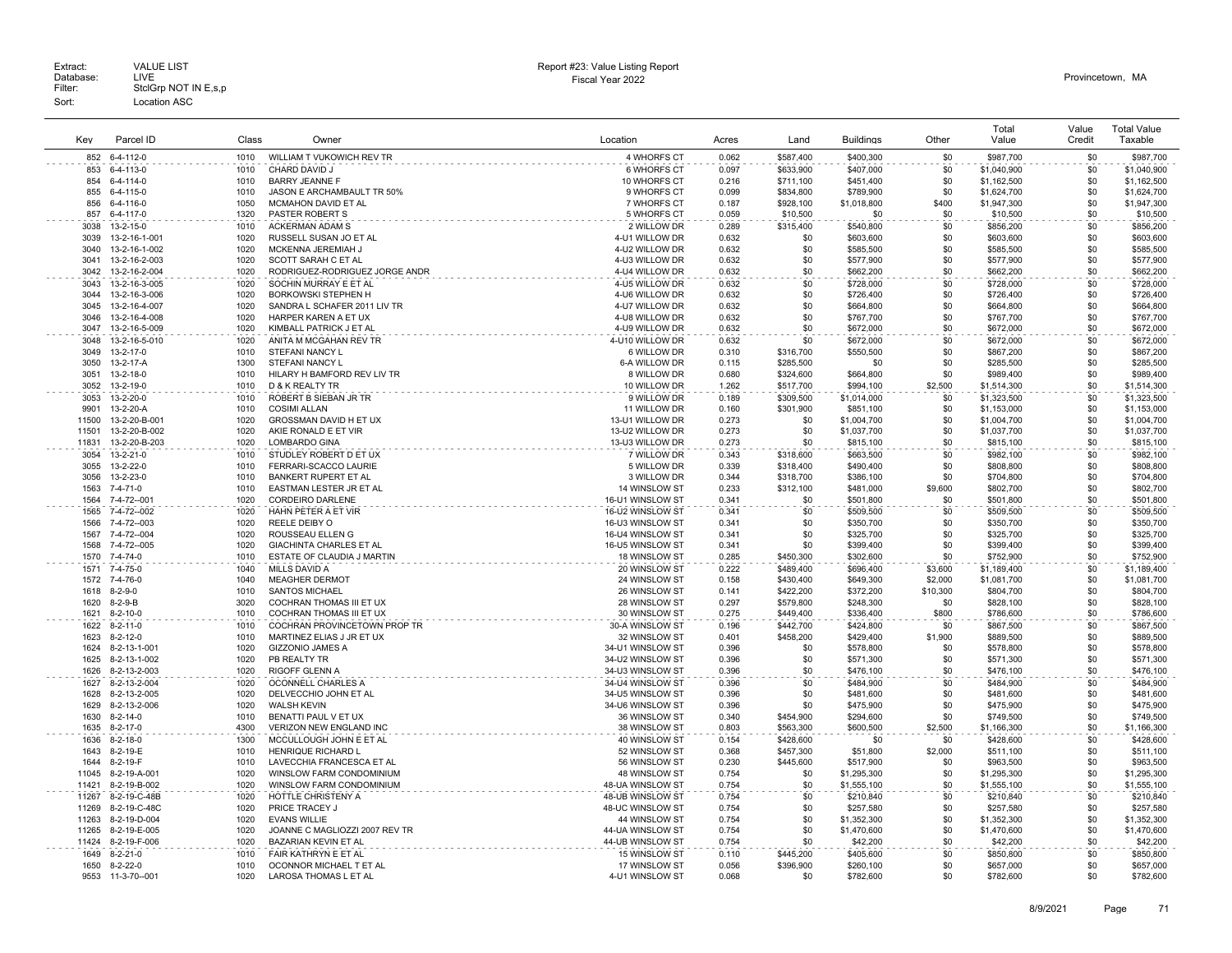| Kev            | Parcel ID                    | Class        | Owner                                           | Location                                 | Acres          | Land                  | <b>Buildings</b>       | Other        | Total<br>Value             | Value<br>Credit | <b>Total Value</b><br>Taxable |
|----------------|------------------------------|--------------|-------------------------------------------------|------------------------------------------|----------------|-----------------------|------------------------|--------------|----------------------------|-----------------|-------------------------------|
| 9555           | 11-3-70--002                 | 1020         | BROWN DAVID S ET AL                             | 4-U2 WINSLOW ST                          | 0.068          | \$0                   | \$735,200              | \$0          | \$735,200                  | \$0             | \$735,200                     |
| 1988           | $11-3-71-0$                  | 0310         | <b>BULLIS PETER C ET VIR</b>                    | 6 WINSLOW ST                             | 0.068          | \$372,900             | \$650,200              | \$0          | \$1,023,100                | \$0             | \$1,023,100                   |
| 1989           | 11-3-72-0                    | 1040         | NIERATKA ERNEST ET AL                           | 8 WINSLOW ST                             | 0.059          | \$364,100             | \$542,300              | \$0          | \$906,400                  | \$0             | \$906,400                     |
| 1990           | 11-3-73-0                    | 1010         | HUSSON-COTE JAMES J JR ET AL                    | 10 WINSLOW ST                            | 0.052          | \$370,600             | \$421,300              | \$0          | \$791,900                  | \$0             | \$791,900                     |
| 1991           | 11-3-74-0                    | 1010         | TEPPER E CLOTHIER                               | 3 WINSLOW ST                             | 0.088          | \$389,700             | \$1,012,900            | \$0          | \$1,402,600                | \$0             | \$1,402,600                   |
| 1992           | 11-3-75-0                    | 0310         | ZHAO-WEINER YI                                  | 5 WINSLOW ST                             | 0.065          | \$481,100             | \$717,900              | \$0          | \$1,199,000                | \$0             | \$1,199,000                   |
| 3806           | $19 - 1 - 1 - 0$             | 1010         | LAMPERT STEVEN ET UX                            | 6 WINSTON AVE                            | 0.299          | \$1,151,200           | \$959,400              | \$0          | \$2,110,600                | \$0             | \$2,110,600                   |
| 3807           | $19-1-2-0$                   | 1010         | SIEGEL MOSHE M ET UX                            | 8 WINSTON AVE                            | 0.184          | \$485.900             | \$484,000              | \$0          | \$969,900                  | \$0             | \$969,900                     |
| 3808           | $19 - 1 - 4 - 0$             | 1010         | SPUR TREE LLC                                   | 12 WINSTON AVE                           | 0.184          | \$485,900             | \$383,900              | \$1,400      | \$871,200                  | \$0             | \$871,200                     |
| 4030           | 19-2-20-1-001                | 1020         | <b>IRVING FAMILY TR</b>                         | 11-U1 WINSTON AVE                        | 0.145          | \$0                   | \$581,700              | \$0          | \$581,700                  | \$0             | \$581,700                     |
| 4031           | 19-2-20-2-002<br>19-2-23-0   | 1020<br>1010 | <b>IRVING FAMILY TRUST</b>                      | 11-U2 WINSTON AVE                        | 0.145          | \$0                   | \$546,600<br>\$877,400 | \$0<br>\$800 | \$546,600<br>\$1,429,600   | \$0<br>\$0      | \$546,600                     |
| 4035<br>4036   | 19-2-24-0                    | 1320         | SILVA ROBERT P<br>SATERIALE FRED E III ET AL    | 5 WINSTON AVE<br>1 WINSTON AVE           | 0.145<br>0.202 | \$551,400<br>\$21,000 | \$0                    | \$0          |                            | \$0             | \$1,429,600<br>\$21,000       |
| 4018           | 19-2-19-1-01A                | 1020         | BUROLA CYNTHIA HELENE ET UX                     | 6-U1A WINSTON CT                         | 0.455          | \$0                   | \$335,400              | \$0          | \$21,000<br>\$335,400      | \$0             | \$335,400                     |
| 4019           | 19-2-19-1-01B                | 1020         | CONCHINHA PERRY J ET AL                         | 6-U1B WINSTON CT                         | 0.455          | \$0                   | \$335,400              | \$0          | \$335,400                  | \$0             | \$335,400                     |
| 4020           | 19-2-19-1-01C                | 1020         | <b>WAGNER DANIEL F</b>                          | 6-U1C WINSTON CT                         | 0.455          | \$0                   | \$393,600              | \$0          | \$393,600                  | \$0             | \$393,600                     |
| 4021           | 19-2-19-1-01D                | 1020         | ROJAS JABES ET UX                               | 6-U1D WINSTON CT                         | 0.455          | \$0                   | \$393,600              | \$0          | \$393,600                  | \$0             | \$393,600                     |
| 4022           | 19-2-19-2-02A                | 1020         | <b>MURAWSKI MARC</b>                            | 6-U2A WINSTON CT                         | 0.455          | \$0                   | \$338,100              | \$0          | \$338,100                  | \$0             | \$338,100                     |
| 4023           | 19-2-19-2-02B                | 1020         | CARTON EVAN B ET UX                             | 6-U2B WINSTON CT                         | 0.455          | \$0                   | \$338,100              | \$0          | \$338,100                  | \$0             | \$338,100                     |
| 4024           | 19-2-19-2-02C                | 1020         | CANNATA JACQUELYN A ET VIR                      | 6-U2C WINSTON CT                         | 0.455          | \$0                   | \$396,300              | \$0          | \$396,300                  | \$0             | \$396,300                     |
| 4025           | 19-2-19-2-02D                | 1020         | MORRELL DENNIS ET VIR                           | 6-U2D WINSTON CT                         | 0.455          | \$0                   | \$396,300              | \$0          | \$396,300                  | \$0             | \$396,300                     |
| 4026           | 19-2-19-3-03A                | 1020         | POLEN PATRICIA L ET AL                          | 6-U3A WINSTON CT                         | 0.455          | \$0                   | \$483,400              | \$0          | \$483,400                  | \$0             | \$483,400                     |
| 4027           | 19-2-19-3-03B                | 1020         | FITZPATRICK J KEVIN ET UX                       | 6-U3B WINSTON CT                         | 0.455          | \$0                   | \$518,100              | \$0          | \$518,100                  | \$0             | \$518,100                     |
| 4028           | 19-2-19-3-03C                | 1020         | MARY TWOMEY REVOCABLE TR                        | 6-U3C WINSTON CT                         | 0.455          | \$0                   | \$509,700              | \$0          | \$509,700                  | \$0             | \$509,700                     |
| 4029           | 19-2-19-3-03D                | 1020         | <b>BISACCIA PAUL P</b>                          | 6-U3D WINSTON CT                         | 0.455          | \$0                   | \$509,700              | \$0          | \$509,700                  | \$0             | \$509,700                     |
| 4032           | 19-2-21-0                    | 1010         | THIBAULT REALTY TR                              | 4 WINSTON CT                             | 0.145          | \$466,600             | \$198,900              | \$0          | \$665,500                  | \$0             | \$665,500                     |
| 4033           | 19-2-22-0                    | 1010         | LAFFIN JOHN ET UX                               | 5 WINSTON CT                             | 0.145          | \$551,400             | \$229,600              | \$400        | \$781,400                  | \$0             | \$781,400                     |
| 4034           | 19-2-22-A                    | 1040         | 7 WINSTON COURT REALTY TR                       | 7 WINSTON CT                             | 0.145          | \$551.400             | \$810.100              | \$700        | \$1,362,200                | \$0             | \$1,362,200                   |
| 1342           | 7-2-133-0                    | 1040         | <b>FOSS JAMES F</b>                             | 3 WINTHROP PL                            | 0.128          | \$415,300             | \$572,400              | \$0          | \$987,700                  | \$0             | \$987,700                     |
| 1343<br>1345   | 7-2-134-0                    | 1040<br>1020 | RODRIGUES JOAO ET UX<br>ALVES MATHEW D          | 4 WINTHROP PL<br>2-U2A WINTHROP PL       | 0.074<br>0.103 | \$378,400             | \$441,700              | \$3,800      | \$823,900<br>\$306,400     | \$0<br>\$0      | \$823,900<br>\$306,400        |
| 1346           | 7-2-135--02A<br>7-2-135--02B | 1020         | <b>HEANEY JOHN</b>                              | 2-U2B WINTHROP PL                        | 0.103          | \$0<br>\$0            | \$306,400<br>\$205,700 | \$0<br>\$0   | \$205,700                  | \$0             | \$205,700                     |
| 1347           | 7-2-135--02C                 | 1020         | <b>HARRIGAN KATHLEEN F</b>                      | 2-U2C WINTHROP PL                        | 0.103          | \$0                   | \$440,700              | \$0          | \$440,700                  | \$0             | \$440,700                     |
| 1348           | 7-2-135--02D                 | 1020         | SAUER GEORGE J R                                | 2-U2D WINTHROP PL                        | 0.103          | \$0                   | \$487,800              | \$0          | \$487,800                  | \$0             | \$487,800                     |
|                | 10718 7-2-81-Z-P01           | 1023         | SCHOFIELD PAUL ET AL                            | 26-P01 WINTHROP ST                       | 0.078          | \$0                   | \$37,800               | \$0          | \$37,800                   | \$0             | \$37,800                      |
| 10719          | 7-2-81-Z-P02                 | 1023         | SCHOFIELD PAUL ET AL                            | 26-P02 WINTHROP ST                       | 0.078          | \$0                   | \$37,800               | \$0          | \$37,800                   | \$0             | \$37,800                      |
| 10720          | 7-2-81-Z-P03                 | 1023         | SCHOFIELD PAUL ET AL                            | 26-P03 WINTHROP ST                       | 0.078          | \$0                   | \$37,800               | \$0          | \$37,800                   | \$0             | \$37,800                      |
| 10721          | 7-2-81-Z-P04                 | 1023         | SCHOFIELD PAUL ET AL                            | 26-P04 WINTHROP ST                       | 0.078          | \$0                   | \$37,800               | \$0          | \$37,800                   | \$0             | \$37,800                      |
| 10722          | 7-2-81-Z-P05                 | 1023         | SCHOFIELD PAUL ET AL                            | 26-P05 WINTHROP ST                       | 0.078          | \$0                   | \$37,800               | \$0          | \$37,800                   | \$0             | \$37,800                      |
| 10723          | 7-2-81-Z-P06                 | 1023         | <b>SCHOFIELD PAUL ET AL</b>                     | 26-P06 WINTHROP ST                       | 0.078          | \$0                   | \$37,800               | \$0          | \$37,800                   | \$0             | \$37,800                      |
| 10724          | 7-2-81-Z-P07                 | 1023         | 26 WINTHROP ST REALTY TR                        | 26-P07 WINTHROP ST                       | 0.078          | \$0                   | \$37,800               | \$0          | \$37,800                   | \$0             | \$37,800                      |
| 10725          | 7-2-81-Z-P08                 | 1023         | 26 WINTHROP ST REALTY TR                        | 26-P08 WINTHROP ST                       | 0.078          | \$0                   | \$37,800               | \$0          | \$37,800                   | \$0             | \$37,800                      |
| 10726          | 7-2-81-Z-P09                 | 1023         | 26 WINTHROP ST REALTY TR                        | 26-P09 WINTHROP ST                       | 0.078          | \$0                   | \$37,800               | \$0          | \$37,800                   | \$0             | \$37,800                      |
| 10727          | 7-2-81-Z-P10                 | 1023         | 26 WINTHROP ST REALTY TR                        | 26-P10 WINTHROP ST                       | 0.078          | \$0                   | \$37,800               | \$0          | \$37,800                   | \$0             | \$37,800                      |
| 10728          | 7-2-81-Z-P11                 | 1023         | 26 WINTHROP ST REALTY TR                        | 26-P11 WINTHROP ST                       | 0.078          | \$0                   | \$37,800               | \$0          | \$37,800                   | \$0             | \$37,800                      |
| 10729<br>10730 | 7-2-81-Z-P12<br>7-2-81-Z-P13 | 1023<br>1023 | 26 WINTHROP ST REALTY TR                        | 26-P12 WINTHROP ST<br>26-P13 WINTHROP ST | 0.078<br>0.078 | \$0<br>\$0            | \$37,800               | \$0<br>\$0   | \$37,800                   | \$0<br>\$0      | \$37,800<br>\$37,800          |
| 1312           | 7-2-113-0                    | 1050         | 26 WINTHROP ST REALTY TR<br><b>FOSS JAMES F</b> | 6 WINTHROP ST                            | 0.083          | \$385.800             | \$37,800<br>\$779.200  | \$0          | \$37,800                   | \$0             | \$1,165,000                   |
| 1313           | 7-2-114-0                    | 1010         | QUIGLEY ROBERT H JR ET AL                       | 8 WINTHROP ST                            | 0.073          | \$377,500             | \$684,200              | \$1,800      | \$1,165,000<br>\$1,063,500 | \$0             | \$1,063,500                   |
| 1314           | 7-2-115-0                    | 0310         | 12 WINTHROP ST REALTY TR                        | 12 WINTHROP ST                           | 0.152          | \$1,073,200           | \$1,196,900            | \$1,000      | \$2,271,100                | \$0             | \$2,271,100                   |
| 1315           | 7-2-116-0                    | 0310         | BAYBERRY REALTY LLC                             | <b>16 WINTHROP ST</b>                    | 0.157          | \$430,000             | \$808,000              | \$4,900      | \$1,242,900                | \$0             | \$1,242,900                   |
| 1318           | 7-2-119-0                    | 1040         | CULL RHIAN M J                                  | 20 WINTHROP ST                           | 0.114          | \$407,200             | \$410,500              | \$0          | \$817,700                  | \$0             | \$817,700                     |
| 1319           | 7-2-120-0                    | 1010         | STEELE KATHERINE R ESTATE OF                    | 22 WINTHROP ST                           | 0.083          | \$385,800             | \$314,100              | \$0          | \$699,900                  | \$0             | \$699,900                     |
| 1320           | 7-2-121-0                    | 1040         | DODSON DANIEL W                                 | 24 WINTHROP ST                           | 0.096          | \$395,500             | \$613,600              | \$0          | \$1,009,100                | \$0             | \$1,009,100                   |
| 1321           | 7-2-122--00A                 | 1020         | ADVANI GEETANJALI ANU                           | 28-UA WINTHROP ST                        | 0.138          | \$0                   | \$556,800              | \$0          | \$556,800                  | \$0             | \$556,800                     |
| 1322           | 7-2-122--00B                 | 1020         | LAU SIU FU GODFREY                              | 28-UB WINTHROP ST                        | 0.138          | \$0                   | \$555,500              | \$0          | \$555,500                  | \$0             | \$555,500                     |
| 1323           | 7-2-122--00C                 | 1020         | BARBOUR DANIEL MANSOUR                          | 28-UC WINTHROP ST                        | 0.138          | \$0                   | \$555,500              | \$0          | \$555,500                  | \$0             | \$555,500                     |
| 1324           | 7-2-122--00D                 | 1020         | BYNUM KEITH A                                   | 28-UD WINTHROP ST                        | 0.138          | \$0                   | \$539,600              | \$0          | \$539,600                  | \$0             | \$539,600                     |
| 1325           | 7-2-123-0                    | 3100         | TASHA MICHAEL J ESTATE OF                       | 30 WINTHROP ST                           | 0.051          | \$203,100             | \$0                    | \$25,200     | \$228,300                  | \$0             | \$228,300                     |
| 1327           | 7-2-124-1-001                | 1020         | <b>NELSON GARY P</b>                            | 25-U1 WINTHROP ST                        | 0.424          | \$0                   | \$394,400              | \$0          | \$394,400                  | \$0             | \$394,400                     |
| 1328           | 7-2-124-1-002                | 1020         | RAMONA G BASTIDE LIVING TR                      | 25-U2 WINTHROP ST                        | 0.424          | \$0                   | \$429,100              | \$0          | \$429,100                  | \$0             | \$429,100                     |
| 1329           | 7-2-124-1-003                | 1020         | CAREY DAVID L ET AL                             | 25-U3 WINTHROP ST                        | 0.424          | \$0                   | \$429,100              | \$0          | \$429,100                  | \$0             | \$429,100                     |
| 1330           | 7-2-124-1-004                | 1020         | SPINELLA-CAHILL REALTY TR                       | 25-U4 WINTHROP ST                        | 0.424          | \$0                   | \$509,800              | \$0          | \$509,800                  | \$0             | \$509,800                     |
| 1331           | 7-2-124-2-005                | 1020         | MALLOW BRADLEY J ET AL                          | 25-U5 WINTHROP ST                        | 0.424          | \$0                   | \$1,062,600            | \$0          | \$1,062,600                | \$0             | \$1.062.600                   |